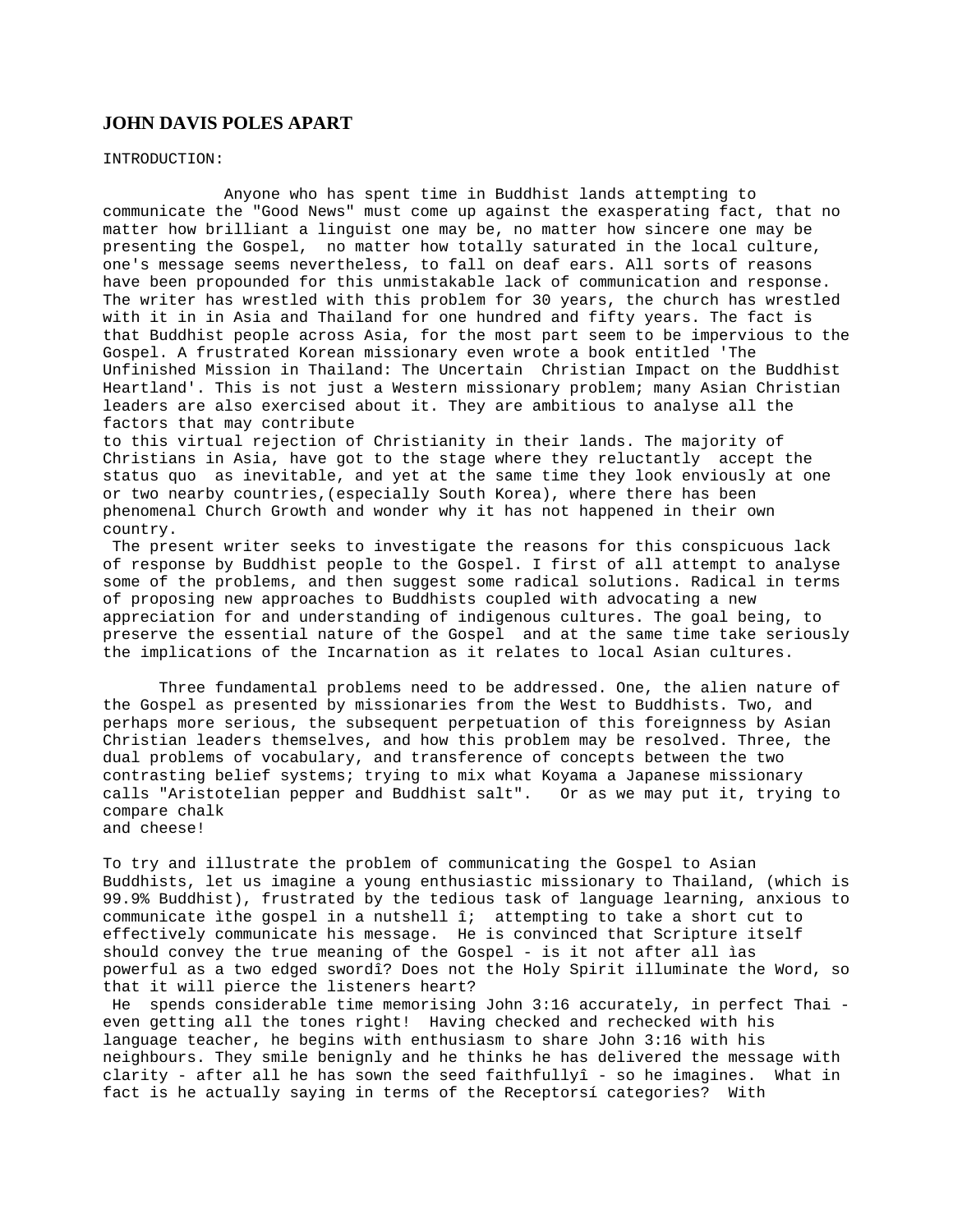all due respect to the missionary's enthusiasm, he is in fact communicating unintelligible gobbledygook. Words scrambled together that convey both confusing and contradictory concepts. The hearer nods his head knowingly (to please the communicator), but he in fact is no wiser than before he had heard John 3:16 pronounced so accurately in his own language. What then is the problem? If we break down John 3:16 into components and consider each part separately we shall begin to perceive the problem from a Buddhist's point of view: ìFor God so loved the Worldî. This word ìGodî (ìPra Jaoî) in Buddhist cosmology can mean any number of things -- to use computer analogy, if you call up the word word ëGodí on the screen (mind) of a Buddhist, the ëread outí would be ìSun, Moon, Stars, members of the Royal Family, members of the Buddhist Priesthood, (all Monks are called ìPra Jaoî). Hindu mythological gods, special sacred places - or images of Buddha; all use the same designation. A Buddhist never thinks of the possibility of using this word ìPra Jaoî for the ìGodî the Christian is so enthusiastically trying to convey. He has no such concept . There is no God in the Christian sense in Buddhist cosmology. It is like trying to call something up on the computer screen, when there is nothing on the disk! This is compounded by the fact, that whoever this God is, he is apparently supposed to ìloveî. But again, if you call up the word ëloveí on the computer screen ot a Buddhist mind, it will register ìall desire, good or bad, in Buddhism is by definition bad - it presupposes relationships and attachmentsî. How confusing then to say that God ìlovesî! Again, if we infer that the Christian God is personal , we fall deeper into a morass of misunderstanding. Some Buddhist priests, upon being told that the Christiansí God, is a ìpersonalî God, came to the logical conclusion as far as they were concerned, that this was of course feasible, but such a ìpersonî must then be compared with Buddha BEFORE his Enlightenment. Anyone who has achieved Enlightenment would no longer have the capacity to love, or ëdesireí to have any such attachments to people or to the world. How could this Christian God, ëlove peopleí and the world? For God to want to have a loving relationship with human beings would indicate to the Buddhist mind that this God lacks something, He is inadequate in Himself, that he needs something (a response!) and tries to derive it from men. Also, for this God, ëto give His only Son í, is on its own a totally meaningless statement. One can only imagine what bizarre conclusions that one might come to! The other segments of the verse will further confuse the recipient regarding the nature of this ìgood newsî. The idea of ìbelievingî or ìtrustingî is also totally contrary to the Buddhist concept of salvation. Salvation in Theravada Buddhism, is not dependent upon anything or anybody. The best known Buddhist epithet, embedded in the memory of every Thai person is ìHai ton pen ti peng khong toní which means ìYou cannot depend upon anyone else (for your salvation), you must depend upon yourself aloneî. The last part of the verse; the result of the good news, - ìthat you may have everlasting lifeî is the ultimate obstacle to understanding. ìEverlasting lifeî may be good news to the Christian, but it is certainly not for the Buddhist - it is the last thing he wants. For the Buddhist, the word as used in the Bible, ëEverlasting Lifeí is understood in terms of a ëpredestinedí process, a miserable cyclic rise and fall of one meaningless, aimless reincarnation after another. A Buddhist ëaspiresí (although that in itself is a contradiction) to Nirvana, not to a perpetuation of reincarnations which in his own terms is ëEternal Life í. If our enthusiastic missionary communicator had realised what had been going on in the Buddhist mind, when he was quoting his verse, perhaps he would have sat down and reasoned that effective communication can only be determined by how the Receptor perceives and understands the message, not how accurately the Communicator thinks he has delivered it. This presupposes a comprehensive understanding of the Receptorís world view and perceptions. Buddhism is a

sophisticated philosophical belief system which demands our utmost respect and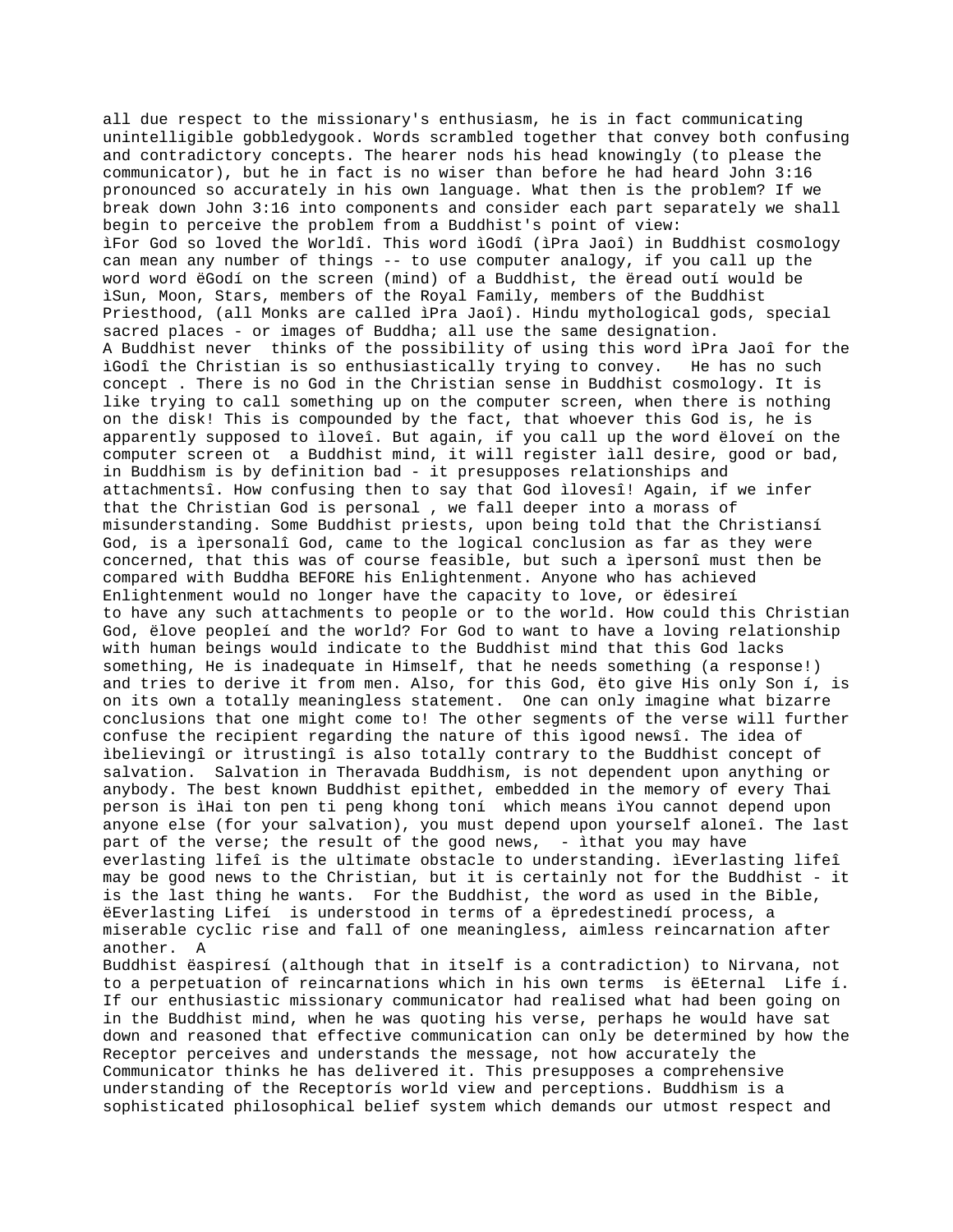study, before we earn the right to communicate what is objectively to us good news, but which may be perceived as bad news to them. It is obvious that this problem is not particular to Thailand when communicating the Gospel to Buddhist people - it effects the whole of Asia and beyond - and the principle of ìreceptor oriented communicationî is in fact Universal. In questioning why the Gospel had produced such feeble results when communicated to Buddhists in Tibet, Marku Tsering raises the question ì ìWere Tibetan Buddhist peoples just resistant to the Gospel message, or could the Christians have done more to make the message clearer to them?....some peoples who are thought to be resistant to the Gospel actually have not had a fair chance to accept itî Having said this, even if it could be possible to contextualise the gospel perfectly, the message of the Cross which already is ìfoolishness to the Greeks and a stumbling block to the Jewsî may well appear as ìignoranceî (ìawicha" to many Buddhists. It is impossible to escape from the stigma inherent in this message. One cannot make attractive the ìscandal of a crucified Godî. Apart from the ìenlightening ì work of the Spirit of God, human minds will react as they did when Paul preached in Athens:

Some asked - what is this babbler trying to say? Others remarked he seems to be advocating foreign gods. They said this because Paul was preaching the good news about Jesus and the resurrection.

CHAPTER 1.

WHAT IS CONTEXTUALISATION?

Dr. Bong Rin Ro, a prominent Asian Theologian of the Asia Theological Association in an article on Contextualisation states:

 "A theologian once said, ëTheological ideas are created on the European Continent, corrected in England, and corrupted in Americaí. I would add ëand crammed into Asiaí. Shoving ëWesterner's Christianityí upon Asians is no longer acceptableí".

The most subtle ongoing expression of cultural imperialism is evidenced by the wrong assumption that because the "West" has encouraged the "Third-World" churches to become ëindigenousí, (meaning churches follow the "three-selfî, ìNevius method" of being self-governing, self-supporting, self-propagating); that it has therefore relinquished power and control. This is in fact not the case - non-Western churches are still not free. Not free to theologise within their own context, not free to be led by the Spirit into truths that may have never emerged in Western theological systems, not free to express Christianity within their own cultural forms. The fact is, third world churches are still saddled with Western Theological systems, which in large measure confine and restrict theological categories to Western presuppositions, and in themselves are both archaic and to some extent redundant even in the West.

Genuine sincerity coupled with deep conviction prompts some well thinking Christians, to dispatch container loads of Western theological books en masse to the Third World, often with little regard to their cultural appropriateness or theological relevance. They are inspired by the conviction that this is what the churches in those "deprived" areas need.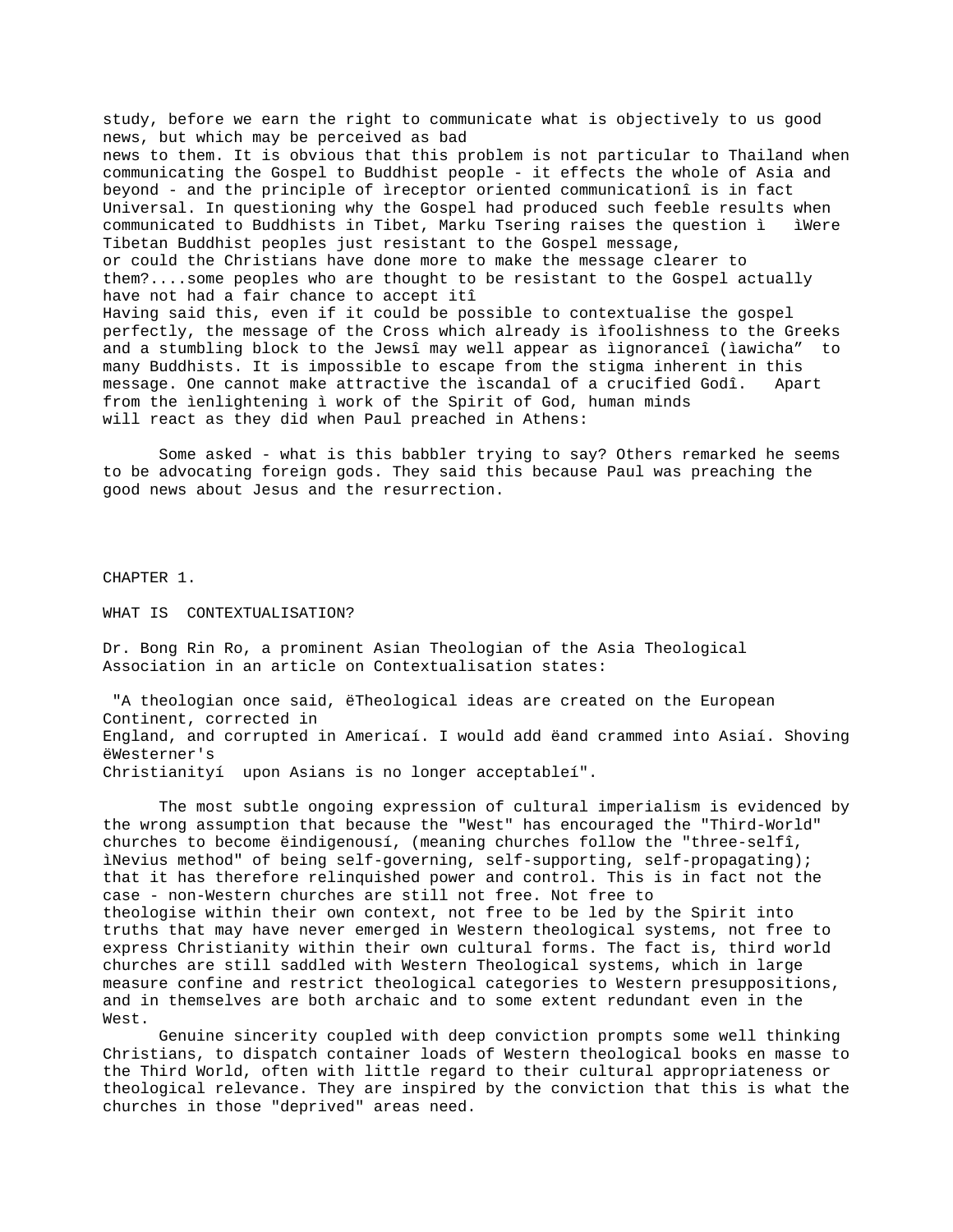One of the most alarming discoveries of modern mission today is that its ambassadors from the West still have not acknowledged the fact that all theologies are by nature culturally conditioned which in effect means that mass exportation of Western theological books may be counter productive on three accounts. Firstly, they perpetuate Western world-view, Western values, and Western theological presuppositions. Secondly, such ventures relieve churches in other lands of the urgent priority to create their own theologies which would by their very nature, produce relevant answers to the questions that local people are asking. Thirdly, they unconsciously perpetuate unacceptable theological imperialism - the idea that we in the West really have got it all right, and that the whole repository of divine revelation has not only been fully and finally given to us, but that it can and should only be interpreted by us everybody else therefore must feed off the doctrinal crumbs that fall from our theologically

heavily laden desks and bulging bookshelves. On a journey to the Bangalore area of South India, in the early nineties, the writer visited some seven theological institutions. On checking the curriculum content and the teaching syllabi, it was noted that most of the Colleges were fundamentally dependent on western imported systems and content, with little reference to local context - even the teaching of church history emphasised the expansion of the Church to the West not the East! One or two College were either exact representations of their Western denominational counterparts, or subscribed totally to their Western docrtrinal fomulae without apparent question as to its applicability to local context.

 The really important questions Asian Buddhists and Animists ask, do not relate to what Westerners understand as being absolutely essential in explaining the nature of the Gospel. For instance, we feel the need to produce all sorts of evidence to prove the existence of the supernatural. They do not need endless volumes of philosophical and theological proof employing the typically Western, ëontologicalí, ëcosmologicalí, and ëteleologicalí arguments (whatever they are supposed to mean!),to prove the existence of God, or the supernatural! For them, this is already taken for granted, accepted as real.. Almost all of our Western theologies spend an unwarranted amount of time and space on this subject which is already a basic assumption for peoples whose belief system is based upon a 'supernaturalistic' world-view. It is therefore a total waste of time energy and paper to try and convince somebody regarding the existence of the supernatural when they already believe it! Bible Colleges and Theological seminaries all over Asia, still indoctrinate their students with these imported and totally unnecessary arguments. The ordinary Asian does not need to be convinced concernining these matters, so why waste time for what to them is tacitly obvious! It is a sad picture that many Christians from Asia are encouraged, to research Western books on theology, to discover answers to questions local Buddhists from nother Continent, are asking. They could spend endless hours searching through all of the Western theologies for such answers - and never find them! Where in Western theology for instance are there any answers to the problems Asians may be facing that relate to topical issues such as Karma, Reincarnation, the Living Dead, Ancestor Veneration or Spirit Possession?

Western churches also, need to look at the up-to-date issues raised by their own culture and context, such as secularism, affluence in a poverty stricken world, DNA and genetic engineering, Aids, abortion, euthanasia, ecology and the environment, global warming etc. One would need a lot of time and patience to find answers to such Western contemporary and contextual problems, from Calvin, Hodge, Strong Owen or any other reputable Western theologian. It was after all, the contextual and contemporary problems of the early church that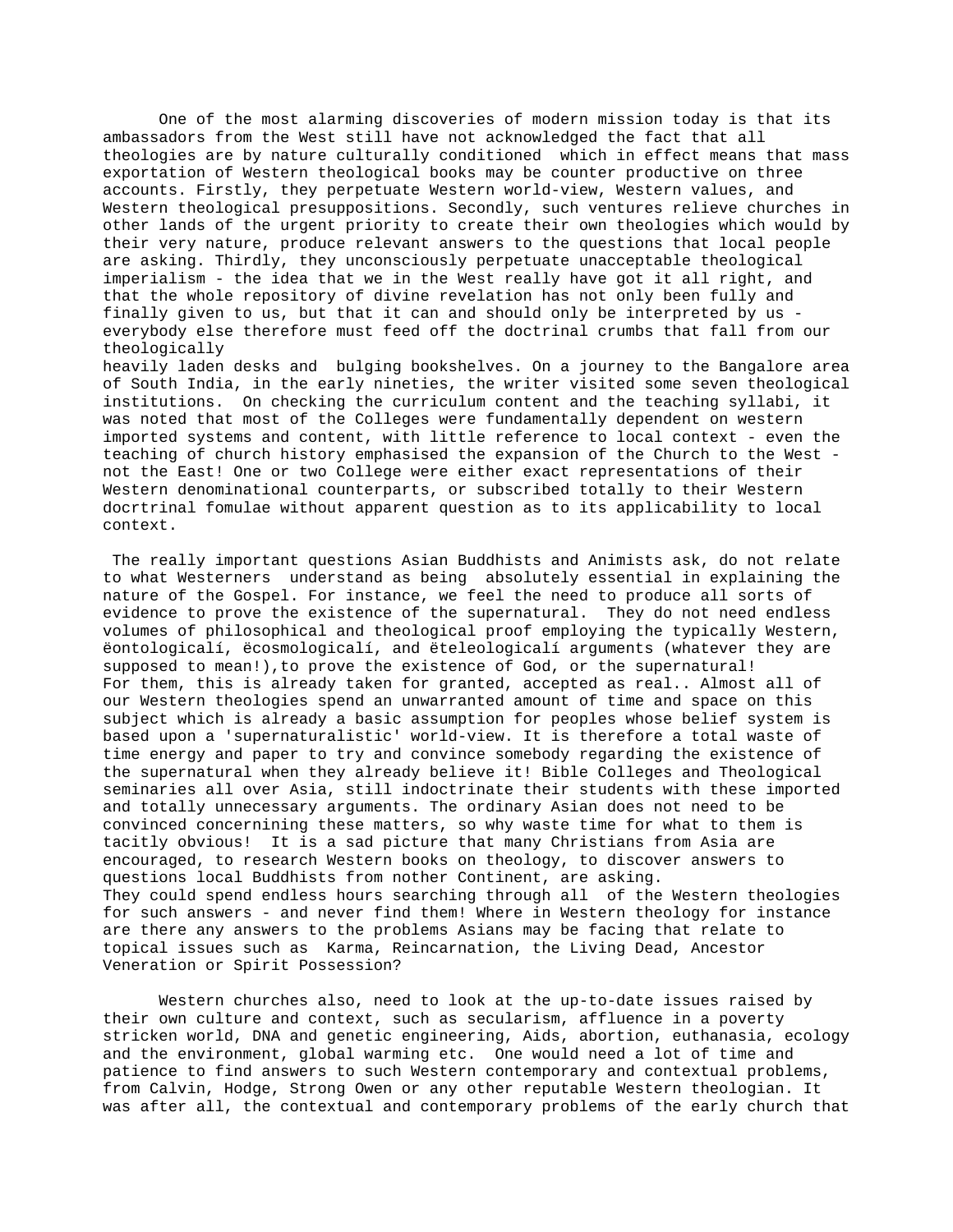caused them to develop fallible Credal statements responding to the theological storms they were experiencing at that time. Creeds, are not static formulae but need to develop new responses and answers to the theological, cultural and contextual storms that modern society is encountering.

Yet Asian and African theologians, too long in close contact with the West, are often guilty of perpetuating the foreign concepts they have learned from the West thereby destroying what possibly started out as a more Biblical world view in their own country's church.

John S. Mbiti a well known African Theologian, described his "Theological Impotence" after study at Cambridge University:

"He learned German, Greek, French, Latin, Hebrew in addition to English, church history, systematics, homiletics exegesis, and pastoralia, as one part of the requirements of his degree. The other part of the dissertation he wrote on some obscure theologian of the middle Ages.Finally he got what he wanted a Doctorate in Theology. It took him nine and a half years altogether...He was anxious to reach home as soon as possible, so he flew and he was glad to pay his excess baggage, which after all consisted only of the Bible in the various languages he had learned plus, Bultmann, Barth, Bonhoeffer, Brunner, Buber, Cone, Kung, Moltmann, Niebuhr, Tillich, Christianity Today, Time magazine....At home relatives, neighbours, old friends, dancers musicians all gather round him to welcome him back.The fatted calves are killed: meat is roasted, girls giggle as they survey him surrounded by his excess baggage; He must tell them about his experiences overseas, for everyone has come to eat, to rejoice to listen to their hero who has studied, who has read so many theological books who is the hope of their small but growing church, the very incarnation of theological learning.....suddenly there is a shriek. Someone has fallen to the ground. It is his older sister, now a married woman with six children and still going strong. He rushes to her, people make room for him, and watch him. ëLet's take her to the hospitalí he calls urgently. They are stunned. He becomes quiet. They all look at him bending over her. Why doesn't someone respond to his advice? Finally a schoolgirl

says ëSir, the nearest hospital is 50 miles away and there are few buses that go there.í Someone else says ëShe is demon possessed. Hospitals will not cure herí! The chief says to him ëYou have been studying Theology overseas for 10 years, now help your sister. She is troubled by the spirit of her great Auntí. He looks around. Slowly he goes to get Bultmann, looks at the index, finds what he wants, reads again about spirit possession in the New Testament. Of course he gets the answer: Bultmann has demythologised it. He insists that his sister is not possessed. The people shout ëHelp your sister, she is possessedí, He shouts back ëBut Bultmann has demythologised demon possessioní.....Fantasy? No, these are the realities of our time".

Western missionaries should realise that it is not only our Western Theology that hinders effective communication of the Gospel to other peoples, but even deeper than that, it is our whole value system, our world-view. Western Christianity is by definition ësyncretisticí in that been influenced and to some extent contaminated by a secular, naturalistic worlview.

 Urban "civilised" peoples separate the secular from the sacred but rural "primitive" folk- cultures have no such false division. When Missiologist Leslie Newbigin makes the statement "In the past Christian mission has been the greatest secularising force in history ", it really is time to sit up and listen. William Smalley notes in his article on "Cultural Implications of an Indigenous Church", the irony of the West being financially best suited yet culturally least suited to the task of world evangelism!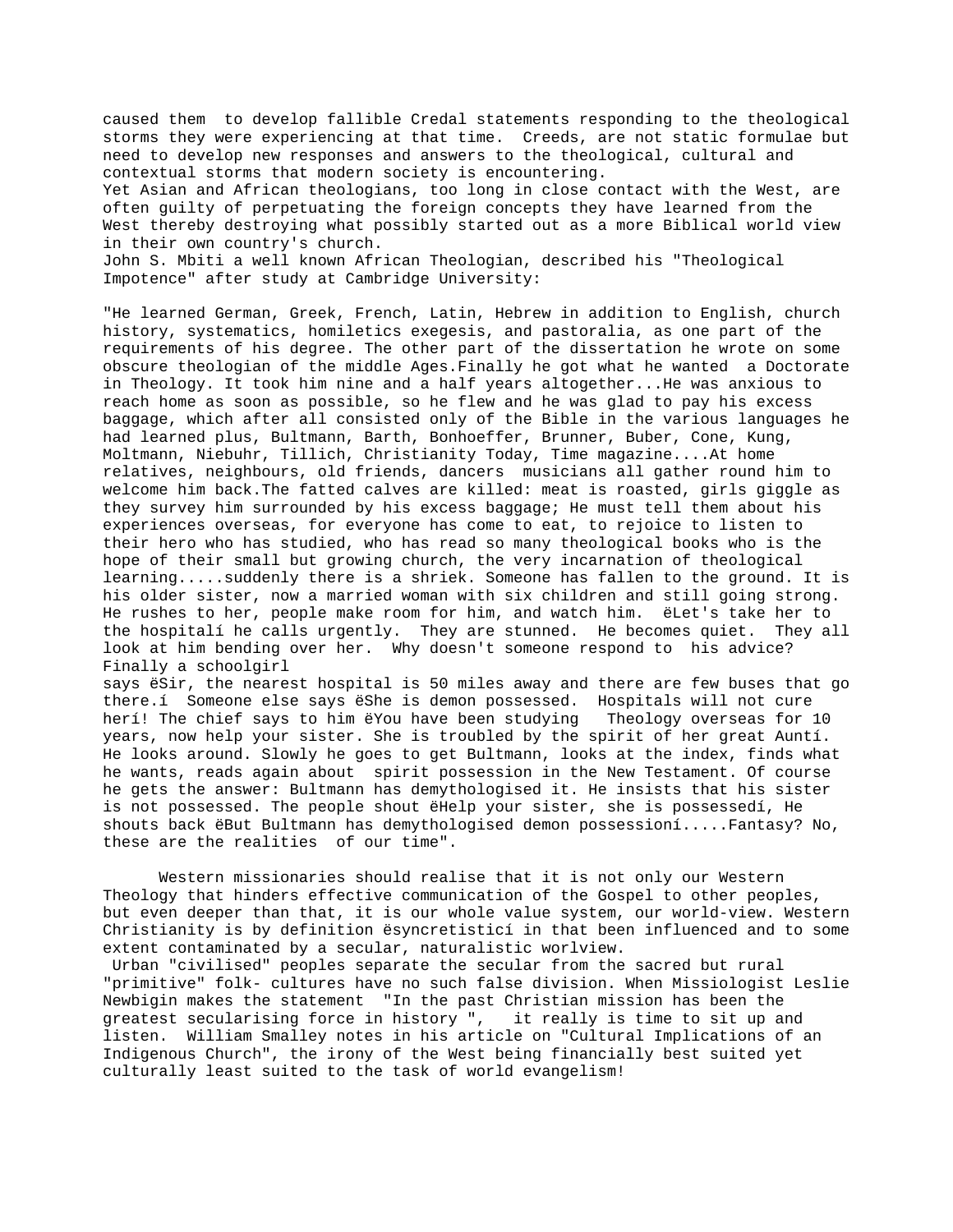Dr. Saad Chaiwan, has long wrestled with the same problem. In his Doctoral Thesis entitled "A study of the Impact of Christian Missions on Thai Culture from the Historical Perspective (l662-l985) ", he describes the early lack of response among the Thai towards the Gospel, and suggests the reasons for that:

"Though the missionaries had this clear-cut objective and tried to work toward it, they failed to convert many Siamese. Twenty-two American Board missionaries who had laboured for eighteen years, l83l-l849, could not make a single Thai convert. In thirty years l833-l863, the American Baptists made only forty-five converts, chiefly among the Chinese. The French Catholic missionaries rarely mentioned conversion in their reports simply because there were none or very few. The main cause of failure could be the lack of understanding of and adaption of the missionaries to the culture in which they were working. Because they were from the Western context to spread the Gospel in the oriental context which had its own advanced religious philosophies. Moreover the missionaries seemed to ignore the social system of the native. IN THE EARLY TIME, A SIAMESE COULD NOT BECOME A CHRISTIAN SIMPLY BECAUSE TO BECOME A CHRISTIAN HE HAD ALMOST COMPLETELY TO DENOUNCE HIS OWN CULTURE î. ( my capitals).

As early as 1931, Carl C. Zimmerman, an American Sociologist reported that everything the Thai convert was expected to do shouted foreignness. He argued that even the method of presenting the Gospel to Thai people by the foreigner, more often than not, caused offence because it was a crusading type of evangelism, incompatible with Buddhist values. Zimmerman adds:

ìA person could not become a Christian according to standards laid down by the missionary, without becoming almost completely denationalised and deculturised; from his own social system. A Siamese Christian even today, can give but a part of his life to the social system created by the Christian Church".

It is sad, but self evident that these observations from one country are equally applicable to most places where the church has been planted throughout Asia. A faulty underlying premise seems to have been part of the problem for Western missionaries. It had been taken for granted, that "theology" per se, was immutable and unchangeable. However, the task of the theology of any people is to articulate their understanding of the eternal truths in terms of their given locale or cultural matrix. It is not wrong therefore to speak of an Asian Theology, or a Western Theology.

Before discussing the implications of ëcontextualisationí, and Biblical precedence for this concept, we will look briefly at its historical origins. The Sacred Congregation for the Propagation of the Faith issued the following injunction in 1659 to the missionaries in China and Indonesia:

 "Put no obstacle in their way: and for no reason whatever should you persuade these people to change their rites, customs and ways of life unless these are obviously opposed to religion and good morals. For what is more absurd than to bring France, or Spain, or Italy or any other part of Europe into China. It is not these that you should bring, but the faith which does not spurn or reject any people's rites and customs unless they are depraved, but on the contrary tries to keep them...admire and praise what deserves to be respected" (Sarapong 1987).

In the early l970's, Ecumenical, Catholic and Evangelical Missiologists adopted "Contextualisation" as a useful term but heated debate over the precise meaning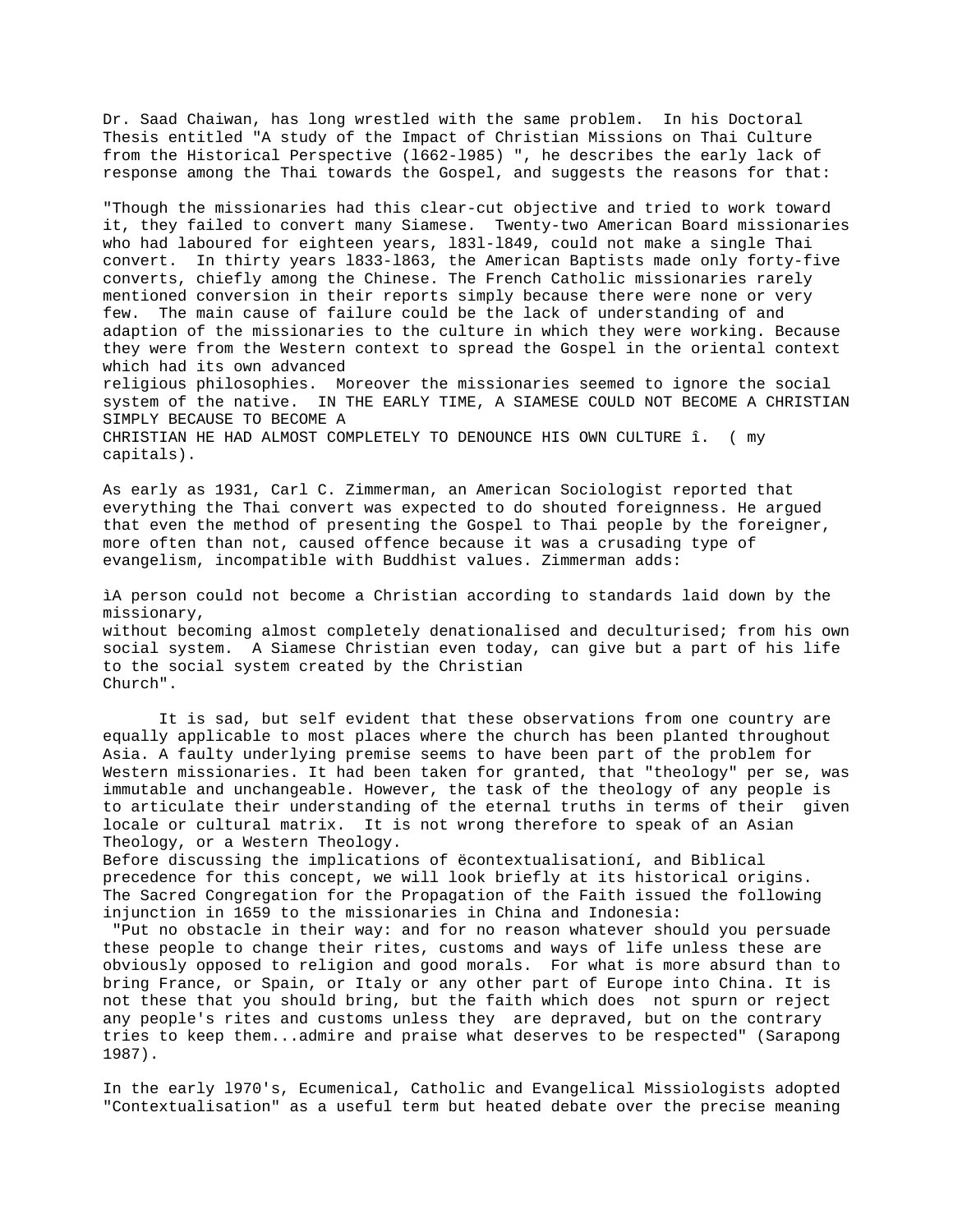of the word continues without abating. It is certain that the general "Ecumenical" perception of the word and the "Evangelical" interpretation are considerably different, although there are some common areas of meaning. The proliferation of definitions can be seen from the following quote taken from "Theology and Missionî:

"This is essentially the meaning of Charles Kraft's usage of ëtransculturationí of S. R. Garcia's and William Wonderly's usage of ëincarnationí of Louis Luzbetak's usage of ëaccommodationí and of the Roman Catholics' general use ëadaptationí. It is essentially what John Beekman means by ëa culturally relevant witnessí, what Wm.Reyburn means by ëtransformed symbolismí what Michael Green and Ralph Winter have emphasised with reference to the ëflexibility of the early church witness, and what Eugene Nida and Kraft call ëdynamic functional, equivalence translationsí. It is what J. Merle Davis meant by the title of his

anthropologically oriented ëNew Buildings on Old Foundationsí which characterises the approach of missionary authors such as Edwin W. Smith, W. Stanley Rycroft, J.T. Dale, and many others".

Professor Hollenweger of the University of Birmingham stated very clearly the purposes of Intercultural Theology (Contextualisation):

"Intercultural Theology is that theological discipline which operates on the basis of the following presuppositions:

All theologies are contextually conditioned.

There is nothing wrong with theology being contextually conditioned.It may take others to show us how conditioned, parochial or ideologically captive our own theology is.

 Even if once we could ignore such voices, now we can no longer do so. The point of contact between our traditions and the new theologies from the Third World is Scripture.

Only in creative tension with the widest possible perspective can we develop theologies appropriate to our own particular situations.

Within the Church the ultimate loyalty is not simply to nation, class or culture.

The universal Church is uniquely suited to provide the context in which the task of

creative theologising can take place".

 There is now a huge amount of literature available on the subject of Contextualisation from the so called "Third World ", more appropriately designated "The Two Thirds World ". Apart from a conference paper on "God and Christ in the Context of Buddhism " which surveys ideas of God and Messiah in Buddhist Cosmology, attempts at Contextualisation from the Asian perspective are few, but significant in that most of them have been written by Asians themselves. It is heartening however to see Asian Evangelical Theologicans struggling to put right some of

the failings of Western missionaries by wrestling with these issues. The Asia Theological Association are a prime example in producing publications that try to redress the situation. These and other publications, will be referred to extensively in this study. Other books dealing with same subject can be found in the Bibliography.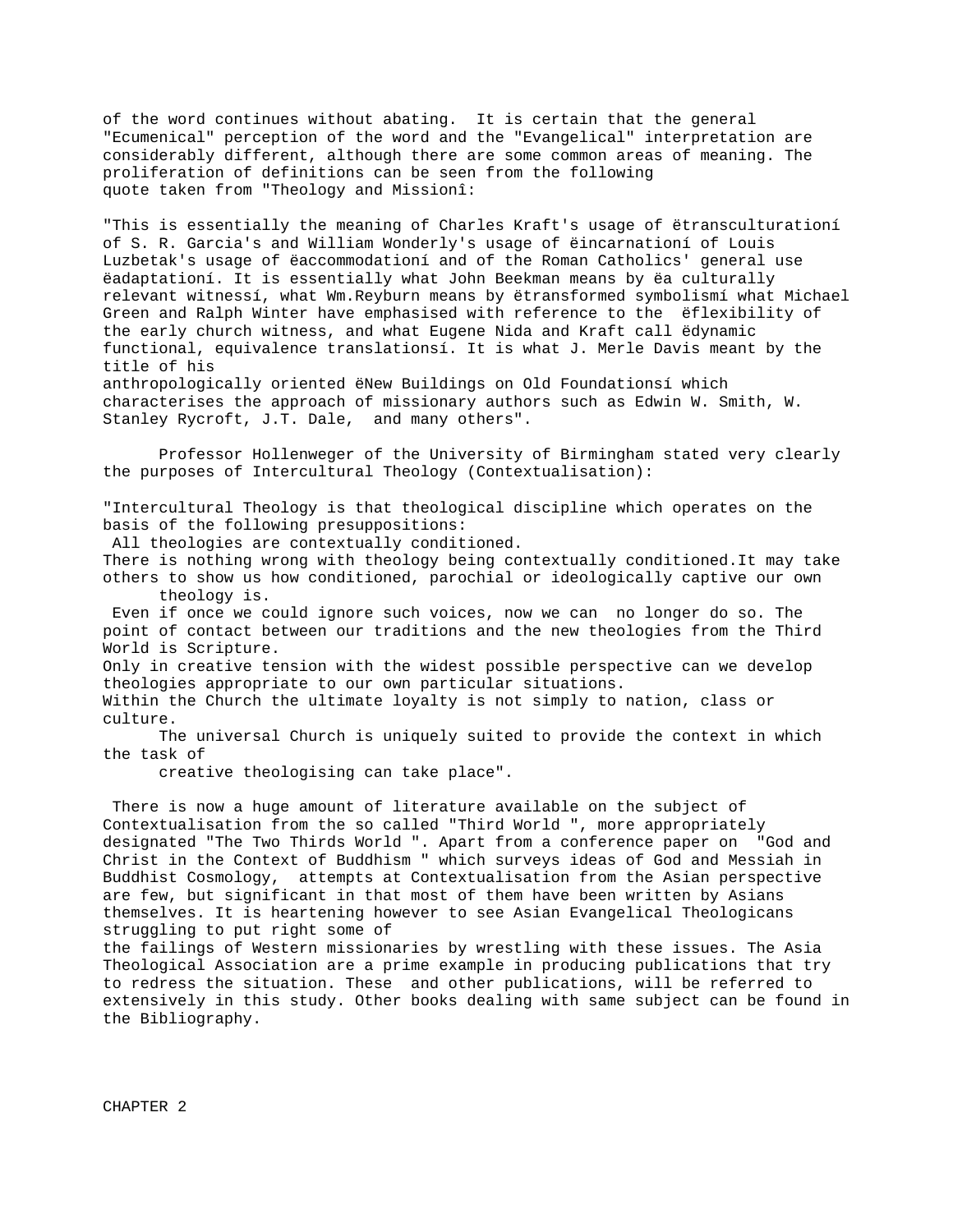#### CONTEXTUALISATION IS NEEDED, SYNCRETISM IS NOT

The foreignness of a Gospel dressed in Western clothes has been one of the main characteristics of the modern missionary movement. This was for two reasons. First the assumed supremacy, technologically, historically, and intellectually of Western culture; and second, the rejection of traditional cultures as primitive and ëunderdevelopedí. Early missionaries came face to face with weird and wonderful practices which seemed to have no explanation other than that they were "pagan", or "demonic". Practices such as female circumcision, burning of widows, infant sacrifice, foot binding, child prostitution, the concept of ëcasteí and the stigma of the "untouchables" etc., seemed to lead most missionaries inexorably to only one possible conclusion. Coupled with this came the observation that religion appeared to be the ënerve centreí or ëcontrol boxí of culture. Unlike the West, food, clothing, house construction, marriages, markets, farming, fishing, hunting, festivals, music, dance, drums were all shot through with religious significance. These observations could only lead to the one conclusion; that morality (rather immorality), culture and religion, were all wrapped up together, so they must be rejected as alien. Culture per se was perceived as totally hostile and unacceptable to any expression of Christianity known to the missionary.

To consider using any one part of such a culture as a valid vehicle for the Gospel, would result, (as far as they could see), in debasing its pure character, and lead to confusion both in the minds of the Communicator and the Receptor. The hymnology of the Western church especially in the ëmissionary sectioní of most hymnbooks, reflects these premises. To quote -

"From Greenland's icy mountains, from Indias coral strand. Where Afric's sunny fountains...they call us to deliver their land from error's chain " (Herbert 1783-1826).

"In doubt and dread dismay, midst superstitions gloom, the godless grope their way and joyless reach the tomb" (Havergal 1793-1870).

While there may well be truth reflected in these hymns, the problem is that they give the impression of the darkness, deprivation and lostness being "over there ", and contribute to the idea that all other cultures are invalid and unsuitable in toto.

It became the norm in Christian literature, to refer to all other cultures with heavily negative labels such as "primitive", "animistic", "uncivilised",î ìdemonicî or ìpaganî. How natural it was therefore to conclude, that our dress, our art, our music, our hymns our liturgies, our theologies our architectural design, were the only valid cultural vehicles for the expression of ëtrue Christianityí.

Hiebert gives three reasons for the rejection of non Western cultures by Western missionaries. The rise of Colonialism, the Theory of Cultural Evolution, and the Triumph of Science . Colonialism demonstrated the superiority of Western civilisation, Evolutionism legitimised this in terms of history, and Science and Christianity provided the intellectual foundations on which the whole was built. Hiebert concludes "It is not surprising therefore that the period from 1800-1950 was anti contextual in its approach" .

But with the collapse of Western dominance in the world, the missionary was dragged along, sometimes with heels kicking, realising first that he could no longer depend upon the backing and authority of Western power, and second that his message had been a mishmash of New Testament Christianity mixed with massive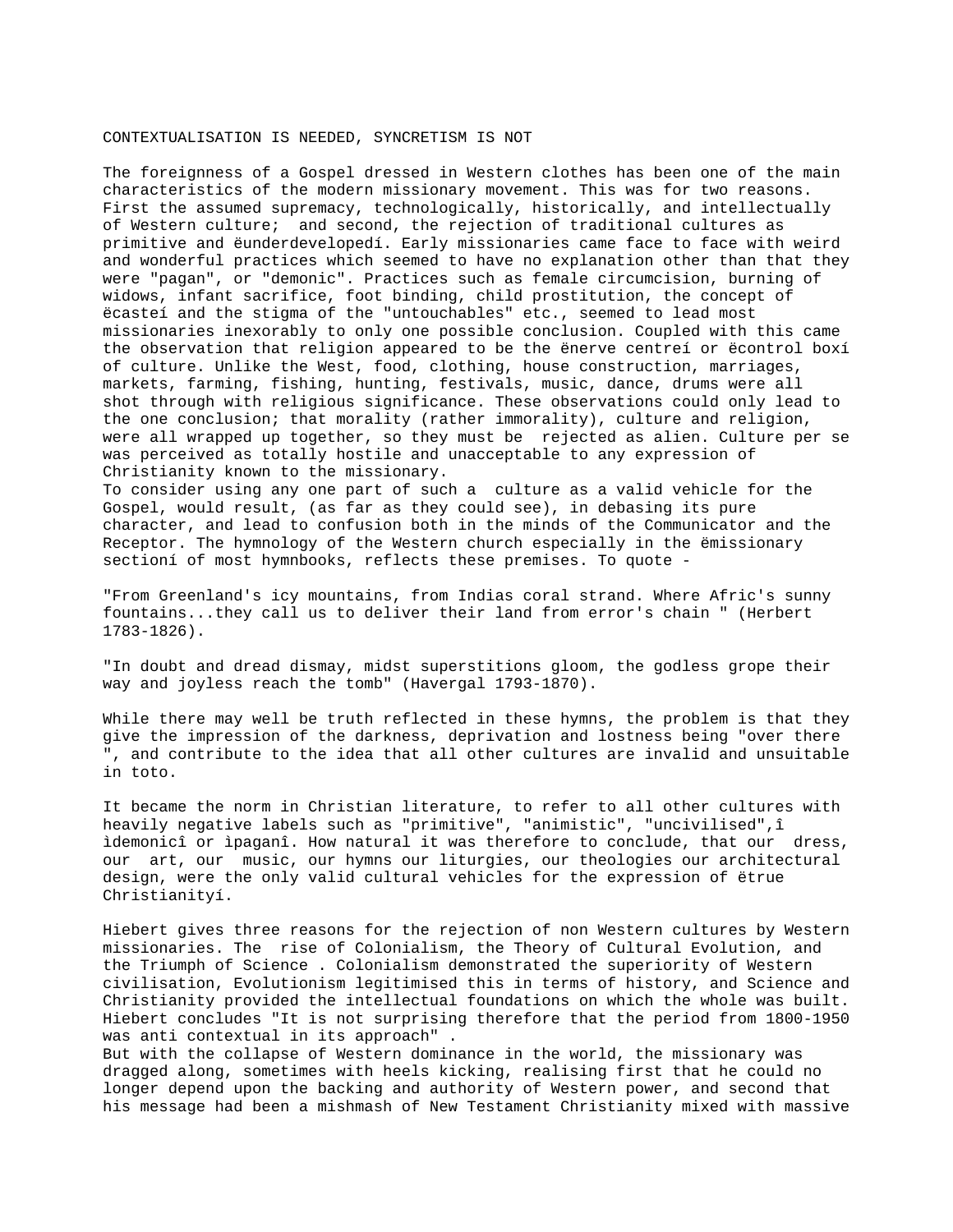amounts of Western culture and that this was now becoming unacceptable to people who now had the freedom to choose. The foreignness of the message had some effect, but it was generally outward and cosmetic and had not really reached the African or Asian heart. It was not therefore missiological perception, or theological conviction that has brought about transformation in the attitude of many Western missions today, but sheer necessity!

Ralph Winter points out in his "Twenty-Five Unbelievable Yearsî, some of the factors that changed the face of the world, and the heart of mission. Winter indicated that four hundred years of political expansion and conquest by the West, were rolled back to zero in just twenty five years. The peak of Western expansion was reached in l945 when 99.5% of the Non-Western world was under Western domination. Within just twenty five years (l945-1969), the most incredible reversal of power in the history of the world took place. By l969 the West had retreated to the extent that 99.5% of the World had by then gained their independence. The withdrawal of political power often signalled a return to national languages and revived cultural expressions. Perhaps the greatest indictment against the missionary form of the Gospel has been the emergence of over ten thousand New Emerging Religious Movements (NERMS), in the world since Independence. Six thousand of these in Africa alone. Most of them reflect the heart cry of the African to express Christianity within his own cultural forms. The fact that many of these expressions of Christianity are heavily syncretistic is a statement in itself that the African has been trying to "contextualise" the Gospel uncritically. It also proves the point that contextualisation must have clear parameters if it is to maintain its distinctive Christian character. It should be noted here that even in Korea, within the last ten years there has arisen over three hundred NERMS, all attempting to de-Westernise the Gospel. Some interesting

theologies are also emerging. One with a particular nationalistic emphasis gaining a considerable following, which claims that South Korea is the new ìIsrael of Godî, the ìchosen seedî to spread the Gospel to the nations.

As a result of the alarming development of these NERMS and many other reasons, the missionary and his organisation has been forced to switch perspective and acknowledge the defects of his own culture, and the validity of other cultures. Such disciplines as Missiology, Cultural Anthropology, and Contextualisation began to be applied to the problem of searching for new ways that would facilitate the extrapolation of the Gospel from its Western expression and interpretation, and incarnate it into the Receptor culture. The Bermuda Report (Evangelical) of 1978 stated the need for all churches to contextualise the Gospel in order to share it effectively.

For the first time Westerners began to think seriously about the importance of ëseeing things from the insideí as far as the Gospel was concerned, rather than imposing it from the outside.

Kraft pictures Biblical truth as a universal "gold-mine". Men from various cultures stand above at different places (in different times) continually boring shafts, which are directed (contextualised) by their own world-view and needs, so that through the shafts, they draw from the gold-mine those aspects of truth that are relevant to and answer their particular needs. Many common nuggets of gold are extracted from the different shafts but some draw up other particular "finds" and discoveries that others never make claim to, because they are not particularly relevant to them. John Calvinís ìshaftî, ìThe Institutes of Christian Religionî, has no answer to Ancestor Worship, Luther does not address or see need for a theology of "Caste ". The Reformers had no "Theology of Mission". In fact it was two hundred years after the Reformation that the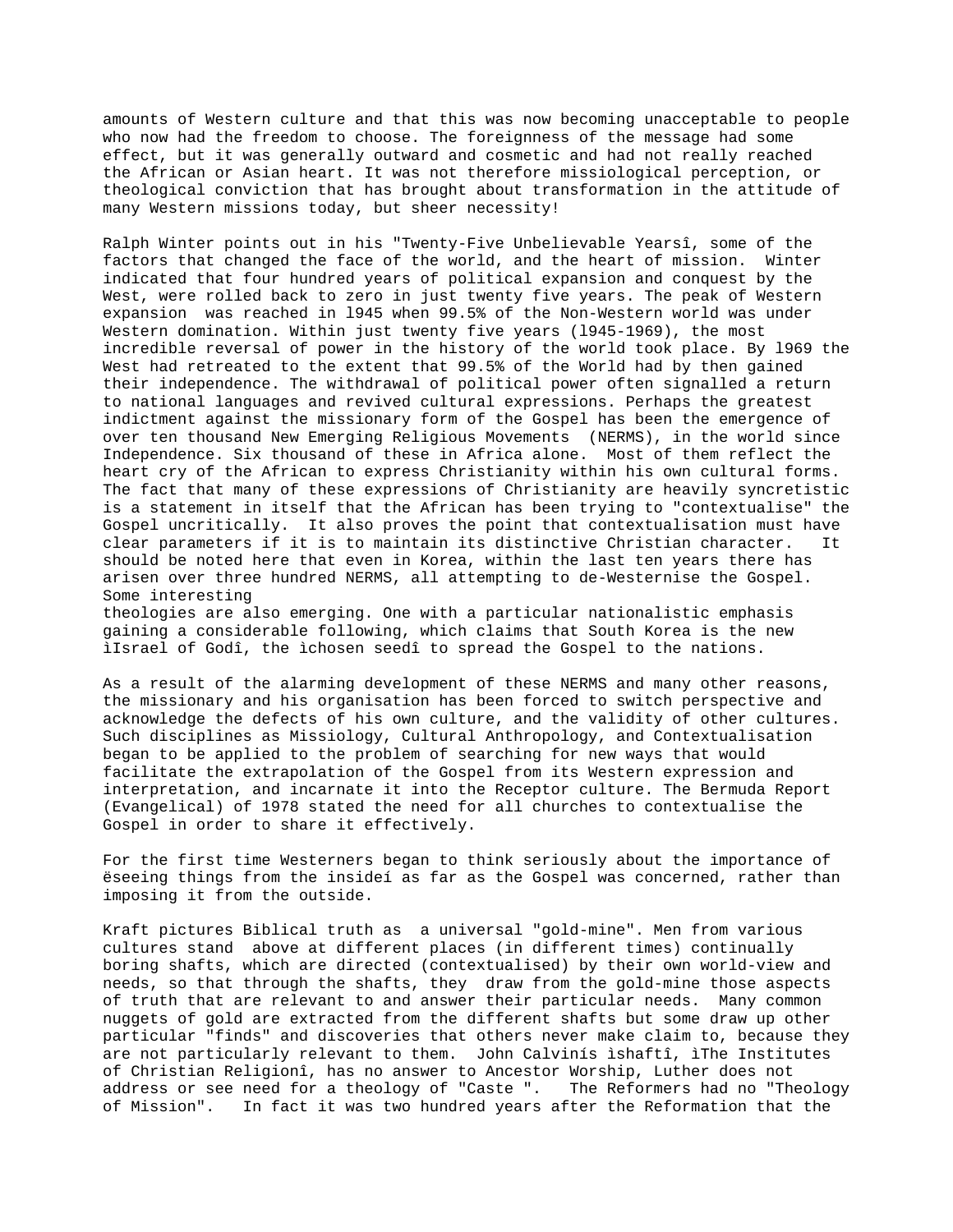modern missionary movement began! This did not mean that there was no "Theology of Mission î in the "gold-mine", it was just one of those nuggets lying unrecognised. The historical context of the Reformation period was that Europe was almost overrun by the invading Turks. Moslems or reactionary monarchs were the enemy, so there was hardly time to think of taking Mission to them!

Those who theologise from an outsider perspective generally disqualify themselves on two accounts. First they tend to superimpose their own theological assumptions without being aware of it and, second, they generally lack sufficient empathy with the receptor culture to enable them to theologise "incarnationally". At best, the ëoutsider approachí would need a tremendous amount of ëinsider inputí, to make it at all significant, thus reflecting in some measure the flaws of this book! The insider approach to theologising is therefore the most necessary function of competent Nationals in the local church in any given area, at any given time.

In dealing with contextualisation one must foresee the potential dangers of uncritical syncretism. Wherever the Gospel finds itself there will inevitably be some "give and take" as it both moulds and is moulded by its cultural environment. After all,the Western expression of Christianity, is as syncretistic as many other expressions of it in other parts of the world!

Charles Kraft use the analogy of various kinds of ice cream to illustrate the problem. We in the West tend to make syncretism a "black-and-white" issue and therefore prefer a ìNeapolitan î rather than ìStrawberry-swirl-mix î type, because the Neapolitan type has distinct flavours and is clearly identifiable. The question remains, is the expression of Christianity in any society ever totally "black and white" - is it possible (or desirable) to have a separate "Neapolitan type Christianity" where the ëflavourí of the culture is not appreciated?

Ralph Winter recalls the origin of many Western Christian practices:

 "I grew up without realising that Easter sunrise services could easily revert to their original paganism if Christians attending them do not see and sense a Christian meaning in them. The very word EASTER comes from a Teutonic spring goddess of fertility called EOSTRE. The same is true of Christmas. We have all fought to maintain Christ in Christmas, since Christmas is also originally a pagan holiday that was taken over by the early church. Romans gave gifts to each other on December 25th long before Jesus was born...

Extensive research in this area would reveal vast areas of belief and behaviour in the Christian church in the West, that have been borrowed from non-christian antecedents. This includes much of the paraphernalia associated with Christmas and the ìcontextualisingî of many pagan songs, into Christmas Carols, ad infinitum. Using or redeeming the pagan service of Spring rise, to illustrate the rising Christ is not the same as syncretising (mixing) Christ with pagan religion. Few if any of us now get them mixed up - few if any of us even realise that they were originally totally pagan! Old forms can be invested with new meanings, until the old meaning are forgotten.

Theologians have attempted to define syncretism. The Wheaton Declaration of 1966 states that syncretism is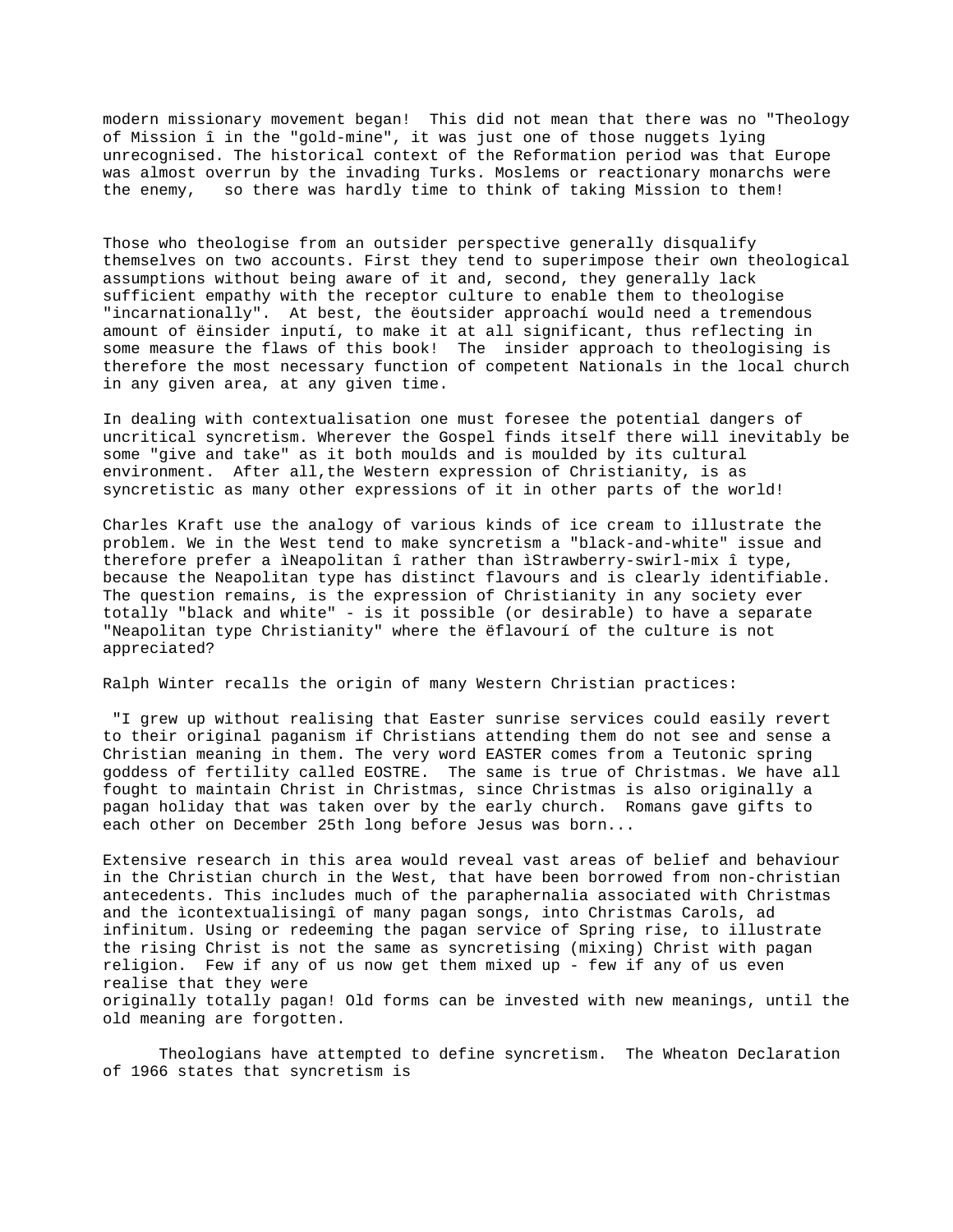"the attempt to unite or reconcile biblically revealed Christian truth with the diverse or opposing tenets and practices of non-Christian religions or other systems of thought that deny it" .

Bruce Nicholls, missionary to India states that the central issue in contemporary Asian theological debate is where to draw the line between the 'right and necessary' methodology of contextualisation and the 'wrong' methodology of syncretism.

 If either of these processes are not recognised and dealt with in an appropriate manner the distinctives of Christianity could be lost and all that would remain could be the sort of "anonymous" or "cosmic" type of ìChrist of Hinduismî, or an ìinclusivist Christologyî or simply the adding of an undefined ìChristî to the pantheon of other gods available in some religions such as another divine Avatar in Hindu religion or a Bodhisattva in Buddhism .

It is salutary for the Evangelical to realise that many of those whom he consigns to the so-called ìLiberalî camp, are in some areas of belief, more Conservative than they themselves are! Paul Tillich, whose very name disqualifies him for consideration by Evangelicals, could hardly be more warmly welcomed by them, when he states in a remarkable sermon on ìThe New Beingî; that the Apostle Paul was not remotely interested in the question of comparison of religions. Commenting on the text ìFor neither circumcision counts for anything nor uncircumcision, but a new creationî, Tillich expresses the spirit of the Apostle when he says:

ìDonít compare your religion and our religion, your rites and our rites, your prophets and our prophets, your priest and our priest, the pious amongst you, and the pious amongst us. All this is of no avail! And above all donít think that we want to convert you to English or American Christianity, to the religion of the Western world. We do not want to convert you to us, not even to the best of us. This would be of no avail. We want only to show you something we have seen and to tell you something we have heard; That in the midst of the old creation there is a New Creation, and that this New Creation is manifest in Jesus who is called the Christî.

The tendency towards syncretism is more prevalent when Christianity is severed from its historical foundations in the New Testament.. The first step occurs when there is an attempt to make a division or distinction between the so called ìJesus of Historyî, and the mythologised "Christ of Faith". Such ìmysticalî faith becomes ripe for absorption into an indiscriminate universal morass generally termed ìmystery religionî which will tolerate everything and leave out nothing. Kung strongly repudiates this concept, when he states:

ìJesus of Nazareth cannot serve as a cipher for all kinds of religion; he cannot be used as a label for an ancient or modern syncretismî.

Buswell states that syncretism occurs "when the critical and basic elements of the Gospel are lost in the process of contextualisation ". and turns into what Stott call ìa fruit cocktail of religionsî .

 Hollenweger uses the term ìtheologically responsible syncretismî, thus acknowledging the fact that all expressions of Christianity will in some measure be syncretistic but he calls for distinctive Christian theological parameters.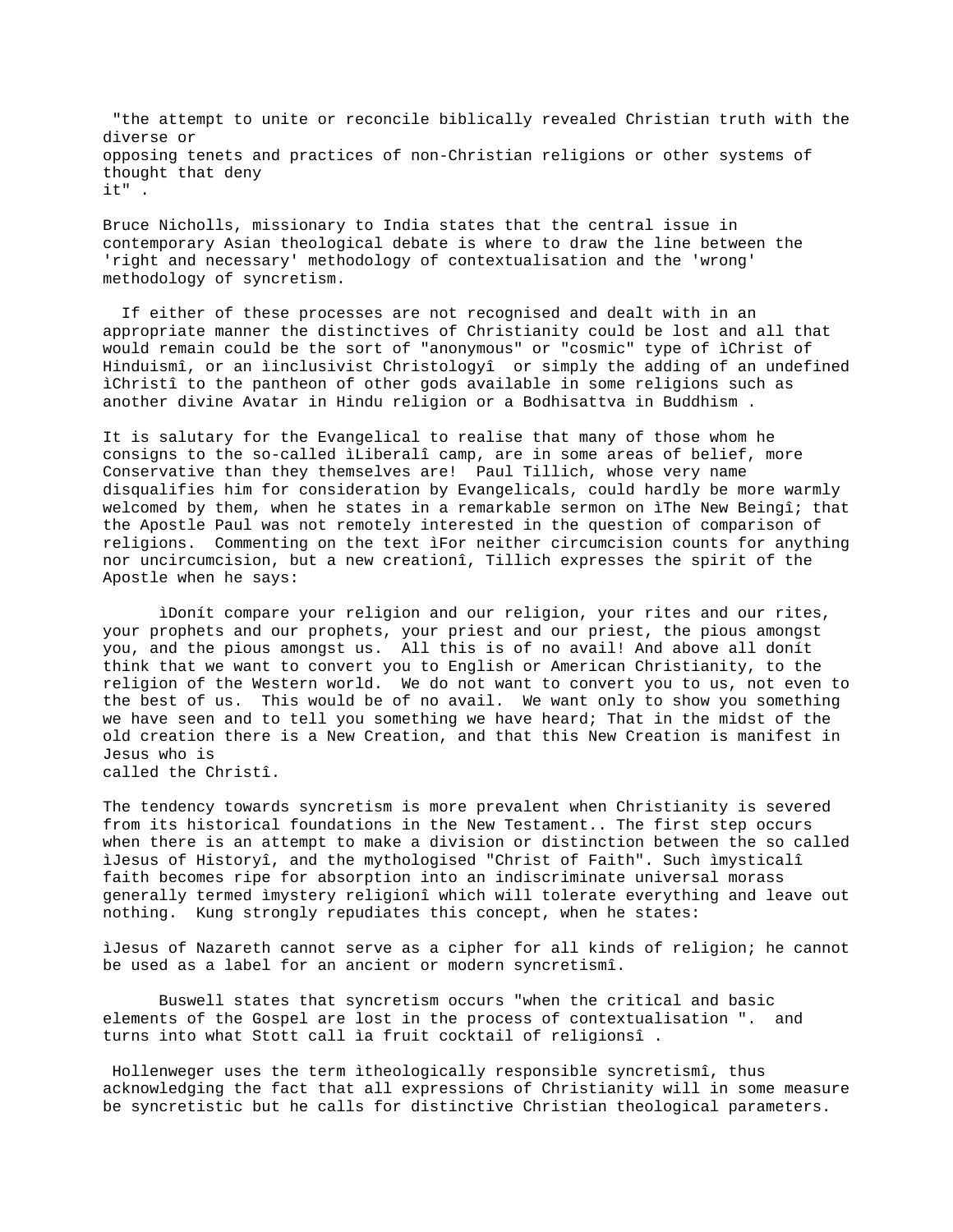Hiebert in discussing the problem, further elucidates:

"Not only must we separate the Gospel from our own culture but we must seek to express it in terms of the culture to which we go. But we have seen that translation involves more than putting ideas into native forms, for these forms may not carry meanings, suitable for expressing the Christian message. If we, then translate it into native forms without thought to preserving the meaning, we will end up with syncretism - the mixture of old meanings with the new so that the essential nature of each is lost. If we are careful to preserve the meaning of the Gospel even as we express it in native forms, we have indigenisation. This may involve reinterpreting a native symbol".

It is the "critical and basic elements of the Gospel " that need definition and clarification. To some there seem to be no critical and basic elements at all. Francis M. Seely, a Presbyterian Missionary in Thailand who had a major role in shaping the future leadership of the Thai church, and who taught for many years at the Thailand Theological Seminary in Chiengmai, makes no apology for his view that:

"I regard the Bible as a record of one way out of many ways by which God has spoken to his people which includes all humanity. The way God spoke to the Hebrews and early Christians and the way they understood and expressed what they heard of God's word was necessarily conditioned by their culture and that of surrounding nations. I believe God has spoken also in Thailand through Buddhism....So to me to "teach" the Bible does not mean to teach in such a way that the Buddhist will accept the Christian expression of God's revelation and reject the Buddhist expression of God's revelation. To "Teach" the Bible to me means to give insight into what happened in that particular cultural situation and why it happened, and how the Bible expressed these things for the culture in which it aroseî.

McGavran hotly refutes the above assumptions and it is necessary to quote his response:

"Seely apparently maintains, first, that the Bible is culture-bound, i.e. God was so limited by having to give his revelation in Hebrew and Greek that he could not reveal universal truths binding on all people in all cultures. Seely's second main thought follows closely from this, namely, that God has also spoken to Buddhists in Thailand (and Marxists in Russia?) so that their cultural light is as good for them as biblical light is for Christians. Seely takes culture very seriously indeed. He grounds it in God. To put it more exactly, Seely believes that God REVEALED nothing and men perceived (manufactured) many concepts which fit their circumstances".

It must be noted that the critical basic elements of the Gospel were not lost, even after the New Testament period. On the contrary, as a result of interaction with the world-views of the surrounding cultures, Hebrew, Greek or Roman, the distinctiveness of the Gospel burst through - it did not submerge into its philosophical and cultural environs and disappear. It was "incarnatedî into its cultural milieu. boldly took what was there, and in God's Name addressed that milieu with its own unique message, thus transforming it. Such a concept is almost analogous to the Incarnation itself. "The Word became Flesh"; He did not so merge into Hebrew religion that he disappeared. He took upon Himself all that was involved in "kenosis". Yet at the same time, He was unique, He was apart, He was different. He was man and yet He came from heaven. Repeatedly He would challenge the status quo -"You have heard it said.....but I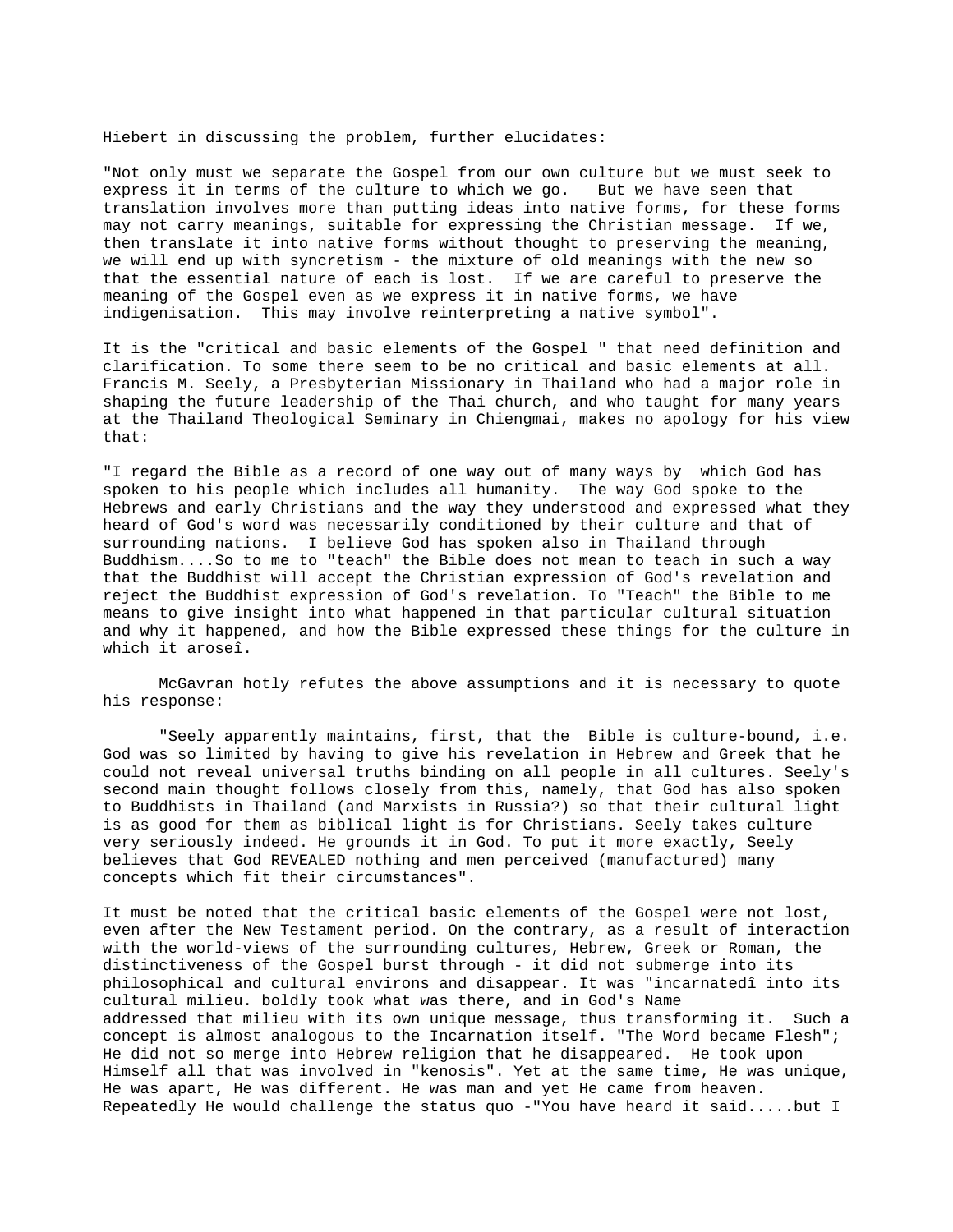say..". Whatever Christ came for, it was not to slip anonymously, or merge serenely, into the status quo. One could hardly say Christ was "culture bound". The supreme paradox of the Incarnation is that Christ fully identified with culture, and at the same time "judged" it, in order that it might become a suitable mechanism to usher in the Kingdom of God. One sees here the models of ìcontinuityî and ìconfrontationî being happily married at His hand. Dialogue (His normal means of communication), did not extend to an a priori assumption that He would be prepared to align Himself with the status quo, or that He would modify His own prophetic message to accommodate to His listeners. As Christ was the visible expression of the "missio Dei", and ministered according to these models, so His church must also minister prophetically addressing todayís issues and needs using the same models. God, through the Old Testament Prophets, addressed His own people and the surrounding nations using similar models. One cannot find any advocacy for a simple fusing of religions. Repeatedly the people of Israel are rebuked by God through the prophets for their tendency toward indiscriminate syncretism, especially with Baalism. Glasser poignantly states:

ìIt is widely held that the religious life of the people of Israel throughout its long history was strongly influenced by religious myths and cultic activities of their neighbours, particularly by Baalism. Considerable syncretism resulted. Indeed, from the conquest of Palestine onward, this Canaanite religion proved a constant temptation with its fertility festivities that encouraged drunkenness,and sexual immorality. It became quite intermingled with the authentic traditions of the Patriarchs, the Exodus and the covenants. For long and short periods even the cultic rituals associated with the Tabernacle and the temple were either

neglected or so poorly understood that their worship of Yahweh was offensive to him. We gain insight into this from such prophetic denunciations as Amos 5:21-27 and Isaiah 1:11-15 along with many others. The canonical prophets regarded this syncretism as apostasy. They condemned all worship of idols, of heavenly bodies, and of other gods. They stood against Israeli penchant for frequenting local altars and pillars, engaging in child sacrifice and religious prostitution, burning incense at ìhigh placesî to Asherim or under sacred trees. Indeed the total unrelieved hostility of these prophets to all forms of syncretism has its roots in

the Mosaic legislation (e.g., Deut 6:124, 15: 7:25, 26) and continued without deviation throughout the whole Old Testament periodî.

Much of the message of the Old Testament is God's judgment upon his own people because of their persistent idolatry and immorality. and there is no doubt that God, on His part, and His (faithful) people on their part, did not want the nations to misunderstand their distinctiveness.

Moses begged God to go up with them, so that the nations would know that Israel was different. What else, he asked ,would distinguish them from others? (Exodus 34:15-17

Through Isaiah Yahweh challenges His people to compare and contrast Him with the dumb idols, made of firewood. He, Sovereign Creator and Ruler of the Universe, has the right to command total allegiance. He mockingly invites His (unfaithful) people to bring "their idols", to present their case before Him, and asks them to "tell us what is going to happen, so that we might know you are gods - (41v22). Then Yahweh uses the language of ultimatum, not "dialogue": "you are less than nothing and your works are utterly worthless; he who chooses you is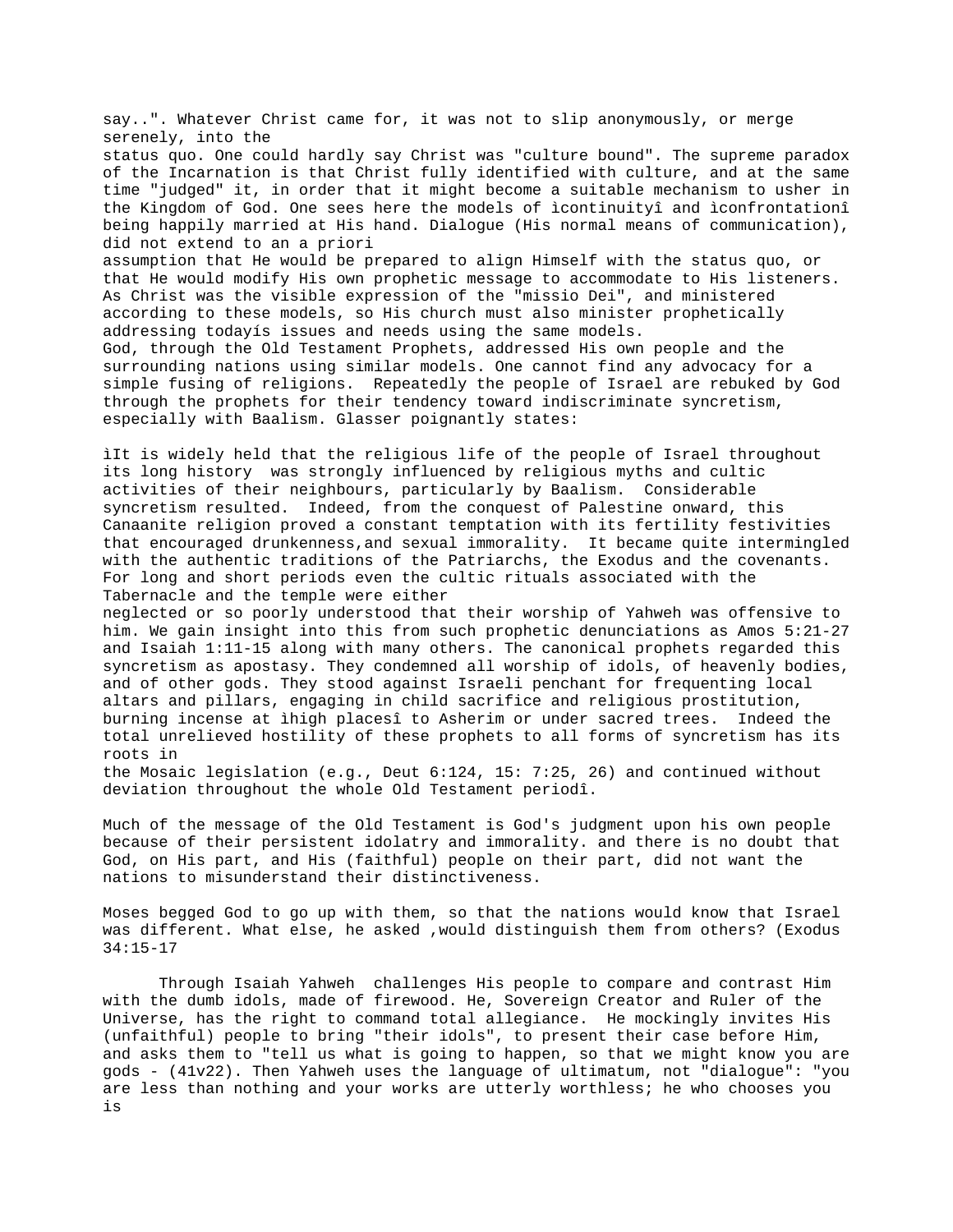detestable" (4lv24) This is not addressed to the ënationsí but to His own people who were guilty of reducing Yahweh down to just another god, or raising up the idols to be on a par with Him. This leaves no doubt that the God of the Old Testament (and the New) is a ìjealous Godî. It is in the context of the giving of the Law that God calls Himself a Jealous God. The language of Exodus 34v14, is not one of syncretism.

"Break down their altars, smash their sacred stones, and cut down their Asherah poles. Do not worship any other god, for the Lord whose names is Jealous, is a jealous God.

 Some argue that these instructions were "situational" and should not have any binding on today's church. But this requires questionable hermeneutic juggling and arbitrary selection from and interpretation of the Scriptures.

 Although we may find little direct reference to "idolsî in Jesus' teaching, we do have His repeated emphasis on the "two Kingdoms", - The Kingdom of God and The Kingdom of Darkness/Satan. (Matt l2v25-29). The danger of Dualism, (trying to be loyal to two masters at the same time), is referred to frequently by Jesus. At His own temptation, He is offered the ìkingdoms of this worldî. "If you worship me, it will all be yours", is Satan's ploy, to which Jesus responds from the Law, "It is written ëWorship the Lord your God and serve Him onlyîí (Matt 4v8). Other writers of the New Testament implicitly or explicitly warn against the

dangers of dualism and syncretism.

The first historic Council of the Church at Jerusalem gives a paradigm of Contextualisation without indiscriminate Syncretism, showing that wherever there is cross-cultural communication of the Gospel, there will inevitably be a ìtugof-warî. On the one hand, the Gentiles were not expected to be circumcised and obey the Law of Moses, thus discontinuing what were perceived to be unessential parts of the message. On the other hand, they were also not expected to continue to offer up food sacrificed to idols, thus discontinuing something of their own religion, forbidden in the Old Testament. The missiological task today is no different from the methodological procedure of this first Council; stripping those elements of the message, that only have particular relevance to Western expressions of Christianity on the one hand, while encouraging ìsurgeryî for those elements of the recipient culture which are incompatible with the essential nature of the Gospel on the other. Throughout the Old Testament, into the New, and up to today, there are four supra-cultural, non negotiable ìIísî that cannot be countenanced,

namely Idolatry and Immorality Injustice and I ndividualism. These are transcultural behavioural distinctives which cannot be negotiated. There were of course transcultural belief categories which were wholly new.

Judas and Silas were ìsent offî from the Council with a letter for all the Gentile believers in Antioch, Syria and Cilicia, confirming the decision, namely ìThat we should not make it difficult for the Gentiles who are turning to Godî (by imposing unnecessary elements of the Law-discontinuity), and ìthat they should abstain from food offered up to idols and from sexual immoralityî (continuity), (Acts 15:29).

Paul continually warned his congregations to "flee from idolatry": ìYou cannot have a part in both the Lordís table and the table of demons too-are we trying to arouse the Lords jealousy?î (l Cor 10:14-22). Peter reminds his readers: For you have spent enough time in the past doing what pagans choose to do, living in debauchery, lust, drunkenness carousing and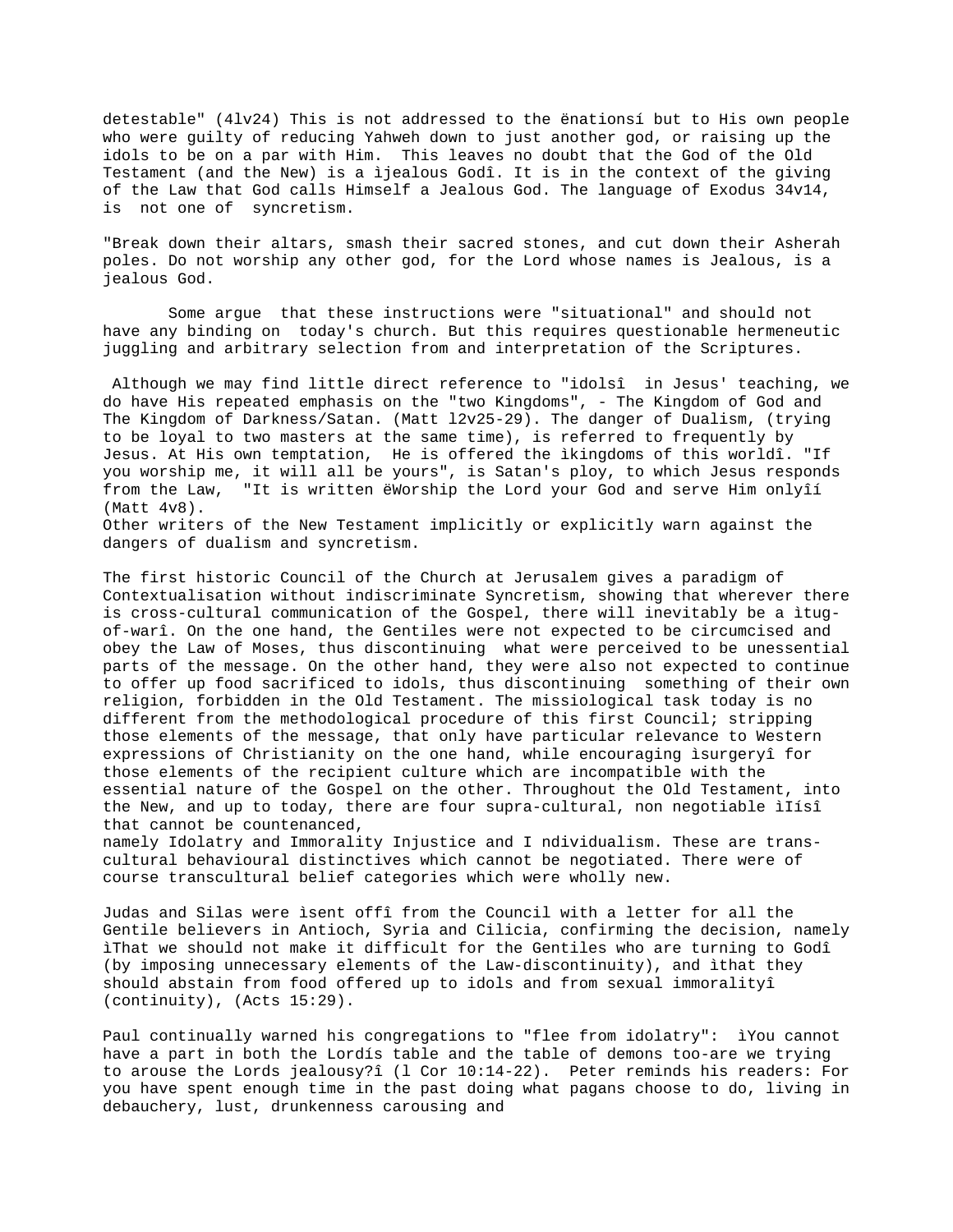detestable idolatryî (1 Peter 4:3).

John opens his first epistle a note of wonder of his own experience of Christ: ìthat which we have seen with out eyes, which we have looked at and our hands have touched - this we proclaim, the Word of Life. (1Jn 1:1-3). Is it any wonder then that he closes this same letter with the disenchanting alternative: ìDear children, keep yourselves from idolsî (5v21).

In the last scene of the last chapter of the book of Revelation, there is portrayed the beauty and wonder of the city of God and the comfort and security of those who bathe in the light of the Throne of God and the Lamb. The other half of the scene portrays the misery of those outside: iOutside are dogs, those who practice magic arts, the sexually immoral, the murderers, the idolatersî(22:15).

The purpose in quoting these New Testament texts is to highlight references to idolatry and immorality. Both, whatever they mean within a given culture, are incompatible with the distinctive genius of the Christian Gospel. When Luzbetak speaks of ìcultural surgeryî, and the necessity of ìmajor operationsî being undertaken in any culture, he is saying the same thing. Insufficient surgery will only permit the cancer of indiscriminate syncretism to destroy the essential nature of the Gospel - this principle applies equally to Western forms of Christianity as well as Asian forms.

The outstanding question must still be asked - what are those ìcritical and basic elementsî of the Gospel which are irreducible and non-negotiable- those essentials which accentuate the uniqueness of the Christian faith?

The elements to be considered must first of all be ìtransculturalî (or intercultural), for the Church of Jesus Christ comprises people from every tribe, tongue and nation. They must have their roots and source in history, for they have always belonged to the Church universal in time space and history.

Writing on the implications of contextualisation from the New Testament, Ericson suggests four ìboundariesî or ìlimitsî:

- 1. The Core: Revelation and Salvation effected in Christ.
- 2. The Substance: The Gospel tradition in Apostolic transmission.
- 3. The application: Exhortation addressed to particular people.
- 4. The expression: quality of life in a cultural setting.

Ericson points out the degree of variability is least in number one, and greatest in number four. Rene Padilla offers different guidelines:

- 1. The Word of God, as the basis of theology.
- 2. The concrete historical situation as the context of theology.
- 3. Obedience to Christ as the purpose of Theology.

The question remains - is there a transcultural unchanging ìgospel coreî? Missiologists and theologians are divided over this issue. The question is integral to the problem of contextualisation and is likely to emerge in some form or another in every serious discussion on the subject. Krikor Haleblian in researching scholarsí views from the Evangelical world, can find no consensus at all:

ìSome (Beyerhaus 1975: McGavran 1975: Kato 1975: Athyal 1976: Fleming 1980) are of the opinion that there is a Gospel core, and it is identifiable albeit in general terms. Others (Nicholls 1979: Marshall 1979: Packer 1979: Loewen 1979) in essence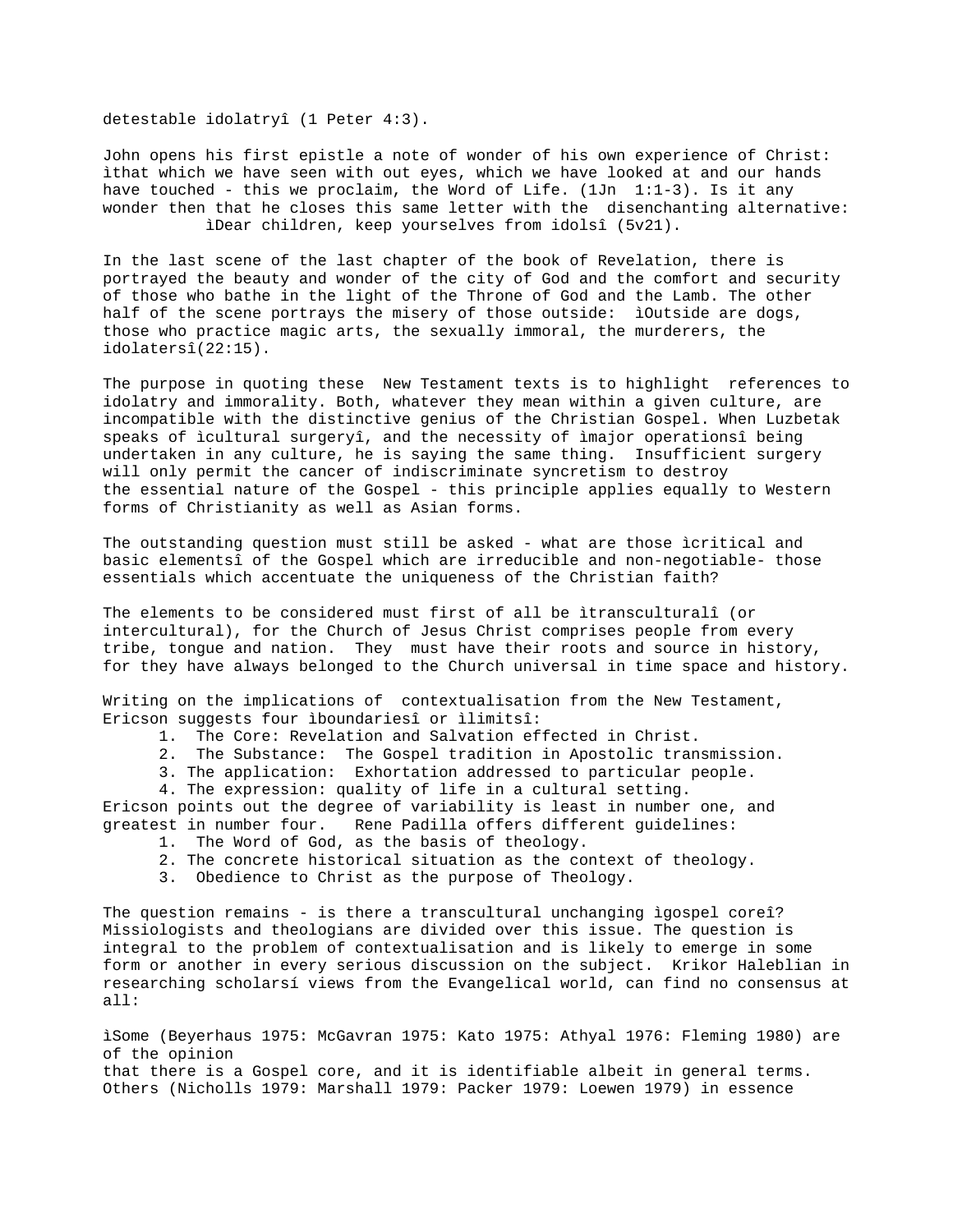contend that there is no Gospel core, and even if there is such a thing it would be difficult to separate it from the cultural forms in which it is givenî.

For those who contend there is a ìcoreî, there will be a difference of opinion as to its nature. Fleming suggests ìthe Bible itselfî. McGavran proposes a three point formula of the Bible, the Triune God, and the Ordinances and doctrines set out in the Bible.

 Packer and Loewen, in arguing that there is no core, state that the gospel is multi-faceted and that different cultures will select different parts as more meaningful than others. Any specific delineation of the Gospel core therefore will accordingly be an obstacle in cross-cultural communication.

Hollenweger suggests a number of common categories for all Christians that distinguish the nature of the Gospel: 1. The ëdecisivenessí of Jesus of Nazareth (not ìChristologyî). When one states ìJesus of Nazarethî, the Personhood and historicity of Christ is implicit. Any Christologies, however defined, are man-made formulas concerning Christ and must therefore be limited and culturally bound. 2. The uniqueness of the Bible as the revelation and definition of the Gospel of Jesus Christ. 3. Worship: The use of hymns and prayers (i.e., the Lordís Prayer). Here the trans-cultural nature of the Gospel will be evident. Universally Godís people worship Him. The ìformî will be different, but the substance will be the same. 4. Baptism: Christís command was to make disciples of all nations ìbaptising them in the name of the Father, Son and Holy Spiritî. With rare exceptions this occurs universally. 5. The Lordís Supper. Christs'í command ìDo this in remembrance of meî: was to

His whole Church - ìuntil He comesî.

This rough outline was suggested in conversation with Professor Hollenweger. However he would speak of these categories as ìbridgesî, rather than ìbasic irreducible elementsî.

Two categories not mentioned in any of the formulations are ìEvangelismî and ìSufferingî. We may ask, is Evangelism an essential characteristic of the church in any culture? Here true Gospel evangelism should be defined as ìdemonstration, explanation, persuasion and invitationî. The methodology of Evangelism would be culturally determined and therefore could be monologue, dialogue, presence, or whatever. Although it would seem that both Jesusí and Paulís method of Evangelism were dialogical and situational for the most part, it would nevertheless be quite wrong to assume that the only method of evangelism is ìdialogueî. However, Hollenweger sees only two brief ëmonologuesí in the New Testament.

Communication in the New Testament was not in the main ìpropositionalî, i.e., declaring some statements of truth into thin air, but was always in response to a given situation, and generally explanatory in nature. In response to topical questions that were being put to Jesus, his answer would be ìcontextualî, earthed in real-life events. Peterís first sermon on the Day of Pentecost, was in response to the question ìwhat is the meaning of this?î - an event. In New Testament evangelism, preaching followed an event, something that actually happened and was

an explanation of it. In todayís Evangelism, we vocalise first, without any explanation of context or event.

Evangelism must reflect both theological and situational relevancy. Credal statements of ìfaithî, that are no longer earthed in our time and history, only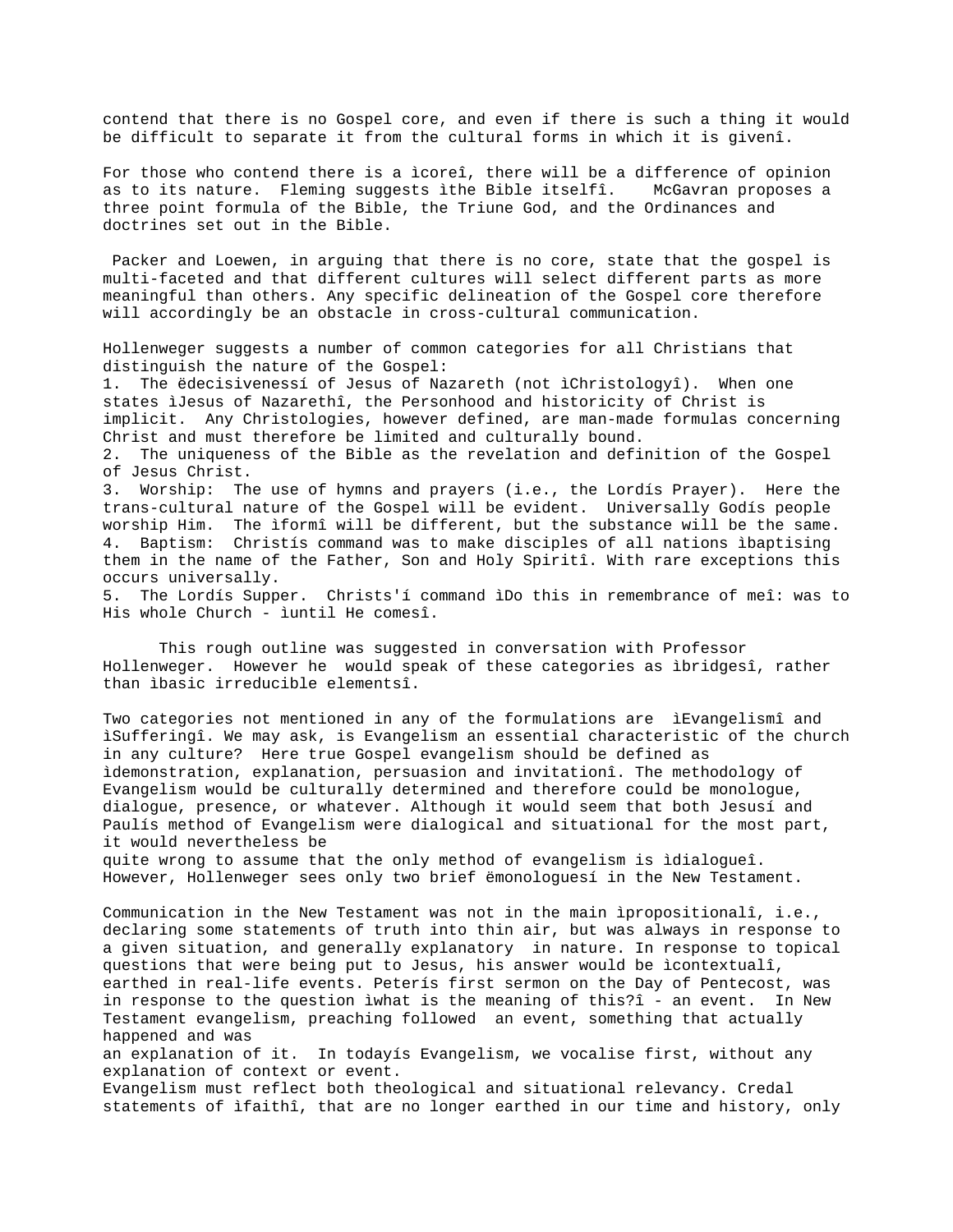give rise to other ìlocal theologiesî that seek to answer the problems of the here and now and are therefore contextualised as the earlier creeds were. Liberation theology may have gone beyond the parameters of legitimate theologising, but is still a genuine attempt to find answers to injustice, oppression and poverty from people who are passing through such suffering. We have "good news" but it must no longer be delivered as verbal mumbo jumbo. It must be socially relevant, equipped to speak into its cultural milieu and address new issues that have never arisen before, such as biogenetic engineering, ecological systems, etc. Filbeck states:

ìIn spite of past misinterpretation of the Biblical phrase ëcompel them to come iní, it must be insisted that real evangelism is not proselytism, which has been defined as ëanything that forces and violates the right of every person or human community to be free from external and internal constrictions in matters of religioní.

The universal Church from the Acts of the Apostles onward has seen it as necessary to engage in Evangelism in obedience to Christís command to ëgo and make disciplesí. There is therefore historic precedence for this activity of the church, no matter what culture it happens to be in. Professor Hollenweger notes that if we believe, that evangelism is a necessary expression of the life of the church, then we must give an account of the process of sharing ourselves to non-Christians.

It is also necessary to state that the church has always been a ìSufferingî church. It is true that in some countries (the USA. and Korea for instance), the church has been so shaped by its environment (syncretistic), that it can even espouse ìprosperity doctrineî. The church in the USA. has developed this doctrine because of its identification with affluence and materialism, the Korean church because of ìcontinuityî from its pagan antecedents where the faithful in Shamanism were also promised prosperity. Is this one reason why Paul Yonggi Choís church in Seoul is so successful? Should one therefore preach prosperity? Does the end justify the means? It cannot, for sooner or later, the church will suffer this is what the Lord Jesus said ìIn the world you will have tribulationî.

In the Buddhist context, the issue of inappropriate syncretism becomes all the more important because as Dr. Samuel Kim notes concerning one country in Asia:

ìThey think the more religion you mix together, the more effective your salvation will beî.

It has been observed that most expressions of Buddhism, including the Theravada School (which claims to be pure), are basically eclectic and have an almost ìmagneticî nature. They inexorably draw together a whole mixture of elements from a whole range of backgrounds, including Animism, Brahmanism, Mahayana Buddhism, Theravada Buddhism, the teaching of Confucius, Taoism, the Cosmology and Astrology of Hinduism, worship of spirits and supernatural beings - ìthe godsî. To draw into this conglomeration a ìcosmic Christî would be quite simple. Even to incorporate the historical Jesus of Nazareth would be feasible, but such a Christ would no longer be the Christ of the Bible, the ìKing of Kingsî and ìLord of Lordsî. He would merely join the long line of ìother godsî of whom Paul says ìfor even if there are so-called gods, whether in heaven or on earth, as indeed there are many ìgodsî and many ìlordsî, yet for us there is but one God, the Father, from whom all things came and for whom we live: and there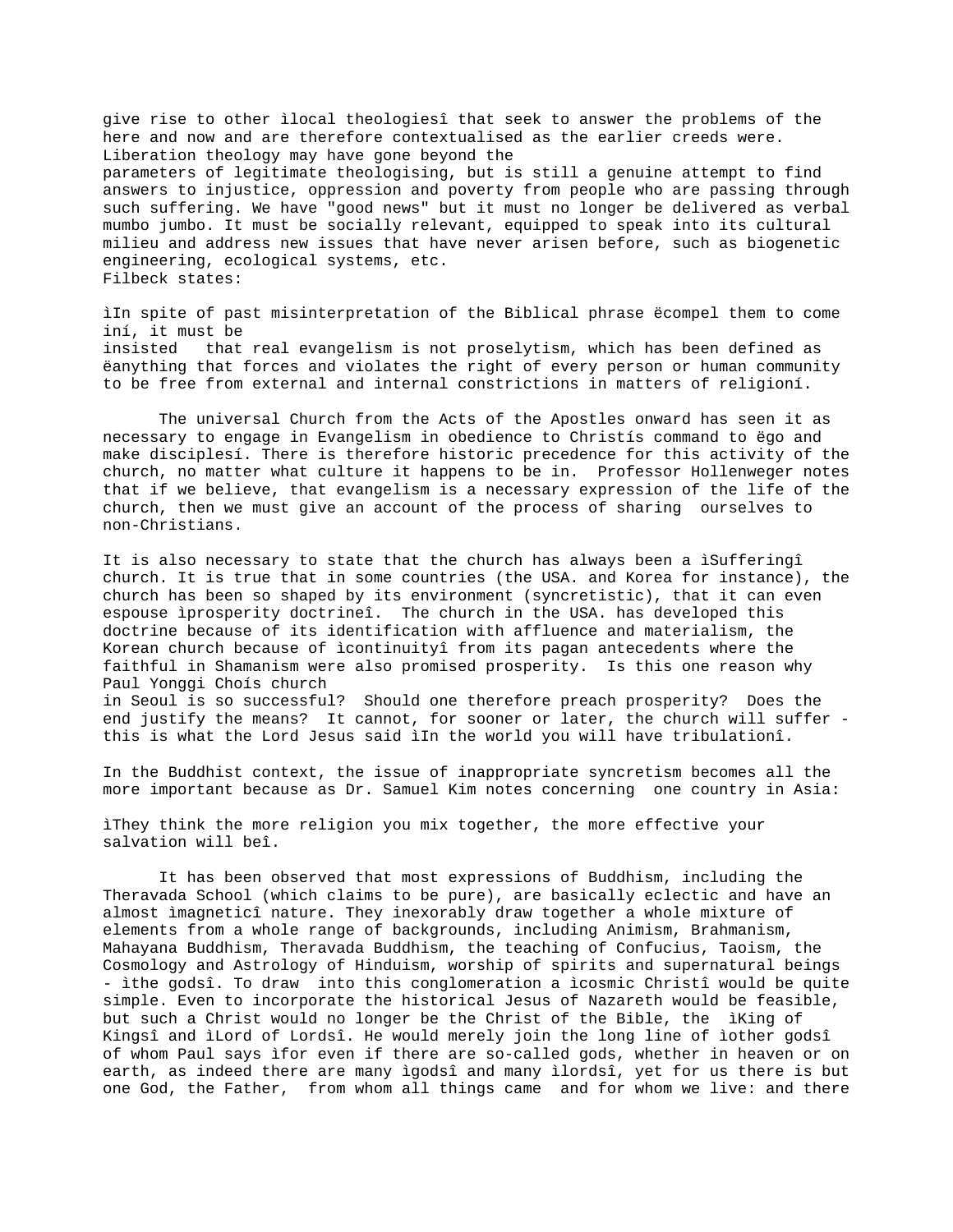is but one Lord, Jesus Christ, through whom all things came and though whom we liveî (l Cor  $8:5-6$ ).

Although discussion concerning honest ìDialogueî as a method of communicating the Gospel is beyond the scope of this chapter, it must be said that if dialogue means preparedness to jettison Christian presuppositions, thereby giving the impression that such would be the only honest way to dialogue, then this is a serious departure from true historic Christian witness and could not be modelled on Christís own ministry or that of the the early church. While we can accept the first part of the following quote, we rigorously reject Knitterís conclusion:

ëIf our description of inter religious dialogue is going to work, all partners must be genuinely open to the possibility of accepting insights into divine truth that they previously either never realised or had rejected. So they must be ready to reform, change, perhaps even abandon, certain beliefs in their own religion ...dialogue is not possible if any partners enter it with the claim that they possess the final, definitive, irreformable truth. Claims of finality set up a roadblock to any real growth in experience and understandingî

It goes without saying that genuine dialogue should be engaged in with an attitude of tolerance, compassion, and a genuine desire to hear as well as to be heard. If the outcome of dialogue leads to a deeper understanding of ìgeneral revelationî (a reflection of ëthe true light that lights every man that comes into the worldí - the still apparent, but broken image of God reflected in other religion), then it would not lead to denigrating other religious systems, as Knitter assumes.

 If dialogue simply means than there are no irreducible non negotiable aspects of ones own belief system - then all we have left is pure subjectivism or what Knitter terms ìThe New Modelî of ìtruth through relationshipî. In spite of this, Knitter concedes that Christianity may yet be defined as having something distinctive, something unique - but only insofar as one small piece of a jig-saw puzzle could be said to be distinctive and unique because it is one just a part that ëfitsí into a greater picture - the nature of which no one dare to ëpictureí. But how can one possibly reduce the One who came from Heaven to disclose to Man what God is like,to a mere piece of a jig-saw? The very substance and nature of the Gospel would have to be completely abandoned to accommodate to such compromise.

God may have spoken to man in times past by many prophets ìBut in this final age he has spoken to us in the Son whom He made heir to the whole universe and through whom he created all orders of existence; the Son who is the effulgence of Godís splendour and the stamp of Godís very being, and sustains the universe by his word and powerî? Hebrew 1v2-4 (New English Bible). Is He pictured here as just one small piece of a jigsaw puzzle - or as the very Creator of all the pieces?

CHAPTER 3.

WESTERN WORLD-VIEW AND BUDDHIST / ANIMIST WORLD-VIEW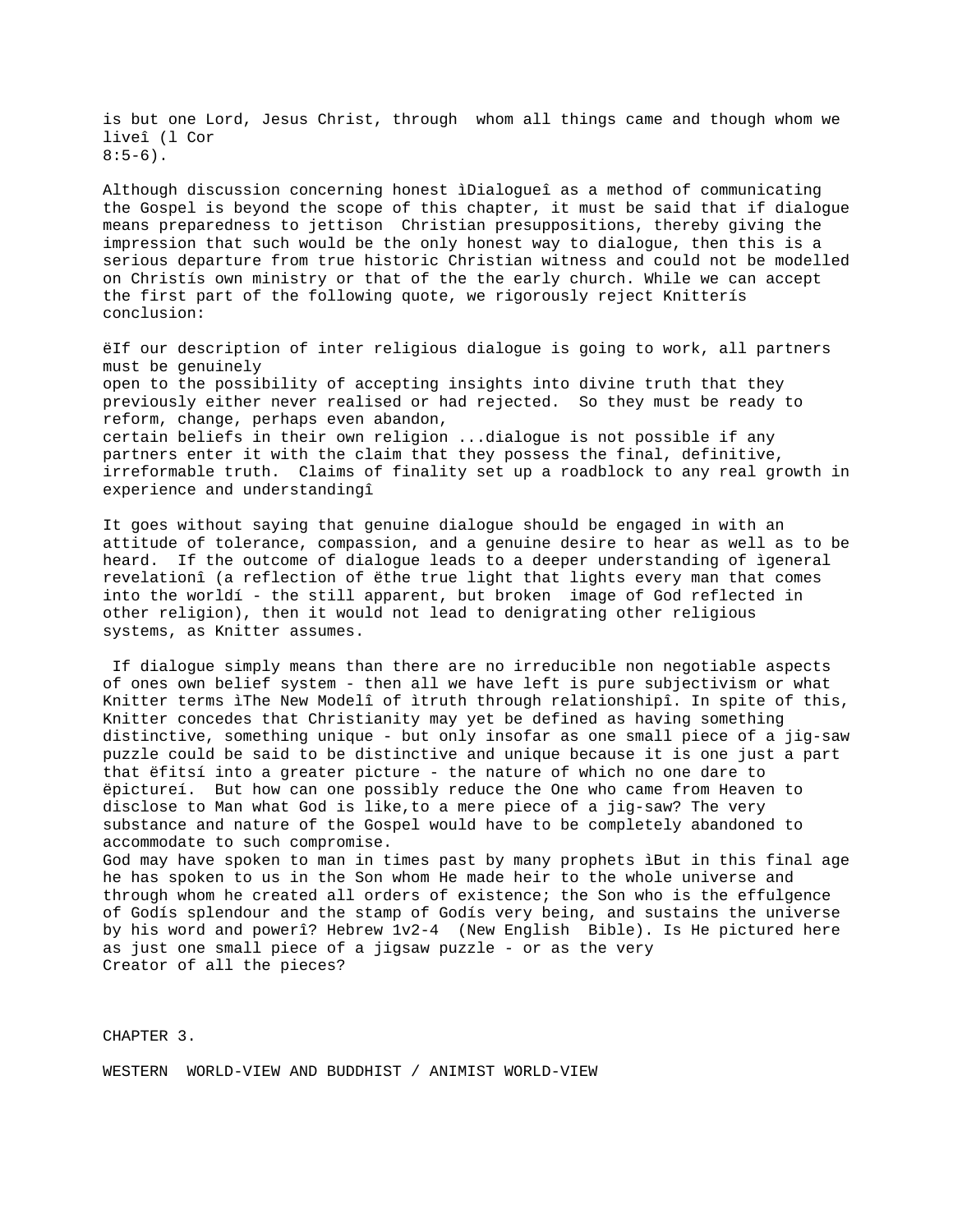"I am convinced that for a person to be fully conscious intellectually he should not only be able to detect the world views of others, but be aware of his own why it is his and why in the light of so many options he thinks it is true" (Sire).

A World-view is a set of presuppositions or assumptions which are held, consciously or subconsciously about the basic make up of the world around us. A jig-saw puzzle is analogous to a world-view. The picture on the outside of the box serves to provide the overall picture of the whole puzzle. A world view picture of reality gives helpful clues to where each individual piece of the puzzle may fit (traits, complexes and institutions) - or at least it shows up patterns and reflects values. All cultures have differing world views, and the many subcultures within a given culture, may each have their own partly unique world view.

World views should not normally be judged in terms of ëright or wrongí, although there may be some supra-cultural criteria for such an evaluation such as, what would be helpful or desirable for a society? It would be universally agreed, for example, that a Nazi regime to say the least, would neither be helpful or desirable for a society! The problem always arises, who determines what is ëhelpful or desirableí? Is there objective data - a point of reference which would determine this? (For the Christian there are the Scriptures). How do non-Christian

societies determine ìgood and evilî? Is it by social consensus or conviction, or that some ëotherí being may be offended? World views are defined as alternative ways of looking at the Universe. The problem is that all cultures are ëethnocentricí by nature, so all cultures can be guilty in thinking that they are the only ones whose world-view is the right one. There is no such thing as a perfect culture; nor is there a culture which is totally corrupt. In any culture there will be certain features which are "good" and other features which will be "evil". Humanly speaking, the criteria in making a ëjudgementí or evaluation, by non Christians on cultures would be based on what they perceive as is ëgood or badí and that may only be measured by them, in observing how such actions affects that culture.

Another way of perceiving world view would be to suggest that it can be regarded as spiritually and morally neutral. The problem is that what seems good, acceptable or neutral to one culture (polygamy), may seem quite wicked or unacceptable to another. Anger is freely expressed in the West without any sense of shame or expectation of reprisal or disapproval, for it is very low on the list of the ìbig sinsî. In the East however, it is seen as a major transgression and is socially quite unacceptable. How then does an Easterner perceive the Western missionary when

he shows anger? If we live at different times, in different locations, with different needs and different values, then our world-view will be to a great extent unconsciously determined by those factors.

Historically one of the greatest problems for the Western missionary in presenting another culture with the gospel has first been his inability to distinguish which of his own values and customs come from the Bible and which are purely from his own cultural background. Even when the missionary is successful in that enterprise, it is now necessary for him (perhaps with the nationals help) to distinguish what values and customs from the Bible can be transferable into the nationalsí culture that are essentially part of the good news, and at the same time what

elements should be regarded as non essential and non transferable customs because they merely reflect how people behaved in Biblical times and would have no ongoing significance or application to the recipient culture today. For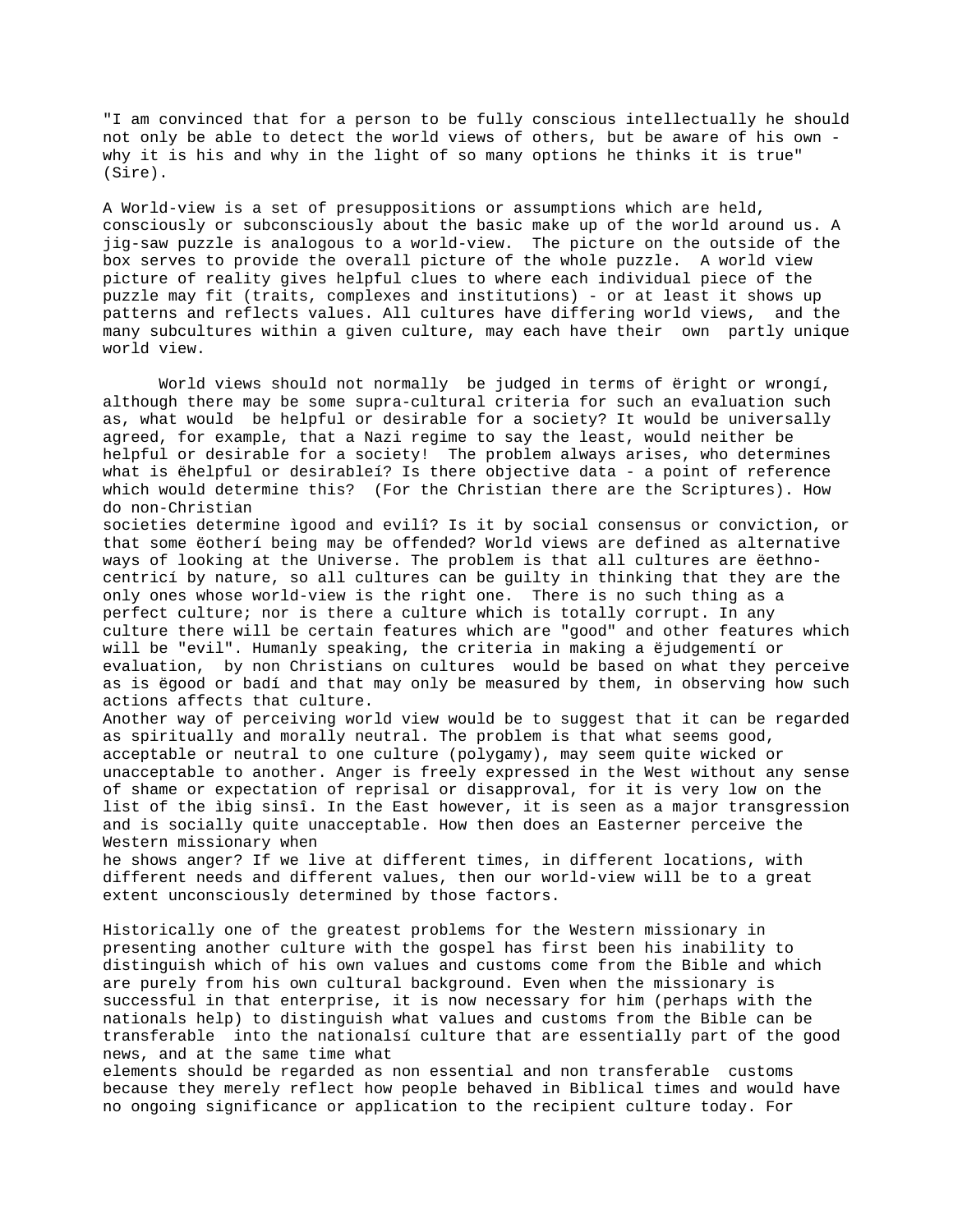instance, we do not offer a shoe as a token of assuming responsibility for our brother's wife if he has died, but this was an Old Testament custom in the time of Ruth. Nor do we all ìwash each othersí feetî, or ìgreet one another with a holy kissî, in accordance with these everyday customs in the New Testament. The insights of Cultural Anthropology may contribute greatly to a clearer understanding of these issues.

If it is maintained as some do, that although it is not necessary to transfer the ìoutward form " of such customs, yet since they must have ongoing significance and moral value, we should contextualise them by transferring the ìinward meaningíî, then that may be a valid proposition, but the new outward form should be firstly culturally appropriate, and secondly convey accurately the inward meaning of the original custom/ritual - not a foreign imposition from outside. So J.B. Phillips in his translation of "Greet one another with a holy kiss" gives the

rendering "give one another a warm hand shake" (1Thessalonians 5:26). This may be a valid ëdynamically equivalentí translation for Europe, but since handshakes (and any public touching of the human body) are alien in most Asian countries, ìa holy kissî would be culturally offensive to say the least, a culturally appropriate application of the inward value should be encouraged. So placing the hands together in a typical salutation or greeting would be the most appropriate expression of the inward meaning. - People living in S.E. Asia, have already forgotten that even this now common non-religious greeting, was originally an Indian Hindu token of obeisance to the gods! A classic illustration of not only investing old forms with new meanings but changing of the inner meaning over a period of time, even though the old outward form is still used!

World views, then, are not static any more than the cultures that enshrine them are static even though underlying values and customs within world-views can be and are inherited from one generation to another, as are various customs. These can be passed on for millennia.

If we could reduce all world-views to just two ways of looking at the world, then it may be possible to label one, a "naturalistic" world-view, and the other a "supernaturalistic" world-view It has been stated that these two positions reflect the essential difference between the way Western and Asian peoples see the world.

In the past the missionary message seemed to advocate Deism rather than Theism. God could be safely consigned (compartmentalised and privatised) to the area of religion, while science dealt with everyday secular life thus reflecting a Greek Platonic Dualism - a segmentation, "Upper tier - Lower tier" perspective of the world. Reflected by the fact that in the West, there is a deep feeling that it is "wrong to mix politics, business and religion î. But this was certainly not an Hebrew Old Testament perspective, neither is it the world view of all folk religions,

nor indeed is it the essence of Christianity.

 Our Educational and Medical Institutions have perpetuated this Western world view and left a vacuum in other societies that have adopted these Institutions. This vacuum has been filled by a return to their own primitive religion. It has hardly been noticed that their so called "primitive" religion was sophisticated enough to have satisfactory answers for all of the phenomena that they perceived within their world view, but our Christianity left

a huge gap which had no answers. It is a non-Biblical reductionist view of the world where Science deals with all that goes on "down here" and Religion, deals with all that goes on "up there".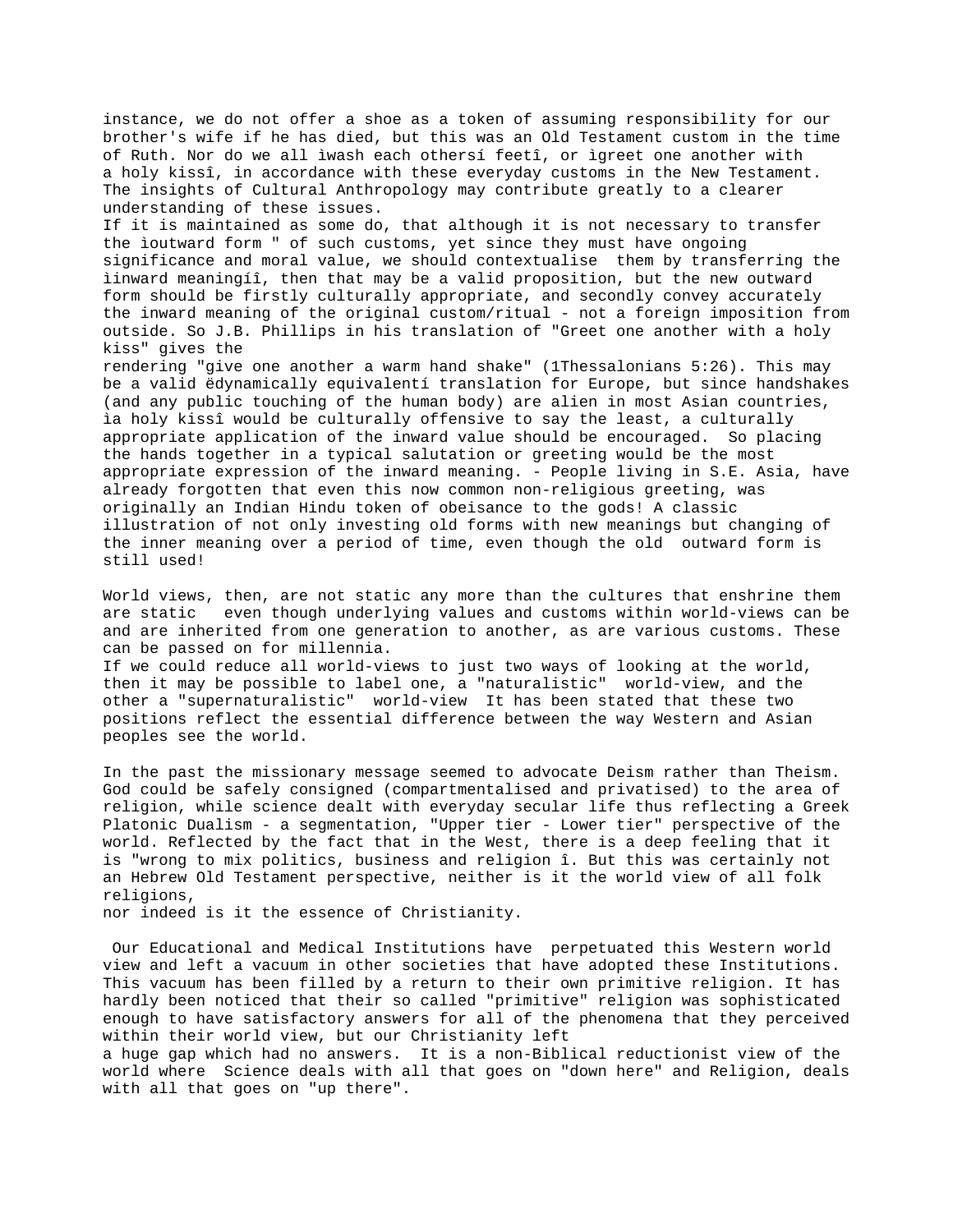No other religion or world view in the non-Western world perceives the world in such a way and yet we persist in presenting the Gospel of Jesus Christ within this Western framework. The "discovery" that the Western presentation of the Gospel within the framework of its own world-view, was not meeting the needs of the Eastern mind was not made through missiological theorists in some Western library, remote from the realities of everyday living, but by missionaries in the villages of India and the towns of Africa. They were desperate to find answers to the questions that the Nationals were asking, but which could not be found in Western theological systems.

Mbiti records his dilemma in being confronted with a demon possessed girl. Hiebert is asked why the goddess of smallpox was angry with the village and why one of the Christian girls in the village had contracted the disease. Further he is expected to pray publicly for the girl to be healed! Hiebert records:

"What happened to villagers who became Christians? Most of them took problems they formerly took to the the Hindu saints, to the Christian minister or missionary. Christ replaced Krishna or Siva as the healer of their spiritual diseases. Many of them turned to western allopathic medicines for many of the illnesses they took to the doctor and quack. But what of the plagues that the magician cured? What about spirit possession, or curses, or witchcraft or black magic? What was the Christian answer to these? Neither the missionary evangelist or doctor had an answer. These did not really exist they said. But to people for whom these were very real experiences in their lives, there had to be an answer. It is not surprising therefore that many of them turned to the magician for cures".2

Hiebert concludes that our presentation of the Gospel has a serious deficiency in it; what he terms ìTHE FLAW OF THE EXCLUDED MIDDLEî.

In any society which holds a supernaturalistic world view there is an unseen "other world" all around, above and below, which pervades everything and which relates to and engages with ìsupernatural phenomenaî, such as sudden unexplainable disease, plagues, extended droughts, crisis in families, accidents, empirically unexplainable loss of health, the return of "the living dead" to cause calamity, and the common phenomenon of possession. Such phenomena need to be dealt with immediately in the here and now. There is an urgency with regard to such situations that will demand action; and pat answers from remote theological ivory towers in the West (which may satisfy the Western mind, regarding the

problem), will not meet the need of the Eastern "casualty". Where is the Christian answer to these crises?

In every Asian society, there will be a "Practitioner" who, apart from the use of natural means, will be able to summon into the situation what they perceive to be supernatural powers of some sort or other, which may in many circumstances be able to resolve the problem. Certainly such powers will not resolve all the problems, but neither do people who go into Western hospitals always come out well. It is not unreasonable for a non-Westerner to ask how many people are carried out dead from the hospital, when they went in alive.

Hiebert states we need to develop holistic theology and practice where solutions will be found to answer the fundamental problems and values of the ìsupernaturalistic world-viewî.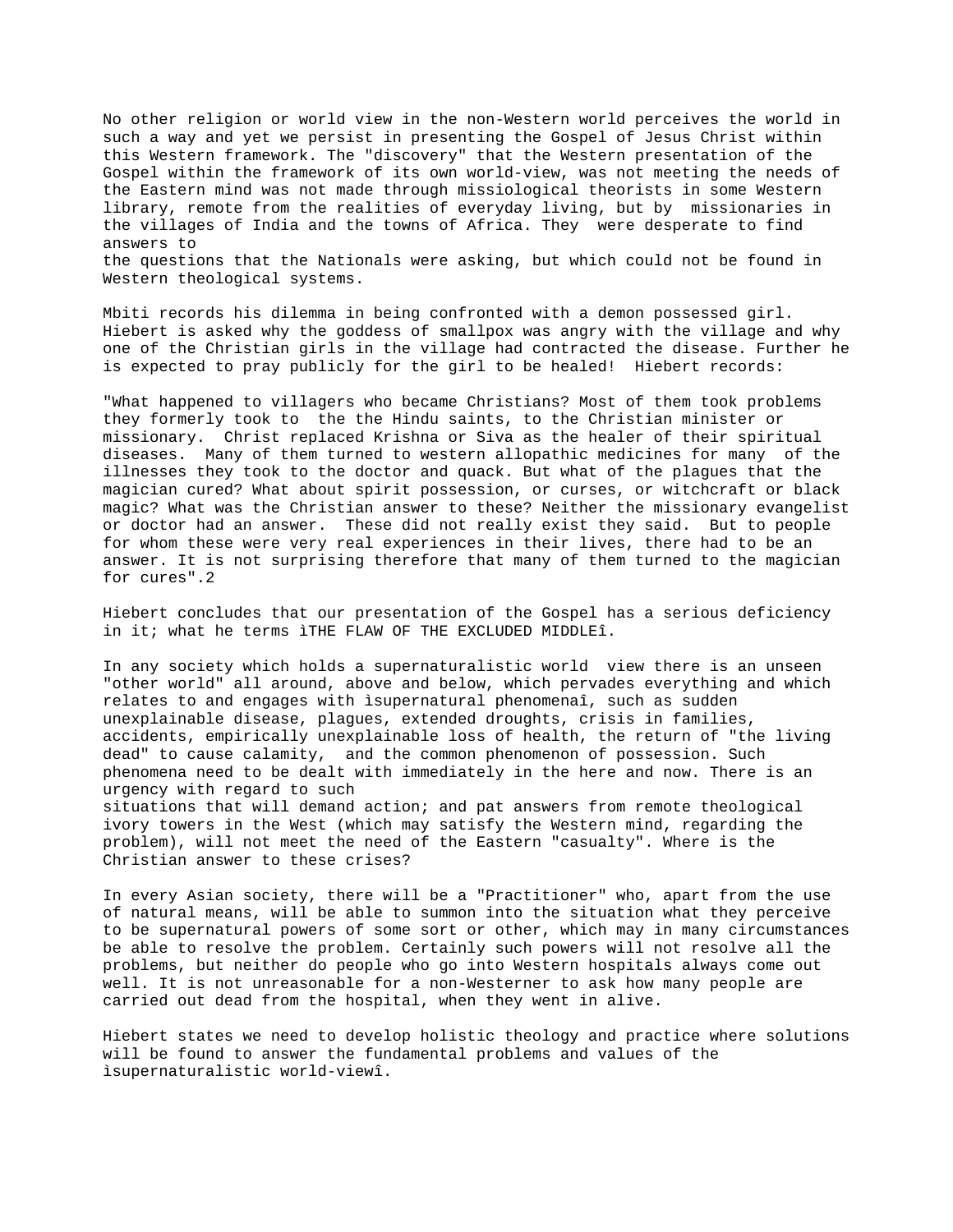So far, Western theologies seem to have no answers to Eastern problems and values, which is not surprising for they are both addressing differing perceptions. This is particularly the case with regard to the Buddhist/Animistic world view of most Asian people. The whole theological package people have been given has only penetrated into their world view skin deep. It is only when one begins to probe down into the underlayers of these presuppositions, that one begins to see just how much the ìsupernaturalî invades and pervades their whole life.

Nothing is done from morning to night, from cradle to cremation, without there being some reference to or engagement with the invisible world around. The very first word a Thai child learns is "phi" (spirit) and to this word is generally appended the adjective "laug" (deceiving). They are warned that if they do not behave in a pleasing and appropriate way, they will have to give account to the "phi laug", (deceiving spirit), who will mete out the severest punishment.

The following description of the preparation and construction of an ordinary rural house indicates the extent to which an average family would have dealings with the spirit-world in just one area of their lives. During the construction of most houses that are built in Thailand and surrounding countries including Laos, Cambodia and Burma, elaborate preparations will be essential in order that the prospective residents of the house may acquire peace, prosperity, and good fortune. There may be slight differences between countries and areas, but the methodology is essentially the same. First, an astrologer will be consulted to ascertain the most auspicious time for construction and the exact location of the house. In determining the location, the slope of the land, occurrence of anthills and any other strange factors will be taken into consideration. Utmost care will be needed so that the layout of the house will not be constructed in an inauspicious direction. It will now be necessary to clear the site, not just for facilitating the building, but to ensure that there will be no impurity in regard to whoever may be observing the activity from the unseen spirit world.

When the site has been cleared, before the next step, it will be necessary for the builder to engage the expertise of a ëritual specialistí in order to pacify the resident spirits who may have been disturbed by the building preparations. If the practitioner is a monk, Pali mantras will be chanted, if a layman, gifts will be offered, sacral water, incense candles and flowers will be placed on the earth whilst at the same time invoking permission from the various powers to proceed.with construction.

It is interesting to note that although the monk may act as the ritual specialist, he does not offer to the spirits, because in his priestly status; as he would not lower himself to ask favours of ordinary man, so he would hardly disdain to do such with the spirits! They do not seem to object either, whereas it would be essential for the layman to make such offerings! This is an example of the sort of accommodation or compromise that regularly occurs between Buddhism and Animism.

Having cleared the site and prepared for construction, the next step will be to find the right sort of wood. For the country person, this may often mean that only certain woods can be selected, not because one wood is better than another for the purpose, but that the spirits may be offended if the wrong wood is used. In some areas it is still essential that the ritual specialist accompany the builder to the forest in order to select auspicious trees which are growing in favourable positions in the forest. Some trees seem to attract spirits, so do some locations, these factors will be taken into serious consideration in the selection process. The chosen trees will then need to be felled in an auspicious direction for the same reasons. Certain trees having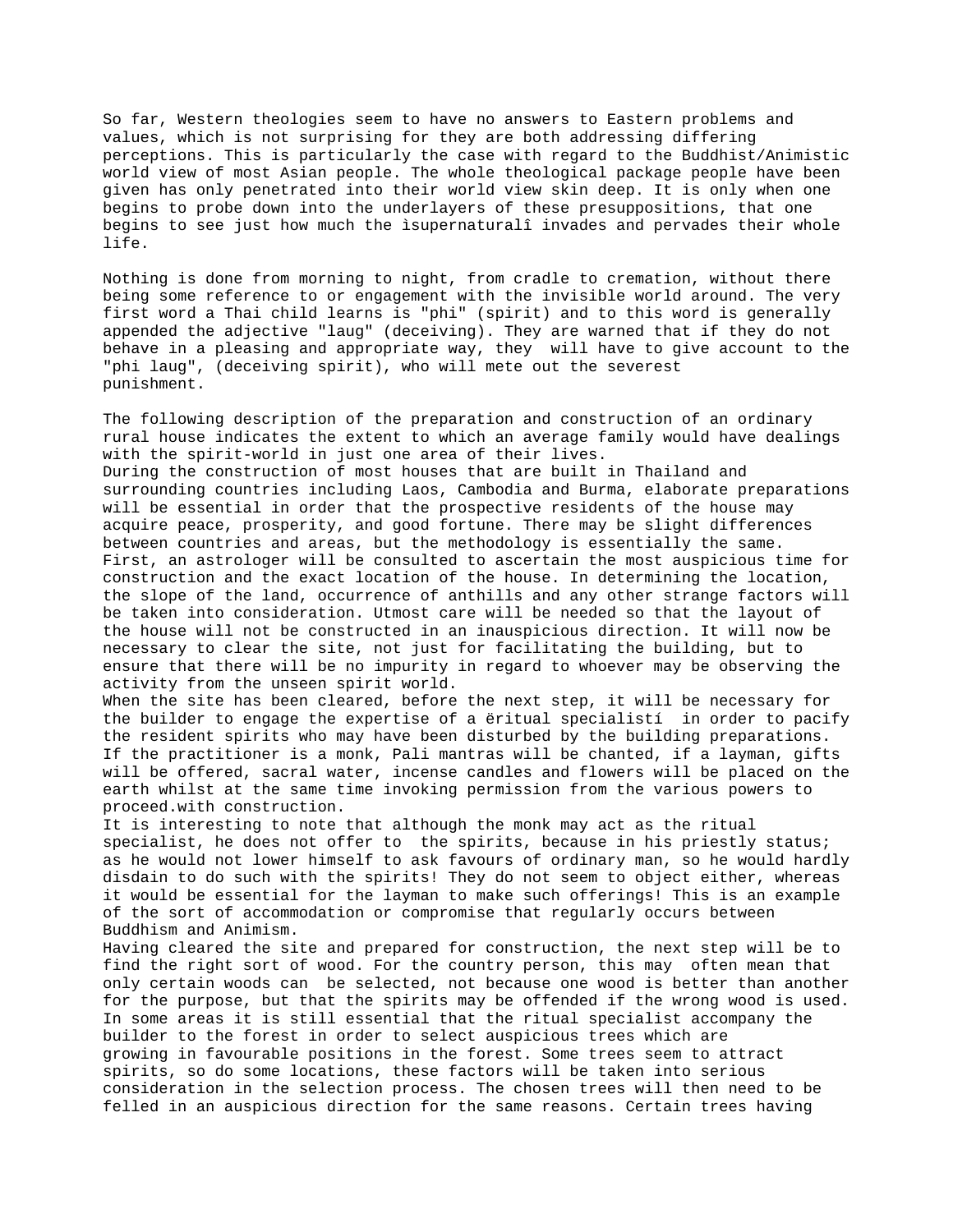wrong-sounding names could not be used. For instance the tree called in Thai - "Mai Makhaamoonî (Afzelia xylocarpe) would not be used because it has the onomatopoeic sound of "kill" in the word, although being unrelated to that meaning. Timber mills consequently

changed its name to "Mai charoensuk" which means "Happiness tree" and have successfully marketed the wood as a result.

Ceremonies generally occur on two successive days, at the beginning of the construction of the house, when the holes for the posts are being dug, and when the principal or "first pole" is being erected. An elaborate ceremony is undertaken with the digging of the first hole. The ritual specialist will indicate the exact spot where it should be dug and in which direction the soil should be thrown out of the hole. He may need to consult a special book to find out the precise position in which the ëking of serpentsí ("phayaanaagî), is resting. This position alters at different times of the year. The hole must not be dug where the head of the serpent is, for this would mean disaster and the wife of the owner would die. Nor should the hole be dug where the serpent's tail is, for this would mean that the daughter of the house will kill another human being and have to flee the community. It is only through the belly of the serpent that the hole can be dug for this will bring great peace and happiness. There are favoured times when most people build houses in Asia and although this does have something to do with the seasons (rainy etc.), it nevertheless relates mainly to the unseen world's approval or disapproval.

 The precise depth of the hole, into which each pole is lowered, is also dependent upon the spirit's approval or otherwise. The first pole-hole will receive an offering from the owner and the ritual specialist comprising a coin. Some alcohol would be lowered in a basket the right side up if it is dark and upside down if it is daytime. This placing of offerings at the bottom of the first hole is also extended to large buildings in towns, where precious stones are sometimes offered and also to Temples where a large ball of gold is lowered into the hole. When the first pole has been erected the ritual expert will fasten a banana plant and a young sugar cane at the top. They will be taken down later and planted and if they take root it would be regarded as a good omen. If they die, it bodes ill for the residents. Certain ornaments will now be fastened to the pole appropriate to the character of the female spirit who will reside there. This may include earrings, bracelets, a piece of expensive silk cloth, and finally a "yantraî, a piece of red and white cloth upon which magical signs have been inscribed. As the first post is being lowered into the hole, usually one of the bystanders commences a drawn out chant in a modulated pitch. The villagers who are helping in the construction will then respond in unison. This focuses the attention of all upon the action and at the same time is a means of exorcising evil spirits. After this responsive singing has been repeated a few times, the construction of the building can then proceed safely.

The "Resident" of the principal post is sometimes recognised as an Ancestor spirit, but others believe it is the spirit-owner of the wood that was hurt when the tree was being felled and who now wishes to return and live in its own home. Others understand that it is a female spirit called a "nang mai". . Every effort will be made during the whole building procedure to avoid inauspiciousness. All sorts of actions will be avoided otherwise some harm may come to the future inhabitants of the house. It is said that a wrongly placed or constructed house will offend the sun which in Thai, is called "the eye of the day" ("Tawanî) If a number of people in the community incur eye disease (ëta daeng ë) while building a house, this would be interpreted as the "eye of the day " having been offended. From this example it can be seen that even in the simple every day event of constructing a house, folk Buddhists see nothing as "secular" or unrelated to the unseen world. All they do is perceived as "sacred", incorporating into every operation, an inter-action and relationship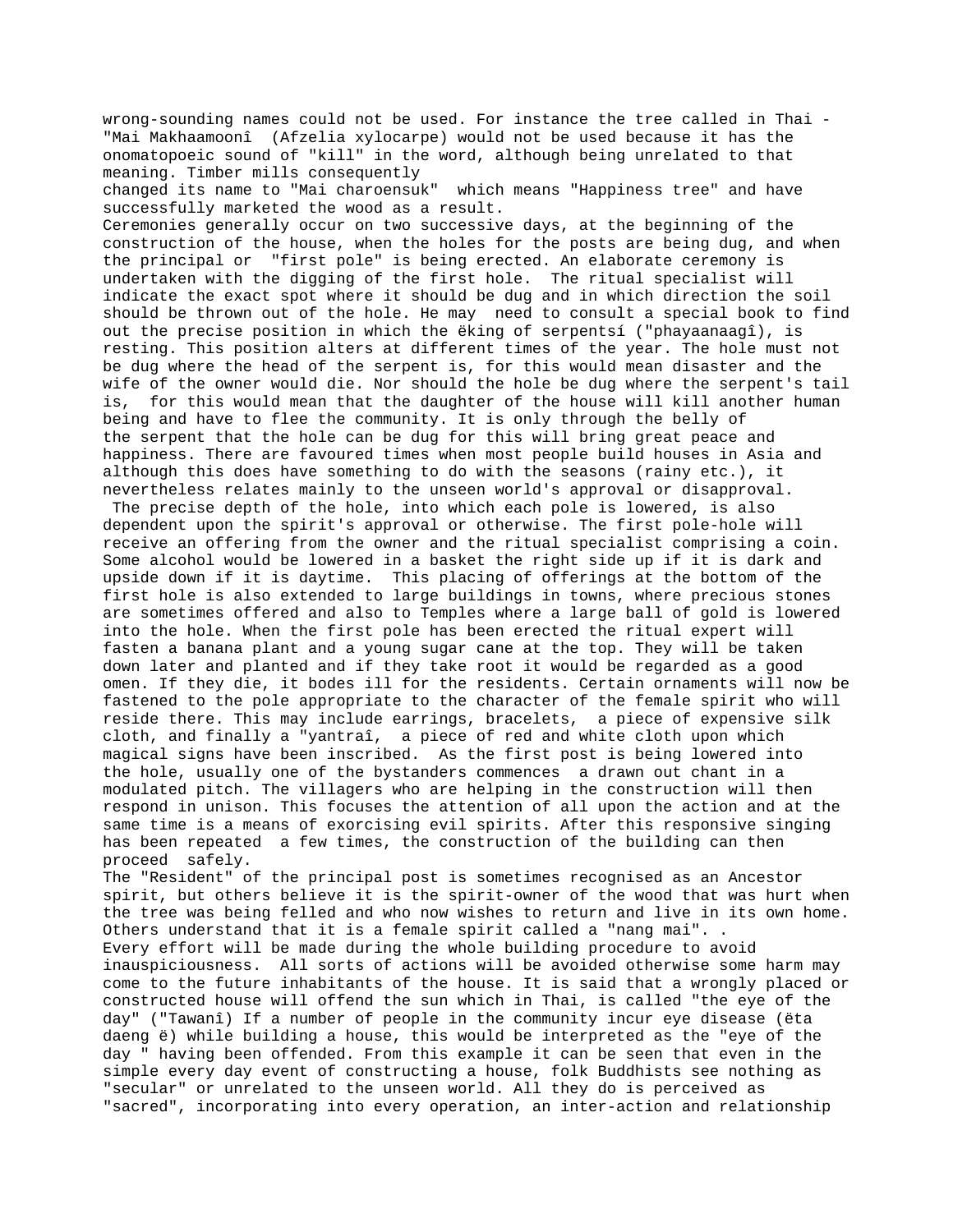with unseen, personal and impersonal, spirit powers. It is virtually impossible to do anything or go anywhere without this interaction. Apart from the elaborate house building process which culminates with a house warming ritual; every garden-compound, throughout the country will have its own spirit shrine ("phra phuum". This spirit owner of the land upon which the house is built is called the "landlord " of the place ("cawthi"). . As with the Ancestor spirit of the house, the local spirit-land-lord is to be duly respected and recognised. Seeking permission from and giving submission to the spirit is part and parcel of everyday life for the average Buddhist. If respected and well treated, the Ancestor Spirit inside the house and the local Spirit Lord in the garden will in return guarantee protection and care for the safety of the house and its occupants. But this is not all! Apart from every house having its own Ancestor Spirit resident in the first pole and each garden its Spirit Lord resident in the garden shrine, each village will have one or two larger "phrapuum" (shrines). The spirit Lords of the village areas including the Temple area will be duly responsible to care and protect their environs on condition that they in turn are treated with due recognition and respect.

Beyond this there is yet another hierarchy of Spirit Lords. They are the ëSpirit Lords of the Townsí and are called "phi myang", These more powerful spirits reside in the ëcity pillarí of each town that is called the "lakmyangî. They are responsible as ëprincesí to guard and protect the towns. Each of the Spirit Lords in the hierarchy would not be satisfied by offerings being made to those of another level. The House Spirit must be respected in its own right, as do the other Spirit Lords. Each Spirit Lord is guardian of its own specific area and its powers are localised to its specific geographical parameters. To supplicate, tap their power, or receive benefit from them one needs to go the the exact location of the shrine or ritual centre where they operate. Such obeisance to the Spirit Lords, is not just for the simple country folk. All levels of society are involved in dealings with this spirit world. The Royal Family also pay their annual visit to the Spirit Lord of Bangkok and pay their due respects at the ìlak myangî in the centre of Bangkok. It has been astutely recognised that the whole stratification of these invisible spirit powers almost exactly represents the visible hierarchical social structures of Thai society, both centering around the control, manipulation and distribution of "power". Mulder observes:

"In the olden days the order and experience of society closely matched with the Animistic concept of saksit power. All worldly power was thought to emanate from the King, but divided among princes and nobles who each held a share of that power. That power was of one kind, namely political, and the available quantity of it was limited. A powerful man held a bigger share of it which he could enlarge by usurping from another, or which he could lose to somebody else. If a prince decided to press his claims for independency in a certain territory, the king simply lost a share of the total quantity of power; when the king subdued this rebel he reacquired it, but somehow the total quantity was limited. The way in which all this was expressed in the organisation of sakdina, (power) and legitimised in the Traiphuumiphraruang (Buddhist scriptures) cosmology is well knownî.

Beyond this stratification of local Spirit Lords who are regarded as essentially malevolent and capricious, there is yet another high level hierarchy of spirit beings who are regarded as essentially benevolent and protective. These are called upon regularly by all Thai people for their blessing and protection. They are called "theebarak" or "phirak" . These spirit beings are called upon especially when people are going on long journeys, or need some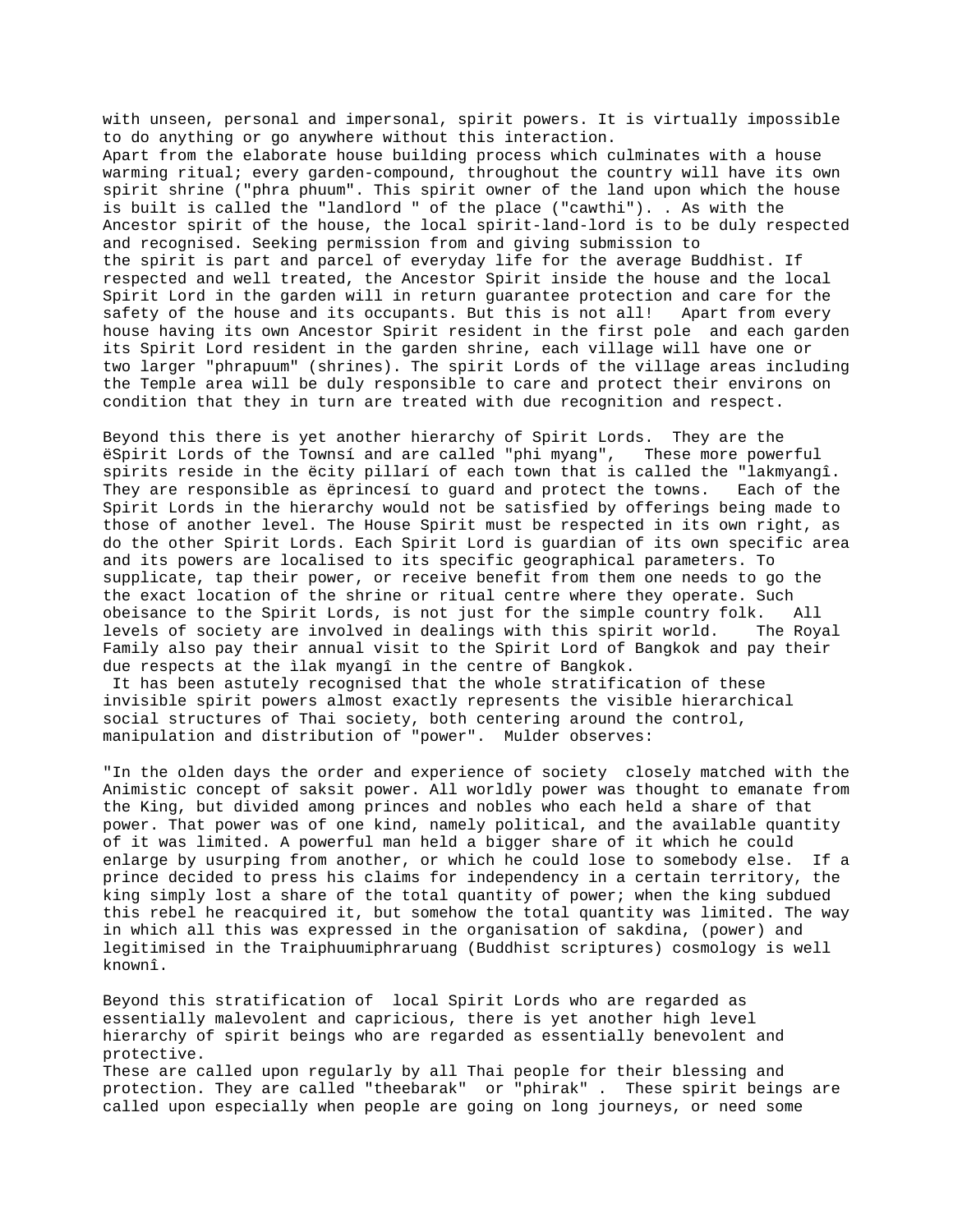special favour such as passing exams, or restoration of health, or in order to conceive children etc. Another nebulous hierarchy of spirit beings, who are called upon to give blessings to other people, are called by an unusual term that is inclusive of all possible benevolent spirit beings. They are called "sing saksit tanglai tua sakol lok" which means "all the powerful spirits in the universe". Their technical designation is "Thewada" (angelic beings). Sometimes one or two of these may be named distinguished deities that have their mythological origins in Hinduism. They are "Pra In and Pra prom" , Indra and Brahma of Hinduism. Tambiah states:

"One interesting aspect of the distinction between the categories is that the THEWADA are described by villagers as a permanent heavenly category of non-human origin while the phi are described as beings who were formerly human...in general it is said that the "winyan" (soul) of every individual turns into phi at death...the basic opposition between thewada and phi emerges in village ritual. Phi punish people and cause illness or misfortune. The help of the thewada is necessary to diagnose the malevolent agent and depending on the category of the phi, either to placate him or exorcise him. The village diviner always begins by inviting the thewada to appear in his divining device and "force" the phi to appear"

As soon as someone steps out of the domain of a given guardian spirit he has already encroached upon anotherís domain and needs therefore to give due recognition to the spirit lord of the new area. However, sometimes things do not seem to work out and protection for some reason is not granted. To cover this contingency the vast majority of folk Buddhists will have their own personal ëprotective devicesí -"Mobile Spirit Lords" in the shape and size of magically charged amulets, tattoos, Buddhist image necklaces, special "nyans" which are tied around the

waist, Buddhist texts encased in various forms in clothing or in small leather phylacteries. By the use of these various means of protection the traveller surrounds himself with ambulant protective power that is localised in these various forms. Most of the armed forces, especially soldiers in combat, are issued with such protective devices to ward off bullets, bayonets or whatever antagonistic force comes from the enemy.

Other forms of transempirical phenomena can be approached through certain rituals which, when carried out precisely, may harness the cosmic forces to respond in giving rain, or sun according to need. Also miraculous relics of the Lord Buddha are supposed to be efficacious in answering prayer for health, happiness, passing of exams, fertility or whatever. Various places may also be foci of power, especially where there is a ëfootprintí of the Lord Buddha. Many Buddhist images are purported to have obvious preferences in what they regard as acceptable

offerings. The Buddha image "Prhachinarat î at Pitsanuloke apparently prefers pigs heads, the Emerald Buddha loves hard boiled eggs, the spirit of the city pillar in Bangkok is fond of "Lakhon chatri ì performances. The four-faced Brahma at the Erawan Hotel appreciates flower garlands, elephant statues, and a donation to the Erawan hospital foundation!

All these powers react to presentation, such as right ceremony, proper words, appropriate movements and formulae. Contracts that are made are mechanical and temporary. The contracts are "manipulative" with some ìwheeling and dealingî by both parties, both bargaining for the best deal. If the procedure has been carried out correctly, then the results should be assured.

To not execute a finally agreed contract would be dangerous with the possibility of ensuing disaster in some form or another. It is not "sin" to break a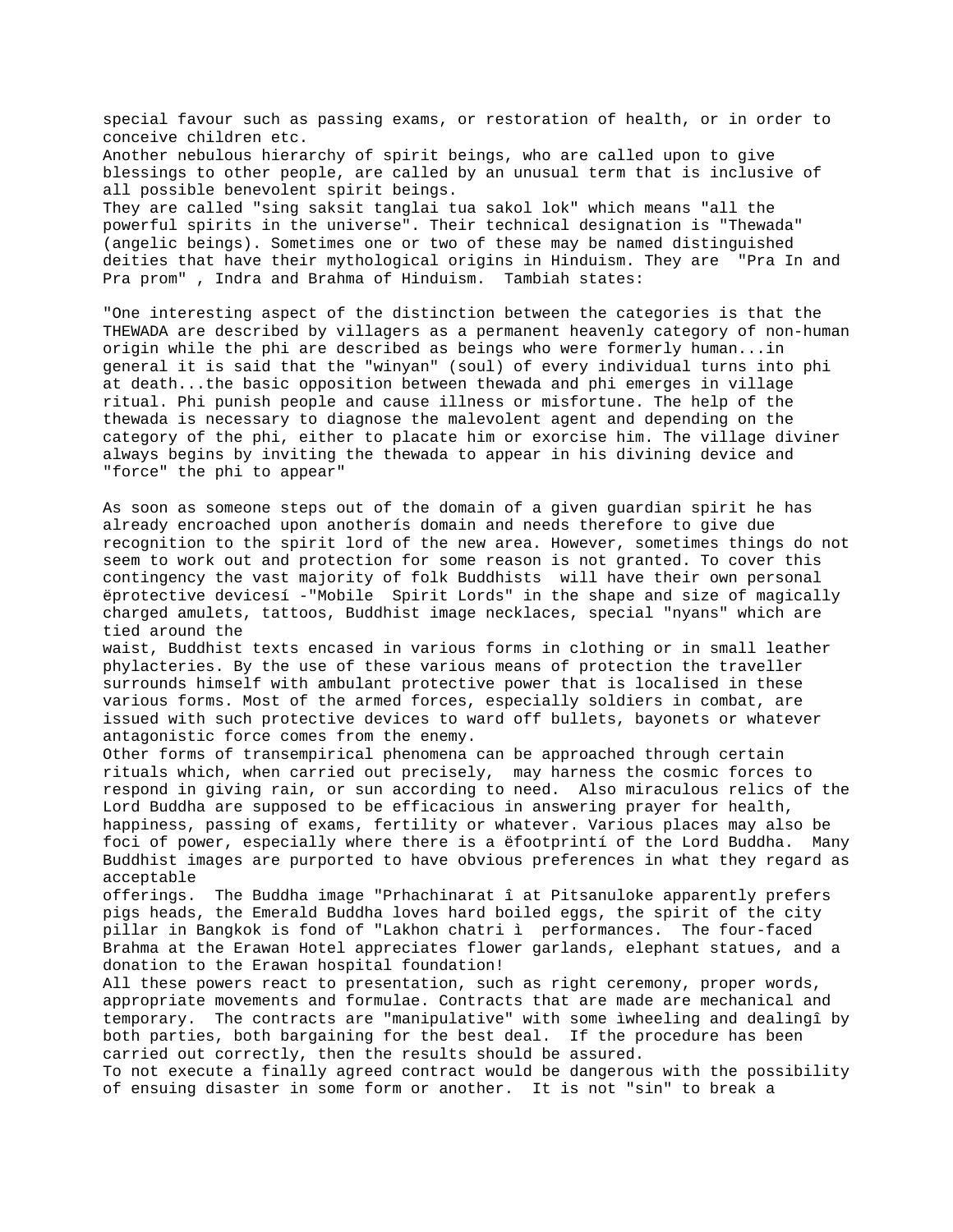contract, it is considered stupidity or just ìbad businessî. Mulder in his perceptive analysis of the way Thai people view the world states that:

"These saksit powers are highly sensitive about their power, rank, and prestige, easily insulted, yet also easy to satisfy by the show of respect, an offer or a bribe".

Folk Buddhists sometimes do not discern between mechanical impersonalsupernatural power or "force" (mana), and personal-supernatural beings. They often merge the organic world view where spirit beings are negotiated with, and a mechanistic world view where impersonal force is manipulated. They do recognise that next to the good beings are many "non resident", mobile wicked and evil beings that represent the realm of chaos and immorality. Such beings are non-domesticated and are often thought of as "roaming", having no home. They are malevolent carriers of bad luck. These are far more difficult to deal with, they do not wait for "contracts" or deals, they are fickle and unpredictable. They are generally caught after the act - if a tragic accident has occurred, it will be because one of these malevolent spirits called "phidaihong" has been operating. The reason why the ìunfortunateî driver will run away from an accident is not primarily because of the corruption that is involved in trying to prove innocence in a Court case, which is bad enough, but because of the fear of reprisal from the ìphidaihongî.

Such powerful forces can only be dealt with by powerful people who are especially equipped and recognised by the community as being able, through one means or another, to subdue or exorcise the spirits.

Many renowned monks are famous, not because of their accumulated wisdom and knowledge of Buddhism, but because of their ability to prescribe the correct solution to the given problem regarding the spirit world. This is usually accomplished by localising and identifying the malevolent spirit, mediating, supplicating, invoking the aid of the more powerful ëthewadaí, and discovering the prescribed ransom which will be whatever the spirit demands in order to restore normality.

This ability to diagnose and prescribe is gained through acquired merit so it may also be possible for a "layman", who has acquired a considerable amount of merit, to be able to negotiate with the spirits in a successful way. Many of these spirits live (although not in a permanent sense) in cemeteries, forests, or remote lonely places and it is for this reason that Asian people have some kind of mobile protection with them all the time.

Asian people are familiar with scores of different types of spirits. They are generally designated by the nature of the event caused by the spirit such as death or sickness etc., or the way a person influenced by a spirit behaves, so if a person began to ëbarkí, it would be a dog spirit.

The Ancestor spirits ("the living dead") are also powerful guardians and Asian people "feel" that their Ancestors, although just out of sight, are certainly not out of mind. These Ancestor spirits act as guardians who uphold and reinforce the moral way of life and become irate with any infraction of the rules of normal social harmony, such as illicit sexual relationships. These Ancestor spirits are the only category that can either be good or bad. Their good or bad responses would depend upon either the right or wrong conduct of those who are looking after them. If they behave badly in spite of the good conduct of their guardians, this is seen as the result of bad karma the law of cause and effect. i.e. The Ancestors themselves must have been bad when they were alive.

From these observations it may be concluded that the average folk Buddhist sees the whole of life permeated with what to them is ësacredí. There can be no part of his existence before birth, during life, or after death, that does not have some direct alliance with this unseen spirit world. Add to this the forces of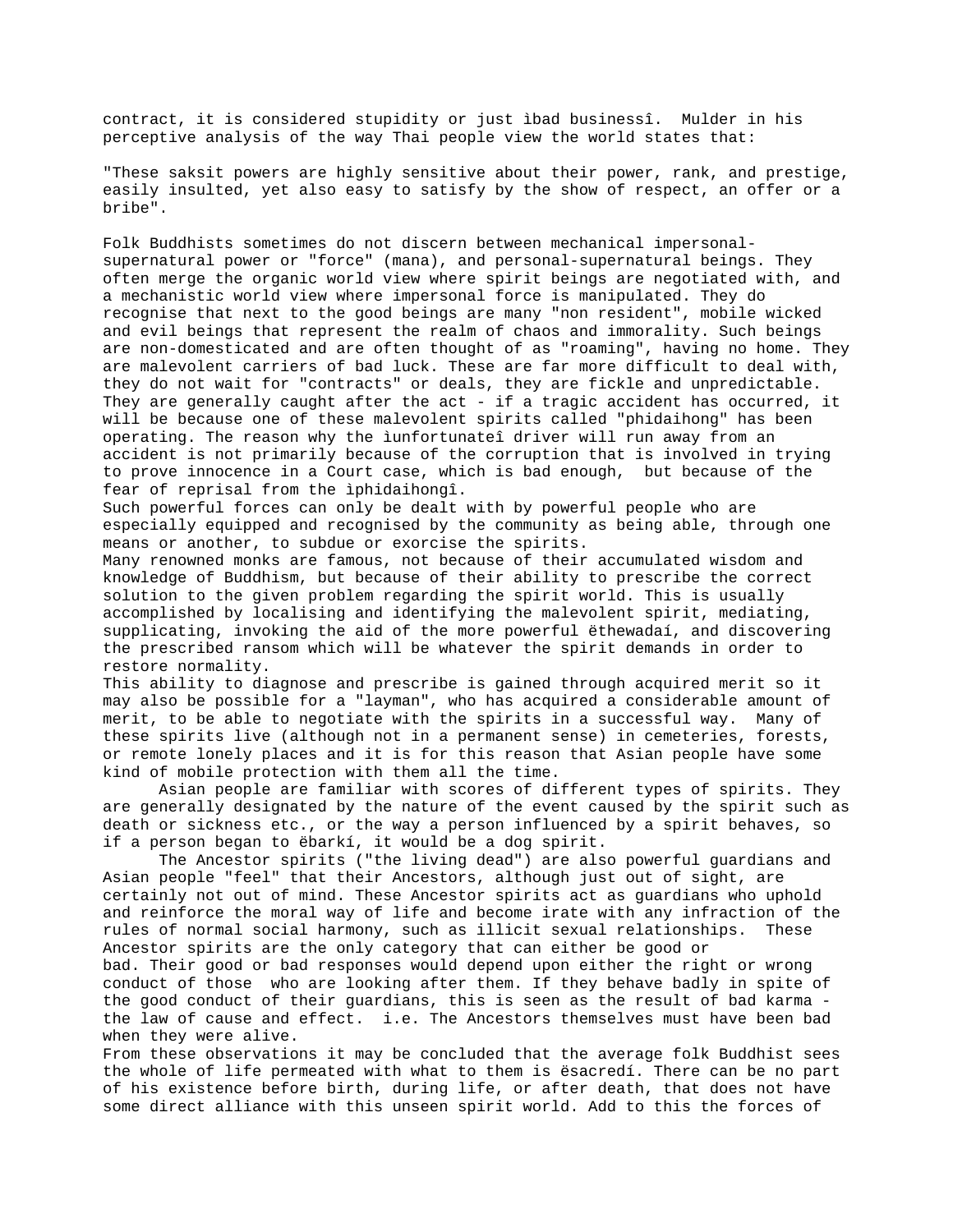astrology and magic and one is left with the only conclusion possible, that their whole world view is saturated with the supernatural - a "sacred" rather than a "secular" world, a cosmos that is to a large extent governed and controlled, not by just the human "powers that be" (perhaps these are just reflections or shadows of the real?), but by the supernatural powers. This unseen all-pervading world, so real to the average folk Buddhist, does not fit into Western world view categories and is therefore regarded as purely imaginary or primitive superstition. How then can a Westerner who denies the existence of such a world, bring answers from the Bible to deal with the problems that face people who live in such a world? Is it any wonder that the Gospel has been largely ineffective in Buddhist countries?

Most Buddhism is made up of three or four components or subsystems, comprising Theravada Buddhism, Mahayana, Brahmanism and Animism all of which mutually support each other without conflict. Kirsch sets these out in table-form:

|      |                            | Summary of the Three Religious Sub-Systems of Thai Religion<br>Buddhism |                               | Brahmanism             |                                         | Animism                         |              |                                |
|------|----------------------------|-------------------------------------------------------------------------|-------------------------------|------------------------|-----------------------------------------|---------------------------------|--------------|--------------------------------|
| Ι.   |                            | Goal Orientation                                                        |                               | Other worldly          |                                         | This worldly                    |              | This worldly                   |
|      |                            | World-view<br>Certain                                                   |                               | Rational/<br>Certain   |                                         | Rational/<br>Uncertain          |              | Capricious/                    |
|      | Ritual                     | Routine                                                                 |                               | Standard/<br>Routine   |                                         | Standard/<br>tailored.          |              | Individually-                  |
| II.  |                            | Specialists                                                             |                               | mainly male            |                                         | mainly male                     |              | mainly female                  |
|      | Recruitment<br>achievement |                                                                         | Universalistic<br>achievement |                        | Universalistic Particular<br>ascription |                                 |              |                                |
| III. |                            | Participants                                                            |                               | laity                  |                                         | client                          |              | client                         |
|      | Involvement<br>constant    |                                                                         |                               |                        | intermittent                            |                                 | intermittent |                                |
| IV.  |                            | Attitude Toward<br>Social focus<br>society.                             | locality and                  | whole society bridging |                                         | highly favourable    favourable |              | ambivalent<br>highly localised |

Although others maintain that these are two opposing religious systems, Asian Theravardians see no inconsistency between an organic Animistic world view with its multitudinous gods and spirits, and a mechanistic Buddhist world view; they marry conveniently and live harmoniously together.

In spite of the fact that relatively few rituals and ceremonies practised by the majority of people are directly related to Buddhism, they are still part and parcel of everyday life in Buddhist countries in Asia. They fill a vacuum and satisfy the need to integrate with and pacify whatever unseen powers there may be, "out there". It cannot be over emphasised that such ceremonies not only serve to answer the problems of how to deal with transempirical phenomena, but form an indispensable part of the social life of the community, bringing a sense of ëesprit de corps í. Not only would a Buddhist feel "lost" in the cosmos without the religious significance of these ceremonies but he would also feel lost socially. If these ceremonies were for some reason discontinued, Christian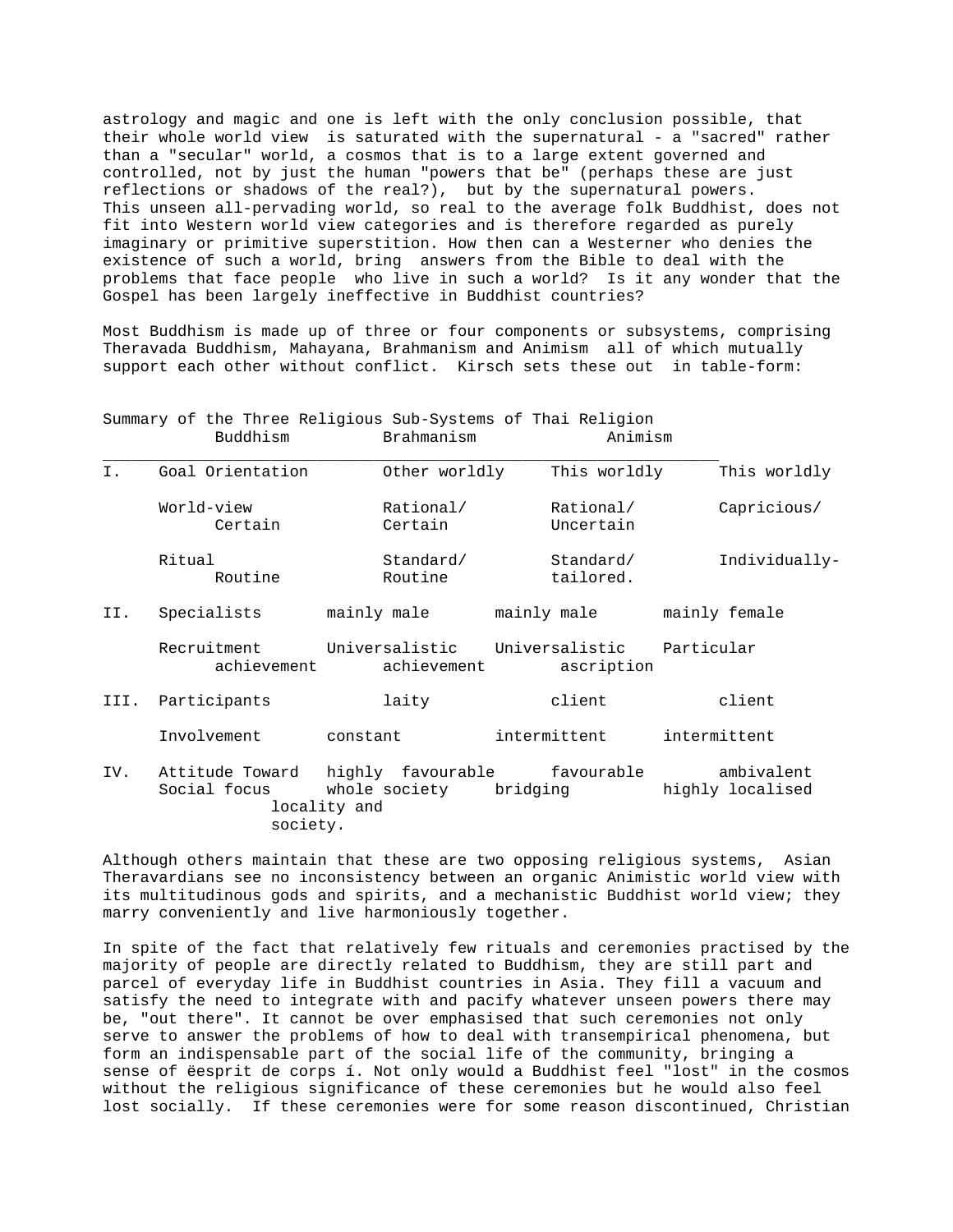anthropologists and Missiologists would agree that dysfunction and disintegration of the social structures that keep the community together would result - unless there was some sort of "functional equivalent" introduced to reestablish and maintain cohesion within the society.

It may be appropriate at this point to ask how the introduction of Christianity has affected the social structures of Buddhist society in Thailand? Is it not the case that a colossal vacuum has been created, producing a feeling, not of security and salvation from the "world outside", but of bewildering insecurity and lostness? Sociologically, has the introduction of Christianity brought a new cohesiveness to the Christian community or do Thai people who have become Christian now feel insecure? Are there "functionally equivalent" Christian ceremonies, rituals, and activities that could bring celebration and commiseration to all levels of social life and at all times of social need? Or is it not true that even with the paucity of Christian rituals or innovations that have been introduced, they have highlighted individualism, rather than giving a sense of community? Is it not the case that ceremonies within the Christian community have been reduced mainly to Sunday functions in Church? If our "good news" ridicules folk Buddhist world-view by downgrading or rejecting the idea of, supernatural transempirical phenomena; scorns their myths and fairy stories; does not bring together the sociological and spiritual needs of people as one all pervading package; and reduces the ritual/ceremonial aspect of culture to occasional celebrations or commiserations a couple of hours a week, separated from "real life" at that, then the Gospel really cannot be "good news" for the vast majority of people. This may be one of the most important reasons why the Gospel has not taken root in Buddhist countries.

### C H A P T E R F O U R

### L O C A L T H E O L O G I E S

Whatever the source of any given theological statement or creed, they will have always been "local" in that they were originally determined by the historical context and situation in which they were formulated. Theological formulae could be defined as ëreasonable responses to sociological, environmental and "theological" contexts, based upon the belief system of the formulators concerning the nature of the world as it is perceived by them. Because all theologies are essentially "situational", it is fundamentally wrong to assume that a theological formulation created at a given time in a given historical context, would therefore be necessarily relevant to another time , place and context. This does not mean that theologies or Credal statements from the West are not true, they may indeed be true, but the question to be addressed is, are they relevant? Do they answer the questions local people are asking? It may be true to say for instance that a certain medicine can relieve a certain sickness - but is it relevant if my question is, ëhow can I repair my carí? All theology in the New Testament was contextualised, as we will see; it was developed and taught within given philosophical, theological, historical and ethical contexts. The Pauline epistles were mainly ëapologeticí in that they were defending the teaching of Christ in a context of incipient Gnosticism, Docetism, and Polytheism. The Nicene Creed was promulgated in 325 AD to defend Orthodoxy against the Arian heresy and to assert the ëconsubstantiality of the Son with the Fatherí. It was absolutely imperative to deal with this question because the crucial historical debate of the time centred around the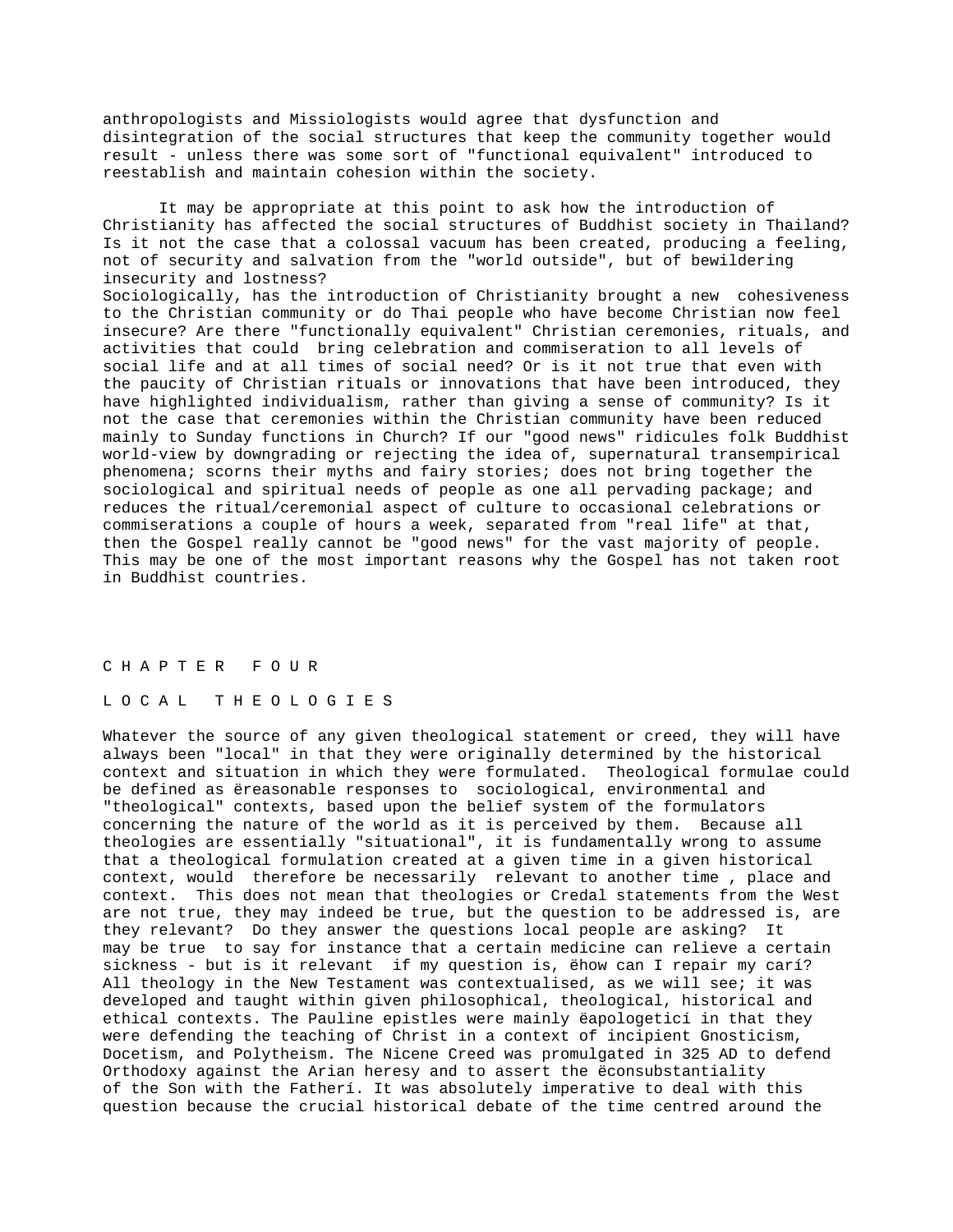issue, it was the controversy of the day. The carefully thought out, clear-cut statements in the Creeds were applicable and helped clarify the justifiable questions people were asking about Christ at that time.

 If one were to develop a Creed within a Muslim context, for instance, it would not have to be word for word the same as the Nicene Creed, because the questions Moslems are asking about the Person of Christ are different from the heresies of earlier days. It might be good, right at the beginning of a Credal statement for a Muslim context, to make clear that Jesus Christ is not ëthe Son of Godí in the sense that He is the progeny (as they understand Christianity teaches) of God the Father, having intercourse with Mary. Such clarification would have been totally unnecessary when the Nicene Creed was formulated then, but absolutely essential for the Muslim now. Phil Parshall gives some helpful hints on what would be important for Moslems to know concerning the nature of Christ; much of this

information could be drawn from the Koran itself.

A Credal formula for the church in Buddhist countries, which would respond to contemporary theological questions and problems confronting that particular church within its Buddhist milieu is an urgent necessity. Why should Christians from Buddhist countries be catechised with ancient European theological formulae, when they need to respond to their own burning issues? A preliminary tentative example of a Thai creed will be found in Appendix 2. This is experimental in nature and not definitive, but it could act as a catalyst for Christian leaders in

Buddhist contexts to begin to Contextualise in a thoroughly local manner, thus making the good news relevant to the questions local people are asking. This would mean that there may well be a common core of base material within Asia, reflecting commonly held Asian beliefs, but certain details would need to be added according to the various strands of Buddhist/Animist belief in different countries. Cambodian Christians may develop a slightly different creed, to say, the particular form of Buddhism in Sri Lanka which ëidolisesí the Buddhaís tooth, Laos or

that of the the Dai in S.W. China or the Shan in Myanmar. The fundamental questions to be asked in formulating such statements, would be:

1. ëWill the ëstatement of faithí anticipate and respond (in terms that the respondent understands), to the questions people will ask concerning the essential nature of the Gospel AS THEY MAY PERCEIVE IT?

For instance, in some contexts where the people expect physical healing resulting from their wheeling and dealing with the spirit world, it might be necessary to clarify that Christ does not always automatically guarantee such immediate physical healing and to add the more important element of the Gospel concerning the ultimate meaning of ëwholenessí and salvation, rather than just the temporary physical aspect. At the same time the very nature of ìgraceî would need to be explained to prevent the new believer bringing with him his former ëwheeling

and dealingí bargain type of attitude and approach, to Christ! Many have come to Christ with such false expectations, so when He does not fulfil their immediate expectations, they go back to their former beliefs; or maintain their Christian beliefs, but when illness strikes, they ëgo undergroundí to their former practitioners- trying to get the best out of both worlds!

2.Will the statement anticipate in advance the particular strengths and weaknesses inherent within he receptorís belief system?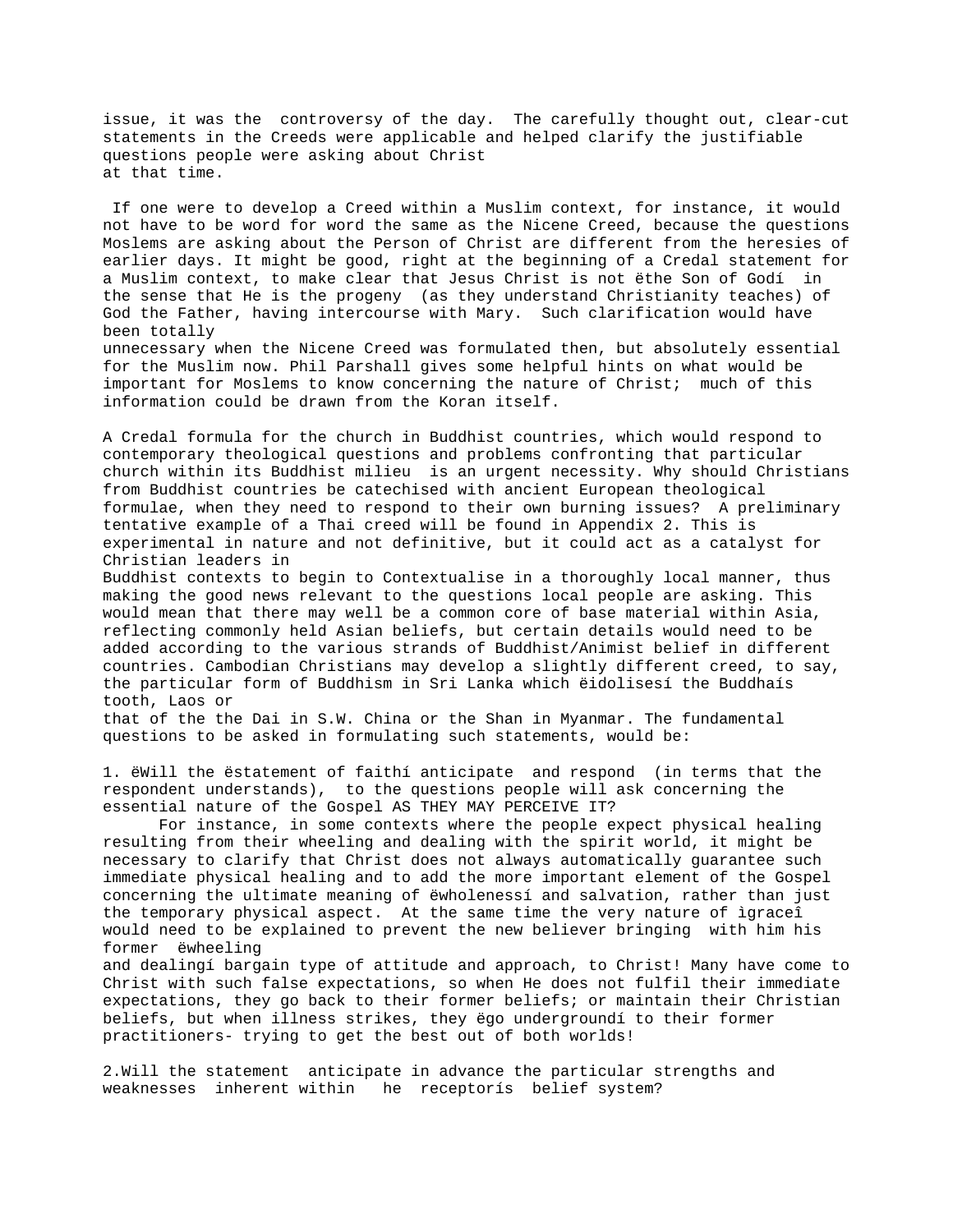It is quite clear that when Paul preached the good news in Athens, that both these factors were high on his agenda - he applied the principle of continuity and discontinuity when communicating. In a Buddhist situation, when speaking of Christ being captured by His enemies and suffering a humiliating death on the Cross, one should anticipate the typical Buddhist response, that He was receiving the just rewards of evil deeds in his previous life and that his karma had caught up with him, and find ways of refuting that assumption straight away. As indicated later, there are ample examples of people dying in other peopleís places, who are regarded ëheroes of the faithí - so there are possible exceptions to the karmic principle, even within Buddhism itself! Our task is to anticipate the questions people will ask, know the elements within their own belief system that are in accord with the Gospel and commend them, while at the same time point out those elements that are contrary to the truth of the Gospel and respond relevantly.

These matters can be explained far more reasonably by people who have themselves been previously immersed within those belief systems- thus reflecting the need for local people to be involved in developing local theologies..

As indicated, any theological system will have its central focus on some aspect of truth which is pertinent to the local theological climate of the day. For Calvin this was the Sovereignty of God; for Luther, Justification by Faith; for Barth, the Word of God.

Barth, in a letter to South East Asian Christians, recognised clearly that his own theological formulations, although true, may not necessarily be relevant to questions Asians were asking. His own theological task was cast within a particular framework and designed to meet the needs of the Protestant church within its own theological and historical context, namely nineteenth and twentieth century European Theology. Barth asked,ìCan the theology presented by me be understandable and interesting to you, and howî? He then answered it with a suggestion:

ìNow it is your task to be Christian theologians in your new, different and special situation. You truly do not need to become ìEuropean, Western menî, not to mention ëBarthiansí, in order to be good Christians and theologians. You may feel free to be South East Asian Christiansî

.

Various modern expressions of "situational" or "local" theologies have arisen: "Liberation Theologyî developed out of the cry of the poor and oppressed (or perhaps of their middle class, self appointed defenders), in South America, to find an answer from the Scriptures to sanction their "fight" for freedom from the oppressor. Other expressions of the same theme are being formulated in South East Asia, particularly the Dalit theology of India and the "Minjung (Masses of people) Theology" of South Korea. This takes into consideration the cries and groans of the suffering people known as 'Han' because the Minjung are politically oppressed and powerless and economically exploited. This same concept of Liberation and the debate surrounding the "force of right, or the right of

force", will no doubt find expression in other areas experiencing similar conditions, such as the Philippines. Dr. Kazoh Kitamori's "Pain of God" theology in Japan is an excellent illustration of an attempt to reconcile the devastation and

defeat of Japan in World War 2, with the fact that the God revealed in the Bible is the God of suffering and pain who would be able to identify with the suffering Japanese.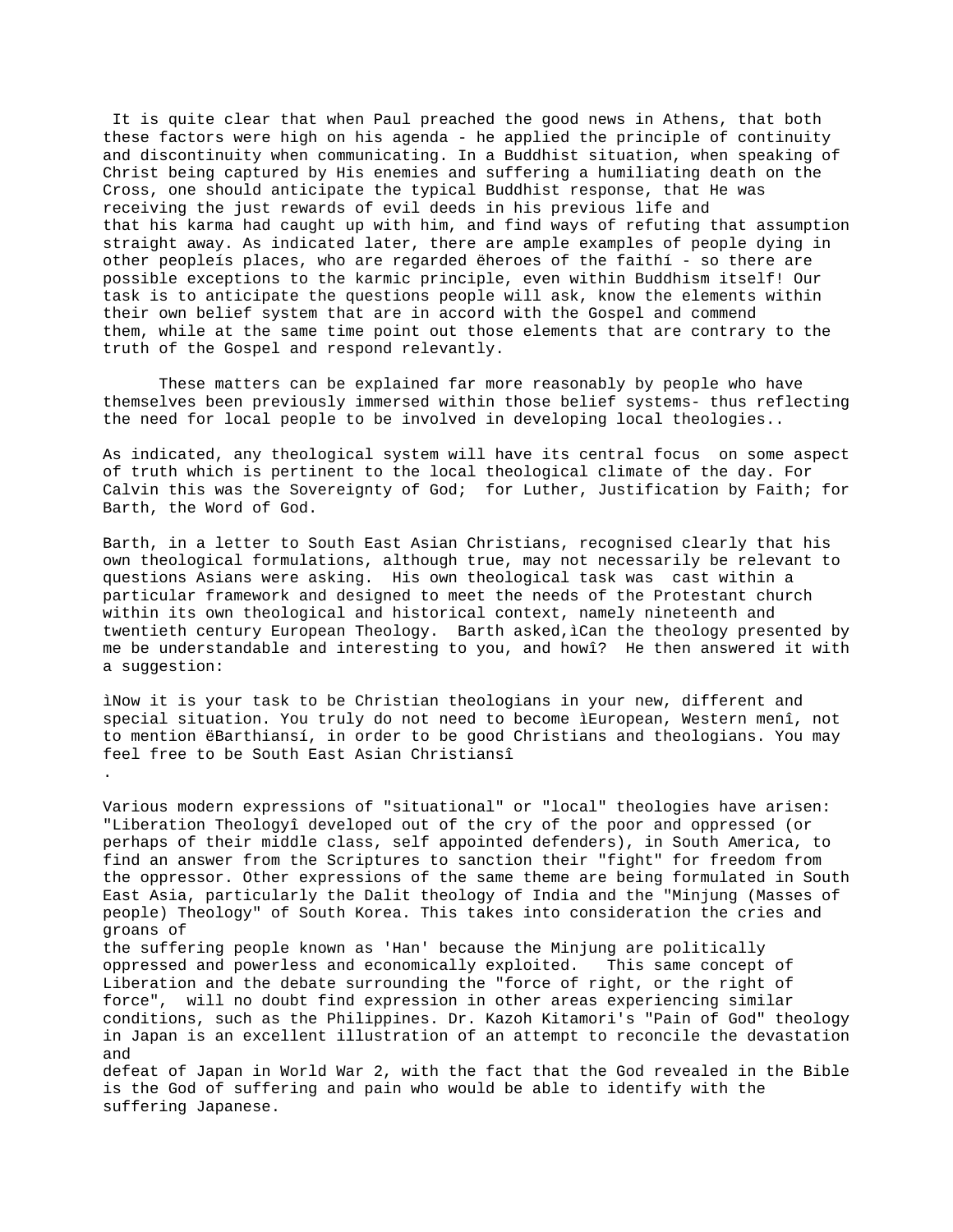Dr. Kosuke Koyama's "Waterbuffalo Theology" is an honest attempt by a Japanese missionary to shape theology into the forms that country farmers in the backwoods of Thailand will understand. In his preface to the book he points out :

ë..I begin speaking from where they are (i.e. cock-fighting). From talking about the human situation I go on to call God into this real human situation. It is not I, but my audience, who determines my approach of "theology from below". ... I decided that the greatness of theological works is to be judged by the extent and quality of the service they can render to the farmers to whom I am sent.... My theology in North Thailand must begin with the need of the farmers and not with the great thoughts developed in these books ... In this decision is the beginning of a theology for Thailand and for Asia" .

Ironically, his book is so full of western concepts and theological jargon in Greek, German ("leitmotifs"!), Latin, or Sanskrit that there will be very few farmers who can understand it. The educated Thai theological fraternity are going to find it difficult enough even when they read the Thai translation of his book, but he has made his point; and it may be that he had a Western audience in mind when he wrote this, so perhaps it was after all, contextualised!

ESSENTIAL ISSUES REQUIRING DEFINITIVE LOCAL THEOLOGIES

The following are some issues that would arise within the religious and cultural milieu of Buddhist people which would require definitive theological apologia (local theologies), if the essential nature of the Gospel be first of all understood, and secondly be regarded as good news for them.

1. The components of a Buddhist world-view.

.

2. The nature of "GOD" ", "his" attributes.

3. The nature of "MAN", his constitution.

4. The nature of "SIN" ,its individual and corporate implications.

5. The nature of "SUFFERING", its cause and effect.

6. The nature of ìLIBERATION", its Biblical roots vis a vis its political ramifications.

7. The nature of "ENLIGHTENMENT" and ìNIRVANA"

8. The use of "CULTURALLY APPROPRIATE RITES AND RITUALS".

- 9. Dialogical Power Encounter. (see chapter 7).
- 10. The use of NON -STEREOTYPED COMMUNICATION MODELS. (Drama, Redemptive Analogies, Spirituality) (see chapter 8).

1. THE COMPONENTS OF A BUDDHIST WORLD-VIEW.

There are definite indications that the monolithic structure of Buddhism has already some very large cracks in it. Forces from outside such as secularisation, plus divisions from within, are effecting the nature of the world as it is perceived and indeed the very nature of Buddhism itself. This phenomenon is developing throughout the Buddhist world and the splintering seems to follow some common characteristics. There now seem to be at least four distinct divisions within Thai Buddhism, each claiming to follow Gotama's teaching more precisely than the other.

Each of the four groupings have their respective distinctives. There is first of all the main Orthodox branch of Buddhism with its principal monastic order (sangha), its legislative, administrative and judicial structures. All other variations of Buddhism should only be acceptable if they conform to the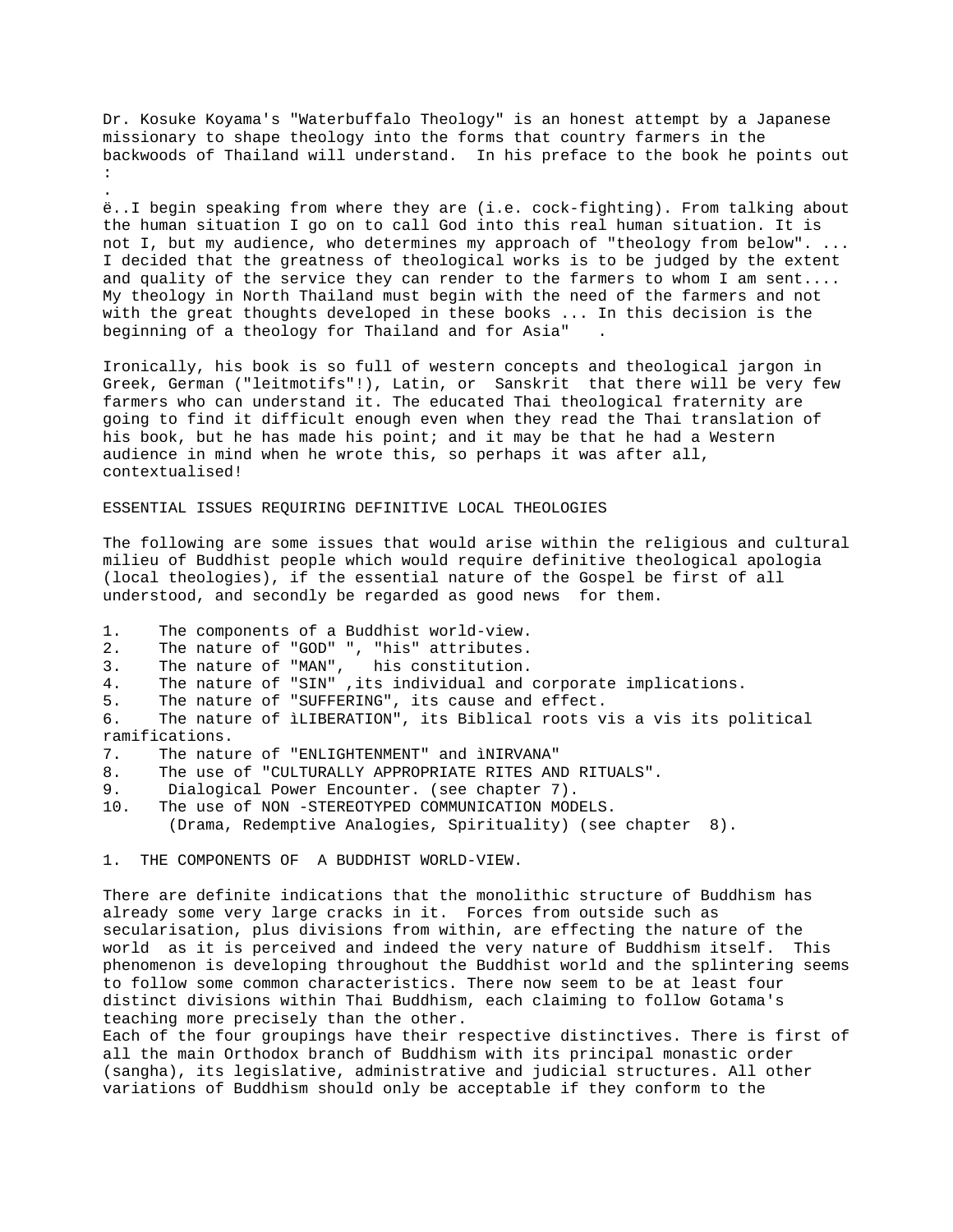requirements of the structures of this Orthodox branch. The problem is that at least three other 'New Emerging Religious Movements', within the main structures, are straining at the leash for freedom of expression both in belief and behaviour. "Re-formation" is happening as never before. It would be a very interesting study to compare the different emphases within

current Buddhist thought and behaviour in Thailand, with the various strands of emphasis in surrounding Buddhist countries, Christianity and all other religions. It is certainly true that within both Christianity and Islam there are movements which correlate with four different streams. There will be for instance the traditional orthodox stream (the Fundamentalists), the purist reformer stream; the subjective mystical stream, (analogous to the Sufis of Islam and the Pietists in Protestant Christianity); and then the Ascetic stream, analogous to certain monastic orders in Christianity, and the holy men of Hindhuism and Islam.

Each expression of Buddhism has its own philosophical undergirding based upon what they perceive as essential elements to their particular emphasis. They even ëknowí or ëperceiveí in different ways depending on whether their main emphasis would be related to knowledge, experiential religion, fundamentalism, or mysticism.

All this serves to illustrate the fact that it is difficult to analyse and present one consistent and coherent world view which would cover the present religious scenario in Buddhist countries today. It would also suggest that their differing emphasise, should be taken into consideration when we present the ëgood newsí to them. That there is an increasing diversity in the belief systems is not under questions. Analysts, sociologists, anthropologists and even scientists have no simple answer to this problem of diffusions of concepts, decentralisation of structures and disintegration of what was previously held to be orthodox belief.

A survey carried out for a Thai Social Sciences Programme, with approximately three hundred scientists from seven universities, indicated that such traditional beliefs as Nirvana and many other beliefs associated with reincarnation, , tended to be rejected in the name of Science. More than sixty percent of the entire sample maintained that they did not believe either they or anyone else would be reborn in any shape or form after death. Putatat's neo-orthodoxy appeals on biological grounds when he states that man is reborn every minute. This reveals a desire to "contextualise" their own theology in order to be consistent with their contemporary discoveries. Only 2.7 per cent of the total number of Scientists had any desire to reject Buddhism in toto. In fact 73 per cent respondents maintained that religion was important. Subgroups within the one Religion, with their various presuppositions will predispose people to respond to differing emphases, even although they may be listening to the same message!

In Africa Jacob Loewen was asked to be a Consultant to a group of missionaries and nationals who were developing Sunday school material. Loewen suggested that the Africans should select the truths and stories to be taught- the missionaries were incensed. After all, they were seminary-trained people. They knew their Bible and what it teaches. Loewen helped them see the different cultural perspective by getting everyone to write down what they thought was the central message in the story of Joseph.:

The missionaries wrote that here was a man who was loyal to God even to the point of resisting the most fierce sexual temptations. The Africans wrote that here was a man who, in spite of his brothers' mistreatment, was totally loyal to his family...these several factors point to the need for seeing the Gospel in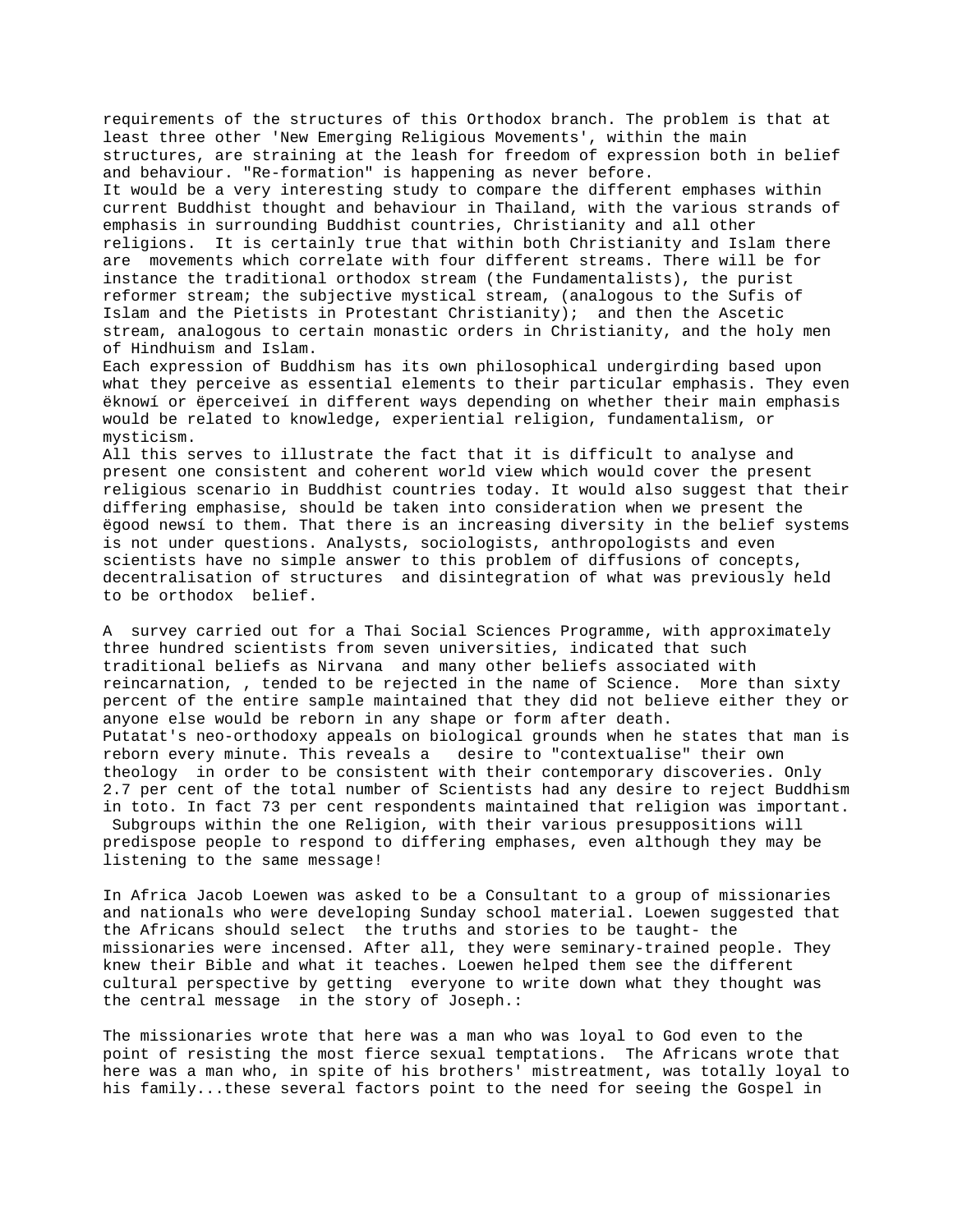its broadest as well as its deepest dimensions, rather than insisting on a "one chord" definition".

## 2. THE NATURE OF GOD

The basic problem is finding common ground is defining ëGodí. The favourite Western categories range from monotheistic to polytheistic but "fail to get a grip on it" in the words of Ninian Smart. He suggests that Theravada Buddhism is "transpolytheistic ", pointing out that many "marvels" occur in the Pali canon as the world of the gods seemed to respond to the crucial events in Buddha's career - a far from "rationalistic" approach to popular religion.

New perceptions and discoveries in the realm of ëmatter and physicsí reveal some crucial themes that Eastern and Biblical world-views have in common. Such views are radically different from the popular secular worldview of the West and contest our hand-me-down theological formulas.

A further problem for Buddhists is the concept that the Christian's God is perceived to be "Personal". For a Buddhist, the idea of ëpersonalityí must include impermanence, attachment, transience, feelings, always attaining to but never realising Enlightenment.

 One Buddhist monk said the Christian's ëpersonalí God, defined in the usual terms a Christian defines Him, certainly is comparable to Buddha - BEFORE HIS ENLIGHTENMENT!

 Some well-known Buddhist scholars are prepared to speak of the Christians' God in such contradictory terms as "rightness" (impersonal) not "righteous", which would imply personality; "The Law (force) of Nature"; the law of inevitable automatic retribution (Karma), or "IGNORANCE" (avijja) following the theological argument that since all around us is impermanent, meaningless, and leads to suffering and death, - what sort of "intelligence" would create such unmitigated chaos? The only appropriate name for such a ëpersoní would be ìIgnoranceî. One monk admits that there is no clear reference to God in Buddhist doctrine but feels

"God is the only natural law which governs the Universe and if Christians were to interpret the word "GOD" as natural law, Buddhism and Christianity could be at one. But if Christians insist on seeing God as a person, the two cannot be in accord, for Buddhism has no personal God and no reference to God as a person. Moreover "GOD" in Buddhism is "avijja", the very essence of ignorance. An ignoramus was the Creator of this universe. This was the epitome of ignorance since what was created was completely ruined".

This is hardly "good news", it would be in fact, if it were true, a most unattractive principle (or person) to become involved with. Thus the Gospel seems to confound even the most learned Buddhist scholars, because it will not fit into their categories.

The Rev. Wan Petsonkhram himself an ex Buddhist Scholar, points out two possible interpretations of the word 'avija'. The first interpretation is, ëignorance as a state of unknowingí, the second is ëNature which is unknowableí. He suggests that the second interpretation is better:

 In reality, avijja should be understood to mean the law of nature which man cannot know through his own intelligence. If that is what is meant, we can agree. Man could not know that God is the creator unless God had revealed it or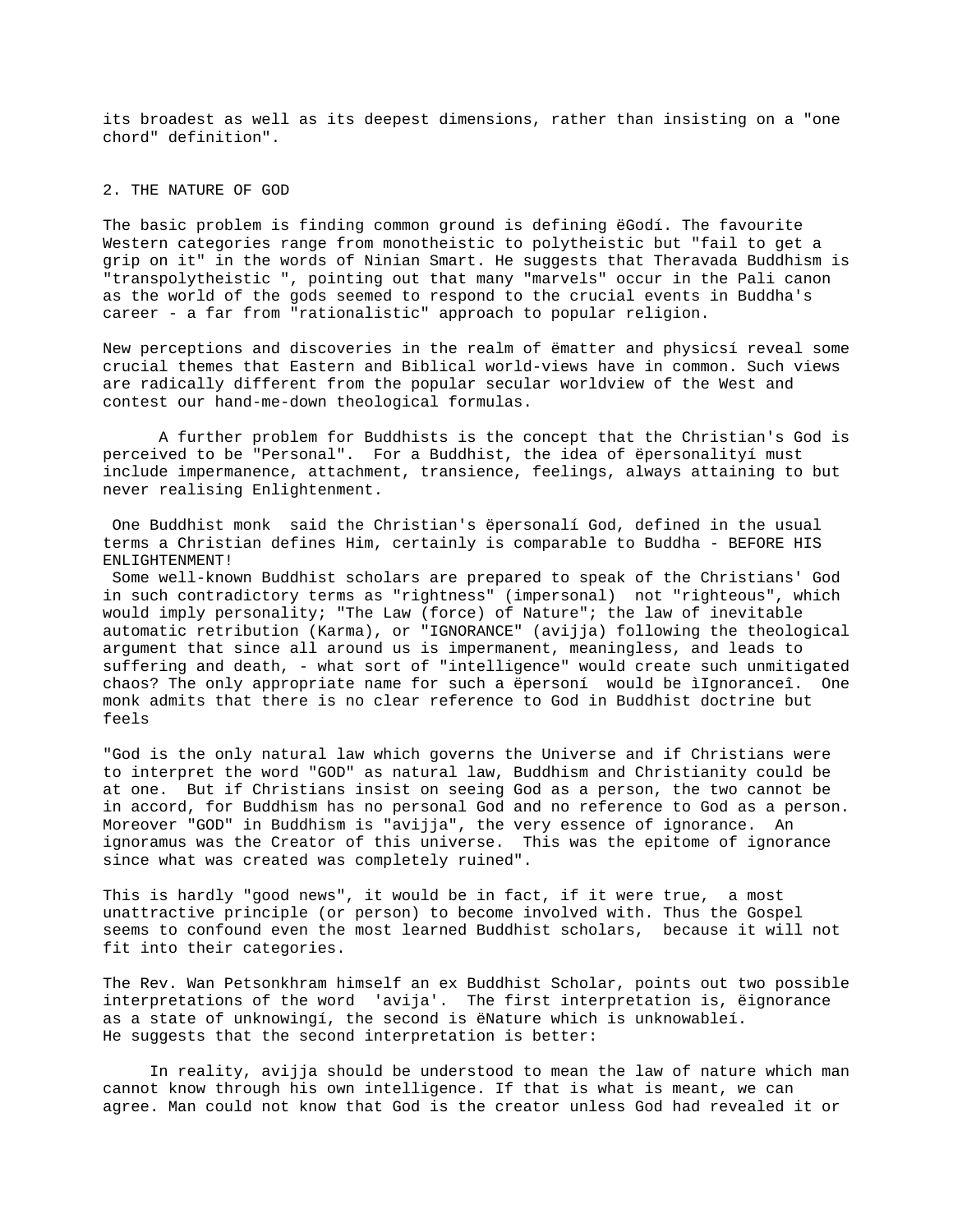inspired men to know it. Man has no way of knowing, for he was not present at the creation. He can know nothing about it except through revelation".

This latter interpretation accords with Schumann whose exegesis of the Pali sources is that ignorance is specifically non-acquaintance with the Four noble truths into which Buddha arranges his teaching.

"According to this, ignorance is not understood as lack of knowledge but specifically as nonacquaintance with the Four Noble Truths, into which Buddha arranges his teaching.

 Puttatat (a leading Thai monk), appears to contradict himself in his writings, for in his Sinclair Thompson Memorial Lecture ìThe Teaching of Christ - the Teaching of Buddhaî he asks whether in Buddhism there is ìOneî who has power to create and to destroy; and he answer his own question by stating ìif you ask has Buddhism this God? - Yes, in one word God is Dharma, ìthe Teachingíî. Yet in his booklet written to a Roman Catholic Father, he refers to ìGODî as ìIgnoranceî! Such inconsistencies display confusing ambiguity.

 Two further points need discussing before a solution is considered. First, one cannot compromise the essence of God's personality, because God Himself in Scripture says "I am, that I am" implying Personhood and manifests Himself in the life of Christ.

Second, it is a fact that Western Christendom has been guilty of domesticating, privatising, and individualising God. Indeed, our claim to have a "personal relationship" with the Creator of the Universe may appear to be egotistical and arrogant. We are also guilty of seeing God as ONLY a Person. He transcends not only His creation, but His Personhood. We give the impression that we know all there is to know about this Being. But our God is "too small". He is also inaccessible height and fathomless depth, incomprehensible breadth and eternal length. If nothing else this points to the need to define 'personal' in religious language.

As a bridge to the Buddhist, is it not possible to speak of God firstly in terms of His "non- relational" attributes - those attributes which are opposite to the concept of ëavijjaí (that is, if we interpret ëavijjaí according to Puttatat's idea that God is ignorance). It is possible to speak of God as ëgoodnessí, One who is independent of all other properties or persons, or ëjusticeí, ëholyí, ëattractiveí, ëpowerfulí, etc., Perhaps He should be spoken of in more "mystical " terms for that is certainly what the Church Fathers did. This would appeal to the Buddhist. Second as an alternative, is it not possible to speak of God as a "Spirit Being", comparable to a powerful spirit-being in Buddhisms' own spirit hierarchy? They have gods that people are thoroughly acquainted with already-such as ëPra In and Pra promí. When they invoke a blessing at New Year, they call upon "the whole host of heaven ", who they acknowledge without question or reservation, as personal beings who are both powerful enough to bestow blessings and who are of the essence good. They pray - "May all the powerful heavenly beings bless you. Rev. Wan says that the exact meaning of the Thai word for ëGodí indicates that he is glorious, majestic and pure ëpra jaoí. Paradoxically, it would seem therefore that within Buddhist Cosmology, a place can be found for a Being

comparable to the Christian God.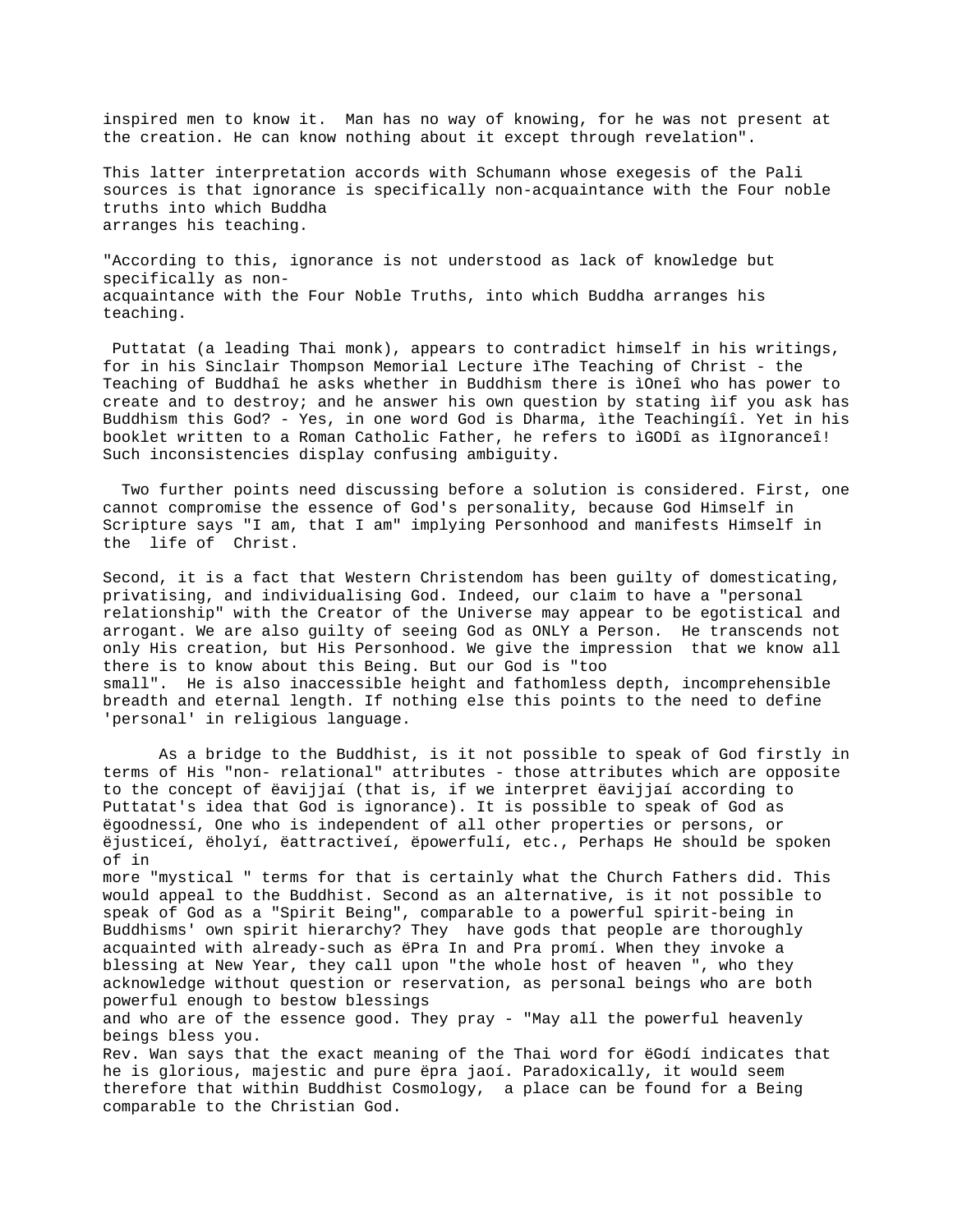The Edenic account in Genesis chapter three, can portray for Buddhists, the most profound way of illustrating the true nature of God. If ëavijjaí is personified in Genesis three, then it would not be God who is described in such terms, but the Serpent who is seen to be the cause of all the devastation that is depicted in the world. As rust comes from iron without iron being the effectual cause of it, so suffering is the consequential result of the Eden episode. Here the law of karma begins, "if you do good you receive good, if you do bad you will receive bad", here lust is born (ëshe looked at the fruit and it was pleasing to the eyeí) here Enlightenment is promised, (a special knowledge and perception), but ëavijjaí (Ignorance) and shame are the outcome; here estrangement between man and man, man and nature, man and God occur. Here indeed IGNORANCE HAS PREVAILED. The Genesis account elucidates the ëgenesisí of things in a far more comprehensive and satisfactory way than merely stating that ëavijjaí, (Ignorance) is the effective cause of all ills! If ever man needed to escape, it is from this meaningless cycle of existence, described so perfectly in this pictorial form. As in Buddhist mythology the gods interact with man, so here in the Garden, God takes action. He depicts both the cause of suffering and the curse of existence, so it is -"by the sweat of your brow " that man exists and survives. But He also promises the answer, not that man should depend upon himself, but that he should put his trust in the Saviour who was to come (proto-evangelium). A further possible solution to the problem of defining "God" to Buddhist people, would be to advocate the "principle of continuity". This would mean searching in Buddhist cosmology for a ëbeingí who had similar attributes (as near as possible) to the Christian God and then ëreloadingí the name of this ëbeingí with Christian content. This may alarm Evangelicals - but why should it? The principle has Biblical precedence- in the Old Testament, Abraham happily accepts the non- Jewish God of Melchizedek-El Elyon and acknowledges him as "the most High God". When Paul preached the Gospel among Greek-speaking peoples, he did not impose a Jewish name for God - Jehovah, Yahweh, Elohim, Adonai, or El Shaddai. When the Johannine writer struggles to find a word to explain Christ, he picks upon a term which had both Jewish and Greek etymology. John double-re-loads the meaning of LOGOS, firstly from an O.T. meaning where "THE WORD" expresses the action of God, rather than His person, secondly from a Greek perspective where the term

originated with Heraclitus (560BC) as the pantheistically perceived rational principle undergirding all existence, and possible thirdly from the slogan of numerous sects, seeing in Logos a kind of world reason which pervaded the universe.

 Richardson explains terminology in Paul's message to the Athenians in this light:

" Paul placed his apostolic seal upon a 200 year old decision of the Translators of the Septuagint version of the Old Testament. They had given the God of the Jews a totally Greek name-THEOS. Paul followed suit. Interestingly enough translators of the Septuagint did not try to equate the Greek god Zeus with Yahweh. Nor did Paul, although Greeks esteemed Zeus as "king of the gods", he was also viewed as the offspring of two of the gods, Cronus and Rhea. Hence the name Zeus could not qualify as a synonym for Yahweh, the Uncreated. This was true even though the Latin cognate of Zeus-Deus, was later accepted as the equivalent of Yahweh for Roman Christians! In fact, it is probably true that even "Theos" sprang from the same linguistic root as both "Zeus" and "Deus". Furthermore, when Paul preached the Gospel at Athens he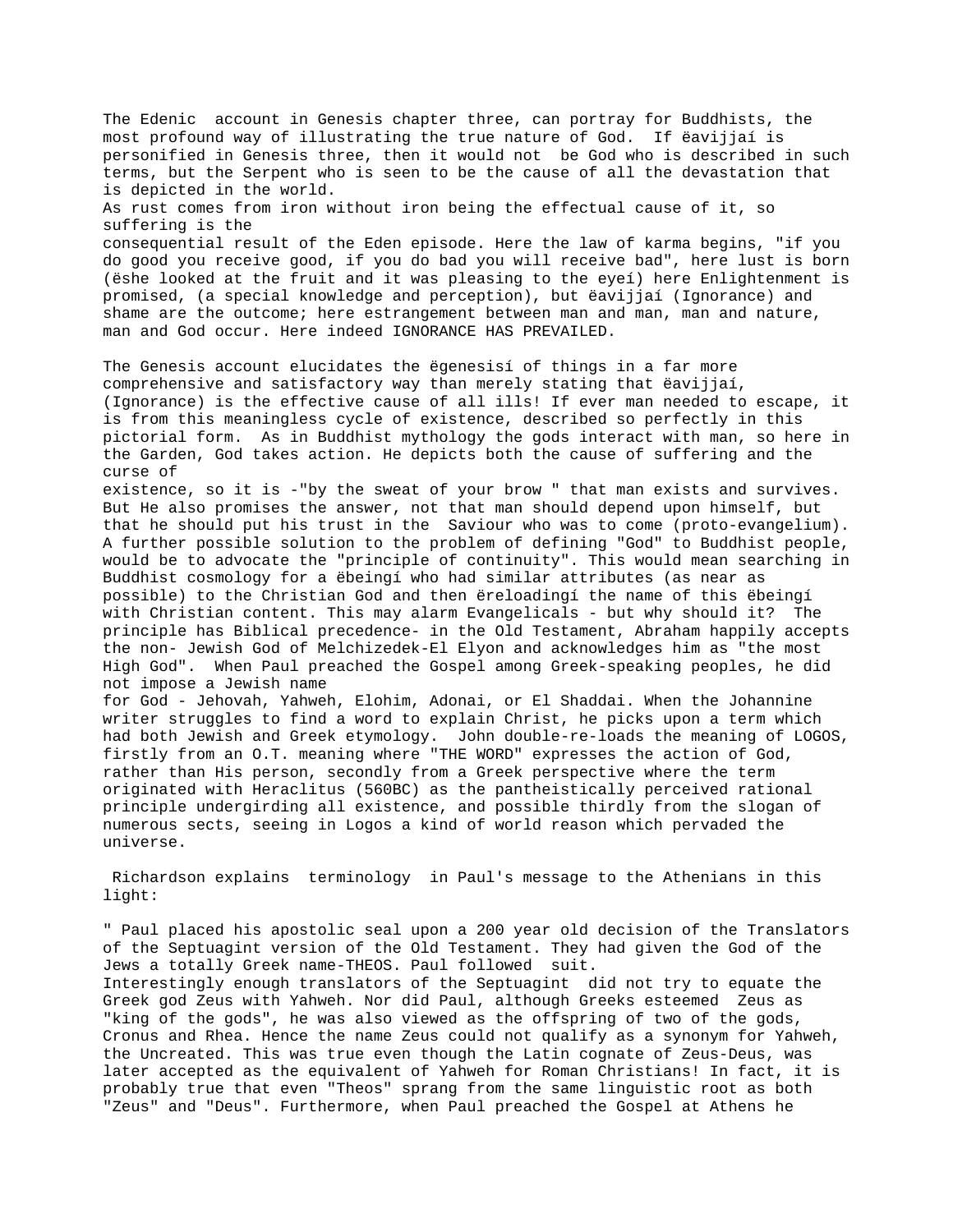boldly equated Yahweh with "an unknown God" associated with a certain altar in the city, saying "What you worship as something unknown I am about to proclaim to you". It is impossible to talk about an uncreated Creator without meaning HIM and anyone capable of protesting: "But all His attributes are missing" is responsible to fill them in!"

Richardson also claims that most missionary outreaches have adopted the names of local gods rather than importing them. When Celtic missionaries went to northern Europe, they did not impose upon them Jewish or Greek names for Deity, but used Anglo-Saxon words such as Gott, God or Gut. Presbyterian missionaries in Korea discovered a Korean name for God Hananim, ìthe Great Oneî, so rather than sweeping him aside and creating a foreign name, they proclaimed Hananim as the God of the Bible. The link was forged with the culture in the choice of this Korean term with all its potential ambiguity. Harvie Conn, himself a missionary from Korea, feels that this is one of the reasons for the remarkable response to the Gospel by Korean people. Conn observes the findings of anthropologist Homer Barnett and applies them to the Korean situation:

ìBarnett has said that new ideas will be accepted only if (1) they satisfy a want better than some existing means, (2) they connect in part with the previous life experience of the people, and (3) pervasive dissatisfaction has already gripped a portion of the people. Korea was providentially prepared by the Spirit to meet those conditions, had begun to taste the transforming work of Christî.

It should not therefore be difficult to accept the principle of continuity for proclaiming the Good News to Buddhists. This must also involve "reloading". The Thai translation of the prologue to John's Gospel could have been better if the word (Dharma-"Teaching") had been used rather than the present " (prawata 'word') which although understandable seems to be a coined expression rather than an expression already in vogue.

 One must always recognise the danger inherent within the "re-load" principle. Historically, Christianity has often succumbed to an inadequate reloading, to the extent that the essential distinctives of the Gospel have become foggy and faded. This will result in a wrong understanding of the message and put Christ "on the shelf" along with all the other gods, and the resultant "Religion" will be an indistinguishable, unsavoury mishmash. The fact that this sometimes happens should not mitigate against the basic principle. The use of the word ìPreahî in Cambodian is an illustration of this principle- it can mean ìholy oneî, so many Cambodians blurt out when they have committed some sin or indiscretion, ìI am not Preahî which can mean ìI am not a Buddhaî. Bishop Silas sates:

ìIt is correct to say that Buddha and Jesus are ëPreahí as founders of religions, but if we do not give more explanations about Jesus, the Buddhists will remain with the idea that Jesus is a teacher of good moralsî

Bishop Silas is proposing the use of a word already in existence that reflects SOME of the required meaning and then perceiving its inadequacy to reflect who Christ is, RELOADS the word with Christian content.

Koyama makes a useful contribution to the argument by pointing out the danger of perpetuating a concept already extant in the Buddhist mind, and then superimposing it onto the Christian God. He shows that the Christian idea of God is the antithesis of the expected image in a Buddhist's mind as a sort of ëtimeless apathetic Being', beyond history, with no concern for man and no meaningful anger toward sinful man. Koyama clearly feels and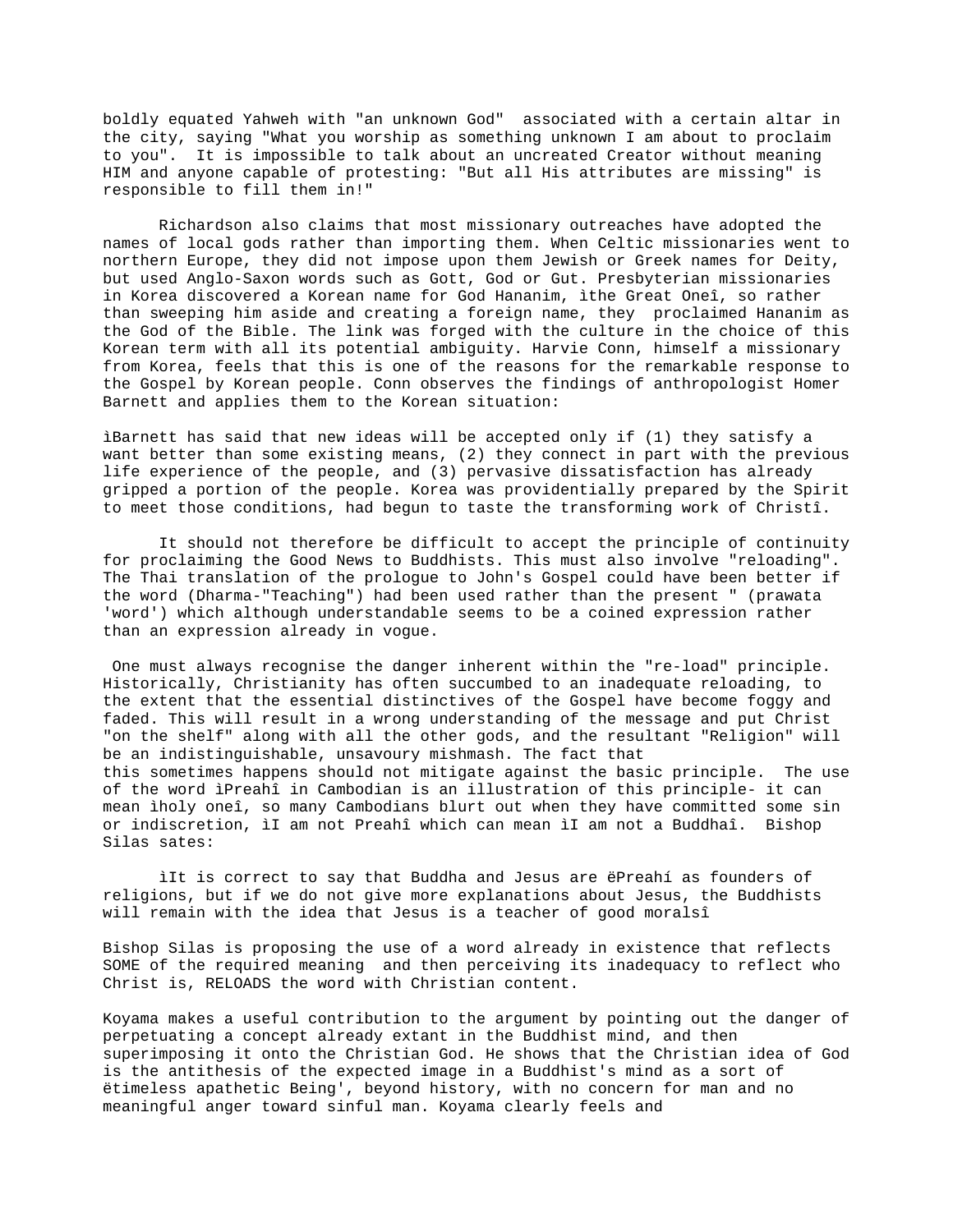correctly so, that Thai Christians tend to over contextualise the God of the Bible, so that their image of God would fit with the Buddhist ideas. He states:

"The Thai mind tends to identify God with an absolutistic idea beyond history (a timeless, apathetic God), but the wrath of God has a unique power to historicize God. In short, if God can be truly moved to wrath, he cannot be a timeless, apathetic God beyond history, but he must be God in history. The God in history who can be meaningfully moved to wrath cannot be domesticated. The God who is severed from history cannot be meaningfully moved to wrath but can be domesticated. The wrath of God is the critical expression of God in history. This is the message which was thrown out of the Thai Christian life with the despised perturbation of soul. It is the contention of the writer that Thai theology, bolstered by an indigenous ideal of apatheia, tends inadvertently to neglect "God in History" by reducing the wrath of God to a matter of minor significance".

In spite of the inherent dangers , local theologies can be and should be defined within the cosmological world-view of Buddhist people across Asia, especially those with predominant folk religion convictions, which probably amounts to ninety five percent of these countries.

### 2. THE NATURE OF MAN.

The distinction between the Christian concept of Man and the Buddhist teaching is perhaps even more difficult to resolve than the idea of God in both religions. The contrast between a 'no-soul' coagulation of material particles round a centre of karmic force (morally directed causality), unendingly evolving from and dissolving into the continuing world process, and Biblical Man, the crown of God's creation, the very IMAGO DEI, is obvious. The importance of our ìbeing humanî, (the distinction between and the extension of our ìcreaturelinessî), cannot be overemphasised for a Christian understanding. In Buddhism there is only cyclical

"continuity" from creatureliness, to more creatureliness, but here we see "discontinuity". The imago does not evolve, it is created. Created body and soul.

Anderson in his "Essays in Theological Anthropology", states:"the doctrine of the Imago Dei does not refer solely to man's present state, but also his future condition, and although Christian Theology has been tempted to surrender the body to the fate of the dust, and pin its hopes on the immortality of the soul, this would compromise orthodox Christian belief in the resurrection of the body. The impersonality of a disembodied soul breaks the bond of true humanness". Anderson points out that to capitulate to non-biblical ways of thinking, or speaking regarding the body as a lower and mortal aspect of the person, while the soul in its abstraction from the body would be a higher principle of Personhood, is wrong.:

Actually, the description of Man from a Buddhist perspective, is quite inadequate in itself, for all Buddhists believe that man consists not only of material particles,(tua sangkharn) but also of "spirit", (winyan ). This nebulous force is difficult to define.

 Rev. Petsongkhram states that there are varying interpretations within Buddhism itself. Some say it refers to the six senses (winyan 6 ), so it remains only until a person dies. The majority classify it as a kind of power that resides in the body and then leaves the body at death. It will then seek a new residence.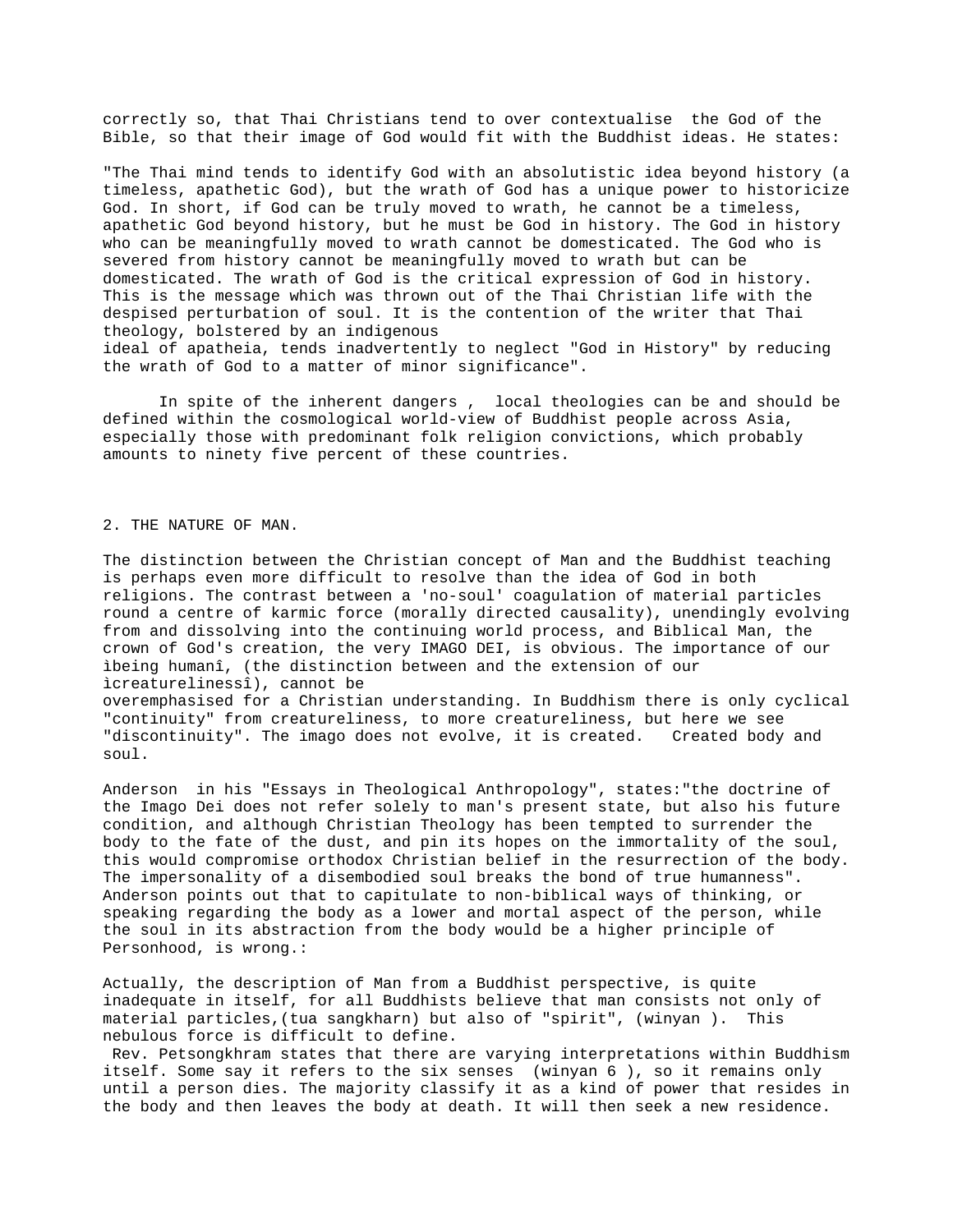This sees the body as a house, with the "winyan" as the occupant. Generally, folk Buddhists believe that the ëwinyaní exists after death and must be reborn. Petsongkhram states that the problem was with Buddha himself because of his lack of clarity over the subject! The problem is compounded by the stratification of Man into two broad classes, the lower category of ordinary human life ëkhon thamadaí and the higher category, 'ongí which includes all Buddhist monks, the King and very high royalty. The higher category are regarded as "mana filled". This raises some people into an almost god-like status where they are regarded as "higher" than other mortals, a special "higher" language is used for them and by them.

All this indicates, for the folk-Buddhist, that there are non-material parts to the human constitution, god-like in some aspects, and earth-like in others. Both constituents, "body" and "spirit", could be defined as "self" ëattaí and appear to match the Pauline "lower nature".

 However, the terminology is ambiguous from a Christian point of view. There is always a danger of "dualism" when using New Testament terms to describe manís constitution. The fact is that whether SOMA (body), or PSUCHE (soul), or SARX (flesh), or PNEUMA (spirit) are used, they all refer to the whole man, his person. Owens warns against the notion that phenomena can be compartmentalised into "spirit and matter",

"Thus by far the largest "part" - if one can talk in terms so crude when describing something so ephemeral - of matter is actually an invisible binding force. This is your body we're talking about. This is matter. As immaterial as the most rarefied scholar's spirit. ...How did we ever fall into this heretical habit of despising creation, of disembodying our spirits and disembowelling the world?... Well, from the Greeks, perhaps, those picadors of the universe, who started the penchant for categorising, for drawing lines in the air. But not from Paul, although his thoroughly Hebrew soul may have found itself accommodating the sophisticated Greeks with their modern notions of immateriality somewhat more than he had intended. When he speaks disparagingly of flesh, it is flesh that refuses to recognise the source of its life, that denies the destination of its own consciousness, that sees itself, satanically, as self sufficient. But it was no Gnostic, no matterdemeaning Manichee who asked in amazement ëDo you not know that your BODIES are members of Christ?í Flesh that does not know itself to be quickened by Christ

 Both Buddhism and Christianity recognise that man's chief problem, however he is constituted, is "himself" (ëattmaí), and salvation is found in resolving the problem of selfhood. Thus the true Buddhist can cry with Paul "Wretched man that I am! Who will set me free from the body of this death?"(Rom.7:24) Although Donald Swearer wishes to pursue the similarities between Christianity and Buddhism, by implying that the goals in view are the same in both religions, (i.e. moving from a deprived state of being to a fulfilled one), and that the only difference is in language and symbols used, it is really at this point that the similarities cease. For unlike Buddhism, Christianity teaches that it is only by abandoning oneself to God that one can die to self. Self cannot be denied by directly focussing on self. It is a psychological fact that conscious self-denial makes a man self-possessed and self-

is a fetid sore, a cancer on the cosmos.

absorbed. As Christianity sees it, the only cure is a turning of one's attention from self to God, so that He can occupy the centre of one's being.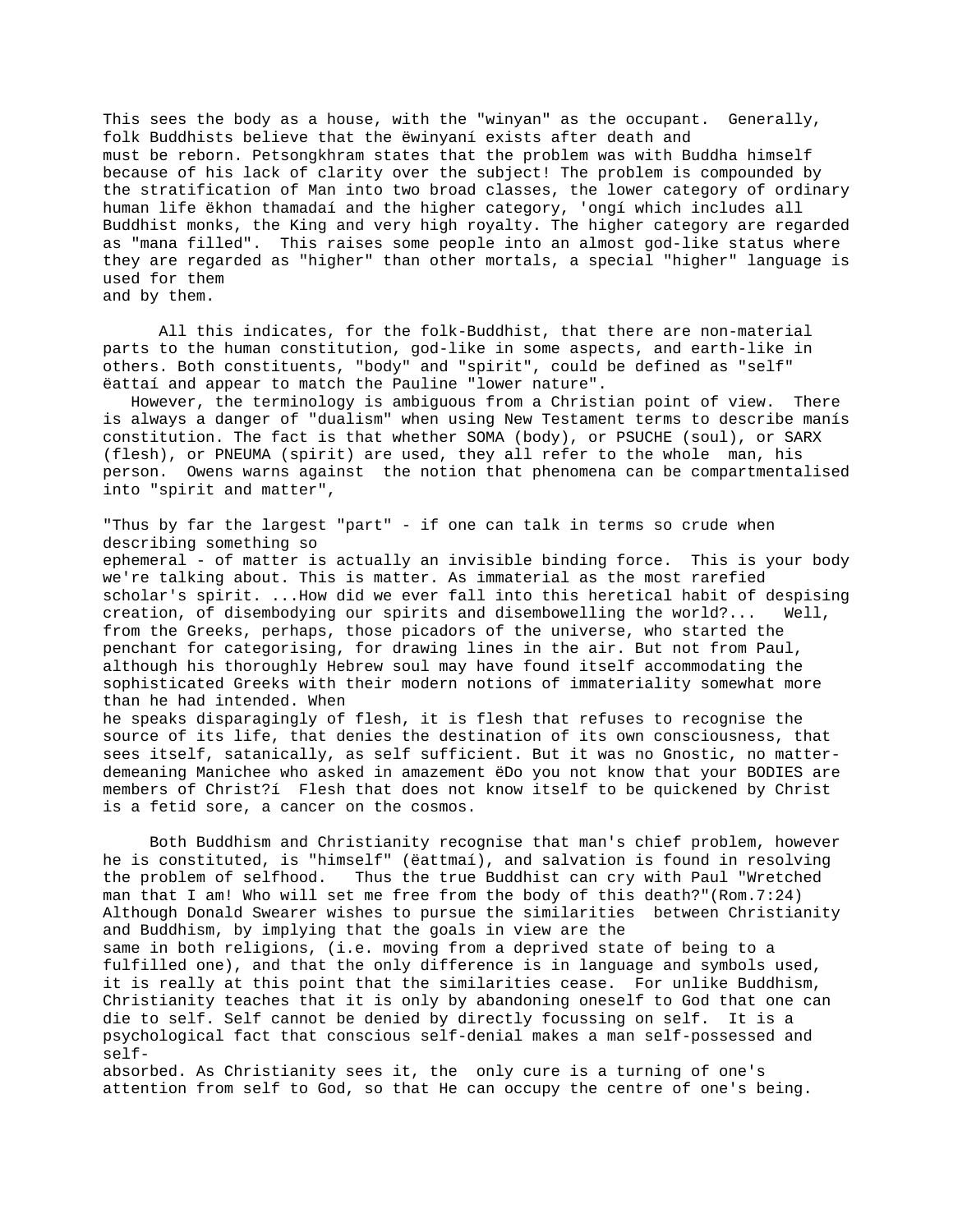1.THE NATURE OF SIN, TS INDIVIDUAL AND CORPORATE IMPLICATIONS.

The typology of "Shame" or "Guilt" cultures was first introduced by Ruth Benedict in "Patterns of Culture" (1934). She proposed that all societies are directed by an organising principle that arises from the basic aspects of human personality. The "principle" was called the "mainspring" out of which a given culture would respond in either guilt or shame categories. Benedict developed Margaret Meadís theories who posited the West as guilt-orientated and the East as shame-orientated.

Augsburger agrees that the issue is not "either/or", but "both/and":

"To call a society a "shame" culture, or a "guilt" culture reduces the complex patterns of affect to a single emotional control pattern. Subsequent research confirms the hypothesis that anxiety, shame and guilt are a universal developmental sequence, although they occur in varying measures and are expressed in divers cultural patterns. When we speak of a group that is more anxiety controlled, or tends toward a great shame orientation, or is predominantly guilt focused this is no longer to imply that the one process is exclusively present. Rather it is to examine part process in an integrative system of controls, while noting that one particular part may play a decisive role in that culture's socialisation of the person and the social process in community".

Both shame and guilt should be seen therefore as highly important mechanisms and have important functions in all societies. Anxiety is always a precursor to both these functions and Augsburger helpfully compares and contrasts these emotions showing the positive and negative powers:

AUGSBURGERíS COMPARISON OF ANXIETY, SHAME AND GUILT:

Both van der Weele and Augsburger agree that where "guilt" predominates in a society, behavioural controls are expected to be primarily internal, but almost always relate not to society below, but to "powers" above. Guilt is seen as both breaking rules, and at the same time, as a personal offending of a spirit being. All folk religion, to some greater or lesser extent, has these built in controls. In a predominantly shame-orientated culture the expectations, sanctions, restraints of the significant others in a person's world become the agents of behaviour control.

The prevailing view of the great religions sees guilt arising from perceived wrongdoing in regard to the demands or expectations of a ìgodî or ìgodsî. The wrongdoing may occur by accident, negligence or wilful intent, the same result ensues, a sense of guilt and a responding desire to put things back into harmony. Shame cultures have a closely paralleled goal in view, that of ìsaving faceî, and returning to a harmonious field within the social matrix.

Each culture has a different combination of sanctions against each kind of wrongdoing. These differences, as well as differences in the ways that wrongdoing is perceived by the individual and the society, will determine whether the focus in a particular culture will be on guilt or on shame as the deterrent for wrongdoing.

 Before considering a specifically Buddhist or Christian perspective one may propose some tentative conclusions. First, that all people in all cultures are aware of wrongdoing, whether or not they call it sin. Second, people from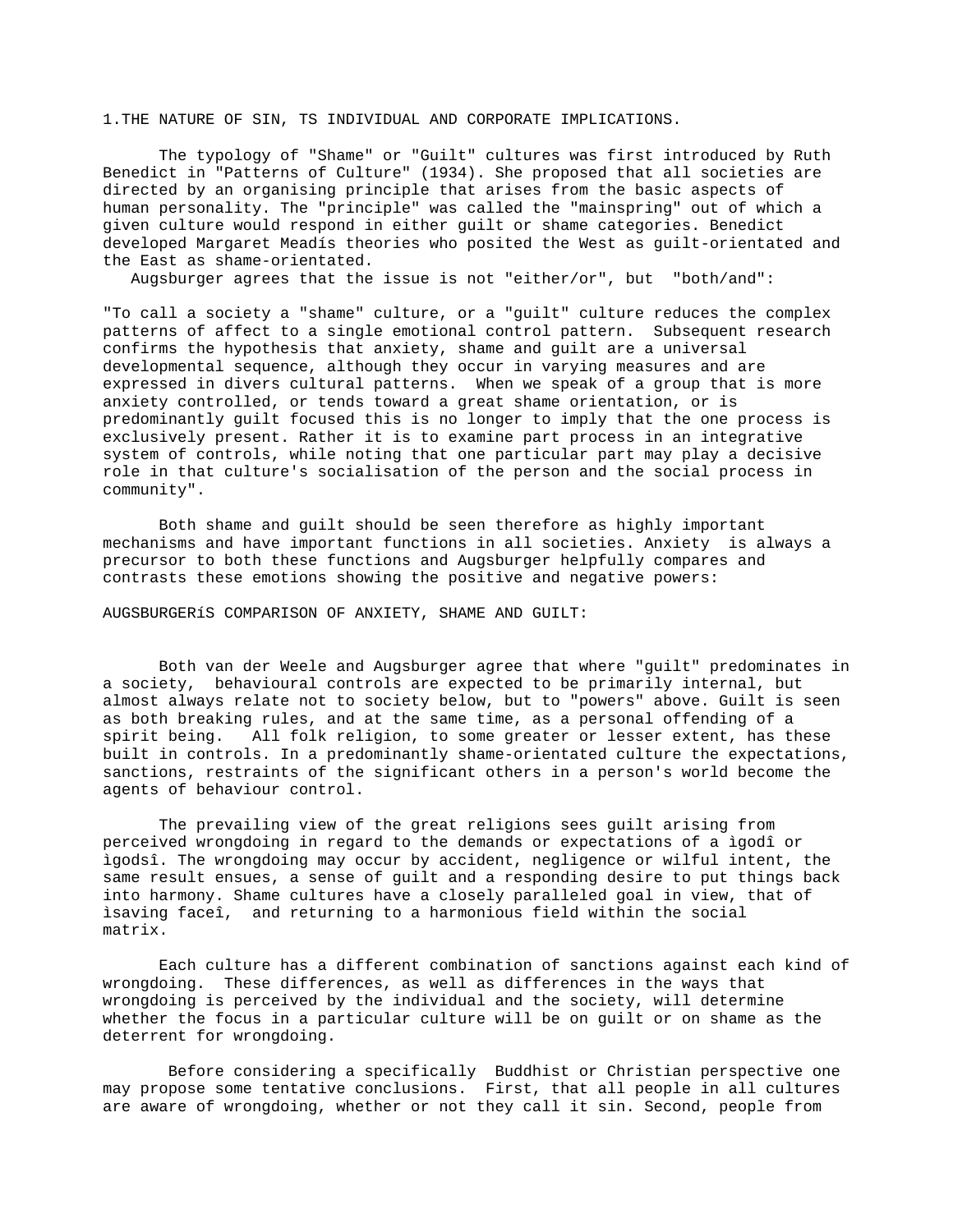guilt oriented cultures have a deeper sense of personal wrongdoing, while people from shame oriented cultures have a sense of corporate offence. It may be that the traditional Western emphasis on personal sin is not totally Biblical, in that sin in Scripture is often defined in terms of how I treat my neighbour, in the here and now. It relates to injustice, oppression, corruption in society, taking advantage of the poor an even the environment. Evangelicals have certainly tended to privatise sin, feeling that what is done personally, is really nobody else's business, but the individualís and God. There is also the tendency to "eschatalogise" sin, seeing it as something that relates primarily to the future, rather than the present.

Brief mention must be made of the concept of "loss of face". This feeling refers to loss of self-respect in one's own sight, or in the sight of the community. The measure of pain that is felt is culturally determined and always leads to both shame and guilt in greater or lesser degree. "Saving face", or "losing face", are often described as an Eastern preoccupation or obsession, but they are essentially the universal concerns of all human beings. Saving and losing face were important features in the life of King Saul and no doubt reflected the cultural values of the day. When he had committed sin against God, he was anxious that Samuel escort him publicly in order to 'save face' and give the right impression to the people. This story (in 1 Samuel chapter 15) illustrates shame, guilt,

anxiety, and fear of loss of face before others.

 Perhaps the Edenic scenario could be perceived once again as classic model of guilt, shame, anxiety, fear and loss of face. There are over one hundred and fifty references to "shame" and its derivative words in the Old Testament. On the other hand, "guilt" or "guiltiness" occur rarely. An interesting contrast is found in Psalm 31 with its expression of shame, and Psalm 32, with its emphasis on guilt and the desire for forgiveness.

 In the New Testament there are also various references to both guilt and shame. St. Paul appeals to those at Corinth, that they should have a sense of shame (lCor 5v1-2) because of immorality in the church. He also rebukes them in Chapter 11 for "humiliating" those who have nothing in the church (v22). Paul's emphasis on human guilt in Romans chapter 1-3, focuses on universal human guilt as fact, rather than on feelings of selfrecrimination.

There is considerable difference of opinion among Buddhist scholars regarding these concepts. Schumann states that Buddhism does not know of "sin", i.e. offence against the commandments of God or a god. Although Winston King and Kenneth Wells infer concepts of guilt, confession and even Buddha's forgiveness from the Buddhist Scriptures , they note that in the monks' general confession of faults thrice daily, there is no thought of absolution or even of confessing specific faults; and King at least concedes that the Buddhist myths and philosophy of the human condition ordinarily find little place for sin and guilt because they give a predominance and central place to the concept of "dukkha" - suffering. A deeper explanation of this word will be given later. His reference to "sin and "guilt" here would relate directly to offending a spirit being.

Further consideration of the cause and effect of either guilt or shame must lead to the conclusion that Buddhists are not exempt from either of these responses. All Buddhists KNOW what evil is and the consequences of doing evil. They even have differing words of intensity for the idea of "sin"(ibabî [kx ) which is lesser, or "evil" (ìkhwam chuaî) which seems to be a worse form of sin. Probably the most common Buddhist expression, used in everyday language is the warning, "If you do good you will receive good, if you do evil you will receive evil" ("tham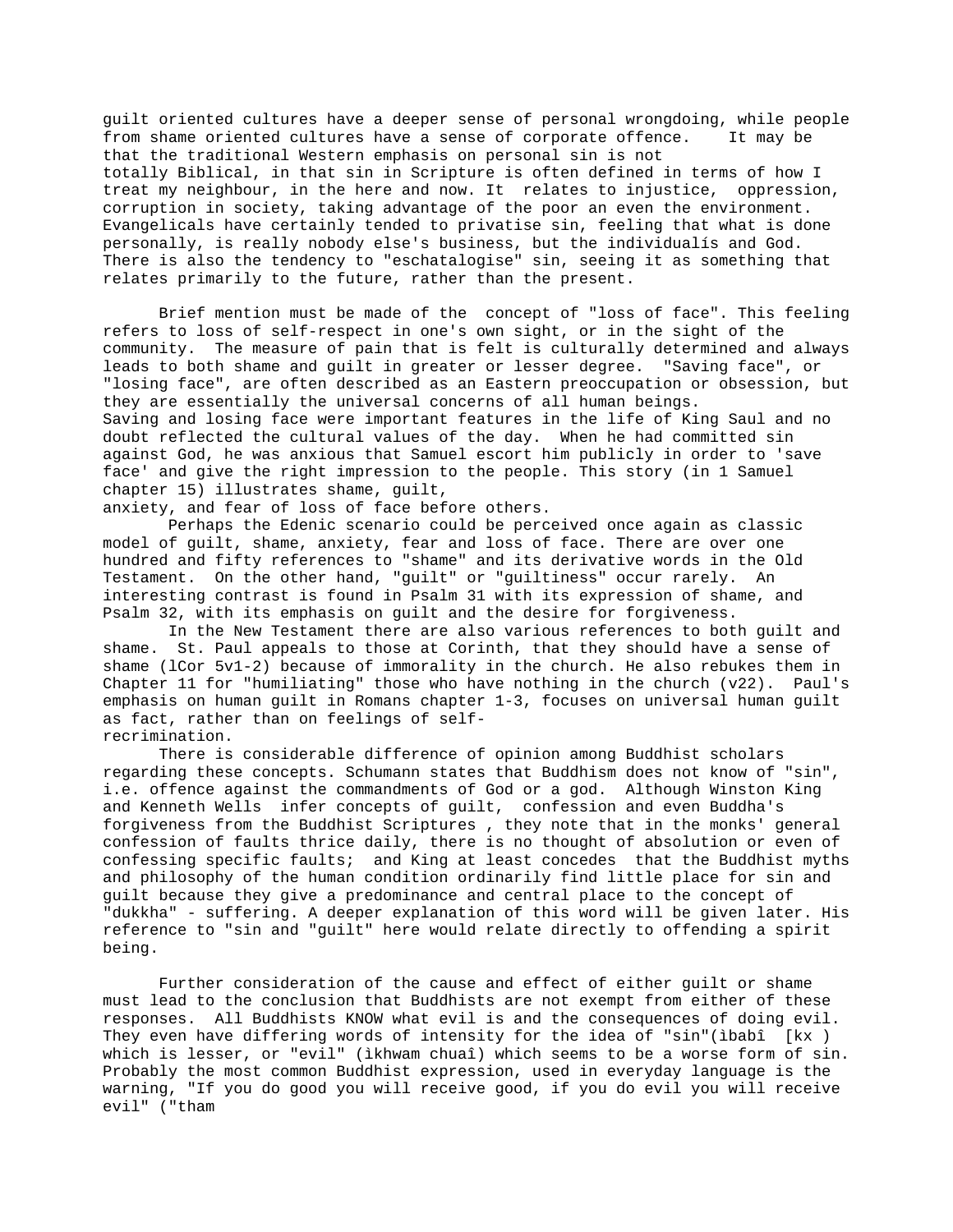dee dai deeî ì) They also recognise that even this law is not inexorable because it is recognised that the person who does good sometimes receives evil and the person who does evil sometimes receives good ("tham chua dai dee tham dee dai chuaî Buddhist laity are obliged to keep at least ten commandments, and monks two hundred and twenty seven different laws. Many of these laws can be "broken" without other people necessarily observing them, so they would not necessarily produce "shame" as offence to the observer. However because of their vows to fulfil these requirements, and their inability to do so at the same time, a sense of guilt must follow. This sense of guilt may be fatalistically described or interpreted as "suffering". Whatever the case, guilt follows because the person stands condemned by his own inability to attain to what he aspires.

 One may summarise that the mechanisms of guilt and shame are common phenomena in both Buddhism and Christianity. One may even go further and say that they are an intrinsic part of our humanness - or perhaps one should take one final step and say that they reflect the very Imago Dei in mankind, for conscience is that supra-cultural God-given function, which responds in different ways in different cultures. It is that link with ëtethersí the creature to the Creator, whether he knows it or not. This seems to be Paulís argument in Romans chapter three.

As to the exact function of conscience, it would be appropriate at this point to discuss to what extent the function of conscience is determined by or impinges upon cultural values. It is certainly true that although universally, man has a conscience, its estimation of right and wrong, good or evil are to some extent conditioned by local values and are therefore culturally variable. Clearly the Jewish conscience was sharpened by the giving of the Law of Moses, but Paul indicates that even without objective laws, all mankind knows what is right and wrong

morally because of the function of conscience. (Romans 2v12-16). It is also evident from Scripture, that conscience, can be ëclear or goodí (1Tim3v9 1 Tim 1v5)), can become ëweak

or defiledí (1 Cor 8v7), ëdarkened, (Romans 1). It can also be ëcalloused or hardenedí or ëdeadí(1 Tim  $4v2$ ) - to such an extent that what may have been regarded as basically evil, can be justified at a later stage as permissible or even good.

 The apparent justification for killing of newborn twins, among the Akha tribe in North Thailand may be cited as an illustration-that whereas originally, conscience appeared to be fully justified because of cultural values, so that the killing was perceived as quite legitimate, the subsequent introduction of Christian value for life put a stop to this. This raises the question as to the reliability of conscience. - An article by Robert Priest in Missiology has highlighted how missionaries have often presented the Gospel in such a way that it has been perceived by local people as bad news rather than good news. This appears to have been because of a basic misunderstanding of the function of conscience as it relates to community values, so much so that the function of conscience at the local level, does not support their message!

Cotterell's analysis, although unpopular, must be seriously considered. He states:

"The Christian mission is not concerned with an attempt to reach some kind of mutual understanding with world religions, nor is it particularly concerned with the reformation of religious systems. Systems of theology or philosophy cannot repent. The Christian mission is ELENCTIC in the New Testament sense of that word, rebuking, refuting, confuting and calling to repentance the PEOPLES of the world. The verb ELENCHEIN occurs eighteen times in the New Testament. In nine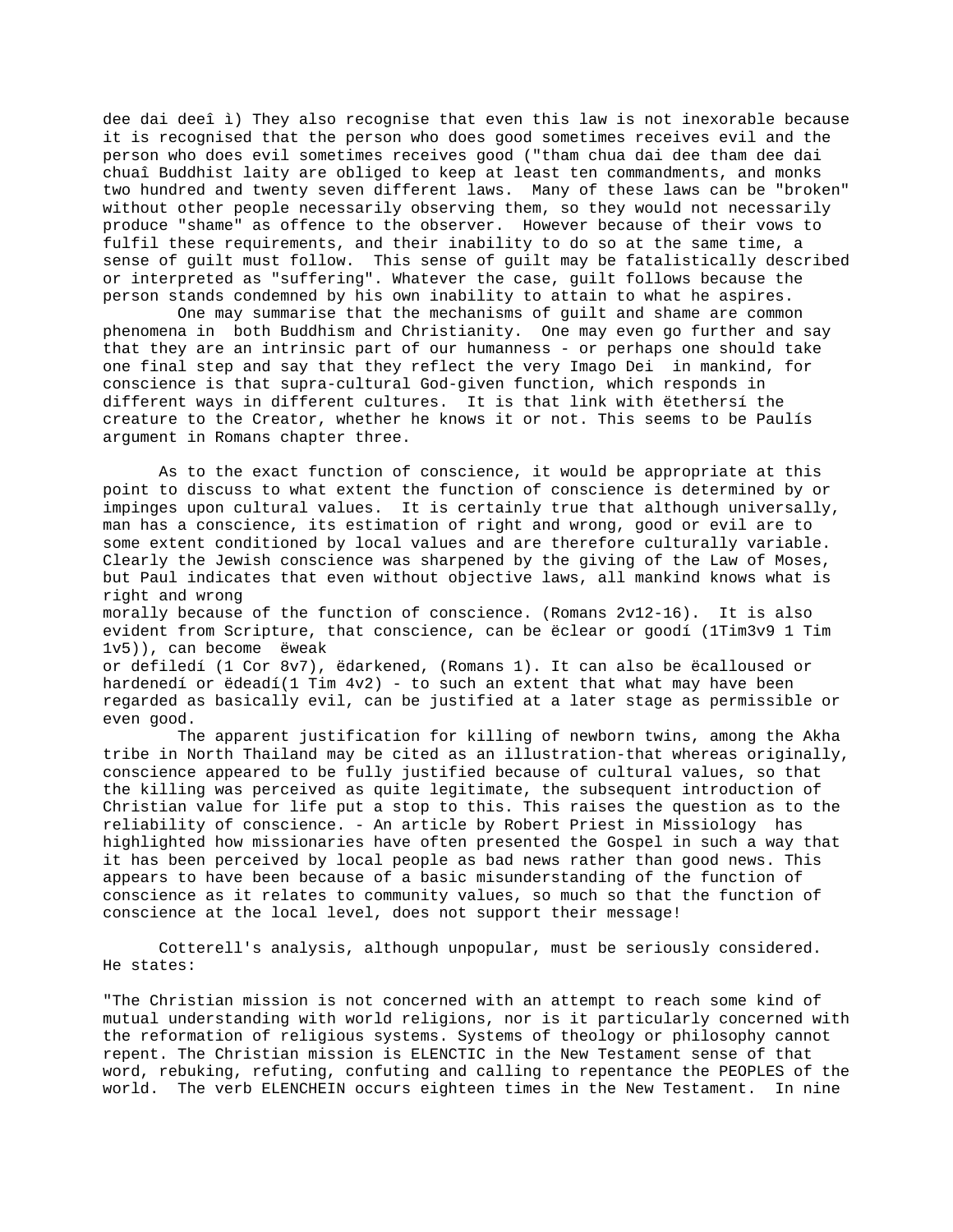of these occurrences the word is used in direct relation to sin. For example, Jesus asks: "Which of you CONVICTS me of sin?" (Jn. 8:46). and Paul tells Timothy "As for those who persist in sin, REBUKE them in the presence of all" (1 Tim 5:20). James says "You commit sin, and are CONVICTED by the law (Jas 2:9). In missiological terms an elenchus is a confrontation with error in which error is exposed for what it is, the one guilty of error feels rebuked and compelled to admit his error and, one hopes is led to repentance".

Cotterell goes on to speak of the "elenchus" of the Spirit, in which the Spirit comes to CONVINCE the world of sin. He states that it is this elenctic ministry of the Spirit which characterises "Mission". Cotterell emphasises that the nature of the ësiní indicated has to do with moral transgression. However the moral aspect of the word is only one aspect of its meaning especially in the verse from Johnís Gospel, the breakdown or transgression here is directional or relational, rather than moral and has to do with a failure to recognise who Christ is rather than what we have done or have not done in a moral sense. There seems to be a universal application to what Christ is saying in this passage - that the Holy Spirit will convince a personsí conscience of this particular transgression. One may infer, that in this particular case, the Holy Spirit will convict peopleís consciences concerning this particular transgression in a supra cultural sense, and that there will be therefore little or no cultural variance or conditioning of

conscience in this regard. This should encourage the communicator of the Gospel to emphasise what is such a vital element of the Gospel but almost totally ignored in the West.

It cannot be overemphasised at this point that both the focus of the preaching of the early apostles, and the promised ministry of the Spirit by Christ, was not on sins (plural) as such in the moral or ethical sense, but on the SIN (singular). ìWhen the Spirit of truth is come, He will convince the world of sin, of righteousness and of judgement to come.....of sin BECAUSE THEY DO NOT BELIEVE IN ME. Of righteousness because I go to my Father, of Judgment because the prince of this world is judgedî. The fact of Christ returning to His Father, indicates Godís approval of Christís life and death - all that He said and did. Clearly his uniqueness and supremacy over all other human beings, meant that it was the right and appropriate place for Him was to return - to the highest place of authority at the right hand of His Father. The fact of ëthe prince of this worldí (Satan) being judged shows Christís sovereign power over all the powers of the unseen world and that through the Cross Christ he disarmed Satanís potential and power.

Since it was Jesus Himself who is recorded to have made the statements concerning the ministry of the Holy Spirit in John chapter 16, it is evident that as far as He was concerned, the greatest sin in the world, was that of not acknowledging or recognising who He was and who He claimed to be - most of Johnís Gospel centres around this fact. We find it quite clear in chapter 3, where John indicates that man is ìcondemned alreadyî ìbecause he has not believed in ( not recognised who He is) the name of Godís one and only Sonî. Condemnation here is not

predicated because of moral sin in the first place, but because mankind did not believe in Him. (verse17-18) or, as even more clearly put ëwhoever rejects the Son (v36). Again the context of this verse is stating repeatedly the uniqueness of who the Son is -  $v31$  - ìThe one who comes for above is above all - the one who comes from Heaven is above allî Such an emphasis of this aspect of the Gospel if presented to a Buddhist would probably be regarded as elitist exclusivist and intolerant. But Jesus (in spite of the cultural mores of His own time) never evaded if necessary, challenging the religious leaders of His day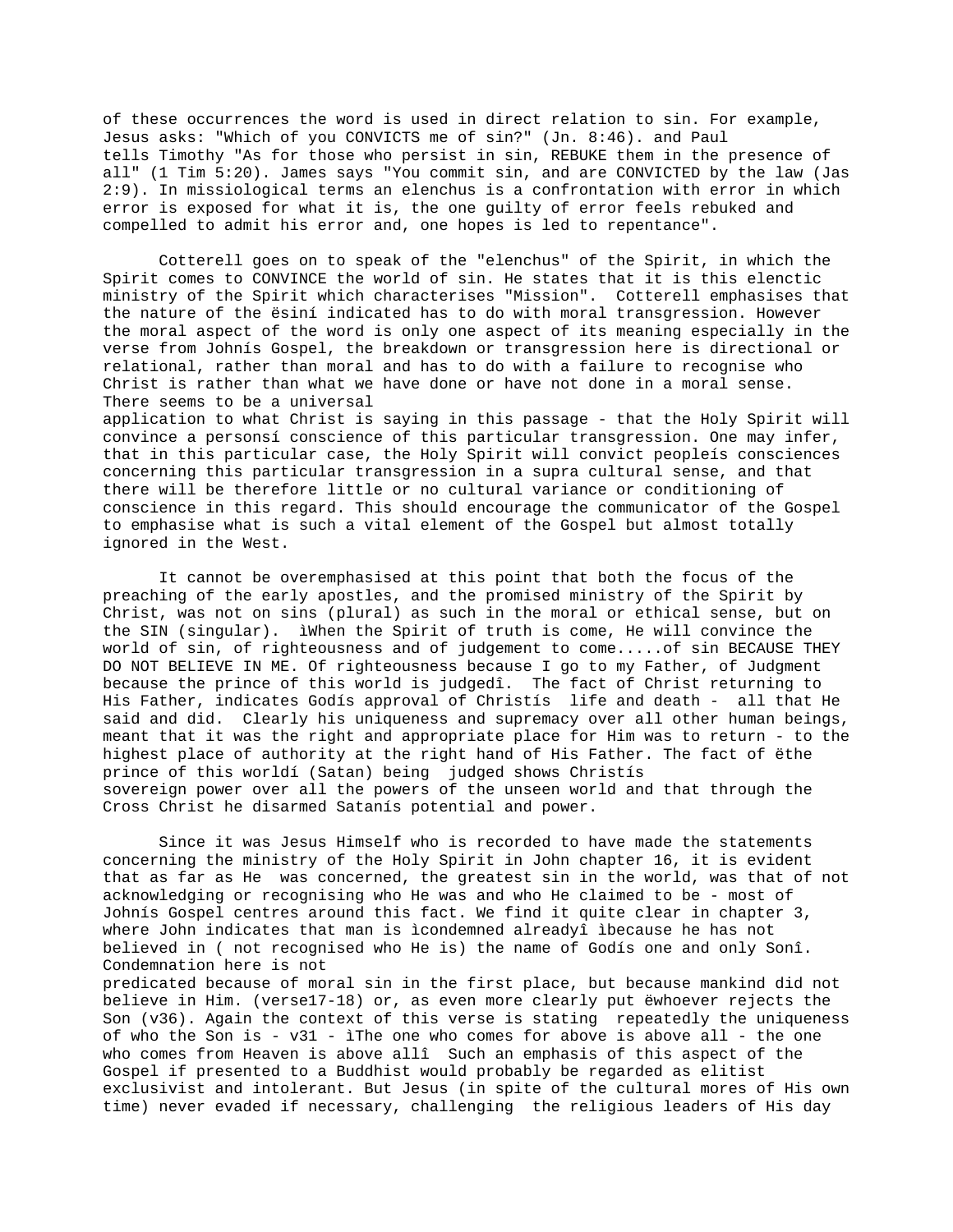concerning who He was. Paul's own method when preaching to the Gentiles was also challenging, some would say confrontational. Whatever the case, it may be safely stated as is quite evident from Scripture that neither Jesus nor Paul accommodated their message to please their listeners! Paul addressed those who totally misunderstood both his person and the nature of his message, "We are bringing you good news, telling you to turn from these worthless things to the living God ".(Acts 14:15) He spoke to

those at Athens in similar vein, "In the past God overlooked such ignorance, ìBut now He commands all people everywhere to repentî (Acts 17v30).. Here again the context of the imperative ìrepentî, has more to do with who God is and who Jesus and the resurrection are, than a list of moral sins.

Such an emphasis should not be misunderstood to imply that God is not concerned about our moral behaviour - rather that change in moral behaviour should not be the basic requirement or condition in order to become a Christian initially. If moral behaviour (attaining to some sort of standard) were assumed to be necessary beforehand, it would mean that there must be some sort of moral prerequisite, BEFORE becoming a Christian, but this would change the nature of the gospel and contradict the whole emphasis of ësalvation by grace, through faith and that not of yourselvesí (Eph 2v8-9) - ìJust as I am without one pleaî is more in accord with the nature of the Gospel. It seems the Biblical requirements are first ìbelieveî (which implies recognition of who He is and trust in Him) and then ìrepentî. Not the other way round; one repents of moral failure because it is an offence and affront to God.

Hypothetically, a person could be morally pure and yet still not acknowledge who Christ is, and trust in Him; such a person would thereby still be guilty of ërelationalí rather than ëmoralí sin, and because of this would need to repent. It is this latter category of unbelief, tantamount to distrust in, non recognition of and disregard for a person that needs repentance in order to become a Christian, not the former which has to do with ethical behaviour. Of course, having become a Christian, the whole area of the requirement for moral purity goes without saying.

The following illustration often used by the writer when attempting to convey the importance of who Christ is; one would address those listening as follows: "if I was approaching your village and asked permission from a young teenager at the entrance of your village to stay in the village for a few days, when the Headman heard of this request, what would the he think of my behaviour; since it is understood by all that he alone has the right and authority to give hospitality to strangers who visit the village? The obvious response would be that,having sold his face and openly disregarded and rejected his authority, the Headman would be seriously offended because I was not acknowledging his sole right and authority to grant permission for anyone visiting the village. This culturally determined, serious offence would be relational rather than ethical. So with Christ; as Creator of the world-the fact that we disregard and reject Him, and ask other beings (who have usurped His position), for help and protection is a direct insult to Him. He has the right to be acknowledged and recognised for who He actually is. There would be very few cultures whose values were so diverse, that they would not understand these concepts.

 The story has been told of a certain tribe in North Thailand who lived in one of the remotest jungle areas and existed by eating insects or foraging for roots in the forest. They were seldom seen or contacted by Thai or other tribes people and they were given a nick-name ìspirits of the Yellow leavesî indicating that as soon as the green banana leaves of their temporary shacks had turned yellow, they had wafted off somewhere else into the dense jungle. A few years ago some Thai officials from the Siam Society explored the area in search of this group. Upon meeting some, they were able to talk through an interpreter. When the Thai asked who the land belong to, they naturally said it belong to them, they had roamed the area for as long they could remember and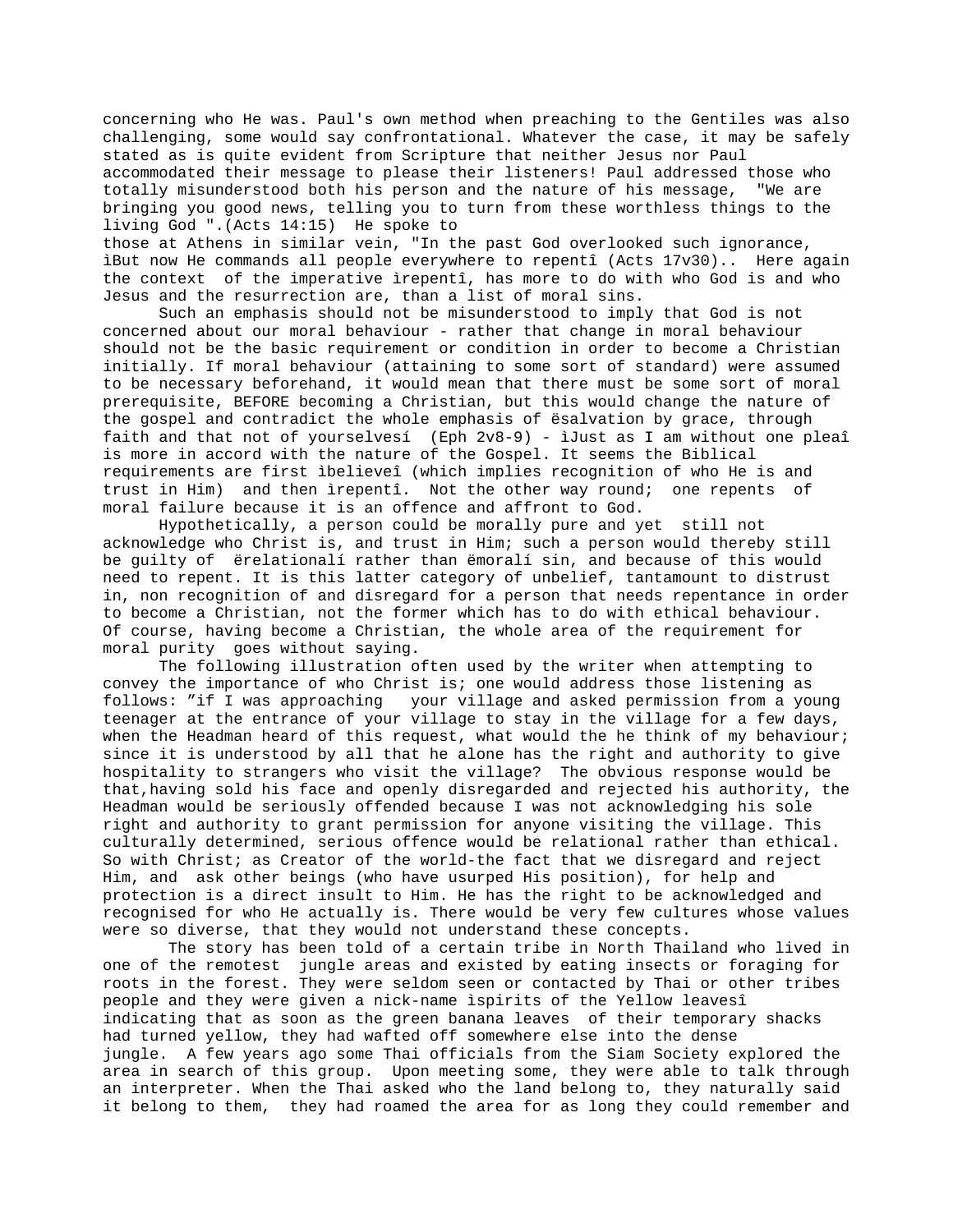as far as they were concerned it was theirs. It was with some difficultly that the Thai officials made it plain that the land where they lived, was part of a Kingdom, and belonged to a King who lived a thousand miles away in a place called Bangkok.

The ëyellow leafí tribe could only respond in two ways to this news. They could either accept it, as the ëgood newsí of a beneficent King who had a right to reign, and become willing citizens relationally, or alternatively reject the message as ëbad newsí and in so doing become virtual enemies of the King by rejecting who He was. The application of this story is goes without saying, in terms of who Christ is, where His Kingdom extends and what His claims are. The tribes people concerned were not spoken to in terms of their ethical behaviour, but in terms of their need to establish a relationship- no doubt if they had rejected the King, conscience would have immediately sprung into action!

Even the traditional Western understanding of how one becomes a Christian explained in terms of ìreceiving Christ as your Saviourî must also be held under question on two accounts. First, although it is true John 1v12 says ìYet to all who ëreceivedí Him, to them He gave the right to become the children of Godî - the meaning of this must be interpreted by its context - which relates to ìrecognitionî of who Christ is - the Jews did not ërecogniseí (ëginoschoí) Himnor did the world which He had created - ìYet to all who (lambano=received, welcomed,

apprehended or recognised) Him - to them He gave the right to become children of Godî. A right recognition of who Christ is qualifies us to become His children. How can anyone possible ìreceiveî Him, if they do not actually recognise who He is? Again the moral aspect of the issue is absent. It is taken for granted that it will follow!

Such recognition of who He is surely must come from the previous 11 verses? ìIn the beginning was the Word,with God and the Word was God. Through Him all things were made..- He is the creator. ìto those who BELIEVED...He gave the right to become the children of Godî. Belief here does not refer to adherence to some Credal formula, but dependence upon and recognition of a Person for oneís salvation. Spiritual birth is predicated by the verses before and after verse 12. - including verses 13-17! Hendkriksen says of this passage:

ìThe verb ginoschoí means not only to know, to come to know, to recognise, to perceive, to understand, but also to acknowledge...so also here; the fact that more than mere intellectual recognition is intended is evident from the parallelism in verses 5 & 11....as has been pointed out the clauses ìdid not appropriateî, ìdid not acknowledgeî and ìdid not welcomeî are instances of litotes. They indicate that the world - particularly the Jews, which represented it - utterly disowned Christ. All rejected him; all with the exception of those to whom reference is made in verse 12 & 13.î

Second,the idea, that by an act of prayer one ëreceivesí Christ into oneís heart has no Biblical precedent whatsoever and has now been reduced to a sort of ìhow-toî mechanism or method by which (Western?) people become Christian. Neither this passage nor Romans 10v9, is speaking of ìhow toî but of WHO to! IT IS NOT THE ACT OF RECEIVING THAT MAKES US CHRISTIAN, BUT THE FACT OF RECOGNISING!

In fact the Greek meaning of the word ìconfessî with your mouth in Romans 10v10 (homologeo) literally means ìto say the same thing, to agree recognise or acknowledgeî - in other words, we agree with God as to who Christ is - Lord. Recognising Christ as Lord in those days may well have meant risking ones own life, because it raised political issues in terms of Caesar and who he claimed to be! The application of the word ìLordî in this context is taken deliberately by Paul from the Old Testament where the same word is used for God(Joel 2v32)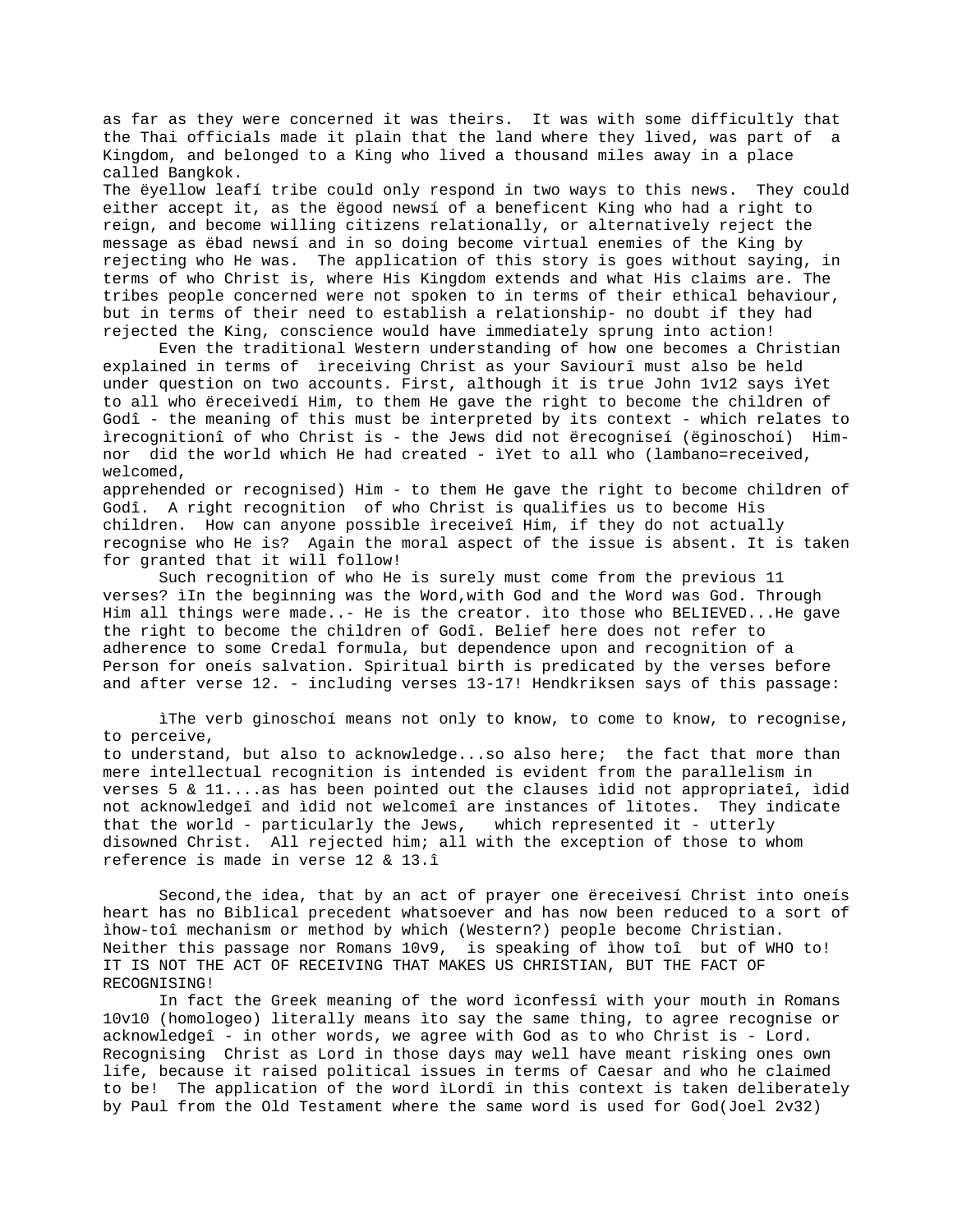(Yahweh) thus equating God of the Old Testament with Christ of the New.

It must be stated that all other verses relevant in the Bible make it quite clear, that unless Christ is actually recognised in the first places as LORD (and all that implies in that culture at that time), then He cannot be Saviour.

This raises all sorts of questions as to the nature of the Gospel that is presented in the West and by the West and may well be one of the reasons for the ineffective and non demanding type of Christianity that is practised. How can THE LORD Jesus Christ, be perceived as Saviour - without being Lord? But sadly this is the case in West - so much so that we have developed a two stage theology, where one is supposed to ëreceiveí Christ as Saviour to start with, then later - perhaps if they see fit, He will become Lord. This is NON RECOGNITION of who He really is right from the start and a defective and destructive rendition of the good news.

In developing authentic local theologies which take into consideration, the world view and values of the local people, all the above crucial issues must be wrestled with. There is no simple solution, and dialogue is essential at every stage in order to comprehend the lengths and depths of Buddhist assumptions so that the Gospel may be fully understood, both in terms of relational and moral sin.

While the aforesaid emphasis concerning relational sin is primary, the writer does not mean that it is wrong to mention ësinsí in the ethical sense for it also holds that conscience is an ally for those who preach the Gospel, stressing that all mankind,(in spite of their usage of all sorts of self defence mechanisms such as denial, rationalisation and projection to protect themselves from the inevitable fact that they fall short even of their own standards), are therefore convicted by their own consciences as this level. Robert Priest points out:

ìWhile human consciences do extensively agree with and overlap with morality as revealed in Scripture, there are also significant areas of discontinuity between consciences as shaped by culture and what is revealed in Scripture. Conscience on its own is not sufficient to unerringly guide us into sanctified moral understandingsî

The implication of such a statement is that even the Biblical standards of morality need to be understood in terms of WHO IT IS that requires such a standard - since a breaking of those standards is not merely a moral issue, but indicates a breakdown of favour and relationship between God and man. A presentation of the moral code in terms of who God is and what He requires, gains the aid of conscience and will bring a greater conviction of sin especially in a shame oriented culture where relationships are fundamental to harmony and existence. Priest adds

that preaching about morality in terms of a missionary conscience, rather than the culturally determined conscience of the listener, may result in some sort of conversion, but will merely relate to the local person accepting a new set or rules and norms akin to their previous taboos, not in a deep personal moral conviction.

We may safely say that the mechanisms of shame and guilt, with the function of conscience, are an intrinsic part of our humanness, and that in some way or other, in one culture and another, people will seek to resolve the dilemma of sin, by appeasing, placating, making atonement for, confessing, or engaging in a ritual whose outward form and inward meaning give assurance that the problem has been resolved. All this activity may reduce anxiety, but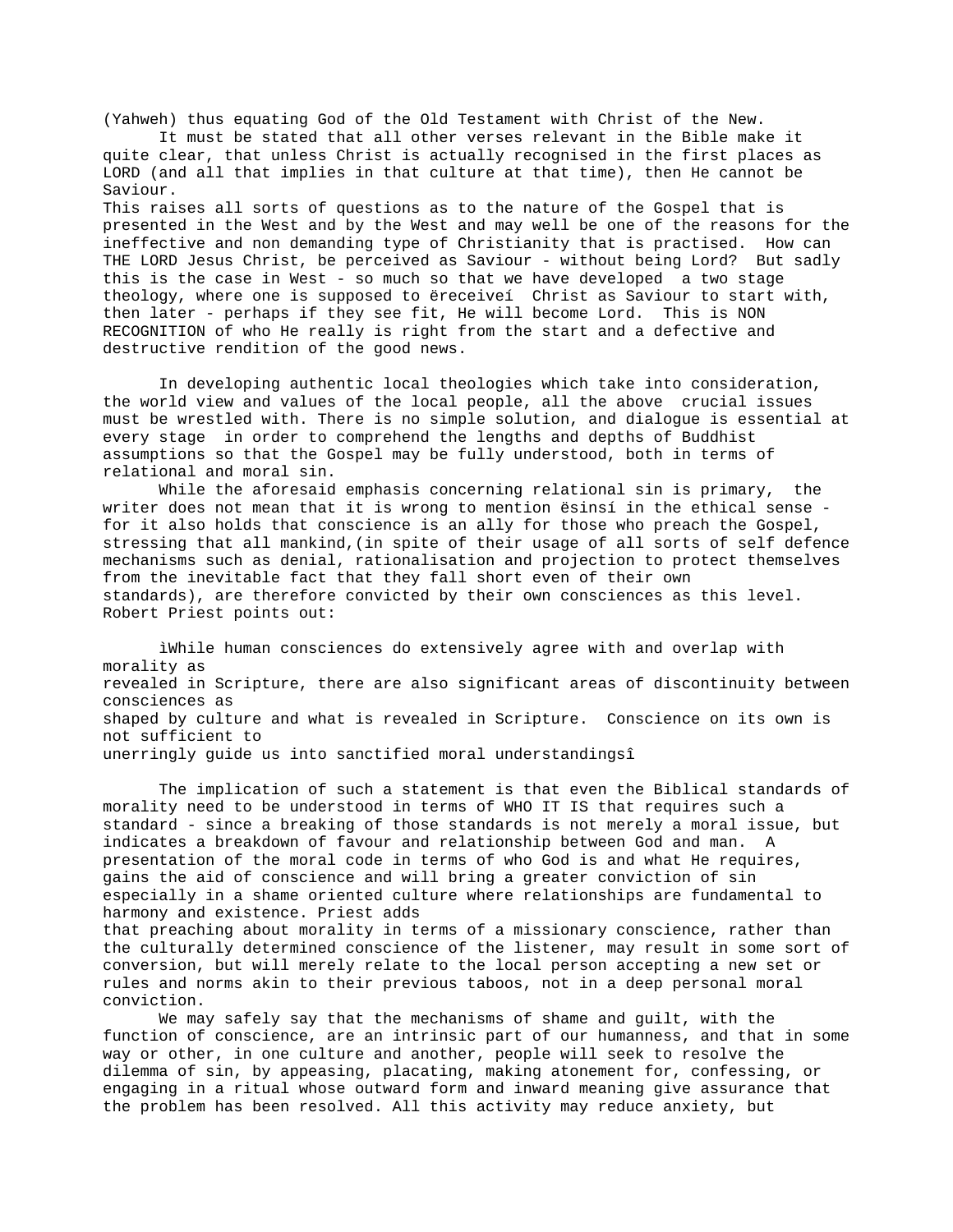determining whether the result desired (forgiveness) is efficacious is a theological matter, and for the Christian in any culture will remain unresolved, unless it is resolved through Christ, the Cross and the Resurrection. True guilt in the light of the Bible is not merely a subjective feeling of discomfort or dysfunction with reference to self or others but a state in relation to (or out of relationship with) God.

Although the subject of Buddhist rites and rituals will be discussed in another chapter, it is significant to note here that the popular Rite of "Loi Krathongî in North Thailand, has been "reloaded" by some Thai from its original mythological origins into a Rite of forgiveness, (conscience clearing), invoking the god of the river upon which little candle-lit floats are launched to ëtake awayí or forgive the offerer (offender) from all sins and offences. The imagery of a "taking away" of sins is clearly seen and noted by Thai Christian leaders as illustrative that man's need is not met in Buddhism which offers no assurance or resolution to the problem of shame, guilt or a clear conscience.

To infer that there may be some other route or ritual in which to ëtake awayí the problem of guilt would effectively reduce Christ to a mere Teacher of Religion, rather than the Saviour of the World. It is not inapplicable or inappropriate to confront Buddhists with the claims of Christ. St Paul was certainly engaged in such confrontational ministry in the Acts of the Apostles. He spoke of the facts of Jesus Christ as of "The first importance " (l Cor 15v1- 3). Cotterell with Stott stipulate that Paul's ministry was not mere debate and most

certainly was not an attempt to reach an agreed lowest common denominator of all religions by means of dialectic.

"And Paul went in as was his custom, and for three weeks he argued with them from the scriptures" (Acts17:2).

Although well meaning people have done much work in attempting to achieve a Buddhist - Christian amalgam, by merging many of these ideas and concepts, the fact remains, they are not mutually coherent or consistent. Buddhism clearly teaches that the root of the world's ill is suffering, the Bible teaches that it is sin (in the moral and relational aspect). These two concepts, sin versus suffering cannot be merged. The goal therefore of developing local theologies, is not necessarily in order that these religious systems complement each other, but

in order that a Buddhist can clearly understand the nature of the Christian message, and based on his clear understanding respond accordingly. That is the nature of elenctics.

C H A P T E R F I V E

"THE NATURE OF SUFFERING"

In comparing the Christian concept of Sin ("baab ") with the world of Buddhist suffering, ( "dukkha" King graphically describes the journey to be travelled:

"We must leave behind the miasmatic swamps of human passion permeated by an overwhelming sense of obscure guilt: where friend and foe can be distinguished only with difficulty, but only to find oneself alone in an infinitely complicated maze in which he, like a lost soul - or lost no-soul is condemned to wander endlessly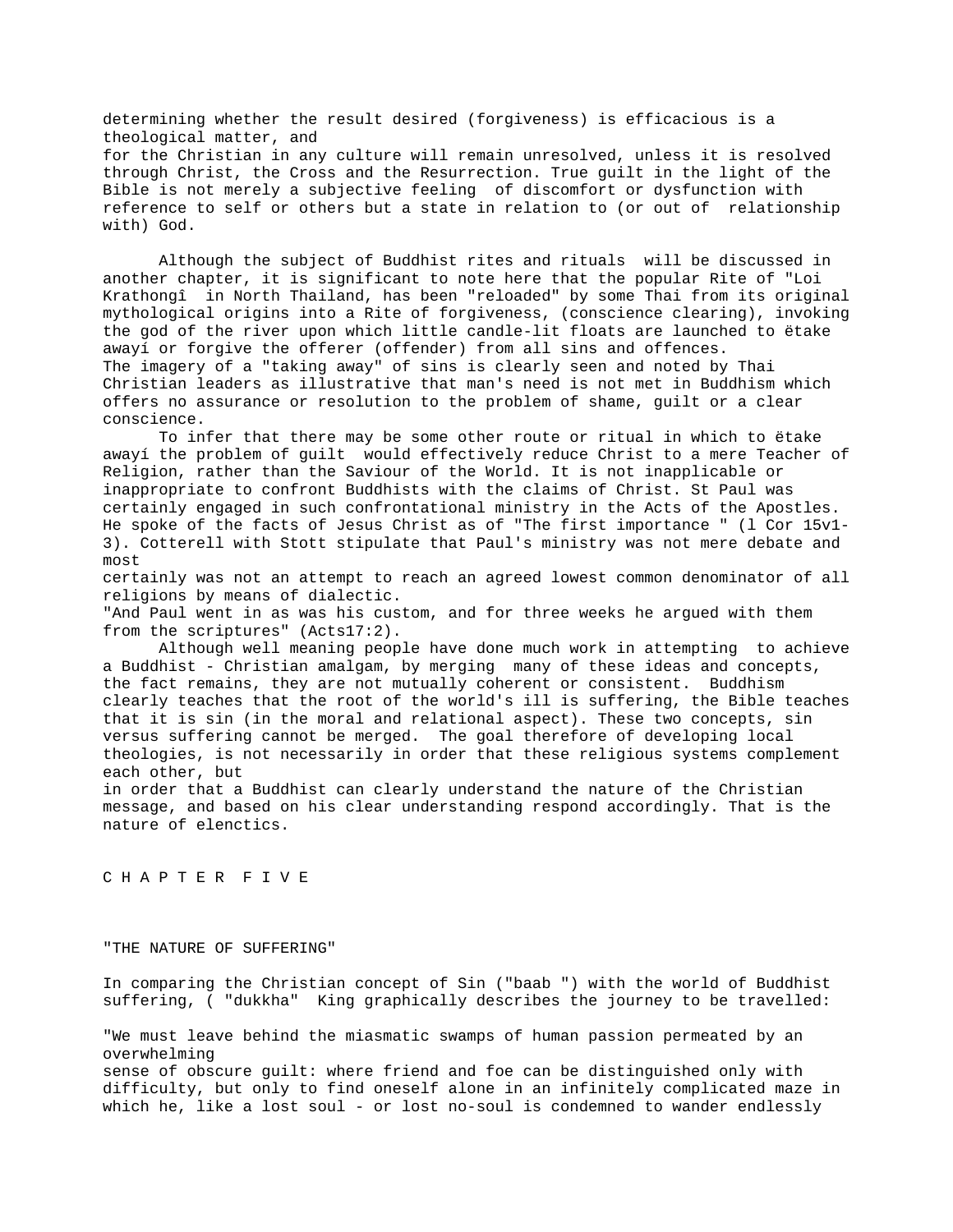about looking for an exit from this dark and lonely misery but finding none this is the world of Buddhist Dukkha".

While accepting a common ground regarding suffering for both Buddhist and Christian, there is nevertheless a fundamental distinction between The First Noble Truth of Buddhism (the Truth of Suffering) with it pessimism and unattractive escape mechanisms, and the Biblical acceptance of the fact that "man is born to trouble as the sparks fly upward ". For the Christian, even suffering can be transformed from something inherently destructive, into something constructive and redemptive. The Buddhist could argue too that suffering is beneficial for him as well since it urges him along to Enlightenment. However, both the cause and the effect of "liberation" are

different, a subject which will be discussed later.

The fundamental difference between Christ and Buddha on this subject is Christ's emphasis on the

problem of moral evil, while central to Buddhaís teaching is the problem of pain. However, this does not mean that Christ overlooked the reality of physical suffering. He understood in full the teaching of Isaiah's 'SUFFERING Servantí, Ecclesiastesí view of 'life under the sun' with its endless cycles as well as treatment of the problem of evil and suffering. In that regard Buddhism would take the position of Job's friends who maintained that Job's suffering MUST be caused by his evil deeds. There is no answer in Buddhism to the question - why do the righteous suffer, while the wicked flourish? Buddha resolved this problem with the doctrine of Karma, which either assumes evil causes, or denies their existence - for according to Karma, there is no INNOCENT suffering, since all suffering is punishment justly earned by misdeeds in a previous incarnation. Jesus repudiated this predestinational view that exceptional misfortune is an evidence of, and punishment for, exceptional sin when He pointed out that the eighteen

people who died when the tower of Siloam collapsed, were no more sinners than his listeners who had not met such a fate (Lukel3v4). In John 9 He showed that it was neither his father or mother's sin, nor his own, that had caused the man to be blind. Jesusí parable of the ëworkers in the vineyardí, where those who had worked all day, and those who had arrived late in the afternoon, received exactly the same wages, was an unjust enigma to his hearers.(Matt 20:1-16). It was not the FACT of suffering that was overlooked by Jesus, it was the MEANING of suffering that was interpreted in a completely different way.

#### Streeter points out:

ìThe problem of human life as it presented itself to the Buddha's mind, would have seemed to Christ unduly simplified. The Babylonian exile, followed by centuries of oppression by foreign power, had made suffering for the Jew a problem of national experience, as well as of individual, to an extent unparalleled elsewhere in human history. Christ speaks of pain much less than does Buddha, but he knew more about it. And for him there was a graver problem. The history of his people, as interpreted by a long line of prophets, had concentrated attention, again to an extent unique in human history, on the problem or moral evil, both in the individual and in social life....To the Buddha we have seen, the problem of moral evil was incidental to the problem of pain: immoral action tends to increase the will to live, there the overcoming of evil impulses in the soul is a precondition of deliverance from pain. It was impossible for a Jew either to explain suffering by means of Karma, or to think of sin as something incidental. Thus to Christ the problem of evil had been posed on a larger scale than to Buddha: and paradoxically enough, it was a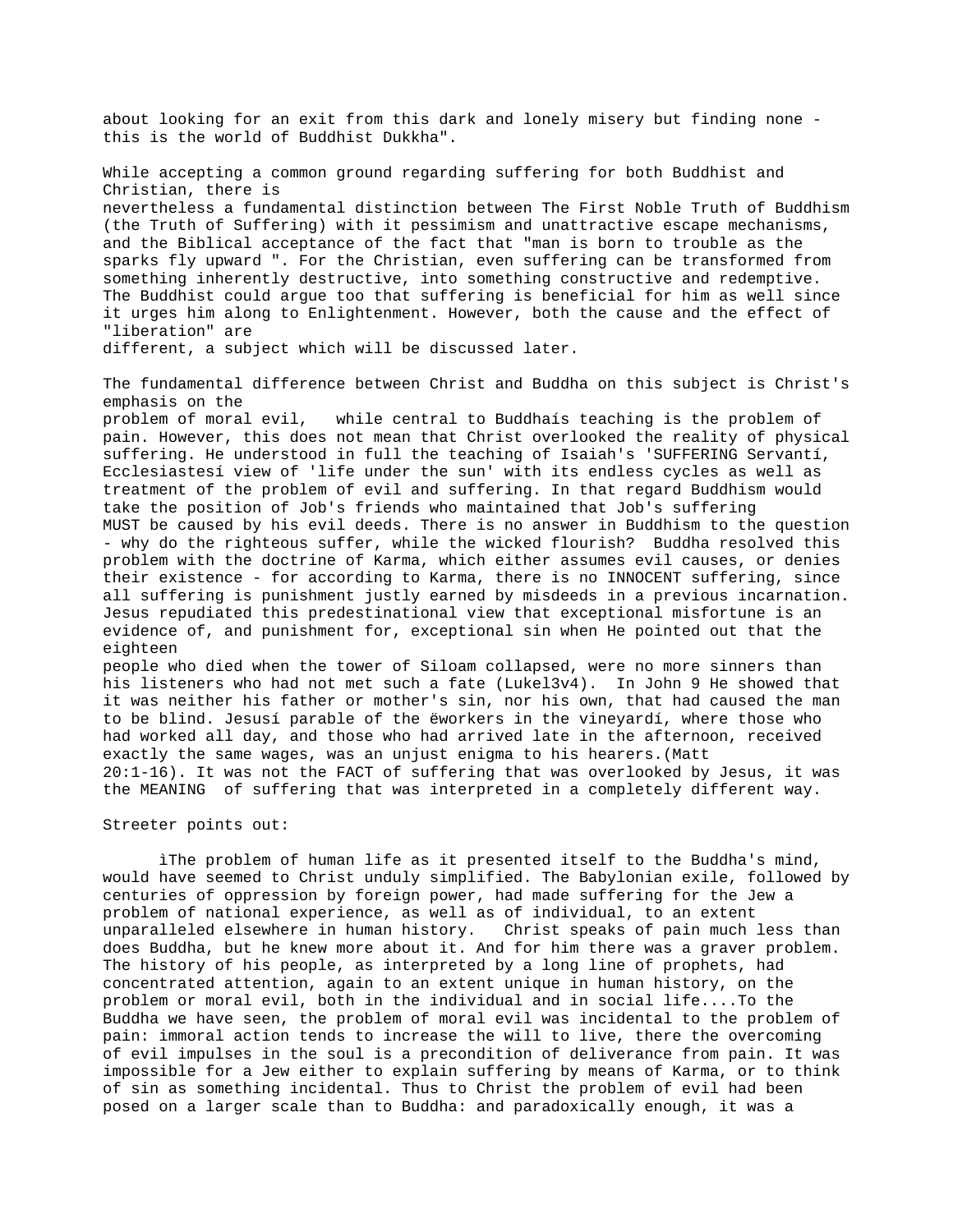problem made at once more difficult and more hopeful of solution because it had been written "God saw that it was good". .

The Biblical escape mechanisms from this whirlpool of misery differ logically from the escape mechanism of Buddhism, because there are different views both with regard to the nature of ultimate Reality, and the cause and effect of moral evil and pain. If the diagnosis for a disease is different, then logically the prescription for its alleviation will be different.

Although Buddhism and Christianity do share some common ground in regard to suffering there are nevertheless some extensions of the meaning of suffering which are exclusive to Buddhism. For instance, suffering for the Buddhist, includes not only the usual physical or mental dimensions, but it also incorporates actual ëlivingí or 'state of beingí. To have individualised existence, is suffering - ëSelfí is per se, the expression of desire, and the expression of desire is per se the fact of personal existence. Our existence is marked by three things: impermanence,("anijang " non-substance, ("anattaî and suffering,(took ).

"So it is that the Buddha said that all things relating to sense and life are on fire-with the fire of that desire which leads on to ever new birth-death experiences: and this is why he elsewhere called the body a "wound". The body, or our physical sense capabilities, is a wound because it is a continual source of agitation and distress to man. Hence he can never be at peace in the body. And it is also a wound because it is a breach in man's spiritual impregnability through which pour in the unspiritual infections of an order of existence driven by craving. Indeed, the total individualised existence of man is a wound. Mind-body individuality is an eternally bleeding, reinfecting painful wound, producing a continual restless disease in man, deeper and more pervasive than any of his specific illsî.

This "dis-ease" of man from a Buddhist perspective is presented as the Second Noble Truth: the discovery that the three poisons, Ignorance, Attachment, and Hatred are the cause of suffering.

 The principal cause is Ignorance. "Enlightenment" will banish this Ignorance, by seeing that suffering (the Third Noble Truth) ceases when desire ceases. The "Good News" of Buddhism is the Third Noble Truth, i.e. those who really believe the first two truths can be released from suffering. This can be finally attained, by following the the Fourth Noble Truth which is the Eightfold Path, otherwise called, the "Middle Way". The Eightfold Path should lead to release and detachment, which in turn produces a state where

Personhood is dissolved and the Individual disappears "as a drop" into the "ocean of nothingness" called Nirvana

or Nippana. The Eightfold Path (indicated below) is essentially concerned with three areas of human behaviour: Morality, Spiritual Discipline, and Insight:

1. Right Knowledge or Understanding: i.e. A recognition of the Four Noble Truths. 2. Right Attitude and Desires: Freedom from lust, hatred, selfishness and cruelty. 3. Right Speech: Lying, gossiping, and harsh or unkind language, are totally unacceptable. Instead, speech should be wise, truthful, and aimed at reconciliation and peace.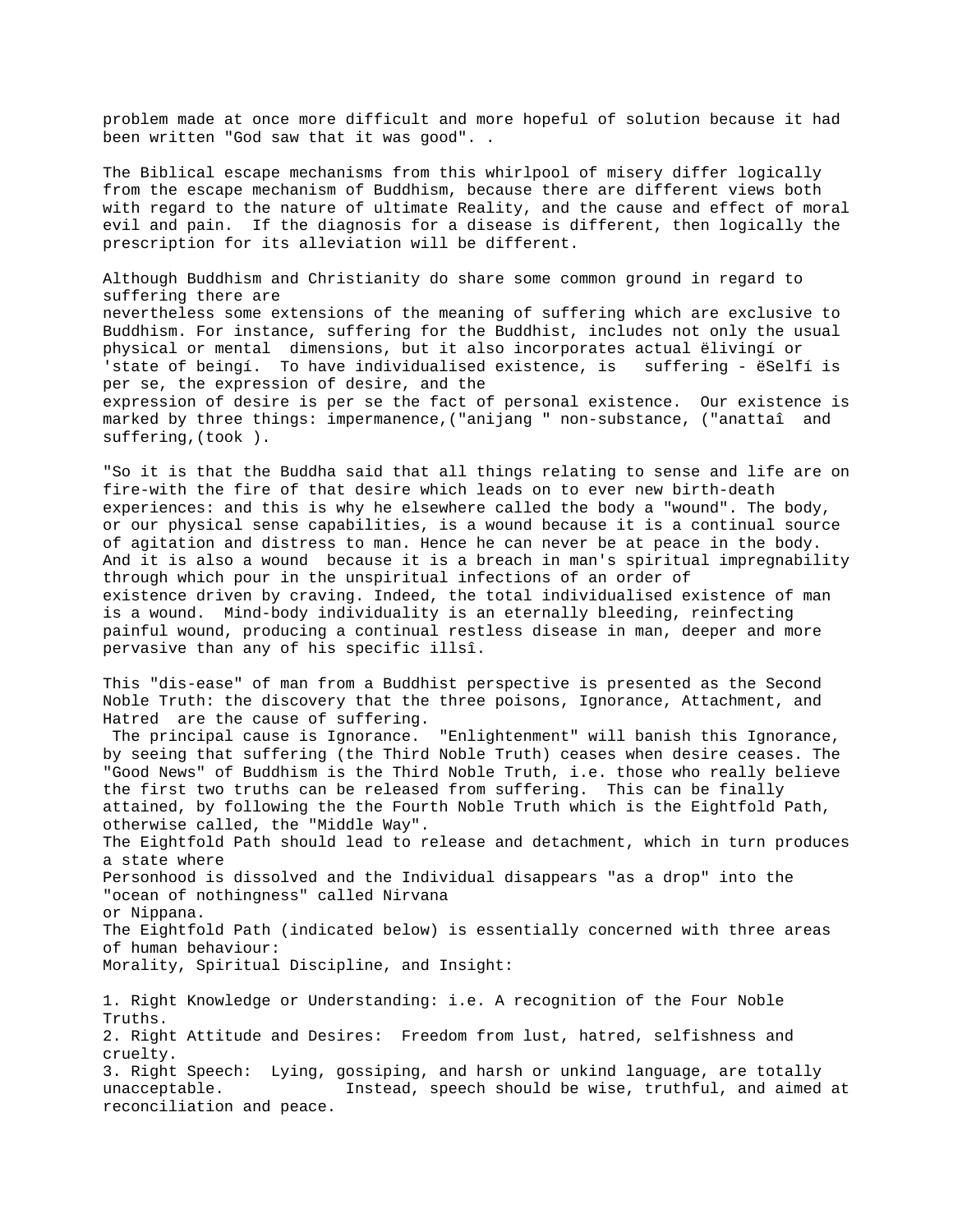4. Right Conduct: This embraces all moral behaviour. In Buddhism morality and intellectual enlightenment are inseparable. 5. Right Livelihood: Every aspect of life must be governed by the principle that nothing one does should be harmful to any other creature. 6. Right Effort: Evil thoughts and desires must be subdued and good thoughts fostered. 7. Right Mindfulness or Awareness: The conscious act of not submitting to desires and emotions. 8. Right Concentration or Meditation: This demands a single mindedness of thought so that one is freed from all distractions, thus leading to tranquillity and finally nirvana.

Attempting to meet the standards of this belief system results in despondency and fatalism, because not only has the adherent been walking the treadmill of eternity in the past (and seemingly got nowhere), but ahead of him too are seeming endless existences to which Karma has inexorably predestined him.

 "To a believer in Karma, death is no escape: it is only a preliminary to a new series of rebirths-perhaps in Hell, for an aeon, perhaps on earth as an animal, as a woman, as a pariah, or as a man whose life is more crowded with disappointment and disaster than that from which death seemed a refuge. If death is no escape from human misery, but merely a portal to rebirth, something must be found to break the chain of cause and effect which makes that rebirth necessary. This, to the Buddha, can be done by the eradication of "desire", that is, of the will-to-live, which is the primal cause of birth and continued rebirth: and it can be

done in no other way. To this end a man must realise that his individual self belongs, like other phenomenal objects, to the realm of MAYA. And he must know the individual self to be illusion, not merely with the pure intellect, but also with that deeper realisation which can be achieved only by a long discipline of negating every personal desire".

 The ordinary Buddhist, naturally resists the call to detachment from this life, not knowing that such an attitude will condemn him to the appalling prospect of future eternities dominated by craving and imprisoned by the endless cycle of birth and death. Suffering indeed! He may try to blame Karma for the past, but it is his present deeds that will determine the future - how awesome and fearful a predicament. King paints the picture of man seen from a Buddhist perspective:

ìThis then is man according to Buddhism: an eternally individualised, infinitely repetitive projection of the will-to-be into ever new forms, of which his present being is but one. The difference from the Christian view of man is obvious. The Buddhist view sharply qualifies or even undercuts the Christian sense of the "worth" of the unique human individual that grows out of the latter's historicity and personalism. Or at the very least it places the worth of man in a very different context. And since this so basically colours the Buddhist approach to man's problem and to human life and activity in general, it is most important to grasp its real significance. It may therefore help if the Buddhist view of man is phrased thus "THE FUNDAMENTAL ROOT OF MAN'S MISERY IS HIS EXISTENCE AS A PERSONALISED INDIVIDUAL", and for whatever form of Buddhism we survey, this holds true. The "FALL" of man, according to Buddhism, was his "FALL" into individualised sentient being".

One may conclude that Individual existence as such is essentially Dukkha suffering. So the quality of Dukkha pervades the life of the Buddhist as guilt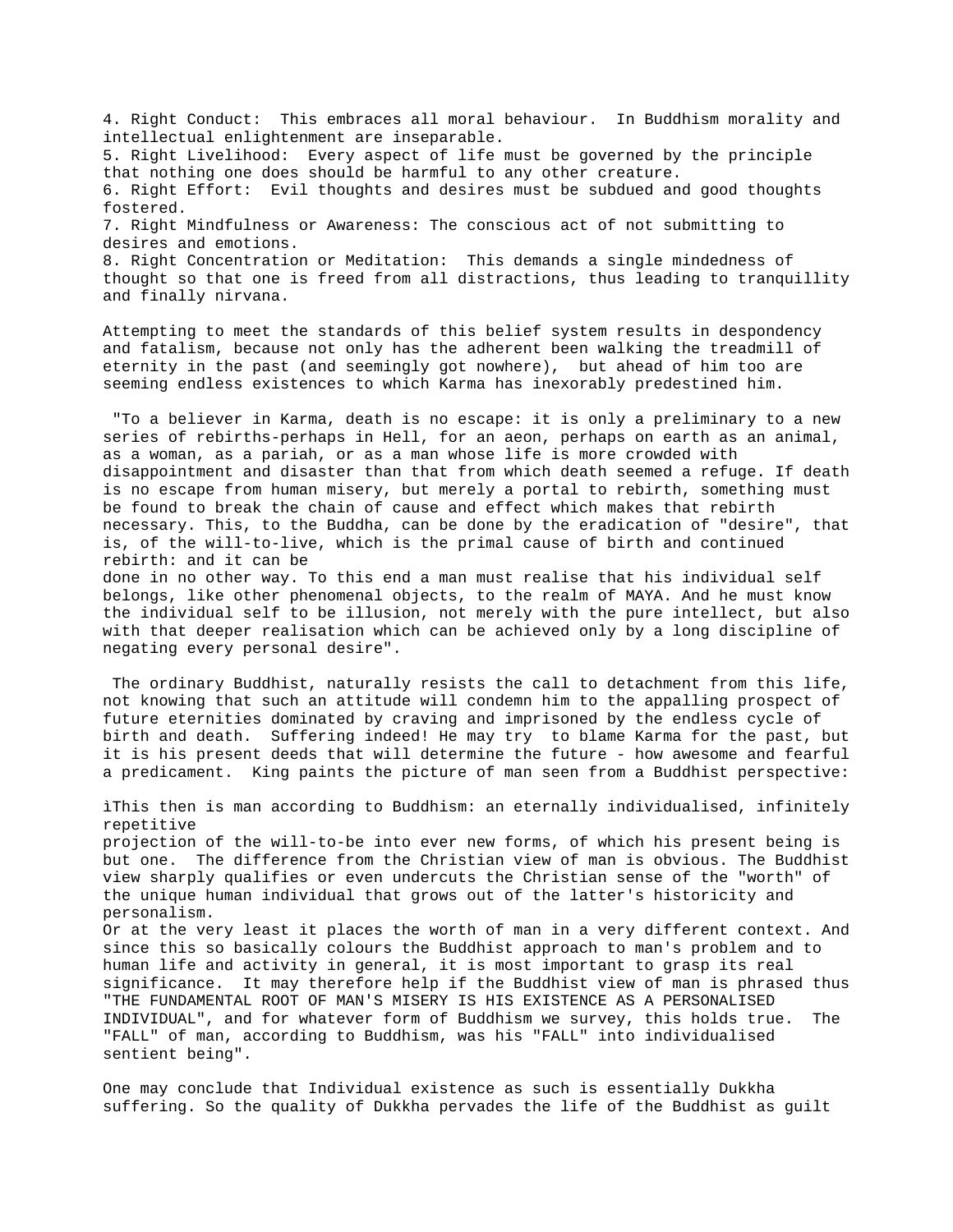does for the Christian. But unlike the Christian whose guilt can be deal with here and now, there is no separating of life from Dukkha for the Buddhist.

The one book in the Old Testament which may parallel Buddhist world-view is Ecclesiastes. "The Preacher", probably Solomon, seemed to perceive the world as an endless cycle of meaninglessness. All pursuits, whether striving for wisdom (philosophy), possessions (materialism), pleasure (hedonism), work (idealism) or whatever, were perceived as a "chasing after the wind ". The Preacher saw man as "living under the sun". If this was his only perspective we would expect him to reach the same conclusion as the Buddhist - life is totally meaningless. His penultimate conclusion is: "I hated life, all of it is meaningless, a chasing after the wind. I hated all the things I had toiled for under the sunî. However, the end of the book brings an added perspective which is not the same as the Buddhist. Both see impermanence and illusion of this material and mundane world. Both see "all flesh is grass and its beauty is like the flower of the field". Both see the material world as only a qualified reality and that there is nothing of eternal (real) value. The Preacher sees youth, changing into age, beauty transformed into ugliness, the strong beginning to stoop and even "desire no longer is stirred". In his God-less despair the Preacher concludes:

 "Man's fate is like that of the animals; the same fate awaits them both: As one dies, so dies the other.. All have the same breath, man has no advantage over the animal. Everything is meaningless. All go to the same place; all come from the dust, and to dust all return. Who knows if the spirit of a man rises upward and if the spirit of the animal goes down into the earth?"

But at the end of the story, the Preacher rises above life "under the Sun" (without God) and exhorts his readers to "Remember your Creator". Seeing things from ëaboveí throws new light and brings meaning into the human dilemma. Acknowledging ëyour Creatorí gives true perspective to the whole of existence.

Swearer suggests a positive feature of "Buddhist impermanence' for the Christian:

 "Restore this part of the meaning of the Biblical understanding of the World...Let us take seriously the Buddhist teaching that the fleeting reality of the world does not allow us to fashion God's Kingdom on earth: that our worldly ambitions slip through our fingers as water passes through a sieve; that no structures or institution of this world including the church- can fill our lives with meaning and value. With this knowledge we can sit lightly to the world, or, in Buddhist terms, not be attached to it, in preparation for that complete fullness of time whose reality is personified in Christ Jesus".

John also warns Christians concerning their attachment to "the world ".

 "Do not love the world or the things in the world. If any one loves the world, the love for the Father is not in him. For everything that is in the world, the cravings of sinful man and the lust of his eyes and boasting of what he has and does, comes not from the Father but from the world. The world and its desires pass away, but the man who does the will of God lives forever".

Buddhist and Christian interpretation of 'the world' is not the same. ëThe World ,ë in these verses, does not relate to the positive beauties and wonders of creation, but the "the dark side" of man's nature, "the cravings of sinful man, the lust of his eyes and the boasting of what he has and does ".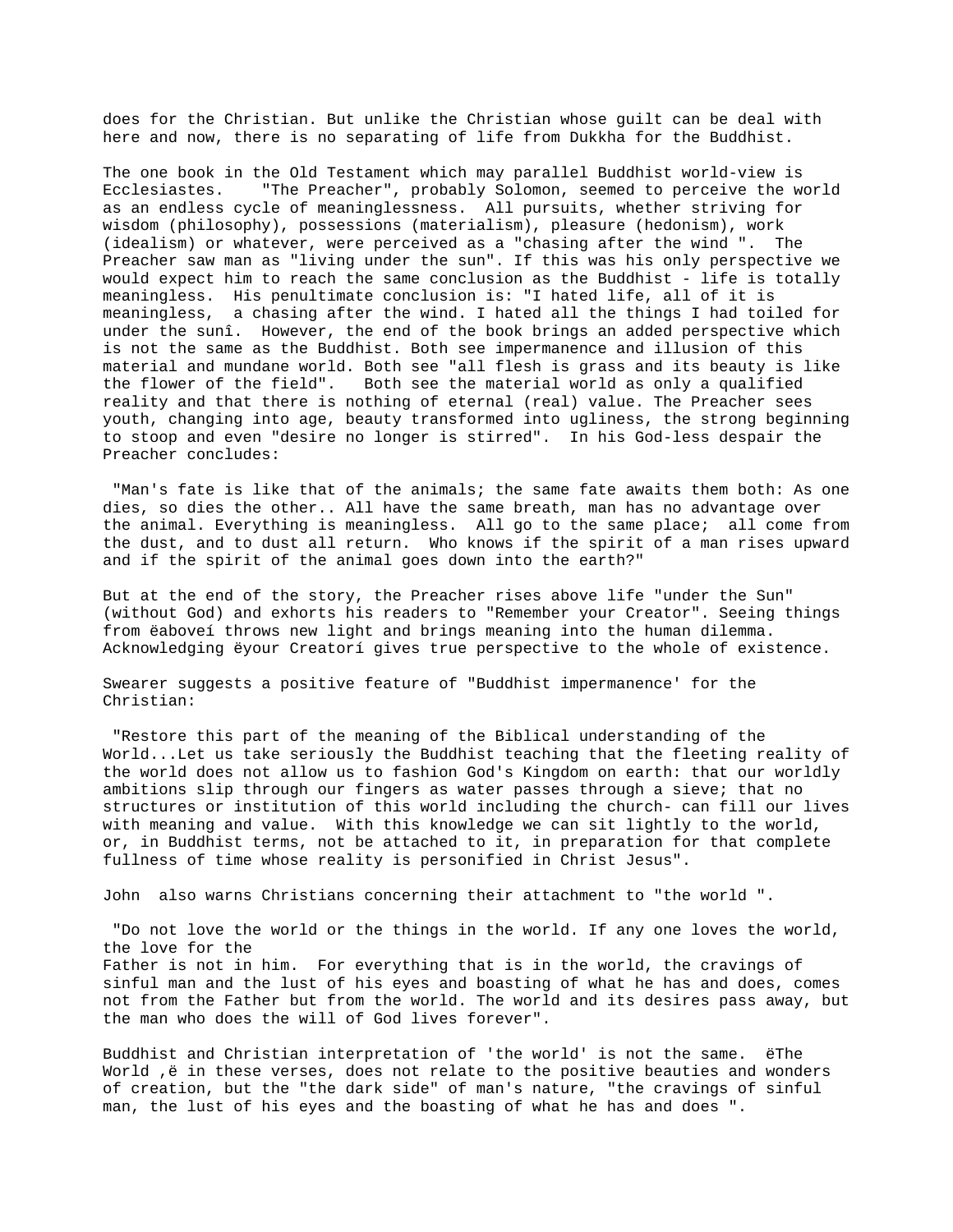It is true that some perceptions of the Buddhist and Christian are similar but we should not conclude that they are the same. The Christian for instance sees the world as originally and essentially "good". "God saw all that He had created, that it was good". Because creation is essentially good, man can appreciate the wonder of creation-he can even become "attached" to it, without feeling guilty! The Psalms continually ring out with praise and wonder, both at the Godís creation, His love and goodness, and at the marvellous creation of man. There is

both a positive and a negative dimension- a Biblical "Yin-Yang" construct.

 Jung Young Lee suggests that the "Yin-Yang" construct of "both/and" is solely Eastern and the "either/or" construct is damagingly Western (blaming the predicament of Christianity in the world to this Western absolutism). He overlooks the fact that Buddhism incorporates both the (so called) Western and Eastern constructs continually. There is either "knowledge" "wichaî or "ignorance" "awicha", there is either "self" "atta" or "non-self" "anatta", there is either "uprightness" "Kwamtiang" or "non-uprightness" "kwammaitiang" etc.

It is therefore over simplistic to imply that Western Theological constructs are exclusively "either/or", for many Credal statements incorporate the "both/and" of Biblical truth especially in relation to the nature of God or Christ. Another approach would be to suggest that they are neither both/and or either/or constructs, but rather dialectical, incorporating both constructs at the same time.

 Morris Inch suggests that the Yin-Yang model can be used as a bridge builder to Oriental thought. Concerning the Creation of man, Inch states:

"For instance there is a striking polarity in the Biblical concept of man. God formed man of the dust of the ground and breathed into him the breath of life. Biblical man is a peculiar product of earth and heaven. We cannot understand him simply in terms of one or the other; rather we must recognise that both earth and heaven are reflected in man".

 Inch critiques the indiscriminate use of the Yin-Yang model alone because in many cases it promotes syncretism. It tends to merge God with His creation, making no distinction between the two. God becomes Nature and Nature becomes God - the ëground of all beingí.

 It has been noted that the assumptions of Buddhism do not allow for the "either/or" or the Yin-Yang model. To most Buddhists, reality is "wholeness", total perfection, so that all things without exception are one . Lim indicates that even in Mahayana Buddhism, heaven (and God who dwells in it) is still imperfect because it co-exists with hell. It cannot be absolutely perfect until all is comprehended in one single reality. All distinctions, emptiness and fullness, good and evil, subject and object must ultimately exist as complete unity, as Nirvana.

 D.T. Niles on the subject of the cause and cure for suffering and sin suggests that there can be salvation from "Dukkha " (suffering), but only if we recognise that the primary problem is not dukkha, but "Doha" (sin). He explains:

ìUntil and unless this evil is dealt with, both in the world and in us, there is no final solution to the problem of living. For life's basic ill is not dukkha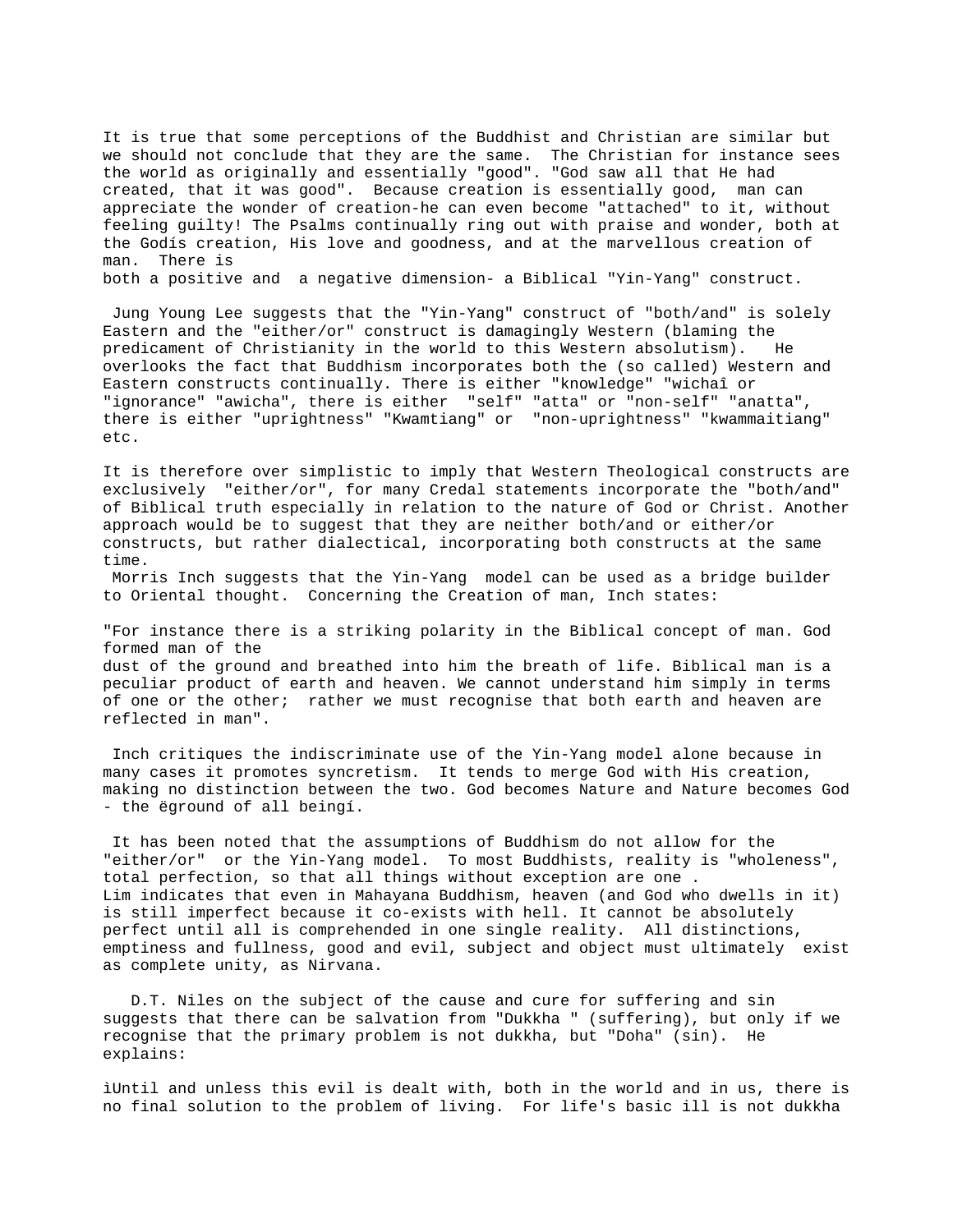but doha--that attitude of rebellion and disloyalty which we have toward God, who is the ground of our being, the final cause of the world and the purpose which gives meaning to life. The cause of dukkha is my clinging to self; it is this same self-centralism which is also the cause of doha: the unconscious or conscious assumption that I hold within myself the clue to life's meaning and can of myself discover and obey that clue. Dukkha comes as a result of the self's craving to satisfy itself with the things of this world: doha comes as a result of the selfís attempt at self-satisfaction. The first seems good to eat; it also brings the promise that we shall be as God (Gen3:5-6). It is not enough, therefore that I seek to walk in the middle path the path of discipline -nor is my need for a teacher who will teach that path. My need rather is for a saviour who will do for me what I cannot do for myself, who will take away from me that twist in my nature so that I can come to live naturally and spontaneously in God. It is I who am the problem and not the world; it is my doha and not the world's dukkha that needs primary solution".

Williams summarises the essential difference between Buddhism and Christianity as dealing with both Dukkha and Doha, and "self" and "selfishness". For Buddhism, Dukkha causes self, which in turn causes Dukkha, so in order to extinguish Dukkha one must extinguish self. He states:

"Christianity demands the suppression of selfishness; Buddhism demands the suppression of self, with the one object of extinguishing all consciousness of self. In the one, the true self is elevated and intensified, in the other, the true self is annihilation of the Ego, the utter extinction of the illusion of personal individuality".

This inevitably leads to the question of "deliverance" or "liberation" ("kan lud pon"). Both Buddhists and Christians see the need for deliverance, and that each person is responsible for his behaviour. Both believe that Dukkha and Doha can and must be overcome. The Christian believes that man has been ëinfectedí by Doha, and thus needs ëde-contaminationí, theologically termed ëcleansingí or ëforgivenessí; this he cannot do for himself.

1. THE NATURE OF DELIVERANCE.

For some Buddhists it is "ignorance" which leads to attachment, which leads to evil. Deliverance is by meditation "wipasna". To understand reality, one must become detached, in order to become "Enlightened". This is very much a mental process, which often leads to a mystical experience. Such "knowledge" is the beginning of a process whic moves from the intellectual to the existential. King perceives that:

"The merely intellectual must penetrate below the cerebral to the visceral level of man's life and awareness: it must cease to be another's deliverance to us, even though it is the Buddha's, and become our own insight. It must be a full, firsthand, "felt-in-the-bones" kind of thing out of which attitude and action will flow".

 Others do not see ignorance as the root of suffering, but desire. Liberation comes through the destruction of desire by detachment. Everything depends upon a total abandonment and commitment by the individual to extinguish the fires of desire in the present .

The Buddhist Scriptures state: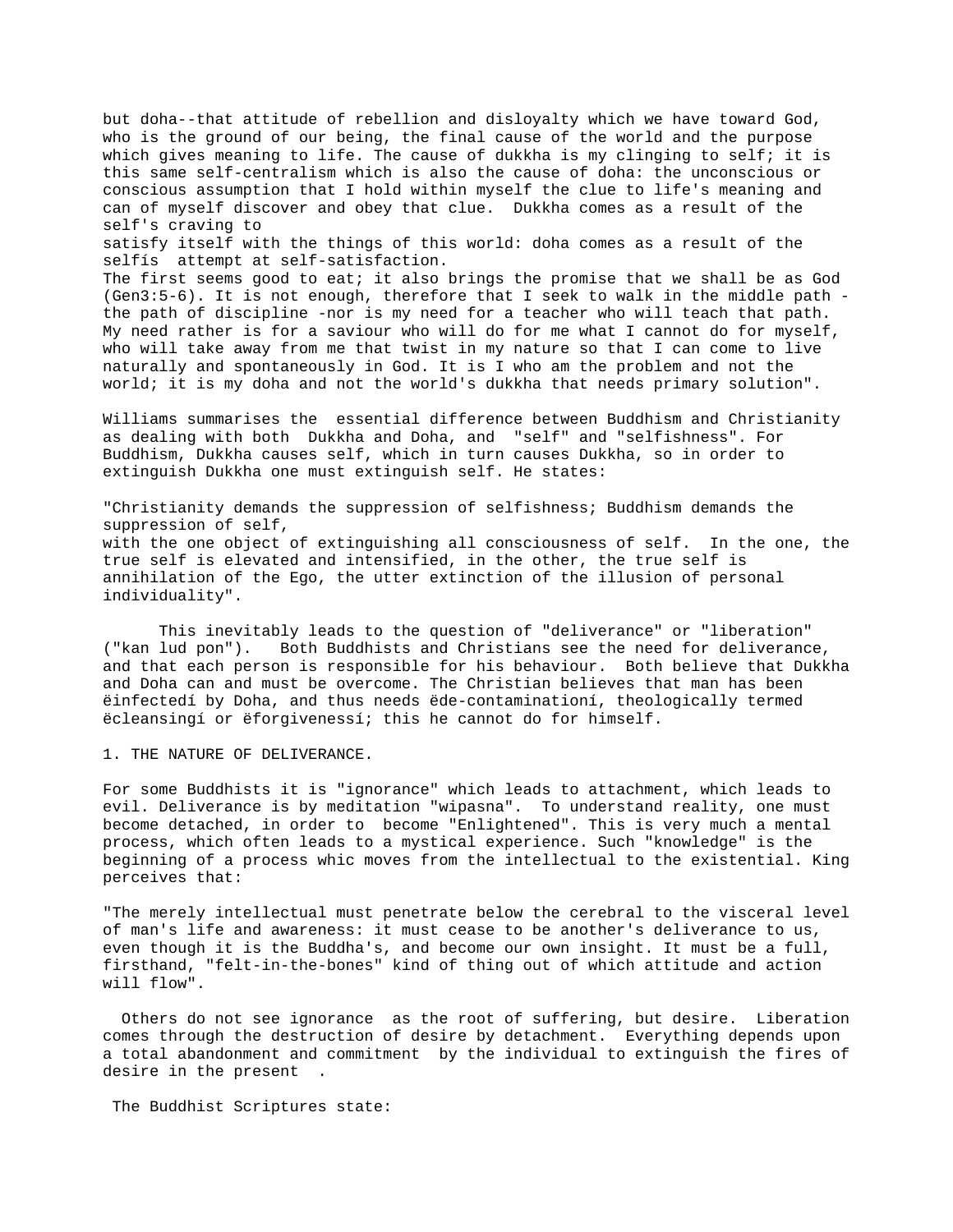"Evil is done by self alone, by self alone is one stained; by self alone is evil undone, by self alone is one purified. Purity and impurity depend on one's own self. No man can purify another".

Wan points out that this is considered one of the loftiest teachings of Buddha. All Thai Buddhists are familiar with a favourite quotation from Gotama "A MAN CAN DEPEND UPON NO-ONE EXCEPT HIMSELF ", ìhai thon pen thi peng khong thonî.

#### 2.THE MEANS OF DELIVERANCE

Following the eightfold path, (siní) should lead to deliverance. Like a soiled white cloth that needs restoring to its original condition, adherence to the eightfold path, is meant to act as a cleansing agent. Added to this will be the "Teaching" (Dharma), likened to a "dye" which, when added to the cloth, makes it a new colour. A comprehensive knowledge of Dharma, the Laws of Buddhism is essential since this is the way to deliverance. The ordinary Monk is obliged to adhere to two hundred and twenty seven different regulations. These cover every aspect of living, from begging for food to sleeping, ad infinitum. The standard of perfection demanded

in Theravada Buddhism is "baramiì. There are in all thirty categories, each with ten subdivisions, arranged in ascending order of moral difficulty. These thirty stages of moral achievement Buddha himself had to practice before he could achieve the experience of "enlightenment" (tratsroo) Wan explains:

"The first stage of barami is alms giving or giving of material things such as money, possessions, fields, gardens or any other tangible object. The second is a little higher, the gift of a part of the body. The third is to give one's life for another. It is for this reason that some Thai say that Jesus was a "Bodhisattva" (but that he had not yet attained Buddhahood. Of course, we are not willing to accept this definition because we do not agree that Jesus, the Son of God, had to begin at a low moral level and advance up the ladder of virtue until he could attain the state of Bodhisattva. He was God from the Beginning (John1v1)".

Buddhists do not agree on this standard but they all speak of different levels. The height to which one must "climb" in order to gain "deliverance" is not stated, but most agree that it is beyond the reach of the vast majority. Women must first be reincarnated to men, men must go permanently into the Monkhood. Yet with all this, who knows whether his good merit will outweigh his transgressions? How many possible reincarnations must he endure before he like the Buddha (who apparently underwent 500), will attain to Nirvana? Lim rightly states:

"Buddhism tends to engender fatalism indifference and hopelessness ". Any hope that there is, arises from investing in good deeds, which will outweigh the bad ones, and thus carry one higher up the scale. "If you do good, you get good" is a favourite saying of Buddhist people; ìtham dee dai dee tham chua dai chua" . Furthermore, "If you do bad, you will receive bad". Lim states: "One can stop and reverse the process of causal sequence by building "good karma", a series of good mental and physical conduct which will end in the attainment of Nirvana". Drummond sees this as "the focus of the entire message of the Buddha - the third Noble Truth".

DeSilva describing Buddhism, emphasises that while insisting that man is ënonsoulí, nevertheless it teaches that man is sufficient in himself and does not need any external help - man is his own Saviour.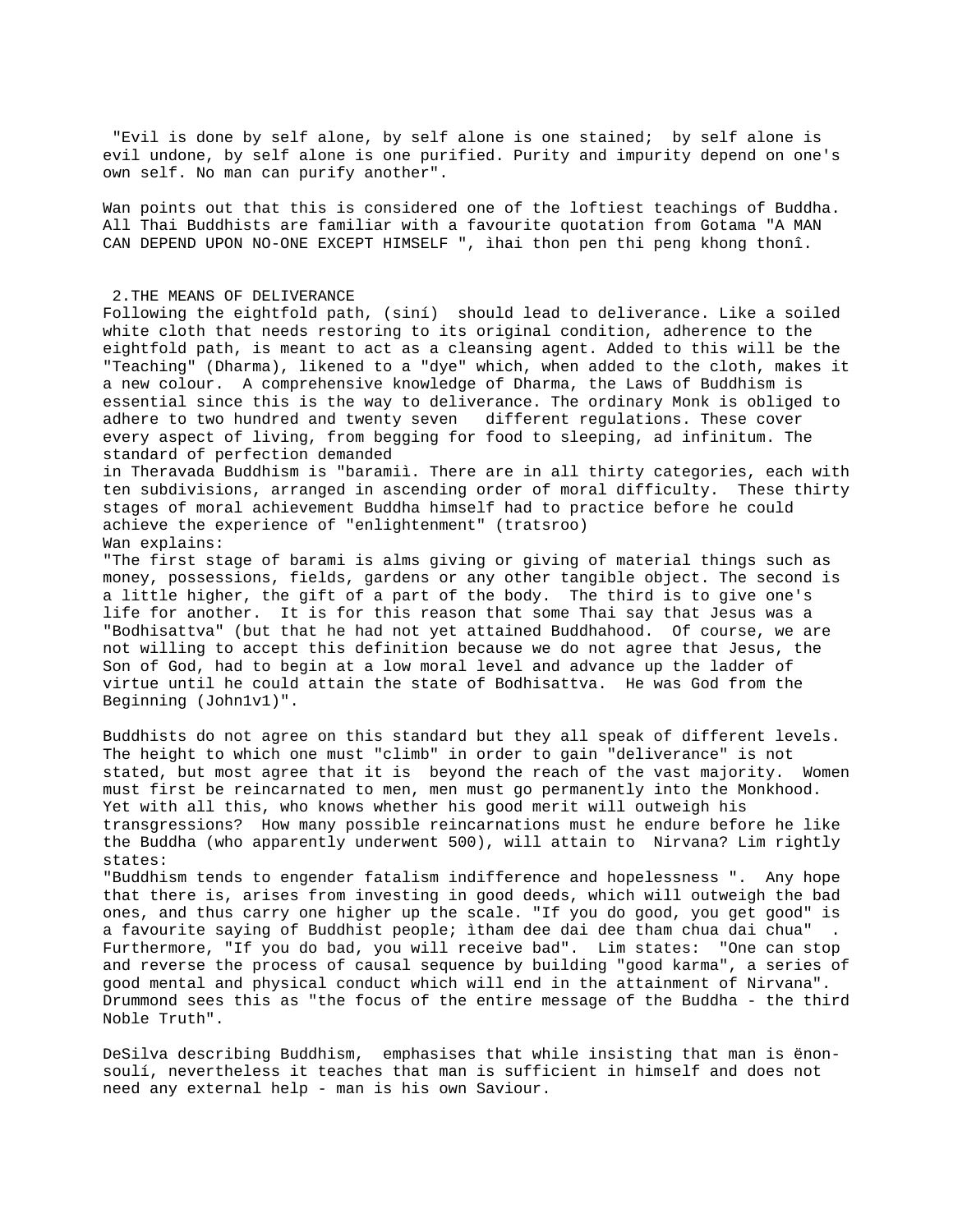"Buddhism is emphatic in denying the self, and is equally emphatic in affirming the sufficiency of the self in working out his own destiny. In effect Buddhism says "man is nothing, but man alone can do something to determine his own destiny". In contrast the Bible says, ëMan is nothing and therefore he can do nothing about his destinyí Man has no sufficiency in himself".

# 3. THE AGENT OF DELIVERANCE.

In Buddhism the Agent of Deliverance is oneís self, but in Christianity the Agent can only be a Saviour. Mahayana Buddhism, however, allows for "Bodhisattvas" (enlightened beings who remain on earth to help others), who can give aid and merit to those who pray to them and follow their teachings. Emphasis is not on one's own merit alone, but the self-sacrifice of the Bodhisattvas, who postpone their own entrance into Nirvana in order to gain merits for their devotees.

 Some Christians have used the Bodhisattva model as a point of contact to illustrate Christ's willingness to live down here on earth, for others, and His ultimate sacrifice for others. The obvious problem is that Christ is not the end process of evolutionary reincarnations. Doubtless, many Thai Buddhists regard Buddha as a type of glorified Bodhisattva, a god who lives, knows all, hears and answers their prayers- a saviour! Yet Buddha never claimed to be able to help others, except for pointing the way. In presenting the Gospel one must ask, who is Jesus Christ in the context of the Buddhist perception of reality? Lim asks:

"To Theravadins, can he be presented as the supreme arahant who has broken through samsaric

cycle and rules over the karma? Or the true Dharma to Nirvana (whatever these terms mean to any Buddhist, qualified of course)? To Mahayana Buddhists, can he be presented as the Bodhisattva par excellence? Or the supreme Buddha who enlightens every person? Or the perfect Surrata who takes all the threefold phenomenal forms mentioned in the Trisikas? Christian dialogue-in-mission may have to take various approaches to Buddhist views into consideration".

 The starkest contrast of the two systems centres on the persons of Jesus and Gotama themselves. The central symbol of Christianity is the Cross which speaks of God's INVOLVEMENT IN and ATTACHMENT TO the lives of men. Christianity speaks of establishing the Kingdom of God here and now, on earth. The prayer Christ taught His disciples focuses upon this point. "Thy Kingdom come, thy will be done on earth as it is in heaven". King puts it graphically:

"It is therefore Jesus on his cross that remains the vital and central symbol of the Christian way of life. This cross is the final consummation of Jesus' (and the Christian's) supreme prayer: "Thy Kingdom come"! It was the voluntary taking upon himself of the cost of Kingdom-coming, of world-changing into harmony with the will of God, up to and including the price of his own life. In this Cross the Christian sees a matchless example of the deliberate involvement of Jesus, the sinless one, in the suffering of sinful men: in it he also reads the unforgettable lesson that the Kingdom will not come into the world easily: and in it he

hears a command to share in its self-sacrificial involvement in the lives of men about him for their salvation and for the renewal of that world in which all men live".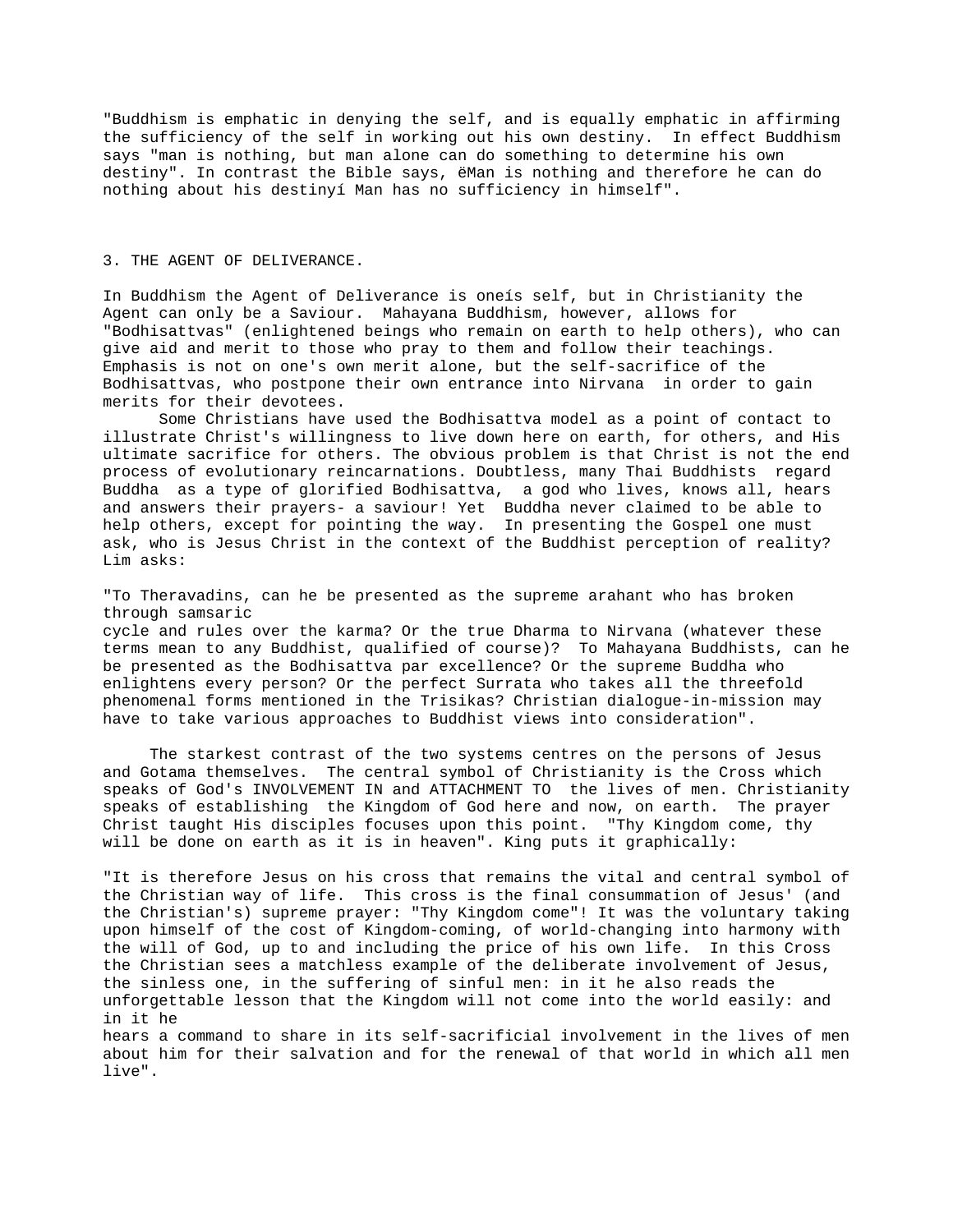"Redemption", "deliverance", "liberation", whatever the term used, is broader than the individual, or even a community of people. Yet there is a ëdown to earth ímaterialismí about manís liberation. He is not going to be swallowed up into an ocean of nothingness, thereby losing his Personhood. Indeed the benefits of Christís death extend beyond the individual (including his physical body), to the corporate ëbody of Christí, (the believing community) and effect the entire creation, reversing the negative effect of doha and dukkha in all these areas:

"For the creation was subjected to frustration, not by its own choice, but by the will of the one who subjected it, in hope that the creation itself will be liberated from its bondage to decay and brought into the glorious freedom of the children of God".

 Jesus' great renunciation, was giving up his glory in heaven in order to get involved with man in his need for deliverance from doha and dukkha. He relinquished his "omniscience" (kenosis) to suffer with and for man. He did not "leave his palace"(as Buddha), to seek salvation for himself, but to so identify with those who suffered that he took upon himself their suffering This is why the Cross is the central symbol of Christianity. His was A RENUNCIATION BY INVOLVEMENT (attachment).

This sharply contrasts with the symbol of Buddhism, a man sitting with legs crossed, withdrawn into imperturbable inner calm, sitting under the Bodhi tree. A picture of total detachment. King asks:

"But what is he doing there? What is his relation to the world about him? It is also one of renunciation. For he too, as had Jesus, has renounced the world. He was a princeling, raised in luxury, married and with a child. But in the midst of family love and physical satisfaction he restlessly sensed their essential emptiness and unreality. Therefore he renounced them and turned to the life of a "homeless one" who like Jesus,had nowhere to lay his head. When we see Gotama under the Bodhi Tree he has come at last to the end of the way of renunciation. He will sit here under the tree in meditation until he pierces through the veil of ignorance that enshrouds all human knowing and cuts every bond that binds man to dukkha-ridden existence. And he succeeds! He pierces through to a knowledge of things as they are, the knowledge that life in this world is full of impermanence, suffering and emptiness: and in the coming of that knowledge all desire for that world of selves and things dies within him. Thus the physical renunciation of the princely life is consummated in the spiritual-mental quality of equanimity,A RENUNCIATION BY DETACHMENT.

Thus does Gotama become Buddha, the enlightened one, whose final counsel to his disciples, before his death, forty busy but peaceful years later, was "Be a lamp unto yourselves".

The contrast is seen clearly between a way of total involvement in human suffering and sorrow by one person, who taught His followers to be salt and light IN THE WORLD. Buddha, in contrast, taught his followers a way of escape FROM THE WORLD. This is in essence the goal of Buddhism - the resolution of the problem of selfhood.

 What is 'Selfhood' in Christian teaching? Christian "deliverance" is not the annihilation of self, but freedom from selfishness. How different this is to the Buddhist idea of "non-selfhood". The Buddhist, states King, makes relentless war on the self in all its conceptions, forms and manifestations. He does not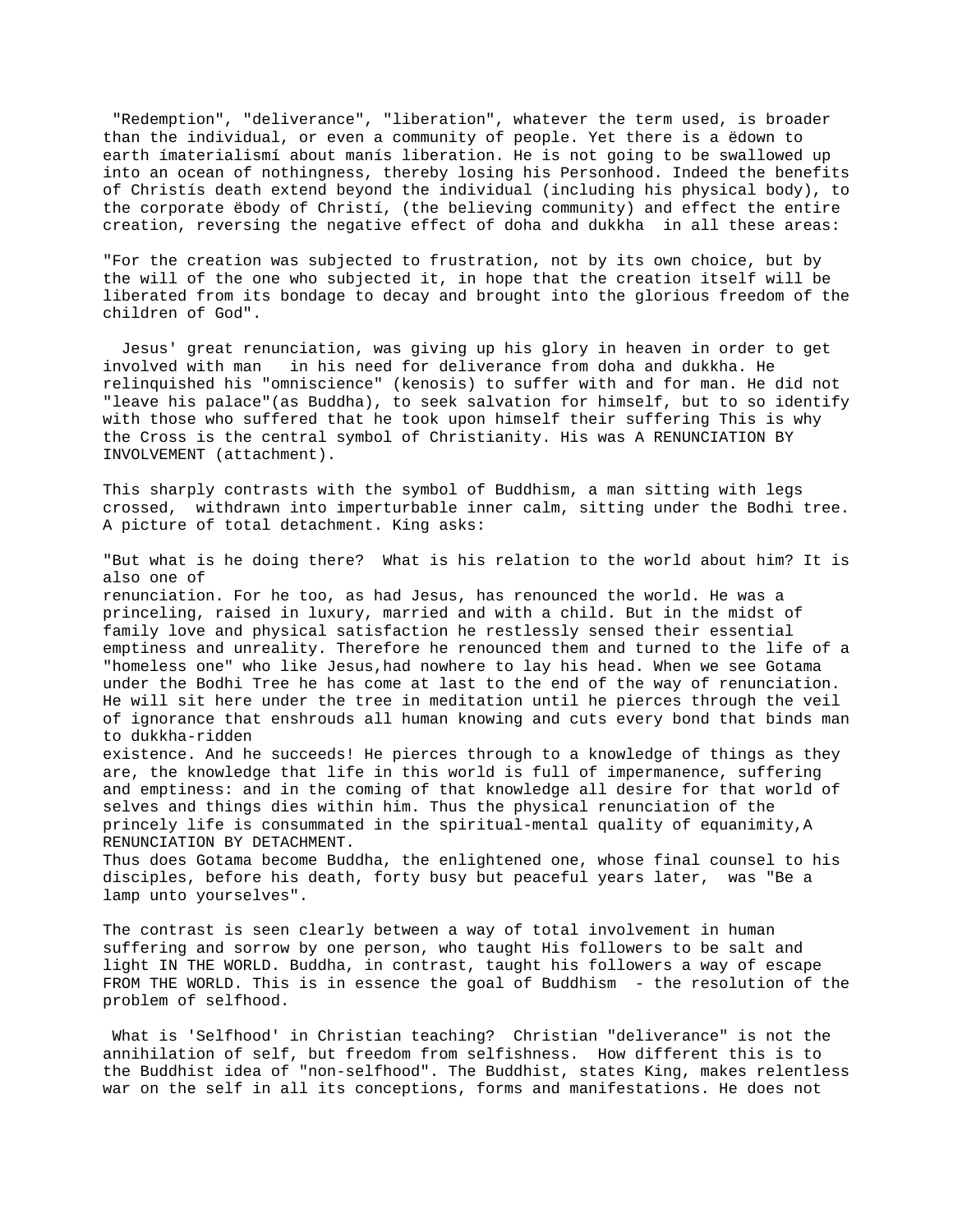believe that one can defeat self by treating the symptoms of the disease, that is by exhortations to be unselfish, to consider others, or by trying to limit self-centredness. The final goal for the human self, or not-self, is the total extinction of the factors that constitute ëhuman-beingí. No wonder King describes this as: "An absolute negativity in its every context: metaphysically there is no self, only a temporary collection of elements about the persistent karmic impulse, cemented to it by the glue of ignorance. Religiously speaking, every effort must be bent toward the destruction of self or of the illusion of self, both with regard to intellectual belief in it and the emotional attachment to it. In the end my anatta is to find its terminal home in the final dissolution into nothingness of that fitful, feverish, dream existence sometimes called Life. Is this, then, the end of the doctrine of Buddhist selflessness? In terms of explicit doctrinal statement and religious discipline in the Southern tradition, it IS the final word. As such it represents what is perhaps the most baffling form of that negativity so characteristic of Southern Buddhism. It is perhaps the extremist form of the VIA NEGATIVA to be found in all the world's religions. And it becomes the more baffling as we try to relate it to a way of ultimate salvation embraced by millions of people. Part of this bafflement is only on paper, since most of these many millions practically speaking DENY the denial of self by immersing themselves in the pursuit of better self-rebirths and by consoling themselves with the fellowship of the devas and a personalised and living Buddha. But there still remains the problem of the orthodox VIA NEGAVITA of anatta, which leads somehow to a joyous and ardently desired salvation". Whereas the Buddhist tries to disavow self and negate its importance, the

Christian can enjoy God and His creation to the full as well as celebrate his selfhood. Cragg goes as far as affirming that "desire", the whole root and cause of Dukkha, can, if perceived correctly be a positive rather than negative attribute:

"That we can be rightly desirous, is then, the affirmation and the enterprise of the Christian gospel. We leave with a conclusion identifying "desire", not as the arch-villain, the lurking deceiver, the sure falsifier of the self, but as the quality which authenticates and fulfils it. In so identifying "desire", we must be clear about the "desire" we identify. It must be a "will for which "I" is in no respect a goal", in order that the "I" may be in every respect be a servant, possessed in dispossession. Meanwhile we have to explore inclusively what Pilate's cry, ECCE HOMO compels us to heed and understand if our Christian faith in "right desiring"-its possibility and its attaining-is not to sound altogether sanguine in Buddhist ears and hollow to their discipline".

As Christians, we should not paint a too optimistic picture of self for there is the 'dark side of self' (lower nature) with which we must deal. Thus, self from the Christian view still needs a Liberator because it is equally a slave to dukkha and doha. This liberation, however, is not that of extinction or annihilation, but transformation. It is analogous to the metamorphosis of a butterfly, no longer constricted by a hardening chrysalis of selfishness, nor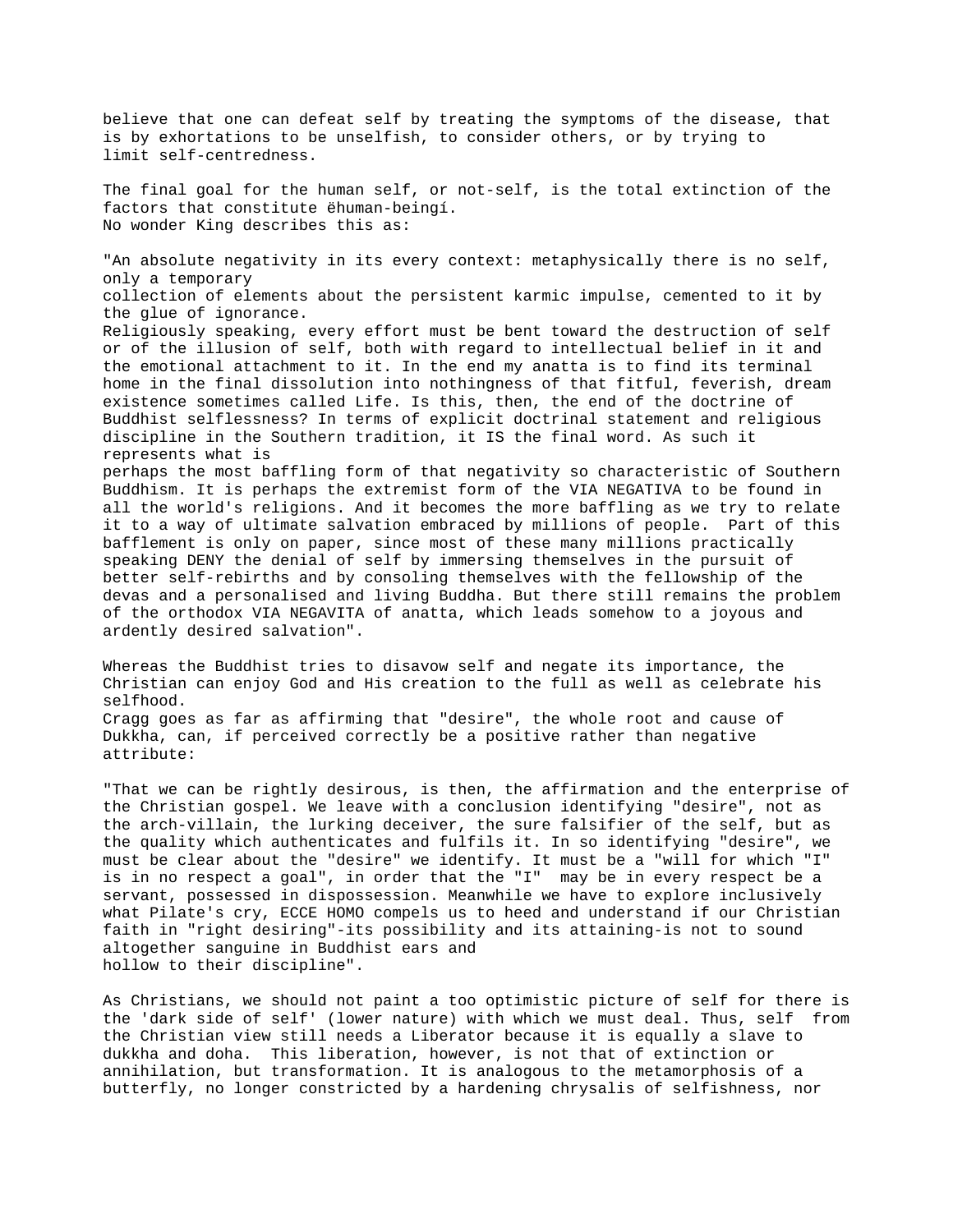relegated to oblivion, but released to embrace and express in itself the wonder of all that it means to be a "new creature".

 Original selfhood sees man without dukkha or doha, created in the image of God. That image, however, is now shattered, barely reflecting its original image, fragmented, like the shattered windscreen of a car. This ëtheological humpty dumptyí, incapable of ëputting itself together againí, finds no help ëfrom all the Kings horses and all the Kings mení. Only the King can put him together again! This is the essence of Christianity, man fallen apart, totally unable to put himself together again, on the one hand, and God, totally able and willing to restore him to his original image and purpose, on the other.

Christianity recognises primarily, that man is no more able to liberate himself, than a prisoner can, for if self-liberation were possible he would no longer be a prisoner.The very condition he is in, reveals first he is not liberated, and second he cannot liberate himself - the key to the prison door is not in the hands of the prisoner. Man is incapable of helping himself. To tell a terminally ill patient that his only hope is for him to operate on himself would be 'bad news'. The Christian 'good news' is that there is an expert Surgeon at hand, ready to give assistance. The good news of Christianity is that Christ is the Saviour of the World-to those who put their trust in Him; but even He will not forcefully

"operate" on anyone.

 This does not mean that Buddhism has no Liberator, for there is clearly in Buddhist prophecy the promise of one to come (the details of which will be considered in another chapter ), Phra Sriariya This hope, however, is for the distant future and gives little comfort for the present. Now, since man determines his own salvation, he has no reason to complain about his own present condition, for he was its cause and is its effect. He has no-one else who can determine his future, for he is both its cause and effect. He is merely reaping the sum total of all the merits or demerits of his previous existence. Man is therefore not punished FOR his own sins, but BY them. There is however a hint of vicarious suffering in some expressions of Buddhism.

Christmas Humphries suggests that the true Bodhisattva, does not suffer for himself, but "suffers with" mankind:

"Our own pain we just suffer, learning to remove the constant cause of it, the desire of self for self.

But others' suffering is more and more our personal concern, and it is a fact to be faced that as we climb the ladder of self-expansion and self-elimination we suffer not less but more. For as we increasingly become aware of the One Life breathing in each brother form of life we learn the meaning of compassion which literally means "to suffer with". Henceforth the suffering of all mankind is daily ours, and as the sense of oneness grows so does the awareness of "that mighty sea of sorrow formed of the tears of men". Here is the glory of the Bodhisattva ideal, to turn aside at the entrance of Nirvana, and to postpone that ultimate guerdon of a thousand lives of effort "until each blade of grass has entered into Enlightenment".

There are two problems here, firstly in Theravada Buddhism there are no Bodhisattvas, and secondly, the process of waiting for "a thousand lives" in order to help others, is for the masses a dim prospect indeed. Christ never implied that it was necessary for him to deal with selfishness in order to attain to a state or condition of being able to help others. Christ challenged one audience to accuse him of any sin, and none did. (Jn 8v46&19v4-6)).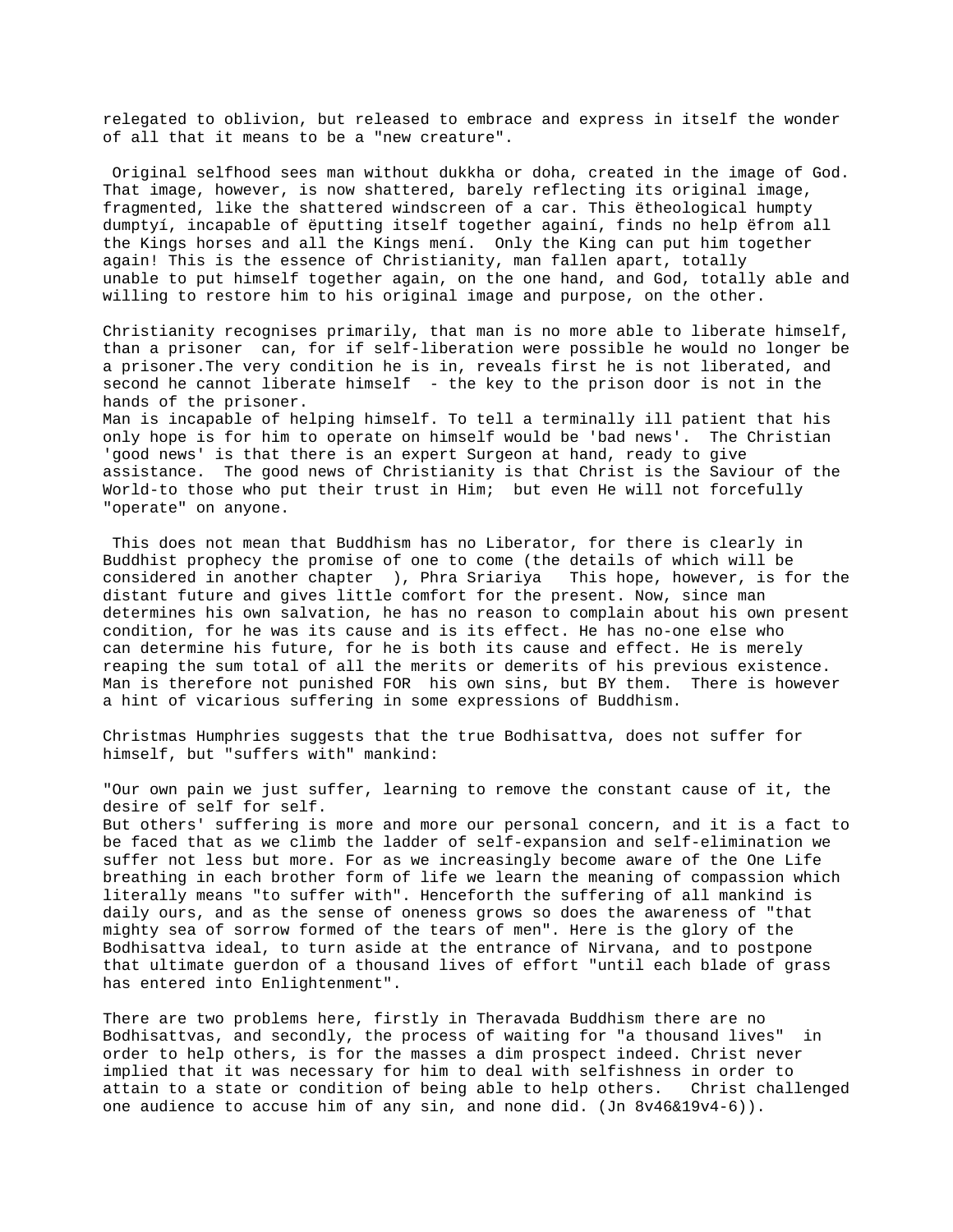His purpose in coming to earth was to be made like man, in order to identify with man and rescue him. Christ, being "Enlightened" already, not only told man HOW to become "Enlightened", but enabled him to experience what it meant. Barth says concerning Christ:

"How can there be a perception of Jesus Christ and our being in Him? How is it to come to pass that we see Him and ourselves in Him? We have learned that the real Jesus Christ is the Crucified, and that it is as such that He is the King our Lord and Head and Substitute. It is in Him as such that we have our peace with God-or we have no peace with God".

This truth, of a Saviour and Substitute, although not so evident in Theravada Buddhism is very clear in Mahayana, where the Bodhisattva is believed to take different bodily forms in order to be able to save. A Bodhisattva resolves:

"I take upon myself the burden of all suffering, I am resolved to do so, I will endure it...I must rescue all beings from the stream of SAMSARA, which is difficult to cross...I myself must grapple with the whole mass of suffering of all beings. To the limit of my endurance I will experience in all the states of woe, found in my world system: all the abodes of suffering".

In response to this identification with man's plight, the Mahayana Buddhist sees one who is dependable, able to help, and therefore willingly casts his lot with that one and affirms:

"I believe in him as the highest being: because of the sinfulness of men and because of their suffering, Amida Buddha was incarnate and came upon earth to save men: and only in his suffering love is hope to be found for me and for the world. He became human to become its saviour, and no one but he alone can help. He watches constantly over all who trust in him and helps them".

 These quotations sound very similar to Christianity! DeSilva comments: "This truth thus apprehended in Buddhism as an ideal and symbolised in the figure of the Bodhisattvas, who were as Edward Conze says "productions of the mind and without historical or factual basis", is actualised in Jesus Christ in history. In practically all religions there are approximations to this ideal (e.g. Avataras in Hinduism etc.), but the Christ event is the only historical actualisation of this ideal. This is the central message of the Gospel".

The idea of substitution, merit making on behalf of another is common to many religions. In fact most religions require the guilty one to transfer his guilt to another by means of a ritual of substitution. . The "loikrathong" ceremony incorporates this concept. So does the Thai expression, "A goat which ëtakes awayí sin" (phae rab baab ). In Tibetan Buddhism there is an actual scapegoat ritual. A goat is selected and symbolically ìloaded with guiltî, and then sent out to be killed by whoever finds it. Brow goes as far as to state:

"It is often pointed out that the most ancient literature of the Greeks, the Egyptians, the Chinese, the Hindus, and the traditions of many races agree that the first men brought animals to represent and substitute for them in their worship of God".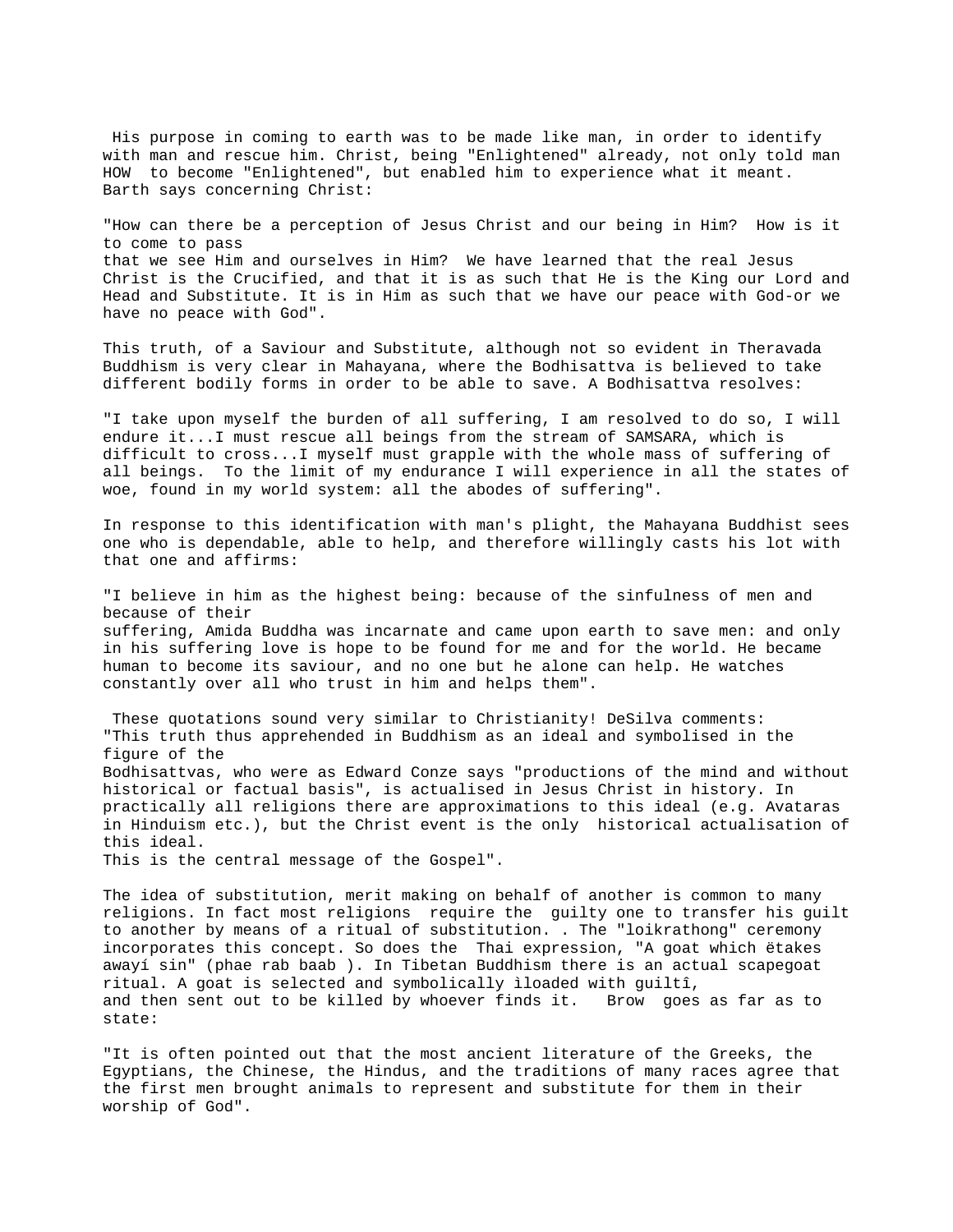The "kenosis" passage of Scripture actualises those redemptive aspirations in other religions and transforms fiction into fact and hope into history. "Who being in very nature God, did not consider equality with God something to be grasped, but made himself nothing, taking upon himself the very nature of a servant, being made in human likeness. And being found in appearance as a man, he humbled himself and became obedient to death-even death on a cross! Therefore God exalted him to the highest place and gave him the name that is above every name, that at the name of Jesus every knee should bow, in heaven and on earth and under the earth, and every tongue confess that Jesus Christ is Lord to the glory of God the Father".

King suggests other passages which convey the meaning of selfless, vicarious suffering. The early church interpreted the Suffering Servant passages of Isaiah in terms of Christ's vicarious death for others. "Surely he has borne our griefs and carried our sorrows, he was wounded for our transgressions and was bruised for our iniquities: upon him was the chastisement that made us whole and with his stripes we are healed ".

"To state the exact meaning of vicarious suffering is much harder than to say that it expresses, perhaps supremely, the Christian doctrine of selflessness and has been of immense importance in the Christian Tradition. Christians themselves have been radically disagreed on the theological and sacramental significance of vicariousness....Still further, it is even more difficult to state this doctrine in a meaningful way to a Buddhist SELF-salvationist, and the Southern Buddhist inclines to see in this approach to salvation the absolute antithesis of all that Buddhism stands for".

The problem is even further compounded if one applies the folk Buddhist interpretation to an event like Christ's death on the Cross. Such an ignominious death is not perceived as a voluntary, self-sacrificial deed, nor is it seen as a example of heroism. It is rather seen as the just retribution of karmic causation. Such an horrific tortuous death as Christ's, can only mean one thing, that in his previous existence he must have been a very wicked person. Such a death is called "dai hong".

Thai legends and history along with Buddhism does record the concept of sacrificing for others where one person has voluntarily died in place of another.. Appleton points out:

 "Buddhism knows much of sacrifice for others, both in the conception of the Bodhi-sat in Northern Buddhism who defers his entry into Nirvana for the sake of men and in the spiritual fables of the Jatakas, the Birth Stories, which picture often in a childlike way, but sometimes with telling maturity, the sacrifices undergone by the Buddha in earlier lives. Neither Bodhis-sats nor Jatakas may be historical, but they are evidence of a conviction within Buddhism that a sacrifice is both right and effective".

 The most famous historical record of a vicarious substitutionary death was that of Queen Srisuriyothai.

 "At the time of Burma's first attack against Thailand, the Thai having prepared elephants for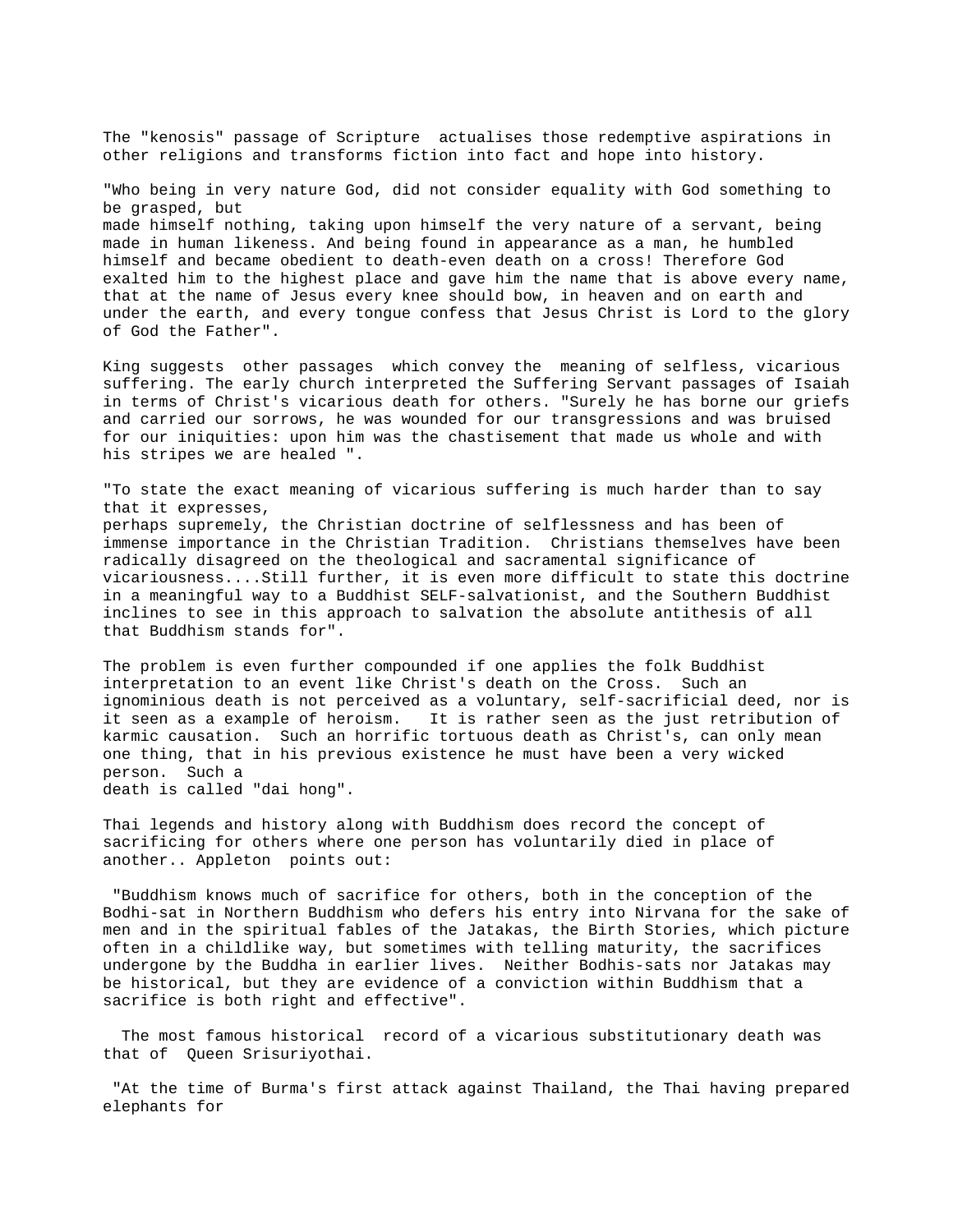combat, sent their King to the front to engage in hand-to-hand combat with the leader of the opposing army.

The elephants were used as battering rams. The side whose king was killed would not have the heart to fight on and would flee. In the case of Thailand, if the Thai king was killed it was the equivalent of taking Thailand. On this occasion, the battle lines were set up. King Chakraphat and his two sons rode out on Elephants to the battle. Queen Srisuriyothai and her two daughters disguised themselves as men and went out to the battle too. They were dressed exactly the same as the men and rode on elephants in order to witness the battle. When the elephant of King Chakraphat and the elephant of the Burmese general were headon, in the way that is often portrayed in pictures, and Thai teak models, the Thai elephant was seen to

be in the losing position-it was lower than the Burmese elephant. This put the Burmese general in the position in which he could bring his sword down on King Chakraphat. When Queen Srisuriyothai saw what was happening, she quickly drove her elephant between the two fighting elephants, received the sword blow herself instead of the King. She did this because she knew if the King were killed the country would be lost.

This heroic deed showed that she willingly sacrificed her life for the King and her country. A memorial chedi, was built to commemorate Queen Srisuriyothai's heroic deed".

 In this instance the queen willingly sacrificed her life in order that her whole country could be saved!

Thai people understand the concept of dying for another, especially Thai soldiers on the border who risk their lives and die - on behalf of the nation. Their deaths no matter how horrific the circumstances may have been, are extolled as being the ultimate in self-sacrificial bravery and explained as substitutionary. Such deaths are not interpreted in the folk fashion of "dai hong". They are on the contrary termed "wiraburut"-those who died heroically on behalf of others. DeSilva goes further to compare the death of Christ with the three fundamental characteristics of Buddhism,-(drailak).The causation of all suffering, anicca, the transitory fleeting nature of existence-impermanence, dukkha suffering of all kinds, and anatta non-entity, or non-selfhood.

DeSilva suggests that Christ "became" Annica, Dukkha and Anatta:

"1. Though He was born in ëthe likeness of maní He was in ëthe form of Godí. He was one with man and one with God simultaneously. Anicca was thus conquered in His being by being brought into participation with God who is Changeless. 2. Though He was found in the form of a servant, ëevery tongue confesses that Jesus is LORD to the glory of God the Fatherí. He suffered, but in His suffering borne for the redemption of mankind He glorified God. Dukkha was conquered in His being by suffering being transformed into glory in His participation with the Eternal. 3. Though He became anatta, God ëhighly exalted Him and gave Him the name which is above every name that at the name of Jesus every knee should bow in heaven and earth and under the earthí The word ënameí implies character and content. Though he emptied himself, the fullness of the God-head was in Him. In Him we have the identity of anatta and atta, the non-being and being, the ëyesí and the ënoí. Thus Anatta is conquered in His being, by being brought into participation with the Eternal".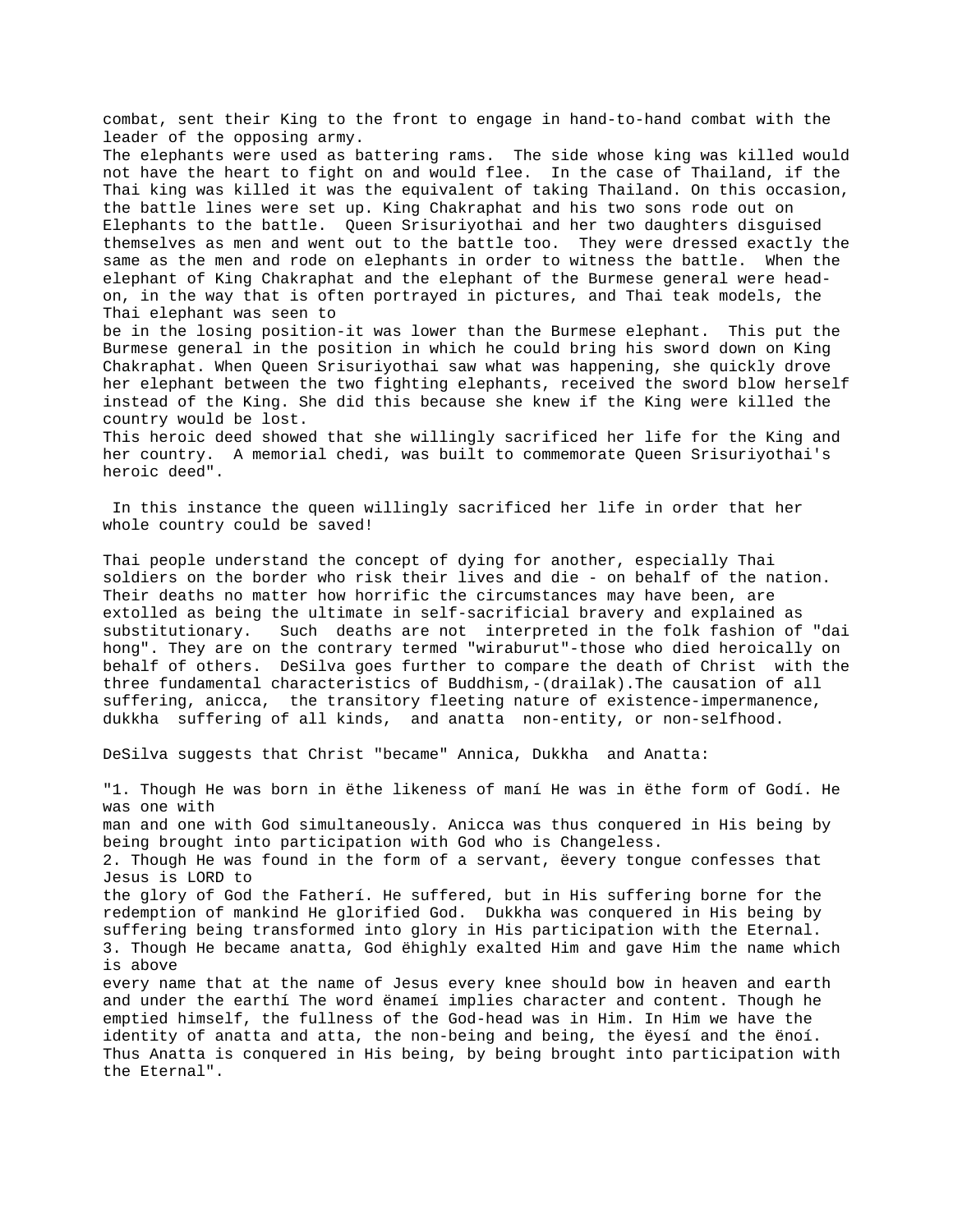Such ideas of substitution, vicarious suffering, of liberation through the intervention of and alleviation by another, are both attractive to the Buddhist and yet obnoxious. They undermine the idea of self determinism, karma and fatalism.

 Until recently the masses viewed leprosy as the direct result of bad karma. Leprosy patients were barred from Temple, not because of their infection but because of the teaching on Karma. A man sows what he reaps, so this man must have been evil in his past life. To extend compassion on a leper would imply that the karmic process was unjust. The Thai Department of Health is seeking to reeducate the population to see that no disease is the result of karma. This karmic question brings up a philosophical question. If it is inevitable that men reap now what they have done in the past, why do evil men prosper in the here and now? It could

be rationalised that their evil has not yet "come to fruition". Does this mean that karma is arbitrary in its timing? Does it also mean that someone with good karma now, can suddenly be caught by a dose of bad karma from the past?

Karma is like a computer with a memory bank which registers every good and bad thought and deed. It is capable of giving a karmic read-out of the present state of any given person. The problem is that at any moment a delayed reading from the memory banks can 'kick in' bringing a karmic updating to the present read out. This action would transform oneís circumstances immediately. So theoretically one could be experiencing a prosperous happy life, but this is only because the karmic computer reading has not provided the cumulative register of merit versus demerit and any moment the state of affairs could change. What a terrifying state to exist in.

"Even an evil-doer sees happiness as long as his evil deed has not ripened: but when his evil deed has ripened, then does the evil doer see evil. Even a good man sees evil as long as his good deed has not ripened: but when his good deed has ripened; then does the good man see happiness".

 The uncertainty engendered by this state of affairs, where the predictable karmic "cause and effect" syndrome can no longer be taken "as read", will only lead to a situation where no judgement can be given regarding any situation. If people really believed this, there would be no value judgments on anybody as they are at present. In actual fact, all Buddhists make value judgments about the state of the person in the present, based upon whether they are receiving "good fortune" in the here and now, so this does not work.

In effect no Buddhist should ever make a value judgment on another since at any moment the karma principle could "kick in" and reveal a totally different state of affairs. In actual fact, Buddhists make value judgments everyday based on the "good" or "bad" fortune they may be experiencing at the present moment.

What you end up with is a situation in which the person feels he is reaping the rewards of good karma only to be hit with a dose of devastating bad karma. In other words, all the merit gained, could be wiped out in a flash, like the Wall Street Stocks and Shares crash, leaving the victim spiritually bankrupt. The nature of "accidents" also demands attention, and there are enough in Asia! Are they really "accidents", or is there some form of "predestination" governed by karmic forces? Does a persons present condition always depend upon their good or bad karma? What about war, or natural disasters, when thousands of people are be engulfed in a catastrophe, so that each person suffers the same fate? Have they all behaved in exactly the same way in their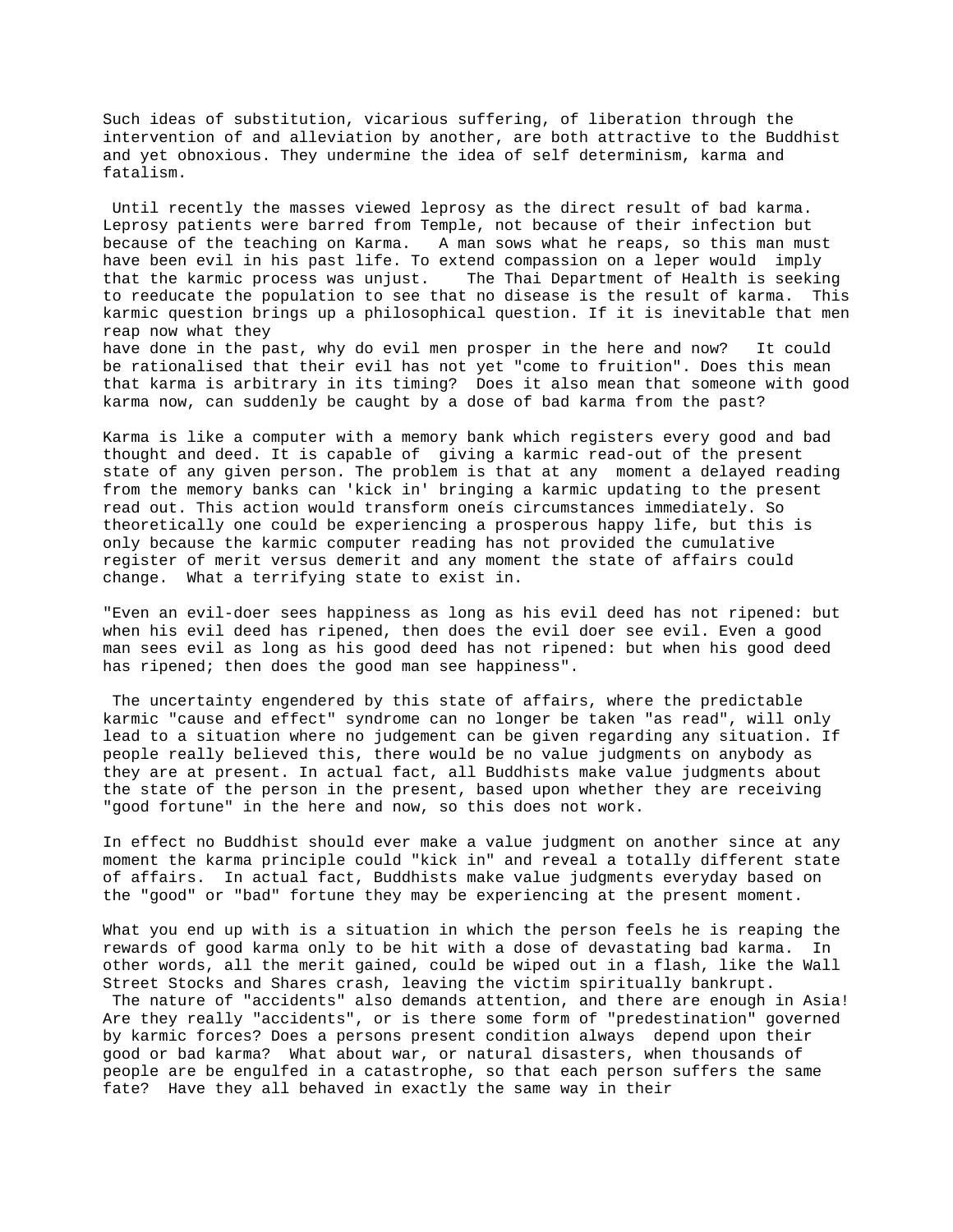previous existence, so as to experience the same catastrophic "fate" now? What about "The Killing Fields"? What about Auschwiz, or Belsen, or Hiroshima? How dare one apply the Law of Karma to these scenes of devastation? Does one have to assume that none of the six million Jewish victims, put to death in gas chambers were innocent, but they had all committed exactly the same degree of sin, so as to deserve exactly the same degree of punishment?

Christmas Humphries, ingeniously borrows the Good Samaritan story of the New Testament and tries to convince his readers that:

"The Good Samaritan of the Christian New Testament was not "interfering" with the karma of him he helped, while he that passed by suffered the grave loss of an opportunity. It is your karma that YOU should be helped, as you are, or left unaided as you may be, and it is your friend's good karma to have you as his friend. Away then with all thoughts of interference...The avalanche which sweeps down the mountain cannot be stayed. Such karma is "ripe" for reception, and no new cause of our devising can stay the conclusion of cause-effect. Such karma has the force of destiny, of fate, all else is unchangeable".

To borrow his own analogy, one may ask, what if the avalanche that sweeps down the mountain engulfs a whole township? Do all those victims in the town deserve the same ëforce of destiny í predicated by karma? Were they all equally bad? Holding such a position is unreasonable and illogical, but that is the postulate of karma..one only receives what one deserves.

Added to that, Humphries also assumes that in all conditions, we can and must be master of our own fate. He explains that while one cannot stop it raining, one can control oneís physical, emotional and mental reaction to the fact of rain. Is one also supposed to be able to control oneís physical, emotional and mental reaction if an avalanche is descending? Such assumptions may work when related to rain, but what about the problem of pain ? The question could be asked, how does the law of karma effect the destiny of children? In one village the residents were asked why one child turned out as a "good for nothing", "nagkleng", and another a top admiral. The villagers were asked if the two boys' parents training may have had any influence on these individuals, they replied:

ìëYesí and ëmaybeí in the case of the admiral, but disavowed all parental influence in the case of the ënagklengí. One villager phrasing his comment as a personal conjecture, volunteered that the notion of parents being the major influence on a child's character was ëmoderníî.

This assumes that the karma predetermines the way our characters are formed. Noone is to blame except ourselves, both in the past and the present. Humphries again speaks clearly of the Buddhist hope when he states:

"Is a picture of Buddhist values beginning to emerge? No God, no Saviour, but every man a busy gardener removing weeds and cultivating virtues; or to change the simile, concerned with the purification and the expansion of his own consciousness, until like that of the Buddha, it is commensurate with the universe. None can hurry the pilgrim on this Way, none can prevent his reaching the goal".

To be able to attain to such heights of detachment, in order to be reborn at a higher level in the future, requires a total abandonment of the natural way of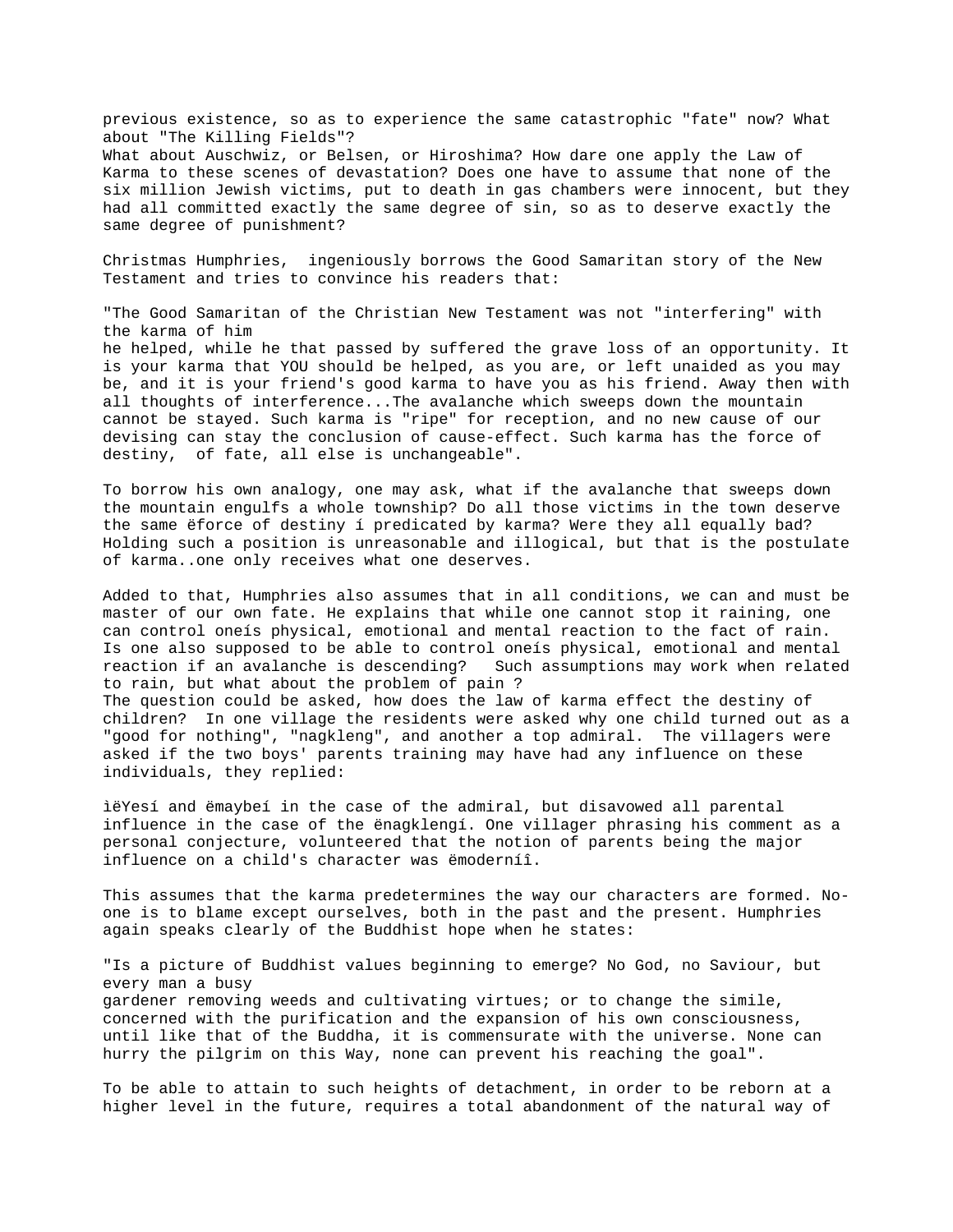living, such as enjoying the beauty of creation, music, art, friendships, the love of family and children, that the stakes are too high for most Buddhists. The Christian, on the other hand, can gladly accept all these without reservation as God-given virtues. It is no wonder that the most devout Buddhist sometimes asks himself - is it really worth it? It is at this point that the fact of Liberation, deliverance or extrication by another, comes as sweet music to the ear. The good news is that, ontologically, and existentially it is possible for Karma to be cheated of its prey , for people to be delivered from its clutch.

Usually karma is seen from a negative perspective but let us not forget the aspect of "good karma" (kusaon). Whatever good is experienced now, is viewed as the result of good karma from of a previous existence. It is quite simple to speak in terms of humans gaining a higher degree of merit and progress towards enlightenment if it relates to moral choices and behaviour . How do animals progress the same way? Reincarnation predicates the possiblility of intellignece and choice in a moral sense. Has a cockroach, or a camel, the capability, the intelligence, even the volition to progress up the ladder? Can (or must), an animal ascend to humanhood, before it

is able to reach its ultimate goal of Nirvana? And why is it that a woman must be reincarnated into a man as the next step to any advancement? If the law of karma is just, then there must be surely be equal opportunities for all to gain merit. But what chances can animals have in contrast to humans, or even women in contrast to men? These questions reveal massive ëblack holesí of philosophical inconsistency, injustice and gender prejudice.

Good karma can be interpreted at three levels. The folk level regards it as well-being and prosperity, including all the benefits of materialism. Ordinary Buddhism would see it as the qualities of the individual, in terms of peace, detachment etc. Philosophical Buddhism cannot define at all what is passed on from one existence to another. There is no immortal soul or self that persists from one rebirth to another. Even those immaterial factors which compose the mental or spiritual side of man will dissolve. King tries to explain:

"The whole structure called a person simply falls apart upon death, yet this falling apart is perhaps not simple. For the force of its falling produces at least an echo as it were. Indeed it is more than a mere echo. It is in some sense the continuation of this structure that was a self or person, and results in a new self, or at least sentient being of some sort. What the nature of this ongoing impulse is in actuality raises a considerable philosophical problem. We shall only note the orthodox Buddhist answer to those who persist in perplexity ëthat which passes on from one birth to another is not identical with self. Indeed, what passes on even from one moment of our present existence to the next is not the same in terms of identityí. The

following analogies are often used to illustrate this different but connected relationship: milk changes to curds to cheese: a tree produces a seed that produces a tree of the same kind, that produces a seed-and so on ad infinitum. Or we may quote a direct answer to the same question in more philosophical language: ëIf there is no Atta, the self or soul, what is it that moves from life to life, changing all the time until it enters into the state of Nirvana, which is the only unchanging Realityí? The answer is the uninterrupted process of psychophysical phenomena or the composition of the five aggregates which is called a being".

All three viewpoints at least accept that the extent to which one had refrained from evil, done good, and purified his heart (which is the sum of Buddhism), to that extent he is credited with good karma. Just how this transference is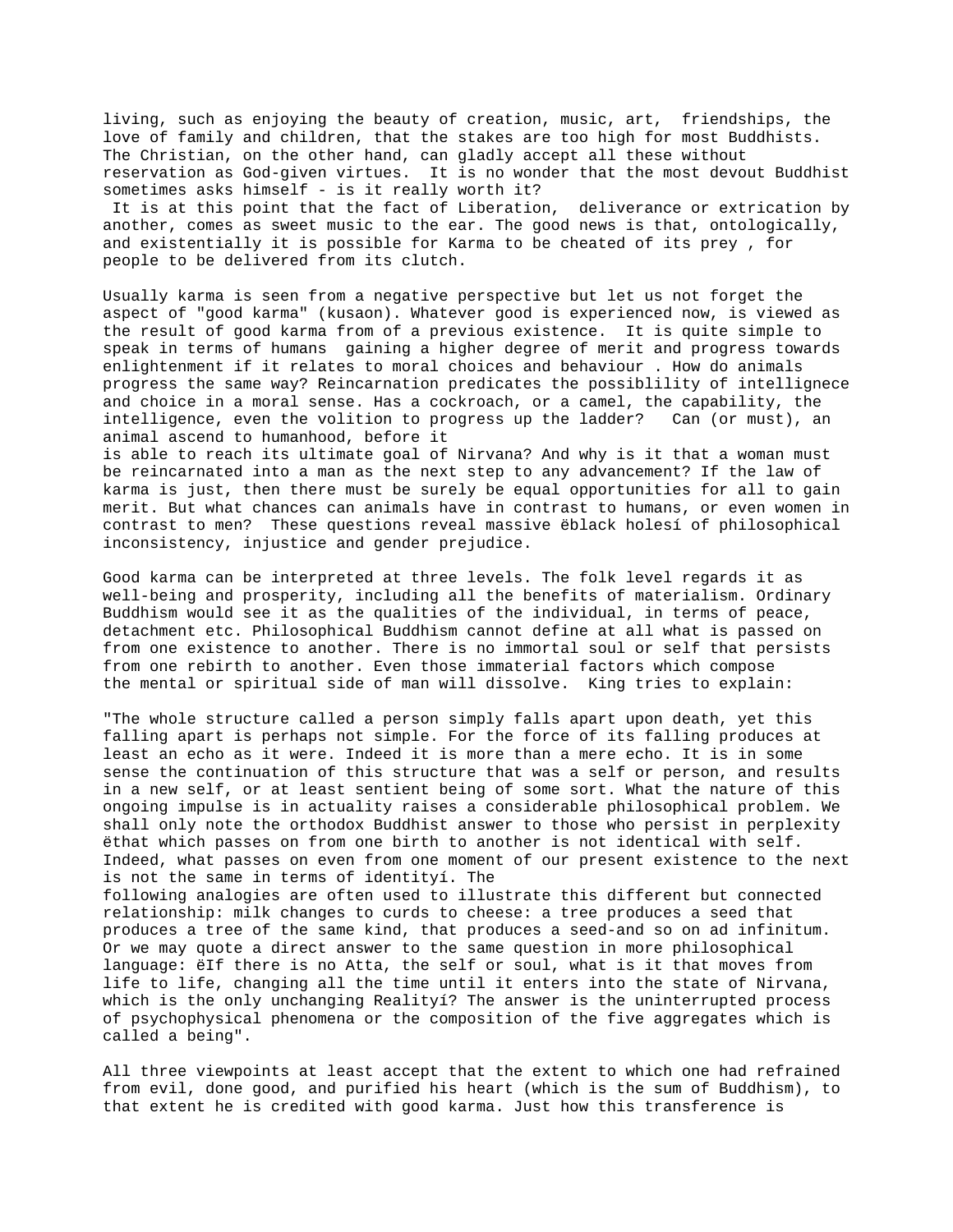accomplished, between whom and the time span between the transfer raises numerous questions. In fact the whole system of the Priesthood is based on the concept that it is possible to transfer good karma. All young boys are pressured to go into the Priesthood, not on their own behalf, but for their parents. This is "paying back the cost of mother's milk", ëchai kha namnom mae í. Wan elaborates:

 "Those who enter the priesthood today have only one idea in mind, to repay their parents. In Thai custom it is felt that if one has a son, he brings much merit (boon), and when that son goes into the priesthood, they feel that if the mother has committed any sins, by virtue of the son's priesthood, when she dies she may "go to heaven on yellow cloth" (kophalyang khun swaan-She goes to heaven on the merit of her son. There are many stories about this".

Wan further intimates that there are many reasons for entering the priesthood, some because of unemployment, some illness, some old age, some sincerely believe in it as a step on the way to Nirvana. "But most today enter the priesthood because of custom. If we ask why they do it, most would answer, "My parents have brought me up. I want to repay them. They want me to do it and I am doing it for them".

In his analysis of Thai village life Phillips observes from his informants that:

"The major form of the villagers' responses, is the deep feeling of obligation that individuals feel towards their parents. In several instances, the obligation is simply assumed, and the informant gives a completion which describes the nature of his obligatory act: making merit for the parents...in a few cases it is a moral imperative ëif you are a male, you must get ordained to redeem the sins of the parentsí".

Thus the transference of merit from one person to another is wholly acceptable within a Buddhist world-view. It covers transference FROM those already past, for those living now; it includes transference BETWEEN living persons; it even includes transference BY people living now TO Ancestors, or recently parted members of the family. Terwiel observes:

"The dead are thus seen to be able to understand what happens, they are also seen capable of receiving beneficial karma whenever the descendants perform a "kruadnaam" ceremony in which they include a thought for the Ancestors".

 The concept of transference from the Bodhisattva or from Buddha himself is a concept well ingrained in the Buddhist mentality. The idea of transference of merit in the death of Christ can therefore be explained to a Buddhist without fear of misunderstanding.

 Thai folk Buddhism believes that there is a way to short circuit, or "deactivate" karma. The process of nullifying or deactivating karma is called "ahosi-karma". "Ahosi", actually means "to ask forgiveness". Although this phrase is sometimes addressed to fellow human beings, it is often addressed "into the air" in the hope that Someone will hear and forgive.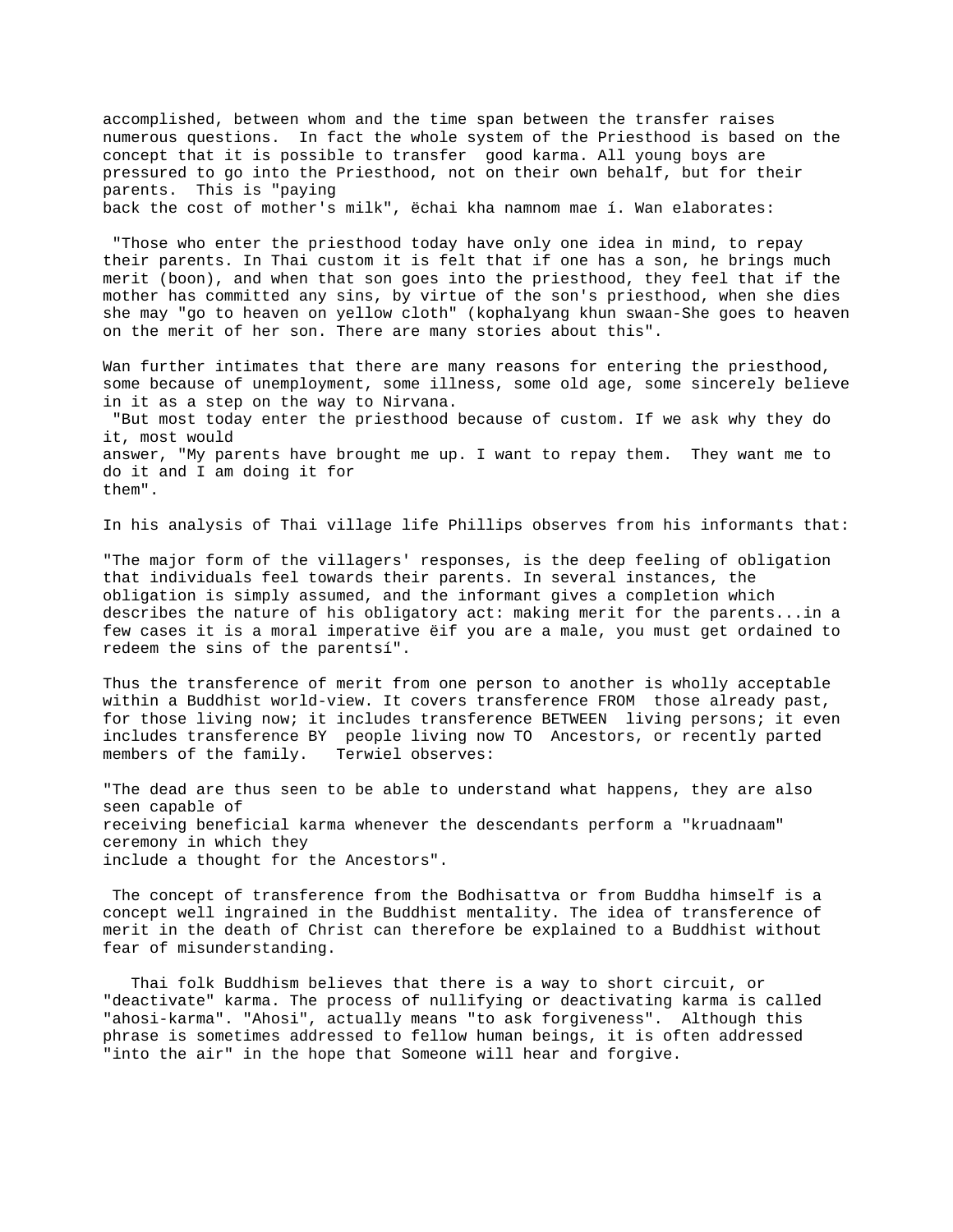A further consideration concerns the Agent of karma, that it is an act. If it is an act, which is acknowledged by all, then there must be an Agent of the doing. It follows that the Agent who commits the act must be above the act. Buddha, claims Wan, puts the act above the person. If karma causes rebirth, who or what is the Agent who produced the karma which causes rebirth? Some believe that "Nature" is the cause of karma without realising that this "Nature" must have the ability to create and therefore, must have intelligence beyond that which it creates.

When pressed the Buddhist will reply "ignorance" as the origin or possibly "nature created" thamachatsaang"). Nature is never defined in terms of either intelligence or ability, but a "natural force" which would have created, the "force of karma".

On the other hand, the Christian rejoices in the ìAgentî who created him, accepts the fact that his own merit could never outweigh his demerits. He joyfully accept the transference of adequate merit offered by his Liberator. The Christian accepts this "unmerited favour" much as the battered man accepted the Samaritans help in Luke 10. To some Buddhists this story demonstrates a form of "cheap" grace, that of acknowledging helplessness and the need of a Saviour. In contrasts others may

feel that the two who passed by on the other side, were like those who felt karma should take its toll to the last drop? The story of the Good Samaritan has an element which the Thai call ëmettkarunaí This is a combination of "mercy" with "grace". van der Weele explains:

"If the leader shows favour, it is also KARUNA, but often I have heard it used in combination with METTA, stressing the level of respect and the intensity of the question. In a deep conflict between two Thai's, I heard it used when someone was trying to reconcile the two, and asked from the offended party for straight METTA. The leader can decide to overlook, to forgive, on his own impulse, or on the urgent request of the offending person. Offending does not have to be a "sin", in western concept, just troubling the leader, or coming at the wrong moment, is already embarrassing. Forgiveness with propitiation through the suffering of someone else, thus is a very strange concept. Having someone plead for you, for mercy, is more easily understood".

It has been pointed out that van der Weele is probably wrong when he asserts that "forgiveness with propitiation through the suffering of someone else is a very strange concept ". Nevertheless his definitions of the use of "mettakaruna" are correct. The Good Samaritan showed "mettakaruna" to the one robbed who would in return reciprocate with "mettakaruna". We will now discuss "Enlightenment" and "Nirvana".

## ENLIGHTENMENT AND NIRVANA.

Gotama's experience of "Enlightenment" "tratsroo-î, is the basic foundation, of Buddhism. While seated under the now famous "Bo Tree" (a Poplar-fig tree) he began to dilate, closing the eyes and heart from all distractions until he was finally unaware of sound, taste, touch or sensation. With his spiritual perception heightened, he began to strip off layer after layer of the nature of existence until he "saw" and was "Enlightened"- which means "to know".

Wan defines the process in this way:

"When Lord Buddha was enlightened he did not study from anyone else. First he practised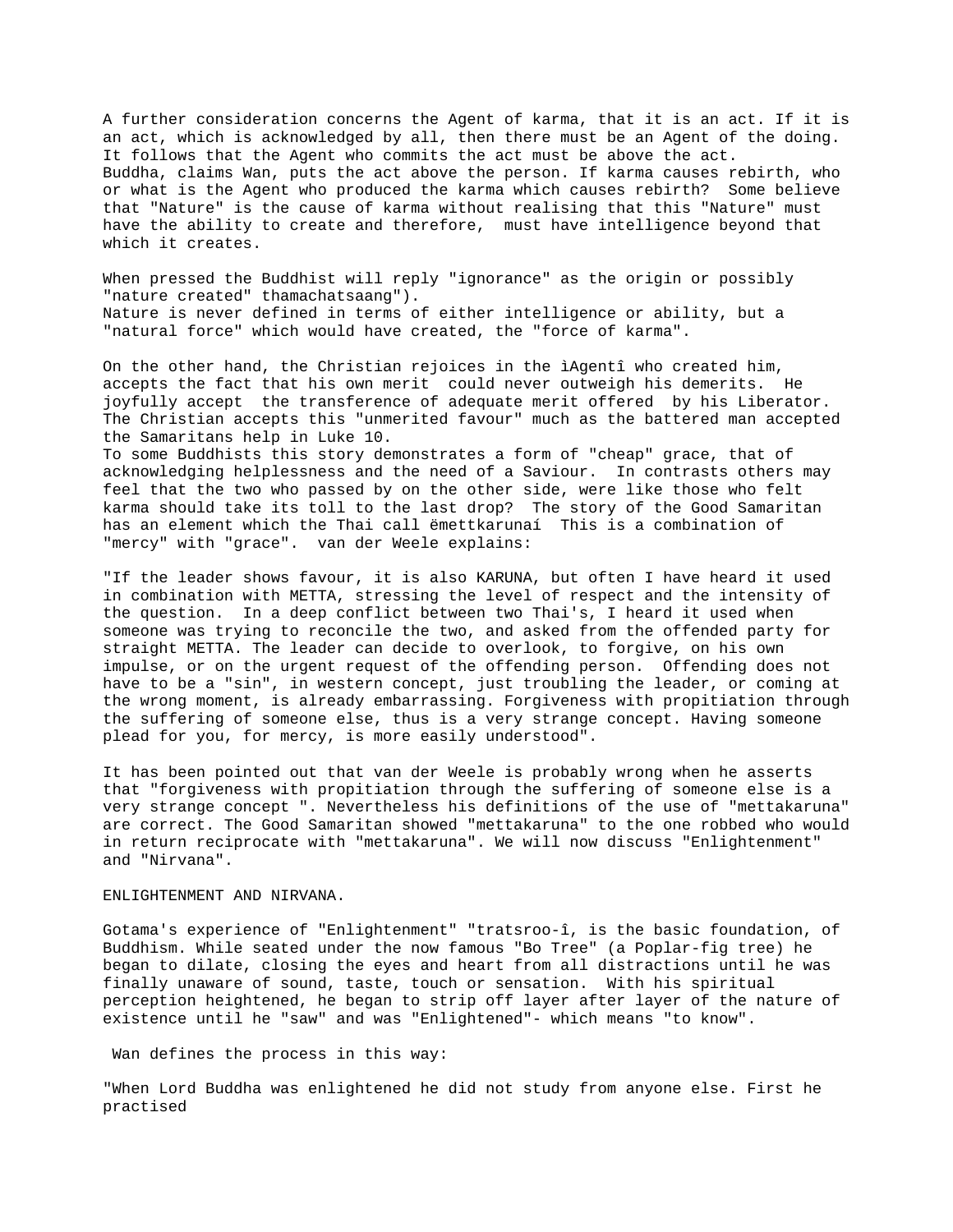concentration according to the accepted method. Those who practised it sat quietly, did not even so much as blink, held their tongues firmly to the roof of their mouths, scarcely breathed, folded their hands until they nearly grew together. We can almost say that they tortured themselves. Lord Buddha tried this for six years without success and eventually gave it up. Finally he turned to the use of the mind and was able to solve the problem through thought. At last he knew the "truth" about life. This experience of his is called ëenlightenmentí. He learned three truths which are considered the highest wisdom in Buddhism: 1. He knew about his own previous reincarnations. According to one account he saw that he had been reincarnated five hundred times, sometimes as a monkey, sometimes as a dog, a bird, a cat, a mouse and in many tens of other ways. But gradually in these rebirths he advanced until he became Lord Buddha. 2. He was enlightened to the births and deaths of others, together with the dates of births and deaths. This ability is called the Celestial Eye ëdatipí 3. He knew himself to be emancipated from ignorance and from the cycle of rebirths. He had been enlightenedî.

 Some Christians have attempted to use the concept of Enlightenment to explain the nature of Christian conversion or claim that Christ, like Buddha was enlightened. Wan himself makes this suggestion, but later clarifies when he states that since Christ was not merely man, so He did not need enlightenment. It is interesting to note that the ancient heresy of Docetism claimed that the man Jesus became the divine Christ - was ëenlightened í - at His Baptism. The Gnostic concept of a special insight given to selected people is also similar to this idea.

Swearer compares enlightenment with the concept of "the new creation in Christ". He sees the "not-self" of "anattaî resembling Paul's notion of the "new life filled with the power of God". But this really does not seem to be an appropriate analogy for the way to "not-self" is by a process of negation, destroying self, leading to emptiness, while the way to Christian new life is by positive creation, not negative destruction.

Comparing conversion with enlightenment falls far short of the Biblical definition. Paul explains clearly that enlightenment for the Christian cannot come from human endeavour, or independent origination. "No-one knows the thoughts of God except the Spirit of God...we have received the Spirit who is from God that we may understand..." . This is so much in contrast to Humphries who in explaining the essence of conversion reveals clearly its source in Buddhism:

"In the absence of a mighty Being who has power to withhold the sequence of cause-effect the Buddhist looks within for his spiritual needs, including his "salvation". He is therefore at the outset of his religious life thrown back on his own interior sources: for him the Buddha is never more, though never less, than a Guide and Leader on the Way...the essence of conversion is in the turning. Psychologically it is a process of intro-version, or turning inward, a withdrawal of consciousness from the phenomenal world into the noumenal Essence of Mind which is the highest cognizable reality".

THE NATURE OF NIRVANA (NIPPAN).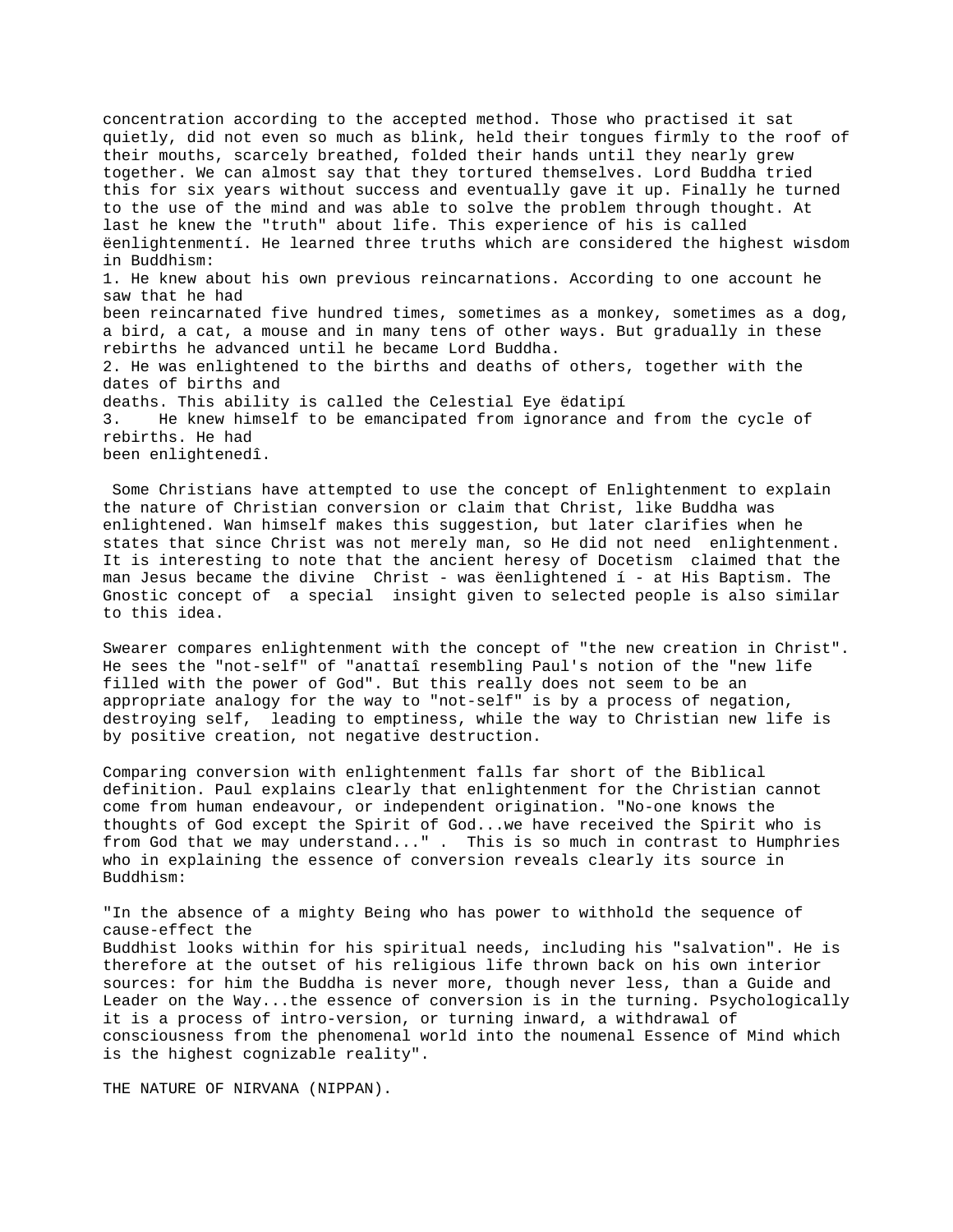The subject of comparing the Buddhist "Nirvana" with the Christian concept of "heaven" is a matter for continual debate. The debate revolves around semantics, a constant problem due to the danger of using Buddhist terminology for Christian concepts:

 "Many warn that even in the use of Buddhist terminology, one needs much work to define and explain such terms (with ëendless conditional sentences and explanatory paragraphsí) to avoid misunderstanding".

 Nirvana for the Buddhist is described not as a place, but as a state of being, or perhaps a state of non-being. To be in Nirvana is literally to be extinguished. There will be no birth, or re-birth, no attachment, no desire, no ignorance, no passion or anger. Nirvana is not a place, it is a "stateless-state", an unreal reality. Saddhatissa describes it thus:"Nirvana defies description...it has been called the deathless, the other shore, being uncompounded, it is not subject to the three characteristics of compounded things, impermanence (dukka) and substance less. It is compared to the wind, it is made of nothing at all. One cannot say of Nirvana that it arises or that it does not arise, or that it is to be produced or that it is past or future or present, that it is cognisable, by the eye, ear, nose, tongue or body".

 The average Thai Buddhist, however, has no real aspiration to reach Nirvana, because it is generally accepted to belong to those devotees already ordained into the Priesthood, who spend all their time in meditation and good works of merit. In popular Buddhism there is another place called "Heaven" (sawan). This is an intermediate state between death and Nirvana in which there are apparently various levels of bliss as there are various levels of hell, with increasingly intense experiences or levels of torment. Heaven is therefore more attractive since it is supposedly attainable by the layman. Dr. Kenneth Wells in describing the funeral rites for an average Buddhist explains beliefs regarding those recently departed:

"There is an underlying mood of resignation to funerals: among a choice few there is the hope of

Nirvana with the extinction of personal striving: among the vast majority there is the expectation of rebirth, either in this world, in the heaven of Indra or some other, or in another plane of existence, possibly as a spirit. Over the basic mood of gloom there has grown up a feeling that meritorious acts and the grace of the Lord Buddha can aid the condition of the departed".

Folk Buddhism therefore offers a more realistic hope with the aid of the Lord Buddha, than Nirvana. Thomas Kirsch points out that there is this great gulf between the orthodox belief in Nirvana, and Folk Buddhism:

"There is a special problem. The outline of Buddhism which I have presented is derived basically

from their formal belief system and carried by religious virtuosos, .e.g., the monks. But few laymen are so sophisticated as monks in terms of either their religious belief or practices. For example the religiously sophisticated may pursue the abstract religious goal of nirvana. When queried most laymen view the goal of their Buddhist religious actions to be a sojourn in "paradise" (sawan). Lay Buddhists may be recognising a point which sophisticated doctrine makes explicit: that nirvana is extremely difficult for any one to achieve.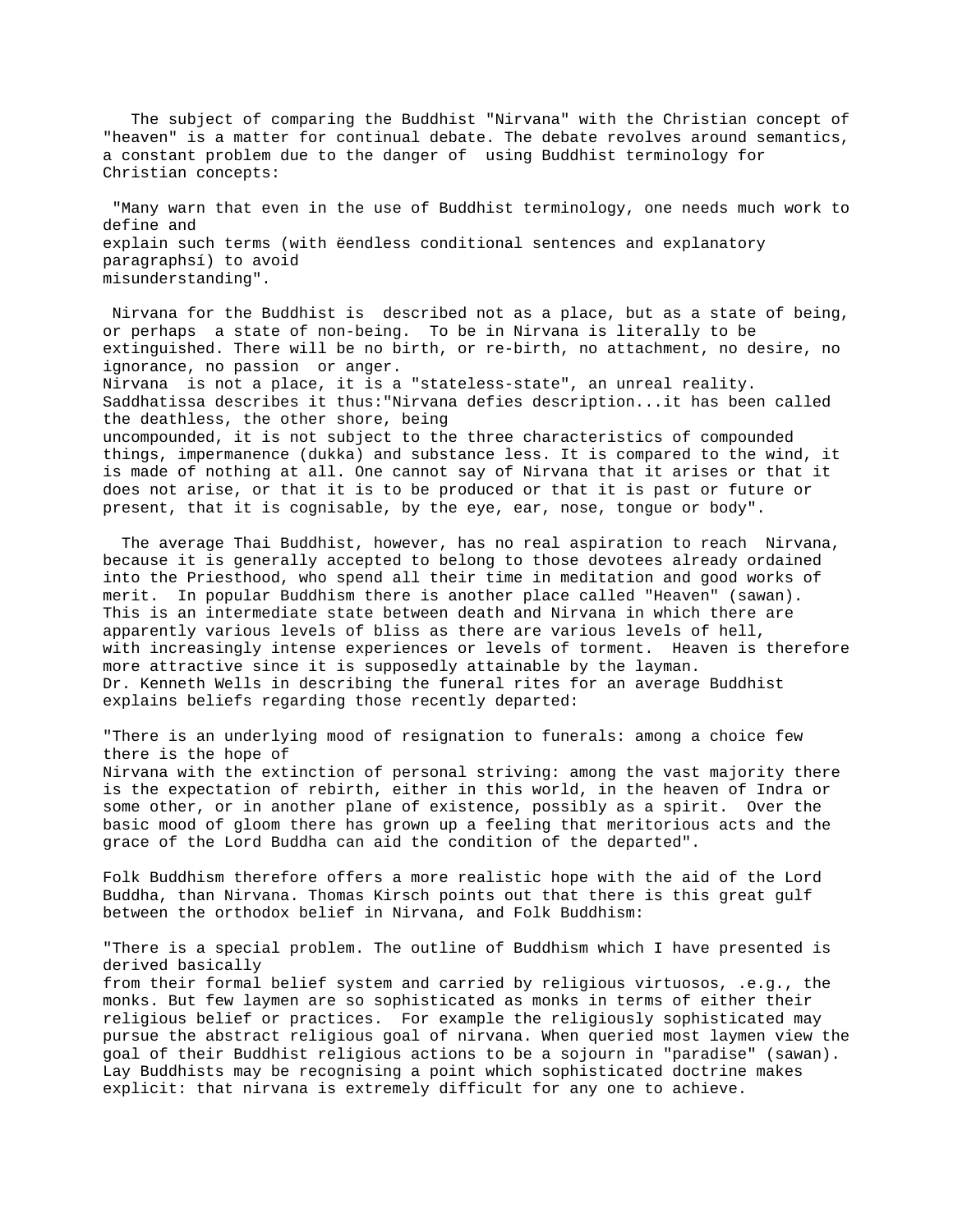Only those with especially favourable moral balances may realistically aspire to achievement of that ultimate goal. Hence the layman focuses on more immediate and attainable goals".

The Christian gospel has much of offer at this point. It can certainly be termed "good-news" for those who live with such unrealisable and unachievable aspirations. Heaven for the Christian is not reserved for the elite, or even for the minority, it is "prepared" for all those who put their trust in Christ. It is one of the "givens" of Christianity, granted by the grace of the One who was both qualified (as King) and able (as Redeemer).

Hope for the Christianís future is portrayed by a picture of a great multitude of people, worshipping Christ around His Throne (Revelation chapter 7), described as people from "every nation, tribe, people and language". Heaven is not perceived merely as a ëstateí, it is necessarily a place, - "to be with Christ". The Biblical view of heaven cannot refer simply to state of mind, or annihilation. John records Christís repeated assurances to his disciples that "where I am you will be also" (John 14v1). Some may say that the Christian view was affected by the the world view perceptions of the Mediterranean basin. But even if this was conceded, it would not detract from the ongoing supra-cultural interpretation of the nature of heaven which the Church has commonly held throughout history. Whatever the case, heaven for the Christian is unembarrasedly a condition of joy, peace, harmony, love, worship, communication and recognition. The corruptible will have put on incorrupton, selfishness, will have been "crucified" and the real "self" will enjoy the full liberation and restoration to God's Image - a far more attractive prospect than a drop of dew dissolving into an ocean of nothingness; a complete evaporation of whoever I was and who ever I would like to have been.

CHAPTER SIX.

ACCEPTABLE SUBSTITUTES FOR RITUALS AND CUSTOMS

Ever since New Testament times the church has been divided over how far one can go in adjusting the Christian message to the recipient culture. In our day Evangelicals are often the first to resist moves to incorporate acceptable substitutes due to a fear of compromising what they feel are essentials of the faith. This stance is maintained even though there has been virtually no church growth in Buddhist countries for decades.

This resistance to innovation goes deeper than just theological conviction. It can be traced to a subconscious attitude of "imperialism" by the communicator. Not only does he feel that his theology is superior but that his culture is as well. The history of missions reveals that most of its early ambassadors were unfortunately guilty of both these sins.

It may well be that early missionaries were unaware of their own negative assumptions concerning the nature of other cultures. For the most part they either implicitly or explicitly rejected non-christian cultures as being totally unsuitable for the Gospel. They had no "Theology of Culture", nor had they sought to present the message in terms of the receptors' world-view. The gospel they preached was packaged so heavily in western cultural wrappings that both the package and its contents became regarded as "foreign"to the hearer. At first some were attracted to the foreign package but it was short lived and later proved to be counter-productive.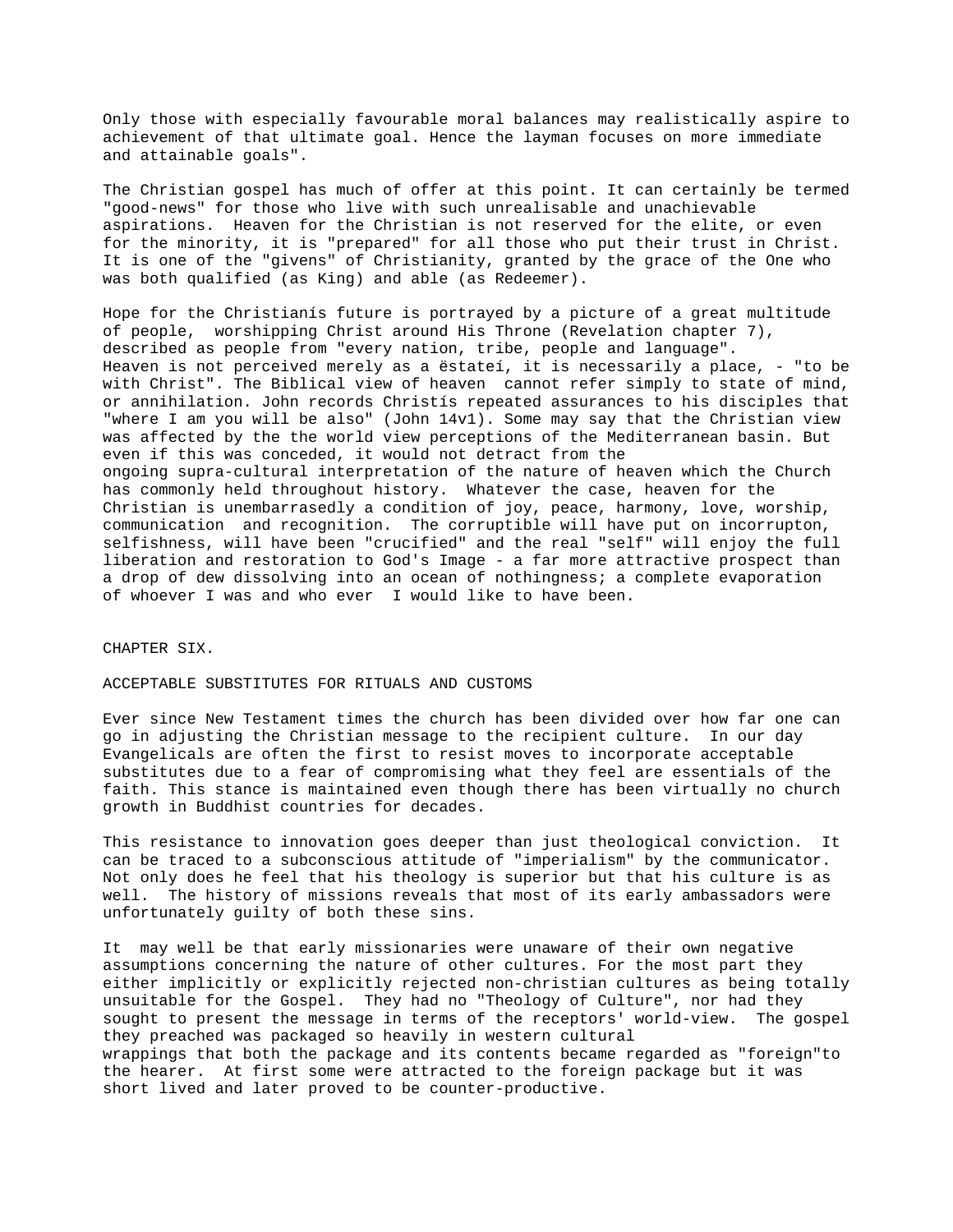Since 1945, with the demise of Western Colonialism, ten thousand New Emerging Religious Movements have arisen with one common denominator - they all seek to interpret the Gospel in terms of their own roots and culture. Instinctively man desires to worship God within his own familiar cultural framework. Yet far too often the missionary was unfamiliar with this cultural framework and thus wary of it. It was easier to communicate a familiar message with which he felt safe, using his own world-view assumptions, his own language, his own method of worship, his own music, his own architecture, as if all these were divine "givens"- and more serious than anything else, he used his own theological categories and assumptions. This led to an implicit rejection of culture, rites, rituals, ceremonies, music, art, skills, values and perceptions of the recipient culture.

The ìRites Controversyî concerning Matteo Ricci in the fifteenth Century is a classic example of this issue. Ricci had seen that Christianity would never survive in China without adapting itself to Oriental culture, thought forms and world-view. He was appreciative of the fact that Chinese culture was far more advanced, in many ways, than Western culture. He obviously respected and loved Chinese culture - and understood it. After a life-long study of Chinese practices, he was convinced that some of them ought to be tolerated in the early stages of Christianity, even though they may be essentially wrong. His precedent was the early Churches' attitude toward slavery. In the early stages it was tolerated in spite of its inhumanness. Even though slavery is now regarded as a social evil, the early Church had little to say on the subject - except "slaves obey your earthly masters as you would obey Christî (Ephesians 6v5).

Ricci felt that converts ought to fulfil their two traditional duties, the veneration of Confucius and the dead members of their family. This "veneration" has been variously interpreted and is still a burning issue today. Ricci felt there was a case for filial piety and respect. He certainly did not advocate "worship" of Ancestors.

A Hebrew would perhaps understand such a "Theology of Ancestors" better than a Western Christian, since his God was the God of Abraham, Isaac, and Jacob - the God of the Living, not of the Dead. Westerners are hardly aware that "we are surrounded with so great a cloud of witnesses" and have come to "thousand upon thousands of angels in joyful assembly, to the church of the firstborn, ....to the spirits of just men made perfect, to Jesus the mediator of a New Covenant".

Near the end of Ricci's life the number of Chinese converts had reached 300,000. Although he approved of filial piety, he certainly disapproved of idolatry. On one occasion when one prominent family decided to become Christians, they sent Ricci their wooden and bronze idols, bellies crammed with votive offerings, gold, silver and pearls:

"The house was already so cluttered with josses that Ricci decided to have the metal ones melted down. When several foundries declined the task, he undertook it himself, using the wooden idols as fuel and obtaining a good supply of metal for globes".

It would be wrong therefore to imply that Ricci was advocating syncretism. He was not. He was however culturally sensitive enough to consider the possibility of allowing certain rituals and ceremonies to continue, thus avoiding the creation of a social and religious vacuum within the social and religious structures.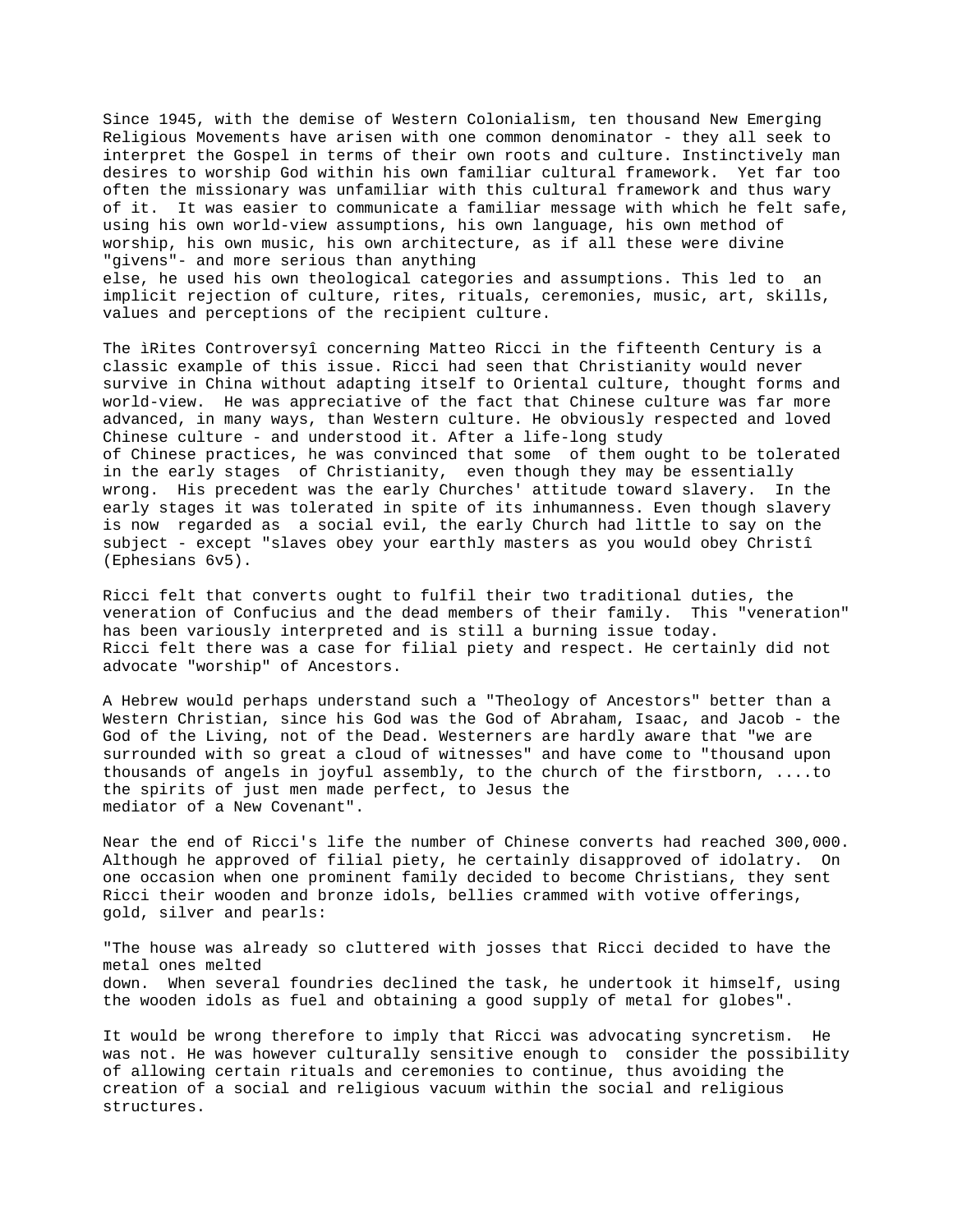As the Christian movement grew, Franciscans and Dominicans entered China. Their method was confrontational and culturally insensitive.

"The Spaniards among them did not hesitate to proclaim that all the long line of Chinese Emperors were burning in hell. When they discovered that converts made by the Jesuits were allowed to honour Confucius, they protested that a tainted form of Christianity had been introduced into China".

For seventy years the controversy raged, while Rome, seeing it was one of the most far- reaching problems it had ever faced, used delaying tactics in dealing with it. Ricci prepared a document obtained from the Emperor which should have clarified his position:

"Honours are paid to Confucius not as a petition for favours, intelligence or high office, but as to a Master, because of the magnificent moral teaching which he has left to posterity. As for the ceremony in honour of the dead ancestors, it originates in the desire to show filial piety. According to the customs observed by Confucians, this ceremony contains no request for help: it is practised only to show filial respect to the dead".

Yet the other side continued to protest that Confucius was venerated, not merely as a teacher, but as a superhuman being and that their attitude towards their Ancestors went well beyond filial piety. In November of 1704, nine Cardinals, all Italian, all monocultural, none having ever visited the Far East, assembled in Rome and issued their decree, confirmed by Pope Clement X1. They decreed that all Christians were to cease such ceremonies based on the guiding principle that "integrity must precede charity". Even the forms of homage paid to Confucius at graduation ceremonies, as well as any semblance of sacrifices or offerings on the graves of the dead, were prohibited.

A French bishop named Maigrot communicated the decree to the Emperor who had no sympathy with the new ruling. He was in fact outraged and regarded Christianity no longer as a universal religion, but "a swashbuckling, narrow, prejudiced cult". He decreed that from then on all missionaries who wished to remain in China must agree to abide by Ricci's practices:

"Once the sympathy of the Emperor and high Mandarins was lost, as Ricci had forseen-the authority attaching to Christianity quickly declined. Eleven years after Tournon's visit, the foreign religion was formally prohibited in China".

Although missionaries were allowed to stay, they remained not as trusted advisers, but as painters, landscape gardeners, etc.

Before considering the theological implications of Ricci's position, it would be profitable to gain some anthropological insights into Malinowski's "The Dynamics of Cultural Change ". Malinowski argues that all societies consist of integrating social institutions which are so tightly knit, that it is impossible to change one, without affecting the others. There would be a "spider-web" reaction, or a "ripple effect". To introduce change into any of these institutions produces such a "ripple effect" upon all the other institutions and cause disequilibrium. He points out: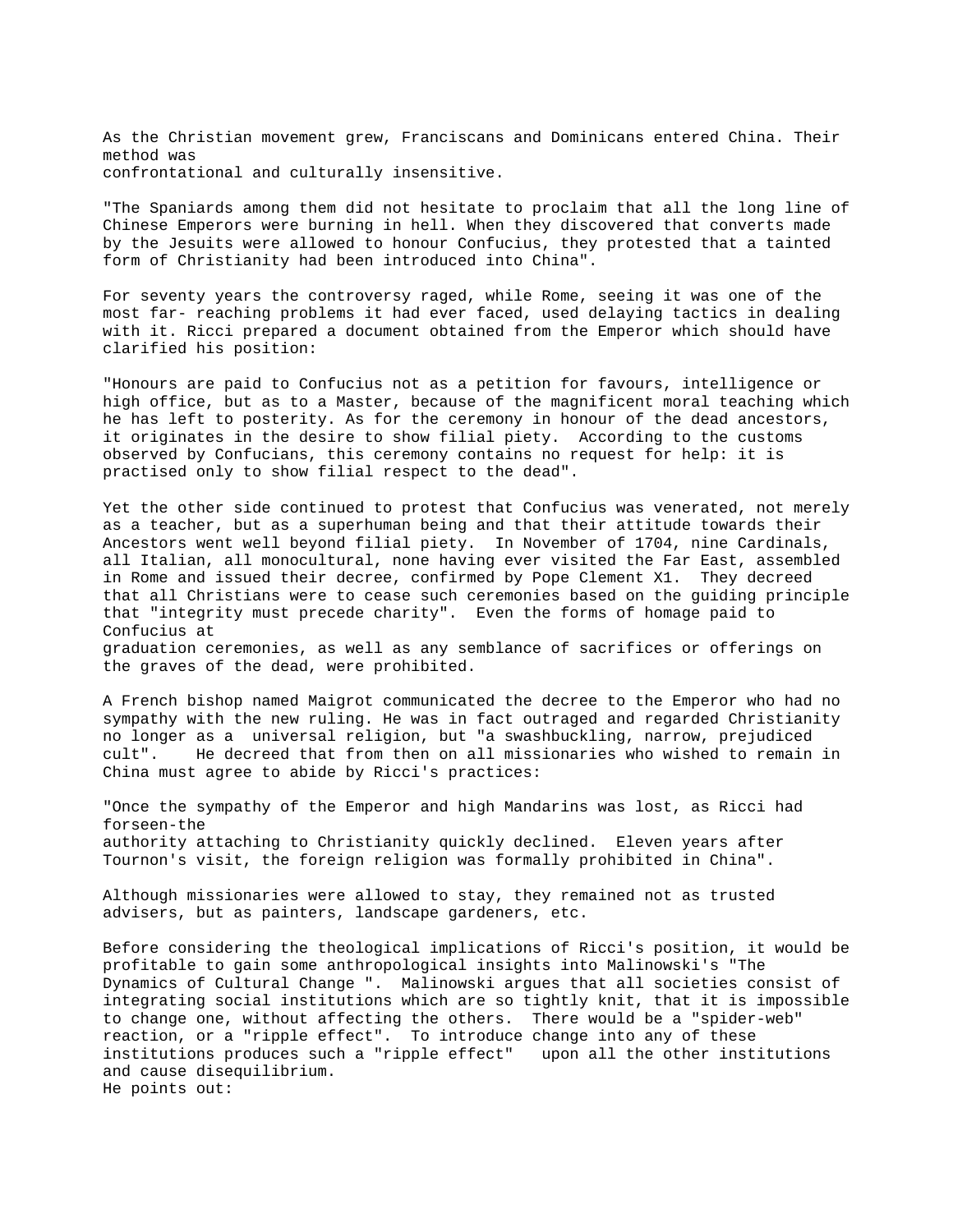ìAn Institution like the family or chieftainship, ancestor worship or agriculture, has its roots in all aspects of culture".

Since all cultures have such ritual and ceremonial systems, it is the responsibility of the missionary to introduce FUNCTIONAL EQUIVALENTS for rituals or ceremonies that could not be assimilated with Christianity. Rituals that associated with cannibalism, widow strangling, infanticide, patricide, feuding and sorcery, would naturally be excluded. However Malinowski points out: "The piecemeal attack on pregnancy taboos, on occasional sexual excesses and on certain marriage customs in some tribes by missionaries, who have been unable to relate these rites to the fundamental institutions of family and marriage, has been, in my opinion, the main cause of the failure of Christian endeavour in raising permanently the moral standards of the African in those communities".

 Seldom do "functional substitutes" actually become functional, which is due in part to their foreign character. Herskovits refers to:

"The corollary that when no functional equivalence can be achieved, the imposition of new ways by the donor society leads to demoralisation of the recipient groupî.

Nida points out that the introduction of functional substitutes have been "almost wholly unsuccessful" because of the highly integrated character of the non-Christian rites to be modified, because the changes have been imposed from the outside, and because they have not aimed at solving the basic psychological needs. There are three alternatives for dealing with this problem. First, advocating functional substitutes from outside, by the missionary. This is generally least effective because the missionary is usually unqualified to make judgments about the nature of the culture and its deeply entrenched belief system. Second, encouraging the new community to use old forms and reinvest them with new meaning and value. Third, giving space for the culturally sensitive new believers to decide which old forms to adjust and which ones to eliminate. There could be a combination of these three possibilities.

Tippetís observations are valuable:

"First, missionaries, even though in one sense they are truly agents of change, are not really the innovators. We should not bypass the truth that the convert is the acceptor, and that unless he or she is then the innovator a substitute will not be permanent. Second, most functional substitutes which I know to have failed, have only been tried years after the eradication of the original institution, when a quasi-Christianised generation has arisen with another set of values-partly Western and only slightly indigenous. Sure a functional substitute is difficult to apply when a later generation of missionaries repents at the loss of cultural heritage. On the other hand when good functional substitutes have been proposed and accepted at the time of the primary religious change (conversion), "in my book" these have stood the test of time and proved effective. Third if conversion (like any other major social change) is to be accepted by a communal group, some adequate substitute or substitutes are essential, otherwise a

cultural VOID of some kind will most certainly emerge due to the felt but unmet needs. These voids produce tensions which inevitably burst forth in some form of nativism....in the process of incorporating converts into their new fellowship group or congregation, indigenous forms, rites, festivals and so forth, which can be given a new Christian value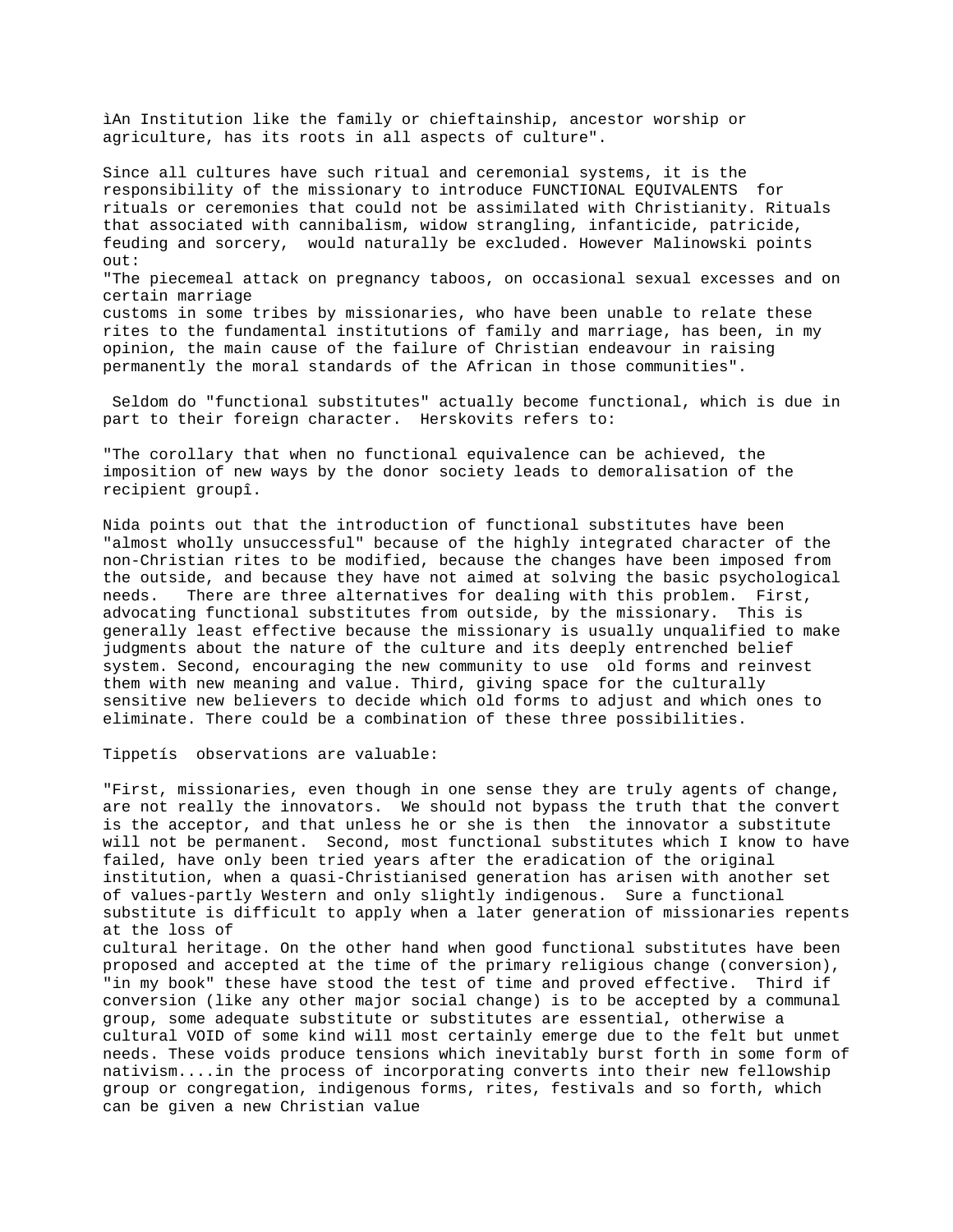content, have greater likelihood of finding permanent acceptance than foreign forms and ritualsî.

Tippet records an incident in which a newly converted tribe asked advise concerning a pagan planting ceremony. The missionary wondered, "Could this ceremony be done in the name of the Christian God? In the end he found themes in the Old Testament which dealt with people living close to the soil. The ensuing Christian functional substitute was addressed to ìGod, the Creator, Provider, and Protector of the Harvestî.

In summary, all societies have extensive ritual systems, which cannot be disregarded without to some degree destabilising that culture. If functional substitutes are not found, then a cultural void can be created which will result in some form of overt, or underground syncretism - the very thing the missionary seeks to avoid. Cargo cults, nativistic and millenarian movements, breed in the "empty house" that has been thoroughly cleaned, (by the missionary) but has no occupants. Seven demons worse than the first will wreak havoc and damage, not only by

distorting the nature of the gospel, but also destroying the structure of the culture. Literature on this is abundant and irrefutable. Having said all that, the writer was interested by a national leaderís response to the above observations. He stated that as far as he was concerned, the Gospel could have been presented in such a way that most of the tedious, expensive and arduous rituals of his previous belief system would be eliminated - this would have e been ëgood newsí to him - rather than trying to find functional substitutes for all the previous arduous rituals.

The overriding determining factor here would be what is perceived as ëgood newsí by the Receptor rather than a slavish following of the ëfunctional substituteí principle.

It is interesting to note how the New Testament church interacted and experimented with cultural forms of government and worship from its Hebrew cultural antecedents. The church discontinued some rites and rituals from the previous system (e.g. blood sacrifice). It continued with some ceremonies, but endowed them with new meaning, such as Pentecost and Passover. Even within the New Testament Church certain issues were purposely not standardised and no right or wrong answer was given. We may for instance assume that circumcision continued in the Jerusalem Church and that its members did not eat pork. This was not expected to be continued among the Gentiles, although there were some who were most ambitious that it

should. Also Paul gave no ruling on which day should be considered sacred (Romans14v5).

Kraft helpfully explains the principle involved:

"Such adaptation to and of culture has continued in God's workings, as recorded in the New

Testament and in subsequent church history. The New Testament records a series of experiments engaged in by the people of God. These in the cultures of that day, served functions such as government, worship and ritual, equivalent to those served by the parallel cultural forms in Hebrew culture. God had not given up on Israel or changed his mind concerning the appropriateness of their forms in former days, as certain interpretations of the Scriptures would contend. He simply continued to do as he had always done-to interact with humans in terms of the appropriate cultural forms. There was of course, in Christ, a mammoth infusion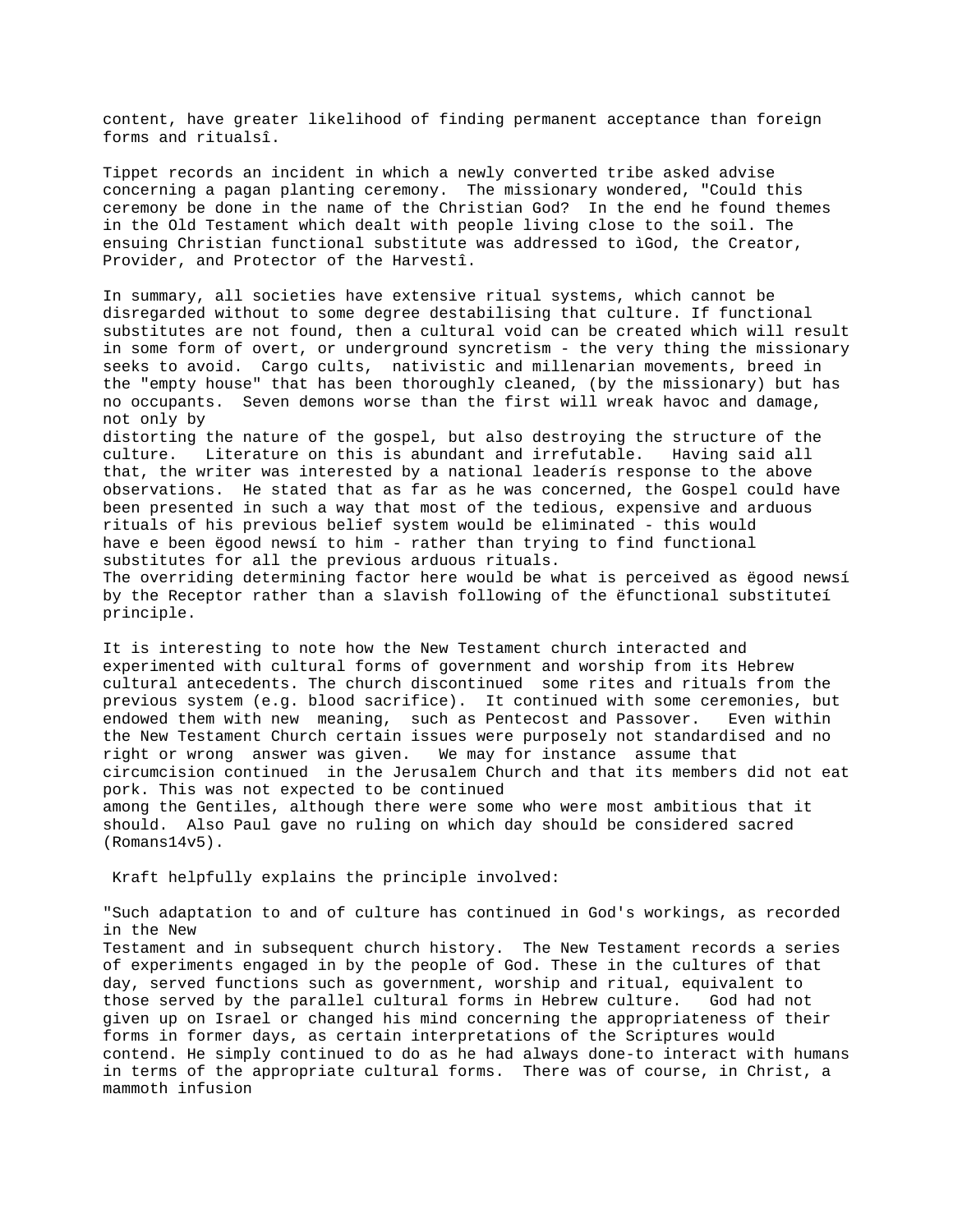of new information and new stimulus into the human scene. And this infusion made obsolete ("fulfilled") certain aspects of the previous system".

Kraft implies that as the early church understood its culture and discovered appropriate structures and ways of worship under the inspiration of the Holy Spirit, so the church of today should also be "dynamically equivalent " to its own culture, It should not be seeking "formal equivalence " with the New Testament church, because that would presume a totally similar cultural environment. Copying the outward form of the New Testament church would produce a static and culturally irrelevant model, thus losing its communicating potential.

Smalley defines such a church as:

"A dynamically equivalent church is a group of believers who live out their life, including their socialised Christian activity, in the patterns of the local society, and for whom any transformation of that society comes out of their felt needs under the guidance of the Holy Spirit and the Scriptures".

The church in most Buddhist countries has failed to take on this dynamic equivalence principle and has instead substituted a foreign "formal equivalence" which spells bad news to the majority. It is not always necessary to introduce a new rite or ritual in place of an old one. In many cases there are already rites and rituals within cultures that are of themselves purely "cultural" and "amoral". Such rituals ought to be welcomed and used by Christians, because they are familiar and give a sense of security and solidarity with the culture. The missionary

does not himself normally qualify to act as judge in such matters. He is usually over-critical and imperceptive, especially if he reflects an early dictum from the Board of Foreign Missions of the Presbyterian Church in the USA to its missionaries in Buddhist Thailand, which stated:

"All compromising with ethnic religions, in the matter of comparisons, and in the matter of adopting forms similar to theirs should be discouraged".

Although this was written in the early thirties, the position is no different today in Thailand. Most of the "practices" of the church are foreign importations. The "Order of Service for the Churches of Christ in Thailandî follows almost exactly similar patterns to those in the "Worship book of the Presbyterian Church in the USA". Out of 247 hymns in the Church of Christ Hymnbook, eleven have been written by Thai people. Of these only seven tunes (after 150 years of Christianity in Thailand) are composed by Thai people. The other 95.5% are translations of

Western hymns. Still only Western music instruments are used. Out of forty churches in Chiengmai it was reported that only one used Thai traditional musical instruments! Similar observtions can be made for churches in surrounding countries. The Christian and Missionary Alliance hymn book has about the same number of foreign translations compared with local hymns and music. The fact that there are any indigenous hymns there at all appears to be patronising tokenism rather than appreciation of Godís giftng to Asian people.

Philip Hughes, in his Doctoral Thesis (1983), summarises the present state of the Thai church as he sees it:

"On the surface, then, most aspects of the external forms of the Thai church, are Western. They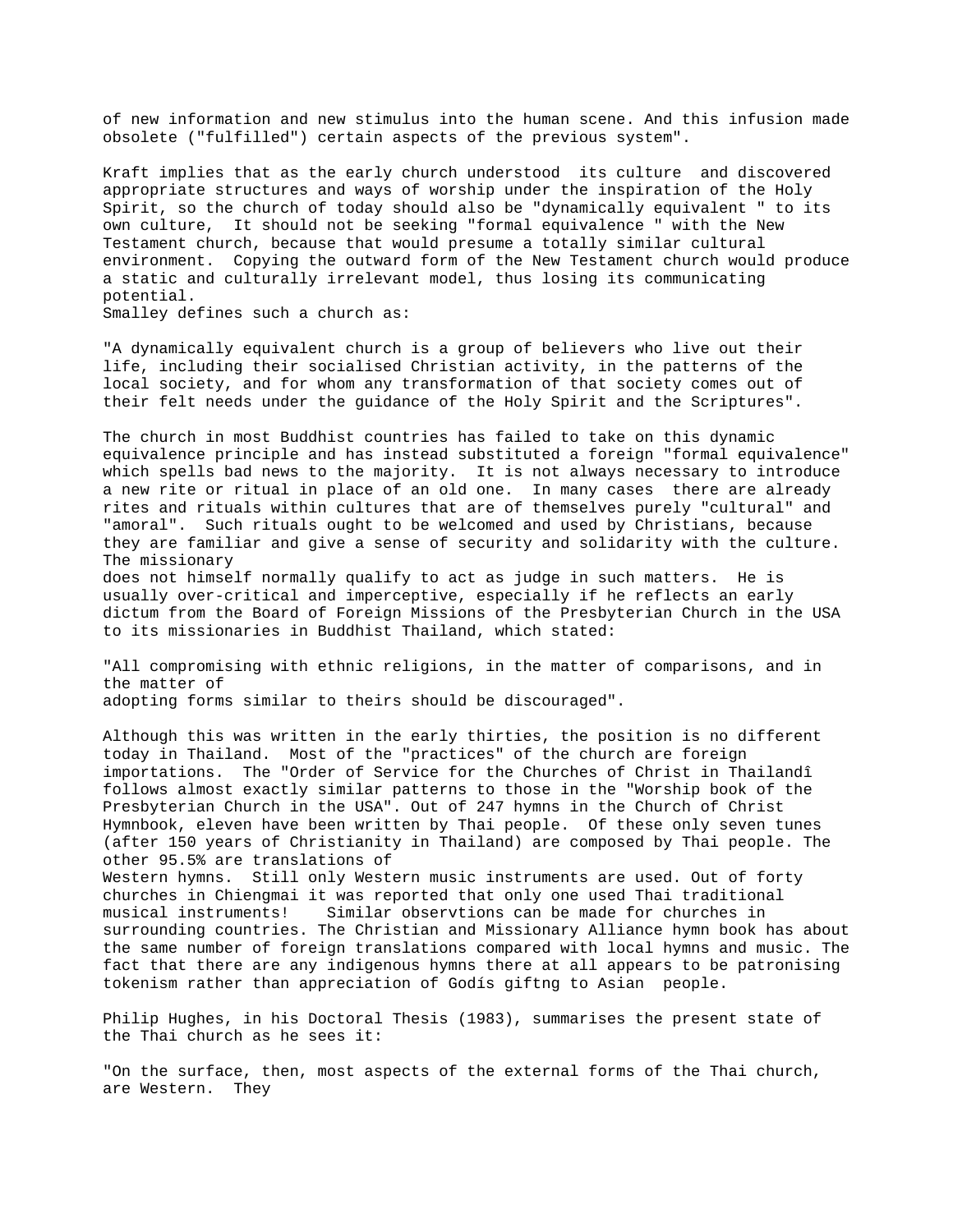have been imported by the missionaries, and the Thai Christians have maintained them. This is consonant with the general missionary attitude that they were introducing a completely new religious system. They were not attempting to add new elements to traditional religious ideas, or to help develop traditional patterns. Christianity was introduced as a completely new way of life. It was not considered inappropriate, then, that the external forms of the activities of church should be completely new to the culture. The missionaries used the forms and patterns they knew in their home churches in the West. While most Thai people have rejected or ignored Christianity because of its foreignness, others have accepted it despite that,

and have accepted these foreign patterns".

A Thai Professor makes his own critique:

"It may not be exaggerated to say that from the evangelical perspective concerning the relationship between Christianity and culture, Christianity demands conversion of culture...Conversion to Christ is not regarded as complete until one disavows his cultural heritage and embraces the so-called Christian value systems developed in entirely different historical and cultural contexts that he has never experienced...thus from the beginning of the Christian mission in Thailand, as the churches were established, the early believers had to strictly forsake all the cultural forms, which the missionaries considered as pagan ways of

life. Culture is seen to be incurably evil, therefore believers are expected to exhibit the totally anti-traditional way of life".

The Thai Professor mentioned is not totally fair to Evangelicals, in that he labels them all with the same brush, stating:

"Since the evangelical theology of culture has a negative attitude towards culture, the evangelical task, therefore is to evangelise the culture of the world. Evangelicals reject the interfaith dialogue as a means of achieving a more profound knowledge of Truth on the part of Christian participants in this dialogue, because they do not want to recognise that God can lead us to a further understanding of His Word by means of asking the non-Christian who is outside the boundaries of the Church and who is also searching for Truth".

As will be seen from much evidence presented in this book, Dr. Saad is not reading the barometer of contemporary Evangelical thinking accurately. The Willowbank Report of 1978, which records the findings of Evangelicals today says:

"Conversion should not ëde-culturiseí a convert. True, as we have seen, the Lord Jesus now holds

his or her allegiance, and everything in the cultural context must come under his Lord's scrutiny. This applies to every culture, not just those of Hindu, Buddhist, Muslim or animistic cultures but also to the increasingly materialistic culture of the West...the convert may try to adopt the evangelists's culture, instead the attempt should be firmly but gently resisted".

Although this position is not accepted by all, it certainly is by those avant garde thinkers within Evangelicalism who acknowledge that all cultures are equal in the sight of God as are all peoples within those cultures. They would perceive that as the image of God is reflected in Man, so it must also be reflected in Man's culture. This means that social institutions within a culture can be vehicles through which the Gospel is expressed, and if used would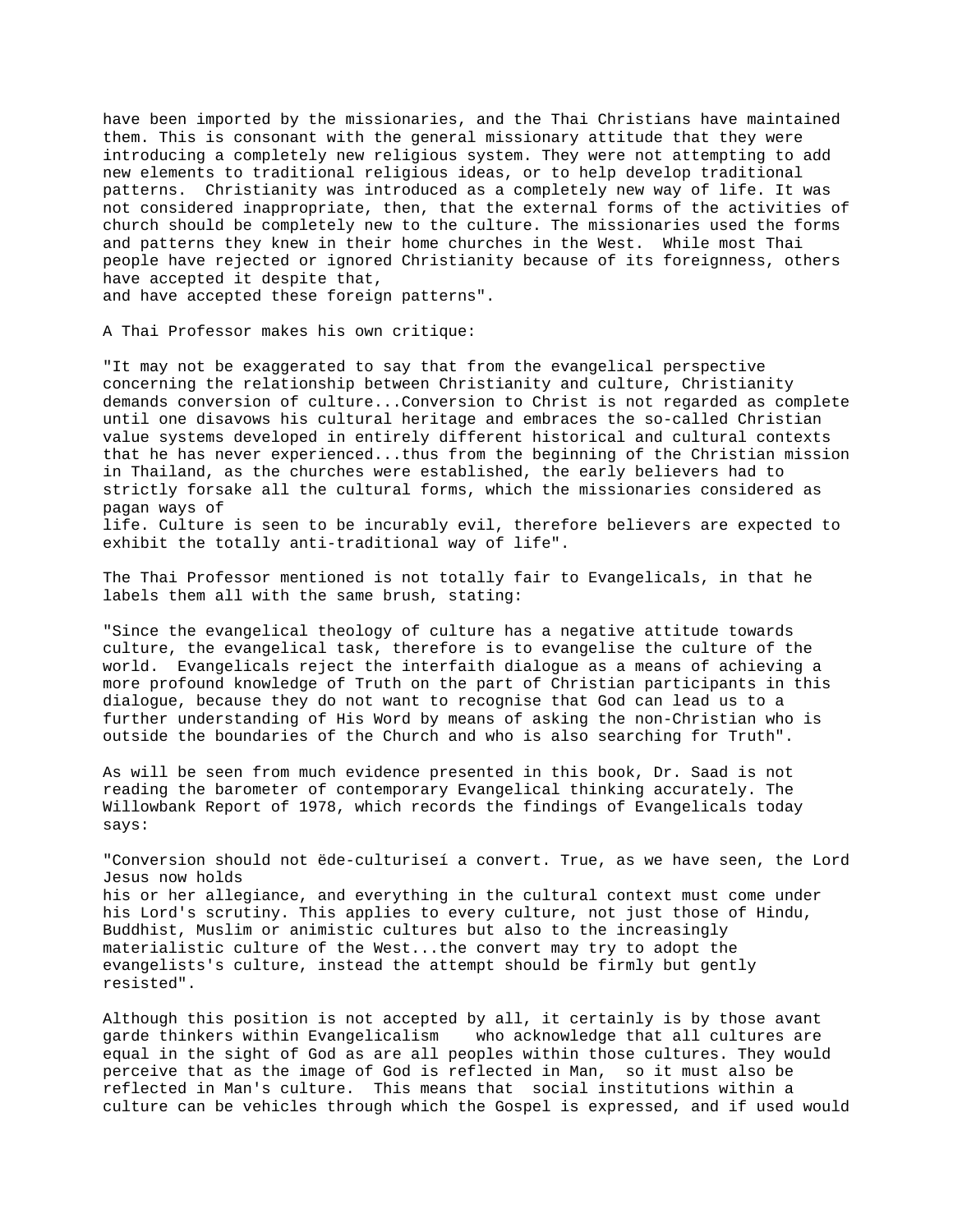not result in the destruction of a culture or the distortion of the message. It would mean cultural change which is common in cultures everywhere. The anticipated changes would not mean absorbing Western culture, or even Western ways of how to express the Christian faith, they would not be extrinsic, but intrinsic to the culture. The goal should be the development of local theologies and local expressions of Christianity which are culturally wholesome and appropriate. Any other position would be a perpetuation of arrogant cultural and theological imperialism.

Historically, the church in Buddhist countries has much justification in complaining about the way the Gospel was introduced into their countries, without any sense of appreciation, of their distinctive cultures. There is no wonder that many Asian Church leaders today are hurt, because they have felt, that in order to become Christian, they have had to betray their own cultural heritage and identity. The lack of interest by non-Christian people can be traced to this perception of needing to reject their culture to become Christian. One has to be wholly sympathetic with a leading Thai Christian whose doctoral Thesis examines the attitude of the early missionaries to Thai culture and values. The Thesis quotes extensively from the archives of the "Lao Mission", revealing the intolerant attitude to Thai culture, and the belief that only the "American model" of Christianity would suffice for the Thai. Dr. Maen Pongudom illustrates from the early Church Fathers that their attitude toward culture was completely different. The Fathers were prepared to interact and dialogue with culture, borrowing concepts and vocabulary which would enhance both a clear understanding of the nature of the Gospel, and an appreciation of the extant culture

Some of the more "Liberal" missionaries (as late as 1965), began to speak of "dialogue" and "mutual appreciation" of Thai people's belief, as outlined by Sinclair Thompsonís suggestion:

"a. Study Buddhism for what it really means to a Buddhist. Gain as far as possible, an insight into the "inwardness" of this faith. b. Study Buddhism for what Christ has to say to it. Where are the chinks in the armour, the gaps in the system, the short-comings of the philosophy which leave it open to the constructive and illuminating spirit of Jesus Christ? c. Search Christian Doctrine for the Christian statements on these themes which have already proven themselves dear to Buddhist hearts. Buddhists proclaim to have solution to suffering. What has Christianity to say to this?".

The Evangelicals remonstrated and rejected these overtures, because they felt the proponentsí theological propositions indicated that they were prepared to sell-out the historic Christian faith, for a form of syncretism which would be neither Christian nor Buddhist. When Rev. Francis Seely presented a paper at the "Study Conference on Preparing for the Ministry of the Church of Christ in Thailandî in 1965, he stated:

ìChristianity is our faith, our way of life, and as such we believe there is something in it for others including Buddhists. But since we are not omniscient we should be open to the possibility that God may have something for us, a word to us, in the way of life of the Buddhists....The idea that "the enemy" of Christianity in Thailand is the Buddhists should be dispelled. The enemy is self-pride, lust, hate, power seeking, ignorance, etc., things which are also enemies of Buddhists...the main force in Thailand to this day that God has used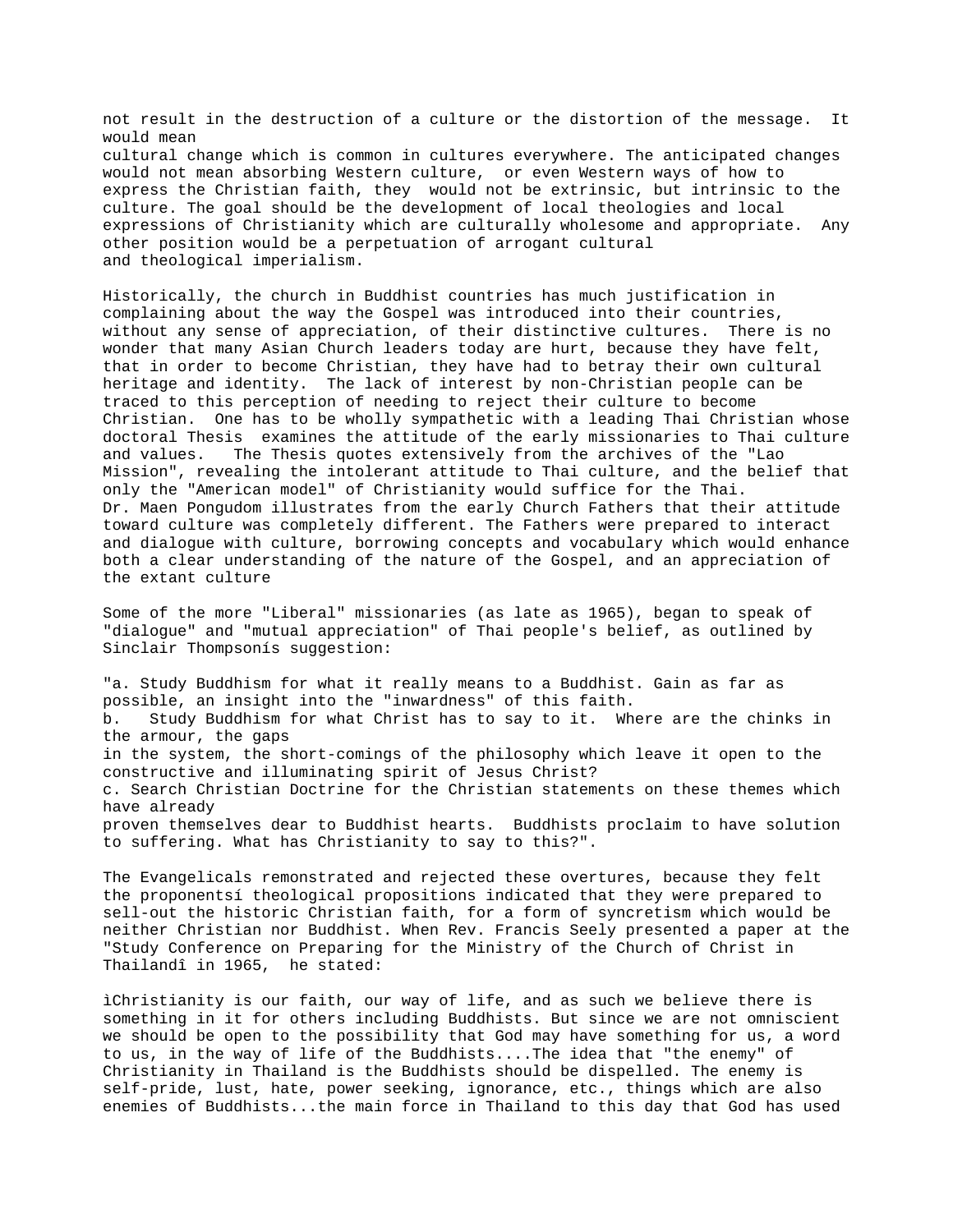to counteract these evils has been Buddhism. Through Christianity we believe God is now providing an alternative to defeat the common enemy in Thailand. The fact that we believe this Christian alternative is more realistic, more effective, more true than Buddhists should not blind us to the fact that the true Buddhist is our ally, not our enemy".

Doctor Maen records further developments concerning this new idea of rapprochement, the restoring of good relations with Buddhists:

"It also seems that during the first hundred years of American Presbyterian missionary proclamation Buddhism has not been taken into consideration seriously enough for its purpose. The excitement of one missionary when he thought about the possibility of establishing a Christian Centre for the Study of Buddhism ascertains this fact. Dr. Herbert Grether expressed his feelings as follows:

ëUltimately the evangelistic and teaching ministries of the whole church could be illuminated by

the result of such study. I think such study, seriously made, would force those who make it to realise, as never before, what we are for, and how to go about doing it. ..There would be opportunity for directly evangelistic thrust. If Christianity has anything to hope by such arrangement (face to face learning from one another between Christians and Buddhists), it is about time we found this out. We cannot go forward except on the basis of what is true. At this point we need lose nothing except mistaken ideas. If our religion is true, it should come forth from the encounter, shining with the beauty of its truth revealed. Out of such an institute

should come Christians who know what they believe and who could make their belief luminous. Evangelism could be stimulated and informed by such an experience. This implies, of course, participation by persons who combine, intelligence, conviction and honesty-a somewhat rare combination, I'm afraidí".

The final "sell-out" came, as far as Evangelicals were concerned, when a prominent Buddhist monk

(already quoted in this book), Puttatat, was invited to the Presbyterian Theological Seminary in Chiengmai to deliver a Lecture on "Christianity and Buddhism ". The Church of Christ in Thailand later published the lecture with a symbol of the Cross superimposed on the Bo leaf (the tree under which the Buddha weas Enghlitened), on its front page! This was interpreted by Conservatives, as the ultimate in compromise - a rejection of the uniqueness of Christianity, thus further reducing any hope of continue dialogue. Gustafson categorises these polarised positions among missionaries in Thailand as those who advocate "dialogue and presence" and those who speak of "encounter", thus dividing the Liberals and the Conservatives. Gustafson, himself a Conservative, is one of the few who seek a middle path for what he calls "a dialogue-plusencounter theory of missions".

 As early as 1931 missionaries were already exercised by the lack of results in their work. Zimmerman and McFarland, in their "Report on Siam 1931", made observations which should have been taken up, but they were not:

"Christianity came to Siam as a Western cultural system...So the first attempts of the Church were largely to Westernise and to denationalise the converts...At that time a person could not become a Christian according to the standards laid down by the missionary, without becoming almost completely denationalised and de-culturised from his own social system...As we have already indicated from time to time, a Siamese Christian even today, can give but a part of his life to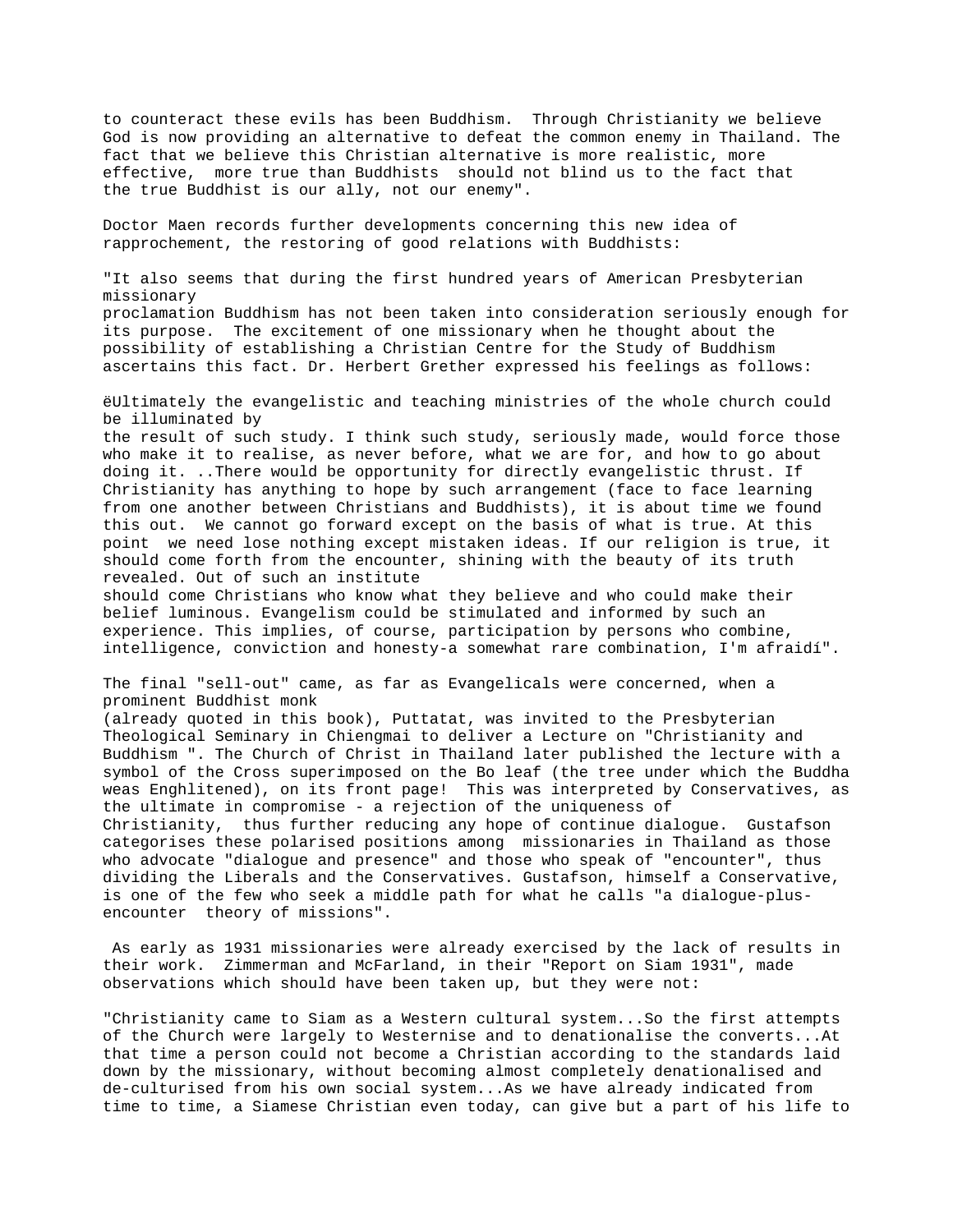the social system created by the Christian church...Anyone who knows the Siamese or the people of any Oriental nation, soon find that there are thousands of fine spirits who believe all the central doctrines of the Christian religion and who follow its ethical basis as closely and at times even more closely than perhaps some of the missionaries. But... the man who joins the church must inevitably "lose face"..If the Christian institution will attempt to modify its behaviour and relationship to the Siamese culture long enough for the general custom of entering the Christian Church to become a creditable thing...they can join without "losing face"...accordingly in order to have these concrete results it is going to be necessary from the Christian institution to so acculturalise itself to Siam, that men can become nominal Christians without "losing face"...The Christian must be so thoroughly acculturalised that no one pays any attention to his differences other than the subject of religion...The Siamese church cannot grow either outwardly or inwardly until it begins upon a definite program of acculturalisation, it cannot grow until it becomes a part of the life of the people".

Maen observes that forty years after this report had been submitted, the missionary himself witnessed the fact that:

"Even the lovely ceremony of Thai wedding has not been Christianised into the Church. There are also other Thai customs that are very dear to Thai people, for instance Loi Krathong (floating banana leaf boat), Songkran (new year sprinkling water), Sukhwan (summon the spirit essence). There is no evidence of any missionary's attempt to seek their meanings in their depth so as to adopt them for indigenising Christianity. The forms of worship, music, liturgy, were almost wholly Western".

It is now apparent that most missionaries have never seriously engaged in acculturating the Gospel. Indigenous art, music, play, dance and architecture have been totally neglected together with the use and adopting of key Buddhist terms until the late 1970's. "Not a single missionary has really been criticised of having ëSiamised or Buddhistizedí Christianity as the early Church apologists were of having ëHellenisedí it ." German missionaries, (by saying this the writer may risk losing some very fine German missionary friends), have imported fine bronze bells from their homeland, to be installed into their Tyrolean-type church steeples in the remotest rural Thai villages, thus making the implicit statement that Thai architecture, and the Thai method of calling the faithful to worship are inadequate or inappropriate. There are some places in South India where one may be deluded into thinking one was on a hill overlooking the English countryside, for whichever direction one looks, one sees Anglican churches built in exactly the same architectural style as in England. One imagines that they must stand

out as sore thumbs across the Indian countryside! It may be easy for Christians to get used to this because they have assumed (or have been taught - at least by example), that this is part of the package of Chritianity which is necessarybut it shouts foreigness to the local people!

It is probably unfair to highlight the mistakes of one group of missionaries, because all Evangelicals from whatever mission have been equally guilty showing a total disregard for and disinterest in the enculturation of the Gospel. This is a desperately sad picture and a reflection on most Western missionary attitudes which require true repentance (a "metanoia", or a change of mind and direction) on the part of the missionaries. Now, with the growing interest of many Asians in mission outreach to surrounding countries, one has to ask the question, what sort of Christianity will they take with them when they cross into other cultures?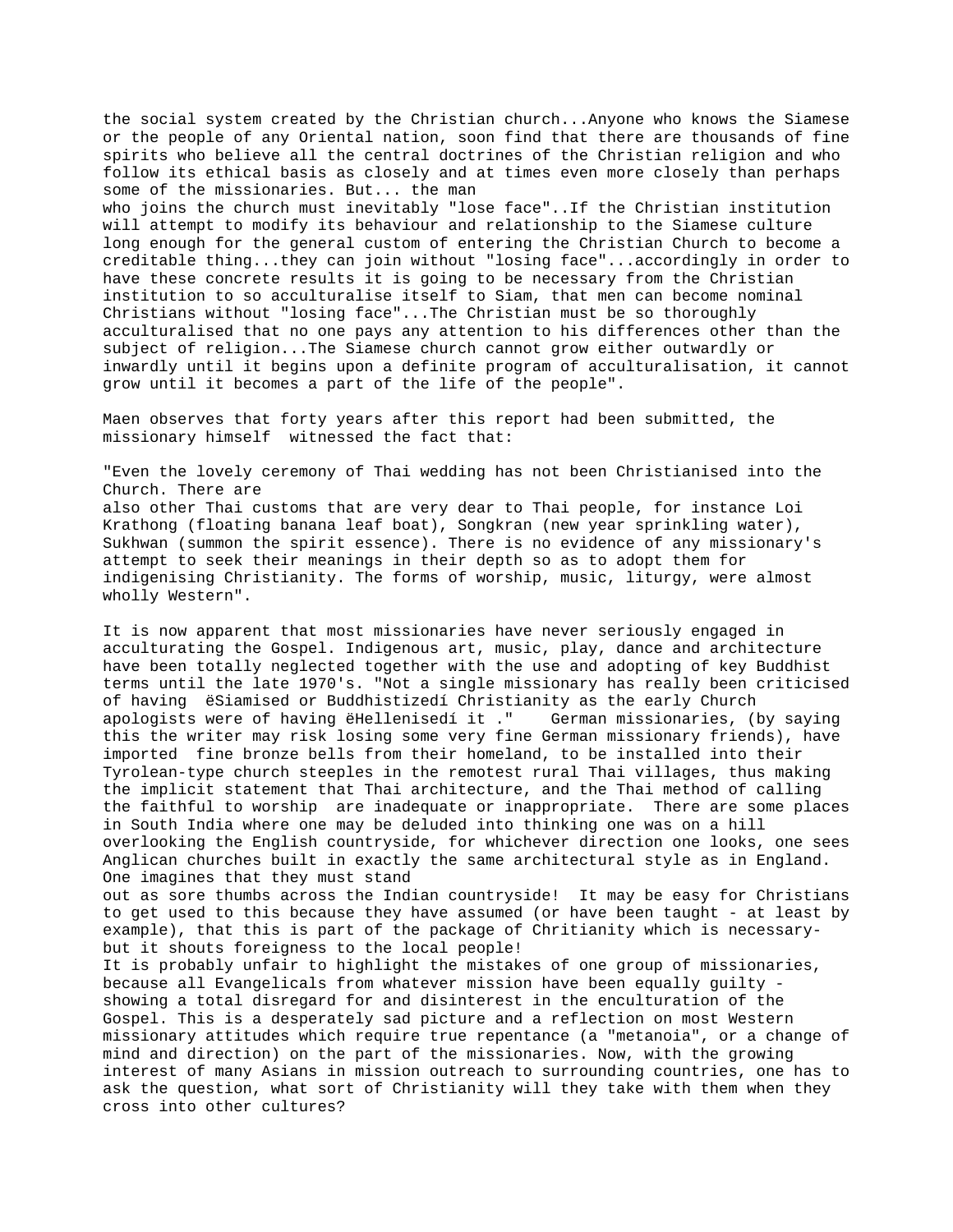Maen states woefully:

"Perhaps the most serious of all was the indifference of the missionary-Thai-Christian community as a whole. By the end of 1978 no serious attempt to present the Christian message through the Thai Buddhist vessels had been made, either in the religious or the cultural matrixî.

All rites, rituals and ceremonies should be carefully examined as potential vehicles of expression for Christian truth. Gustafson sensitively proposes:

"Their culture with all of its forms and expressions is as real and valid for them as ours is for us. As we seek to change the religious content of the non-Christian, we must be careful not to change their culture as well..the basic cultural patterns and expressions should be left in tact and won for Christ by putting the Gospel message and the church structure into existing forms and expressions. In short we must seek to use the existing cultural forms and expressions except when they distinctly clash with the central message of the Gospel".

 Since many missionaries have no "theology of culture", they write off most indigenous expressions and forms, not realising that most of their own religious expressions were "baptised" into Christian usage from their previously pagan ancestors! They consciously deny and reject for others what they have unconsciously done themselves!

The examination local rituals is beyond the scope of this book. It would require an expert in Buddhism and local culture to decide which ritual was exclusively religious and which was neutral. As far as is known there has only been one small book, written by a Thai Christian, explaining some of the Thai rituals, apart from some sophisticated technical texts written specifically for Buddhists. (It would be interesting to know what has been written by local Asian Christian leaders for their own local Chrisstian constituencies in this respect). A book of this latter category lists at least twenty seven religious "rituals" (ëpithií), and a further thirteen ìcustomsî (ëprapenií). This latter category is defined in the book as "Customs which are the distinguishing characteristics of the nation ". They are broken down into a further three categories as follows:

1. Customs which if not adhered to or neglected, society would regard as "sin". 2. Customs, or traditions which society has established as an example and have been followed from the dim distant past. 3. Customs or popular ceremonies which may be celebrated as and when the population deem appropriate.

The same customs may be categorised in a different way as follows: 1. Customs according to Age (Rites of passage?). 2. Personal customs. 3. Everyday Buddhist rituals.

Although this text claims to separate religious rituals and national customs it is apparent that many national customs include Buddhist practices. This shows how difficult it is to define any given ceremony as Buddhist cultural or national custom. Most Buddhists find it impossible and unnecessary to separate ceremonies into "either/or" categories. For instance the funeral custom is placed under both religious and cultural headings. When analysing the ceremony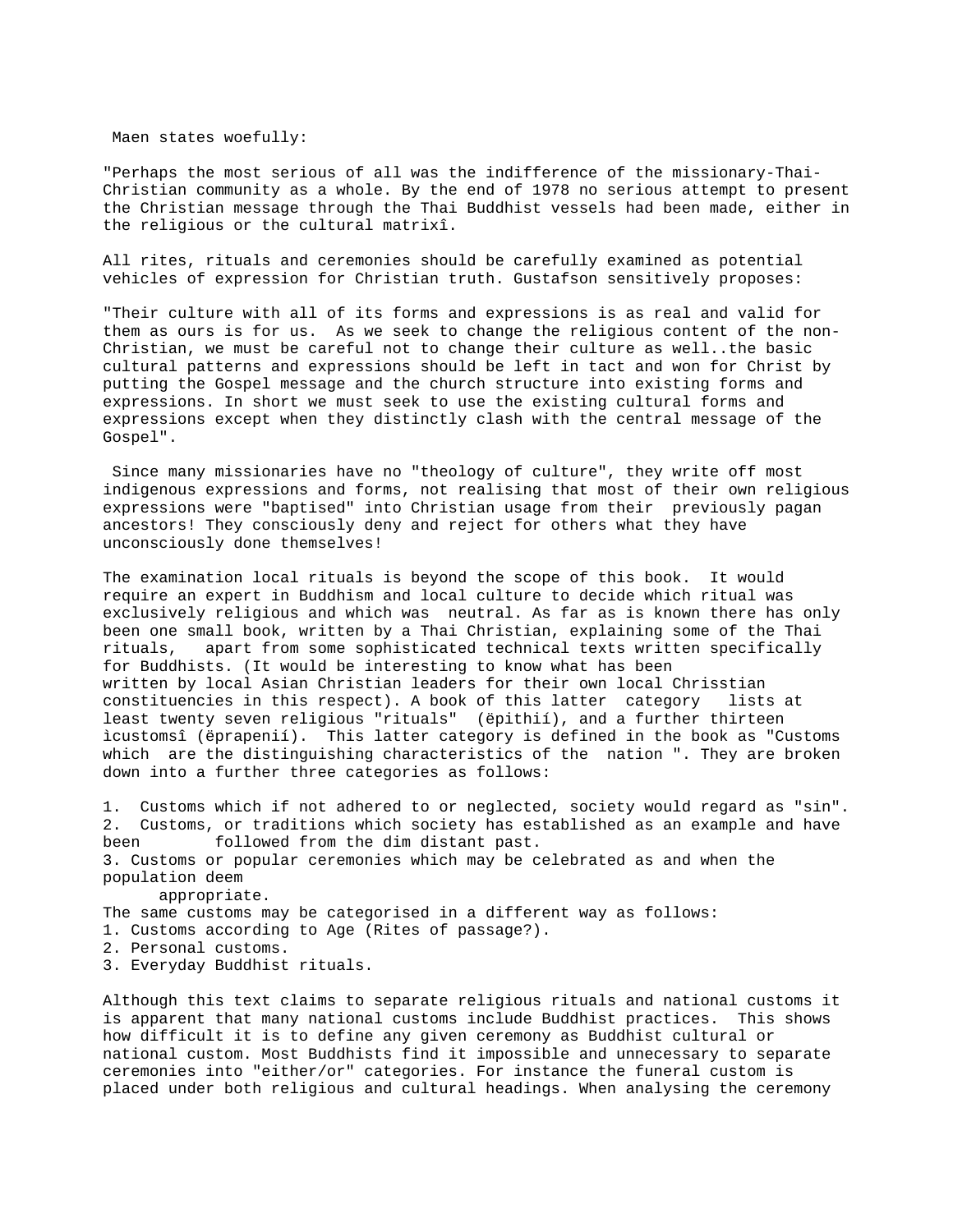itself it is obvious that certain aspects are directly Buddhist while others are strictly cultural. It is highly probable that this same principle can be applied to all rites, rituals and ceremonies in Buddhist countries, although Buddhists may not perceive this themselves.

Three questions remain to be asked from a National/Missionary perspective.

1. Is it right to continue the course taken by early missionaries, to disregard all rites, rituals and ceremonies, as unsuitable to express the Christian gospel? 2. Would it be right to encompass all Buddhist and cultural rites, rituals and ceremonies (if it be assumed that they cannot be separated), and begin to "reload" them all with Christian content and meaning? 3. Should National Christians begin to incorporate and with careful discrimination adopt many (or most?) of their own customs, while at the same time reject some others, because they may lead to either compromise or confusion regarding the nature of the message?

The Thai Pastor, who has written the booklet entitled "Thai Customs and Christian Belief" , makes some helpful observations concerning the nature of customs. He says that there are both "good" and "bad" customs - so society itself may reject some of its own customs which may be practised by only a small section of the community. The religious element connected with a given ceremony is stressed differently depending on the Host, communal pressure or geographic location.

A further observation concerning rites and rituals is that they are seldom static in nature, there will always be revisions, additions and adaptations. Although they are passed down from generation to generation, their original meaning often dims, moving from what was primarily a religious action to a purely social function. This of course is the case in the West with Christmas and Easter; the central content and meaning is largely forgotten. A classic example of this from the West is the function of Bridesmaids in a Wedding Ceremony. Formerly, they functioned as decoys for the Bride against any attack from evil spirits. They in fact were dressed the same as the Bride in order to confuse the spirits as to her real identity. How surprised bridesmaids of today would be if they knew! There is today the same outward form, but the inner meaning and function has changed.

Such protection from the evil spirits is invoked when every young girl in Thailand addresses herself as "nu " meaning "rat". This derogatory statement was made to deceive the evil spirits hoping they would be disenamoured from attacking such ìobnoxious vermin". Today very few Thai realise the origin of this expression. It has the same original form, but is now invested with a different meaning and function.

Many Thai rituals were originally religious but now are good, clean, and wholesome social functions. Even pressing the hands together in a "wai-" to greet each other, no longer has religious connotations. Most people do not realise that this action has Hindu origins and was an act of personal obeisance in honouring and acknowledging god in the other person and one's own protector gods.

In an honest attempt to define which rituals are acceptable, Pastor Seth points out that Jesus Himself denounced the Scribes and Pharisees for "setting aside the commands of God, in order to observe your own traditions ". Jesus quotes in the same passage from Isaiah "These people honour me with their lips, but their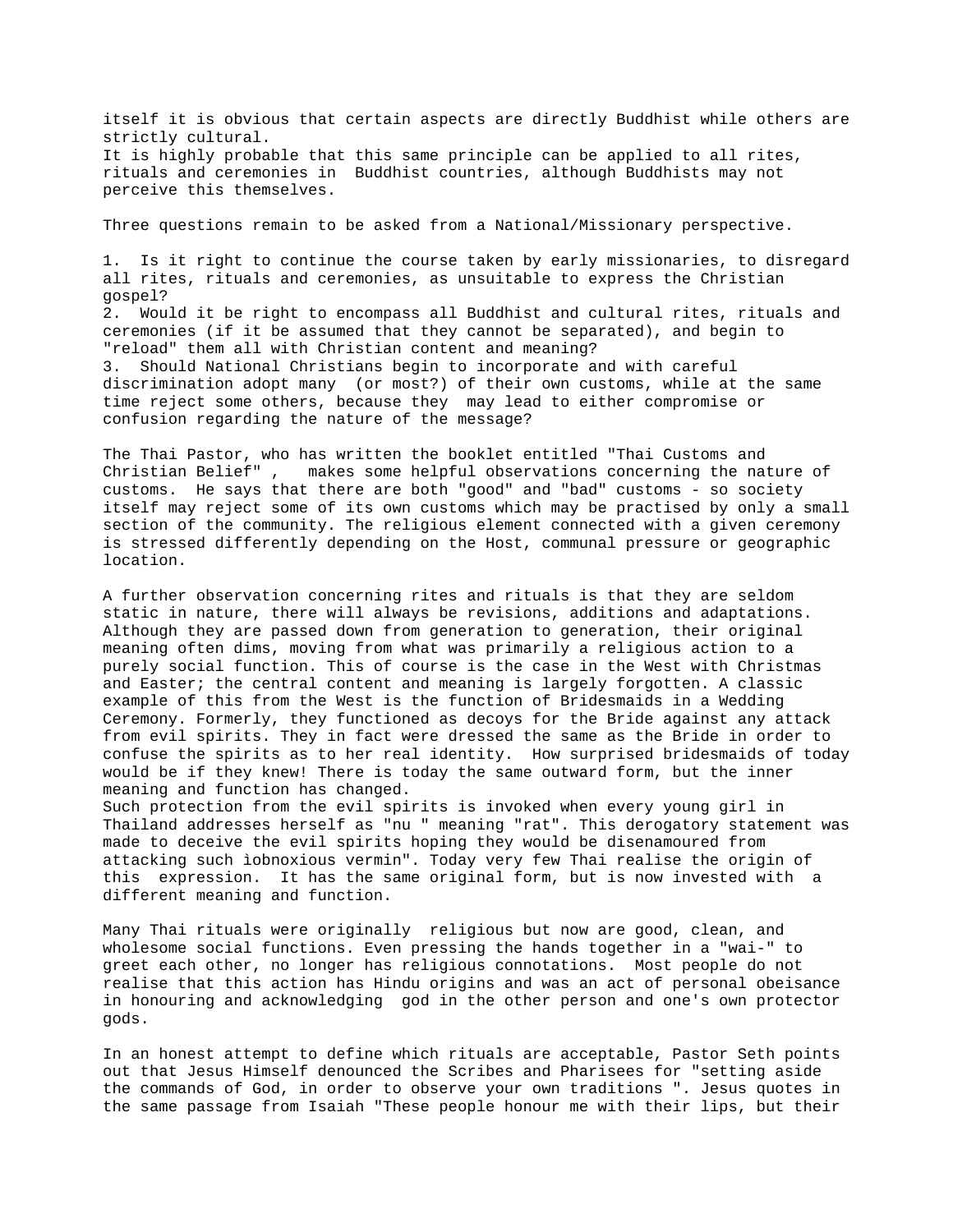hearts are far from me. They worship me in vain; their teachings are but rules taught by men ". He further rebukes them "Thus you nullify the word of God by your traditions that you have handed down " . Seth concludes: "If man has created popular customs himself, they will have been contaminated or influenced by sin to a greater or lesser degree. If therefore it is a custom that is contrary to the Bible, we must not observe it, not because we have any objections to others participating, but in order that we have no part in those sins". With due respect to Seth's interpretation of this passage, it must be pointed out: Jesus was addressing the inner attitudes of his hearers, rather than their outward actions. His rebuke was aimed at their attempt to evade the Mosaic law of honouring father and mother, by reinterpreting it, "for Moses said....but you say". He also clarified the meaning of "purity", which issues from the heart of man not outward ceremony. Jesus did NOT state that the ceremony should be given up - instead it should be reinvested with its true original "inner meaning". Jesus would not have objected to the ceremonial washing, if at the same time, the people's hearts had been close to Him. Thus any ritual or ceremony is in itself null and void, if it is divorced from inner meaning. Even Christian rituals are "an outward sign of an inward

John the Baptist acted in the same way with regard to the rite of Baptism. He did not reject the rite as merely an outward ritual; in fact he refused to administer it to the Pharisees who came to him, because their attitude was wrong-they were not prepared to ëproduce evidence of inner repentanceí. All they wanted was the outward form, without the inner meaning. For Seth to infer that all rituals are contaminated by sin would implicate Christian Baptism, which was originally a pagan rite as well as Jewish. Jesus invested the ceremony with particular new meaning, he did not reject it because it had pagan antecedents. His usage of the same ceremony of baptism was reloaded, even in contradistinction to John's use of baptism. His was "in the Name of The Father and of the Son and of the Holy Spirit ", whereas Johnís was a baptism "unto repentance ". It cannot be overemphasised that although there is the same outward ritual form with the same name, ìbaptismî, they had essentially different functions and meanings.

spiritual grace".

Holding to religious forms that have lost their intended meanings, either means rejecting the form, which is Seth's proposition, or reinvesting the already existing form with new meaning, which is what both Jesus and John did. The alternative is, either creating a new form that would be culturally appropriate or just leaving a vacuum.

In spite of Seth's original proposition that all rituals are by their nature contaminated with sin and therefore unsuitable, he later concedes that there are some parts in some ceremonies that hold no religious connotations, are socially wholesome, and may therefore be participated in. His method of approach is to isolate each meaningful segment of each ceremony, scrutinise their significance, and then put each segment into one of three categories.

The first would be those elements of the ritual which are contrary to Biblical norms. The second would be elements that may be maintained without any change. The third would be added elements or "functional Christian substitutes" which would be culturally pleasing, and not offensive to the Buddhist religion.

The first category - elements contrary to Christianity: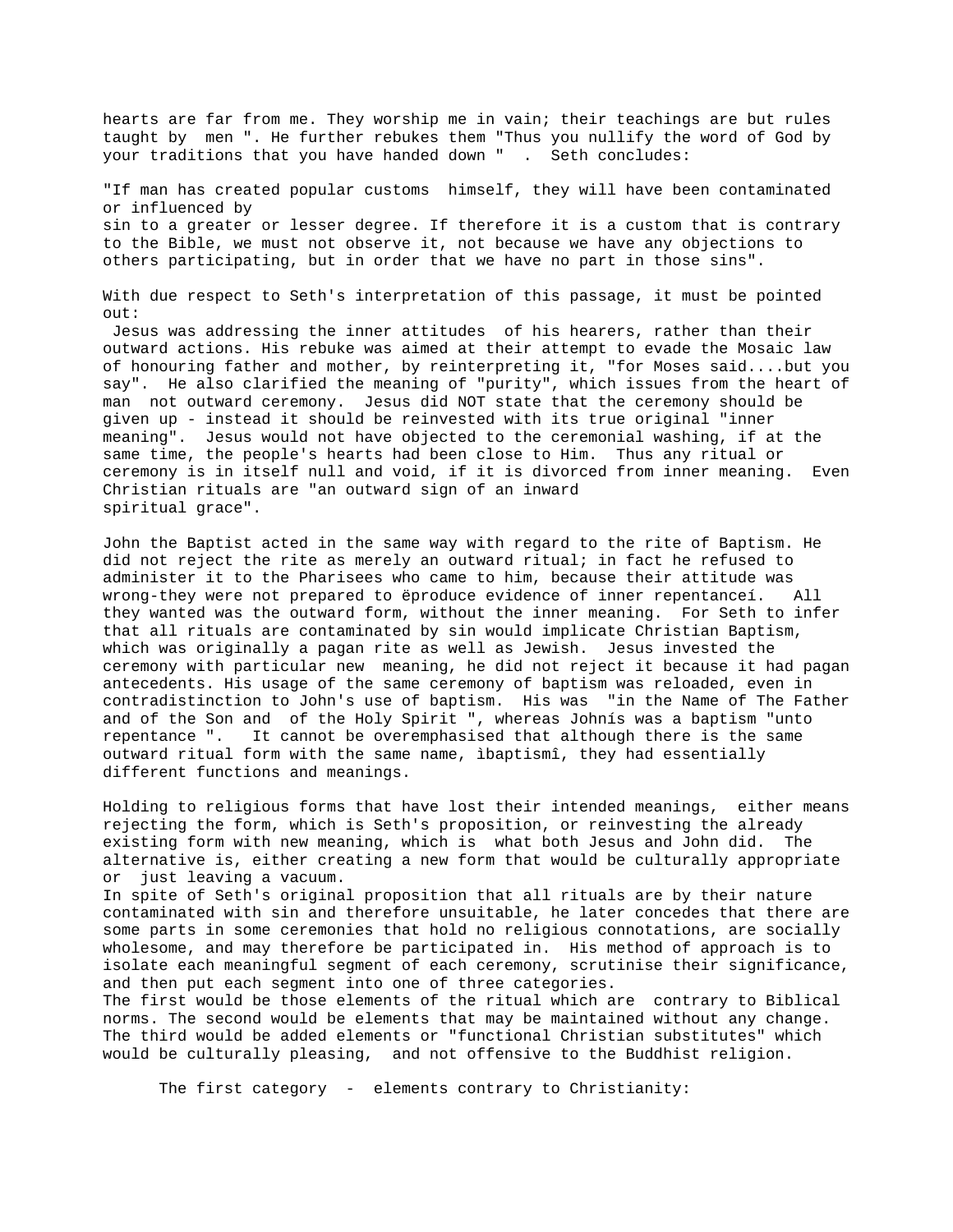1. Astrological predictions or any form of fortune telling pronounced on the married couple. 2. Any "magical" ceremonies, including the use of "magic" water in dousing the couple. 3. Any directly Buddhist activity, including obeisance before Buddhist idols. The second category - those legitimate parts of a ceremony that are neither rejected nor need adapting. 1. Taking part in the "collection" part of the wedding ceremony called "kan hair khan maag ì. Equivalent to taking round an offering plate for the couple. 2. Placing garlands of flowers round the necks of the couple.

The third category, elements introduced as functional substitutes: 1. Some may like to either place hands upon the head of the couple, or hold their hands together and pray for God's blessing to be upon them. 2. In the "anointing ceremony", instead of using scented "magic water which has been mixed with flour," to apply to the foreheads of the couple for their blessing, it is suggested that the Christian could use a functional equivalent such as oil mixed with flour, applying this in the same way, but with prayer for the couple.

Seth applies the same advice to all the other rituals and ceremonies mentioned in his booklet. He sees no problem in Christians participating in the renowned water-blessing ceremony "songkran". Although certain segments of this Festival fall into category one, there are nevertheless many parts of the Festival which are culturally delightful. The most important part of the ceremony is where young people honour their parents by taking bowls of water and sprinkling a small amount on them. The ceremony is generally performed in procession together, by groups of people who go from house to house ëblessingí the old people. Although the ritual sometimes gets out of hand by young people throwing water

over each other, this in itself has meaning. It reflects the abundance of water and blessing that has been given, to be shared with others.

One of the most famous of all rituals in Thailand, is the "Lotus Float" ceremony, called "loi kratongî . The origins go back to and beyond the Ayuthaya period of Thai history. Its origins are found in mythology. Most now regard the ceremony as an opportunity for holiday and fun. It is celebrated after harvest and reflects thanksgiving to the god of the water. It is significantly a time of "spring cleaning" in the house, with new beginnings - by forgetting the past, asking forgiveness, and doing merit. A small float is constructed from banana leaves, with a candle placed in the centre. This is lit and floated down the river, anticipating that the float actually carries away with it, all that the sender wanted to get rid of, including sin and wrongdoing. Different areas in the country attribute differing meanings to the ceremony.

It is most unfortunate that Seth deems this ceremony contrary to Christianity and advises Christians to shun it completely. What is worse is that he offers no functional equivalent at all, thus creating a vacuum of insecurity and a feeling of loss, even of identity, for the Thai Christian.

 It is not the place of a missionary to propose solutions, but this writer is convinced that some elements of this ceremony can be given Christian meaning, and the ceremony itself can be used to give thanks, not to a river god, but to the God of the Universe. It can be reinvested with redemptive meaning to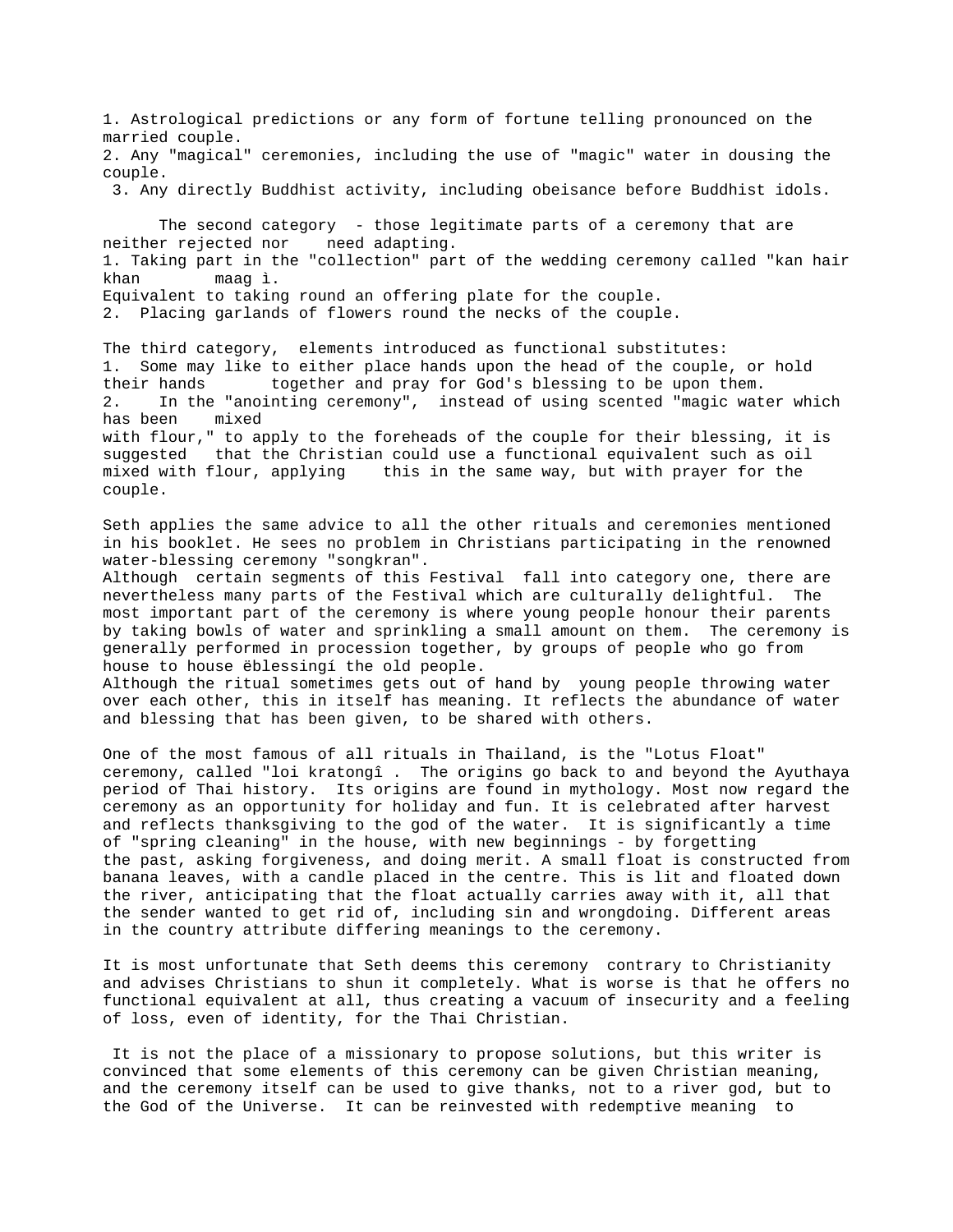declare the other Way of removing sins, the other Way of finding forgiveness. There are clearly what Missiologists term "Redemptive Analogies" intrinsic within this ritual. How good it would be if Christians could show social and cultural solidarity with their own people during this important time, yet at the same time clearly indicate the distinctiveness of the good news - perhaps they could place a cross aswell as a candle on the float. This would be totally Thai and would evoke questions about the meaning of the cross - and how it is through the cross that sins are taken away. It could pointed out too, that even the Thai ceremony had its origins before Buddhism came to Thailand in folk religion, so of itself it is not Buddhist. It may be argued that such a method would confuse issues rather than clarify them, that the risk is too high. Yet Paul risked being misunderstood when he taught on the "altar to the unknown god"in Acts 17. Paul met the people where they were at in their understanding, and then built a bridge of communication, taking them from the known to the unknown. These principles can be applied to similar rituals in

other Buddhist countries in S.E. Asia.

In discussing the burial ceremony Seth once again takes apart each segment, and places it into one of the three categories mentioned. Seth feels certain parts of the ceremony are acceptable, such as washing and sprinkling the body and that the departed should be honoured but not worshipped. Flowers and wreaths are appropriate in order to show that Christians are just as serious in mourning as others. Sometimes just sitting quietly by would be sufficient indication of our participation and sympathy , without actually being involved in the Buddhist rite.

In conclusion, Seth, in seeking to give directions on Thai rituals, gives both uncertain and ambiguous recommendations. His uncertainty is shown by his appeal to an individuals personal convictions without giving concrete directions. His ambiguity is shown by the subjective way he assigns rituals to his three categories. With this whole matter being absolutely crucial to the advancement of the Gospel in Thailand alot more work must be done as soon as possible, so that new Christians will not feel robbed of their cultural heritage, and feel secure in

their new -found faith.

 A well known Evangelical missionary, perceiving the vacuum created by the usual methods of evangelism in Thailand, began to consider the possibility of reloading the traditional ìSukhwan Ritesî with Christian content and meaning. Van der Weele takes Tambiahís outline of the major categories in the Sukhwan Ceremonies first of all, then attempts to apply the framework to possible Christian alternatives:

the occasion the sender the receiver the supporting cast the message (a combination of the language of object symbols, physical acts and the language of words). The occasion relates to when the ceremony is performed, already indicated in this Thesis The sender - the Officiate, usually an elder or an Ex-Buddhist priest. The receiver - a sick person, or some other specially needy situation.

The supporting cast, - the whole village, or as many as possible.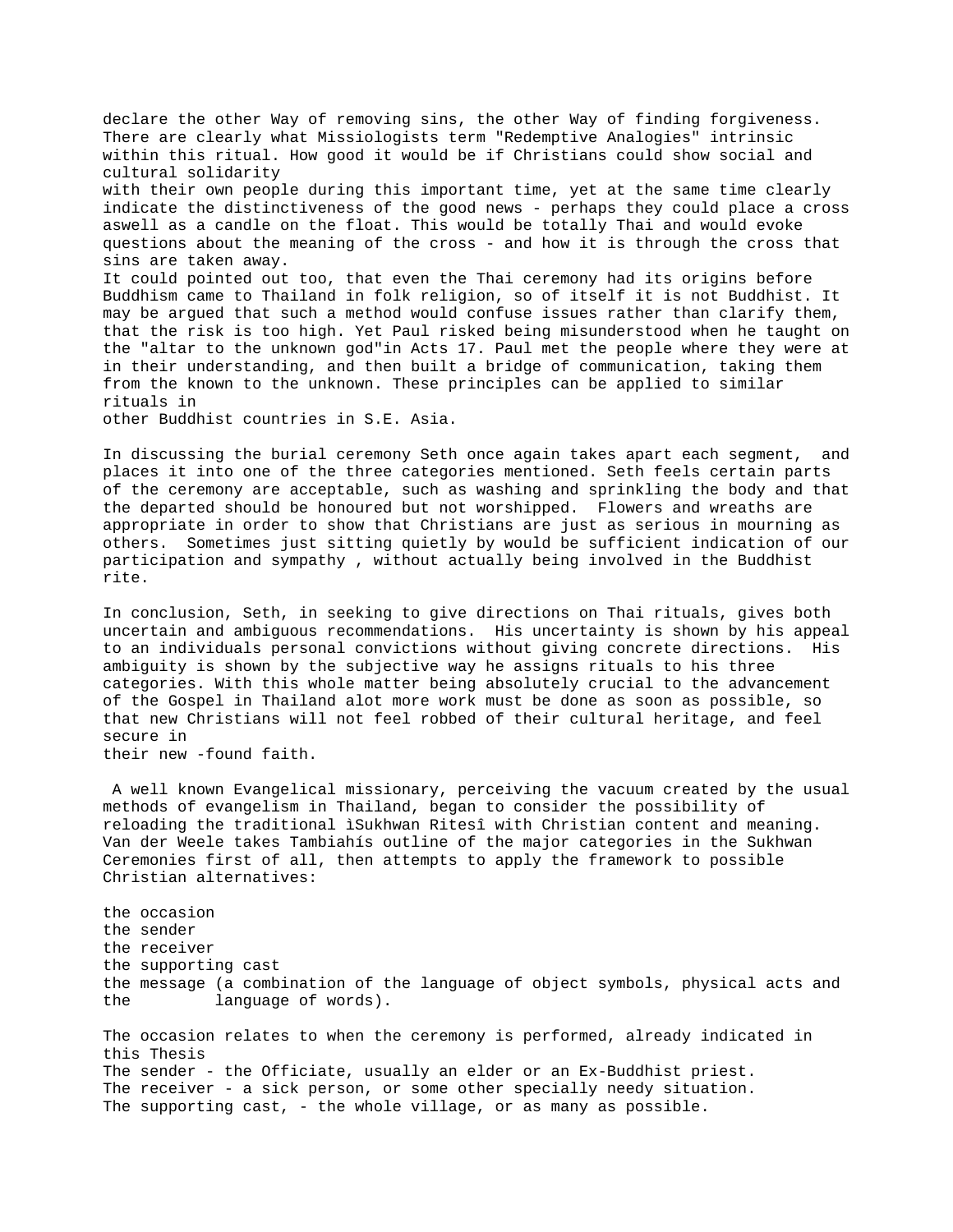The message - delivered symbolically by tying strings and chanting mantras.

Upon invitation to a Sukhwan ceremony van der Weele graphically describes what happened and his personal response:

ìMy wife and I were invited to attend the wedding of one of the favoured mission language teachers. We belonged, as I look back at it now, to the supporting cast. The elders present were invited to tie the cotton to the arms of the bridal couple. In fact we followed immediately in a row to congratulate, as we considered it, as most honoured guests, after the old grandparents. The old lady assisting the ëmau khwaní, the Officiant, gave us too, a few pieces of cotton, she was confused when we refused to do so. I still remember the look of confusion in the eyes of the bride, and the apologetic smile. It became clear to us what pressures believers are facing. Nothing in my training had given me ways to respond adequately, apart from the missionary colleagues who simply told us: ëdonít get involved, it is occultí. Thai Christians have taken the same approach, except those under social pressure of non Christian relatives, who felt compelled to endure it. I am not aware of any attempt to find a solution for this tension. Obviously the gulf between the believer and his occult past seems too large, to build a bridge. Yet questions remain. In denying this form of expression of love, concern and morale building, what then takes place? If missionaries insist on such an approach, what happens when the Christian relative becomes sick, fails his much sought entrance exam to Teachers College or any other misfortune. Is then the missionary responsible to provide for an answer? Things get even a bit more complicated when one realises that the missionary usually encourages proper (western) medical care, and as in our case, even sells medicine at a modest price. Then missionaries and Thai Christians have their own ceremonies to deal with illness and stress: they anoint with oil and lay hands on for healing (James 5:14). Going the Christian way does provide substitutes, but the non-Christian relative cannot participate in this. Obviously this must foster a sense of alienation. The sense of ëcommunityí fostered in the Sukhwan ceremony, is not fostered in the Christian ceremony. This all has serious implications for the proclamation of the Gospel. Thai Christians have not been able to resolve this dilemma. They do not want to be a part of an animistic rite. What other approaches can be made which might lessen the strain? What does the Sukhwan ceremony rite attempt to achieve and are there elements which give points of contact? Are there specific Christian ways which might be of a blessing to the general community?î Van der Weele then investigates the possibility of readapting this ceremony so

that it fulfils its social and religious function, now within a Christian context, while at the same time fulfilling its former function in continuing to benefit the whole community. He perceives the basis of the ceremony to centre around the need for ëwholenessí and ëreintegrationí of the individual and society and suggests the Hebrew idea of ìShalomî analogous to this. He calls it ìA Christian Tranquillity Rite, Shalom Sharing î . This suggestion warrants further investigation even with the risks involved. Such innovation could produce positive benefits in the Thai community and allow them to see the gospel as indeed "good news".

Dr. Petrus Octavianus an outstanding Christian statesman (formerly a member of Parliament in Indonesia, and Principal of a Teacher Training College), gave a paper at the first ëInternational Congress on World Evangelisationí at Lausanne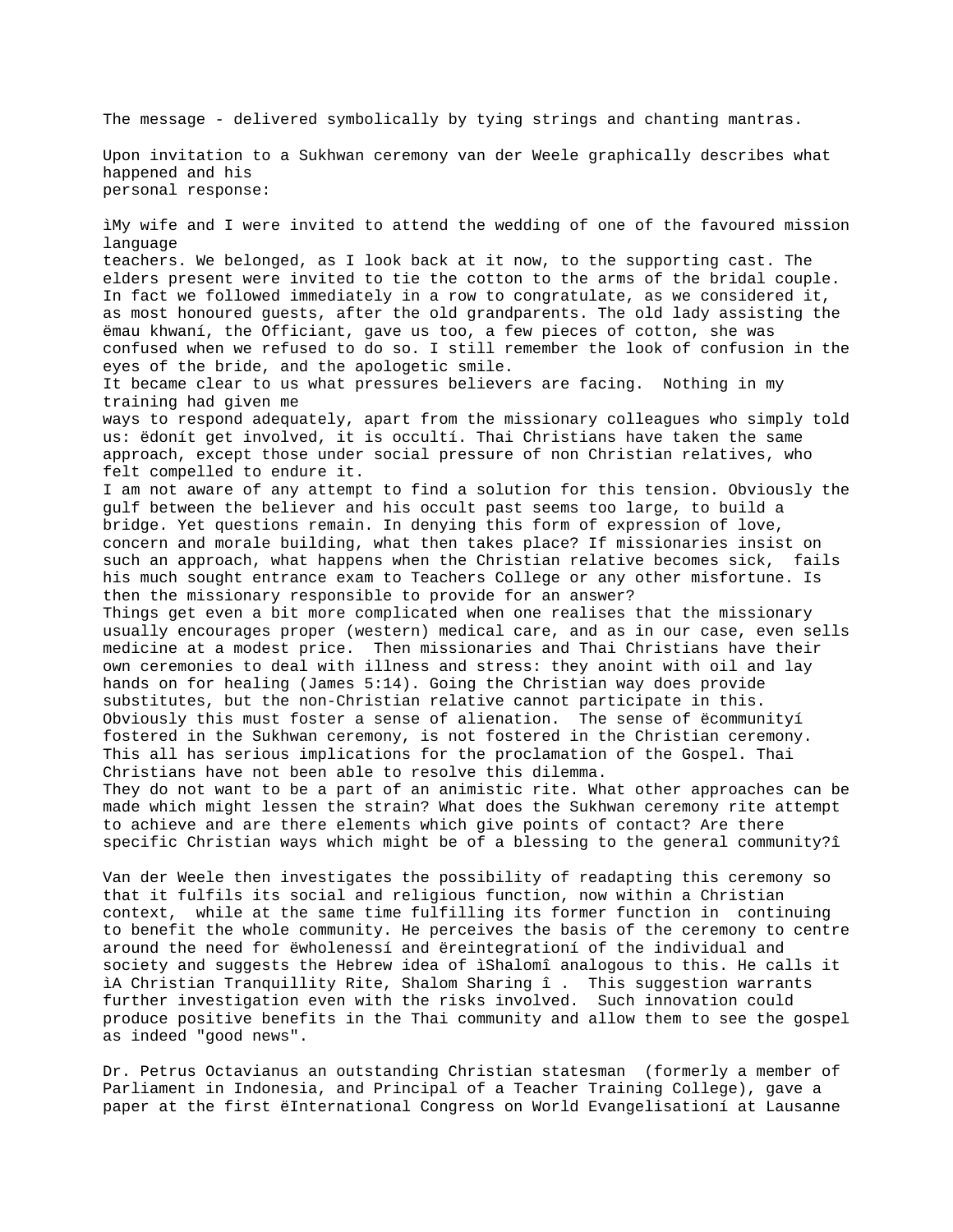in 1974. His premise was that the insensitivity of missionaries often disqualifies them as counsellors in these matters.He then gives a list of items within Indonesian Muslim culture which should be upheld, which should be rejected and which are affirmed by Scripture. So far such an exercise has yet to be done in a Buddhist context, so although the following details will be different, many of Octavianus's suggestions may be applied a Buddhist context. He outlines these features as follows: ìa. NEUTRAL FEATURES THAT CAN BE MAINTAINED 1. The use of the Kopiah; White cap; used in South Sumatra by those who have not yet gone to Mecca used in other parts mainly as national dress. 2. The use of sarong and kebaya, the women's native dress and not only worn by Moslems. 3. Sitting on the floor mat without chairs. 4. Ways of greeting one another. 5. To take off sandals or shoes when entering a house or church for worship or fellowship. 6. The use of indigenous musical instruments to make Javanese feel at home. 7. The use of Arabic language when approaching educated Moslems. 8. Circumcision, a Muslim tradition, is basically a health measure and should be considered as such. B. INDONESIAN MUSLIM FEATURES THAT ARE ENDORSED BY SCRIPTURE. 1. Respect to parents (Exodus 20:12). 2. Respect to husband (Eph.5:22). 3. Strict sex regulations: no sex relationship before marriage. 4. Giving of alms, concern for the poor (Eph 2:10). 5. Abstinence from alcohol and drunkenness. In strong Muslim areas like Aceh, nearly no liquor can be found in the shops (Gal 5:21). C. FEATURES OPPOSED TO BIBLICAL REVELATION 1. Polygamy 2. Prayer ceremonies performed for the deceased 3. Other forms of association with the occult, such as spiritualistic practices and animistic observancesî. Although Octavianus may be unaware of Buddhism in some Asian countries, he makes some helpful comments on all the religions of the East and then gives some helpful hints for Buddhist and Shinto rituals: "Each of the major religions with its underlying Animism has to be carefully examined and evaluated, according to the above pattern, so that Christians may discern which practices and features are neutral, which are opposed to Scripture and which can be endorsed by Scripture. In this way, the Gospel messenger to the Chinese will have to introduce a functional substitute that replaces the customs related to Ancestor Worship, in order to fill the social vacuum. I would also like to give a short list of forms of culture which has Shintoism and Buddhism as its background, as to which factors can be maintained, which ones must be rejected and which ones are endorsed by Scripture.

FORMS OF CULTURE WHICH HAVE A SHINTO/BUDDHIST BACKGROUND.

A. NEUTRAL FEATURES THAT CAN BE MAINTAINED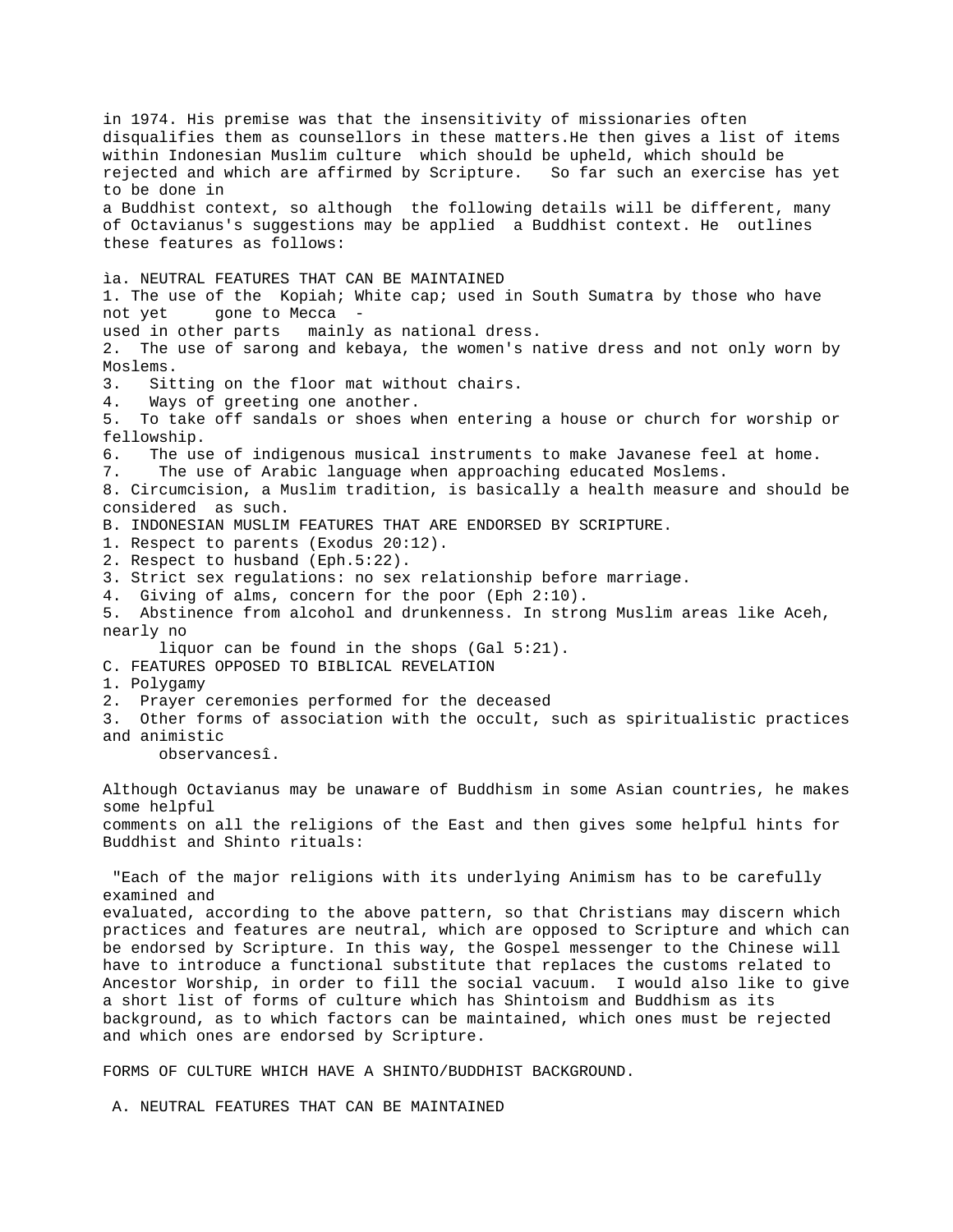1. Ethics on polite manners, e.g. "Sado" (tea ceremony), "Kado" (flower ceremony). .2. Way of visiting friends and relatives with gifts after returning home from a long journey (not just because of tradition but with sincerity!). 3. Music and traditional dance, e.g., using "Kato" a kind of harp, played by women, and "Shakohochi", a kind of flute played by men. B. FORMS OF CULTURE WHICH CAN BE TAKEN FROM SHINTOISM / BUDDHISM AND THEN SUBSTITUTED: 1. "Hichi-go-san" Ceremony. Children go to the temple and ask blessing from their gods and then receive cakes. As an alternative, Christians could take their children to the church to receive the blessing from our God and introduce them to the congregation or pastor to pray for them one by one. 2. Self-discipline in Buddhism is stressed in order to gain peace, reading loudly the Buddhist sacred books diligently every day and copying from the Sacred Books. This custom could be applied by reading the Bible aloud every day and copying it. The Buddhist people lead a selfdisciplined life only for their own salvation, but Christians lead a selfdisciplined life for the glory of God as people who have been saved. C. FORMS OF CULTURE ENDORSED BY SCRIPTURE 1. Monogamy. 2. Respect for parents. 3. Respect and loyalty to the government. D. FORMS OF CULTURE OPPOSED TO BIBLICAL REVELATION 1. To worship the departed ones. 2. Spring and autumn ceremonies held in the temple for the departed. By doing so they think that the soul of the departed will take time to visit their homes. 3. Ceremony for the deceased (Buddhist ceremony). 4. Wedding ceremony, worshipping the sun god (from Shintoism), also drinking liquor, a kind of sanctification before marriage. 5. Birth ceremony-to receive the blessing of the sun god with a sanctification mark. A worship ceremony to the gods in a small temple is held on Children's Day, every March 5. 6. Economic and political matters: economic and political discussion is always accompanied by the presence of women and the serving of alcohol. There is a saying in Japanese, "Machiai seeji" or "the policy of the Japanese Government is decided in the bar".

Although not all is applicable, the outline shows an Asian leader engaged in a struggle to make the presentation of the Gospel of Christ as culturally relevant as possible without compromising the essential nature of the message. A well known missiologist of former years, J.H.Bavinck in his "An Introduction to the Science of Missions ", encountered similar issues. He pointed out that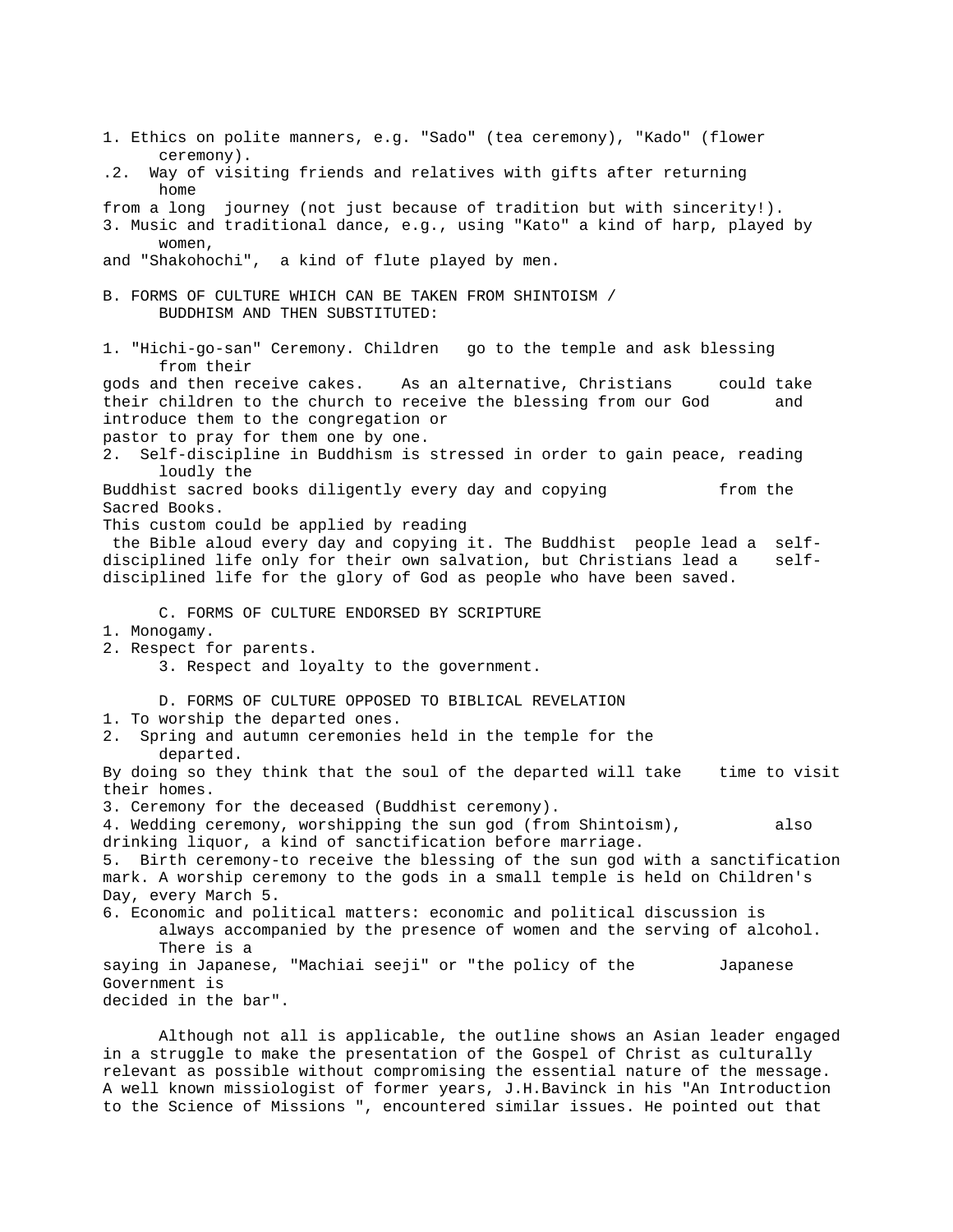the same problems have faced the church from its earliest inception. Augustine struggled with it , the later Jesuits and Catholic scholars confessed that:

"The static retention of European customs is responsible for the fact that the progress of missions has nearly ended in failure and despondency".

Louis J.Luzbetak, another Roman Catholic missiologist, uses the term "accommodation " to define the interaction between the Church (Theology) and Culture (Anthropology). He defines "accommodation" as follows:

"Accommodation may be defined as ëthe respectful, prudent, scientifically and theologically sound adjustment of the Church to the native culture in attitude, outward behaviour, and practical apostolic approachí".

Yet Luzbetak still maintains the uniqueness of Christianity and so also adds "the limits of accommodation ". He indicates that whatever may be "imprudent" or "unreasonable" can never be the object of accommodation. Interestingly Luzbetak stipulates:

"The Church has the strict obligation of preserving the deposit of Faith in its entirety and purity. No jot or tittle may be compromised, even if by so doing one could win over a whole nation to the Church or prevent a serious persecution or schism. The Church may not tolerate any beliefs or practices that are contrary to revealed truth: nor may she tolerate a double standard, one for mission lands and another for ëmatureí Christian countries".

While Luzbetak endorses the principle of accommodation, he is by no means indiscriminate in his selection of appropriate rites, rituals and ceremonies. Of any questionable forms of worship that may have immoral innuendoes, he says:

ìThus accommodation is never justified in regard to the worship of naturespirits, promiscuity, or polygamyî.

Johann Thauren discusses various types of accommodation, but when finally asked what customs ought to be adapted and what customs we cannot adapt to, he states:

ìCertain customs clearly contradict the Christian faith, such as idolatry, witchcraft and the like. It is absolutely impossible to adapt to them. But others, such as modesty in attire, are in themselves good....other customs are not harmful in themselves but under the influence of religion they have acquired a superstitious character, and finally there are customs which in themselves are neutralî.

 Bavinck observes that Catholic missions and Protestant missions view customs and ceremonies differently mainly due to their divergent positions on the nature of man. According to Catholics man is not totally depraved since God's common grace acts as a safeguard and restraint from decline. They perceive cultures in the same way, estranged, yet still containing much which is essentially good. The same idea is applied to culture. The Reformation view is much stronger, using vocabulary such as "total depravity", seeing man in totality, affected and infected by sin. If man can "do no good " in Godís eyes, then his culture can "be no good " according to their perception.

Evangelicals, while not necessarily denying many of the earlier Reformation presuppositions, see that God has "not left himself without a witness ". Bavinck, himself an orthodox Presbyterian suggests concerning other cultures: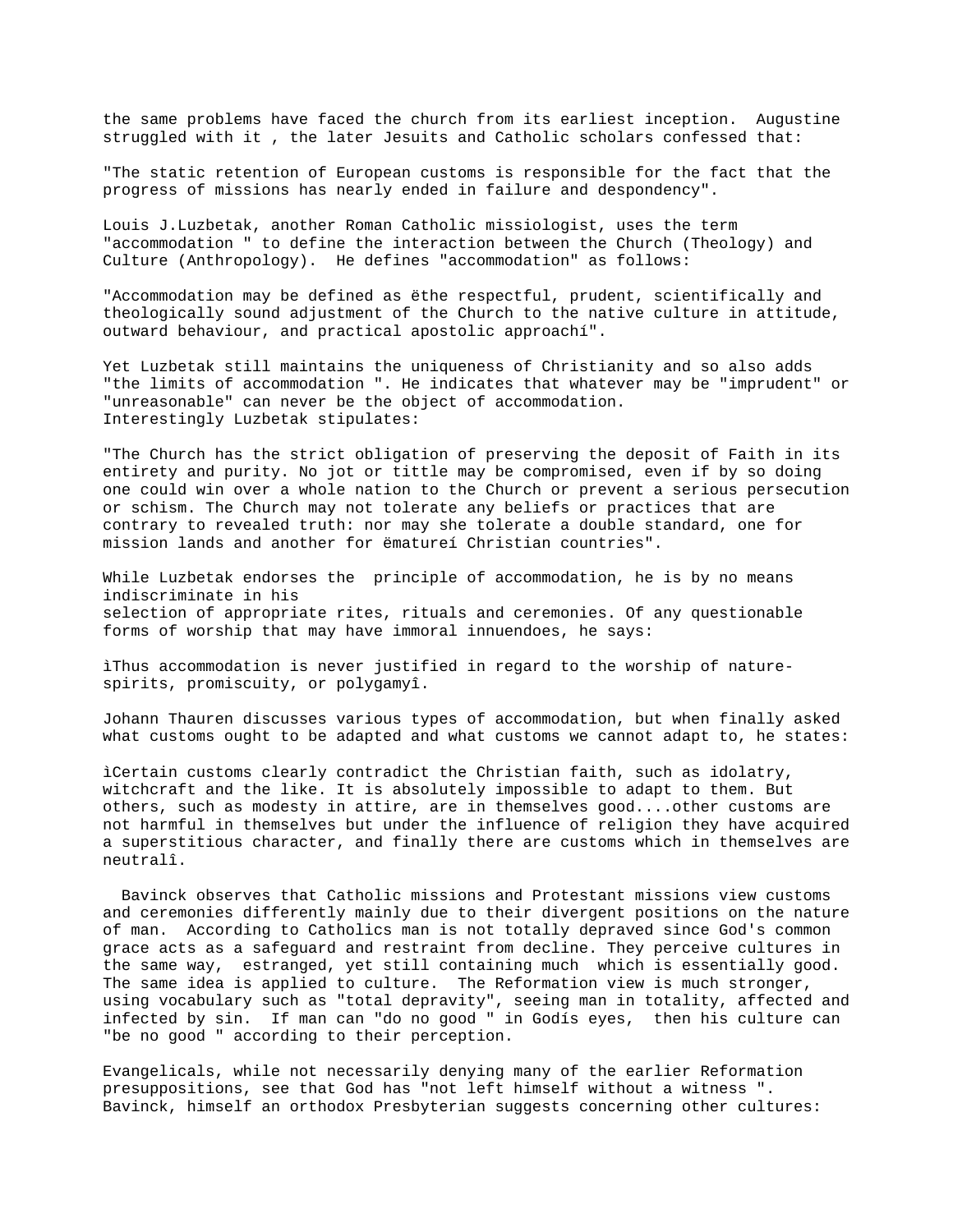"In the moral and legal sphere, and in other areas as well, we frequently encounter unexpected and surprising values. The cultures met on mission fields are in other words, indivisible structures in a certain sense, but here and there loopholes are in evidence, because man has not felt fully the condemnation of God that he brought upon himself by his sin. God has not left Himself without a witness. Therefore we ought never to run rampant on the mission field with an inflexible theory. We must always have an eye for what God has spared in his mercy and for what he does in the world day by dayî.

Bavinck feels that the use of the word "accommodation" when it has to do with rites rituals or ceremonies extant within a culture, connotes something of a denial, a compromise or even a mutilation. Although his own language is somewhat archaic and could be quite offensive today (ie. use of "pagan" or "heathen"), he nevertheless gives a helpful contribution. He prefers to use the term ìPOSSESSIOî, ìto take in possessionî. He suggests that:

"The Christian life does not accommodate or adapt itself to heathen forms of life, but it takes the latter in possession and thereby makes them new...it is in essence the legitimate taking possession of something by him to whom all power is given in heaven and on earthî.

When Bavinck discusses the veneration of ancestors, he makes some quite remarkable observations:

"What is directly striking in Christianity is that the dead are so entirely relegated to the background. They are naturally still spoken of within the narrow family circle, but they are not worshipped, and nothing is expected of them. All this appears extremely strange and in some instances even disrespectful. Frequently a person may hesitate to become a Christian because by so doing he believes he would be acting contrary to the will of his ancestors, and that he would no longer be able to pay them their due respect. The newly formed Christian church ought not to be indifferent to such problems...In Japan, as in China the veneration of one's ancestors constitutes a very important element in the national religion. And here and there at a certain time of the year, Christians gather as a family around the portrait of their dead relative or ancestor. The life and accomplishments of the one departed are then spoke of with respect. The Scriptures are then read, prayers are offered and hymns sung. In such practices something of the old is retained and yet it is wrested free from its pagan moorings. TO RETAIN OLD CUSTOMS IN SUCH A WAY BY ENLISTING THEM IN THE SERVICE OF JESUS CHRIST IS PERFECTLY PROPER IN MY JUDGMENTî (my italics).

 The following models do not attempt to deal with each ritual and ceremony in detail. They seek to evaluate the components of each ritual, categorise them, and then suggest possible ways of "accommodating", ìpossessingî, "continuing", or "discontinuing" within a given ritual.

These frameworks could be applied to any ritual and may help missionaries and nationals (preferably nationals) to determine where and when "functional substitutes" should be used, and what form they should take. Hiebertís model in ìDealing with Old Waysî below introduces the subject. National leaders should be qualified to deal with Number 3 in the chart, and follow through with appropriate contextualised Christian forms. The models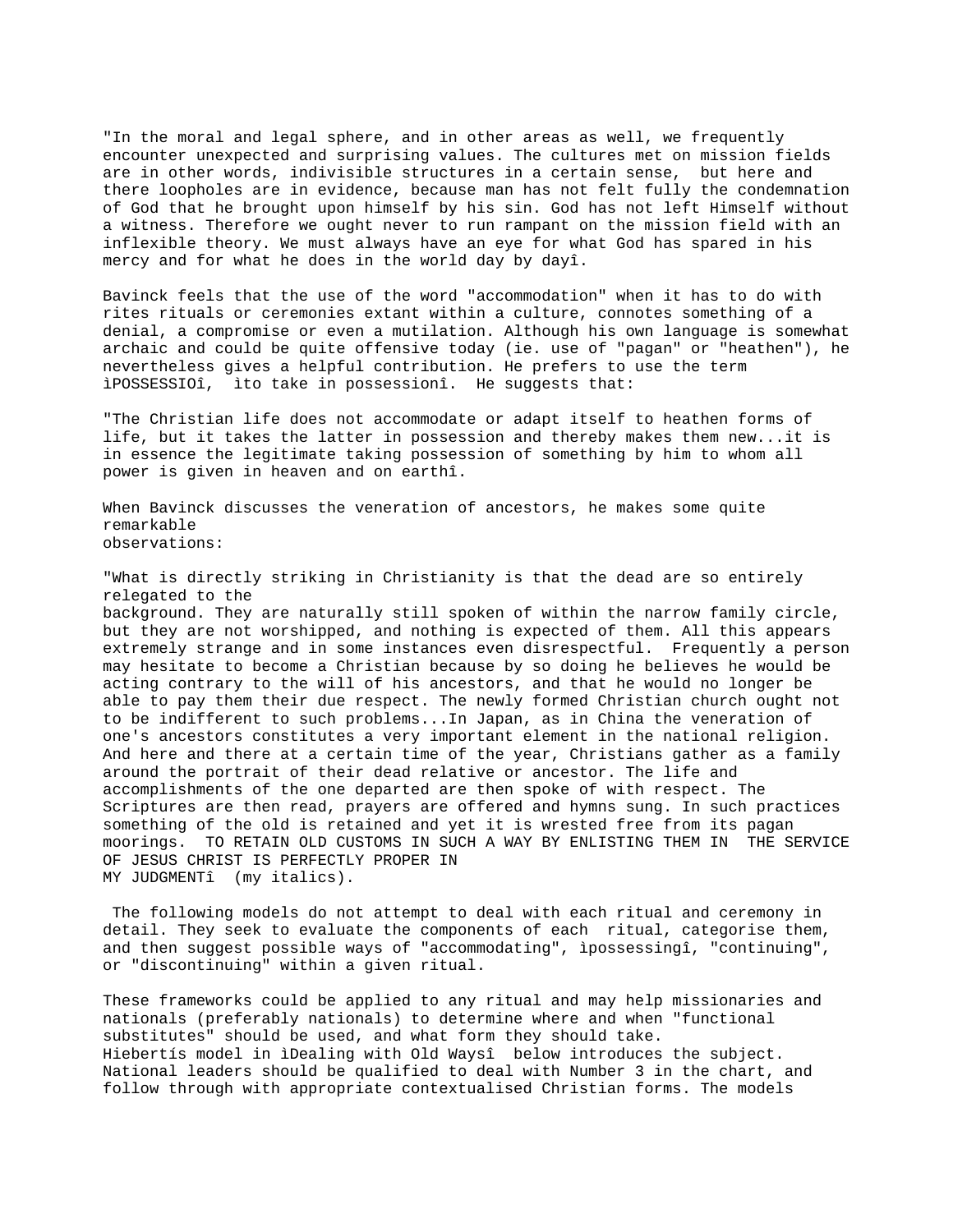following Hiebertís are the writersí suggested outlines for analysing Thai rituals and Ceremonies.

A MODEL FOR USE IN CONSIDERING APPROPRIATE COMPONENTS OF RITUALS FOR INCORPORATION INTO CHRISTIAN WITNESS AND WORSHIP.

SUGGESTED CHRISTIAN ALTERNATIVES (FUNCTIONAL EQUIVALENTS) FOR INCORPORATION INTO THE TRADITIONAL THAI MARRIAGE CEREMONY.

CHAPTER 7.

## POWER ENCOUNTER

 Western theologiansí unwillingness to discuss themes which exist outside their own categories have caused them to overlook the theme under discussion in this chapter. This makes them ìdemythologiseî or ìrationaliseî what the New Testament writers term the ìPrincipalities and Powersî. They would even go as far as to suggest:

ìThey were merely manifestations of material power: the laws of physical power, institutionalised forms of corporate power, psychological forms of power, perhaps even various forms of psychic power. And whatever residue we cannot force into our material categories, we will tend to regard as ësuperstitioní. The ancients could not help it if they did not understand the physical laws of the universe uncovered by our science. They could deal with these invisible, unknown forces only by personifying them and treating them as if they were conscious, willing beings....When we read the ancient accounts of encounters with these Powers, we can only regard them as hallucinations, since they have no real

physical referent. Hence WE cannot take seriously their own descriptions of these encounters - as long as our very categories of thought are dictated by the myth of materialismî.

There have been several studies on this subject over the last fifty years and even Barth treats what he calls ìThe Rebellious Powersî, in the Lordís prayer. Hendrik Berkhof expresses surprise regarding Barthís contribution to the subject:

ìThe way Barth treated this material came to me as a great surprise. Naturally this treatment goes immeasurably deeper than that which I offer, but it goes in the same direction. I feel sympathetic with this deepening treatment. I noticed with special interest that when Barth delivered these lectures (1961) he was clearly no longer bothered about ëmythologisingí which he had previously easily accused me of. On the contrary, he is now combating the modern spirit whose rational scientific world view has no eye left for the power of the Powersî.

Though indiscriminate "de-mythologising" is mostly a thing of the past, modern scholars still find ways to "water down" these themes to fit their own categories: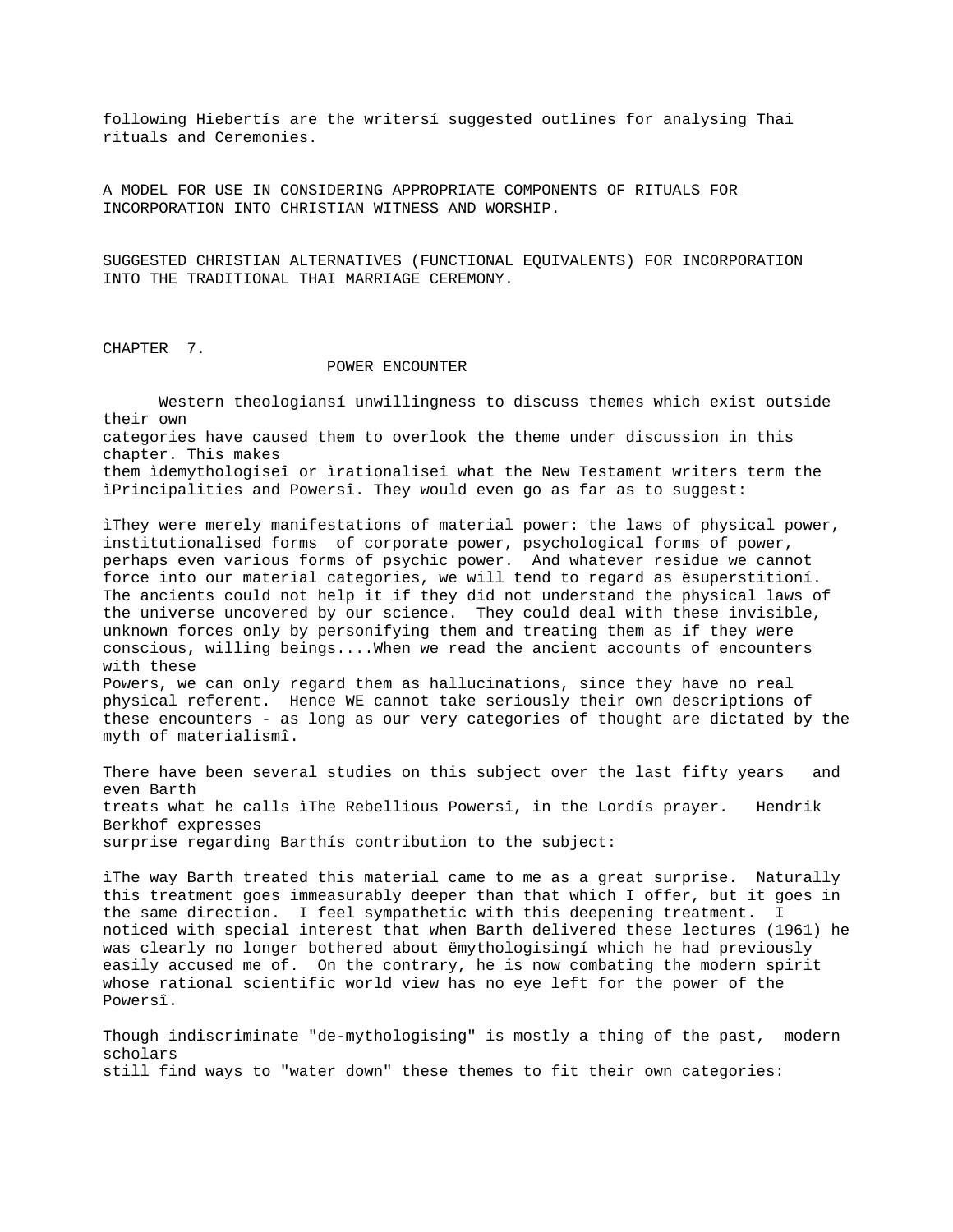their social ethics by appealing to the Biblical notion of the Powers, reducing them almost entirely to social institutions and structuresî. The language of "the powers" pervades the whole New Testament. The belief system and world view of that time was mutually understood by both the writers and the readers. Our task in interpretation is not to make judgments from our limited perspective, but to actually enter into the perspective of the original writers and readers. Walter Wink on his definitive work on "power" in the New Testament concludes that the expression ìprincipalities and powersî ?????????????????????? is but one of many paired expressions for ìthe powersî. Wink found that these expressions may refer to ìboth heavenly and earthly, divine and human, spiritual and political, invisible and structuralî. The verse that best illustrates this is Colossians 1:16. ìFor in Him, all things were created in heaven and on earth, visible and invisible, whether thrones ???????), or dominions (??????????? or principalities ???????? or authorities (?????????? all things were created through Him and for Him.î Wink observes:

ìNow liberation and political theologians are attempting to undergird

ìIt is only because scholars have narrowed the focus to just the occurrences of ìarchai kai exousiaî in the Pauline or Paulinist corpus, that the full scope of the Powers has gone unrecognised. We have already seen that they are found in every book of the New Testament; much more evidence waits its turn. The theme of the Powers encompasses every concentration of power in any authorised agent or actor. If a world view includes spiritual beings, then they naturally will be covered by the vocabulary of power. But they do not exhaust it or even have the first call on itî.

The New Testament uses ìexousiaî 102 times, 87 of them relate to more impersonal structures, rather than personal beings. This is not to say that the New Testament neglected angelic/demonic beings for they are accepted without question both in the Gospels and Acts. However, Wink points out:

ìIt is a modern bias to single out just the supernatural powers, as if they alone were of significance. For the Ancients, heaven and earth were a seamless robe, a single interacting and continuous reality. To read the literature on the subject, one would never have suspected that the spiritual powers comprised only fifteen percent of the uses of the term. WE are fascinated with the supernatural forces the Ancients describe; THEY seem to have taken them for granted and to have been much more preoccupied with that more amorphous, intangible, indefinable something that makes it possible for a King to command subjects to voluntary death in war, or for a Priest to utter words that send a King to his knees. Perhaps they lack the systematic precision of what our modern analyst describes or a vocabulary for designating it. And they may have been in touch with dimensions of power which our more materialistic point of view rarely glimpses. It is perhaps this ëamorphous intangible, indefinable somethingí that Paul is referring to when he uses the word ëstoiechaí (ëelementsí). This term has puzzled expositors for centuries and has been the occasion of a massive etymological excavation. While more bits and shards may yet emerge, enough is known to consider at least the broad outlines of its meaning, settled once for allî.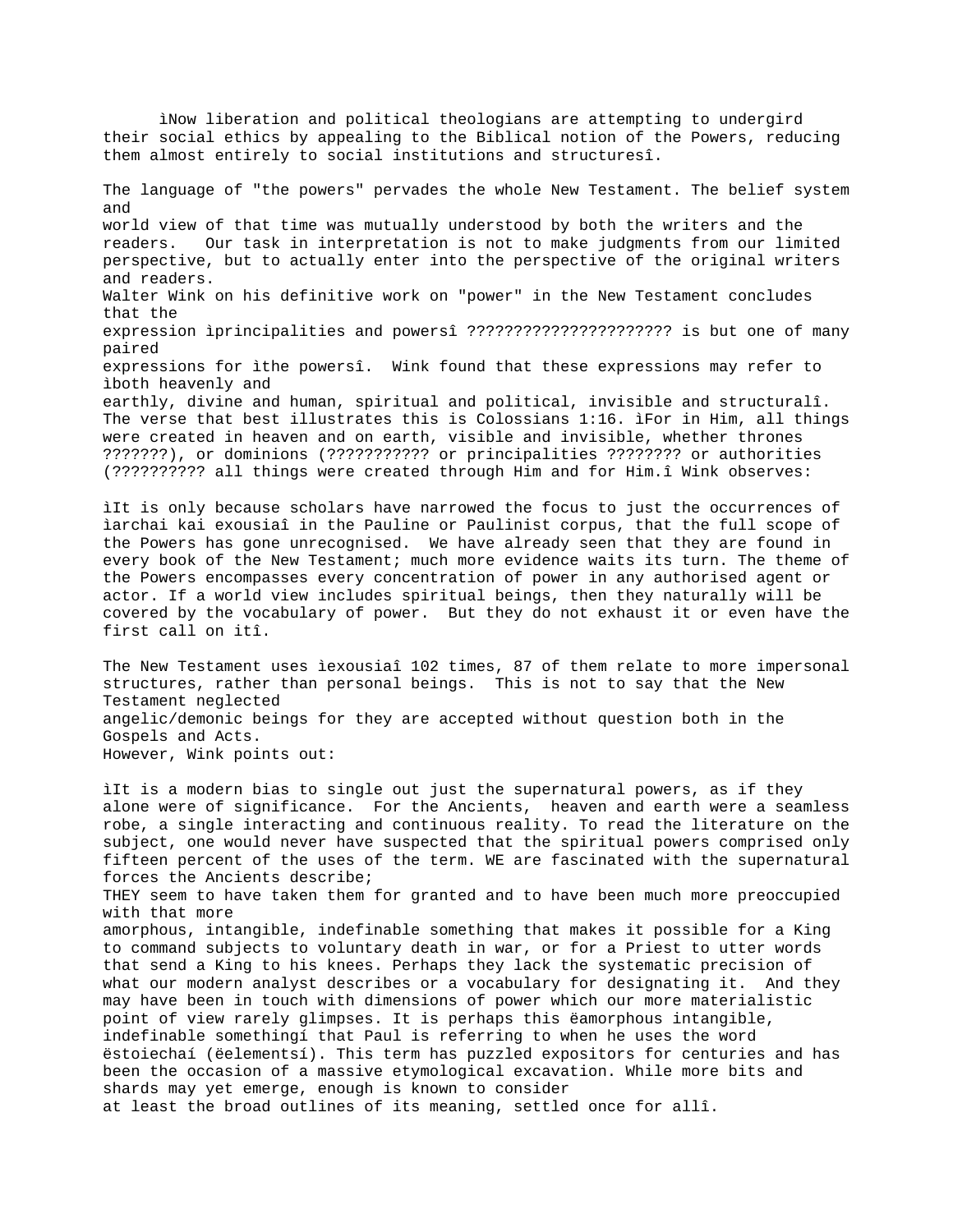Berkhof attempts to analyse the meaning of the term and translates it ìworld powersî. He states: ìThe Powers rule over human life outside of Christ. They are manifested in human traditions (Colossians 2:8), in public opinion which threatens to entice Christians in Colossae away from Christ. They are manifested in the cautious and timorous observance of requirements about abstinence from food and drink or of feast days (v16, 20ff). All of this may be summed up as ëprescriptions and doctrines of mení. The ëworld powersí under which mankind languishes, to which the Colossians risk falling subject once again, are definite religious and ethical rules, the solid structures within which the pagan and Jewish societies of the day lived and moved. In v14, these structures are spoken of as the way in which the principalities and powers rule over men, or rather the powers ARE the structures. The main point is that by His Cross, Christ has unmasked and disarmed the quasi-divine authority of these structuresî.

Any thorough study of stoicheia ?????????) will provide a broad range of usage, from ìbasic elementsî (see Hebrews 5:12), to 2 Peter 3:10 where the word is rendered by Wink as ìthe constituent elements of the physical universeî. In Galatians chapter 4, he translates it as ìthe basic requirements or rules of a systemî. It can also apparently be translated in terms of social structures that no longer fulfil their original purpose, and possibly to angelic beings (Romans 8:38).

If, as Paul seems to suggest, ìprincipalities and powersî were created by Christ and for Christ, why does he then speak of these powers as being antagonistic, hostile and opposing Godís divine purposes? Why does he speak of them as being possible agents that may separate us from the love of God?

## Berkhof suggests:

ìPaul speaks, once, of the Powers as related to the Creative will of God. But we do not know them in this divinely intended role. We know them only as bound up with the enigmatic fact of sin, whereby not only men have turned away from God, but the invisible side of the cosmos functions in diametric opposition to its divinely fixed purpose. When Paul writes that nothing can separate us from the love of Christ, not even the Powers, he presupposes that the nature of the Powers would be to do just that - to separate. The Powers are no longer instruments, linkages between Godís love as revealed in Christ and the visible world of creation. In fact, they have become gods (Gal 4:8) behaving as though they were the ultimate ground of

being, and demanding from men an appropriate worship. This is the demonic reversal which has taken place on the invisible side of creation. No longer do the Powers bind man and God together; they separate them. They stand as a roadblock between the Creator and His creation. The Powers continue to fulfil one half of their function. They still undergird human life and society and preserve them from chaos. But by holding the world together, they hold it away from God, not close to him. They are the ìrulers of this ageî (l Cor 2:6). In their desire to rule, they are in enmity toward the Lord of glory. Paul touches on this in a remarkable way in

Ephesians 2:1 saying that Gentile believers had previously walked ìaccording to the course of this world according to the prince of the power of the airî. The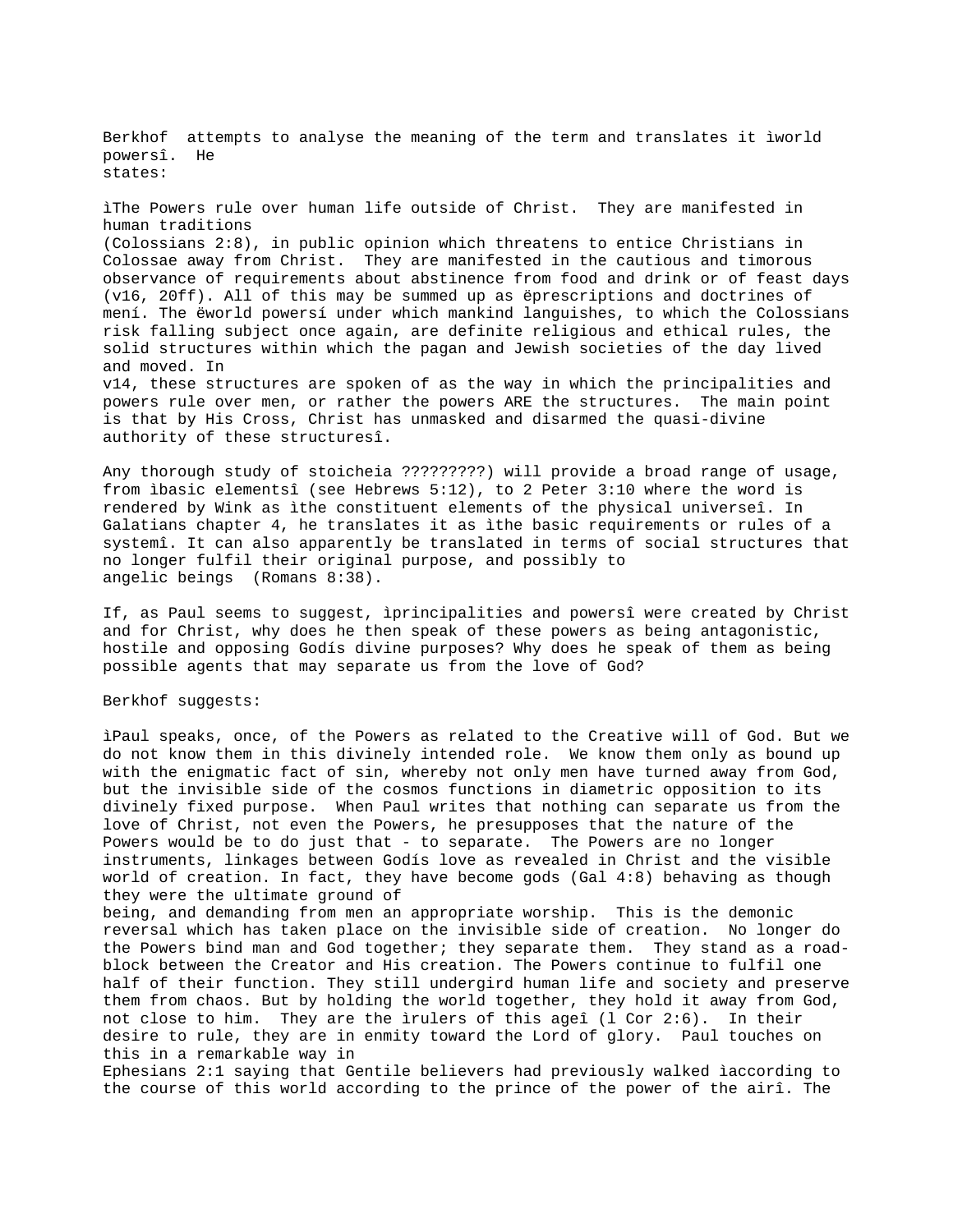Powers which rule our life, though not divine, exercise their dominion from aboveî.

Paul's terminology in Ephesians of ìthe prince of the power of the airî, or ìbeing raised up in the heavenlies with Christî, or ìour struggle is not against flesh and blood, but against the rulers, against the authorities, against the powers of this dark world and against the spiritual forces of evil in the heavenly realmsî, may seem archaic and outmoded to those in the West but they are very relevant to folk Buddhists in Asia today. In fact such 'insights' help them read the New Testament with a far deeper understanding than Weste;  $rn$ theologians do.

Berkhof, modern scholar that he is, risks his academic credibility with his peers when he is brave enough to suggest:

ìWe have been speaking of ancient cosmology, in connection with the word ëairí:. Here, however,

as well as with many other Biblical expressions usually thought to be borrowed from this cosmology, the question arises whether the world view we need to deal with is not the more ënaturalí one, given to us as a part of our being human, which is pre-intellectual, experienced and understood by every man. For man, erect of carriage, with his spiritual capacities located in the uppermost part of the body, the best is naturally ëaboveí and evil ëbelowí. God and heaven belong together. The Powers which rule our life, though not divine, exercise their dominion from above. We ourselves say,even more literally, that ësomething is in the

airí. When Hitler took the helm in Germany in 1933, the Powers of Volk, Race, and State took a new grip on men. Thousands were grateful after the confusion of the preceding years, to find their lives again protected from chaos, order and security restored. No one could withhold himself, without the utmost effort, from the grasp these powers had on menís inner and outer life. While studying in Berlin (1937), I myself experienced almost literally how such Powers may be ëin the airí. At the same time one had to see how they intruded as a barrier between Godís Word and men. They acted as if they were ultimate values, calling for loyalty as if they were the gods of the cosmos. I allude to this example solely because it makes so strikingly

clear the sense of Paulís expressions (not only his meaning but also his actual terms). Nor should it be difficult for us to perceive today in every realm of life these Powers which unify men, yet separate them from God. The State, Politics, Class, Social struggle, National interest, Public opinion, accepted morality, the ideas of decency, humanity, democracy - these give unity and direction to thousands of lives. Yet precisely by giving unity and direction they separate these many lives from the true God; they let us believe that we have found the meaning of existence, whereas they really estrange us from true meaningî.

These perceptions appear outdated and unscholarly to the modern secular mind, even to the Western missionary mind, perceived by Newbigin as ìone of the greatest secularising forces in historyî. Yet this ëarchaicí New Testament cosmology is more closely akin to the world view of all primal religions and especially to folk Buddhist cosmology.

In primal religions the universe is not divided between ìnaturalî versus ìsupernaturalî, or ìsecularî versus ìsacredî, The universe is seen as an integrated whole - a ìseamless robeî, which enshrouds all phenomena. Using the ìmechanisticî and ìorganicî analogies is a helpful model. Inanimate, impersonal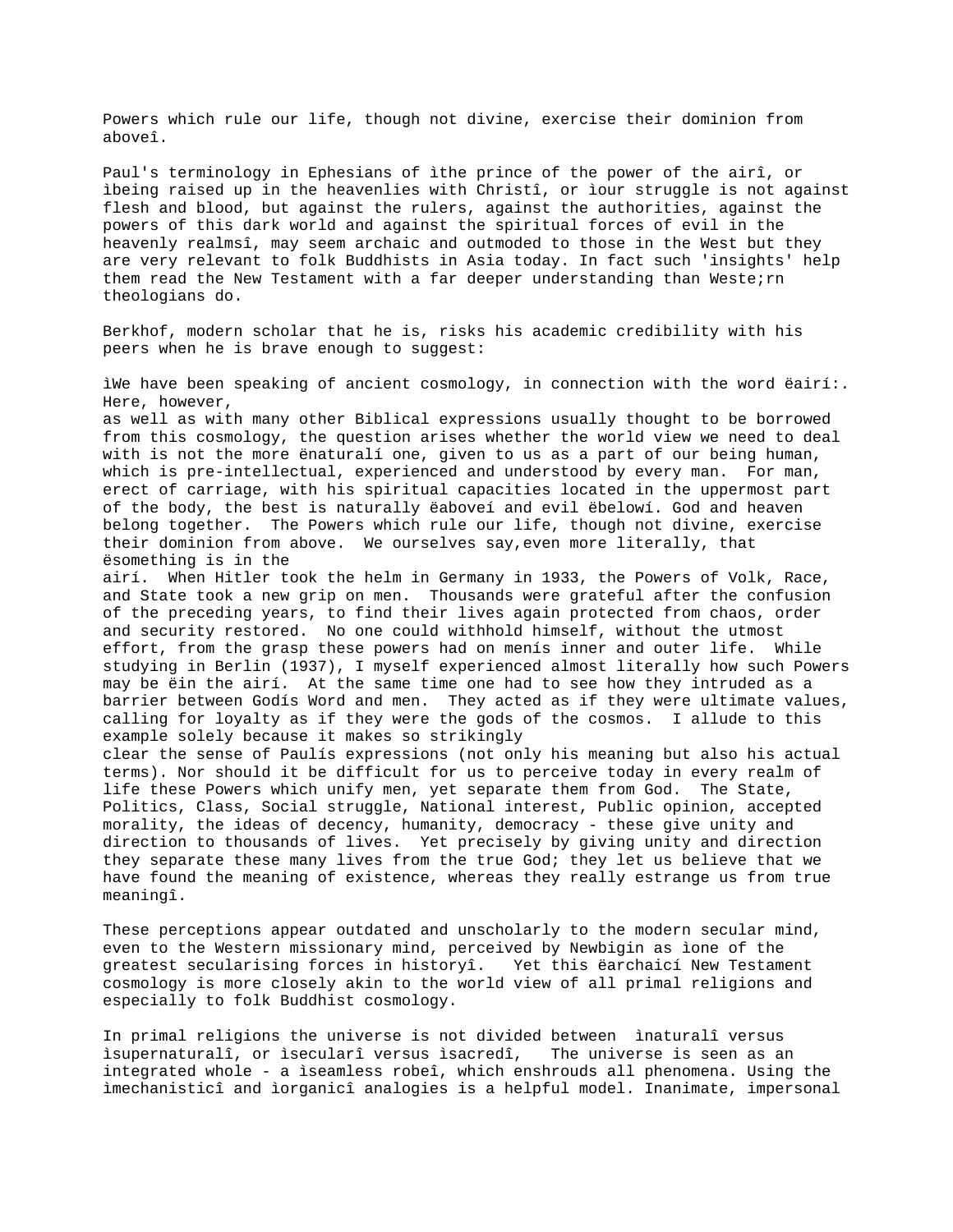ìforceî would be perceived as ìmechanisticî, analogous to electricity. Such ìpowerî has no volition, but operates according to inviolable laws. This ìforceî may be good bad or ëneutralí, it may be manipulated .or channelled by an expert Practitioner, but if it is not handled in the right way, it could be as dangerous as uninsulated electric current. Other ìpowersî would be described as ìorganicî in nature, they are either ìthe living deadî (ancestors), or ìspirit beingsî. These living beings have their own personalities, are able to ìrelateî to others, have volition and affection. Such beings may be humoured, placated, manipulated and deceived. They may come to the aid of one in need, but because of their fickle unpredictable nature, return evil for good in spite of all that is done to please them. Although all cultures will have minor variations of their own cosmologies, they can still be broken into ìorganicî and ìmechanisticî categories. Professor Paul Hiebert illustrates this perspective as follows:

HIEBERTíS ANALYTIC FRAMEWORK FOR THE ANALYSIS OF RELIGIOUS SYSTEMS.

ORGANIC ANALOGY MECHANICAL ANALOGY

Based on concepts of living beings Based on concepts of impersonal objects relating to other living beings. controlled by forces. Stresses impersonal Stresses life, personality, relationships mechanistic and deterministic nature of functions, health, disease, choice, etc. events. Forces are essentially amoral in Relationships are essentially moral in character. character.

................................................................................ ................................................................................ ..................................... .........................

> HIGH RELIGION BASED ON COSMIC HIGH RELIGION BASED ON COSMIC BEINGS. FORCES.

- Cosmic gods - kismet unseen or - angels - fate super-  $-$  demons  $-$  demons  $-$  Brahman and karma natural. -- - spirits of other worlds. The same sense impersonal cosmic forces other world. ................................................................................ ................................................................................ ..................................... ............................

knowledge based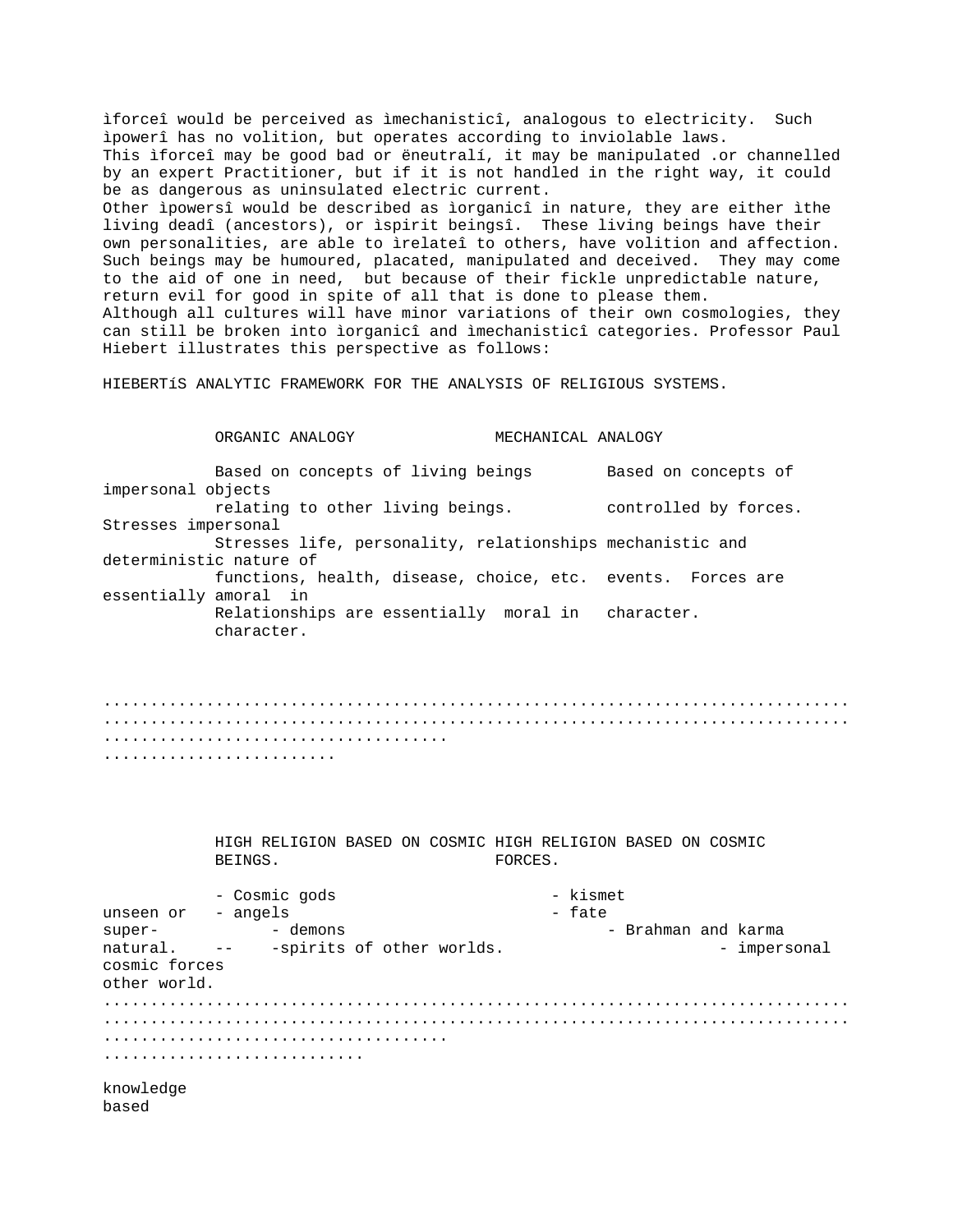| o n inference or |                            |                          |
|------------------|----------------------------|--------------------------|
| super            | FOLK OR LOW RELIGION.      | MAGIC AND ASTROLOGY.     |
| natural          |                            |                          |
| $ex-$            | - local gods and goddesses | - mana                   |
| perience         | - ancestors and ghosts     | - astrological forces    |
|                  | - spirits                  | - charms, amulets and    |
| magical          |                            |                          |
|                  | - demons and evil spirits  | - rites.                 |
|                  | - dead saints              | - evil eye, evil tongue. |

this world

................................................................................ ................................................................................ ..................................... ..........................

|                        | FOLK SOCIAL SCIENCE.         | FOLK NATURAL SCIENCE. |
|------------------------|------------------------------|-----------------------|
| seen or<br>natural     | - interaction of living      | - interaction of      |
| em-<br>natural forces. | beings such as humans,       | objects based on      |
| pirical.               | possibly animals and plants. |                       |

................................................................................ ................................................................................ ............................. .................................

HIEBERTíS DESIGNATION OF THE ëMIDDLE AREAí WHERE WESTERN CHRISTIANITY IS INADEQUATE TO DEAL WITH EASTERN CATEGORIES.

The "good news" must deal with all aspects of the receptor's world view. If what Hiebert calls the "power encounter" is neglected the resulting vacuum will be filled with familiar substitutes. Hiebert states:

ìAs missionaries we prepare to witness to people who are tied to Buddhism, Hinduism, Islam and other high religions which deal with the questions of ultimate truth and meaning. We are surprised, therefore when we find that most of the common folk do not know much about their own high religions, and that they are often more deeply involved in such folk-religious practices as magic, astrology, witchcraft, and spirit worship. We find that we are not prepared to deal with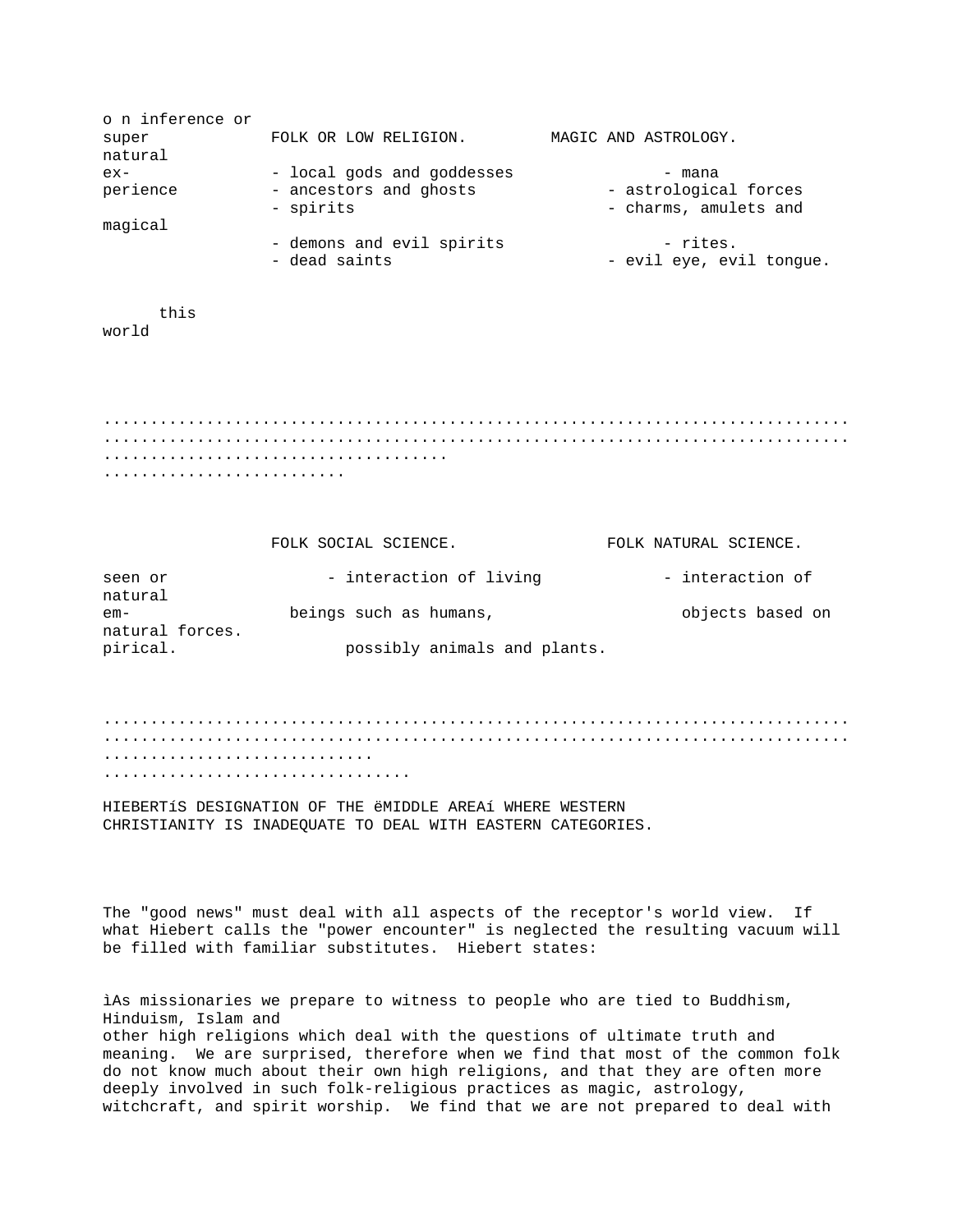such practices. Folk religions deal with the problems of everyday life, not with the ultimate realities. Through omens, oracles, shamans, and prophets they provide guidance to people facing uncertain futures. Through rituals and medicines, they counter such crises as droughts, earthquakes, floods, and plagues as well as help to bring success in marriage, in producing children, in business, and life. Given our Western view of things, we do not take folk religions seriously. Consequently we do not provide Biblical answers to the everyday questions the people face...it should not surprise us therefore that many young Christians continue to go to shamans and magicians to deal with such questionsî.

Yet our goal is not simply to substitute a new "magic" of prayer, for the old "magic" in order to manipulate God for our own benefit. At times a necessary ìpower encounterî will have taken place. The Kingdom of Christ will have challenged and clashed with the Kingdom of darkness.

Christís own ministry was characterised constantly by this power encounter, expressed through combating disease, demons, natural disasters, threatening crowds, or even death itself. Such encounter or confrontation was also seen in Christís anger against a corrupt religious system, injustice, legalism, oppression and hypocrisy.

An illustration of the ëpower encounterí concept, can be drawn from nature. When warm and cold fronts collide, an almost uncontrollable violence follows, with thunder and lightning; there may even be hurricanes, and tornadoes if extreme conditions prevail.

The ultimate power encounter was the crucifixion of Christ, an encounter with the forces of evil, ìprincipalities and powersî stoicheia ??????????:

iAll of creation was rocked; the earth shook, rocks split, the sun stopped shining for three hours, the Temple curtain was torn in two. Even tombs were opened, releasing the dead - holy people as they are described in Matthew 27:52. Life was radiating from the death of Christ; it shook a creation that was under the reign of evil. Two fronts, two kingdoms, two economies had hit head on. And in the resurrection and ascension, Christ came out victor, Satan the loserî.

German Theologian, Oscar Cullman, adds this helpful analogy taken from World War  $2.$ 

In World War 2, most military experts agree, that the victory for the Allies was assured on ìD Dayî (6th June 1944). This was the day that they successfully invaded Nazi occupied Europe on the Normandy beaches. Because the German forces failed to prevent their entrance, victory for the British, American and Canadian forces was inevitable. But it took eleven months for the Allies to actually end the war. During this time thousands of men lost their lives in some of the bloodiest battles of the entire conflict. The coming V-E Day (8th May 1945) was assured but not yet realised.

In this age the task of the Church is to continue this ongoing ìclearing-upî operation over the principalities and powers, especially in religions like Buddhism. This role is clearly addressed by Paul in relation to the ëstoiechaí:

ìTo make plain to everyone the administration of this mystery, which for ages past was kept hidden in God who created all things. His intent was that now, through the Church the manifold wisdom of God should be made known to the rulers and authorities in the heavenly realms, according to his eternal purpose which he accomplished in Christ Jesus our Lordî.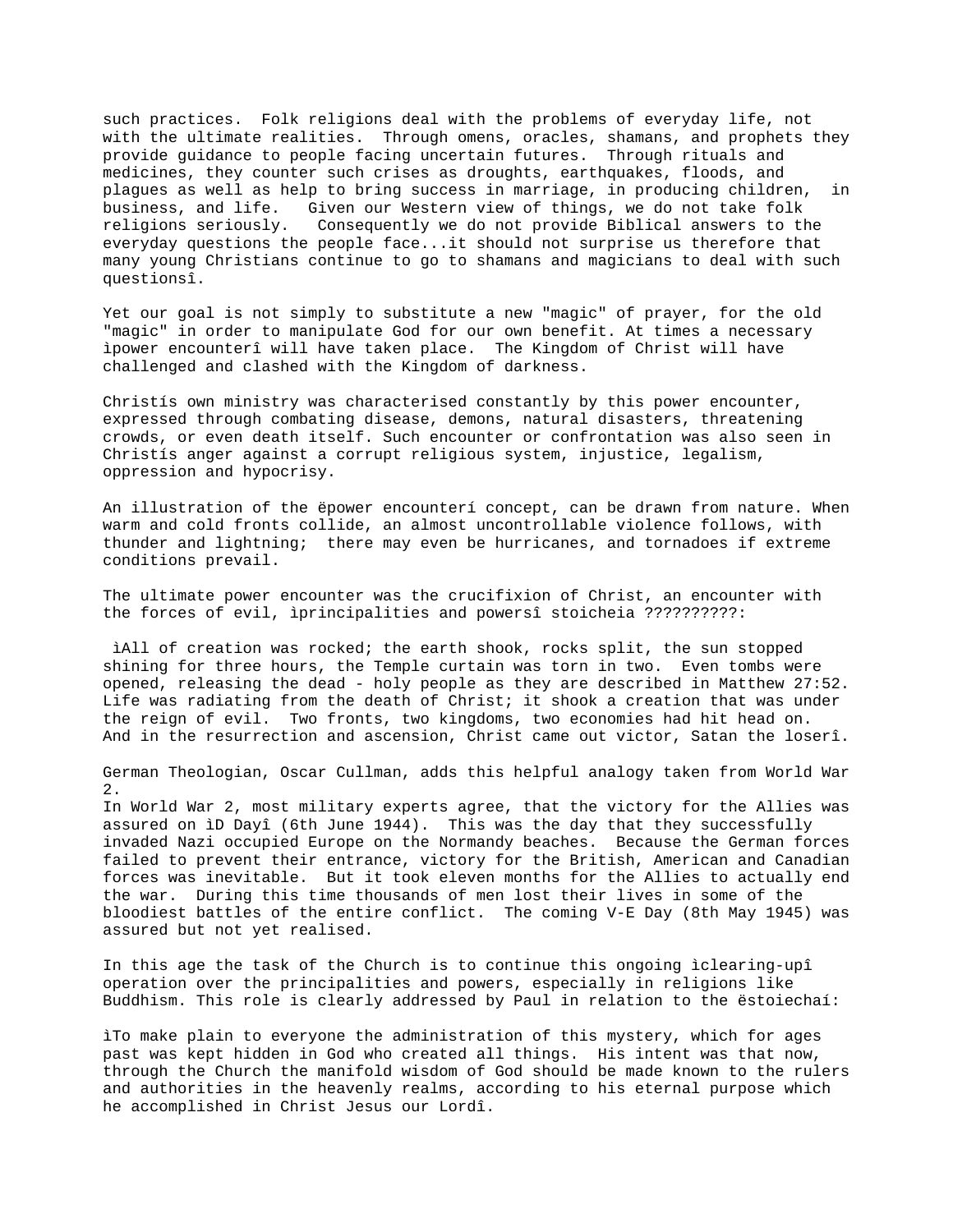How exactly ìthe manifold wisdom of Godî is to be made known to ìthe rulers and authorities in the heavenly realmsî, and indeed why it is to be made known, draws only silence among the Commentators.

The public celebration of Holy Communion may also be linked with this concept. In the celebration, Paul tells us that ìwe proclaim Christís death until He comesî. The question remains - to whom do we proclaim His death? No doubt it was for the benefit of the believers plus the few "unlearned" who attended. Yet could it not also be a "proclamation" to those very powers that were vanquished at Calvary. For it was there, that ìhaving disarmed the powers and authorities, he made a public spectacle of them, triumphing over them by the crossî. Because of their integrated world view, they (not us) would probably understand the significance of the writer to the Hebrewsí when he unveils a scene we can scarcely imagine:

ìYou have come to thousands upon thousands of angels in joyful assembly, to the church of the firstborn, whose names are written in heaven. You have come to God, the Judge of all men, to the spirits of righteous men made perfect...î.

It follows that this ìproclamationî of His death could well refer to all those clouds of witnesses, both good and evil, which seem to people from a Folk Religion to be so real yet for us are so remote and unreal. David Burnett perceives:

ìA rejection of spiritual powers can often lead ultimately to the rejection of a spiritual God, and therefore to an entirely secular perspectiveî.

More recently Evangelicals have been more open to listen to theologians and members of Third World churches, who affirm the reality of the ìprincipalities and powersî within their own cosmologies. This led the Lausanne Continuation Committee of 1978 to produce a booklet entitled ìThe Willowbank Reportî:

ìWe wish to affirm, therefore, against the mechanistic myth on which the typical Western world view rests, the reality of demonic intelligences which are concerned by all means, overt and covert, to discredit Jesus Christ and keep people from coming to Himî.

Church history confirms the reality of these demonic intelligences and Christ's power over them. A superficial study of the Patristic era (100-600.AD) indicates that their beliefs were in accord with with Pauline cosmology and therefore not dissimilar to folk religion cosmology.

Later church history is replete with instances of power encounter. K.S. Latourette summarises the records of early church history when he states:

ìWhile from the very beginning Christians had believed in the miraculous, the power of the Christian faith to work miracles was one of the factors in the conversion of the Roman Empire. In the years after 500, miracles loom more prominently in the writings of the educated leaders of the Church in the West, than in the centuries before that dividing line. Gregory the Great had very much more to say of them than did the pre-sixth century Fathers of the Church. The same is true of Bedeî. 22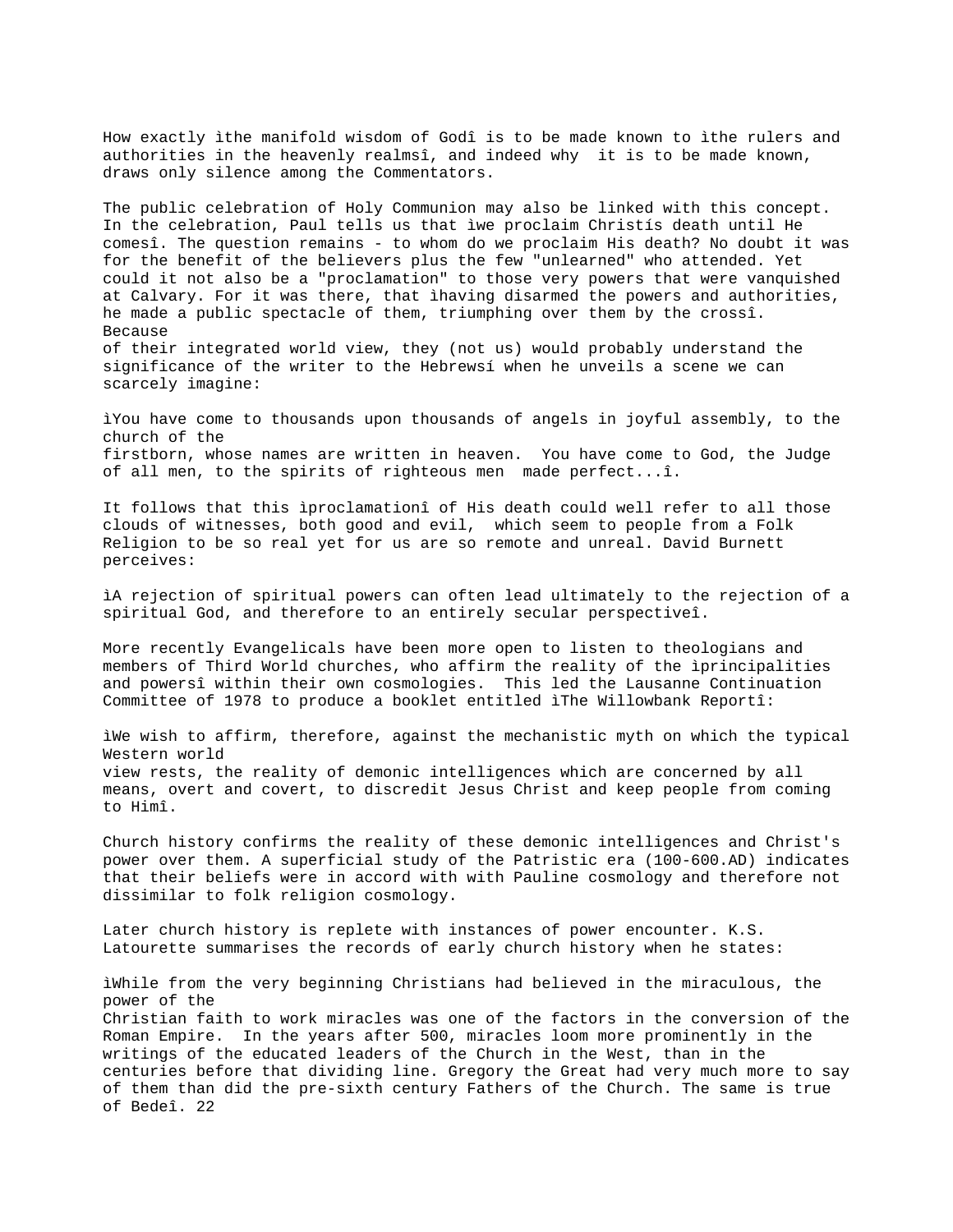Perhaps the most well known power encounter occurred through the ministry of St. Boniface who went to Europe to preach to the Saxons in the eighth century. At Geismar the people worshipped a sacred oak believed to be a symbol of Thorís power and presence. Boniface publicly began to chop the tree down. As he started a great wind shook the tree over, and as it landed on the ground it split into the shape of a cross. The response of the people when they saw that Boniface received no retribution was to acknowledge that God he was the all powerful One and

they turned en masse to Christ. 23

Such issues raise questions concerning the phenomenal growth of the Pentecostal Church across the world. Much has been written attempting to give numerous answers 24 . Perhaps the simplest would be to suggest that their message (often devoid of scholarship, but denying secularism), is relevant to the respondents in terms of their world views. A demographic study shows that their response relates less to class, temperament, or environment, than it does to their cosmology. In other words, they respond because their ìprincipalities and powersî are dealt with

fully and finally by the good news presented to them in Jesus Christ. Power encounter to them is not limited to the time of Christ, but is demonstrated before their eyes ìthrough the churchî. This concept also extends to the realm of exorcism and healing. Often traditional medicine and the ministry of healing through prayer has been seen as incompatible. It reflects the false dichotomy assumed by many that the body and soul are separate entities and have separate curators. The body should (as far as they perceive), be dealt with by the medical profession and the soul by the church. It is true there has been many advances in such concepts as "holistic medicine" in recent years,but there is considerable evidence that the dichotomy still persist in the minds of many in the West today, even within the Church.

 Wilkinson reaches back into the history of the Church to affirm that these ministries were part and parcel of its heritage before the Renaissance:

ìPrior to the Renaissance the Church had practised all forms of healing, and had not confined its concern to matters of the soul alone. It is not surprising therefore to find that eventually the Church came to reassert its right to practise both medical and non-medical healing, and to reject the view which confined its activity to only one part of manís beingî.

It should be noted that cases of healing and exorcism in the New Testament were primarily and

predominantly manifested in the context of proclamation or evangelism. They were????????(signs) and ??????. (wonders). They can be better described as ìPower Encountersî. Most missionaries affirm that such happenings do occur today. It is beyond the confines of this book to delve deeply into the subject. Suffice to say that great numbers of Buddhists and Moslems have come to Christ as a result of some form of Power Encounter especially in the area of dreams and visions. Christ has become, both the way the truth and the life to them through some form of direct transempirical encounter which often bypassed the ëreason-ableí, but was

nevertheless verifiable through a total change of beliefs, values and behavioural patterns.

The writer can verify this principle, from his own experience in Thailand. Twenty five years ago, he was hosted by a "Yao" Headman for three days during which period he explained the Gospels. Upon being asked ìCan Jesus heal today?î,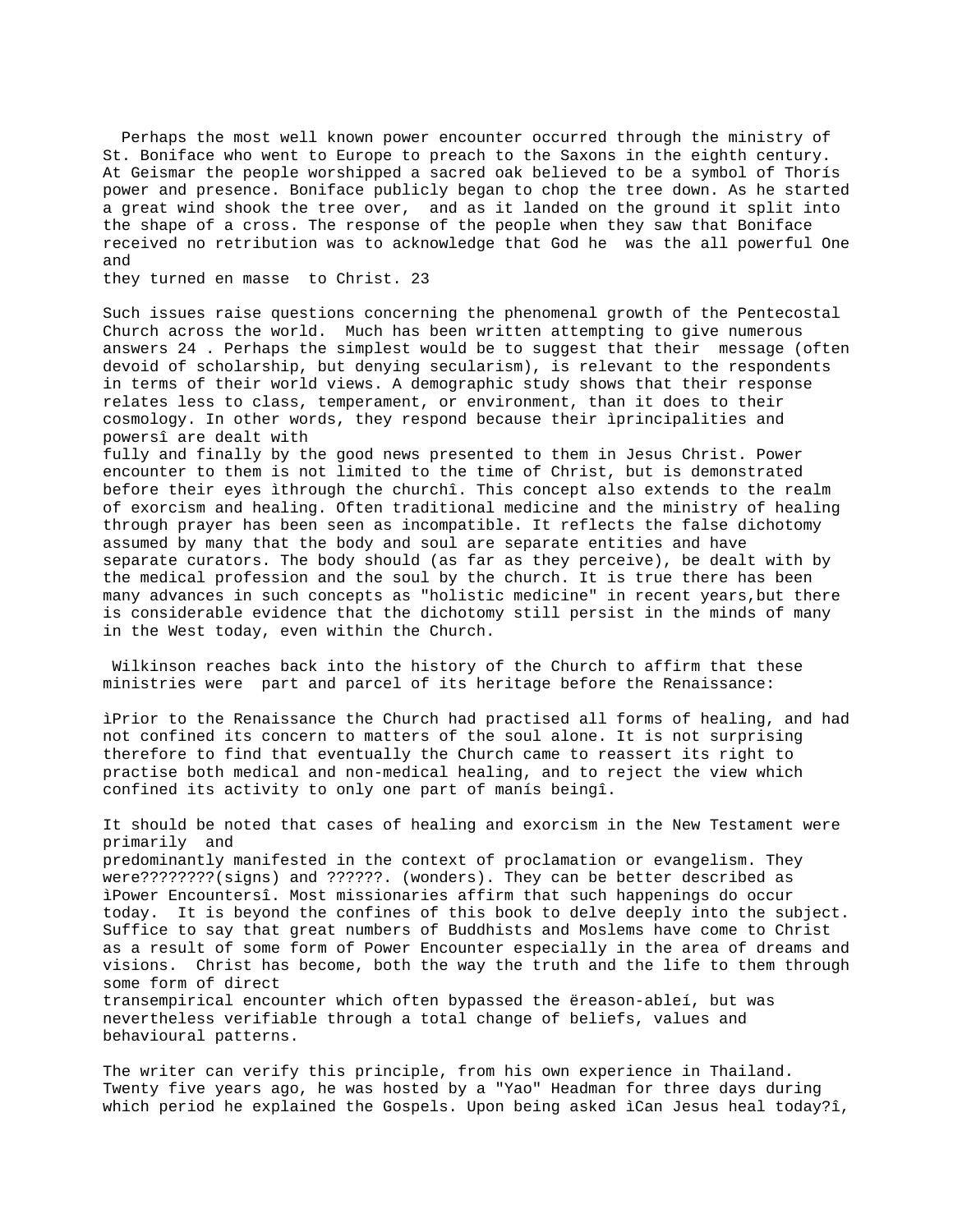he was obliged to confirm what he had been teaching, and so stated, without deep conviction or faith, that ìOf course, Jesus can heal todayî, whereupon he was escorted from the Headmanís house to another house where to his horror, he saw a coffin lying at the side of the house. The sick father in the house had told his sons to prepare the coffin, because the local shaman said there was no hope of recovery. The Headman made this challenge - ìif your Jesus is alive and can heal, ask Him to heal this man and we will believeî. With very little faith, the writer laid hands on the sick man and prayed that he would be healed. The following morning, to everyoneís consternation, he was walking around! Twenty five years later the writer reentered the village which was now Christian. The wife

of the sick man gave him an uncultural hug, affirmed her husbands full recovery and explained that the coffin had been disassembled and made into a small bridge over the stream, which is still there today. That bridge is regarded by the community as a statement (ìsignî) that Jesus is alive and does heal the sick.

Such an incident did not lead to ìprosperity doctrineî; that Jesus always will or must heal. The story of Job clearly shows that God sometimes has greater purposes than immediate physical restoration. What it does say to those without the advantage of modern medicine, is that they may still witness the power of God present in ìpower encounterî today.

 Power encounter (however alien to West), ought nevertheless be seen as an important ëcontextualisedí medium for the communication of the Gospel in all areas where folk religion is dominant, especially in Asian countries.

Elizabeth Wagner in her booklet entitled ìTearing down Strongholdsîindicates the way people who communicate to Buddhists use words and concepts which may appear quite legitimate within their own frame of reference, but can be perceived in a completely different way by the listener - two elements we hold dear that are intrinsic to the Gospel, are Godís love and Godís power - but both these can be perceived in a wrong way:

ìBuddhism recognises love not as a virtue but as a negative and unacceptable passion. Only the love a mother has for her children is viewed as positive and even this is a concession to human need. This type of love is the only concept a Buddhist can refer to when he hears about Godís love. But the ideal of a motherís love in Buddhists society has little in common with Godís love. A mother must show that she loves her child by fulfilling the childís every wish. Likewise any person who claims to love another must be willing to satisfy the desires and wilfulness of the loved one at any cost So, when Christians talk about Godís love, a Buddhist inevitably measure that love by his own yardstick. If God is God and if he is love, he reasons, then he also will fulfil my wish at any time and in the exact manner I desire. Such expectations of God are misunderstood as faith. If God does not meet these expectations, this is reason enough to declare God useless and to seek other gods who are more willing to fulfil oneís wishes. It is not uncommon for a young Christian to still have this wrong view of Godís love. His becoming a Christian may have been just one step toward finding out how useful God might

be in fulfilling his dreams. This is the reason why, after s short time, some young Christians become disillusioned and turn away from God. Many Christians inadvertently encourage such a misunderstanding of God by promoting only the socalled ìpower approachî as

the means of reaching Buddhists. They emphasise that God needs to show his infinite power by many supernatural miracles so that people will believe in Him.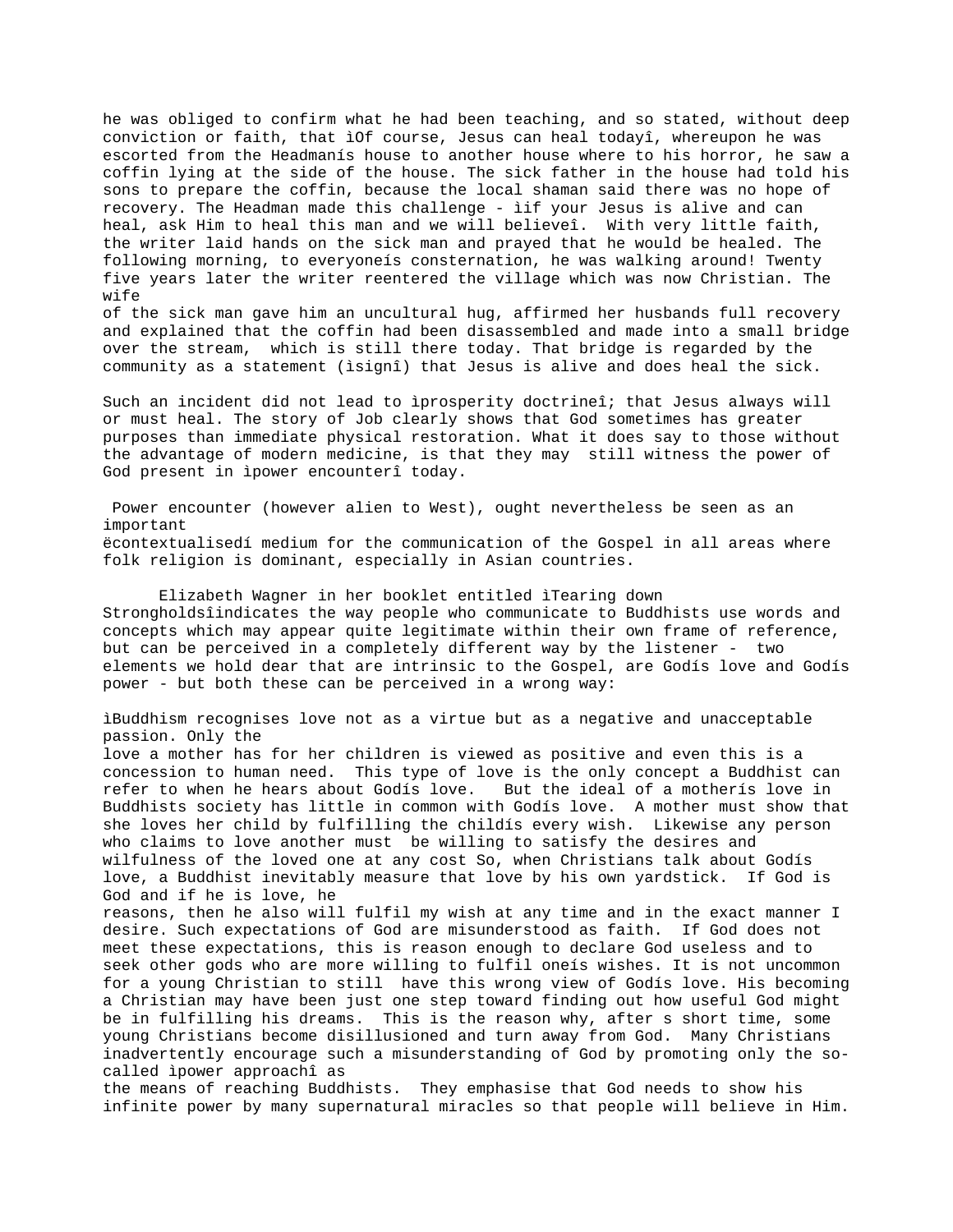But a good look into the New Testament shows that this is only part of the solution to the problem. Failure to respond to God is not rooted in lack of demonstrated love and power of Godís part. ....It is possible for us to received great blessings from God without being drawn to him. Therefore, we must realise that receiving Godís blessing, even dramatic and miraculous ones, will not necessarily cause people to respond to his loveî

It would be wrong to leave this subject of ëpower encounterí without a word of warning about the

possibility of ëcounterfeit phenomenaí. We see clearly that from the most ancient of times - even at the time of Moses, supernatural phenomena that appeared to be exactly the same, could be demonstrated by two opposing partiesand it was obvious at that time that the source of the phenomena was different see the story of the counterfeit plagues produced by the Egyptian magicians (Exodus 7v11, 22). It is interesting that in Exodus 8v19 it is the Egyptian magicians who recognise and acknowledge the source of Mosesí supernatural power. This event could be understood as one of the first recorded ëpower encountersí in the Bible. The results or effects of some of the miraculous demonstrations were EXACTLY THE SAME, but the cause or sources were obviously ëPoles Apartí. The casting out of demons was evidently quite common among non Christian (Jewish people) at the time of Christ. This can be seen from the argument Jesus has with the Pharisees in Matthew chapter twelve, when He affirms that they engage in exorcism:- ìIf I by the finger of God cast out demons - BY WHOM DO YOU CAST THEM OUTî? It may be asked ìwhy would Satan want to heal, or cast out demonsî? Would not such an exercise be beneficial to mankind? - Would Satan ever do anything good for man? The answer of course is; certainly, if in the final analysis such beneficial acts would bring the person under even greater bondage to the power of Satan.

Someone has pointed out that when Jesus stated ìif Satan casts out demons by his own power, he would bring down his own kingdomî, He was not questioning the fact as to whether Satan cast out other demons or not. He meant that if Satan cast out demons, for some merciful, beneficial reason, producing the same results as Jesus, the collapse of his kingdom would certainly result. When Jesus casts out demons, people are freed, when Satan casts out demons, seven more, worse than the original could quickly take over and occupy the ëvacant possessioní. In similar fashion, if the efforts of the Egyptian magicians had won the day, the power and evil of Pharaoh would have prevailed and the children of Israel would have continued under even greater bondage.

Miraculous manifestations can have two results - one for good the other for evil, because both their sources (causes) and their outcomes (effects) can be different - even though on first appearance, subjective experiences or objective phenomena may appear to have come from a common source, (i.e. God or Satan), the outcome should naturally be one important factor in determining whether this is actually the case or not. At the same time, it is possible for two people to have almost exactly the same experience, with almost exactly the same outcome, but that

these effects could nevertheless have originated from different sources or cause. This can often happen, especially when Christians explain or justify the proof of their supernatural experience as having ìa deep sense of peace or joyî. Buddhists and Animists can also experience a similar ëdeep sense of peace or joyí equally as much as Christians can. That being the case it is necessary to examine the source or cause, as well as the effect. It should also warn us that we cannot accept any subjective experience, no matter how ëblessedí we may feel as the determinative or sole criteria as to whether such comes from God or not. Yet almost without question Evangelicals in the West today are prepared to depend upon this criteria to determine the validity of a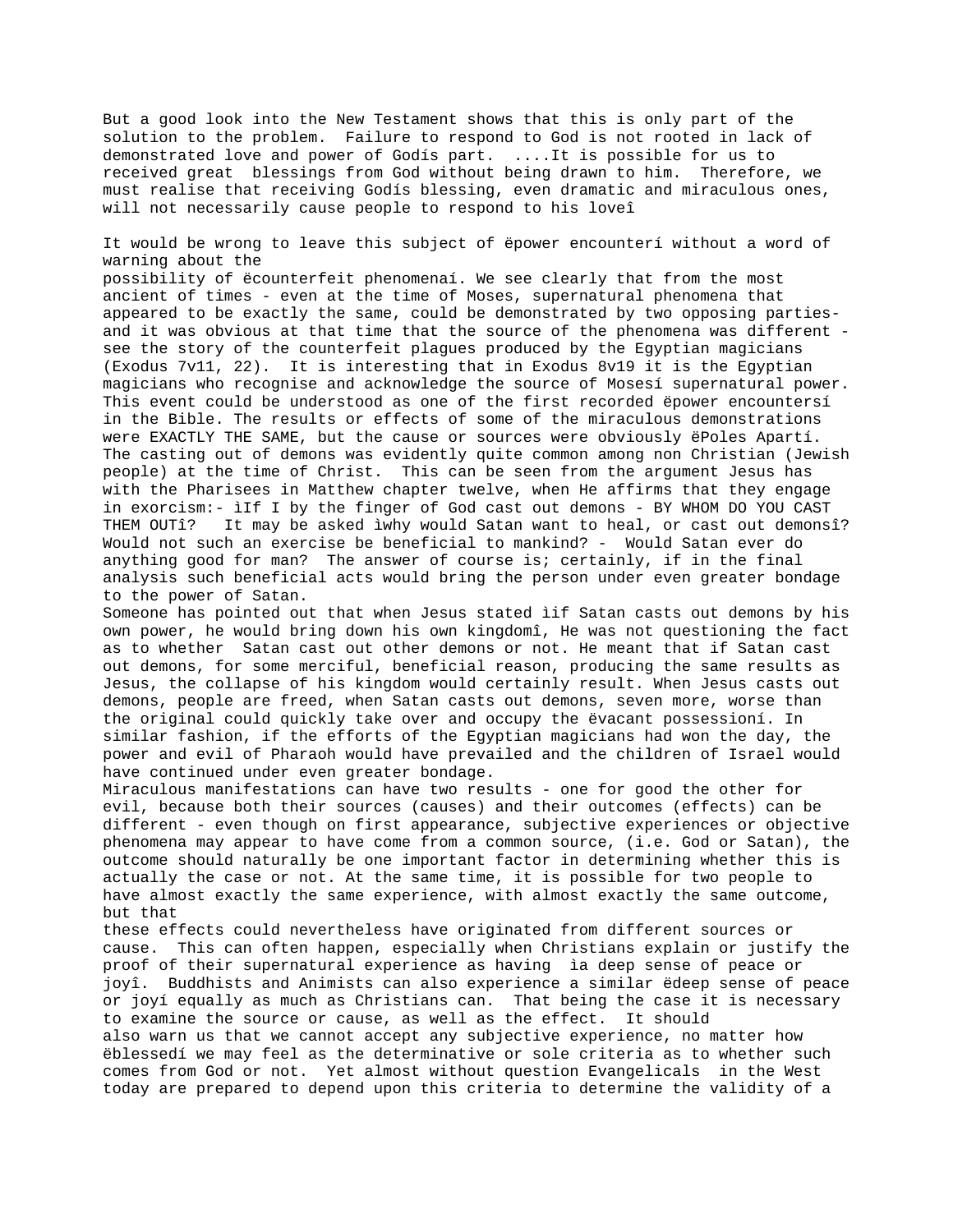given experience. Sadly this indiscriminate acceptance of supernatural phenomena has permeated the Asian church also.

There is no doubt at all that many of the miraculous elements described in the Gospels can be and indeed are counterfeited. Such counterfeits (masterminded by Satan himself who is capable of producing that which is hardly discernible from the real thing) seem to occur most often, either in situations where the peoplesí prevalent world-view, accepts as normal the invasion of the unseen upon the seen, or in situations as in the West where a definite paradigm shift has occurred. For a long time Western Christianity (influenced by the Enlightenment and

rationalistic thinking), has accepted a ënaturalisticí world view which blocked out or restricted the expression of supernatural phenomena so that even if it did occur and was genuinely from God, it would have been explained away with rationalistic arguments.

While the church in the West has been floundering; at almost the same time, and without warning, there has erupted into this vacuum of spiritual barrenness, (especially among young non Christians who have become disenchanted with the church, materialism and naturalism), ëwavesí of New Age supernatural phenomena, which to the uninitiated have been, without qualification and with considerable naivete, accepted without question, and considered to be genuine and beneficial. Add to this the drug scene, the massive upsurge of programmes from the mass media concerning the para normal from the Exorcist to ëBack to the Futureí and everything in between. Multiply the New Age movement which is a form of ìcontextualised Buddhismî in Western dress, mix a bit of astrology in and you have a recipe for unmitigated disaster in terms of peopleís understanding of what is going on ëout thereí.

In more recent times most Christian denominations in the West, have also been affected by ëwavesí of supernatural phenomena. Inexplicable happenings (some with little historic precedent in the Church and even less Scriptural precedent), have become contagious, spreading from congregation to congregation and across Continents.

These happenings have been so ësense- sationalí and so welcome that any manifestation has been on many occasions been embraced, lock stock and barrel with few asking seriously what the potential sources of such phenomena are, and what criteria can be used to measure their genuineness or falsity. In view of what has already been stated concerning the nature and possibility of counterfeit manifestations, investigation of this subject is perhaps one of the most important tasks of the church today. With the West being so seriously short of experience

and knowledge of the subject, we could perhaps learn a lot from our Asian brethren who even in their pre-Christian state, had already been experiencing all sorts of supernatural phenomena, many very much akin to what they now perceive to be happening in the Church!

It must be said that most of this sort of phenomena are quite common in other religions. Exorcisms, supernatural healings, speaking in tongues, amazingly accurate and verifiable ëwords of knowledgeí, ëinspiredí prophetic utterances that actually come true, collapsing under supernatural power, shaking, every sort of vocal expression from barking, roaring and laughing (uncontrollably) are all experienced in folk Buddhism Animism and other religions. Even more ësensationalí phenomena occurs, such as ëastral projectioní, out of body experiences,

levitation (not just bouncing up and down on soft mattresses!), and changes of form (ecto-plasm) - so weird as to be beyond the credence or cognizance of anybody from the West. A recent article in ìTransformationî by a respected Chinese theologian raises questions as to whether people in the West qualify to interpret what is going on and even questions the move of the Pentecostal church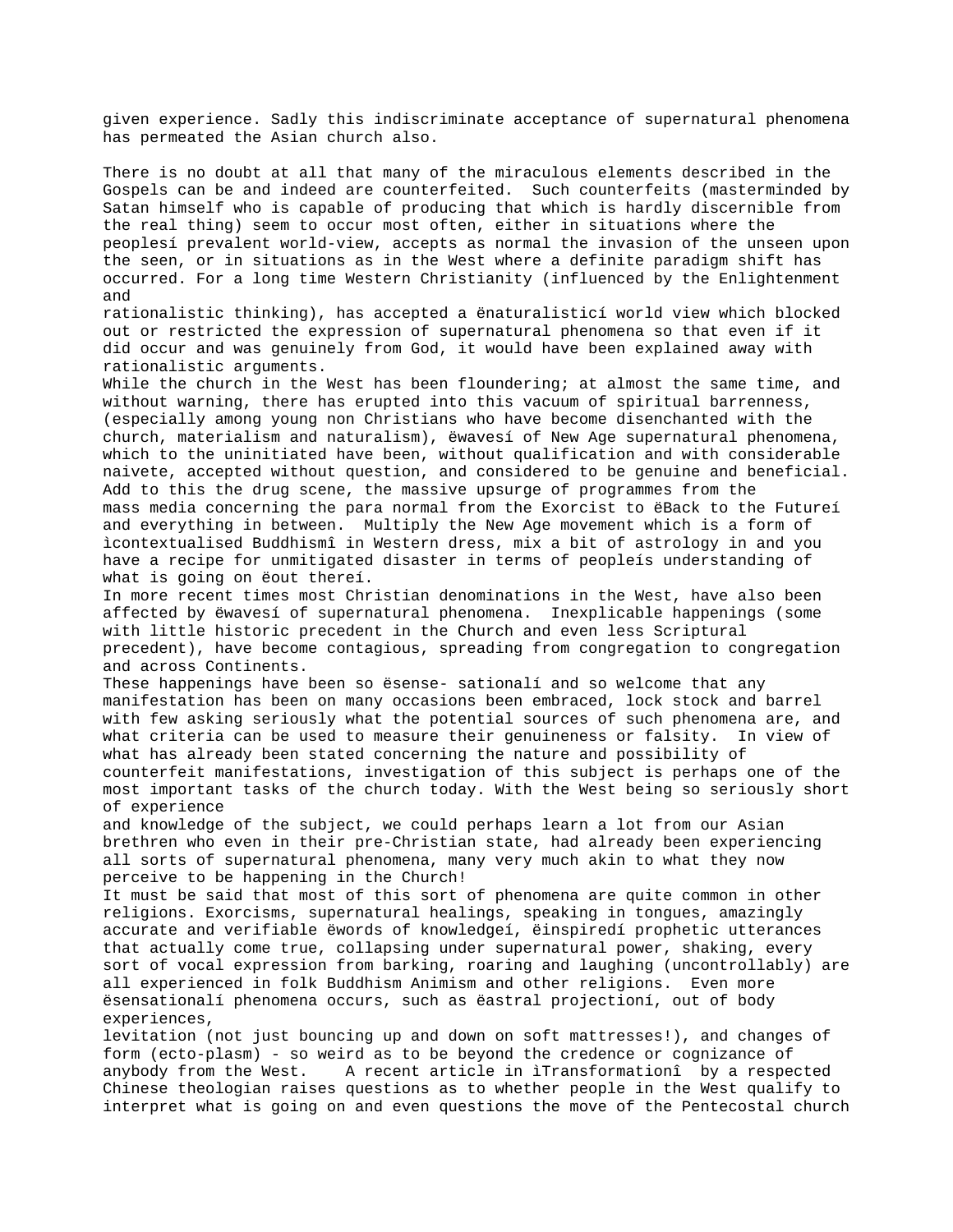from one that links Christian Holiness as a condition to receiving the power of the Spirit, to a new form of what has been termed Christian shamanism, that divorces power from personal holiness or even Christian morality and plugs into a new form of animism!

All of this requires some sort of objective measuring criteria to check the possible sources of all manifestations of supernatural phenomena. It is necessary to ascertain what may be attributed to have come from God as ëdivine manifestationí and what can be attributed to be demonic phenomena. But this is still not enough - it would be simplistic to suppose that there are only two sources of paranormal phenomena. One then needs to ask whether some manifestations of this type of phenomena can also originate from other possible sources. For instance, mass hypnotism or mesmerism (induced by or manipulated from outside of a person) or - psychic psychosomatic self induced type phenomena. It must be recognised that certain types of ëatmosphereí can be manipulated or contrived by practitioners which in themselves create a platform or opening for paranormal phenomena to occur - this happens in almost all religions. Continual vocalising and repetition of various sounds (singing or otherwise) and continual body movements in certain atmospheres (both in Christian churches or other non Christian religions) can trigger responses among people that move them from the controllable, to the uncontrollable. It is noticeable that the move from the controllable to the uncontrollable is often preempted by a waiting period and accompanied by the particular activity of the leader whose task it is to encourage and enthuse the audience to experience whatever is expected. This activity created by various means, raises the level of expectation for the paranormal to occur at that precise moment.

A further factor that should be addressed would be, that whilst recognising the fact of direct activity or ëinterventioní from both the divine and demonic sources, is there a whole area of the para normal which could be called ëneutralí in the sense that it is a part of the nature and fabric of the universe? Are there other forms of ëpowerí comparable to magnetic power, electricity, radio and television waves, which Christians and non Christians alike may stumble on to? We know that there is a perfectly natural healing process of regeneration in the human

body and indeed in the whole of nature - have some people (who we term faith healers, who have nothing to do with spiritualism or Christianity) stumbled upon or plugged into this, and do they have the capacity to accelerate that regenerative process either from within themselves or from outside? The fact is we do not have all the facts nor do we have an adequate theology that gives us the answers!

Whatever the case, there is at the same time, the danger of a pseudo Christian Shamanism emerging with leaders ëperformingí in the church in almost the same way as their counterparts in folk religion. This elevates the role of such practitioners to almost to a priestly mediatoral role upon whom certain powers are invested and through whom they can be channelled and acquired. Similar perhaps to the role of some of the more disreputable TV Evangelists?

There do appear to be one or two dependable and irrefutable criteria whereby one with some confidence may determine whether a given manifestation is genuine or otherwise. Before a proposal with regard to this is made, let us be reminded of some preliminary points which as far as Evangelicals are concerned would be indisputable: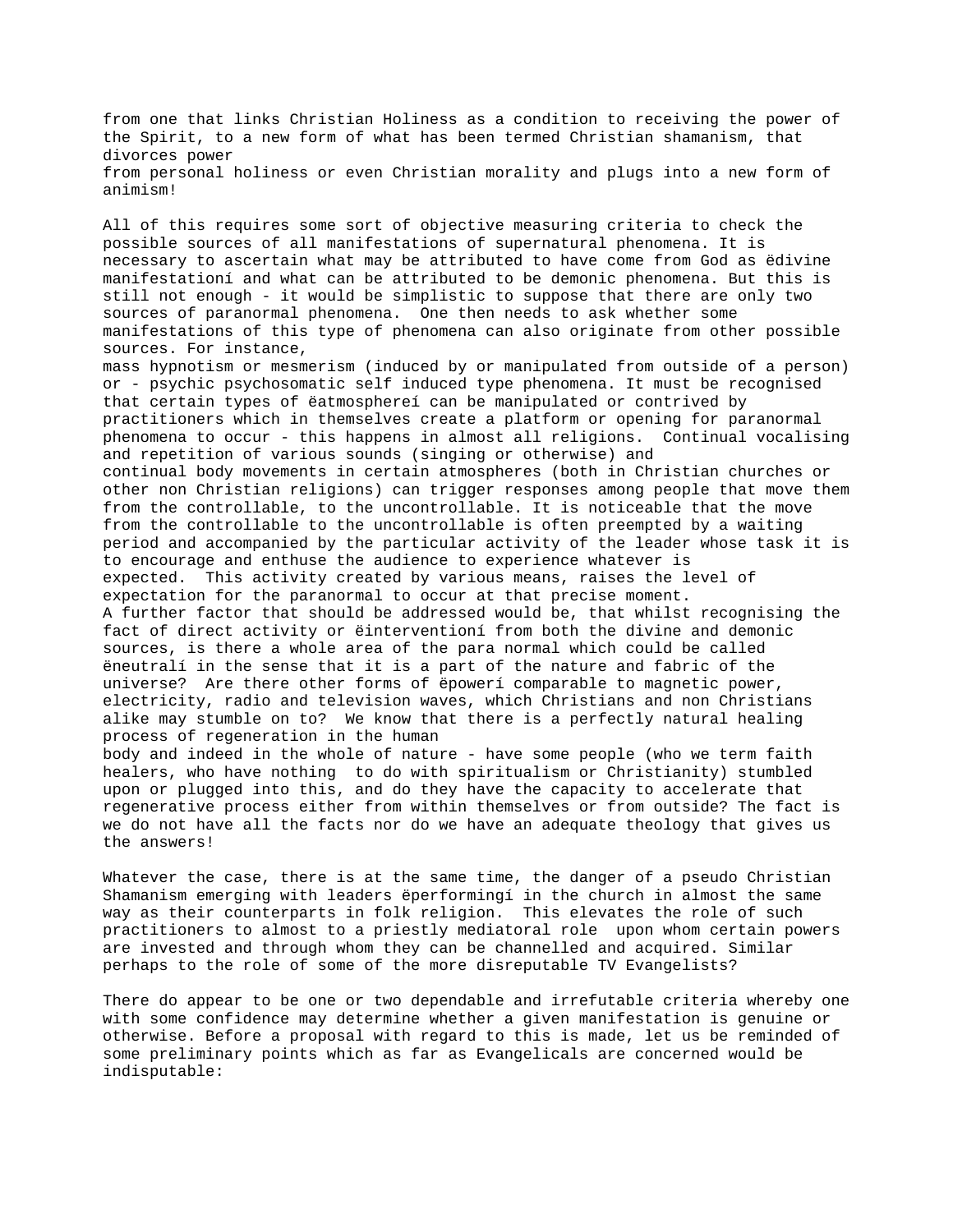1. That the Holy Spirit is the author of Scripture, and because of this, no activity that He would originate, could possibly contradict or conflict with the way Scripture reveals He operates or inspires.

2. Bible believing Christians begin with Scripture and end with Scripture in terms of its sufficiency for doctrine and behaviour . They not only believe in the Spirit breathed inspiration of Scripture, but also ìsola Scripturaî - its sufficiency in terms of it being the ìCanonî - the measuring rule of doctrine and behaviour. The argument that ìyou canít get guidance for everyday life from Scriptureîimplies its inadequacy. Of course Scripture does not give minute details of how one is supposed to conduct oneís life at the end of the second Millennium, but it DOES give principles that apply to todayís living. For instance Scripture does not detail the possible content of a prophetic utterance, but it does say quite clearly that ìthe spirits of prophets are subject to the control of prophetî (1Cor14v31). The principle of not being out of control is evident from this verse and can be extended to all other church activity.. The following verse states quite clearly that ìGod is not a God of disorder, but of peaceî and can be universally applied. It is reiterated in the last verse of the chapter (40) ìeverything should be done in a fitting and orderly wayî. The fact that theses verse are in the context of Holy Spirit inspired manifestations makes the case

even more important and relevant for all time. The principle overriding the whole of these chapters is that everything should be carried out with a view to edifying the church.

3. No matter what reason-able arguments may be produced from either church history or personal experience, to verify or authenticate any manifestation of phenomena purported to have come from the Holy Spirit, - they are of themselves unacceptable evidence and totally inadequate unless and until they are brought to the bar of Scripture for verification and validation.

4. If there appears to be some inconsistency between phenomena experienced and Scripture, then a correct interpretation of Scripture must be the determining criteria to authenticate its genuineness or otherwise.

5. The argument that because the Scripture does not indicate this or that phenomena and that what is happening although new, does not necessarily contradict, but could be an extension of the ministry of the Holy spirit, sounds very plausible but is extremely dangerous. The fact that such phenomena has not been evident or needed for two thousand years of the churches experience should raise questions as to why if this is so vital has the Holy S; Spirit deprived His own Church for so long? This argument (that just because it is not in Scripture it does

not prove it is not from God) substantially denies the distinctive Reformation doctrine of ësola Scripturaí and would open the door to all and every possibile ërevelationí, from Papal infallibility to the claims of most sects in the world today- that they have some sort of new revelation outside of Scripture, direct from God. It must be pointed out here that many Evangelicals have either consciously or unconsciously abandoned this traditional Reformation position in order to validate what is happening in their churches, so that subjective experience becomes determinative and normative for them and not Scripture. Their argument would be, that as long as the phenomena does not directly contradict Scripture, then it can be valid. That leaves them with no objective measuring capability, and anything can go as long as the leaders agree it is kosher, because they claim they have received ved direct spiritual discernment from the Holy Spirit.

6. To propose that something new is happening which is vital and necessary for todays church, implies that the Holy Spirit has deliberately withheld that particular blessing (or truth!) from the church which since the time of the ACTS was not needed but is needed now! Whereas it is quite evident that all that was needed for Church growth and church nurture. HAS ALREADY been given. The fact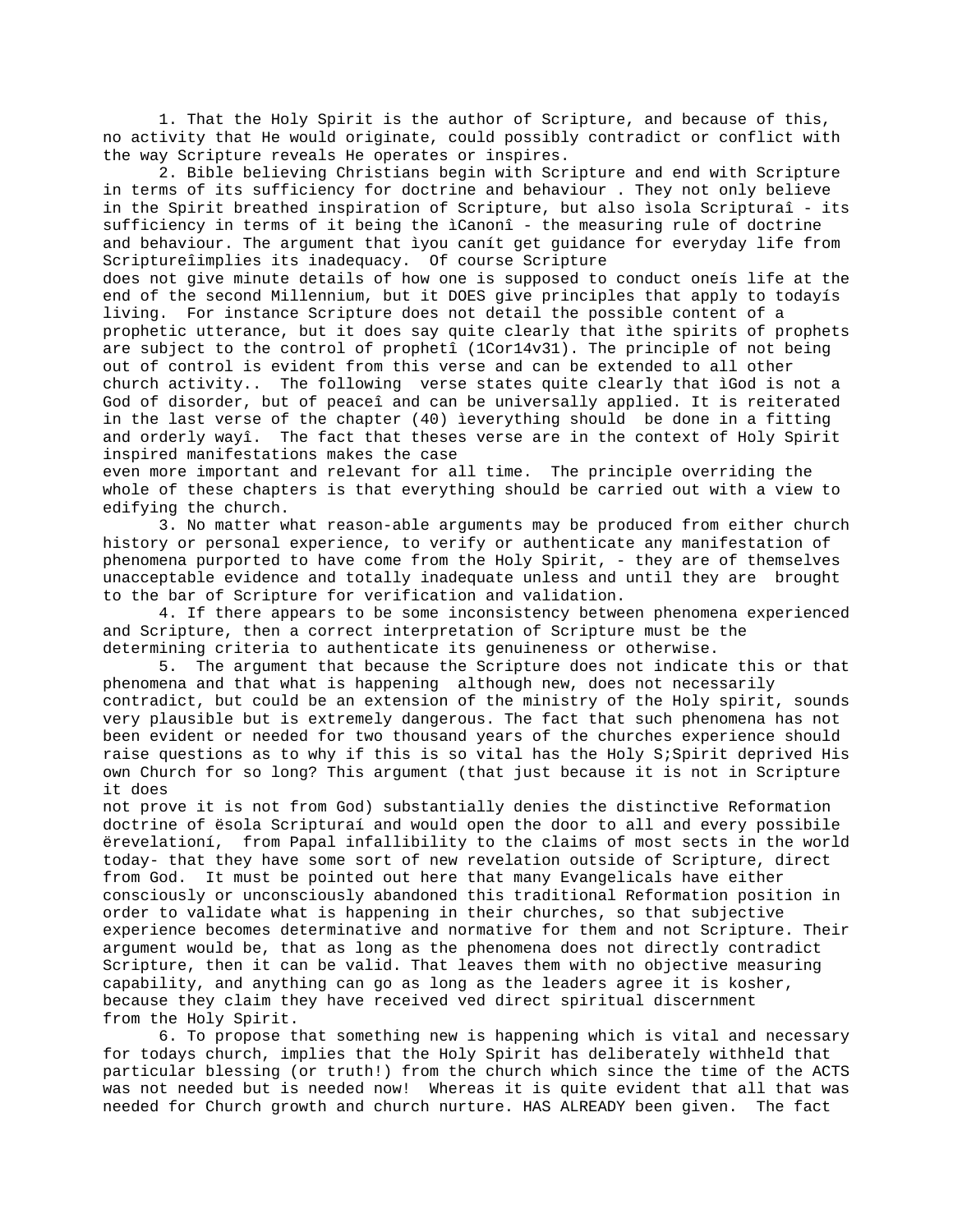that He has poured out His gifts upon the church from the beginning so that we may all attain to the ìunity of the faith in the knowledge of the Son of God and become mature attaining to the WHOLE MEASURE OF THE FULLNESS OF CHRISTî WOULD SEEM

TO INDICATE THAT HE HAS ALREADY GIVEN EVERYTHING NEEDFUL FOR A HEALTHY SPIRIT FILLED CHURCH. ìOf His fullness we have all receivedî. There must be therefore, some Biblical basis to justify the concept that we need something new above and beyond what He gave to His church at Pentecost.

7. To state that what is happening is merely of an extension of what happened in principle in Scripture,one would need to ask are the outcomes the same? For instance, when people ëfellí in Scripture, it appeared to be ëcontrolled responseí to the might and majesty of God. They were neither immobilised or unconscious, (or semi-conscious, but unable to physically respond) - such would in itself be a contradiction of how the Spirit describes Himself working- it would therefore not be justifiable to say that the latter description was an extension in principle

of what went on in Scripture.

8. To ëscrape the bottom of the barrelí of Scripture in order to find odd obscure verses to justify the happening, is not being honest to genuine exegesis, nor will it bring provable blessing to the church.

At this point we may ask what Biblical criteria may be used to determine whether a given manifestation is from the Holy Spirit or some other possible source?

The issue of self-control is used as determining criteria when Paul speaks about inspirational utterances by the prophets in the Church - 1 Cor 14v32 . At the risk of repetition, it is quite clear that a distinctive must be drawn between false and true prophets, not only with regard to content of the message, but also control of the message - ìthe spirits of the prophets are subject TO THE CONTROL of the prophetsî and Paul adds that any other type of utterance (out of control) would contradict the principle of ORDER (V33) within the church. Not being in control implies disorder Paul says ìFor God is not a God of disorder, but of peaceî. In conclusion to this important chapter, Paul again states...îTherefore my brothers be eager to prophecy, and do not forbid speaking in tongues, BUT everything should b e done in a fitting and orderly wayî(v39).

The Scripture clearly states that ìthe fruit of the Spirit is self controlî. Galatians 5v21 and although the context may be speaking about contrasts of behaviour in respect of the ëworks of the fleshí, some of the works of the flesh do indicate areas, where the implication is certainly that self control would be absent - drunkenness, debauchery, witchcraft, orgies etc. So one could apply the principle that when controlled by the Spirit,the opposite effect would be expected, the person would be self controlled in every area of their lives because that is the mark of the fruit of the Spirit. The other fruits of the Spirit, love, joy. peace, patience, kindness, goodness, faithfulness and gentleness all presuppose the final one, self-control. Other passages would seems to indicate that this element of self control is important even among congregations of believers. The whole argument of Paul in 1 Corinthians 12v1-2 is that of inspired (controlled by outside influences) utterances. Paul implies that previously the Corinthians had spoken or been ìinfluencedî and led astray by ëby a spirití - the idea being ìled astrayî or rather ëcarried awayí, implies being under control of an outside influence.- Alford in His commentary on the Greek text renders it ìblindly transported hither and thitherî anyone speaking by The Holy Spirit Paul is saying COULD NOT SAY. ìJesus be cursedî as if under compulsion. The word Paul uses for ëinfluenceí here really means ìunder the control ofî. Alford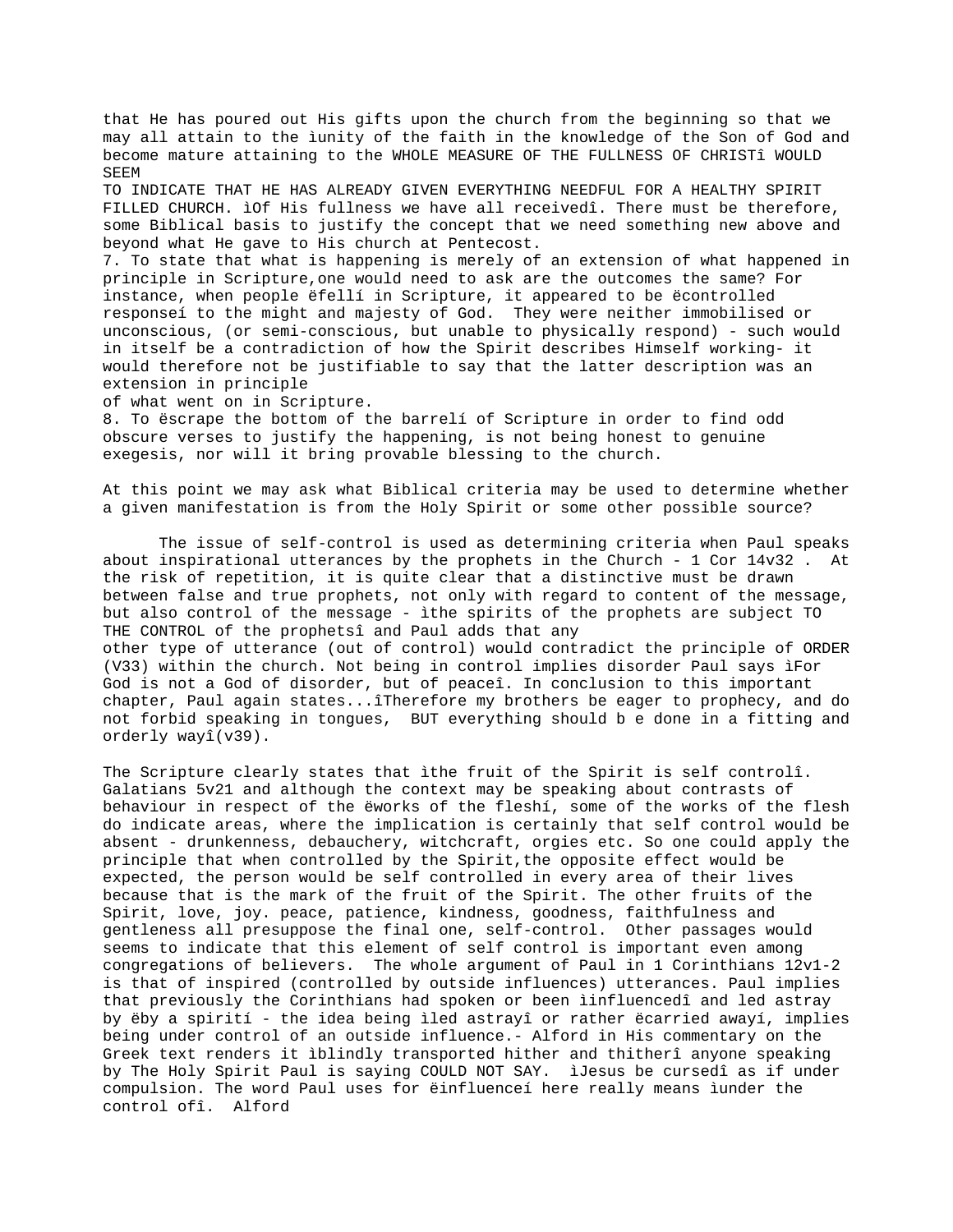continues:

ìThese last words imply the absence of all fixed principle in the oracles of Heathendom, such as he is about to announce as regulating and furnishing the criterion of the spiritual gifts of Christendom . This even as you were led might take a man to contradictory oracles, the whole system being an imposture, their idols being void of all power of utterance, an d they being therefore imposed on by the fictions men or who led themî

In the light of such passages one must ask how such phenomenon now described as ìbeing drunk in the Spiritî where a person is not in control of his normal faculties, can be attributed to the Holy Spirit? To argue from the passage, that it justifies actions where one cannot control oneself is hardly reliable exegesis of the passage and certainly contradicts other Scriptures! When people justify drunken-like behaviour in Church services (hardly consistent with the verses in Corinthians above where a person becomes no longer in control of their normal faculties), from the verse Acts chapter 2 where mockers speak of the disciples as ë being drunkí, one must surely conclude that Luke does not intend for words in the mouths of mockers to accurately reflect what was going onafter all, they were mocking. If one used the same premise or argument with regard to the Lord Jesus Christ then one would have to say, concerning the passage where mockers said ëHe is demon possessed and raving madí (John 10v20), that Jesus was also showing such uncontrollable manifestations - that would be blasphemy - but it would be using the same argument for those who interpret Acts 2v13 in such a way. It is

quite evident in Ephesians 5v18 that Paul is contrasting drunkenness with wine (which leads to debauchery to the extent that one cannot control oneself) to being filled with the Spirit not implying either the same manifestations or effect! Such interpretation of Scripture is imposing on the text what was not originally intended. Even if one conceded the passage as a comparison (of being drunk with wine as the same as being drunk with the Spirit as some suggest), rather than a contrast, the result of being filled with the Spirit here, implies nothing about not being in control - but knowing the will of the Lord, being wise, making the most of every opportunity, speaking to one another with psalms, hymns and spiritual songs and making music in ones heart to the Lord. It then extends to relationships with a whole range of people. So being filled with the Spirit here is not spoken of in terms of uncontrollable subjective manifestations or feelings, but practical outcomes!

 The same question must be asked concerning any other uncontrollable experience. All manifestations of supernatural power in Scripture can be validated by the fact that the people concerned - even if they fell flat on their face ìas one deadî, did so for a reason - they had experienced the Holiness of God. To equate such sacred isolated happenings to uncontrollable experiences which some have, who when they have regained consciousness, did not even know WHY they had been laughing or crying or whatever, cannot be paralleled to any of the Biblical happenings. While it is true that many state their experience did not imply actually losing consciousness because they were aware of what was going on around them, they nevertheless were not able to participate because they were in a state of immobility. Such phenomena has no parallel in Scripture, but is certainly parallel to experiences in Animism and hypnotism. To argue that God needs to by-pass the mind in order minister to certain people when they are not conscious or in control,is extremely dangerous and certainly has no Biblical foundation or precedent. It is after all the mind that is the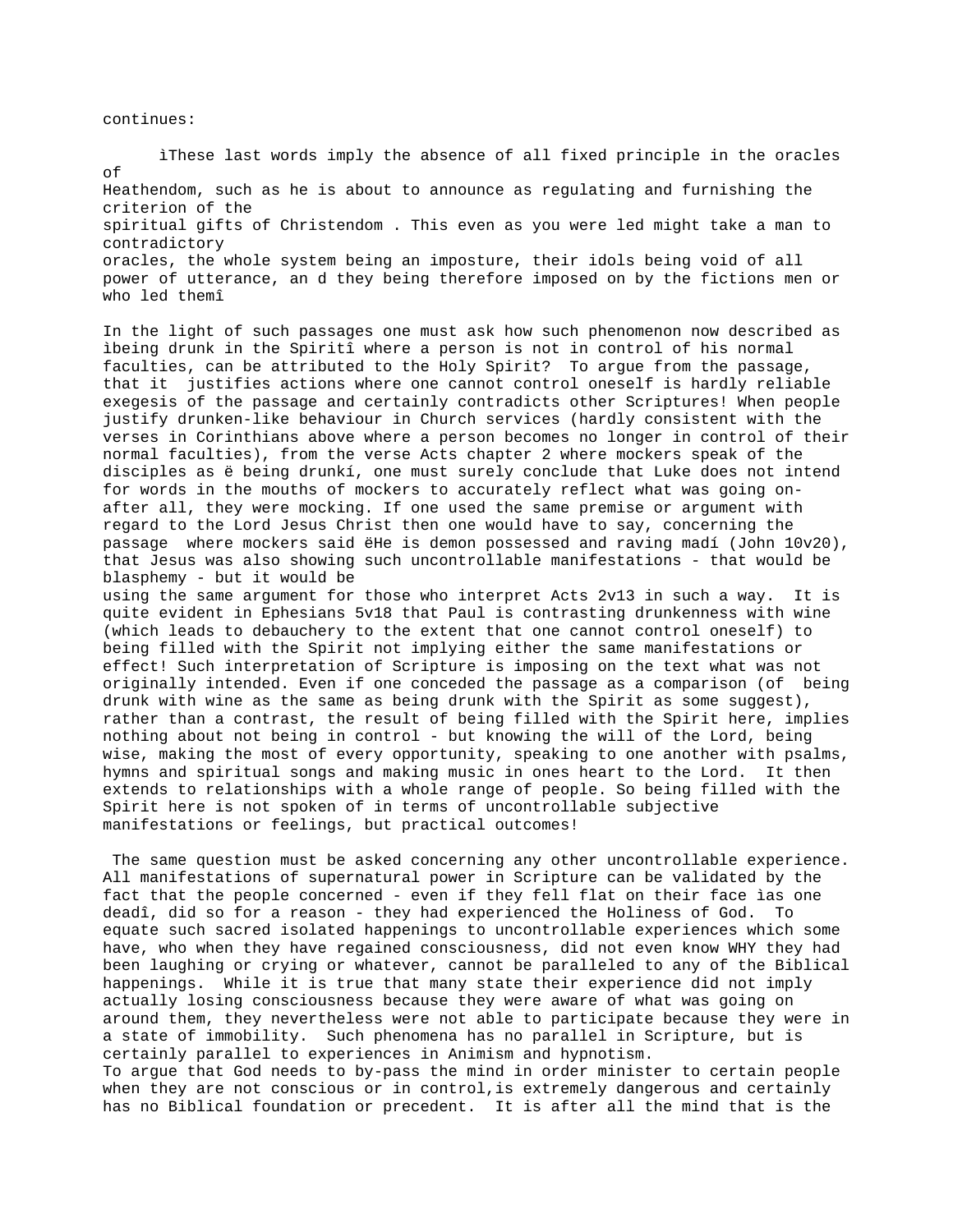place where God always works- our thought world is to be brought into captivity to Christ (2Cor 104-6); we are enjoined to be transformed in the renewing of our minds -not by saying goodbye to them, but by not being conformed to this world. We are told to ìset our minds on things aboveî. To advocate that we should be prepared to abdicate the responsibility of the right use of the mind as an element of Christianity is

certainly new and - smacks of charlatanism and counterfeit- the sort of thing that goes on in all animistic religions and its Western counterpart, the New Age movement. While it may be true to argue that Asian Christians are more at home with this sort of phenomena and accept it as ënaturally supernaturalí, this should not mean that Asian Christians abdicate those ëreason-able- faculties which God has given to all Christians whatever cultural background they come from, nor does such supernatural perception mean that Scripture no longer becomes

determinative, for Asian Christians as well as any others, for we can all be deceived by Satan if we do not use the authority and sufficiency of Scripture as our measuring rule for what is acceptable and what is not acceptable within the Church.

 Paul was vitally concerned with regard to the Corinthians: ìI am afraid that just as Eve was deceived by the Serpentís cunning YOUR MINDS MAY SOMEHOW BE LED ASTRAY (THUS IMPLYING INSPIRATION FROM SOME OTHER SOURCE), from your sincerity and pure devotion to Christ. Paul goes on to posit the feasibility: ìFor if someone comes to you and preaches a Jesus other than we preached, or if you receive a different spirit from the one you received, or a different gospel from the one you accepted YOU PUT UP WITH IT EASILY ENOUGHî (2COR 11V1-4).

In summary, one has to acknowledge the possibility that any person (including the disciples of Jesus), can be deceived. The Scripture uses this word ëdeceivedí, in a number of contexts that warn Christians about this possibility. A simple exercise is to look up the word ëdeceiveí in a Concordance where one can discover at least forty references and warnings concerning Godís own people being deceived. Most of the Epistles, Galatians, Colossians, Hebrews Corinthians 1 John etc, were written to protect and warm the early church with regard to various doctrinal and behavioural deceptions or deviations that were endemic at that time. The writers were at that

time very much aware of this - yet today, seldom is a voice heard concerning even the possibility of deceptions in the church - whether they relate to either belief or behaviour. Does one conclude that such deceptions are are no longer prevalent, or are we being deceived?

 One also must ask: ëwhat manifestations should be attributed directly to the Holy Spiritís action, and what could be termed a humans subjective physiological response to Godís ëmovingí? This subject would require a book in itself - if one were to examine for instance the response of say Saul, or Ezekiel to ëthe Hand of the Lordí or to examine Davidís subjective responses to God in the book of Psalms, or Daniel or Jeremiah one would see a variety of subjective physiological (physical and emotional) responses. For Paul to fall off his horse when he heard the sound from heaven, does not require others to do the same - even if they were in the same situation. The important point is God speaking, not Paul falling. The outcome is always the most important, in terms of obedience to Godís revealed will. ìLORD what will you have me to do?î is Paulís immediate response - anything that emerges from any experience, however profound, that does not evoke such a response of willing obedience to Godís will must be held up to question as to its genuineness. This of course does not always mean that even when God manifests

Himself in special ways, we always respond obediently- but it follows that rather than being blessed if we do not respond in this way, we will receive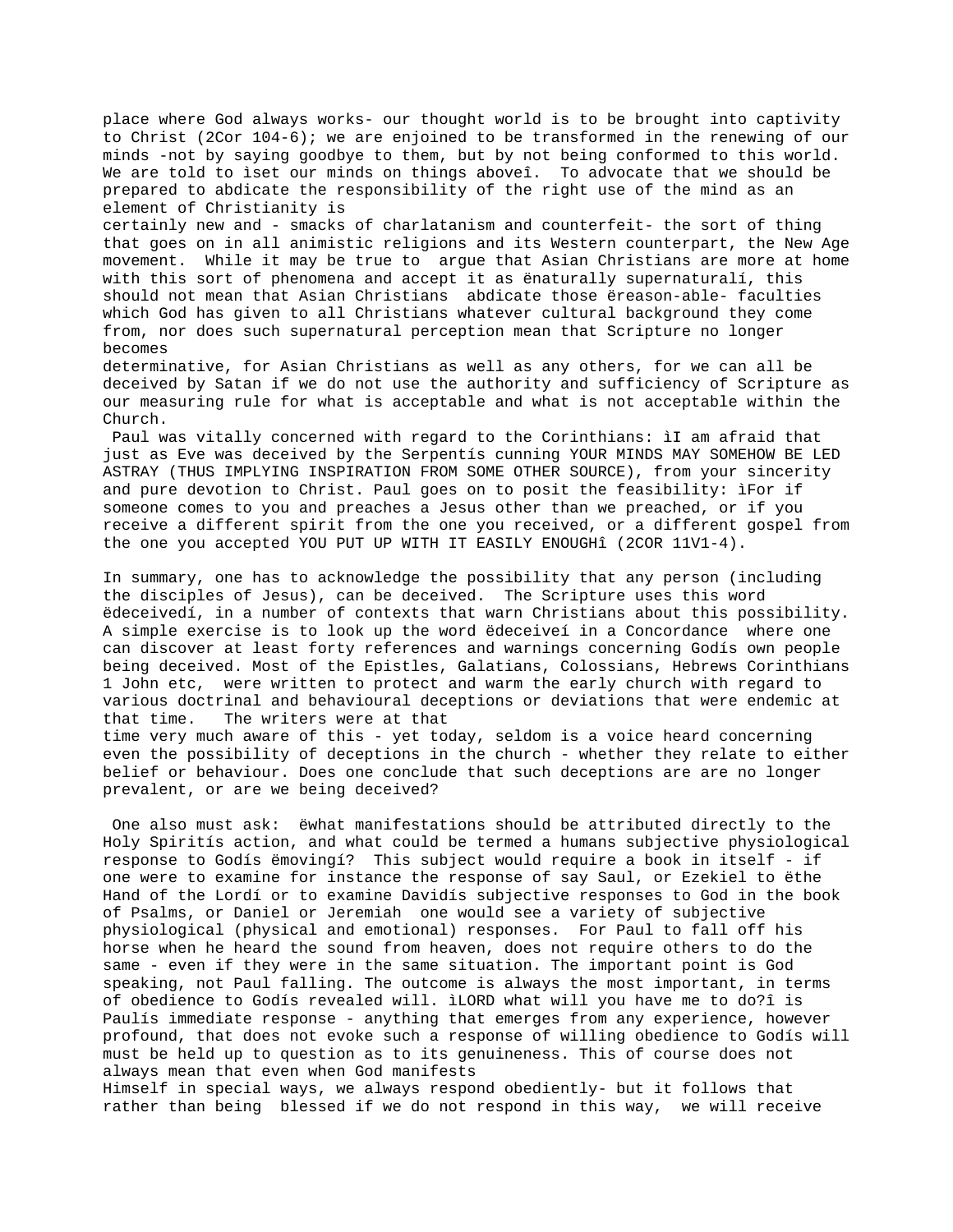the greater judgement for to whom much is given, much is required, and special manifestations of Godís presence only bring true blessing if obedience follows, whatever we feel. Our measure of love for God does not primarily have to do with warm feelings, but cold obedience - even when we do not feel particularly pleased about it - ìNot my will by Thineî: Gethsemane! ìIf you obey my commandments you remain in my loveî(John15v10) must be our measuring rod in determining whether we remain in His love or not - for that is what He has said!. To make claim that subjective physiological responses are themselves from God may be a misunderstanding of what is happening. God may indeed speak, or manifest Himself as He did for instance to Isaiah in the Temple, but the human response of falling on oneís face, or crying out ìwoe is meî, was not that was God forcing Isaiah to do this, but it was his own personal response. Such response could be corporate - as for instance when God manifests His glory so much so that the priests fall on their faces before Godís glory (2 Chron 5v13) - the effective manifestation is divine, the subjective response is human. The great danger occurs when man tries to replicate to reduplicate the physiological response, without God moving in the first place! The fact that God moves in mysterious ways, and as the wind, ìHe blows where He listsî, should be sufficient for us to be wary of stereotypes - anticipating that because He worked in this or that way, He always works that way. The only exception to this would be, that whenever a man experiences the majesty and presence of Godís holiness, (especially in Revival) two things occur, one an overwhelming sense of awe at who He is, and second an overwhelming sense of oneís own sin, accompanied almost universally, by a deep sense of sorrow (repentance) expressed in times of revival by tears, and subsequent joy - because one has experienced forgiveness. The human response to such divine visitations are perfectly natural and reasonable. To experience phenomena which is neither natural nor reason-able and claim it is similar to times of revival does travesty to meaning and leaves one in the danger of accepting the one instead of the other. Some people feel inhibited by ìslavishly following the Bibleî because they are out to get any and every experience they can, they are desperate for anything and everything that will make them either feel good or get closer to God - at the expense of discovering and being guided by how people got closer to God in Scripture. There surely can be no greater freedom and liberty for any of Godís children than when He is acknowledged as Lord. For where the Spirit is Lord, there is liberty. Finally one must ask what the purpose of the mightiest outpouring of the Spirit upon the people of God at Pentecost was? It was not for the recipientís benefit! It was in order that peoples from the ends of the earth should hear ëthe wonderful works of Godí. The fact that they spoke in other languages (dialektos means intelligible language) meant that Pentecost has to do with communication and mission- a reversion of the confusion of Babel; so it cannot posibly relate to some ëprivate blessingí. For some on the one hand to reduce the significance to Pentecost to merely a regeneration experience is certainly not in line with what Jesus spoke of it as; for others to privatise it, as some personal blessing for themselves is equally unbiblical. ìYou will receive power when the Holy Spirit has come upon you and you will be.....witnesses...î ìThey were all filled with the Spirit and spoke.....î How can anyone possibly extract ëmissioní (being empowered for a purpose), out of Pentecost and thereby destroy its meaning? Are we guilty? If ever there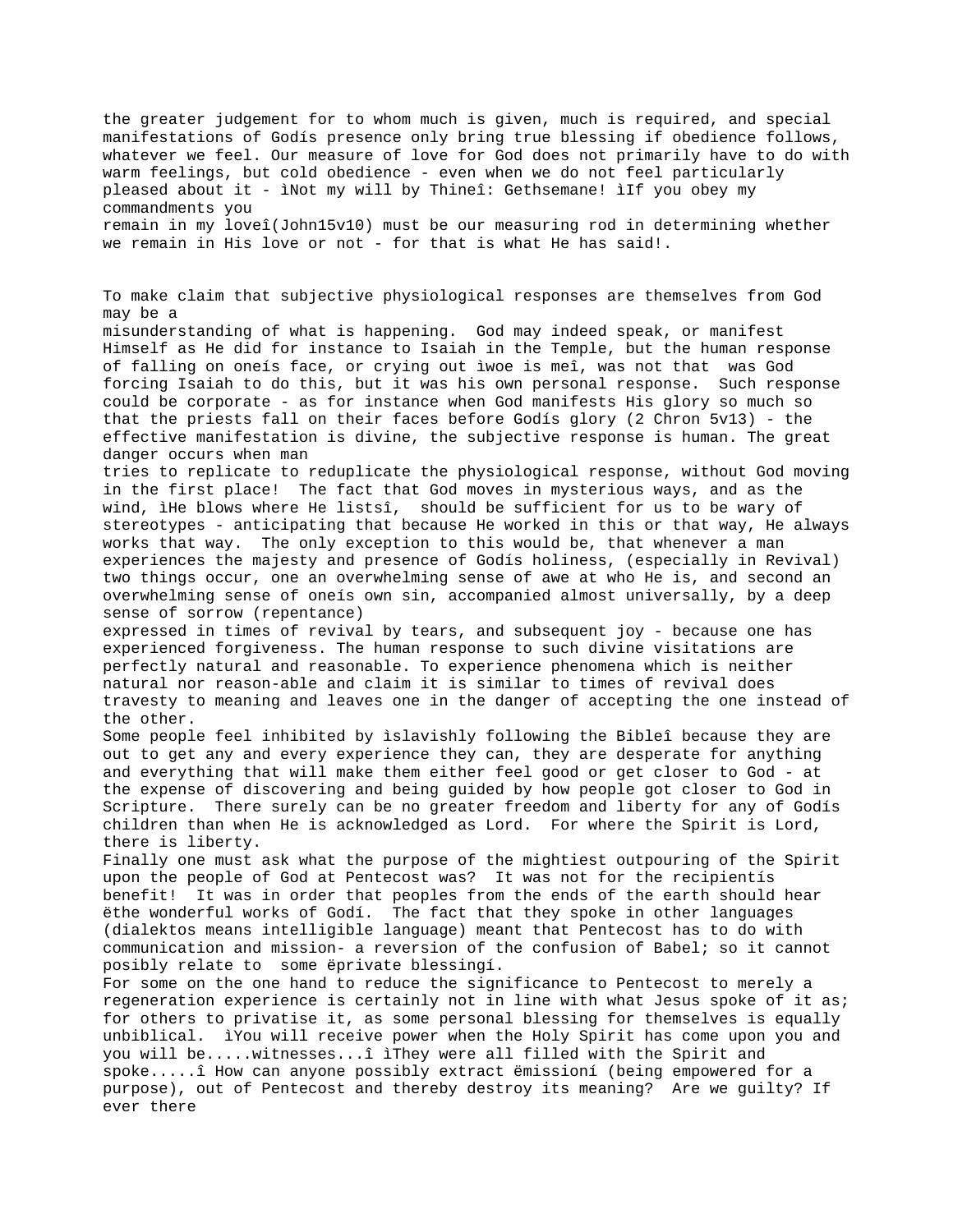was a time when the church needed ìthe real thingî it is today. Pentecost must be our model - it was not fulfilled on one day in Jerusalem 2000 years ago. ìIn the last daysí - (plural), God promises to pour out His Spirit..all the signs and wonders promised on that day have not yet been fulfilled - let us look keenly for them and opt for nothing less. Possibly the greatest sign was 3000 people pricked in their hearts crying out "what shall we do to be savedî. Why, in spite of all our claims to being blessed are we not seeing more people ëconvictedî of Sin, of Righteousness, and of Judgement?

C H A P T E R 8. EFFECTIVE COMMUNICATION MODELS

- 1. THE USE OF DRAMA.
- 2. THE USE OF 'REDEMPTIVE ANALOGIES'
- 3. THE USE OF SPIRITUALITY IN COMMUNICATION

## THE USE OF DRAMA

 Just as there is no single medicine to fit every patient, there is no single communication method for any given culture. Each culture has different ways of effective communication which will be culturally determined. Some feel that monologue is the best form of gospel presentation (based on 1 Cor 1:21,AV.), yet Jesus Himself used a variety of approaches including debate, dialogue, verbal drama (parables) object lessons (the fig tree etc), as well as monologue. It should be pointed out at this juncture, that the above verse is not emphasising the method of communication - preaching - but the contenct of the message. The Bible holds no monopoly on one method, it clearly is far more concerned the

the message, not the medium and in that sense, the medium is certainly not the message!

A recent communication from a certain Christian radio station reported an amazing change in response to radio programmes beamed into a restricted access country in Asia. This began when the programmers changed to a completely new method or style of communication. Up until 1985 the programmes were the usual Western style with Western style preaching (monologue) and music. The response was meagre. Subsequently they decided to ëcontextualiseí the presentation using more culturally sensitive approaches and adopting the more traditionally Buddhist language namely Pali. This attracted many Buddhists Monks together with the more religious among the community so much so that ëshort messagesí started bringing immediate responsesí A reporter stated:

ìIt represents to me possibly one of the most effective means I know of engaging Buddhists with the Gospel today. Given that the local people are so well versed in Buddhism, possibly more than any other race - it is particularly encouraging to see how the use of Pali has been so richly rewarded The programme is not polemic in style but comes alongside the listener and takes him for where he is in his understanding of spiritual realities..... Over a two week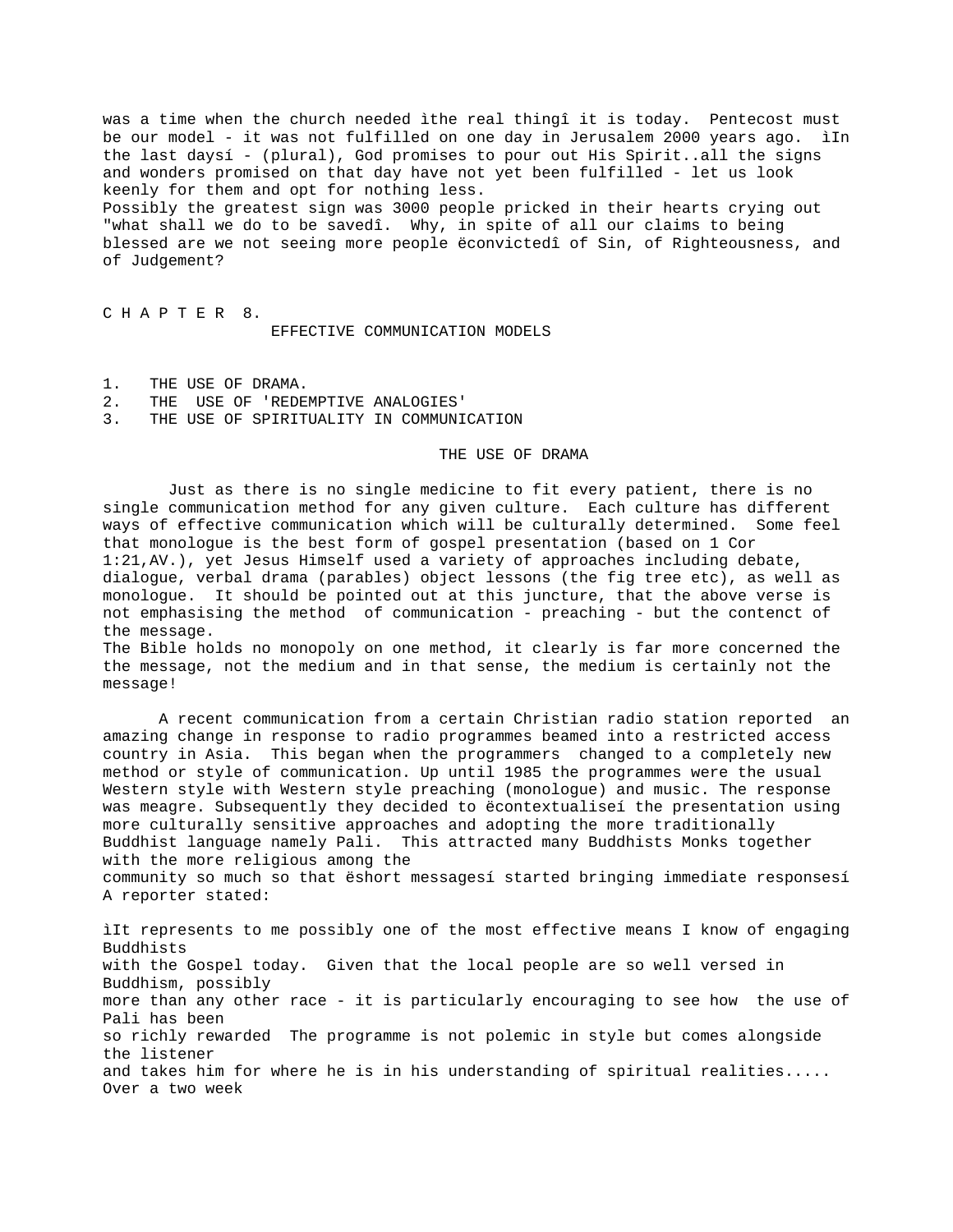period the results of research showed that 6000+ people responded to the programme, 81.8% of whom were Buddhist, 18.3% per cent Christian and 2.0% Muslim.î

 Thus we see that the message and the medium are closely tied To effectively communicate the message it needs to be packaged in a medium that will be culturally acceptable. For each particular context, it is through the use of local terminology and concepts, leading listeners on from where they are already familiar; so added to the concept of ëpeace of mindí which is the goal of most Buddhists, there would be introduced the concept that it is possible to have peace of mind in the midst of circumstances (through Christ of course), rather than trying to escape from them. For the Thai and many other surrounding countries, the medium of effective communication is drama. There are few other means of communication which makes such a powerful impact on Asian audiences as the various expressions of dramatic arts.

D R A M A

 The most ancient roots of a lot of Asian Drama can be traced back to Indian epics, the Rayayana and the Mahabharata. A single play can take from seven to nine nights.

 "Each act is elaborated upon in minutest detail. A repertoire of ten plays is extant. Night after night audiences witness these performances in rapt attention. Participation in the performance is a ritual act comparable to the daily worship the devotee offers to the deity inside the Temple..performances of Ramalila are pervasive throughout India. The life cycle of Rama, hero and god, is also presented during early autumn in Java, Bali, Thailand and Malaysia".

Although Thai drama, "Likay", is eclectic in origin,brining together Indian and Chinese contexts, it is now regarded as a traditional Thai art form, and whenever presented is sure to draw large crowds. A classic illustration of ëcontextualisingí from the Indian context, it combines music, singing, drama, and narration, with the performers dressed in traditional Thai costume. Often the story will be serious,with the costumes identifying the villain, the victim and the hero. Spectators get so caught up in the dramatic presentation that they often weep and may even threaten the villain from the audience. Humour is also included, usually by one or two "simple minded" characters.

Only recently has this art form been used to present the Gospel in Thailand. Teams from the Bible Training Centre in Phayao (North Thailand), and Payap University (Christian Communications Institute) in Chiengmai have used various art forms to present the Gospel especially Likay.have over recent years spent the hot season in rural evangelism, using Likay as its primary form of communicating the Gospel.

Creating Likay performances of the Gospel parables were one of CCI's first projects. They now have a full-time Thai Troupe, which averages 35 performances per year in rural villages. Such performances serve to break down prejudices against Christianity, which is normally regarded as a Western foreign religion. This group has seen unprecedented acceptance among Thai people. It has also toured many countries and performed at the White House, Washington D.C. The CCI also conducts contemporary evangelistic music programmes in Christian schools, produces weekly radio, and monthly television programmes. The policy of CCI is "to use every art form available to communicate the Gospel of Christ, and through the Gospel to provide non-violent alternatives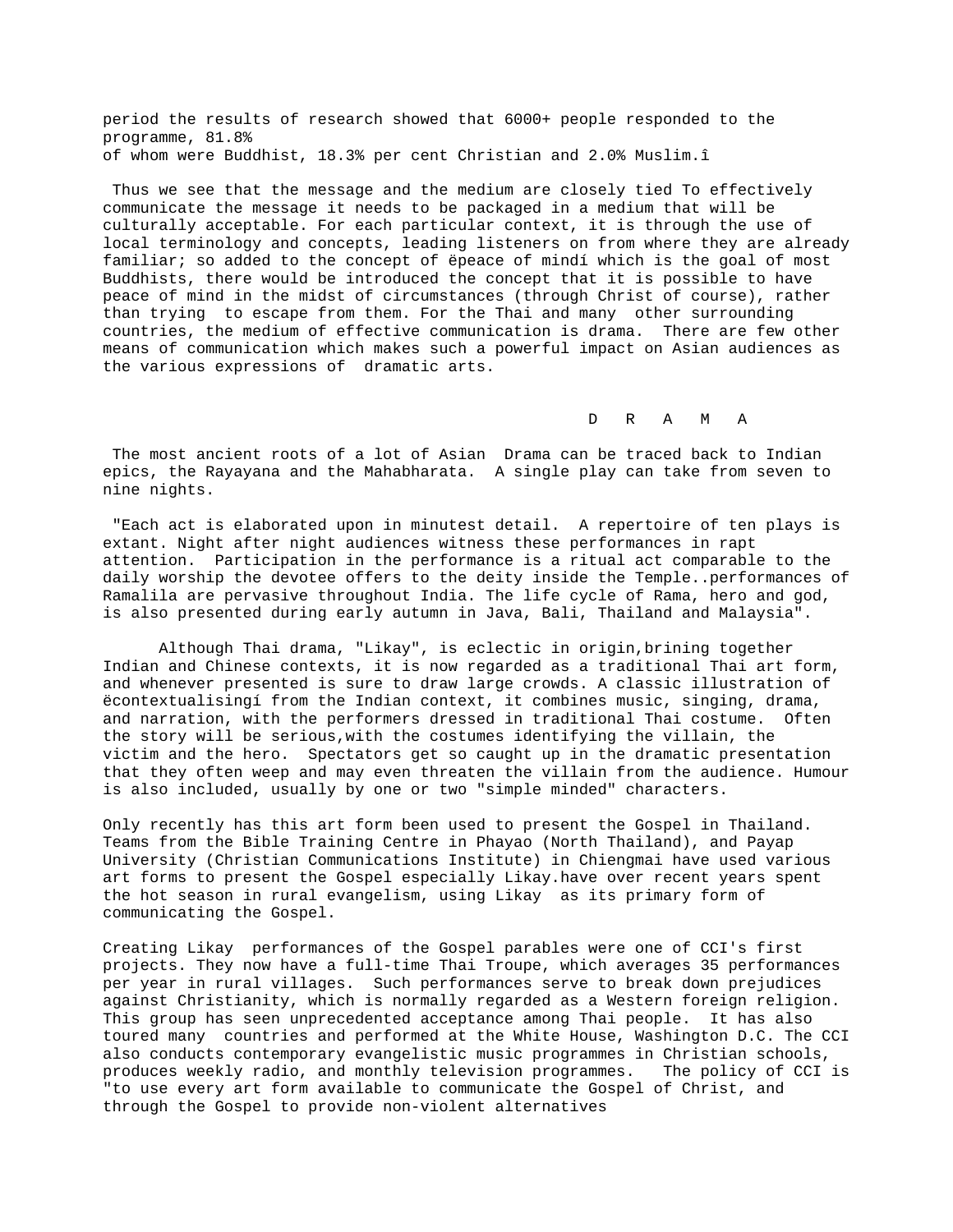for individual and social change". Some of the most popular adaptions from the Bible into Likay, so far include The Prodigal Son, and: "The story of Esther, modified to carry the Gospel message and an appeal against prejudice, is the Troupe's latest show. The Likay stories we adapt from the Bible are couched in Thai terms and have Thai appeal. Thai people respond more readily to music and drama than to the printed page. For this reason we use bright costumes, exaggerated make-up, and add a few dramatic touches to the original Bible story. However we do not neglect the social message. Because corruption is a major problem in Thai society, we made our rich man in the Lazarus story commit all kinds of corruption and hence deserve eternal punishment. But Lazarus learned that faith in Christ makes anyone a new person". Such examples of the use of Thai art forms performed by the CCI Troupe, required much skill and substantial financial backing. Yet local churches have the ability to use this medium both for evangelism and education. Rural Thai especially, respond to this oral and visual means of communication. Experiments have been conducted in many local churches with much success. Smith observes: "After 1960 the OMF collected and published indigenous hymns written by a converted Likay musician Samyong, as well as other Thai composers. These songs are most popular in rural congregations. The C.&M.A. have also printed several volumes of Lam Lao, North Eastern minstrel chants. In Udorn Jim Gustafson, with Thai helpers is working on Thai instrumental orchestration for their rural congregations. Drama is also being used. For example a Christian family in Uthaitani who had been in a drama troop before conversion, initiated a family gospel drama team. In Thai style, they write, produce and present excellent cultural portrayals of the Scriptures. Each year they volunteer two months in the dry season to evangelise nearby villages through this drama medium. Another drama team has developed from the Thai at the Seminary and Phayap College in Chiengmai. A few Thai Christians in the South have also utilised a lantern shadow play using flat rubber puppet figures to good effect. IT IS HOPED THAT MORE EXPERIMENTS WILL DEVELOP THIS INDIGENOUS MEANS OF COMMUNICATION WHICH WILL RESULT IN MORE EFFECTIVE GOSPEL PROPAGATION" (my capitals).

More recently Thai art and drawings have been adapted to present various Bible stories. They have proved to be a most effective method of communication using culturally attractive means. (see appendix ). In considering the use of culturally appropriate forms, the New Testament could be used as a model. St. Paul for instance never separated so-called "secular" forms of communication from "sacred" forms, nor labelled some forms unacceptable or taboo. The "Incarnational principle", clearly described in 1 Corinthians 9:19-20, was taken up by William Carey, when he advocated "the use of MEANS for the conversion of the heathen". Paul states "I have become all things to all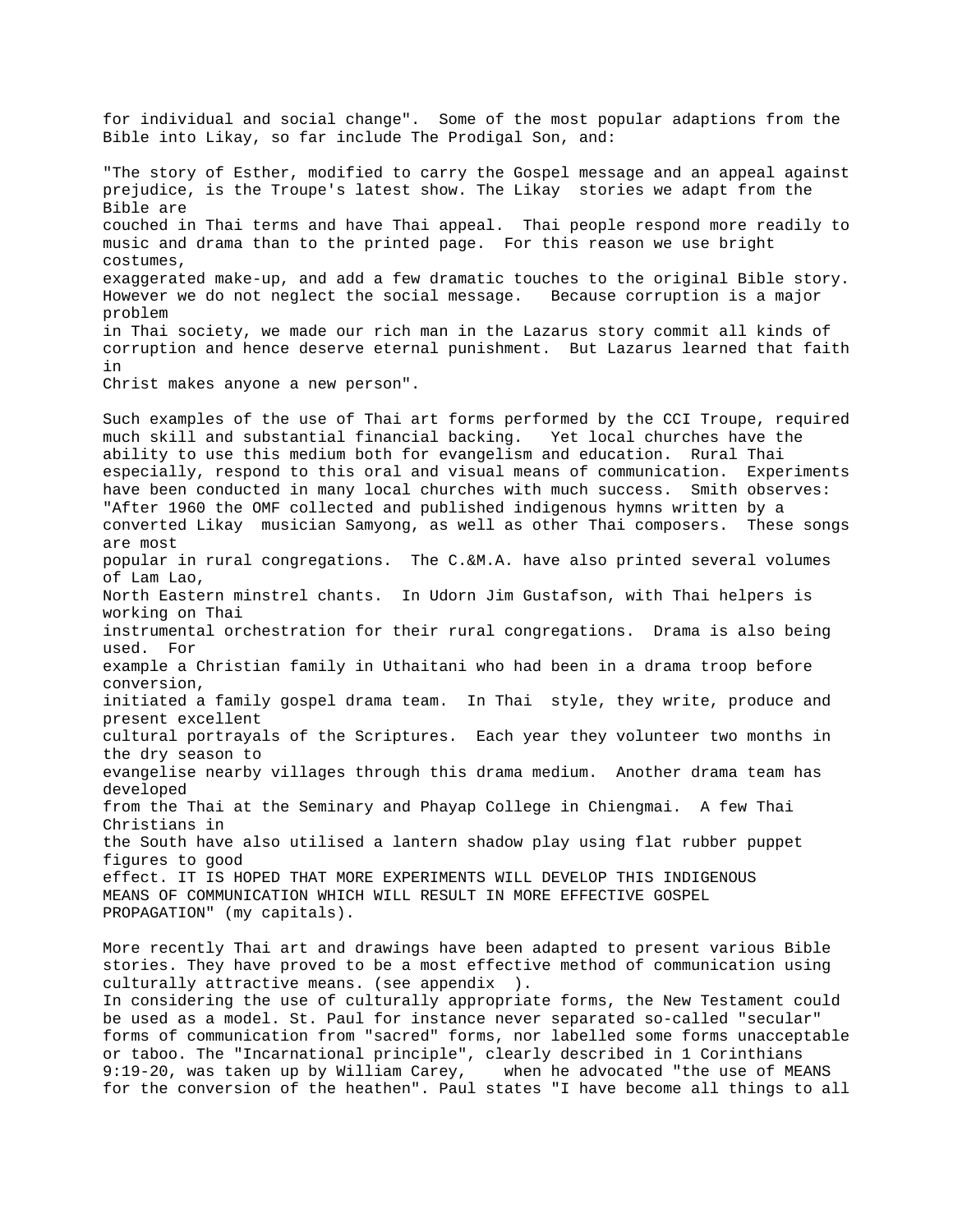men, so that by ALL MEANS I might save some". If this principle is applied to Asian cultures, then the present Western approach and methodology should be rejected, and appropriate Asian cultural forms used in their place. This principle would apply to the presentation of the Gospel within any country - it should adopt the local art forms which are already familiar and generally appreciated by the local community.

If missionaries simply allowed the local people freedom to develop their own forms of worship, culturally appropriate forms would develop naturally. One need not fear that the Asian Christian would merely copy Buddhist forms of worship since such worship is devoid of joy and celebration which is the essence of Christian worship. Such joyful expression in worship would develop in a uniquely indigenous way, attracting non Christians and yet keeping true to the Gospel.

To restrain or hinder such expressions of worship by Asian people in their own forms is to impose upon them a burden of foreignness, an unnecessary yoke, which the church may be able to bear, but which the masses outside the church would certainly not be willing to bear. Such action would deny the Holy Spirit the right to guide and inspire local people in creating forms of worship pleasing to Him.

 Withholding this right to express worship in their own God-given cultural forms has been the missionaries most serious mistake. This attitude reflects a lack of belief that God is able to guide Asian people to worship Him in culturally appropriate ways, without compromising the essence of the message. The problem is that ëmonoculture missionariesí themselves, seem unable to separate what is essentially the "seed of the Gospel" from what is actually the the "soil of their own culture"- they have not ëde-Westernised the Gospelí. The following chart can help determine what the essential Biblical forms of worship would be. By applying a typical Sunday's activities to this grid we will be able to determine what is Biblical and what is cultural:

CULTURAL FORMS. BIBLICAL FORMS: 1. Time of worship (culturally determined) No Biblical stereotype. 2. Type of building (culturally determined) No Biblical style. 3. Layout inside building (pews)  $\blacksquare$ Biblical model. 4. Use of Pulpit/Platform No Biblical model. 5. Mode and order of Service No Biblical precedent.

 From this short list it can be seen, that almost everything that happens on a Sunday is culturally determined. The essentials of Christian worship recorded in the New Testament include singing of hymns and songs, prayers, reading and teaching from Scripture, using the gifts of the Spirit, observing Baptism and the Lord's Supper. These may be considered trans-cultural in content, but not in form.. None of these essentials was conducted in ways that would have been foreign to the participants at that time. New forms of worship were no doubt used, but they would not have been imported from an alien culture. Gilliland points out: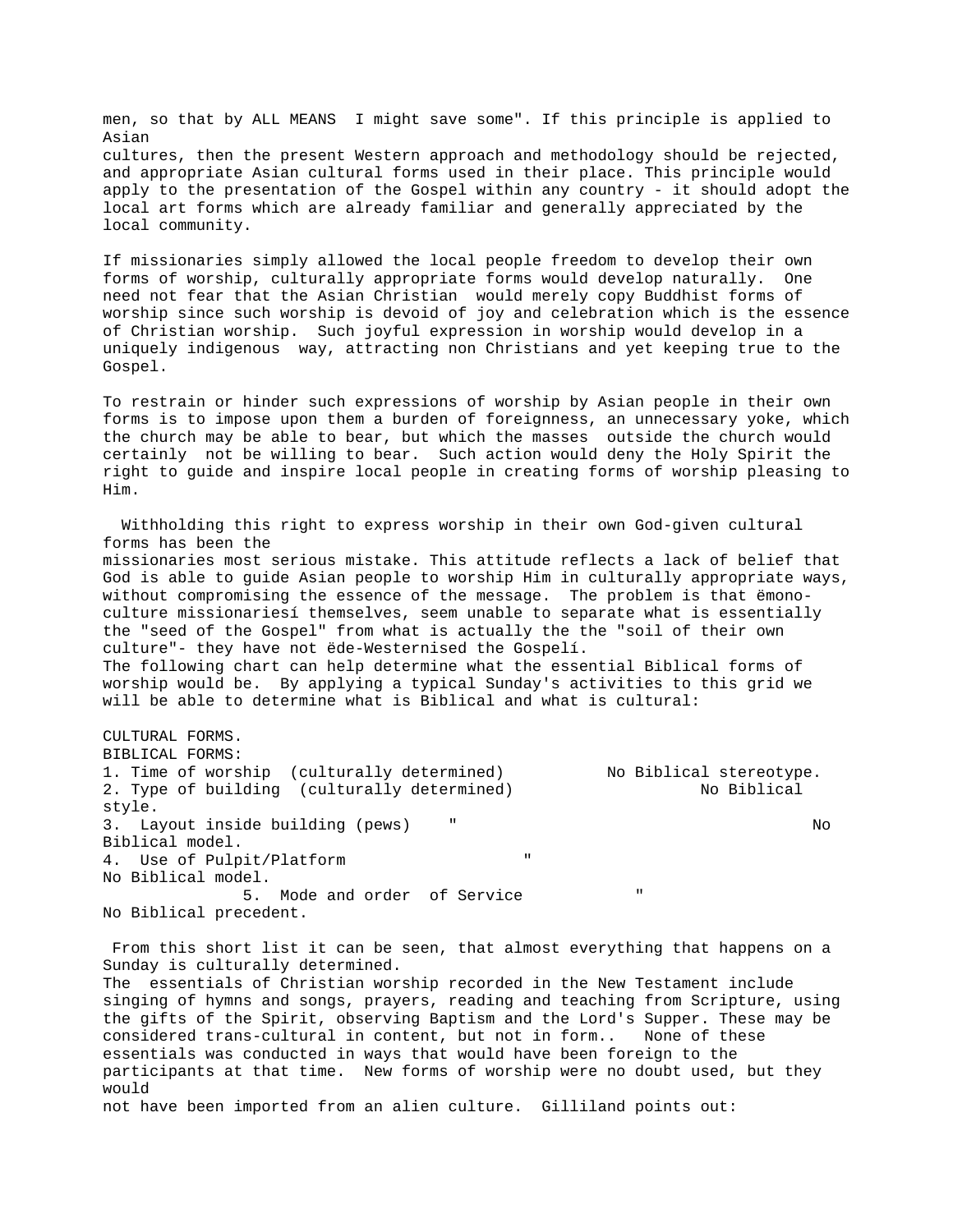"Worship that is in context will, in the first place guarantee that freedom to innovate. Freedom is the essence of the gospel itself, and leads to creativity in the Spirit. No worship pattern that does not fit Ephesus or Philippi is allowed to be exported from Jerusalem. Paul did not expect any such imitating, nor did he foster it. In Africa we have wondered many times if self expression in worship might not more readily be achieved out of doors. Sitting in rows to worship may be what is expected as correct by most orthodox churches, but who is to say that this is the only ëChristianí form?...worship in context will, express the theological concepts held by people. This very important mark of indigenous worship will depend on how much ëthinking throughí, the faith has been done by new Christians...there is evidence that

certain quite local creeds were beginning to develop by the time Paul wrote his pastoral epistles....It is sad that mission churches that have used Western theological concepts and liturgies often object to change simply because they have been using the foreign form for so long that truly indigenous concepts and texts would not be familiar".

 Worship at the local level should always be determined by local culture, and if that culture has no appropriate forms (which is highly improbable), then the local people, depending on the inspiration of the Spirit, would determine and create new forms thereby minimising any need for the introduction of foreign elements.

# R E D E M P T I V E A N A L O G I E S .

 If God has "not left himself without a witness" in the various cultures, then the primary task of the missionary should be to find the "entry point" into that culture. Don Richardson has called this "Finding the Eye-Opener", or "Concept Fulfilment". His thesis, along with other Missiologists, is that cultures contain keys which will open the hearts of the people so that the Gospel will be "good news" to them. Each culture will have a different entry point, a different set of keys to unlock its doors. The entry point for John the Baptist was the

proclamation of Jesus as the "Lamb of God ". He stated that Jesus was the perfect fulfilment of all that had gone on before - "the Lamb of God who takes away the sin of the world". For Nicodemus Jesus used "concept fulfilment" when he related the story of the Brass Serpent on a pole from John 3:14, "As Moses lifted up the serpent in the wilderness, even so must the Son of Man be lifted up, that whoever believes in Him should not perish, but have everlasting life" (John 3:14). Time and again Jesus used this method, speaking of Himself as the "True Manna", the Bread of Life, that comes down from Heaven. The Pharisees were aware of Ezekiel's indictment against Israel's unfaithful Shepherds (chapter 34), and so were conscious of the depth of Jesus' meaning when He spoke of Himself as "The True Shepherd" - a concept fulfilment.

 Hebrews shows that Christ actually fulfilled all the central elements of Jewish culture, the Priesthood, Tabernacle, Sacrifices and even the Sabbath Rest. The purpose of these "shadows" is to point to the substance, Christ.

 Some support Biblical "Redemptive Analogies" but argue strongly against analogies taken from pagan or non Hebrew cultures. But God is still the originator of cultures and His image, however dim, is still reflected in these cultures. Concerning an "unknown God" is a case in point. Why is it then that missionaries have been so slow in adopting this strategy?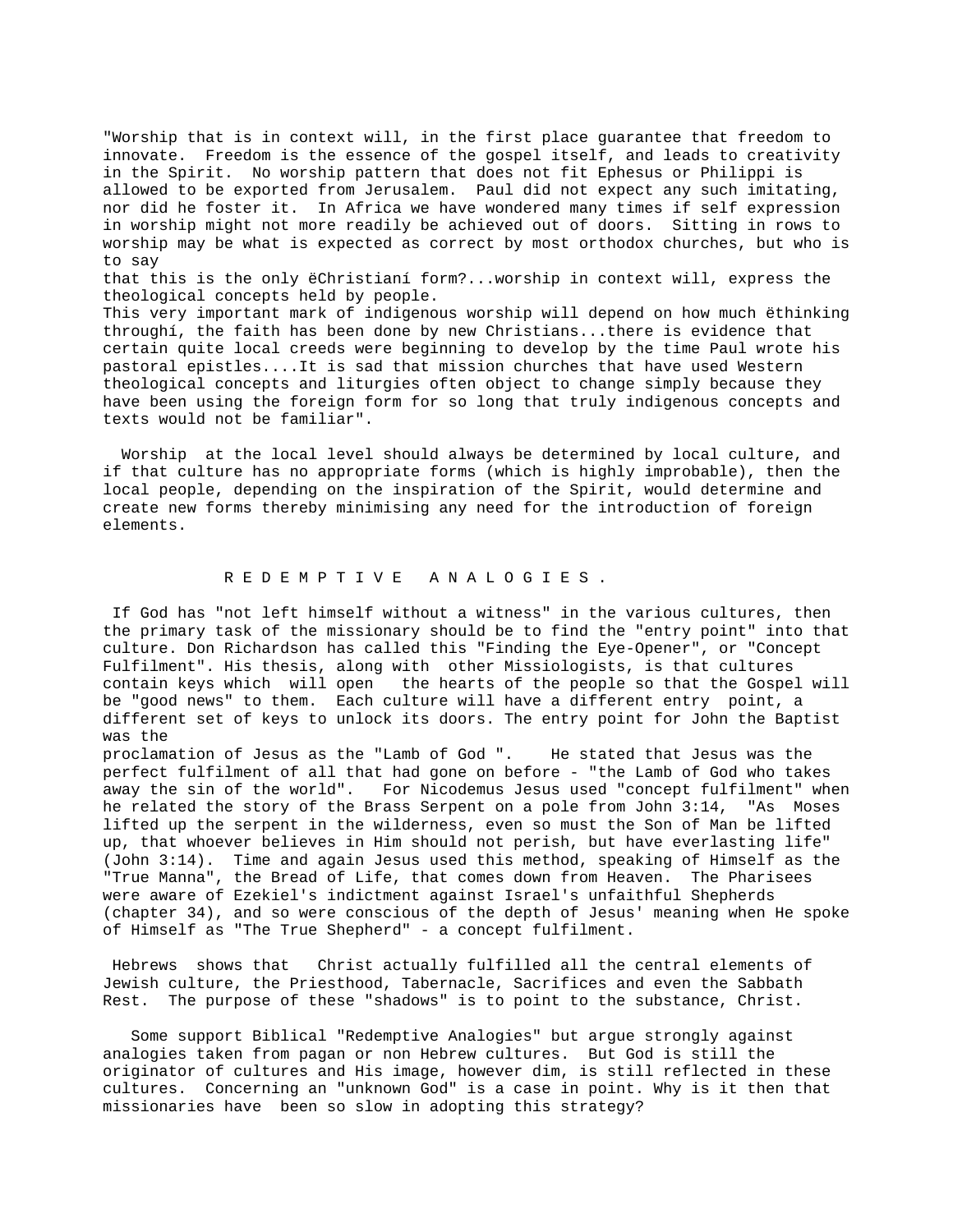"The strategy of concept fulfilment can be applied by missionaries today -if only we learn to discern the particular redemptive analogies of each culture. Consider the advantage; when conversion is accompanied by concept fulfilment, the individuals redeemed become aware of the spiritual meaning dormant within their own culture. Conversion does not deny their cultural background, leaving them disoriented. Rather they experience heightened insight into both the Scriptures and their own human setting, and are thus better prepared to share Christ meaningfully with other members of their societies".

Richardson presents irrefutable evidence for the effectiveness of concept fulfilment, when he lists tribe after tribe who have turned in large numbers, following an understanding that the Gospel fulfils their prophetic expectations.

 He mentions the "Damal" people who anticipated a long awaited "Golden Age" within their mythology called "Hai". When Christ's second Advent was preached the Damal took this as fulfilled prophesy and responded in large numbers. The nearby "Dani" had a similar prophesy in their culture and began to enquire. They believed that one day it would be possible for man to become immortal. Upon hearing of the resurrection of Jesus Christ, they accepted that He was to be "the firstborn among many" and they turned in mass to Christ. The Karen tribe in Burma, the Lahu tribe, the Yali tribe in Irianjaya, and perhaps more notably the

Sawi tribe, (of "Peace Child" fame), have all turned to Christ as a result of finding the "Eye Openerî into their culture. Dr. Arthur Glasser of Fuller Theological Seminary, warns us, however, that Richardson has a tendency to find such analogies in almost anything within the culture, especially in regard to the so called "high god" in primitive religion, a concept absent in Buddhism, for they have no god at all.

The question must be asked, are there any redemptive analogies in Thai culture? It is highly probable that there are many such keys or entry points. Some may have yet to be unearthed, simply because the notion of concept fulfilment has rarely been presented to Thai people. The concept of "transference of merit and substitution" has been applied, but the use of myths, legends, prophecies etc., has seldom been investigated or used, with perhaps one exception.

Buddhist Scripture speaks clearly of a coming Messiah. Although there are said to have been at least 27 appearances of Messiahs before Gotama, as well as those to come , the one Messiah who is foremost in Buddhist aspirations and prayers is "Metteya (Maitreya)" This Messiah ranks as the highest of Bodhisattvas and is the most popular figure in Buddhist Art. At the scene of his death, Buddha is reported to have said:

"I am not the first Buddha who came upon earth, nor shall I be the last. In due time another Buddha will arise in this world, a holy one, a supremely enlightened one, endowed with wisdom in conduct, auspicious, knowing the universe, an incomparable leader of men, a master of angels and mortals. He will proclaim a religious life, wholly perfect and pure; such as I now proclaim...He will be known as Metteya, which means "he whose name is kindness".

 Various Buddhist Scriptures expand on the nature and activity of Metteya. He is regarded as all powerful, a Prince (of Peace), for that is the meaning of his name. According to a Dictionary of Buddhism , he is the one who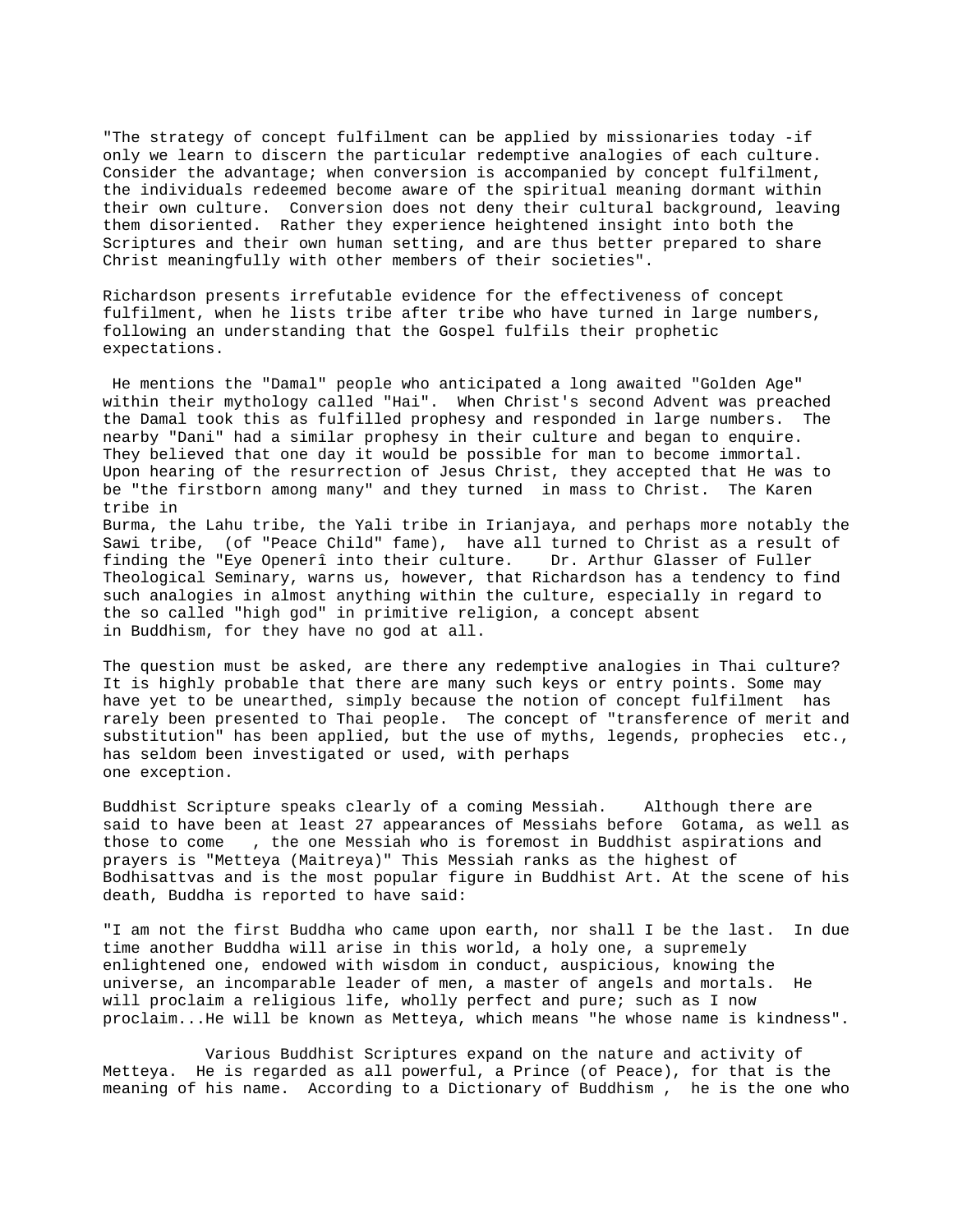will take on human form to deliver the world when it is on the verge of destruction. He prophesies:

"I shall lift human beings out of the mire of gross ignorance and error, and enable them to cross over this troubled world to the realm of happiness on the farther shore. Those who are entangled in the meshes of sinful passions, or who still drink the bitter waters of unrighteous desire, or have lost their way in the endless maze of this troubled series of existences; to them shall I preach revealing to them the road to the pearly city, that is the Land of Happiness, Nirvana....I shall open with the key of true doctrine. With eye medicine shall I cleanse the eyes, that is the understanding of those whose vision is defective having become blurred by evil desire, or by anger, or hatred, or ignorance....to those who have lost their way in the wilderness because of darkness I shall give you light".

It is highly probable that many of the early Christians in Thailand became Christian, because they saw Christ, as the fulfilment of this ancient prophecy. As early as 1897, Dr. W.C. Dodds made a number of visits to the "Tai" peoples of Southern China presenting the Gospel as the fulfilment of Buddhist prophecies. This is how Dodds records one incident when among the Tai Lu peoples of Sib Sawng Pan Na area.

"It was a fine sight to see their mirth change to reverence, then to deepest interest. The message was absolutely new to them, and many of them lifted their hands in adoration. As the adoration was directed neither to me nor the picture, but to the "Coming One", who I was heralding, I did not forbid. One man said ëIs this Yesu, he whom we call Aria Metteyaí? I replied, ëYES', because Ariya in Sanskrit means Ayran, high born, and Metteya, means merciful. I then proceeded to show that Jesus is Highest born of all who ever came to earth, and that He is all-merciful. As I was speaking the man's countenance fell, and he said sadly, ëAnd so the Coming One has already come, and we did not see Himí. At once I understood the man's sorrowful reception of what ought to have been the best news he ever heard. Buddhist books teach that Ariya Metteya, the next Buddha will deliver from the ever ceaseless round of births all who are alive on this earth...in all the countless ages, this is the one chance of salvation; and the poor man's first thought was that he and all the rest of them had missed that one chance. Quick as a flash from heaven came a light into his face, a reflection, I doubt not of the illumination of the Spirit in his heart and he added, "We did not see Him with our eyes; but we see pictures of Him, we see His book and hear His message, we are here when His religion comes, and that is enough". I believe fully that he accepted the message".

More recently a Thai Pastor records a "find" that was made by his father in an ancient document in a Buddhist Monastery in North Thailand. He records as follows:

ìThis unpublished document which I received from my father was a copy of Buddhist Scriptures placed at Pra-sing Temple at Chiengmai. In one section of this document which is part of Buddhaís prophecy, a certain old Brahman asked the Buddha about how to be saved from sin. The Buddha answered that regardless of how many laws you have kept, or even if you pray five times a day, you shall not be saved. Buddha continues saying that sin is too great to be washed away; even though I become a hermit, for more than eight ëA-song-kaií or am reborn for another ten times, I shall not be saved. The Brahman asked what Mettayaís character is. The Buddha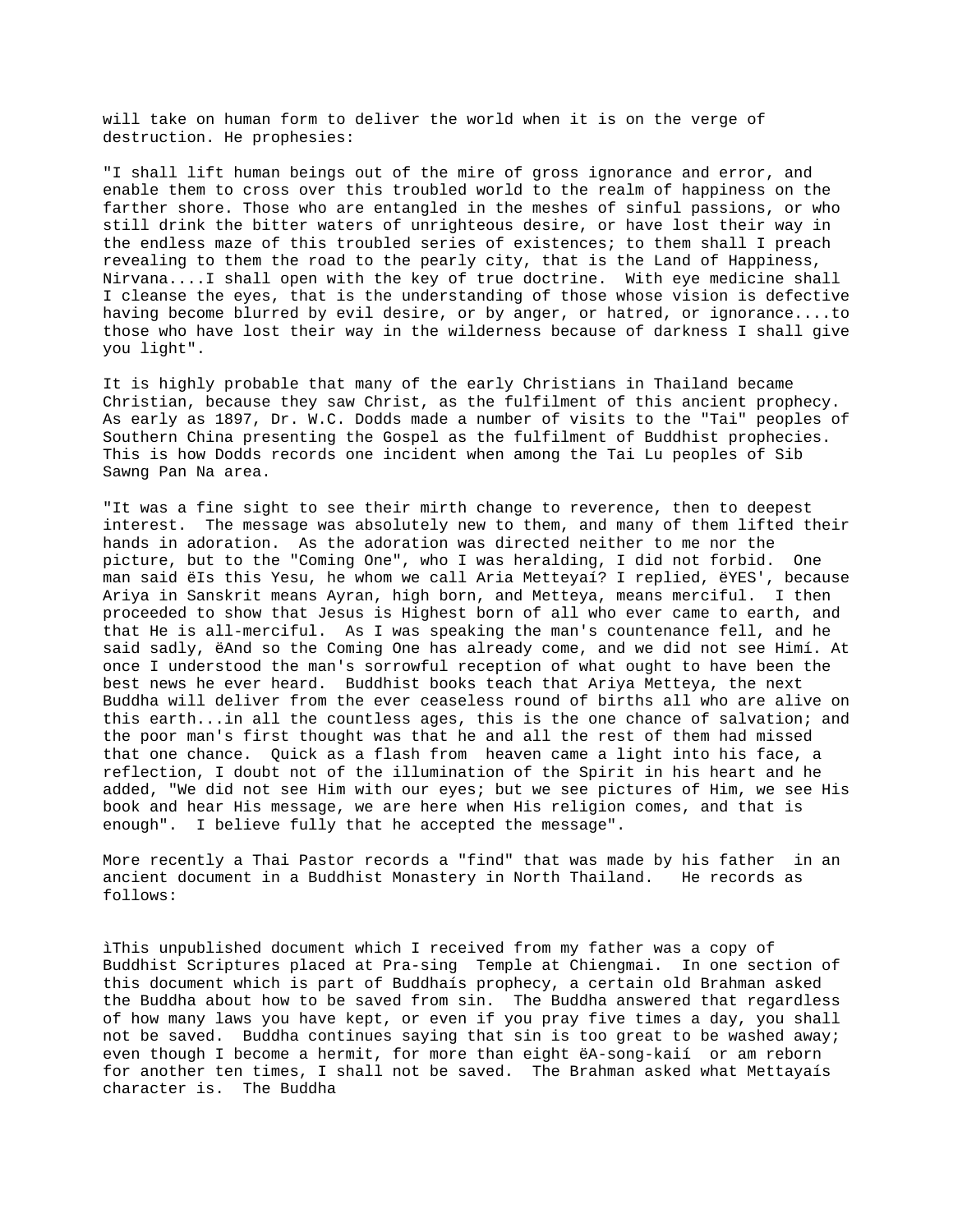answered that in his hands and feet are wounds, his side has a wound which was pierced and his forehead is full of scars from wounds. He is the gold ship to carry you to heaven where you will find the Tri-praí (the Crystal Triune god). Thus, give up following the old way. A spirit from heaven will come and dwell in your heart by which you will overcome your enemies from both four and eight directionsî.

 The Thai Pastor was so excited upon reading this manuscript, and amazed to see how remarkably similar it was to prophecies concerning Messiah in the Old Testament. He thought that perhaps this document had been a ëplant by early Christians in Thailandí. He states:

 ìThese questions came into my mind and fearing that this document was influenced by Christians in Thailand, I went to the temple in Chiengmai. I got the answer from an assistant professor at Chiengmai University that this Buddhaís prophecy was written in the local language of the Old Kingdom located at the present Chiengmai. It was written before the present Thailand was established.Therefore it is impossible that the writer of this document was influenced by Christianityî.

The Thai Pastorís conclusion is the same as many Missiologists today. Hidden somewhere within each culture, there will keys that can unlock the good news to the recipients of those cultures.

ìJesus, the Metteya, is the Holy One, thus Christ Jesus is also the fulfilment of the One whom Buddha asked his followers to wait for. He is the one, but Buddhists have not yet known about this comingî.

A recent conversation with a Cambodian Pastor at the Refugee Camp, in Thailand, revealed an interesting fact concerning a similar prophecy in Cambodian mythology. In those crisis days just before the fall of Phnom Phen, many thousands of Cambodians showed a great interest in the Gospel through the ministry of Stanley Mooneyham, then Director of World Vision International. The Pastor felt that Mooneyham must have done research into the history and prophecies concerning one ìMetteyyaî, who was to come and save Cambodian people. Mooneyham centred in on Christ as the fulfilment of these prophecies. The Pastor was both surprised and delighted that there was a parallel prophecy extant in Thai Buddhism. This of course is not surprising, for both Thai and Cambodian religious vocabulary has its same source in Pali and Sanskrit. What is more important is the fact that this prophecy was known in at least five countries; China Thailand and Cambodia Myanmar and SriLanka (as we shall see later). The Cambodian Pastor went on to say that his 84 year old Mother had come to Christ as a result of a dream in which she saw Christ with wounds in his hands and side. She related that immediately to her knowledge of Metteyya, which she had received from her forebears.

This does not mean that all missionaries in Thailand or the surrounding countries agree on using "Metteyya" as a bridge to lead people to Christ. Roman Catholics are certainly not agreed either. In a Paper published by the Bishop Salasí Cambodian Catholic Centre, the writer questions the appropriateness of what he terms ìThe Protestant Approach to reaching Cambodians with the Gospelî.

ìSome Protestants tentatively replace the word ëChristí by a Buddhist word Mettreya- the Buddha of the end of all times of this world that will make everything new. It is tempting to say ìthe ëMettreyaí, who you Buddhists are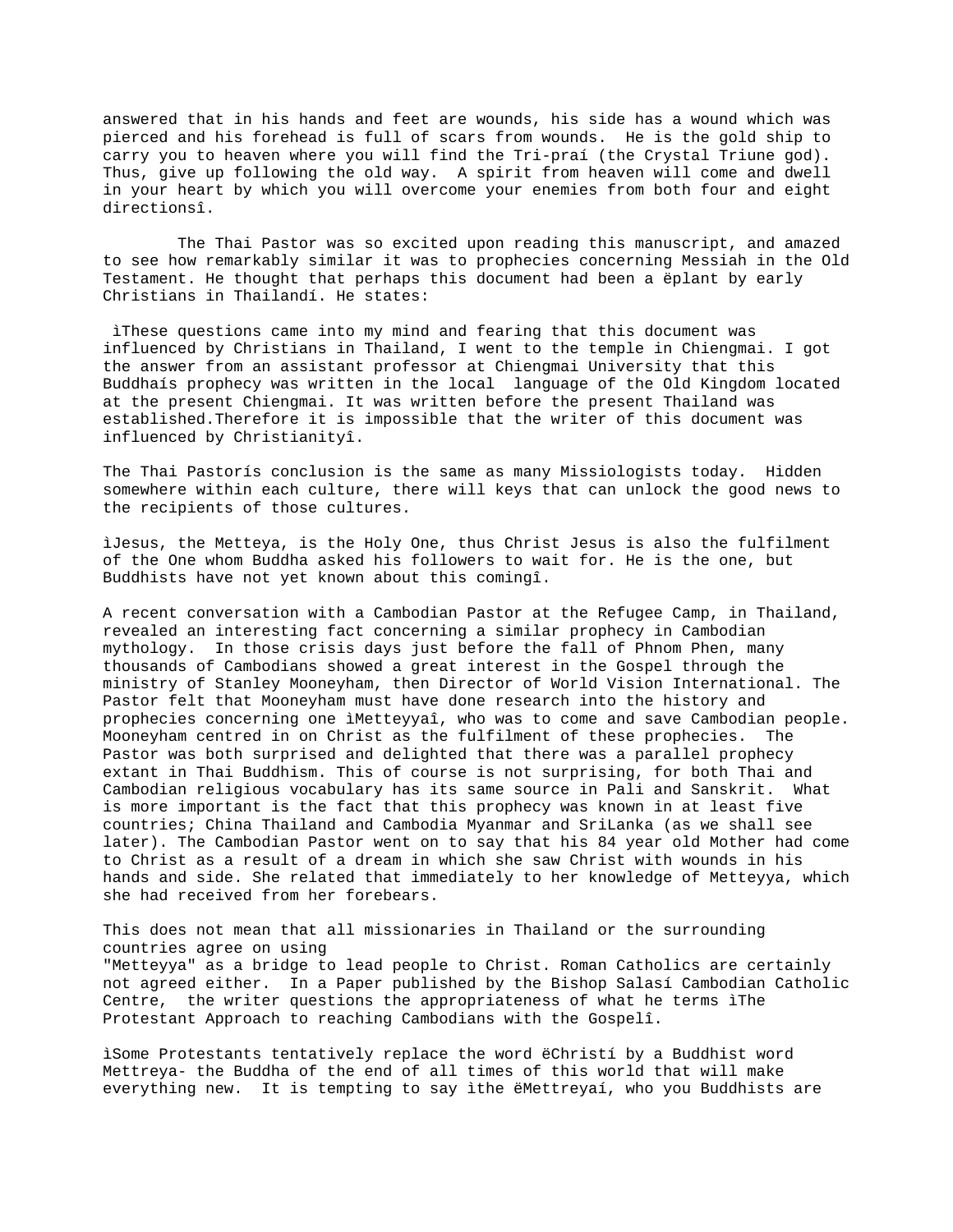expecting has already come, he is Jesus Christ, he has fulfilled the expectations of Humankind. However there is a big question - do we have to Christianise Buddhism or to ëBuddhisizeí Christianity? We certainly can present Jesus as the one who fulfils the expectations, the desire for happiness which is common to human kindî.

Some Buddhists fear that such prophecies will draw their people away from the faith and have made the claim that these prophecies were actually planted by the early Christian missionaries to North Thailand. Yet it is highly unlikely that you would find the same prophecies in five separate countries, Cambodia, China, Thailand, Burma and SriLanka, if this had been a plant by missionaries in an obscure Temple in North Thailand and that relatively recently. A well known authority on Buddhism in Burma (Myanmar) records clearly the expectant hopes of Buddhists for the coming of this ìPrince of Peaceî 'for centuriesí. He indicates that there are inscriptions and images of ìMetteyyaî which have been found in Pagan, the ìholy cityî of Burma. This author also clearly intimates this prophecy having been know n by ìthe kings of Ceylonî and in all Theravada countries!

"The worship of the Future Buddha, Metteya, who is now living in the abode of the gods, has been prevalent in Burma for centuries. The details of his life and when he comes are so well known to the Burmese that he is known to them as Arit-Metteya. His images have been found in Pagan....even in Ceylon, where Theravada Buddhism has a more or less continuous history, kings set up for worship statues of the future Buddha and in all Theravada countries, devout Buddhists piously hope to be able to worship the Buddha Metteyya in person and listen to his preaching when he appears".

A recent article written by a leading Buddhist scholar in Thailand makes a scathing attack on the Catholics in this regard. They have, says the scholar, deceitfully taken a Buddhist prophecy and applied it to Christ. He claims to possess a top-secret document from the Vatican, which encourages all Catholic priests in Thailand to use this prophecy, in order to ìdestroy completely every vestige of Buddhism and put the Cross in its placeî. Another booklet, published by a Buddhist priest entitled ìBuddha and Christî, also claims that Christians are guilty of stealing Buddhist concepts and applying them to Christ. Both scholars feel that using this prophecy undermines Buddhism and is therefore basically dishonest.

This may reflect the same feeling that the Jews have when they hear passages in the Old Testament (especially the "Servant songs" of Isaiah) being applied to Jesus rather than "the Servant of Yahweh". Perhaps Buddhists could find some consolation, that in spite of the prolonged Christian usage over millennia of these prophecies from what is essentially Jewish Scripture, Judaism is still strong. Many Christians however, are convinced that any such prophecies are part of Godís preparation for the coming of Christ, and because they are common to most cultures there is every justification in using them with integrity for they are essentially ëgeneral revelationí a part of Godís preparation in bringing the nations to Himself.

THE USE OF SPIRITUALITY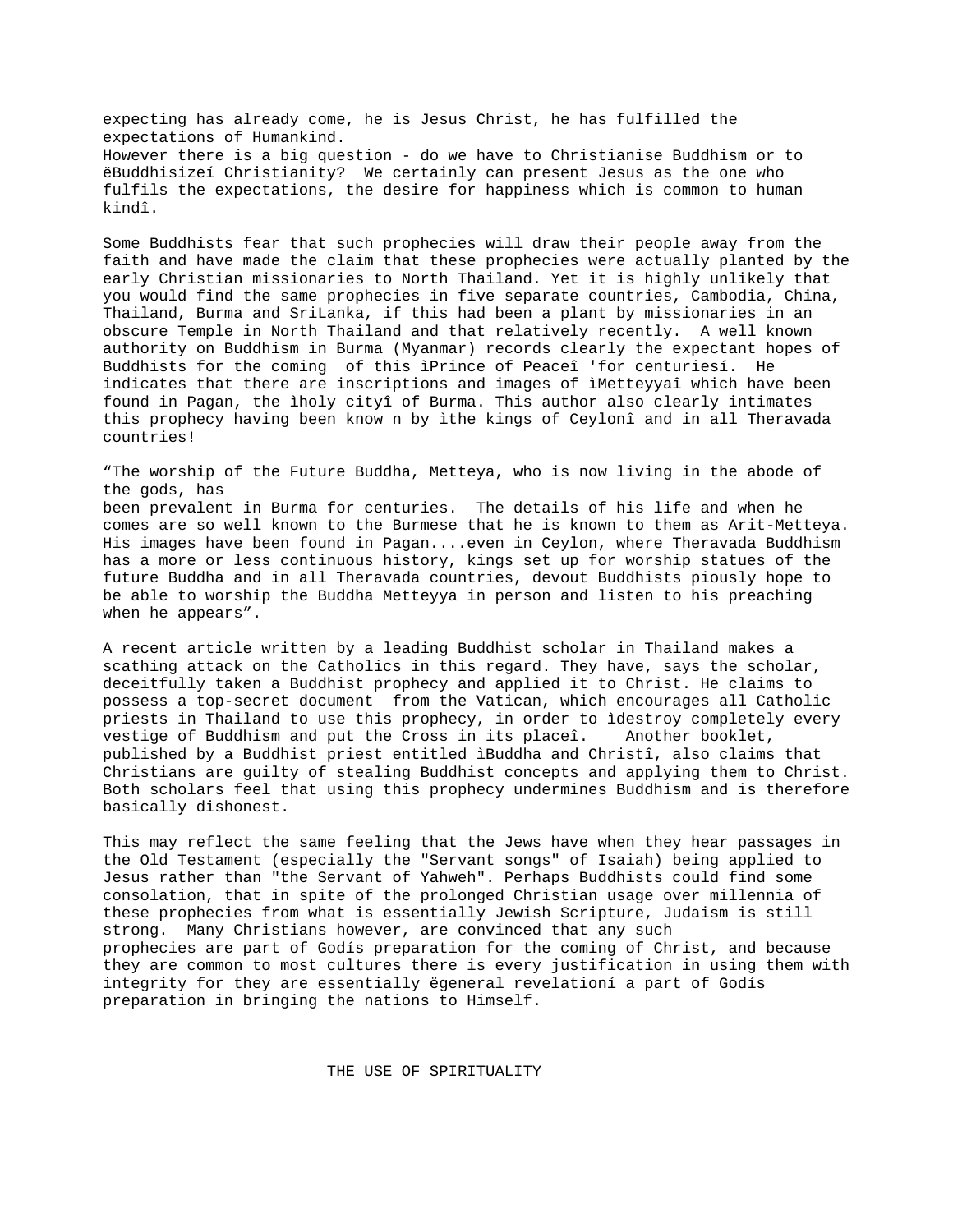The oriental mind places great value of the mystical, subjective experience of the worshipper. The eastern mind places emphasis on "spirituality" a quality of life which stresses meditation, contemplation and asceticism rather than the cerebral and logical approach of the West. This is why many Buddhist's discount Christianity as a "shallow" religion which is incapable of answering the deep philosophical questions of life. This is why the topic of "spirituality" is so relevant to any discussion on contextualising the gospel, especially in Asia.

The term "spirituality" is extremely difficult to define. Both Christianity and Zen speak of mystical experience but from different perspectives. Thomas Merton has written a great deal on the relationship of the two. He concludes that such comparisons are difficult especially on the level of doctrine or teaching. Zen is subjective realisation, while Christianity is objective in that it relates primarily to history and doctrine. Wm. Shannon interprets Merton:

ìChristianity is verbal: much ink has been spilled in expounding its doctrine, Zen is, as far as possible, non- verbal. To compare the two at the level of doctrine, therefore would be futile. For Christianity, doctrine is of primary importance: in Zen it is accidental. But there is a possible point of meeting for the two: namely at the level of experienceî.

Although two people may have the same experience subjectively, we cannot conclude that the source of their experience was the same anymore than a Doctor would conclude that all headaches have the same cause! The problem of defining spirituality is therefore complex, differing writers giving exhaustive definitions. Michael Cox in quoting ìVarieties of Religious Experienceî, says that William James gives four basic absolute categories for describing Christian spirituality:

ìOne: Ineffability - an unutterable, indescribable experience, not a psychological condition. A mystical experience of Godís presence. Two: Noetic quality - Knowledge that can be grasped by intuition and insight activated by a source beyond itself. Three: Transience - mystical experiences rarely last long, though their significance and effects far outweigh the proportion of their duration. Four: Passivity - the feeling of something given - a feeling of being overwhelmed by a greater will than oneís own, which subsides temporarilyî.

One distinctive element of Christian spirituality is that it normally produces an overwhelming desire to help meet societyís physical and spiritual needs. Jesus comes out of the desert to relieve the needs of the multitudes. True Christian withdrawal and contemplation explodes into action. The ìwaitingî by the disciples before Pentecost is seen to produce results in the rest of the book of Acts as the church moves out into the world. Spirituality in the Christian community is collective rather than isolated and individual .

ìMysticism in its authentic form moves out from individual experience to collective spirituality and functions as an essential vivifying current in the spiritual life of the whole Church. The life and influence of St. Francis is perhaps the supreme example of this creative process, emphasising that the true Christian mystic does not withdraw from lifeî.

A further distinctive of Christian spirituality is that it is essentially Christocentric and Theocentric. Its sources are rooted in both Old and New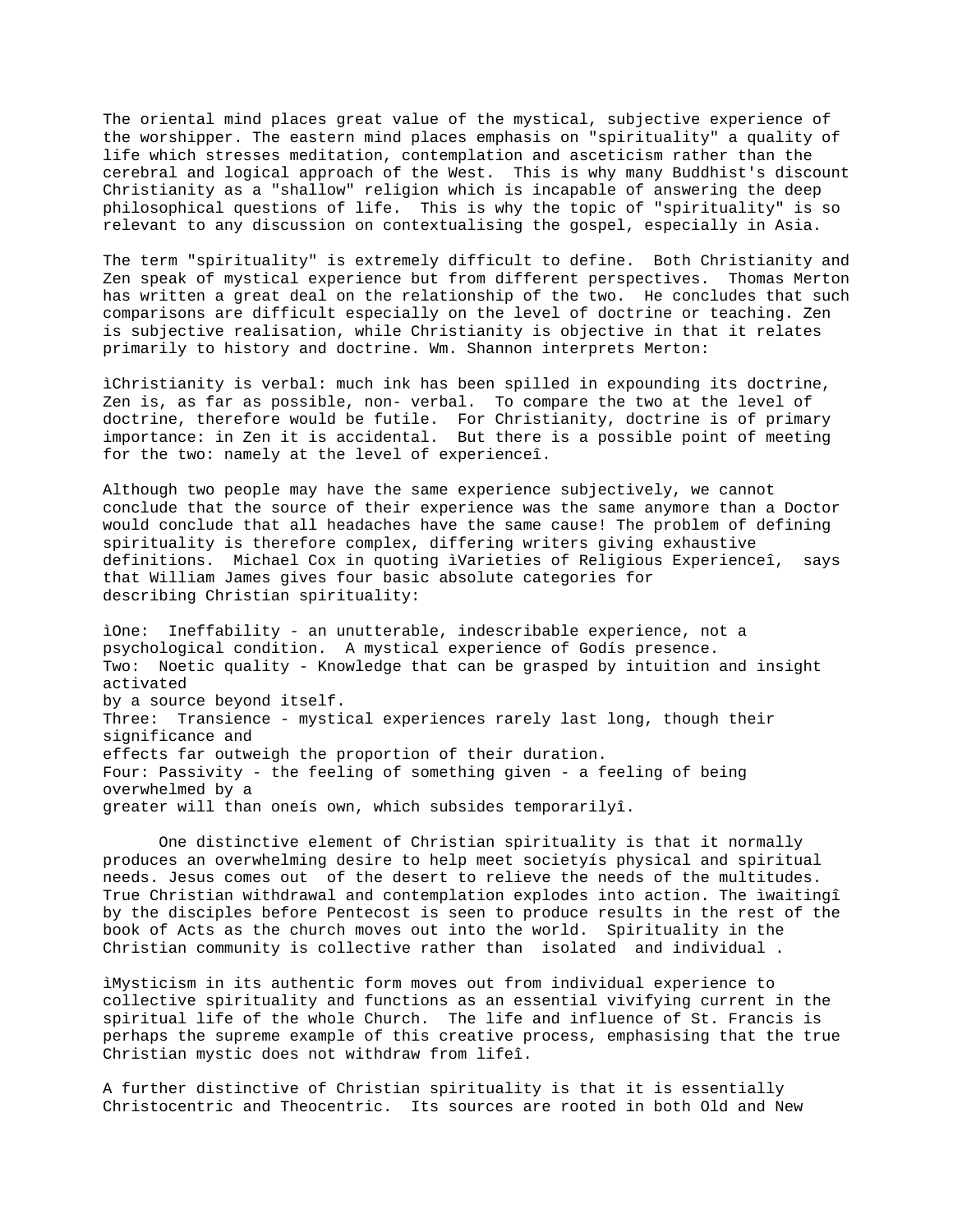Testaments. Spirituality in Israel was understood in terms of the presence of God (the ìShekinaî) manifested in the midst of his people not as an individual quality of the obedient worshipper. If God was not ëmanifestlyí present then Israel saw themselves as no different from the other nations:

ìThen Moses said to Him, ëIf your Presence does not go with us, do not send us up from here. How will anyone know that you are with me and with you people unless you go with us? What else will distinguish me and your people from all the other people on the face of the earth?íî

The presence of God was symbolised by the Tabernacle,the Temple, the great Feasts such as Passover, and lesser feasts of Purim and Dedication. One of the Prophetsí warning themes to Israel was that Godís presence may depart from the midst of His people. Ezekiel sees the ëShekina gloryí departing from the Temple. This theme was one of the worst fears of Israel. It is often intimated in the Psalms (Ps 51:11, 73:23-26):

ìWe can say that the presence of God is one of the central themes of the Old Testament. The Torah sets out the terms on which God will be with his people; the histories show from concrete examples how his presence can be forfeited, and how gracious must be the God who never lets his absence from an unworthy people become permanent; the prophets look forward to the day when God will never be or even seem to be absent again; and the Psalms reflect on all these aspects of presence and absence as they effect both the worshipping community and the individual at prayerî.

Spirituality in the Old Testament seemed to relate more to the concept of ëshalomí, - positive ìwholinessî (wholeness), rather than a negating metaphysical mysticism. It was ëcollectiveí (affecting the whole community), rather than individual. The prayers of Old Testament saints, which reflected this type of spirituality and Jewish piety, were for God to visit His people in mercy holiness and justice. The belief, was that God was present, not with those who seek to see Him, but with those who seek to obey Him:

ìWe should understand this to mean that the personality of the God of Israel (together with his overwhelming, all-conquering wholly transcendent majesty) made itself felt as increasingly present, more and more immediately perceived in all things, to the degree that this transformation was brought about. Its term was not a religion without prayers and without rites, but a religion in which prayer and rites were permeated with the sense of the nearness of God together with His elevation. The Israelite is a man who lives, who tends to live constantly in the sight of God. His perpetual reflex act is to pray with Isaiah ëwoe is me, for I am a man of unclean lips and I live among a people with unclean lips, and yet my eyes have seen the Lordí. But this reflex is accompanied by the continually renewed certainty

expressed in the vision of the Seraph taking the burning coal from the altar and saying ëthis has purified your lipsí. The purity of heart towards which the requirements of religion thus tend is not a mere interior rectitude; it is the disposition to encounter God: God manifested in the history of his people which is also the history of each person, God manifested as intervening in us in a mysterious way to carry out at the same time both his promises and his demandsî.

The history of Christian spirituality drawing as it does from its Jewish antecedents, ought never to be seen as the product of subjective metaphysics. Spirituality derives from relationship, rather than mere reflection, from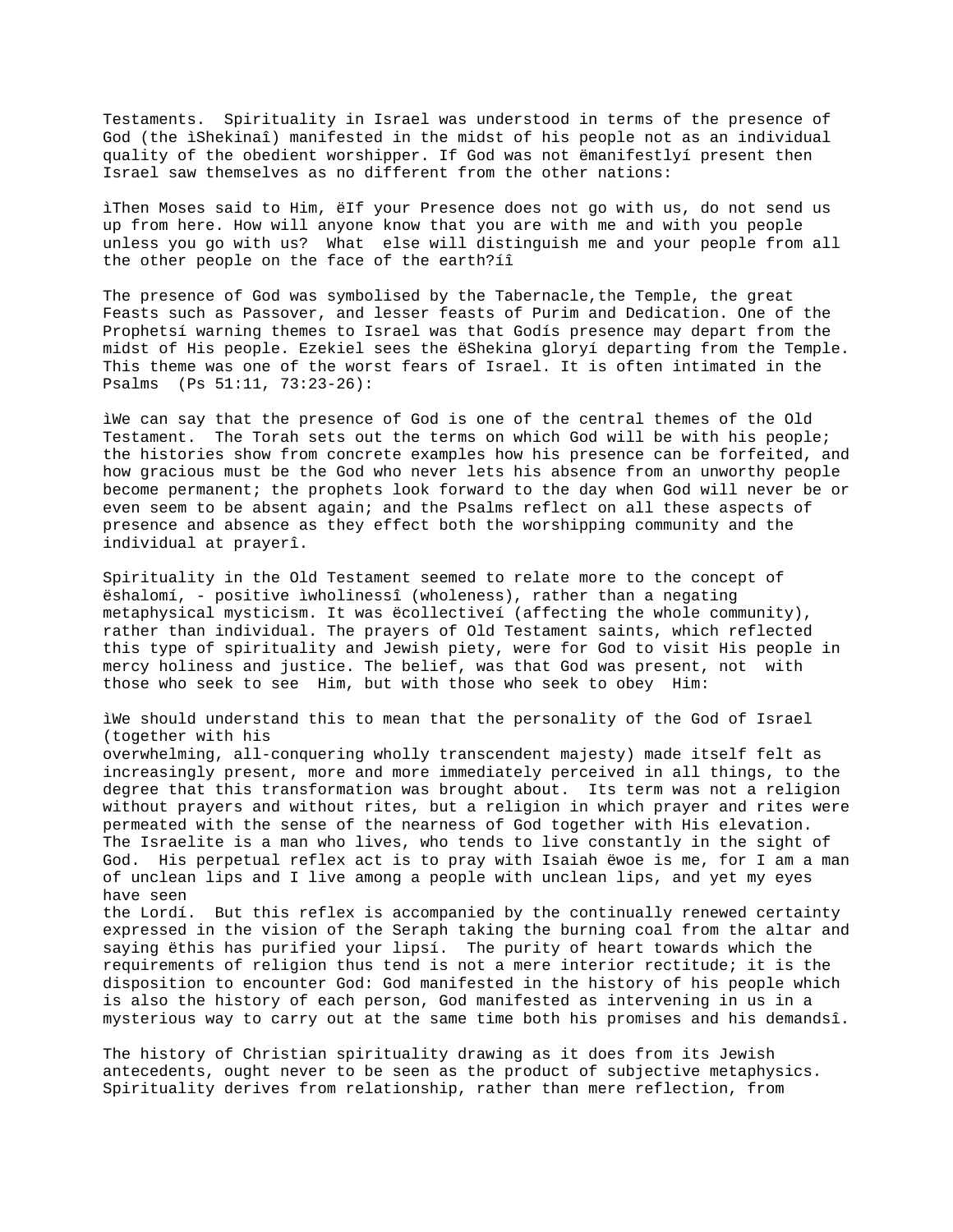communion with a person, rather than contemplation of a subjective state. For the follower of Christ, spirituality will never be divorced from either personal piety or the fulfilment of its social obligations. Loving your enemies, praying for those who persecute you, showing concern for the poor and the widow are radical dimensions of Christian spirituality which make the Kingdom of God . The replacing of the heart of stone with a heart of flesh as spoken by Ezekiel, reflects true Christian spirituality; where man is not only commanded to ìlove the Lord thy Godîand thy neighbour as thyself, but actually wants to do so. The early church drew their models of spirituality from the Old Testament sources. The Apostles, including Paul were thoroughly steeped in Hebrew theology and spirituality.

It is intriguing to observe the way Paul defines his own spiritual experiences. His emphasis is more on the source of such experiences, rather than his own subjective ìfeelingsî. He spoke of receiving ìrevelation from Jesus Christî, placing the emphasis on the cause rather than the effect. He refers to his Damascus road experience three times in Acts (9:1-19, 22:5-16; 26: 10-18); the emphasis here too, is on the voice from heaven, not primarily on his subjective response to the voice. There are at least three recorded incidents where the Lord communicated to Paul in visions (Acts 16:9; 18:9; 27:23). Perhaps the most important visitation Paul experienced from God, was the one he described to the church at Corinth:

ìI will go on to visions and revelations from the Lord. I know a man in Christ who fourteen years ago was caught up to the third heaven - whether it was in the body or out of the body I do not know - God knows. And I know that this man whether in the body or apart from the body I do not know, but God knows, was caught up to Paradise. He heard inexpressible things, things that a man is not permitted to tell....to keep me from becoming conceited because of these surpassingly great revelations, there was given me a thorn in the fleshî.

Commentators assert that this experience of ìnot knowing whether he was in the bodyî, probably occurred after he was stoned and left for dead at Lystra (Acts 14:19-20). This was not some form of ìself-induced astral projectionî, the result of extreme asceticism or intense meditation, nor did it require some sort of mediator or ëmiddle-maní to minister ëchannelí this experience. It was wholly ìoutsideî himself - he did not contribute to it. He was ìcaught upî to Paradise, implying the action was from someone else. Accompanying the vision was a ìthorn in

the fleshî accompanied by an audible voice ìMy grace is sufficient for youî. Paul ìheardî inexpressible things, that a man was not permitted to tell. Such was not the experience of a man ìout of his mindî. Paulís deepest mystical experience had within it the essential ingredients of all true Christian spirituality:

1. An overwhelming subjective experience of God. ìI knew a Man in Christî, showing a personal

relationship with Christ.

2. The experience was likened to being caught up to paradise. This legitimises experiences which cannot be explained in ëreasonableí terms. This is why love for God has been termed ìaffective spiritualityî.

3. Throughout the experience, there was ëcommunication and communioní. The experience was both

mystical and pedagogical.

4. Its effect was strengthening and ongoing. It enabled Paul to carry on his work and witness. ìMy grace is sufficient for youî.

Michael Cox in speaking of Paulís experience suggests: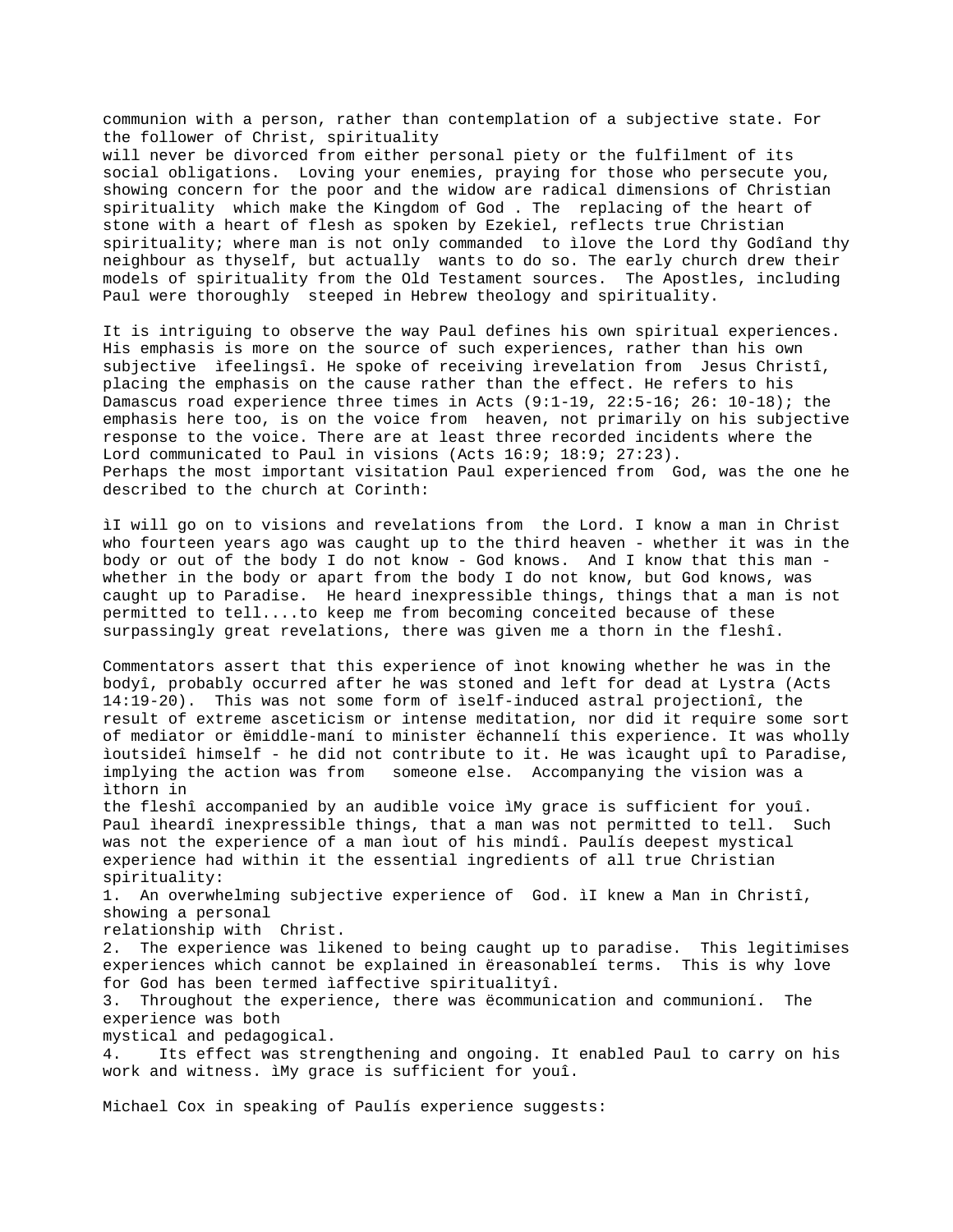ìWhile there was much new in his mystical apprehension, his spiritual life forms a bridge between the Old and New Testaments, across which Christian tradition gained full access to the heritage of Hebrew Scripture. St. Paul clearly illustrates the threefold mystical way through the intensity of his moral struggles, the gradual illumination as the life of prayer develops, and the final consummation of union with Christ ëI live, no not I; but Christ lives in meí. His experience on the road to Damascus is as profound as the consciousness of the Old Testament prophets, that they were being called to be the mouthpieces of God; but the element which is wholly new in Paulís experience is its conviction of direct person to person contact. The voice he hears asks him ëWhy persecutest thou Meí, to which Paul replies ëWho art THOU, Lord?í Paulís union with Christ is a unity of faith and love; it is a moral, not a metaphysical union, one in which - as in all Christian mysticism - the integrity of the human and the divine nature remains unviolated. This is not the Neoplatonic union of the alone with the Alone: it is a genuine mystical relationship that takes place within the very body of Christ - His Churchî. Paul's use of hymns in Colossians 3:16 and Ephesians 5:19 also manifest aspects of spirituality; that he may have even borrowed concepts from non-christian hymnody and reloaded the words with Christian content in some of these passages. Formulas stating belief and expressing prayer in the Epistles are common cf. Phillipians 2:6-11). Often such formulas were fused together so that prayer to God emerges from the ìfaith statementsî about God. The climactic characteristic of Christian spirituality, is ìloveî (already defined as ìaffective spiritualityî). God Himself is love, therefore the supreme Christian virtue must be love. Isaac Watts calls this ìthe singular story of our religionî. Once again, the true source of Christian love must be distinguished from mere human love. Here man is ëoverwhelmedí by Godís love, it is ìthe love OF Godî (originating from God) that is experienced, rather than manís love FOR God. Paul expresses this in Romans: ìAnd hope does not disappoint us, because God has POURED OUT

HIS LOVE, into our hearts, by the Holy Spirit whom he has given usî. The quality of Christian spirituality is reciprocal, ìwe love Him, because He first loved usî

| It is intimate and itrustingî, we call Him   | iOur Father, î.                     |
|----------------------------------------------|-------------------------------------|
| It is reverent,                              | iHallowed be thy Nameî.             |
| It has future eschatalogical aspirations,    | iThy Kingdom Comeî.                 |
| It has present social implications,          | iThy will be done on earth          |
| as it is in heavenî.                         |                                     |
| It is dependent,                             | igive us this day our daily breadî. |
| It is repentant,                             | iforgive us our trespassesî.        |
| It is forgiving,                             | ias we forgive those who trespass   |
| against usî.                                 |                                     |
| It aspires to holy living,                   | ilead us not into temptationî.      |
| It anticipates struggle - ipower encounterî, | ideliver us from evilî.             |
| It recognises His Soveriegnty,               | iFor thine is the Kingdom the       |
| Power and gloryî                             |                                     |
| It anticipates eternity.                     | iFor ever and for everî             |
| It reflects certainty- it will be son.       | ìAmenî!                             |
|                                              |                                     |

Christian spirituality is the instrument and vehicle through which Godís saving grace is to be made known to all people. ìBy this will ALL MEN know that you are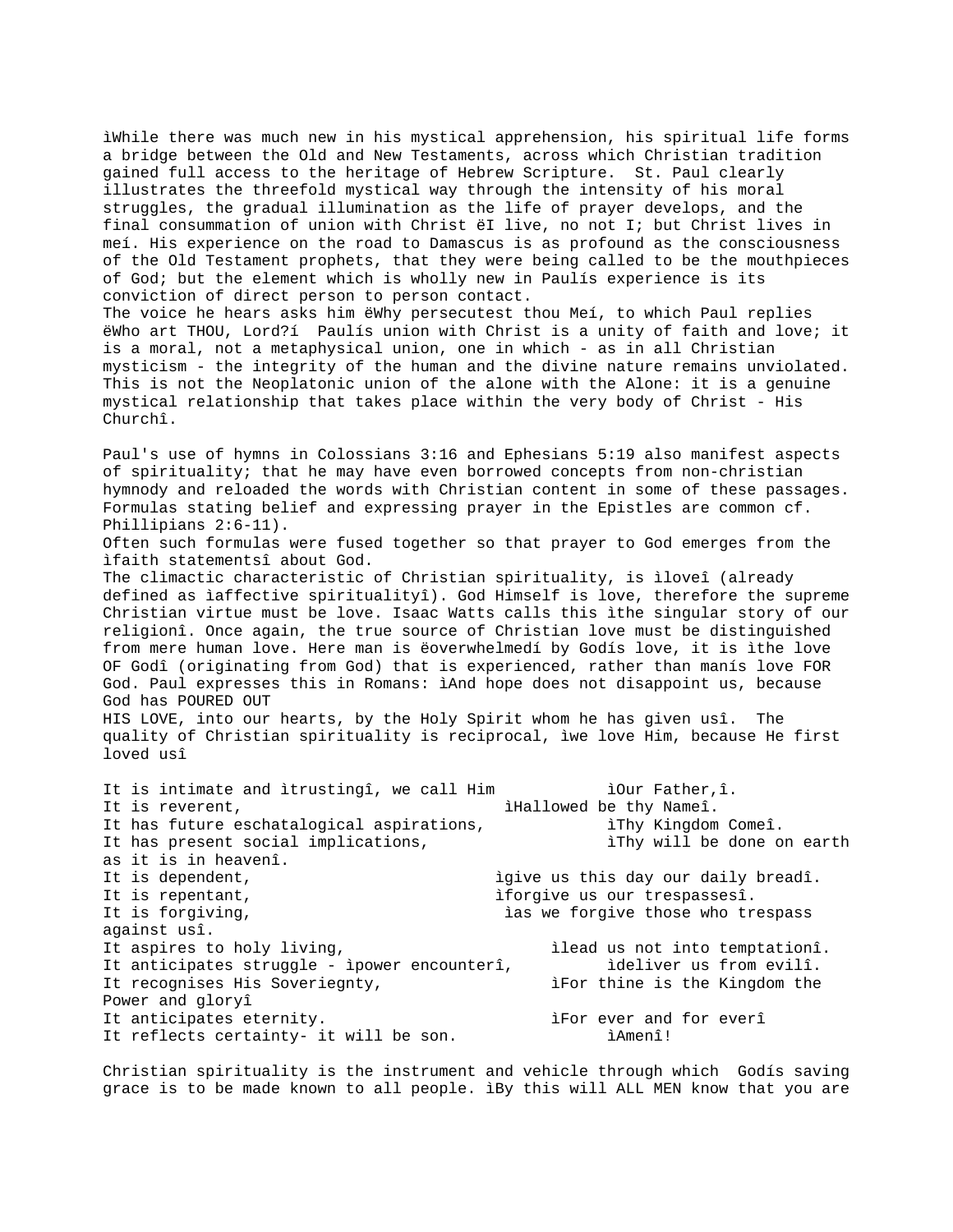my disciples if you have love for one anotherî ( 13:35). It is this love for Christ that constrains Paul to reach out with the good news:

ìFor Christís love compels us, because we are convinced that one died for all, and therefore all died. And he died for all, that those who live should no longer live for themselves, but for him who died for them and was raised againî.

Christian spirituality without love profits nothing, it is like a resounding gong or a clanging cymbal. It may be all knowing, all believing, and totally sacrificial, but if it is not permeated in love from God, it is nothing, valueless, meaningless. True spirituality comprises of faith, hope and love, but the greatest of these is love. The Cross, the centre of Christianity is the paradigm of spirituality, the ultimate declaration to man of Godís love. The study of spirituality is a discipline in its own right and has a vast literature. Little or nothing has been printed in S.E. Asian languages, so the Church has only its Missionaries as models of spirituality! They hardly reflect the vast legacy of spirituality of the world-wide Church of God, nor are they attractive to Buddhists, who see their own spirituality more ëdesirableí. Some of the following elements of spirituality must been seen by Buddhists before Christian Spirituality could be perceived in any way as a means of communicating the Gospel; a life of meditation and prayer; a life of sacrifice and self denial; a life of compassion, demonstrated in good works; a life of detachment and unconcern for materialism. Christian spirituality should be the most attractive and effective means of communicating the Good News.

Christians are called to demonstrate those qualities and virtues of Christ in order that the world may be attracted to Christ:

ìThe credential of the church is her spirituality as perceived by the Buddhists. There is need to take the contextual factor into far more serious consideration than it has in the past. But this can only happen as the Church rises and fits into the cultural configuration of the peopleî.

CHAPTER 9.

BIBLICAL PRECEDENTS FOR THE CONCEPT OF CONTEXTUALISATION.

1. THE OLD TESTAMENT AND CONTEXTUALISATION

Some have questioned - why do we need this chapter at all? This in fact is probably the most important part of the whole book - for if we can find no Biblical precedents for the whole concept of Contextualisation, then we are left to the speculative and the subjective. One may say - ìI contextualise because I feel it is rightî - or another may state: ìwhy should I contextualise at all?î - but such responses are not adequate for the Christian worker, who must appeal to the authority of Scripture both in doctrine and in practice. If there is no Biblical basis for contextualisation, either in the ministry of Jesus, or in the underlying principles of how the early church operated, then we are free to arbitrarily do as we please, for we would have no bench marks to use or models to work from. But if we can find in the Old Testament and in the New, clear evidence for the principle, then we would be skating on very thin ice to ignore or neglect such an important process of communicating the good news.

#### THE OLD TESTAMENT AND CONTEXTUALISATION:

Many Old Testament scholars try to find a string of supposed ëevolutionary patternsí in development from primitive religions into the more sophisticated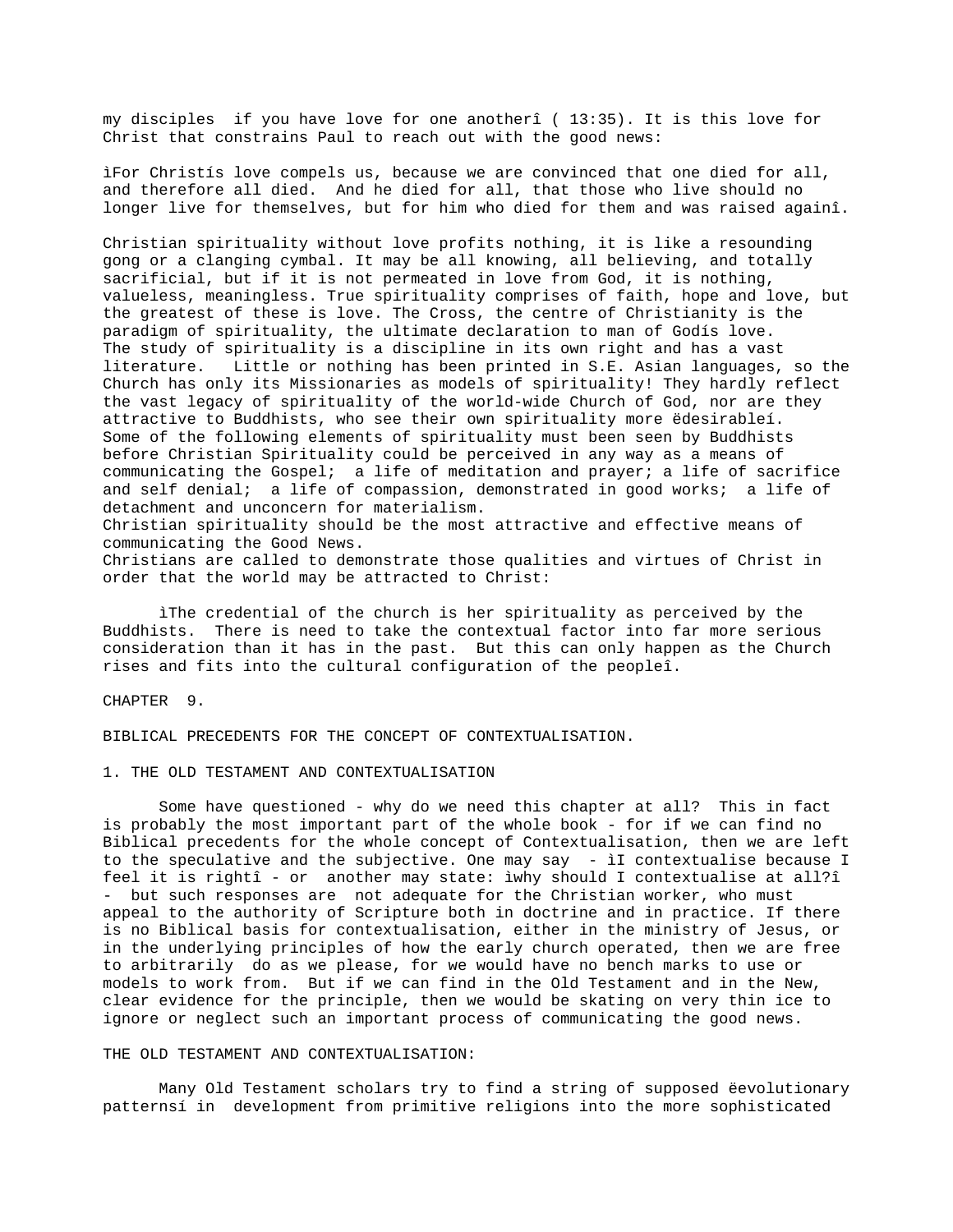Judeo/Christian monotheism. Oesterly and Robinsonís book ìHebrew Religion; its Origin and Development,î uses 121 out of 417 pages attempting without much success to highlight the relationship of the Hebrew religion to animism, polytheism, and other aspects of primitive religion as if one necessarily developed out of the other.

 Norman H. Snaith runs counter to the findings of many of these scholars. He questions the supposition that all religions have the same origins and defends the "distinctiveness" of especially the Hebrew religion. Snaith states:

"Our concern is with elements of OT religion which distinguish it from other religions. We recognise the importance of realising that the Hebrews had many items of belief and practice in common with other peoples of antiquity, but our interest in these common features, is for our present purposes, definitely secondary. We are concerned with them only in so far as the study of them throws into greater and clearer relief the essential differences. Our aim here is so far as maybe, to isolate and emphasise the distinctive elements of OT religion".

An illustration of unacceptable elements in pagan religion excluded from (because they would have been unacceptable) the Hebrew religion would be for instance the Egyptian and Babylonian preoccupation with death and the afterlife. They had a sophisticated belief system involving Ancestor worship, child sacrifice, preparations for the ìother worldî, with numerous rites,rituals and ceremonies enacted to bolster their beliefs.

 Moses discriminately and deliberately avoids any mention of the after-life, as do most of the writers of the Old Testament.

The Old Testament reflects an interaction between the surrounding nations, Hebrew culture and the revealed "Word of God". When Yahweh chose Israel (Ex.l9v6-7) in a special way to be "my people", He at the same time transformed many of the existing pagan rituals and cultural forms and utilised them for perpetual implementation by His people. Of course these outward cultural forms were "reinterpreted" with new inner meaning, but there is no doubt that they were already "there" before Yahweh chose the people of Israel. Few Scholars deny now, that many of the rituals Israel adopted had pagan origins. The annual feasts and even circumcision had pagan

antecedents or counterparts. Yet many concepts which conflicted with divine self-disclosure, such as Canaanite concepts of El , the Baals, etc, were progressively removed as the patriarchal story developed. This may sound obscure and academic - but the principles behind what is happening in the Old Testament apply to how we should interact with our own previously pagan religious belief systems and those from the surrounding cultures of our day. Israel could not live in isolation and was therefore continually being affected by rituals and belief

systems from surrounding religions. Bruce Nicholls states that:

"During the pilgrimage of the Israelites as nomads in the Promised Land, followed by their captivity in Egypt, and then during the wilderness journey, undesirable elements of the surrounding culture were progressively weakened and eliminated. Idolatry, pagan sexual immorality, corrupt economic and political practices, came under the judgment of God".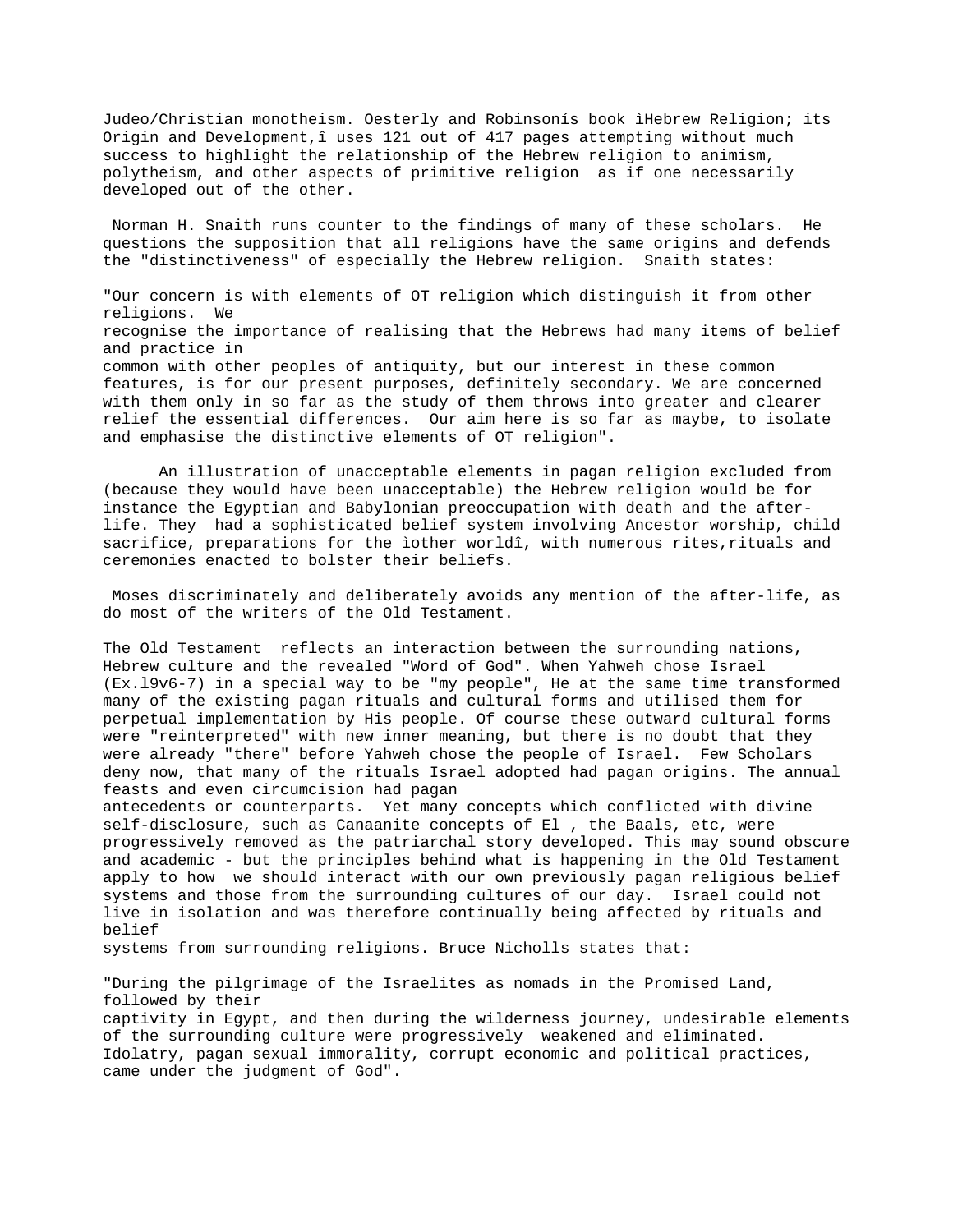He also states, "In the formation of a covenanted people, God transformed some of these cultural forms such as circumcision to his purposes and rejected others such as idolatry ì. Here we see clearly the principle of continuity and discontinuity operating hand in hand. The story of the Patriarchs, is on the one hand a progressive de-culturalisation of undesirable elements, such as idolatry, sexual immorality, corrupt economic and political practices, and on the other hand, it is an "extension" of other elements from the previous cultural norms or religious forms. The basis of this selection process, will be investigated later. It has been said that the Old Testament is largely the record of the ongoing struggle against the syncretistic tendency of the Baalization of Yahweh worship which continued from the Patriarchs until the exile.

"At times of faith and dependence on God, the people of God acknowledged his Lordship over their

total behaviour and the degree of false cultural conditioning by the neighbouring cultures became minimal and the rebuke of the prophets effective. This acknowledging of God's Lordship over history by the covenant people, transformed cultural conditioning from a problem and a curse, to a channel of revelation and grace. The transformed function of circumcision is a case in point, but later degeneration turned it into a stumbling block to true faith".

H. Wheeler Robinson indicates both the principle of continuity and discontinuity in Israel when he states:

"It is this moral intensity, then, which more than anything else, lifted the religion of Israel above that of all its contemporaries, and gave it the power to assimilate foreign contributions without loss of its native strength and continuity. Israel's history is remarkable for the number of influences operating upon it from without. Had it not been for this moral intensity, the nature-worship of Canaan might easily have permanently degraded the religion of Israel to its own low level of sensuality. But the moral instinct of the nation was guided by its leaders to "take the precious from the vile"; the necessary FORMS OF WORSHIP WERE BORROWED, whilst the immoral features of the Baal-cult, such as religious prostitution, were, at least ultimately rejected. The same selective moral sense worked on the legislation and mythology derived from Babylon, and gave them a NEW VALUE AND MEANING. No better proof of the inherent vitality and moral strength of the faith of Israel could be given, than this power it possessed to assimilate and transform the various elements due to its historical environment". (my capitals).

Robinson may give us some clues here as to the modus operandi for the correct application of the principle of ìcontinuity and discontinuityî within a given culture.

Some scholars, such as H. H. Rowley, interpret the Covenant ritual of walking between the divided sacrifices in Genesis 15 as a willingness to be dismembered (as the sacrifices) if either party broke the Covenant. In the incident recorded in Genesis however, Abraham stands on one side, and it is Yahweh alone who passes between the pieces. The reason appears to be that Yahweh again takes a familiar ritual belonging to the culture and reinterprets it in a way that must be both acceptable to Him, and yet still maintains

significant resemblances to its former meaning., but is nevertheless distinctive Dr. Arthur Glasser states in his "Theology of Mission " lectures:

"This ritual was widely used in those days when two contractual parties sealed their covenant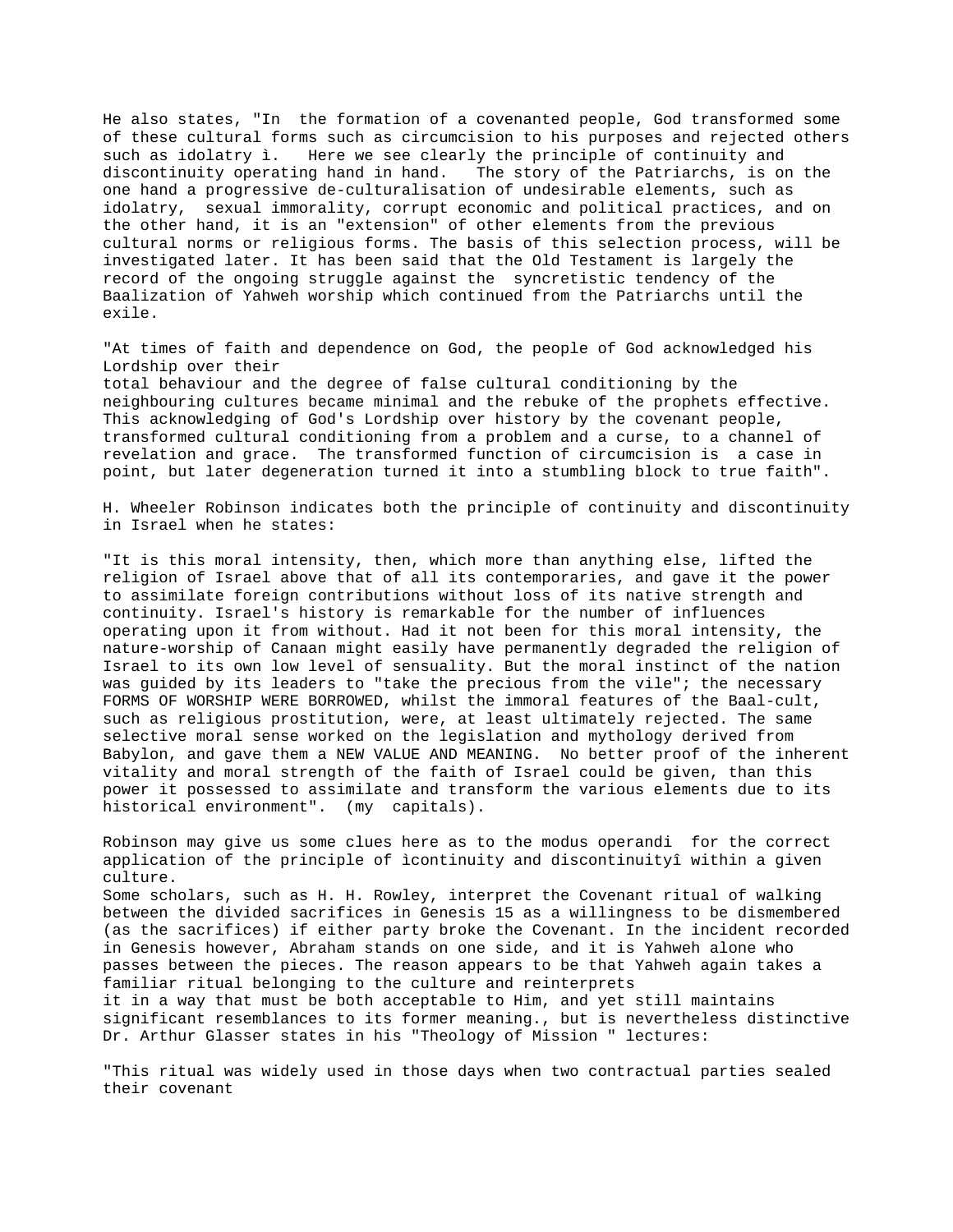commitment to one another by passing between the divided carcasses of sacrificed beasts and thus invoked upon themselves a similar fate should they break their covenanted promise, each to the other. But the covenant God made touching Abraham and his seed was altogether within the Godhead. Abraham was off to the side. A spectator,completely passive, while God in Shekinah presence moved alone between the slaughtered animals. God and God alone was the covenant's initiator. He alone made the promises and he alone would be the guarantor of their being kept".

The sign of the Covenant, circumcision, no doubt had pagan precedents. The original rite was probably a transition rite of puberty but it was "reloaded" with divine content by its use on infants. In an exhaustive study on the subject De Vaux states:

"It seems, then, that the Israelites were not distinguished from the Semitic population which they displaced, or with whom they mingled in Palestine, by the fact of circumcision. On the contrary they seemed to have adopted this custom when they settled in Canaan (Cf. Gn l7:9-14, 23-27: Jos 5:2-9.), but with them the practice took on a particular religious significance. Originally, and as a general rule circumcision seems to have been an initiation-rite before marriage; consequently, it also initiated a man into the common life of the clan...The custom must originally have had the same purpose in Israel: the story of the Shechemites expressly connects it with marriage (Gn 34); the obscure episode of Ex 4:24-26 seems to refer to marriage also, for the pretence of circumcising Moses makes him a "bridegroom of blood". We may add that the Hebrew words for bridegroom, son-in-law and father-in-law are all derived from the same root, HATAN which means in Arabic "to circumcise". Circumcision, therefore, is regarded as that which makes a man fit for normal sexual life: it is an initiation to marriage. This ignificance must have died out when the operation was performed soon after birth. Above all religion gave the rite a more lofty significance".

Circumcision, therefore, substantiates the principle of "continuity vis a vis discontinuity ". Parts of the ritual were ìdeinvestedî of their original meaning (discontinuity) while some parts were a continuation, having similarities to their original purpose and meaning and re-inversting other aspects with new meaning. There would have been no misunderstanding that they were still being used in exactly the same manner and for exactly the same purpose as their previous pagan usage.

"From its inception infant circumcision was the distinctive Israelite custom, not derived from Egyptian or other practice and contrasting sharply with the puberty rites of other nations: the latter point to social acknowledgement of adult status, the former to a status before God and a prevenience of divine grace".

There is unlimited evidence to substantiate these findings from theologians across the board. Four outstanding books that offer extensive and thorough scholarship regarding this matter are: "Ancient Israel, its Life and Institutions" by De Vaux, "The History of Israel " by Martin Noth, and "A Survey of Israel's History î by Leon Wood, ìThe Tribes of Yahwehî by N. K. Gottwald.

Although such findings may disturb Evangelicals, there should be an acceptance of the fact that in this act, God is validating many important cultural forms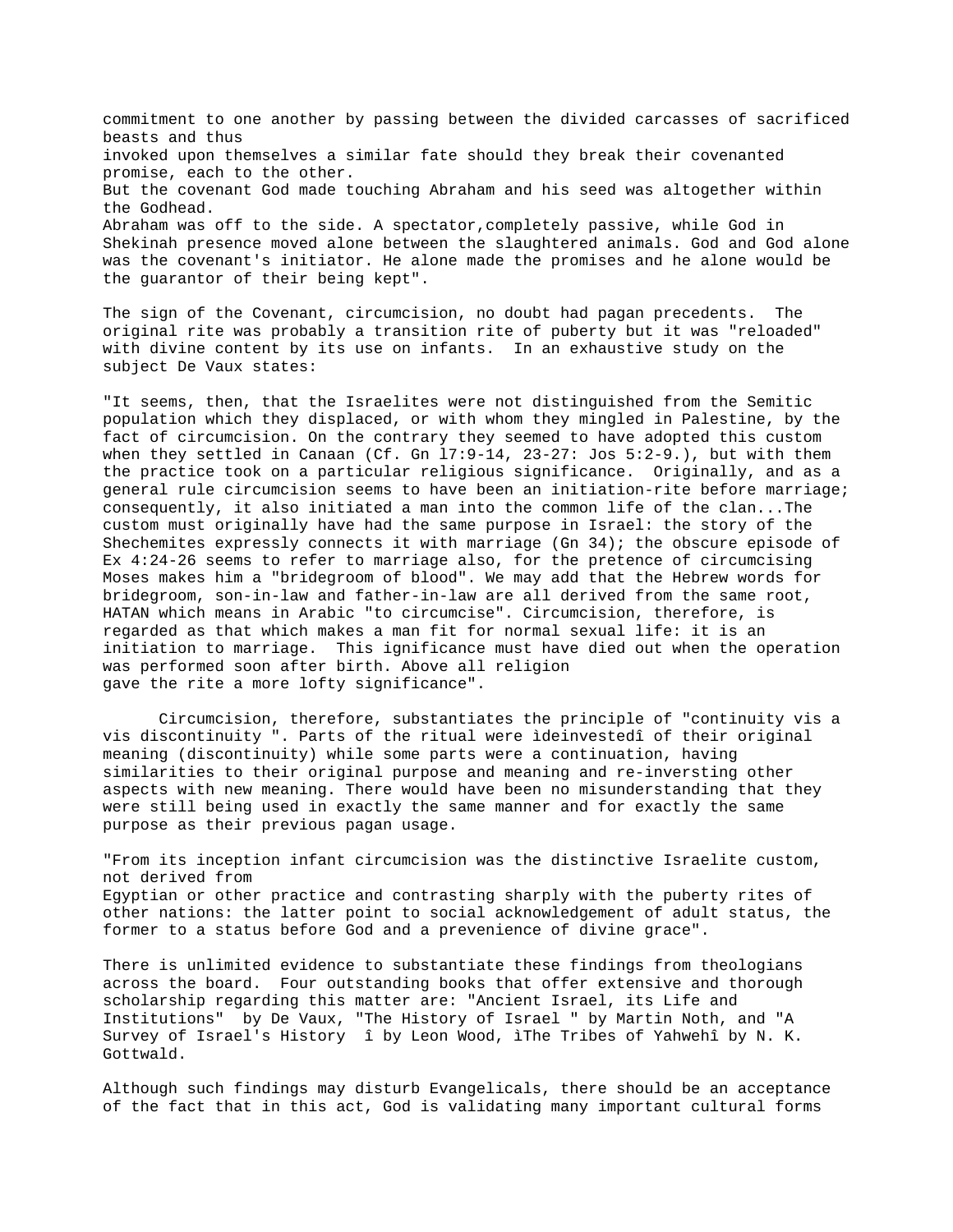which we in a monocultural environment may write off as "pagan", or even "demonic". In conclusion, it is probable that none of the festivals or rituals used by Israel appeared ìout of the blueî - "ex nihilo", but that God took what was already in the pagan culture and ëtrans-formedí, it by giving it both distinctive outward form and new inner meaning.

 Rev. Alec Moyter, a highly acclaimed Old Testament scholar admits that there is a difference between the concept of "borrowing" (from surrounding nations), and "revelation" where God gives direct instructions to the Prophets, yet, even the "borrowing" by Israel from its pagan surroundings was directly under the control of Yahweh and certainly was not indiscriminate. "Israel was not born in a vacuum, there were already 8,500 years of history before Moses." So states K.A. Kitchen in a Lecture on "The Old Testament and Pagan Cultures ".

If we accept that the God of the Old Testament is not only portrayed as exercising care and control over Israel, but also of Israel's environs, then we ought also to accept that God is the God of all cultures and that there is nothing inherently wrong in cultural borrowing or transfer. Different people groups who live in close proximity will always have a certain amount of assimilation and borrowing. Yet amid this cultural mix Israel was not only chosen, but was prepared in a unique way to fulfil God's purposes. It was through Israel that ìall the families of the earth were to be blessedî. We see therefore a unique shaping, both of what was essentially Israel's own culture, and those aspects borrowed from other cultures.

It is worthy of note that even Israelís main Festivals probably had pagan origins. Rowley intimates that aspects of the Passover feast were known among the Arabian tribes and that it was originally a nomadic springtime festival to ward off evil from flock and home. The I.V.P. Bible Commentary suggests that "Moses quite possibly adapted more ancient ceremonials, Unleavened Bread being an agricultural festival ". And yet in respect of the Passover, we are told clearly that "The Lord spoke to Moses and Aaron..saying this month shall be the beginning of months for you; it is to be the first month of the year to you..." (Exodus 12v1). In the instructions that follow there are changes in time, function and

It is also highly probable that the other Feasts of Israel were "re-loaded" with new meanings, labelled "historicised" by Edmond:

"It is the significance of the great feasts that the process of historicization is most apparent; the Passover, originally the Feast of offering of the firstborn of the flock, became at a very early date by reference to the Exodus, the commemoration of that event. The New Year Feast, the annual feast par excellence, became through the theme of the kingship of Yahweh revealing himself in history, much more the time of renewal of the nation's destiny than the renewal of natureî.

### Edmond again states:

meaning, but the pagan roots remain.

"Although much indebted to Canaan, whose ritual and cultic practices it adopted to a large extent, Israel succeeded, through the substitution of history for myth, in breathing a new spirit into identical forms. Israel's originality in the cultic field is shown by the priority of history over myth and of time over space " (my italics).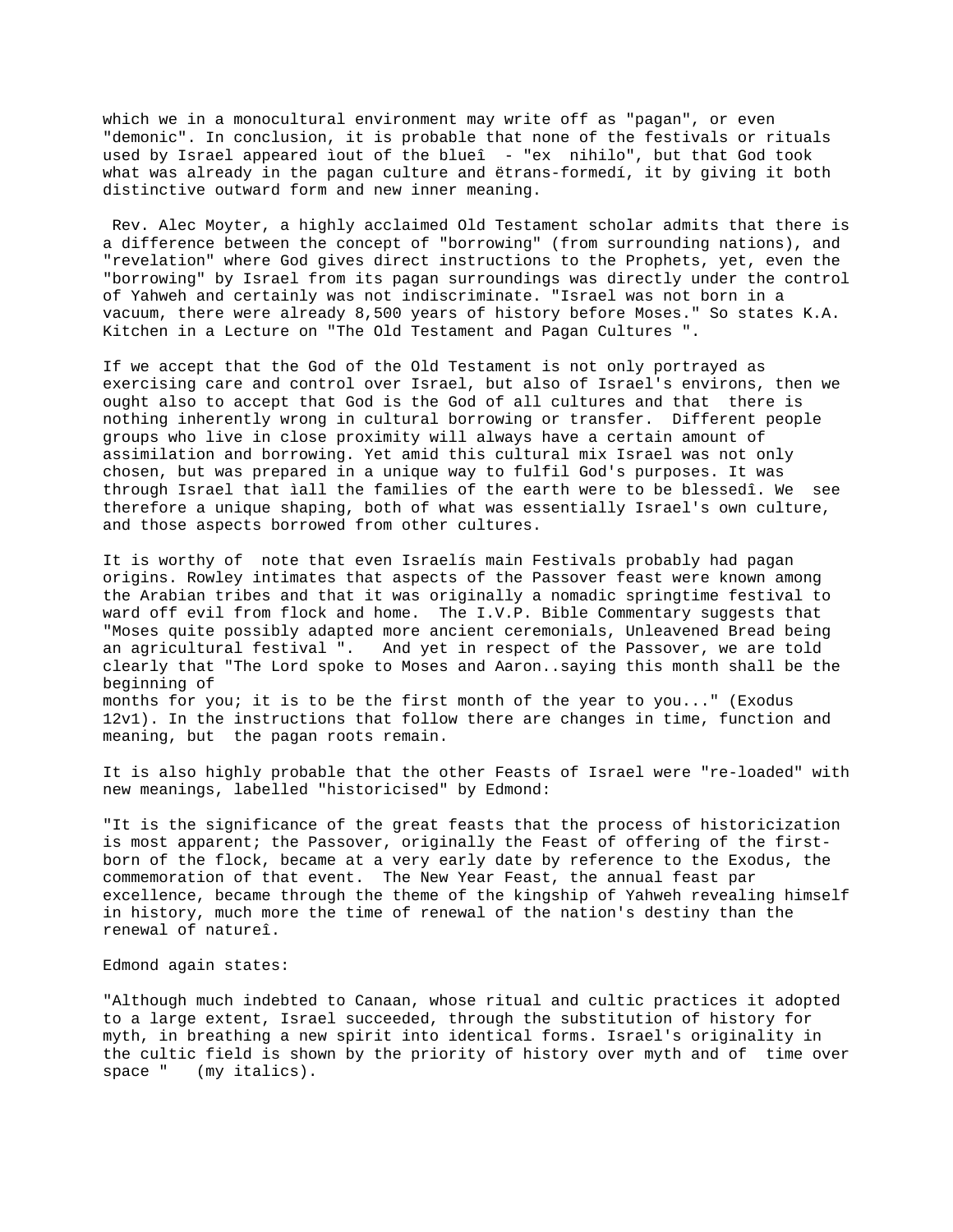Another remarkable observation concerns the architecture and design of both the Tabernacle and the Temple. It is generally assumed that these places of worship were unique, since the pattern was given directly to Moses and David by God. (see Exodus 25v8 & 1Chron 28v11, l9ff). Yet K.A. Kitchen speaks of "portable pavilions, employing practically the same constructional techniques as the tabernacle to have been in actual use in Egypt long before the time of Mosesî. This did not mean that the whole structure was exactly the same. The layout, for instance, of the

"holy of holies", was different.

Yahwehís temple had no seating arrangements, but pagan temples did. The layout of some temples including the entrance to the holy of holies compares with the Jerusalem Temple. That the actual activities within these structures were notably different, is of course self evident.

Such observations must have far-reaching implications. Whatever else one may deduce, one must accept the fact that Yahweh is in the business of validating all cultures by using what is there (even the architecture!),and transforming it for His usage. If Yahweh did it, why are His servants (missionaries) so reluctant to follow suit?

It is widely held, even by Evangelical scholars that much of the Biblical Wisdom literature was ëcommon knowledgeí to all cultures. This would be classified by some under the category ëgeneral revelationí because it was almost certainly ëthereí among the pagan nations before Israel was constituted as ëthe people of Godí. Since Israel lived in such close proximity to their neighbours, it was inevitable that Canaanite stylistic devices with regard to poetic forms would influence Hebrew literature. For instance, Proverbs 31:1-9 is written by a non-Israelite woman. King Lemuelís mother was the Queen Mother of the Arab Kingdom of Masseh (Gen 25:14). This wisdom was passed on to her son and considered important enough to include in the Hebrew canon. Wisdom literature as seen in Proverbs has a distinctly international character. Bauckmann observes:

ìThe sages of Israel belonged to a world of international learning. Because their wisdom was not like the law and the prophets, based on the special salvation history of Godís covenant people, but that which was based on common human experience, they readily borrowed from foreign wisdom literatureî.

This example suggests four clear points:

1. The Bible itself incorporates common wisdom of mankind irrespective of the cultural context.

2. The material is taken into the Bible when and if it correlates with other Biblical material:

ìThe content of the advice correlates very closely with the concerns of their law and the prophets, concern for the rights of the weakest members of society, who cannot protect themselves (Prov 31:8-9), is required of Israelís political and judicial authorities, both by the law (Exodus 23:6) and by the Prophets (Jeremiah 22:2-3). Lemuelís mother expresses a common ideal of kingship in the ancient Near East which was also Israelís ideal (Psalm 72:12-14) and became the Messianic ideal (Isaiah 11:4)î.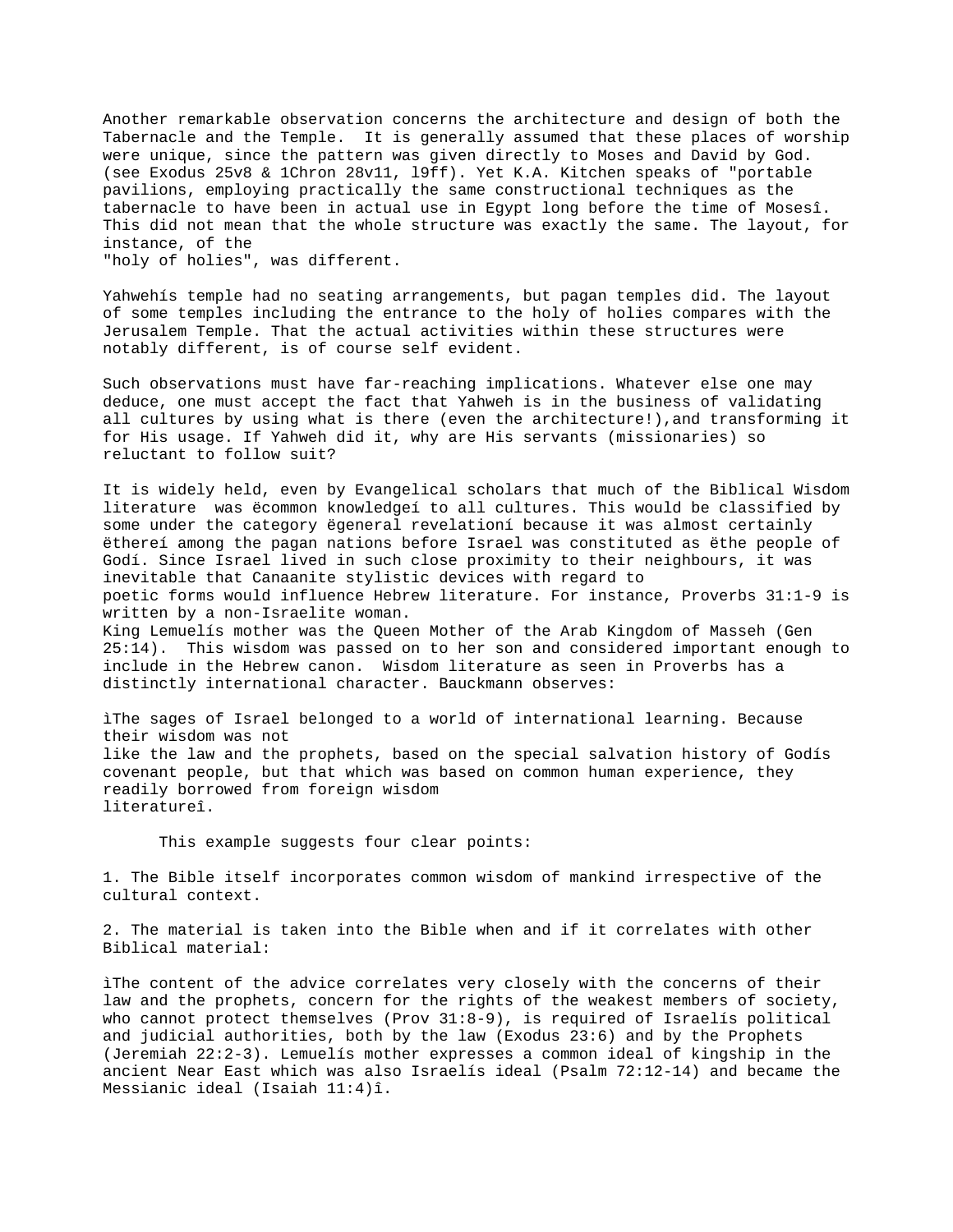3. The material is contextualised into salvation history. The kind of concern that Lemuel was to show for his people gains new motivation and there is new insight given for their importance, because this is the way Israelís Covenant King behaves toward his people. King Lemuel's concern for the needy, reflects God, King of Israel's concern for the poor, the needy , and the rights of those who are destitute. The Messianic King will come to show solidarity with the poor. The Messianic King will come to show solidarity with the poor.

4. The incorporation of this material is important not only for what it reveals concerning God himself, but His activity within history. History is not an unending cycle but will push ahead until God's ultimate goals are achieved. When the King behaves in this way, he is not only being wise, but he becomes a model of Godís activity which will continue to its climactic eschaton.

Israel understood the risk of syncretism but continued to adopt, adapt, transform and re-invest anything from the surrounding cultures, and make it uniquely its own. They knew they could not live in sterile, vacuum-sealed isolation and unashamedly borrowed whatever may further their own purposes. Ringgren observes:

 ìWe may ask what elements are part of a common heritage, what elements are really imported in the course of Israelite history, and what elements of tradition are a protest against foreign ideas....It is important that foreign influence is given its right place: it should neither be flatly denied, nor be exaggerated. Above all, it should be stressed that foreign ideas were never taken over unchanged but were adapted to suit their new Israelite context. The important task of research in this area, therefore is to assess the Israelite use of the foreign material and the reinterpretation it underwent in the framework of Yahwistic religionî.

 If Israel could borrow from OTHER SURROUNDING CULTURES which were familiar to them, why is it wrong for Asian Christians to borrow from THEIR OWN CULTURE S? How would the Gospel have impacted Thai society from the start had the early missionaries adopted the principles that God seems to have used in the Old Testament? What would have happened to Christian Mission in Africa? Why are there now more than six thousand New Emerging Religious Movements (NERMS) in Africa today? Surely the heart cry of the African is to express his worship to God, not in unfamiliar foreign forms and meanings, but in local forms that are vital to him because they belong to his own culture; not an imported package, which shouts "foreignness", and includes foreign buildings and architecture with mediaeval European style

stained-glass windows, foreign music, foreign liturgy, foreign dress, foreign presentation, and worse than anything else, foreign theology! Deep down in the heart of the Asian Christian there undoubtedly must also be this same yearning to be free to worship God in his own cultural forms.

# 2. CONTEXTUALISATION IN THE NEW TESTAMENT

Undoubtedly contextualisation took place in New Testament times. The apostles, were continually involved in contextualising the Christian message. The message came to them in a Semitic language and culture, and they communicated it to those who spoke and thought in Greek patterns. They took local indigenous words and concepts full on non-Christian values, often transformed their meaning, and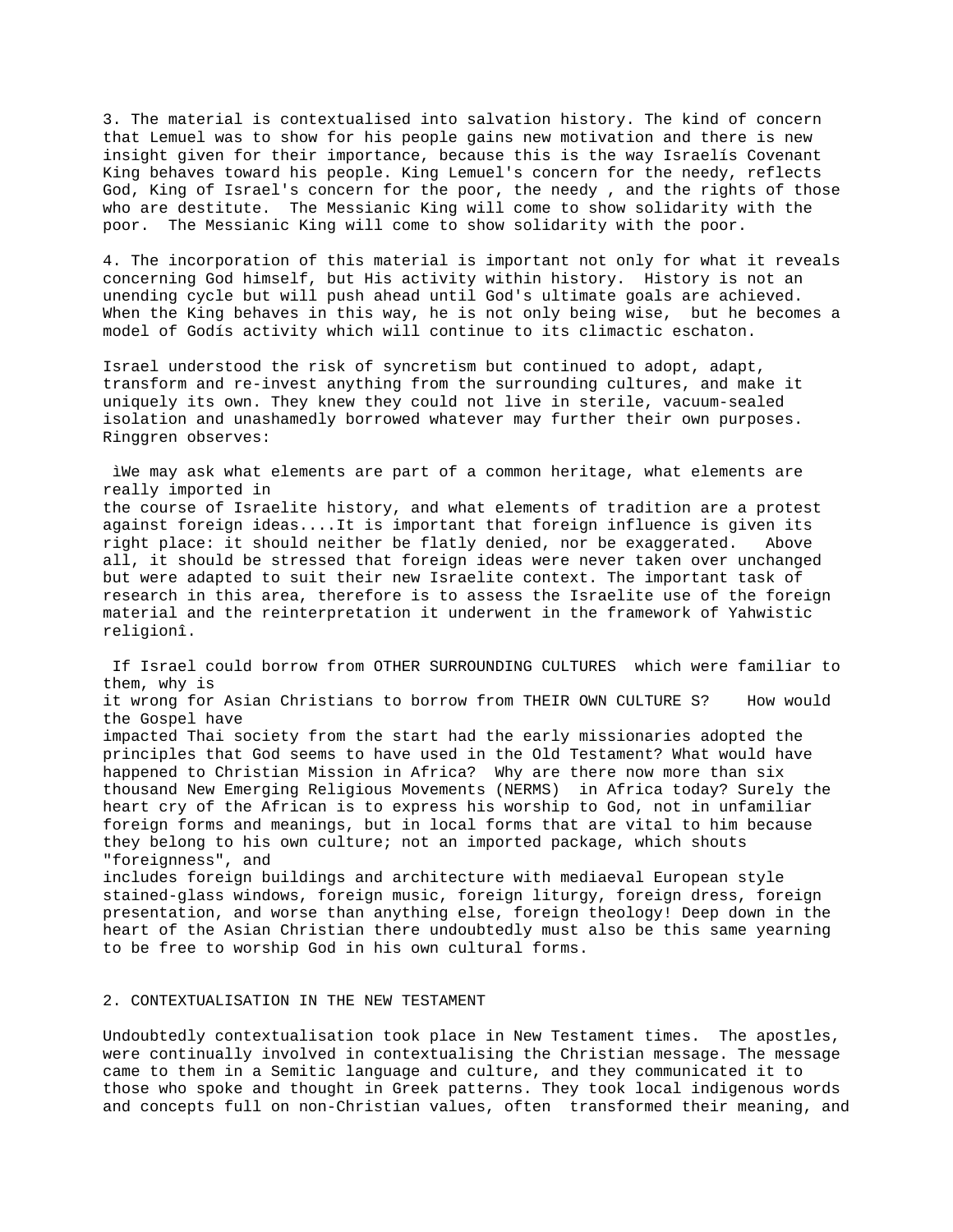used them to communicate in culturally acceptable ways. Almost every significant New Testament word in the original Greek must have had very different meaning in its original religious non Christian context, from the meaning that the New Testament writers subsequently loaded them with.

 The Incarnation is a classic case in point.. There God "contextualised" Himself in Jesus Christ. He became ëEmmanuelí, God with us - in concepts and language that we understand. The Incarnation had nothing essentially "foreign" about it. Of course He was different and yet, He was one of us.

 The New Testament is not a definitive, systematic-theology textbook, although systematic theology may be derived from it. The New Testament says much concerning sociology and anthropology but it was not written as a text book in these disciplines. What can be stated, is that all the events recorded in the New Testament are earthed in real-life situations. Teaching emerges from "context". Miracles did not just happen for the sake of it. They were responses to evident needs in real situations. Water was not turned into wine just to show how clever Jesus could be, but to meet a need. ìa signî pointing to the Messianic nature of Jesusí ministry. Even the few Credal statements that may be found in the New Testament (Phil 2 & l Tim 2vl6) were not intended as "blanket statements", nor were they comprehensive summaries of the life and ministry of Christ. They were apologetic responses to the need of the hour in that historic context. The Gospels, and the Epistles, were written not just as doctrinal or propositional statements, but as responses to audiences who had specific needs or questions. The

synoptic Gospels were written to different audiences with different literary techniques. Matthewís Gospel was written to a Jewish audience and thus foregoes the traditional chronological treatment in favour of a more Jewish method. The Gospel is broken up into sections of threes, and fives and sevens and forms blocks of narrative followed teaching this means that Matthew was taking his target audience into consideration when presenting his ëLife of Christî - he was in other words ëcontextualising the Gospelí!. Mark most probably wrote for the Romans. His readers were totally unfamiliar with Jerusalem, the Mount of Olives has to be located (13:3); Jewish customs are explained (7:2 ff; 15:42). Certain words needed to be interpreted (from their Aramaic original form) into Greek. Latin words occur which are not in the other Records (eg. 6:27; 7:4; 12:42 etc); his very "racy" journalistic style, which is simple and direct, all appeal to the Roman mind-set.

 Luke's cosmopolitan, universal appeal, with its emphasis on women, and the poor, and John's "spiritual" approach are not accidental, they reflect a desire to be culturally relevant. One may legitimately state that each Gospel reflects "different Christologies". Not that these Christologies contradicted each other. Like a diamond they merely reflect differing colours as observed from varying angles.John does not trace a genealogy from Abraham like Matthew or Adam like Luke but "out of the blue" introduces a "precosmic Logos". John made this emphasis with

his audience in mind and ìreflectedî on what would be most significant about the Christ for them, in terms of their assumptions and world view .

Although Paul's letter to the Corinthians teaches aspects of universal truth (for instance the Resurrection), he nevertheless applies his theology into given contexts . His teaching on holiness was due to the danger of sexual immorality in Corinth. In fact all of Paul's letters are written to specific, historical contexts. The teaching in Galatians arose from a number of issues concerning the problem with Judaisers. This was totally different from the problem at Colossae which was Gnosticism.

Erickson states concerning the nature of the New Testament: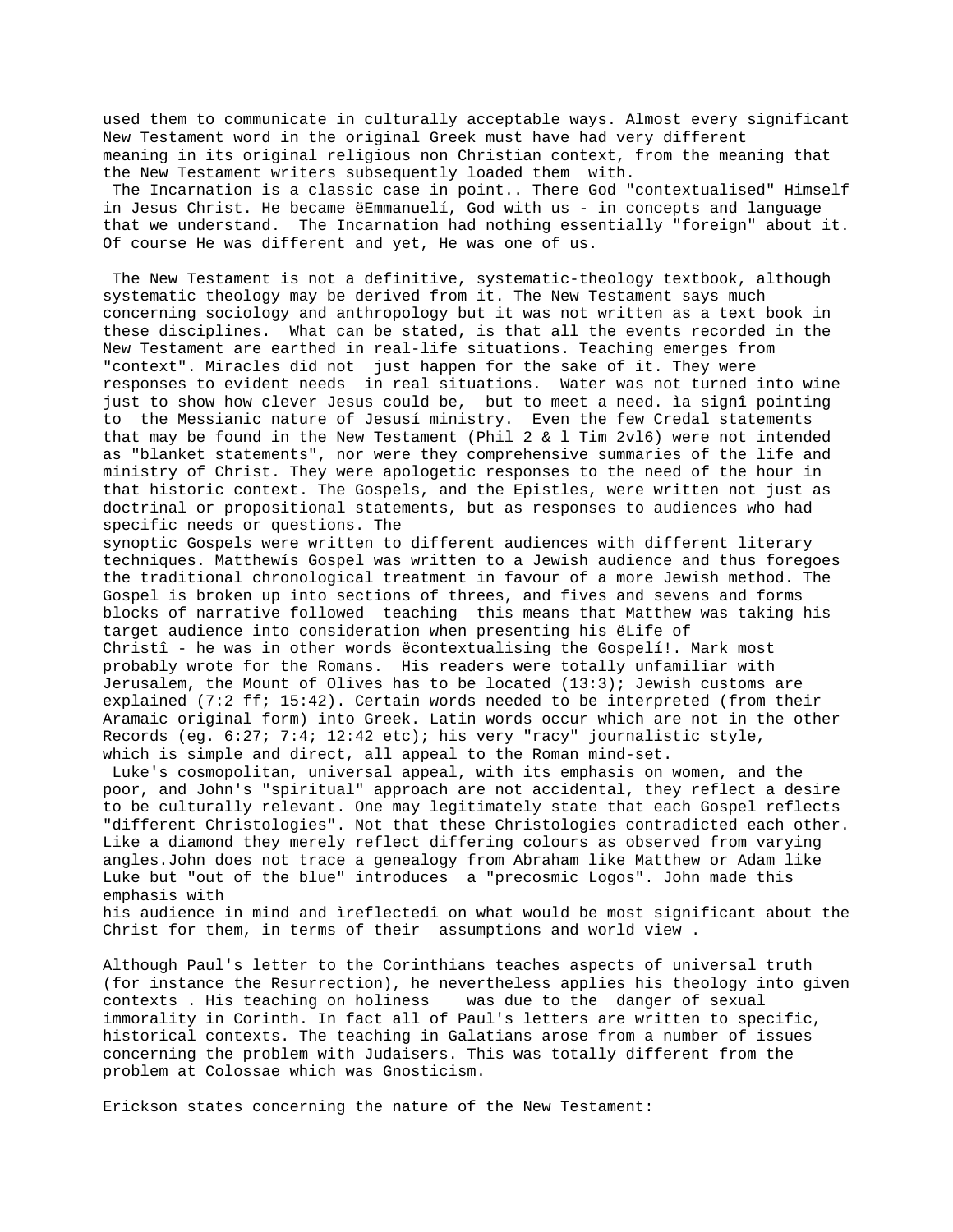"The dynamic of the New Testament literature consists of its life orientation. Rather than being an abstraction of principles, ideas or dogmatics, it is a treasury of the experiences of the early church. It includes material from the preaching of the apostles, directions from travelling evangelists, and samples of the homilies of the early church ministers. In addition to this there are special types of literature which reflect the ideological and literary customs of the day".

3. Some examples of Contextualisation within the New Testament.

The prime example of contextualisation in the Christian church centres around the Council of Jerusalem. It has been said that, had a wrong decision been made at this Council, Christianity would have remained an insignificant, obscure Jewish sect. In fact, if the Church had failed to contextualise in this instance, there would never have been a Church. The leaders confirmed that they had been led by the Holy Spirit, thus affirming the principle that God Himself is in the business of contextualising the Christian faith. The consensus of the Church at Jerusalem is simply recorded; "it seemed good to the Holy Spirit and usì (15v28). Two vital issues were at stake. The first was HOW could the Gentiles receive salvation, and the second, WHAT were the conditions of fellowship between the new Gentile believers and the older Jewish believers in Messiah?

In regard to the "HOW ", it seemed that the Jewish faction were attempting to impose two Jewish requirements on the Gentiles; the rite of circumcision, and keeping the Law of Moses  $(v5)$ . In regard to "WHATÎ, - what were the conditions of fellowship? Acceptance of Christ was not sufficient in the mind of many Jews. They must also meet certain regulations, before the right hand of fellowship could be offered. (There seems to be a familiar ring about this!). There was also the conviction that since all truth had ëonce and for allí been delivered to

the Jew, IT MUST BE AS FAR AS THEY COULD UNDERSTAND, SUPRACULTURAL AND THEREFORE BINDING ON THE GENTILES. So how could the Gentiles possibly be accepted, except by total conformity to their prerequisites? There are of course all sorts of modern counterparts to this position, the most scandalous being the concept of apartheid, taken supposedly from the book of Genesis.

F. F. Bruce states:

"Centuries of devotion to the laws governing food and purity bred in (many Jewish Christians) an instinctive revulsion from eating with Gentiles which could not be immediately overcome. Gentiles quite happily ate certain kinds of food which Jews had been taught to abominate, and the laxity of Gentile morals, especially where

relations between the sexes were concerned, made the idea of reciprocal hospitality between them and the Jewish Christians distasteful".

The conclusions reached by the Council were far reaching. First, the Gentiles were not compelled to observe circumcision or the Law Moses; (discontinuity). Second, the Jewish Christians were not compelled to STOP circumcision, nor to stop observing the Law (continuity); third, the acceptance and fellowship with Gentiles was ratified. In the practical sense, the "middle wall of partition" had now been taken down in a practical sense and the way was open for true cross-cultural fellowship.

l Corinthians 8:1-10:22.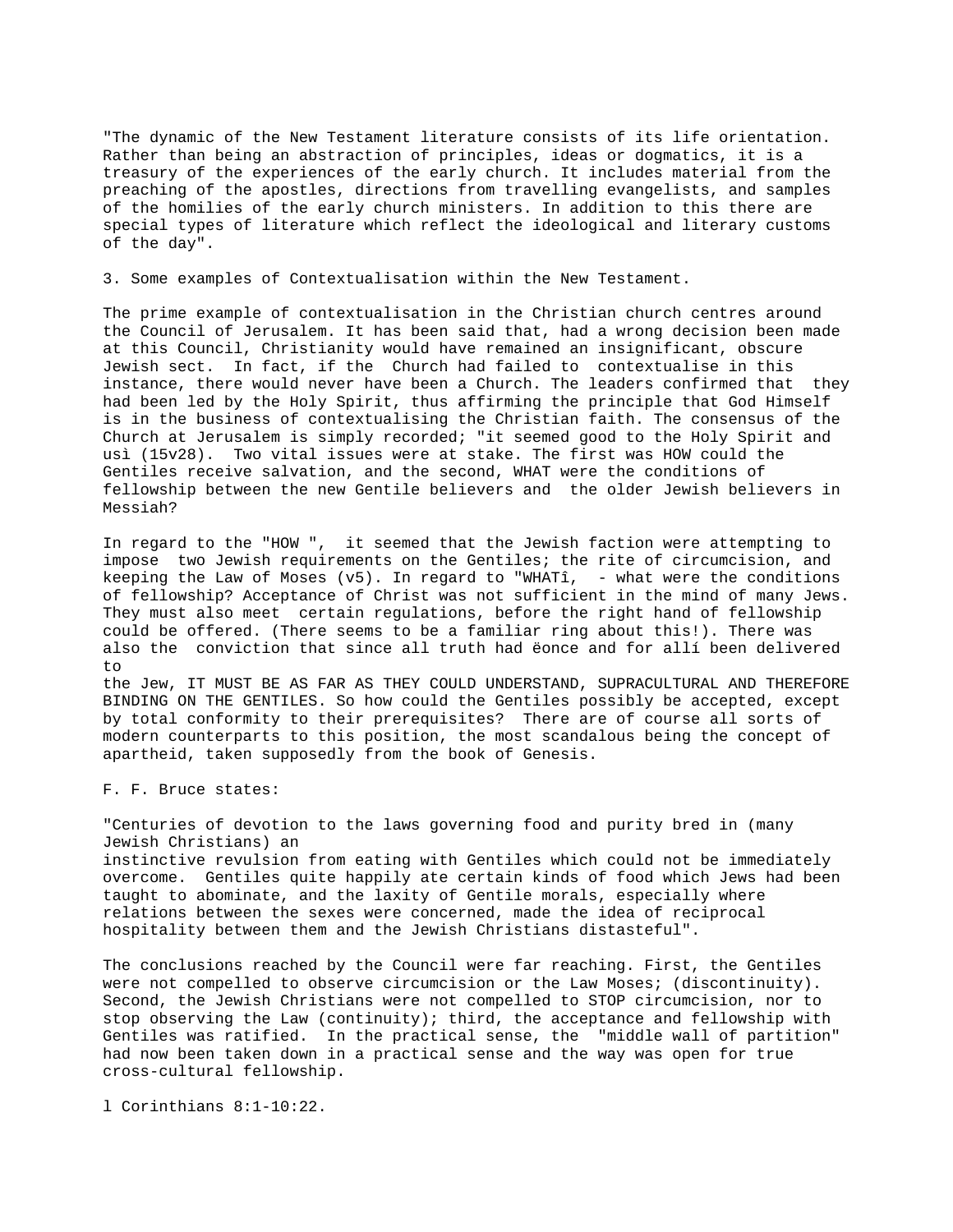In this passage, Paul is again dealing with the problem of food offered to idols, which had already been addressed in the letter from the Jerusalem Council. Since however the audience was different, Paul in his wisdom does not even mention the letter from Jerusalem, fearing perhaps that the Corinthians may rebel against some new law, imposed at a distance by a Jewish church upon Gentiles! His argument is far more relevant than some remote letter from a distant Council, although the conclusion is the same . Here Paul reasons with the Corinthian Christians

in a way that would be acceptable to them and take their worldview into consideration with its broadened understanding of the supernatural; that ìall principalities and powers were made by Him and for Himî etc).. First, that an idol has no real existence in the world (contrary to the local worldview) (8:4). He qualifies this later, by saying that what a person really worships when he worships an idol, are demons, and that food has no intrinsic religious value (8v8). Second, that the table of the Lord is authentically what the idol banquet purports to be

(l0:l6) and that worshipping anything but God Himself is in effect again worshipping demons (l0:19). The conclusion is that you ëcannot drink the cup of the Lord and the cup of demons at the same timeí(10v21). Here is a clear case of "discontinuity " from both belief and behavioural systems or what Luzbetak calls "cultural surgery ".

 Paul does differentiate in these chapters between "outward form" and"inner meaning". If the meaning is intrinsically contrary to Christian perception of truth, no Christian may participate. If however a practice is wrong only in view of some people, then the Christians must abstain only in their presence, in order not to be a stumbling block. One persons "liberty" must not be another personís stumbling. (8v7-13). Is there some inconsistency in Paul's arguments here? The answer could be in the affirmative. This is because Paul saw no incongruity or inconsistency between writing to the Galatians about circumcision saying "those who want to make a good impression outwardly are trying to compel you to be circumcised...circumcision is nothing" (Gal 6v11-14) and then taking Timothy and

having him circumcised (Acts 16:3)! He saw no inconsistency between enjoining others not to keep the Law, and then undertaking a vow - "to show that you yourself keep the Law" (Acts 21v21-24). He even saw no inconsistency theologically (it seemed) between the once-for-all, sufficient sacrifice of Christ upon the cross and his paying expenses for sacrifices for him and others in the Temple!

"Take these men, join in their purification rites and pay their expenses, so that they can have their heads shaved..the next day Paul took the men and purified himself along with them. Then he went to the temple to give notice of the date when the days of purification would end and the sacrifice would be made for each of them" (Acts 2l:23-26).

The overriding principle was that of "contextuality". Erickson states:

"The pinnacle of Paul's enculturation is expressed in l Corinthians 9:19-21. He accepts-for the sake of evangelisation- the life style (enslaved), ideological mold (Judaistic or lawless), and personal deficiencies (weak conscience) of the people to whom he ministers".

Erickson also points out a further illustration of contextualisation by Paul from the various epistles he wrote.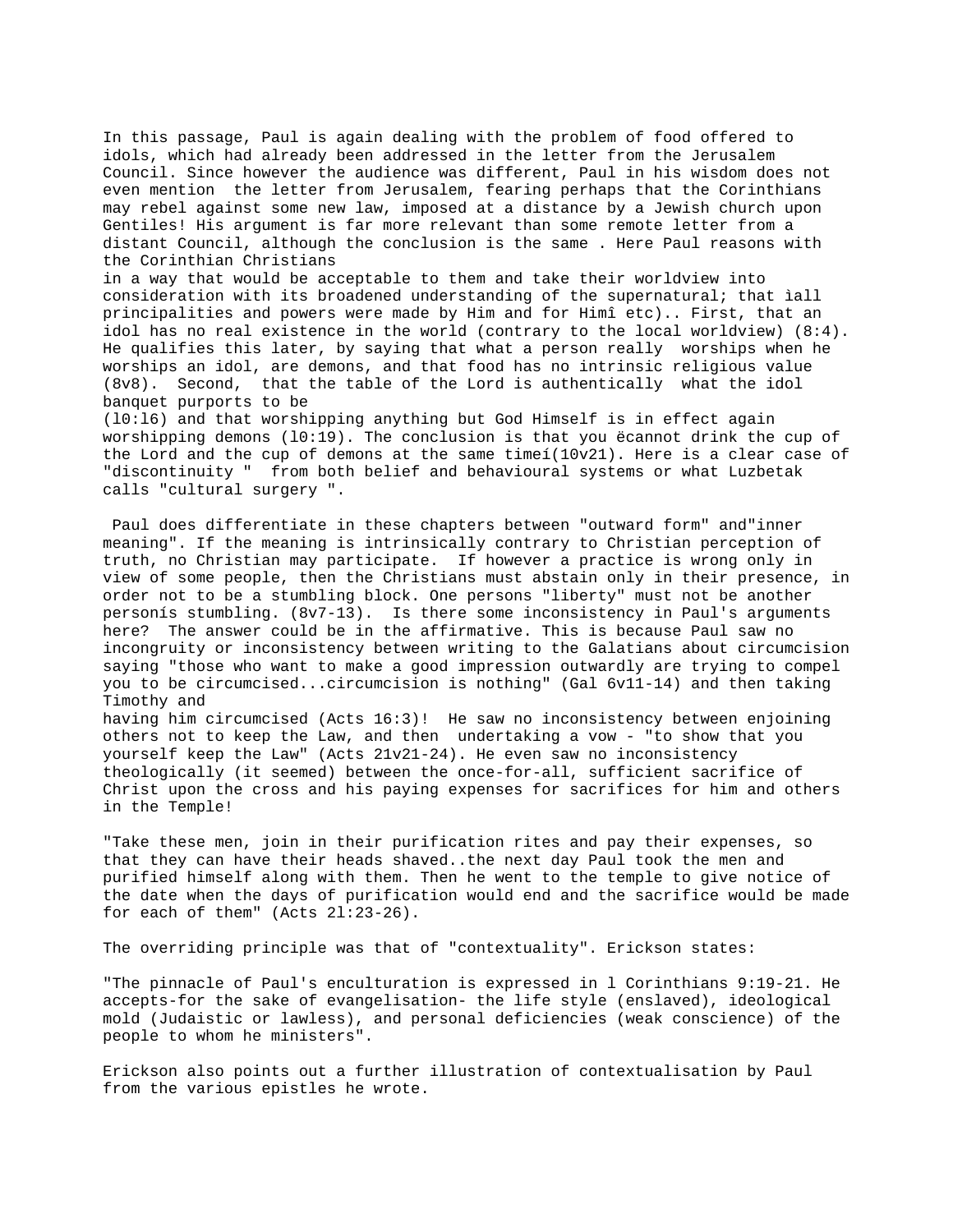The frequent occurrence of a "haustafel"î (a Roman-type household structure which included master and slaves) shows that Paul addresses an immediate situation in a local church, quite unlike the Jewish context. In fact Paul's whole teaching on slavery is "situational". To the Corinthians he indicates that they should not bother about being slaves (7:2l). He encourages Philemon to treat a slave as a brother in the Lord (vl6). On the other hand he warns slaves in his letter to Colossians to serve their Masters "as to the Lord"  $(3v23-25)$ .

It has been noted that even "baptism" as an outward form, previously used in Judaism, Pagan religions, and by John the Baptist, is taken by Jesus and given another inner meaning. He did not create some new type of ritual, but transformed what was there into something distinctively "Christian". There were resemblances, to other forms, but Christian baptism is invested with a unique meaning of its own.

The "principle of continuity" is further illustrated by the use of the word "LOGOS". in the John's Gospel and Epistles. John does not take a "foreign" word to express the nature of Christ or his preexistence. He takes a word, long used in Greek philosophy, to express his meaning. Not all agree with regard to the origin of this controversial word and some maintain it was Hebrew in origin. Even if that were the case, John nevertheless "reloads" the word and builds into it a unique concept of who Christ is. The context of the usage of the word is the loading apparatus for its new meaning. It must be added that John's use of the term is not to engage in deliberate syncretism, as some may suppose or propose. Dr. Christopher Wright contributes to the debate in an article in "Themelios" :

"John (and even more obviously Paul, in Colossians) is resisting the syncretistic tendency by

deliberate assimilation of current vocabulary into a thoroughly Christian (OT based and Jesus centred) theology. In this he differed greatly from what the Apologists were trying to do. If A=the revealed truth of the gospel and B= the 'target' culture (in this case Greek popular philosophy and religion), it is one things to say, with John ëI will use vocabulary from B because it can be used to make A intelligible to people in culture B, but A remains the unique distinctive and governing truth which will give the vocabulary fresh shades of meaningí. It is quite another to say ëI will use vocabulary B because B (or the best in it) is in reality the same as A, such that B people unconsciously believe A anywayí. Secondly, talk of the logos as the non-incarnate Christ' easily becomes abstract and divorced from the unique particularity of the incarnation. The historical Jesus becomes 'The Christ principle'. the once-for-all atoning death of Jesus becomes "the pattern of the cross" etc. Such worthy-sounding concepts fit easily into the syncretistic soup and nicely avoid the ëscandal of particularityí. However, it can easily be seen that though this process may use the Johannine logos as a tag, it is fundamentally incompatible with John's intention in his Prologue, which is to lead relentlessly up to the climax: ëThe logos became fleshí. Whatever you may do with the concept of logos, you can't syncretise or abstractify the flesh of the man Jesusî.

Acts of the Apostles.

Perhaps the most significant evidence for the principle of contextualisation comes from the Acts of the Apostles. A comparison between Peter's message on Pentecost (to Jews Acts 2 v14-36,) and in the house of Cornelius (to Romans 10v34-43) reveals a completely different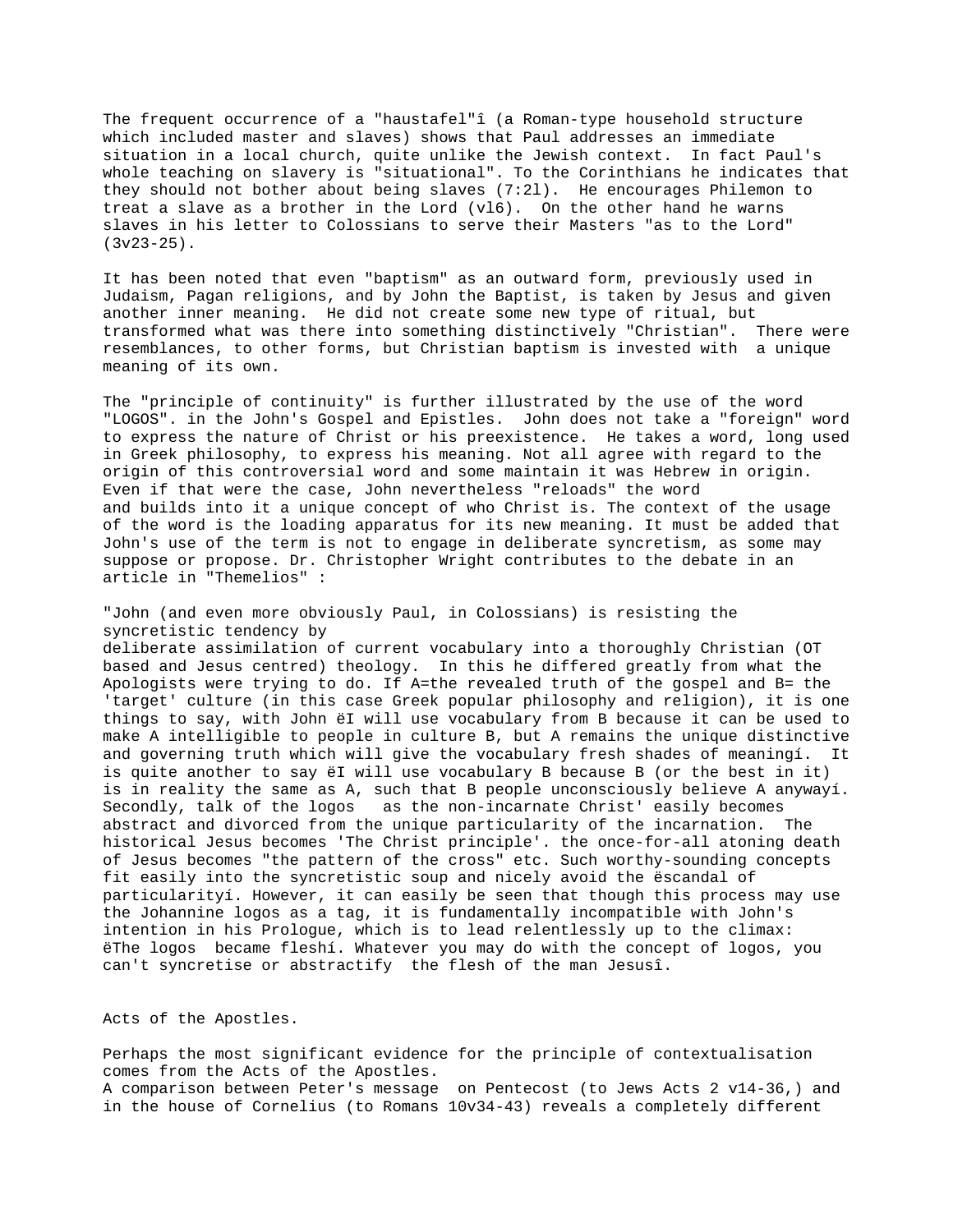emphasis. The same thing happens in Paul's messages to monotheistic Jews and Gentile God-fearers in the synagogue of Antioch (13v16-41), and polytheistic devotees on Mars' hill (17:16-33). In Paul's two messages to polytheistic audiences he clearly contextualised his message according to his receptors' categories, not his own. For instance, why does Paul mention the fact that it is God who gives rain from heaven and crops in season in chapter 14 and not in 17? And why does Paul exhort them "to turn from these worthless things to the living God" in chapter 14 but in chapter 17 says "The God whom you ignorantly worship, Him I declare to you"? If we desire to be sensitive to our audience's needs when we communicate the Gospel, then we must be sensitive to these fundamental principles of contextualisation. Joslin examines the content and structure of three of Paulís sermons recorded in Acts noting various differences. See chart on the following page. Joslinís Analysis: Three evangelistic sermons preached by the apostle Paul to different audiences: Background: 1. Geographical Pisidian Antioch Lystra and Athens location: 2. Bible text: Acts 13:13-43 Acts 14:8-20 Acts 17:16-34 3. Religious Status Jews and God pagan Gentiles pagan Gentiles of the audience. fearing Gentiles. 4. Social Status various? working-class middle-class of the audience. farming intellectuals. community. Sermons a. Point of contact: synagogue worship idolatry and idolatry and gaining attention. The and teaching. The ignorance. ignorance.  $(13: 14-15)$ .  $(14:13-15)$ .  $(17:22-24,29)$ b. Evidence of the Godís Word (13:15) The Living God The Living God and Godís acts in (cf idols) created (cf idols) created choosing Israel as His the world and every the world and every people. (13:15-20) thing in it (14:15) thing in it. (17:24-25)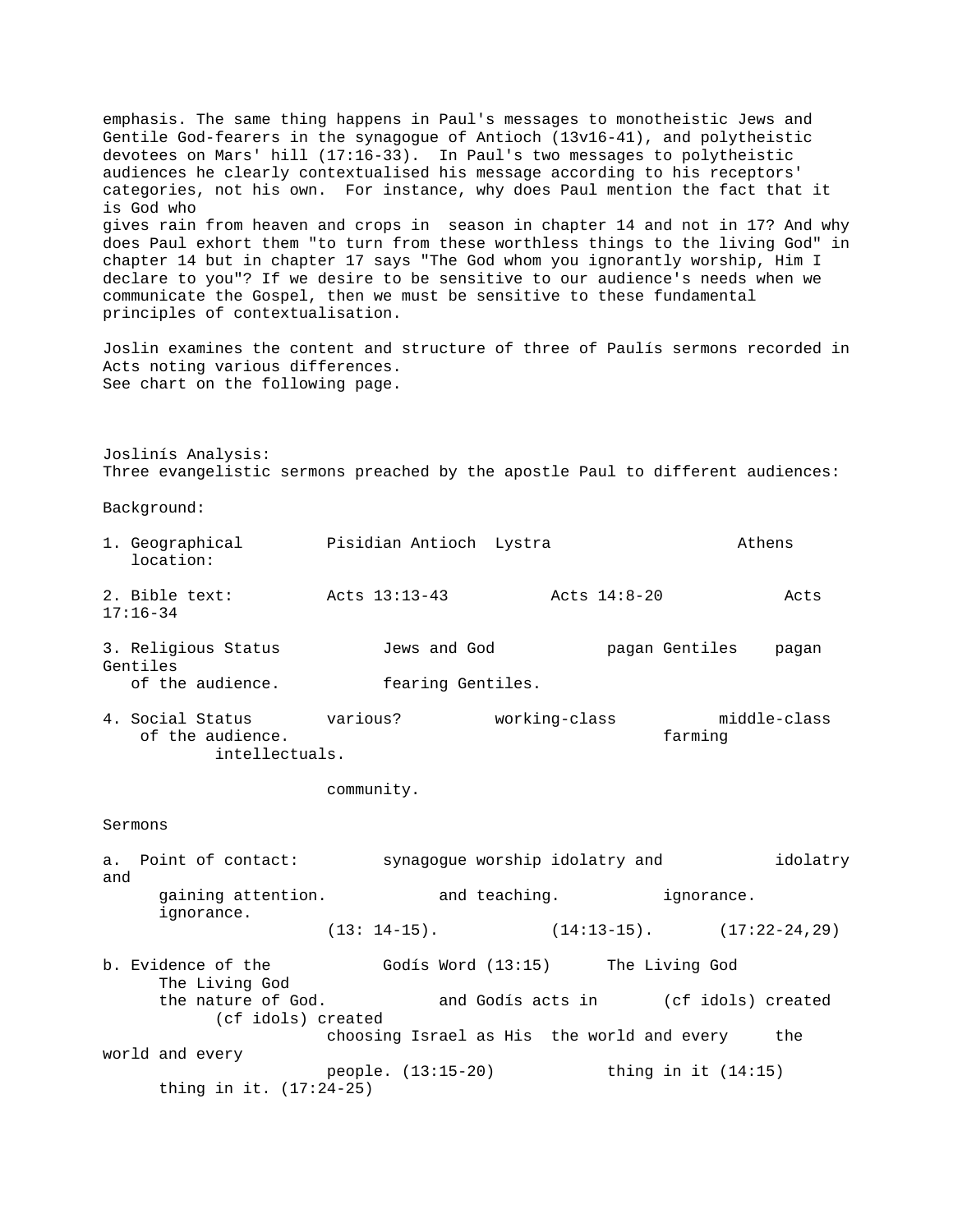c. Experience of the Godís provision and God has provided All life is sustained goodness of God (Rom:2:4). <br>
protection for His intervaliant them necessary by the providence of people climaxed in the harvest, food and God. Nothing exists promised Saviour (13:17) happiness (14:17). independently of God.  $(17:21, 26-28)$ . d. Cultural identification. Paul is jew. He speaks Godís provision of crops World order and of ëbrothersí 13:13, and ë and food (14:17). A purpose considered. the God of our Fathersí farming community Quotation from one of (13: 17, 32). would appreciate this. their poets (17:26-28). e. God and history. The history of Godís In His grace and patience In His grace and dealings with Israel. God ëoverlookedí their patience, God (13:18, 37). former ignorance. ëoverlookedí their (14:16). former ignorance.  $(17:30)$  . f. Spiritual obligation. God kept His promises God has blessed them As ëGodís offspringí and sent them the ëwith food and joyí. It they are completely Saviour they need. is their duty to honour dependent on him. (13:23, 37-39). God ëas Godí and give They are to honour thanks to Him. and give thanks to (Rom 1: 21). Him. (Rom 1:21). g. Evangelistic exhortation. They must believe in ëtelling you to turn from God demands the ëresurrected Jesusí these worthless things immediate repentfor forgiveness of sins. to the living Godí ance from all people.  $(1^{\texttt{3:38-41}})$ .  $(14:15)$ .  $(17:30)$ . God will one day judge the world through the ressurected Jesus (17:31).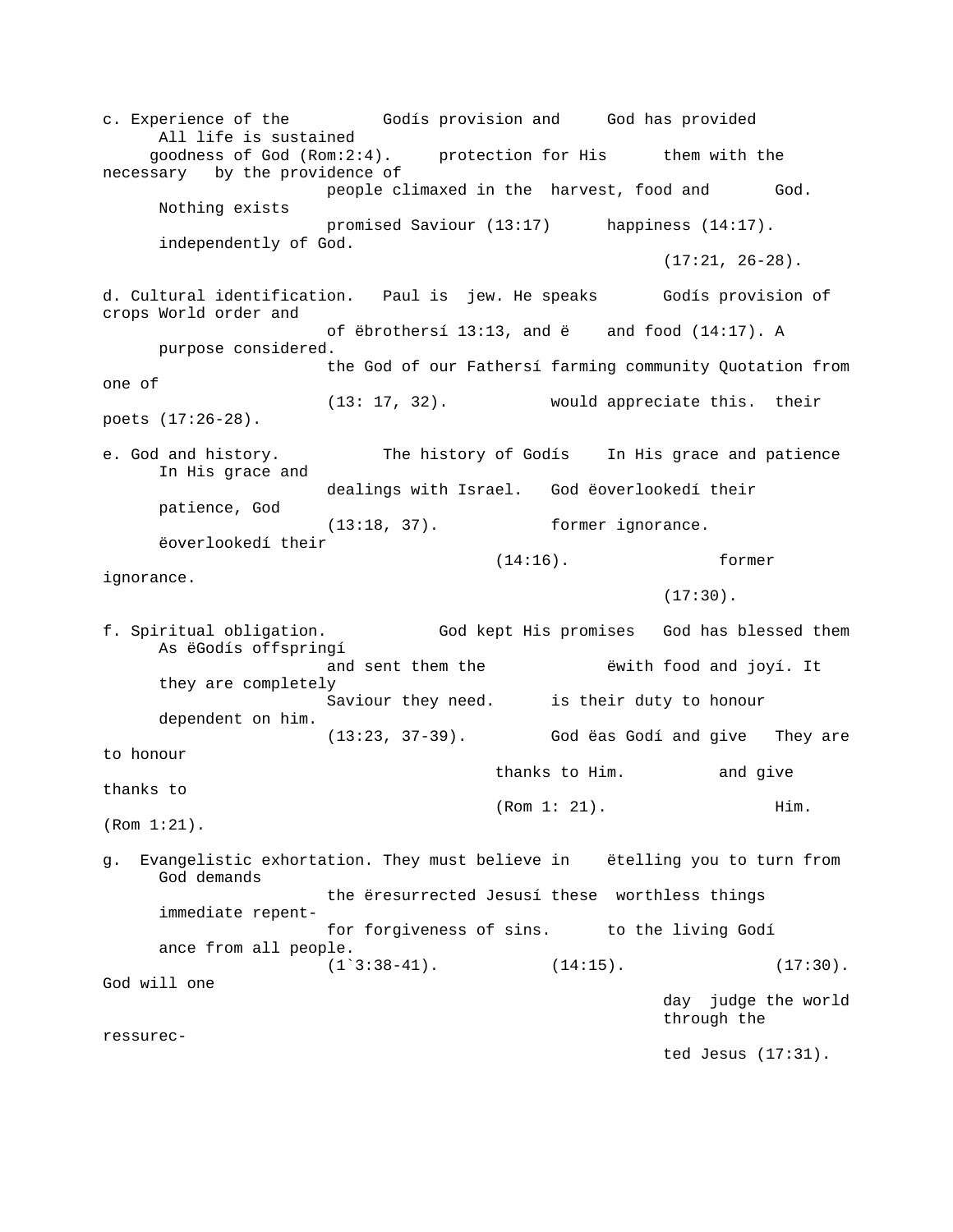Don Richardson also helpfully illustrates the background to Paul's preaching on Mars' hill. Apparently about 600 BC there had been a devastating plague in the city of Athens. The people of Athens offered sacrifices to their 30,000 gods asking them to intervene and halt the plague but the plague raged on. Epimenedes was summoned to help resolve the problem. Since the gods were silent he felt there must be another God who would be great enough to help. He called for a flock of sheep to be let loose on a sacred spot on Mars' hill. He commanded the men to follow the sheep, and call upon this "unknown god" to cause the sheep to

lie down on the spot where the "god" wanted a lamb to be sacrificed. On that spot the Athenians built an altar and inscribed on it "To an Unknown god". Subsequently the plague lifted and the city was delivered. Six centuries later, Paul takes the story of this "pagan" altar, and states clearly "Him who you worship I declare unto you". Richardson adds:

"Others remarked ëHe seems to be advocating foreign godsí In other words, Paul, whoever you are,

we already have 30,000 gods here in Athens, and you are bringing us the message of still another god? We need another god like we need a hole in our heads! We've got so many gods here in Athens we can't keep track of them all! Who would have the audacity to proclaim another god in that context? How does he respond to the charge that he's advocating some superfluous or nuisance god in the city already afflicted with 30,000 or more of them?......Paul was in effect, saying: ëForeign God? No!. The God I proclaim is that God who did not consider himself represented by any of the idols in the city so many hundreds of years ago, but who delivered your city from the plague when you simply acknowledged your ignorance of him. But why be ignorant of him any longer, if you can know himí. In this way Paul used that familiar Athenian altar as an eye-opener to get to first base. Then he went on to try to turn his listeners from the darkness of idolatry to the light of God's truth. And this God has left himself a

witness in hundreds of other cultures around the world".

Wright correctly points out that Paul is not congratulating the Athenians on their polytheism, rather he is saying, ìDespite your religiosity, you don't know the true God at all, though you could and should do, for the knowledge of him is available before your eyes, but you have obscured it with your ëvery religiousí Temples and idolsî:

"Taken thus, it fits perfectly with what Paul writes concerning the availability but suppression of the knowledge of God in Romans 1. God is not, in fact an ëunknown Godí; it is the Athenians who are ignorant of Him".

There remains a fear for those of us committed to contextualisation that in applying these principles we may fall short of communicating distinctive "good news" and instead leave a hotchpotch mixture of diluted Christianity with a large dose of paganism as the principal ingredient. We should take courage on three accounts.

First, it has been clearly proven that God initiated and inspired this principle of Contextualisation in Scripture.

Second, the result was not a mixed up "soup" of religion, but a unique revelation of Person and purposes applied to the historical context. Third, that both the Word of God and the Spirit of God have been given to guide and ensure what the appropriate parameters of contextualisation will be.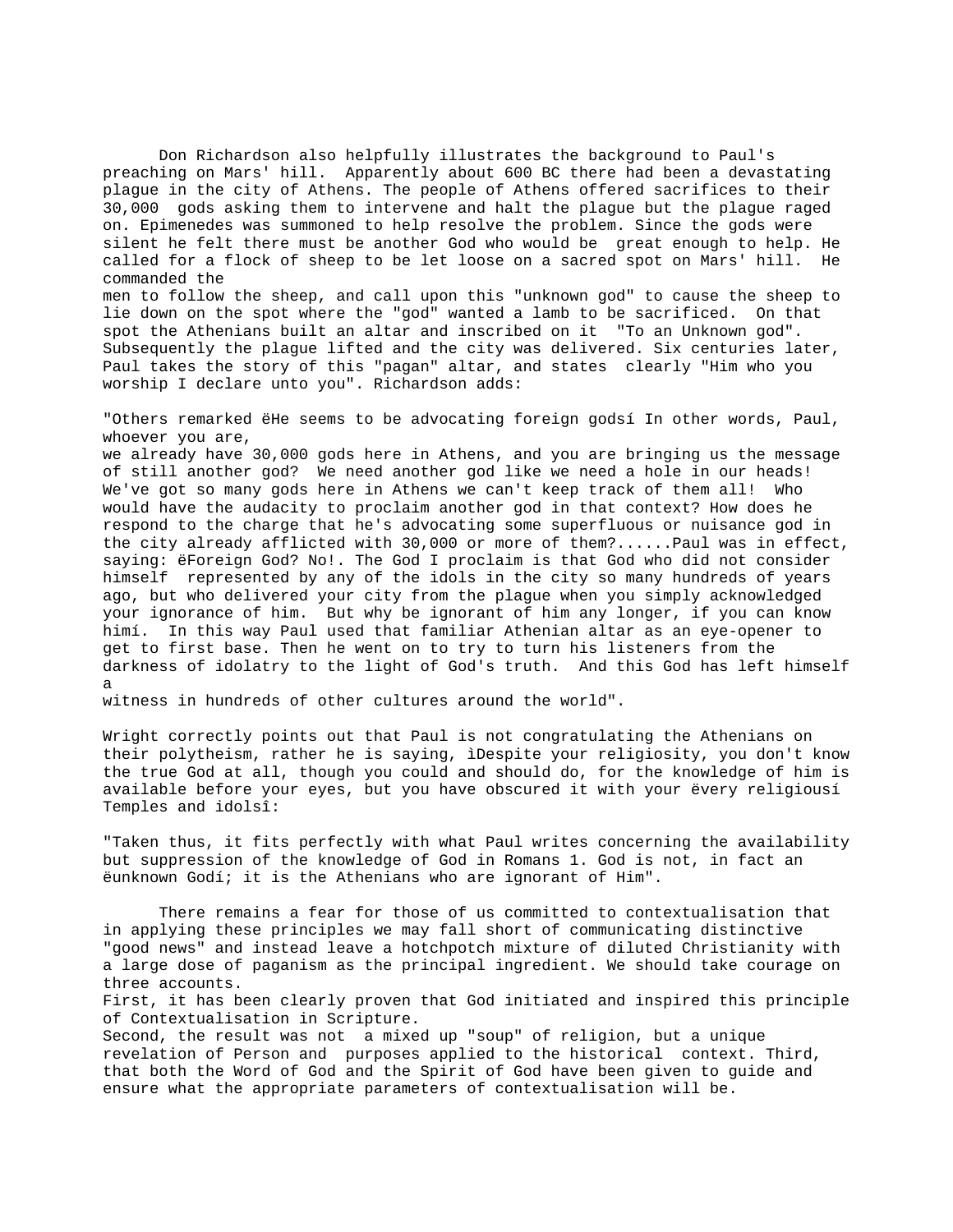Contextualisation is as great a risk for the servant of God as exercising faith and trust in Him!

In conclusion, there will always be the danger of syncretism; in fact all expressions of Christianity are in some way culture-bound and therefore by definition syncretistic to some degree. The key is to discern between ìlegitimate , critically-determined syncretismî, and ìuncritical syncretismî. The former will be authentic, constructive, will validate the Scripture, and affirm the Culture, resulting in an unambiguous application of the ìgood newsî. The latter will be confusing, destructive both to Scripture and Culture, leaving no Scriptural ìgood newsî. With the assurances already indicated, our task must be to Contextualise for the sake of Christ and the Gospel.

### CONCLUSION.

 Before a new product is launched, feasibility studies and market research must be done. The same must be done with some of the proposals in this book. Experimentation and investigation may reveal some of what has been proposed as impractical or ineffective. On the other hand, the writer feels that the church in Asia, has nothing to lose by testing some of the radical innovations suggested. Only the results can determine whether they will be effective or not.

This thesis is not a final answer but merely an introduction to the task of Contextualisation. The general principles suggested must be beaten out on the anvil of creative experimentation by the hands of those more qualified for the task - Asian Christian leaders. This subject needs much more research both in detail and depth. One important area that needs further investigation is the relationship of Biblical studies to Contextualisation.

Reference to the Bibliography may be helpful in pursuing this theme.

 Due to space limitations, many crucial issues have not been dealt with. The following are some areas that require further research.

1. The Development of ìLocal Theologiesî in Asia.

At one end of the spectrum, there is ìTraditional Theologyî which Tissa Balasuriya defines as ìculture-bound, church-centred, male-and-age dominated, pro-capitalist, anti-communist, over theoretical and unrelated to the social contexts in which it is developedî. At the other end there is ìPlanetary Theologyî, where the planet Earth in its entirety is the context. In the middle are ìLocal Theologiesî. The problem arises, how ìlocalî should they become? To develop a ìContextualised Theology for the Church in Thailandî, further research should be done in Sri Lankan, Burmese, Laotian, Cambodian, and Vietnamese contexts. Such experimentation, dialogue with other leaders and research, will contribute to the development of an authentic Thai Theology which will answer the questions Buddhists in Thailand are asking. Such interaction may also encourage National leaders in other countries in Asia to consult together and develop local theologies, suitable to their particular context. It may be that a broad based contextual theology could be developed for all of the Buddhist countries in Asia since all of these countries have very similar Folk-Buddhist belief systems. Schreiterís ìConstructing Local Theologiesî is definitive, and gives invaluable guidelines in this whole area. Who will take the first step to initiate such a proposal?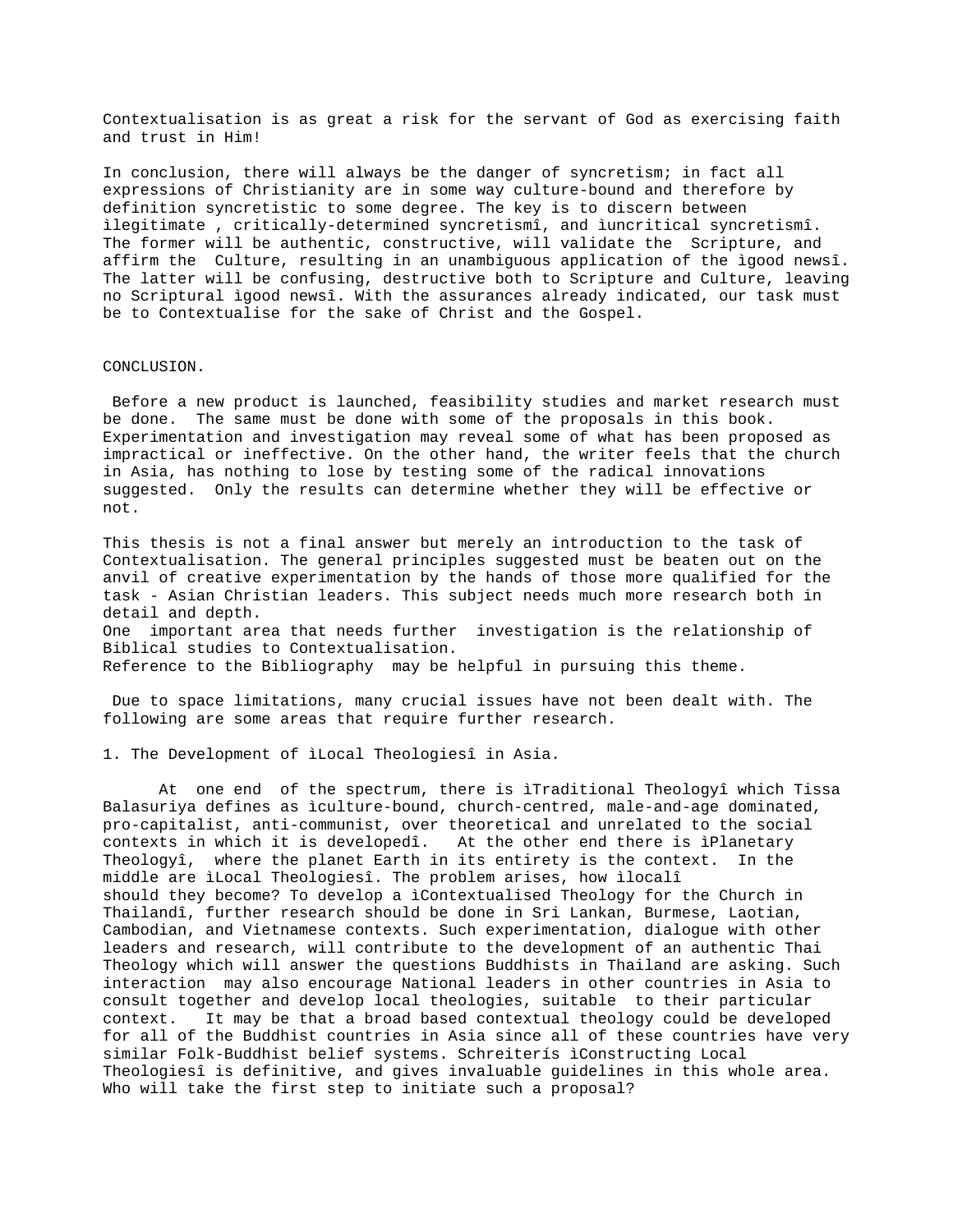2. An in-depth Analysis of Rites, Rituals and Ceremonies .

A problem arises in that Thai and other national leaders are generally not prepared or very reluctant to engage upon this delicate operation themselves, but neither the writer nor any other expatriate is qualified either! The alarm warning that SOMETHING MUST BE DONE has been sounded. The type of Christianity introduced by the early missionaries created aìblack holeî leading to social alienation and loss of cultural identity for those who became Christians. It does not require a Prophet to predict that unless something is done soon, Thailand and other Buddhist countries in Asia will be added to the long list of countries with New Emerging Religious Movements mushrooming everywhere, because the climate is now ripe for this phenomenon to occur. Already there are as many as 300 such NERMS in S. Korea. It is therefore imperative that Asian leaders address the issue at national level immediately. Certain rites and ceremonies should be adapted, new ceremonies inspired by the Spirit could be created and new methods of communication developed, all contextually relevant. There is nothing to be lost, and Asia to be gained!

3. Cognitive Processes of Communication.

 Systematic theology is a distinctively Western approach to theology and is derived in its cognitive process and forms from the ancient Greek philosophers. Alternative methods of communication have been discussed here, but the ìcontentî of local theologies needs to be packaged in local ìformsî. One must address the question, are Asians essentially non-linear ìOralî Cultures? If they are, then our present methods of communication need major changes. Hollenweger points out :

 ìOral theology operates through the medium of story, not statement. It does not use definitions, but descriptions. It operates with songs, not systematic statements. It is not based on an Aristotelian framework of logic but on the cohesion of the tradition in a communityî.

 Suffice to say the communication process in Asia needs to be be predominantly Oral. This would mean that local theologies should be developed and communicated within Asian oral traditions. For instance, Thai song styles, such as the ìjoiî and the ìsoî, together with Thai ìPopî and folk music, should be used as effective mediums of communication. The tentative Credal Statement in the Appendix could be restructured by perceptive Thais, so that its form, as well as its content , be culturally applicable. It would also be profitable to research what Stroup terms ìNarrative Theologyî. This of course does not necessarily mean we adopt an ìeither/orî philosophy, for ìChristian theology has always been oral AND literary. The Gospels belong to the oral genre. The Epistles to the literary genre. Academic theology so far has not developed sophisticated oral theologiesî.

4. Culturally appropriate expressions of Christian Spirituality.

There is always the danger in a book like this, of analysing belief systems and world views in a detached academic fashion, emphasising what people believe while over looking how they behave. When one observes both the dedication and the devotion of a sincere Buddhist, one must ask what has the Christian to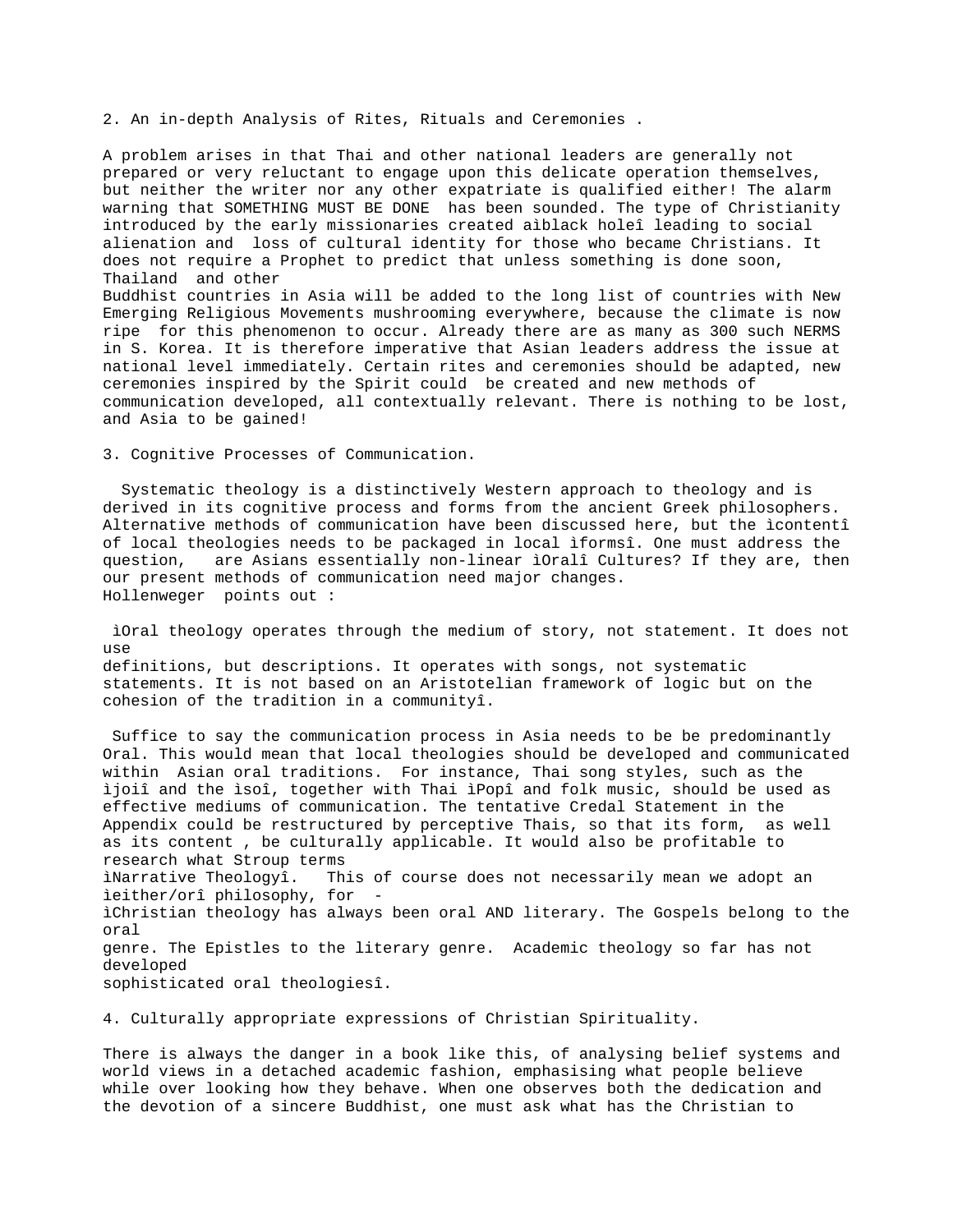offer? Sad to say, many Christians in Asia, (especially those influenced by a predominantly affluent, materialistic hedonistic Western value system), live below the standard set by and indeed achieved, by many Buddhists. Although some of the related issues are dealt with in chapter 8, far greater reflection is necessary especially in view of Wanís statement:

ìif we live simply as those who have given themselves to the service of God, I believe people will receive us gladly because Thai people already have faith in and admiration for this kind of life, that is, the life of sacrifice. All those in Buddhism whom they admire, whether abbots or priests or Buddha himself, are people of sacrificial lives. If Christians present themselves like Jesus, it will certainly reinforce what they sayî.

What is needed is a distinctive Asian spirituality which combines both a "mystical" dimension as well as the practical. Such a ìprophetic-typespiritualityî is appealing since it addresses BOTH manís inward condition AND his outward environment. This would reflect the balance of inward and outward spirituality portrayed in the nature and role of the ìServantî in the Old Testament, and perfected in Christís own life and ministry. The practical application of a culturally attractive Christian spirituality still needs to be seriously addressed. The idea of ìChristian Communityî also needs consideration. Since the Temple (Wat) is a place of Buddhist community - ought there to be some Christian ìfunctional equivalentsî for these life-styles and structures?

5. The issue of ìPower Encounterî.

The shortest chapter in this Thesis (8) concerns ìPower Encounterî as it relates to effective communication of the ìgood newsî to Asian people. This should not reflect the relative importance of the subject.

Although controversial, the subjects of "stoicheia", "principalities and powers" , ìterritorial spiritsî and the nature of ìspiritual warfareî must be addressed. The responsibility of developing suitable "local theologies" in this area falls mainly to Asia Christian leaders since the tendency of the Western observer is either to over simplify and theorise, (people falling over themselves to experience the latest type of supernatural phenomena) or to sensationalise, as indicated by the recent spate of Christian ënovelsí on the unseen world, together with the voluminous literature pouring forth from the West on areas that Western theologians are least qualified to theologise on!

### 6. The need of a Thai Creed

One of the most important elements of this Thesis is found in the Appendix! This attempt to develop a Thai Creed will need exhaustive work before it becomes meaningful for the Thai Church. An ongoing process has begun; now a Commentary on the Creed should be written to explain why certain important elements have been omitted and others added. It is anticipated that Thai Christian Leaders will work together on this important project. See appendix for an example of the Thai Creed.

CHAPTER TEN: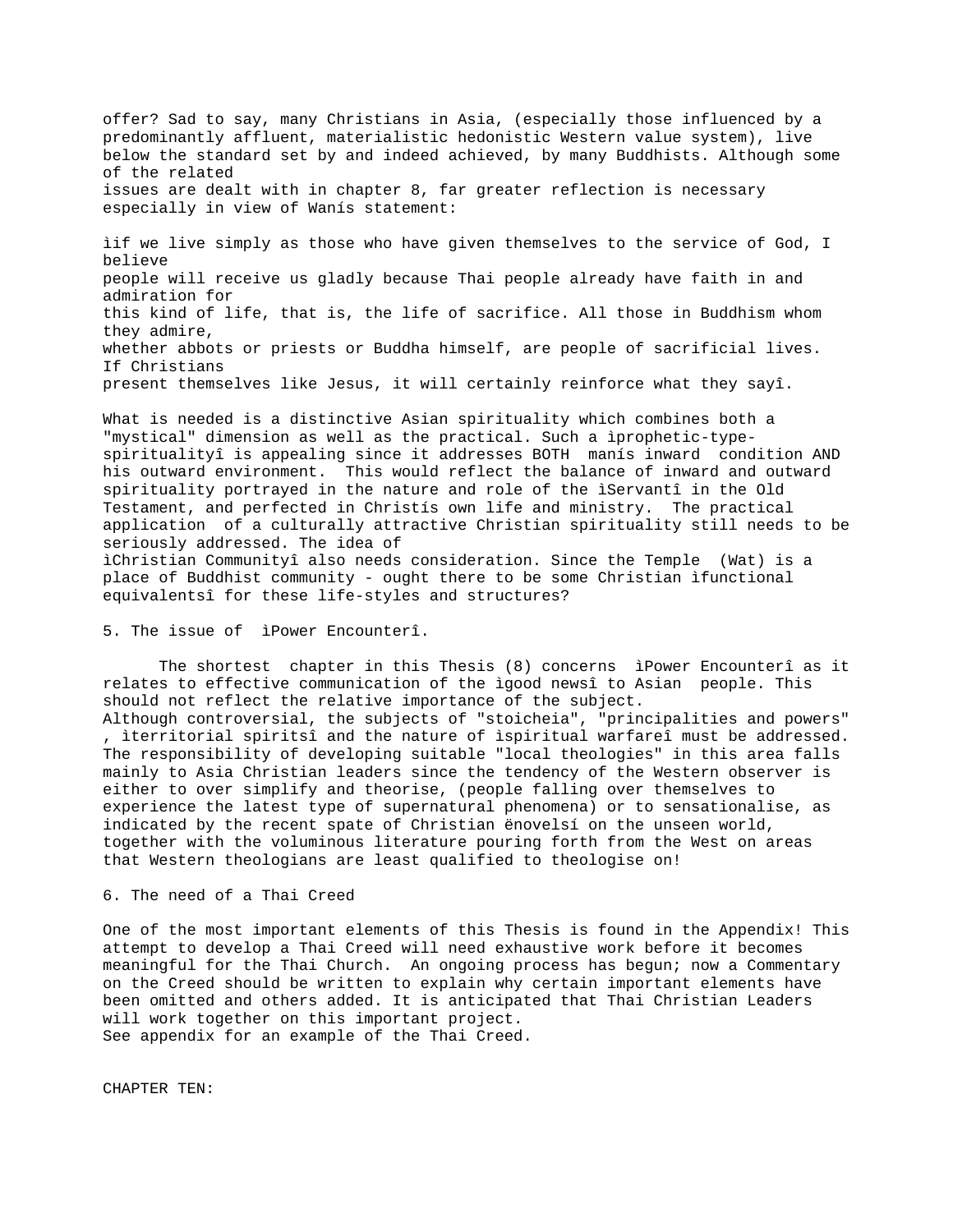# HOW CHURCH STRUCTURES CAN EFFECTIVELY HINDER OR HELP CHURCH GROWTH.

INTRTODUCTION :

This chapter interfaces the nature of culture and the nature of the church and asks what structures the church should adopt to express the full life of Christ within a given cultural maxtrix. It suggests that many missiologists have unconsciously capitulated to cultural norms with their hidden values and that this has been the cause for the church to be stunted in its growth and witness. The following diagram will indicate five irreducible components for dynamically equivalent church structures and the chapter will seek to evaluate the results of not applying these Biblical principles when planting churches in any culture.

#### A SUGGESTED THAI CREED.

### s]yd-hvg=njv-v'8iblg9upo=k;wmp

1. -hkrg0hjjkg=njv;jk lbj'lkiryfmuj,uvp^j.oF]drihv,myh'0ydi;k]w,jwfhhhgdbf -7hogvH'c]tw,jwfhv6[y9b-7ho,kFfpv;b=kgxHogs96c9jritg0hkz^hmi'vbmbbAmTb c]tlyrryPP^mi'gxHoz^hobi,b9lhik'07'gsHo;jkm6d lbj'fuoyd

I believe in God who is Almighty and All knowing, who having created the Universe saw that everything he had made was good, All things did not come into being on their own, nor did ëIgnoranceí create them.

 2. -hkrg0hkg=njv;jk ,o6KpNF]d,udbg]L9yPPskw,jgmujp'myh'.o8;k,8bfdbibpk c]t;k0k07's,flbmTbNc]tw,jlk,ki5muj0tg-hjjk57'g,nv'[i,l6-gdK,=7j' gxHomuj[ibl6mTHmujl6f

I believe that all mankind have evil desires, are not righteous in thought, word and deed, and consequently are both disqualified from and incapable of entering paradise, because it is a holy place.

 3. -hkrg0hkg=njv;jk ,o6KpNw,j,usomk'muj0t.sh9ogxNomujr7j'-v'9oc]t w,jlk,ki5muj0tlitl,[6Pw;hrvmuj0toe57':7j'dkis]6frho07'9hv' rbokL9k,g;i9k,dii,

I believe that mankind has no hope by depending upon himself. He is incapable of attaining sufficient merit to liberate himself and therefore sowing what he reaps according to karma, he must perish.

4. -hkrg0hkg=njv;jk v'8Hritz^hgxHog0hkmi'xitdv[fh;prit,skdki^IkTb86I 07'wfhibgibj,0yfg9iup,somk'cdhxyPsk[kxdii,-v',o6KpHFfp .:hz^hcmog-hk,k.oF]d8nvritgp:^8ibl9Hrit[69i-v'ritv'8Hgrnjv Ffprit[69ioyho,o6KpH0trho0kdv[kp,6d

I believe that God who is full of compassion and mercy,initiated theway of solving manís problem by sending His Representative Jesus Christ into the world so that man may be delivered from Hell.

5. -hkrg0hkg=njv;jkk ritgp:^8ibl9HwfhvkLkl,y8i]',k 0kdl;iiLHiy[=k8bdegobfgxHo,o6KpHFfpxDbloTH.o8iipH,kgiup9k, xit;y9bLkl9HgrnjvgxHoîcrtiy[[kxîcmo,o6KpH07'wfhlbhorit=opH[o w,hdk'g-Hogrnjviy[FmKmyIRHmuj8;i9dvpj^dy[,o6KpHgrikt[kxdii,-v'g-k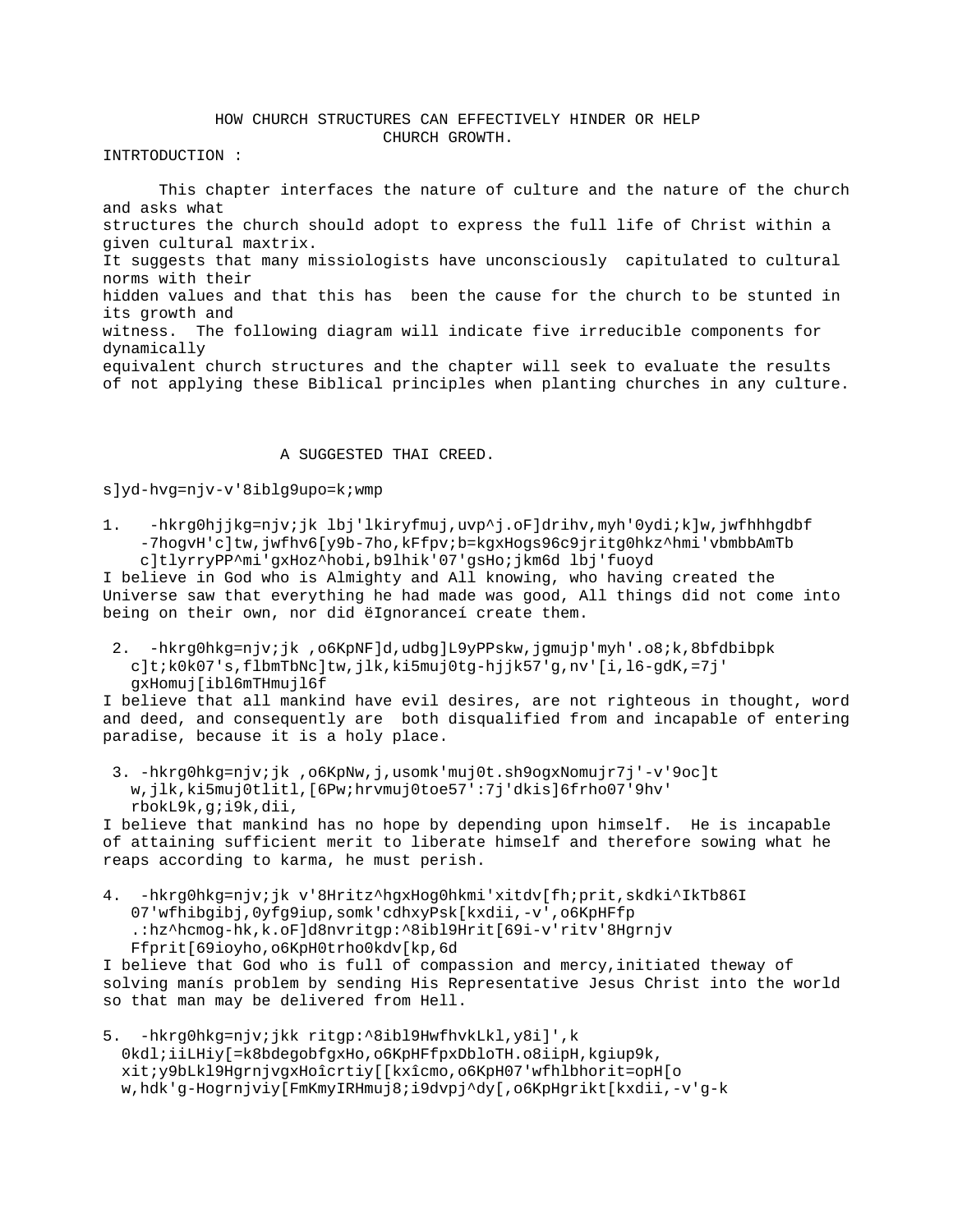I believe that Jesus Christ volunteered to come from heaven to be born of the Virgin Mary according to history in order to be manís ëscapegoatí by dying on the Cross to receive the penalty due to man because of his sin.

6666. -hkrg0hkg=njv;jk ritgp:^8ibl9Hz^hgxHoTii,twfhmi'g,99k,o6KpN07' rihv,muj0tpnjo[6PPko64krvyov6f,[ib[^iIH-v'ritv'8H.sh

 cdjz^hmujpv,lki4krc]t]tmbh'[kx-v'9o9jvritv'8Hf;hp8;k,0ib'.0 I believe Jesus Christ who is truth and mercy is ready to offer his own abundant merit to whoever will confess and forsake their sin with sincerity.

7. -hkrg0hkg=njv;jk ritgp:^8ibl9H,uveok0l^'l6fgsonvok,vnjomyh'xj;'mujg-k gvjp-7how,jw=j.op68ouhgmjkoyhoc9j.om6dp6dm6dl,yp07'wfhxit0koc]t =ot9jv[iifk4^9bzuxbLkl9Hc]tlbj'LydfbHlbmTHmyh's]kpmyj;lkd]F]d.shvp^j .9hrit[km-v'ritv'8HFfpw,hdk'g-Ho

I believe that Jesus Christ has power over all people and all spirits in all ages and has demonstrated his power over them openly by the Cross.

8 -hkrg0hkg=njv;jkritgp:^8ibl9HgxHoz^hgfup;mujwfh=ot,iI4krFfpwfh mi'aanho8norit=opH=u[c]tmi',u=u;b9v,9txy006[yo07'lk,ki5 c]trihv,muj0t=j;pd^h,o6KpH.shrho0kd[kxdii,wfh9]vfdki

I believe that only Jesus Christ has had victory over death through his resurrection, that he is now alive and is therefore able and ready to deliver mankind from the results of sin for ever.

9. -hkrg0hkg=njv;jkritgp:^8ibl9HgxHoz^hmuj0tglfH0,k.oF]dgxHoz^hmuj0t x]fgx]nhv'8;k,m6d-H-v'[iifk,o6KpH=k9b9k,8emeokpc]t.o vok890tglfH0,k.oF]d8iyh'mujlv'grnjv0t9yh'vIk0ydiHobiyofi:7j' xitdv[ fh;p8;k,p69bTii,c]t8;k,=v[Tii,

I believe Jesus Christ is the One who is to come according to prophecy to liberate all mankind. He will come the Second Time to establish his everlasting Kingdom on earth which will be filled with Justice and Righteousness.

10. -hkrg0hkg=njv;jk z^hmujg=njvg]njv,.lLiymTk.oritgp:^8ibl9Hwfhg-hjjk gxHolj;oso7j'.o8ibl0ydi-v'ritv'8H07',usohkmujg=njvay'c]txDb[y9b 9k,s]yd8elvo-v'ritv'8H:7j'[ii06w;h.orit8iblTii,8e4uiH Ffpw,jiy'gdup0;y<oTii,vyofu'k,-v'=k;wmpmujw,j-yf0kds]yd8e lvoLydfbNlbmTbNfy'dj]k;

I believe whoever puts their trust in Christ becomes a member of His Church and is therefore responsible to be obedient to His teachings which are written in the Christian Scriptures and that by so doing he will not despise or destroy those beautiful parts of Thai culture which accord with Scripture.

AN AFRICAN CREED - BY VINCENT. J. DONAVAN.

We believe in the one High God, who out of love created the beautiful world and everything good in it. He created man and wanted man to be happy in the world. God loves the world and every nation and tribe on earth. We have known this High God in the darkness, and now we know him in the light. God promised in the book of his word, the bible, that he would save the world and all the nations and tribes. We believe that God, made good his promise by sending his son, Jesus Christ, a man in the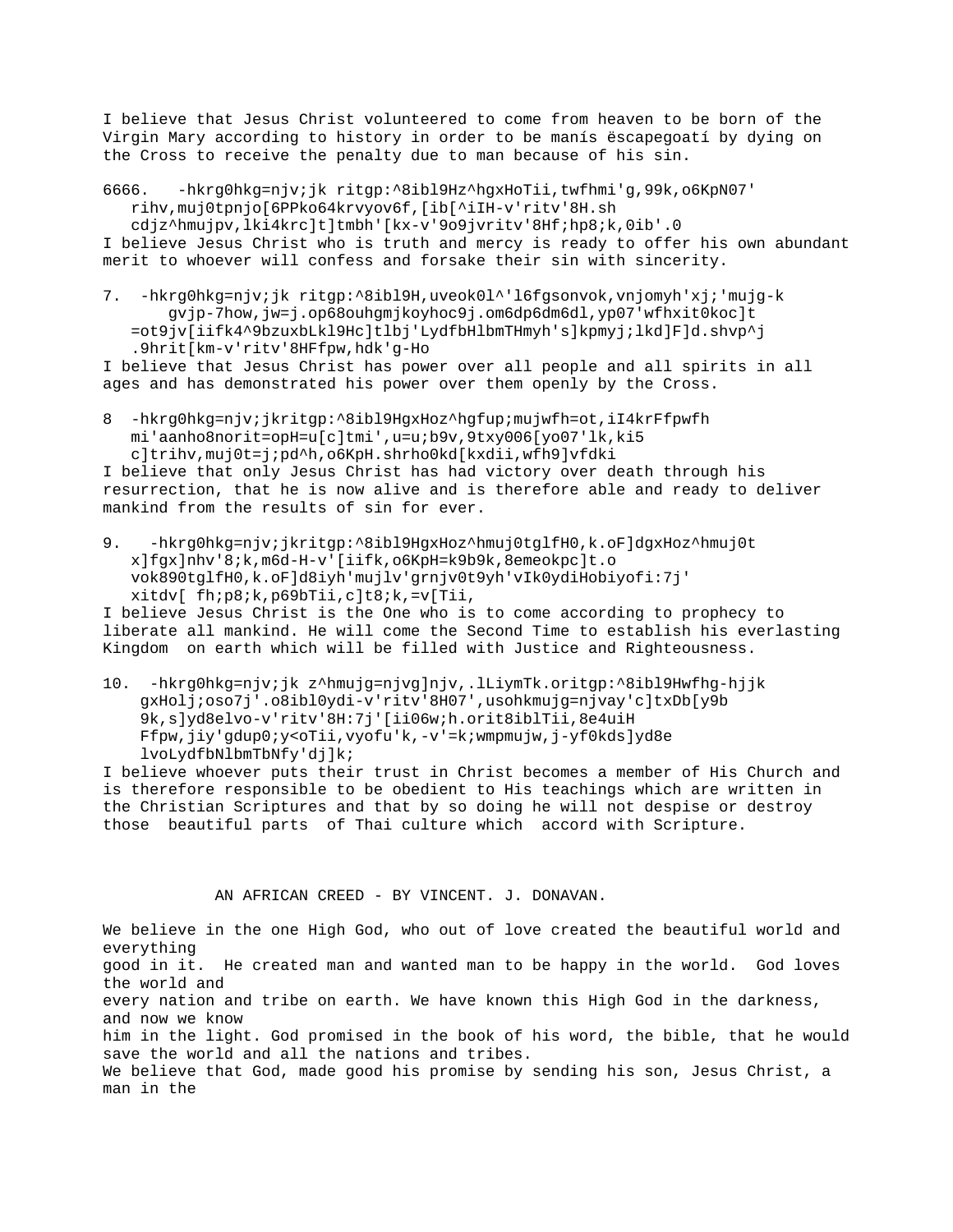flesh, a Jew by tribe, born poor in a little village, who left his home and was always on safari doing good curing people by the power of God teaching about God and man, showing that the meaning of religion is love. He was rejected by his people, tortured and nailed hands and feet to a cross, and died. He lay buried in the grave, but the hyenas did not touch him, and on the third day rose from the grave. He ascended to the skies. He is the Lord. We believe that all our sins are forgiven through him. All who have faith in him must be sorry for their sins, be baptised in the Holy Spirit of God, live the rules of love and share the bread together in love, to announce the good news to others until Jesus comes again. We are waiting for him. He is alive, He lives, This we believe. Amen.

BIBLIOGRAPHY:

Anderson &

Albright, A. From the Stone Age to Christianity. New York: Doubleday, 1957. Anderson, G.W. A Critical Introduction to the Old Testament. London: Duckworth Press,

1959.

Anderson, Norman. A. Christianity and World Religions. London: I.V.P., 1984.

Anderson, Ray. On Being Human, Essays in Theological Anthropology. Grand Rapids: Eerdmans, 1982.

Stranksky Mission Trends No.s 1-5. Grand Rapids: Eerdmans, 1976.

Appleton, G. Christian Presence Amid Buddhism. London: SCM, 1961.

Ausburger, D.W. Pastor Counselling Across Cultures. Philadelphia: WestminsterPress, 1986.

Babbit, I. The Dhammapada. New York: New Directions Press, 1965.

Barth, Karl. Church Dogmatics: The Doctrine of God. Edinburgh: T. &. T Clarke, 1957.

Barclay, William. A Commentary on Johnís Gospel. Edinburgh: St. Andrew Press, 1959.

Barrett, C.K. The Gospel of John, A Commentary on the Greek Text. London: SPCK, 2nd ed. 1978.

Bauckham, R. Using the Bible To Do Politics . London: SPCK, 1986. Bavinck, J.H. An Introduction to the Science of Missions. Philadelphia: Presbyterian &

Reformed, 1961.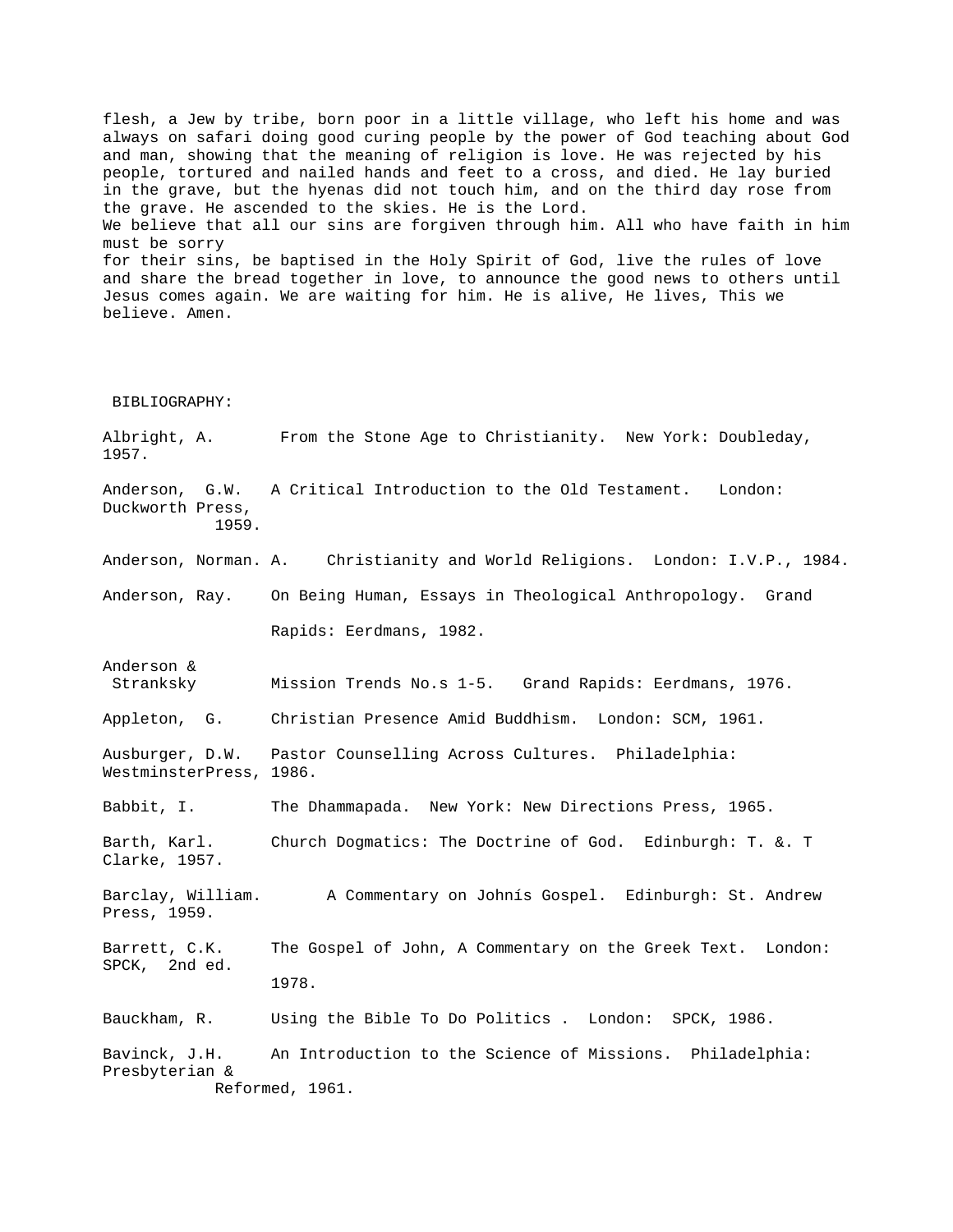Benedict, Ruth. The Crysanthemum and the Sword. New York: Meridian Books 1964. '' Thai Culture and Behaviour. New York: Cornell University Press 1962. Benner, David. Psychotherapy & The Spiritual Quest, London: Hodder & Stoughton 1988. Berkhof, Hendrik. Christ and the Powers. Ontario: Herald Press, 1953. Blomberg, Craig. The Historical Reliability of the Gospels. Leicester: IVP 1987. Bouyer, L. A History of Christian Spirituality. London: Burns & Oates, 1968. Brow, Robert. Origins of Religion in ìThe World Religions - A Lion Handbook.î Herts: Lion Publishing, 1982. Burnett, David. Unearthly Powers, A Christian Perspective on Primal and Folk Religion. Eastbourne: MARC. 1988. Clash of Worlds. Eastbourne, MARC. 1990. Chaiwan, Saad. A Study of the Impact of Christian Missions on Thai Culture from the Historical Perspective 1662-1985. Ph.D.Korea: Presbyterian College and Theological Seminary. 1985. '' The Christian Approach to Buddhists in Thailand. Bangkok: Suriyaban Publishers, 1975. Caird, G.B. Principalities and Powers. Oxford: Clarendon Press, 1956. Capra, C. The Tao of Physics. New York: Fontanna, 1977. Carson, D.A. Biblical Interpretation & The Church - Text & Context. Exeter: Paternoster 1984. Carus, P. The Gospel of Buddha. New Delhi: New Delhi Book Trust, 1975. Conn, Harvey M. Eternal Word and Changing Worlds - Theology Anthropology and Mission in Trialogue . Grand Rapids: Academie Books, 1984. Corless, R.J. ìMonotheistic Elements in Early Pure Land Buddhismî in The Journal of Religion and Religions. Vol. 16. Autumn 1976. Cotterell, Peter. The Eleventh Commandment. Leicester: IVP, 1981. Cragg, Kenneth. The Christ and the Faiths - Theology in Cross Reference. London: SPCK,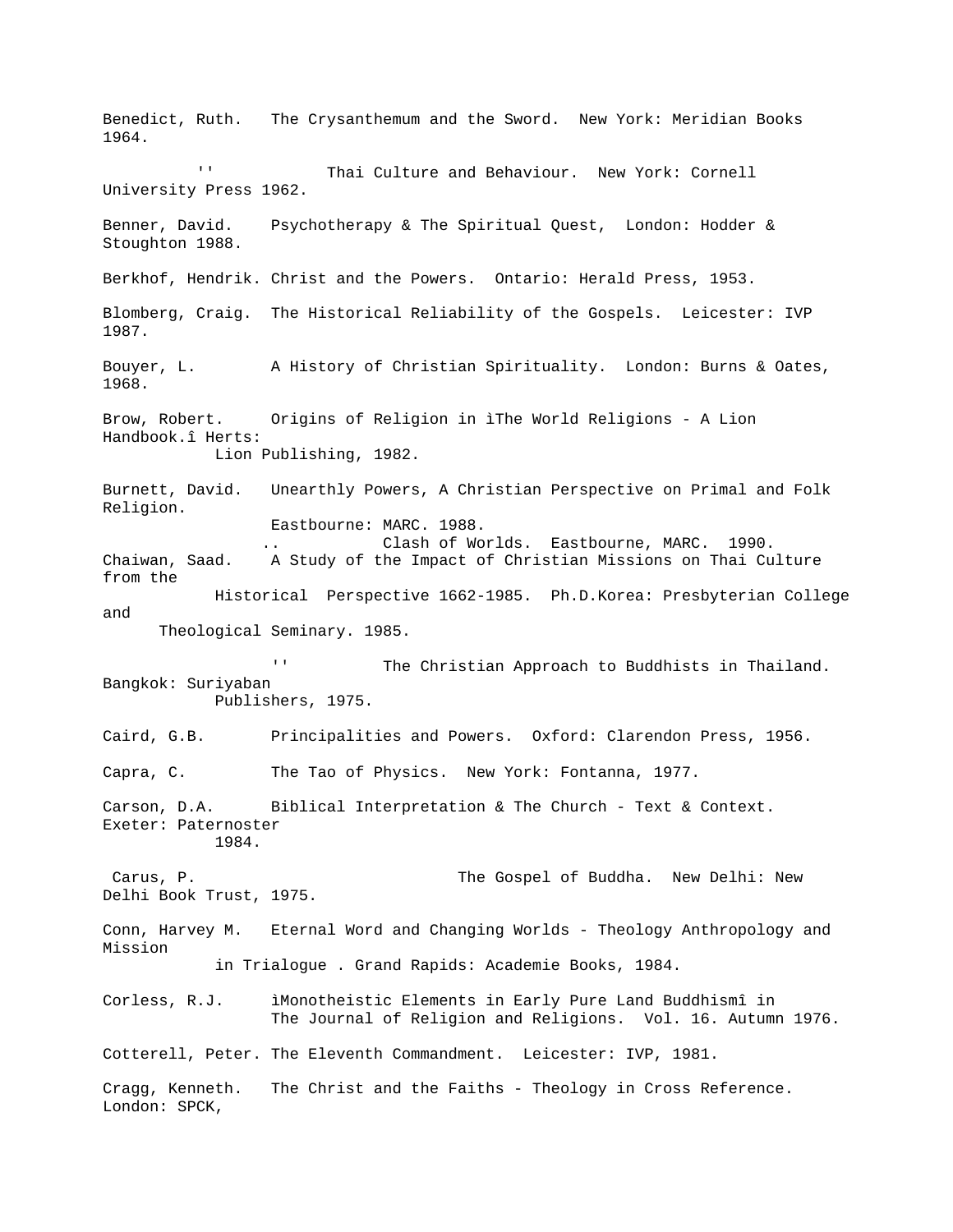1986.

Cronin, V. The Wise Man from The West. London: Rupert Hart-Davis, 1959. Cox, M. A Handbook on Christian Mysticism. Gt. Britain: Crucible, 1983. Cullman, Oscar. Christ and Time. London: SCM, 1951. Davis, R. B. Muang Metaphysics - A study in Northern Thai Myth & Ritual. Ph.D. Sydney: University of Sydney, 1974. Davis J.R. ìHow Church Sctructures Can effectively Help or Hinder Church Growth.î from Evangel Magazine Autumn 1992. Paternoster Press. Exeter. DeSilva, Lynn.A. Creation, Redemption Consummation. Sinclair Thompson Memorial Lectures Series 3. Chiengmai: Thailand Theological Seminary, 1964. De Vaux, Ronald. Ancient Israel, Its Life & Insitutions. London: Dayton, Longhman & Todd, 1961. Dodds, William.C. The Tai Race - Old Brother of The Chinese. Iowa: The Torch Press, 1923. Donovan, Vincent. Christianity ReDiscovered-An Epistle From the Masai. London: SCM, 1982. Drakeford, John. W. Integrity Therapy -A New Direction in Psychotherapy. Nashville: Broadman, 1967. Drummond, R. Gautama Buddha. Grand Rapids: Eerdmans, 1974. Dunn, James.G. Unity & Diversity in the New Testament - An Enquiry into the Character of Earliest Christianity. London: SCM, 1977. Eakin, Paul. Buddhism and The Christian Approach to Buddhists in Thailand. Bangkok: Rung Ruang Ratana, 1960. Edmond, J. Theology of The Old Testament. London: Hodder, 1958. Engel, James. Christian Communication its Theory and Practice. New York: Thomas Nelson, 1975. Eliade, M. Patterns in Comparitive Religion. London: Havant, 1965. '' The Sacred & The Profane. Chicago: Univ. Press, 1969.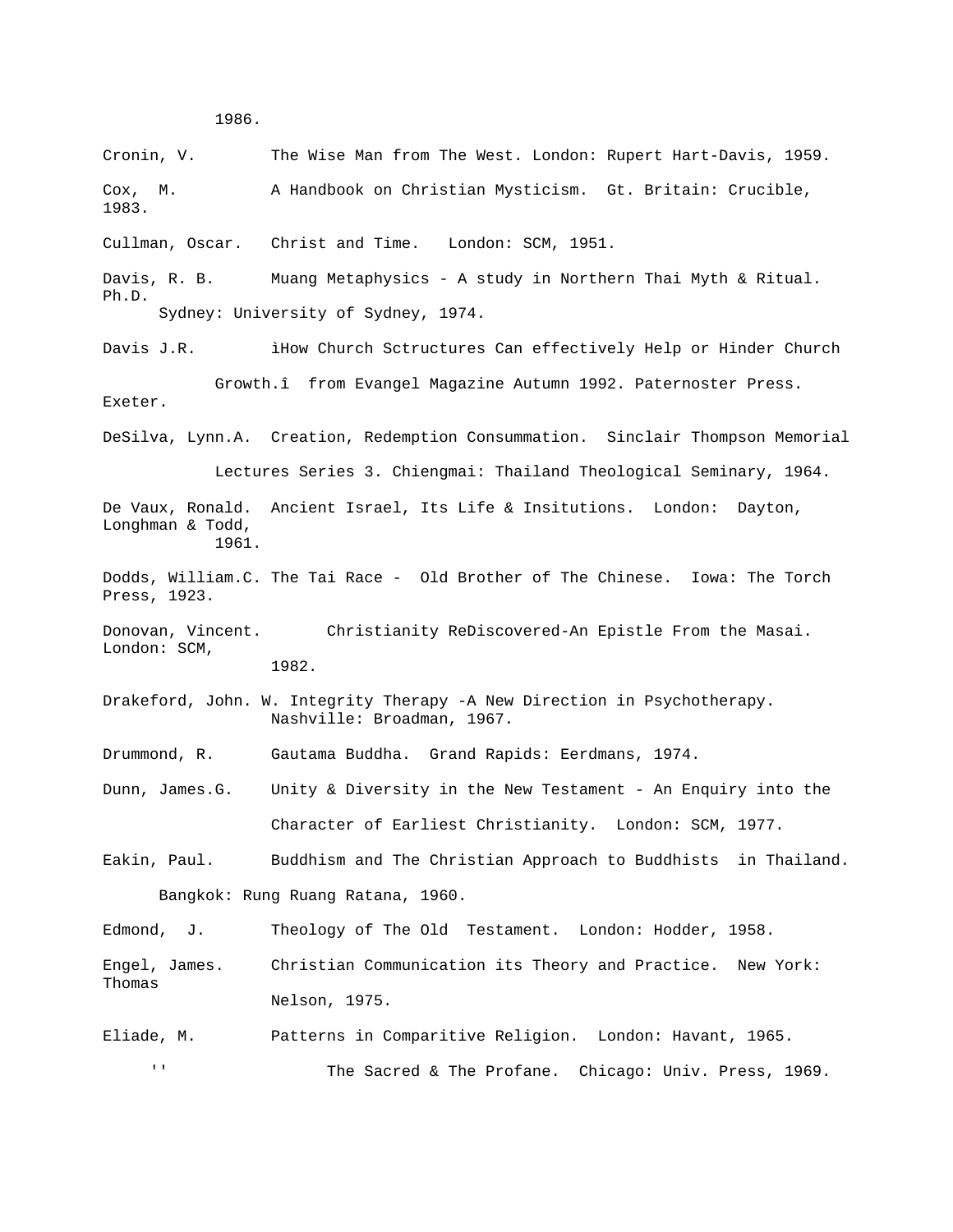'' The Encyclopedia of Religion. New York: MacMillan, 1989. Elwood, D.J. ed. Asian Christian Theology. Philadelphia: Westminster Press, 1980. '' What Asian Christians are Thinking: A Theological Source Book. Quezon: New Day Publishers. 1976. Elwood & Nacipal.ed. The Human and The Holy - Asian Perspectives in Christian Theology. Quezon: New Day Publishers, 1978. Fenton, J. **iBuddhist Meditation and Christian Practice.** î Asian Theological Review. No. 53. Oct. 1971. Fortes, Good & Leach. ed. Cambridge Papers in Social Anthropology. Cambridge: Univ. Press. 1968. Gehman, Graham. Africal Traditional Religions. Kenya: Kesho Publications. 1989. '' Doing African Christian Theology. Nairobi: Evangel Publishing House, 1987. Geisler & Watkins. Worlds Apart - A Handbook on Worldviews. Grand Rapids: Baker, 1984. Gilliland, Dean. Pauline Theology and Mission Practice . Grand Rapids: Baker, 1983. '' The Word Became Flesh - A Reader in Contextualisation. Pasadena: Fuller Seminary, 1984. Gilliland, Dean. ed.The Word Among Us - Contextualising Theology for Mission Today . Dallas: Word Publishing, 1989. Glasser, Arthur. ed. Crucial Dimensions in World Evangelisation. Pasadena: Wm. Carey Library, 1976. '' ìA Paradigm Shift: Evangelicals and Interreligious Dialogueî. Missiology. Vol.1X. No.4. October 1981. Goldingay, John. Theological Diversity and the Authority of the Old Testament. Grand Rapids: Eerdmans, 1987. Goldsmith, Martin. ìContextualising Theology Todayî in A Reader in Contextualisation.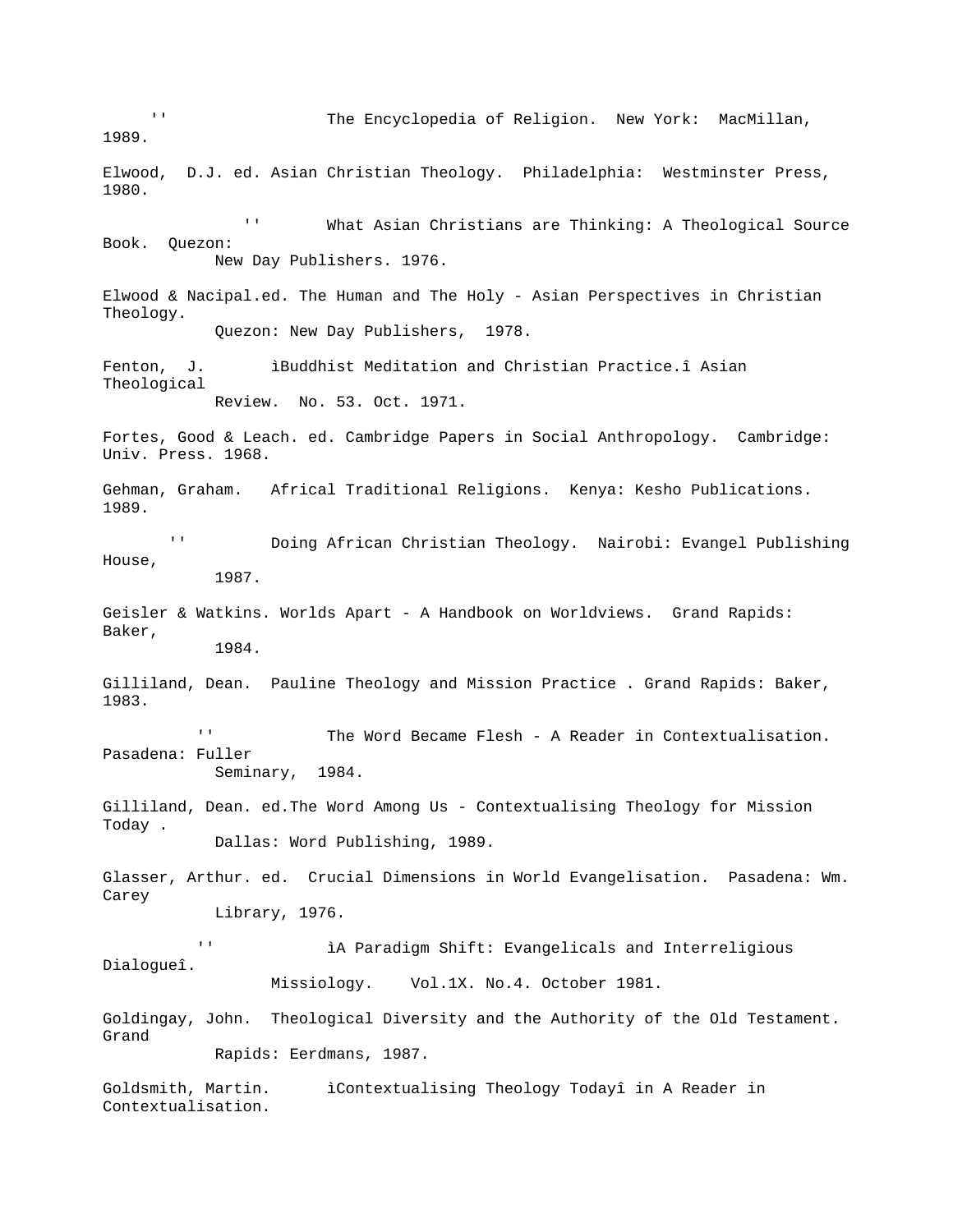Pasadena: Fuller Seminary, 1984. Gosling, D. **i**Thai Buddhism in Transitionî in Journal of Religion and Religions. Vol.7. Spring. 1977. Gottwald, Norman. K. The Tribes of Yahweh - A Sociology of the Religion of Liberated Israel, 1250 - 1050. B.C.E. London: S.C.M. 1979. Gustafson, James. Syncretistic Rural Thai Buddhism. M.A. Thesis. Pasadena: Fuller Seminary. 1970. Hesselgrave, David.ed. Theololgy and Mission. Grand Rapids: Baker, 1978 Hesselgrave, David. Counseling Cross- Culturally. Grand Rapids: Baker, 1984. '' Communicating Christ Cross Culturally . Grand Rapids: Zondervan, 1978. '' Contextualisation, Meaning, Methods and Models . Basingstoke: Appolos. 1989. Hick, John. The Myth of God Incarnate. London: SCM, 1977 '' God Has Many Names. London: MacMillan, 1980. Hiebert, Paul. ìThe Flaw of the Excluded Middleî. in Missiology. Vol. X, No.1, Jan 1982. '' ìCritical Contextualisationî in The International Bulletin of Missionary Research. Vol. 11. No.3. 1987. Anthropological Insights for Missionaries. Grand Rapids: Baker, 1985. Hollenweger, Walter. J. The Pentecostals. London: SCM, 1972. '' ìFlower Songs in Mexicoî, International Review of Mission. April 1974. '' Evangelism Today. Belfast: Christian Journals, 1976. '' Conflict in Corinth. New York: Paulist Press, 1978. '' iThe Future of Mission and the Mission of the Futureî Selly Oak Occasional Paper No. 2. Birmingham. Selly Oak Colleges.1989 Hughes, P.J. Christianity and Culture - A Case Study in North Thailand. D.T.h. Thesis. S.E. Asia. School of Theology, 1985.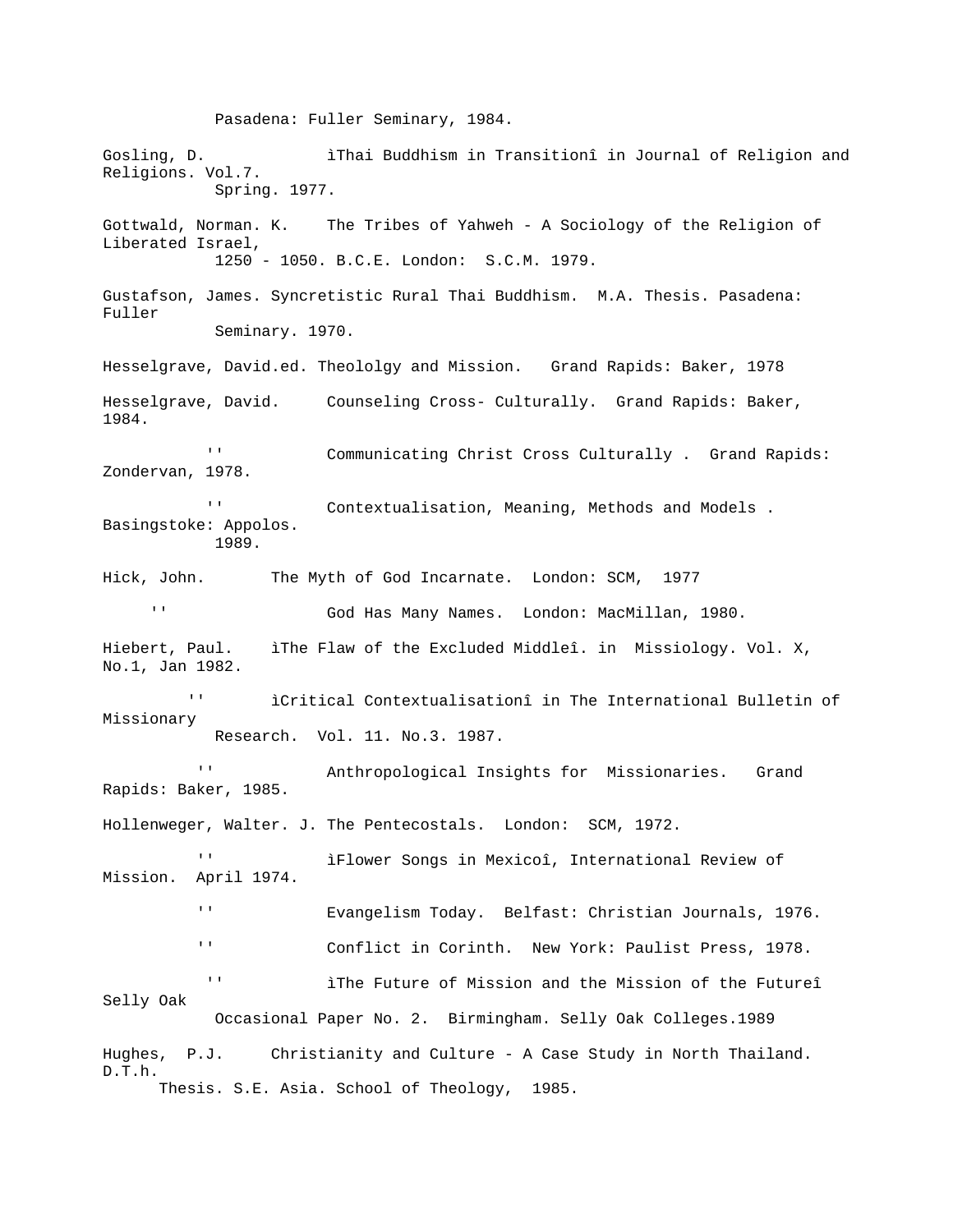'' The Culture, Values and Religion, An Annotated Bibliography of English Language Materials (Revised Ed.). Chiengmai: MSS Division. Payap College. 1982. 52p.

Humphries, Christmas. The Buddhist Way of Life. London: Allen & Unwin, 1969. Inch, M.A. Doing Theology Across Cultures. Grand Rapids: Baker, 1982. Illustrated Bible Dictionary. London: IVP, 1980.

Janson, Seth. Thai Customs and the Christian Faith (Thai Language). Bangkok: Kanok Banasarn, 1987.

Jones, Wainwright & Yarnold ed. The Study of Spirituality. London: SPCK, 1986. Joslin, Roy. Urban Harvest. Welyn: Evangelical Press, 1982. Kato, Byan. iThe Gospel, Cultural Context and Religious Syncretismî in Let The World Hear His Voice. Minneapolis: World Life Publications, 1975.

Keep, D. St. Boniface & His World. London: Paternoster, 1979.

Killer, E& M.L. Miracles in Dispute - A Continuing Debate. London: SCM, 1969. Trans. from the German by M. Kohl Der Streit um die Wunder. Guttersloh, 1968.

Kelsey, Morton T. Healing & Christianity. New York: Harper & Row, 1973.

Kim, Samuel. The Unfinished Mission in Thailand: The Uncertain Christian Impact on the Buddhist Heartland. D.Miss. Seoul: East West Centre for Mission, Research and Development. 1980.

King, Winston. Buddhism & Christianity: Some Bridges of Understanding. London: Allen & Unwin, 1963.

Kirk, Andrew. A New World Coming - A Fresh Look at the Gospel Today. London: Marshalls, 1983.

Kitchen, K.A. Ancient Orient and the Old Testament. London: Tyndale Press. 1966.

The Bible and its World. Exeter: Paternoster, 1977. Knitter, Paul F. No Other Name? London: S.C.M. 1985.

Koyama, Kosuke. Waterbuffalo Theology. London: S.C.M. 1974.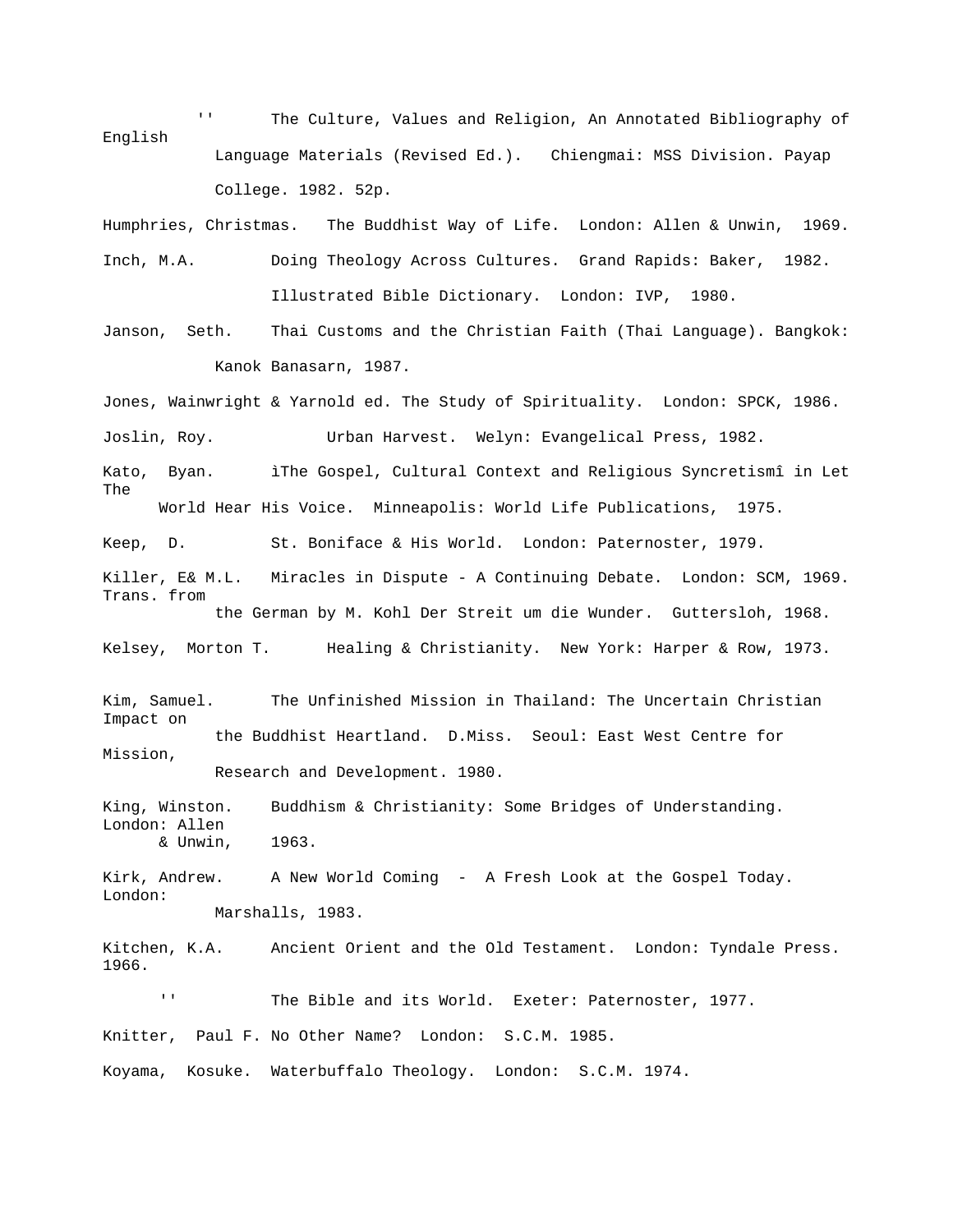Kraemer, Hendrik. The Christian Message in a Non Christian World. Grand Rapids: Kregel Publications, 1963.

Kraft, Charles. Communication Theory for Christian Witness. Pasadena: Wm. Carey Library, 1979.

'' Christianity in Culture. New York: Orbis, 1980.

Kraft & Wisely ed. Readings in Dynamic Indigeneity. Pasadena: Wm. Carey, 1979.

Krakor, H. The Problem of Syncretism. Ph.D. Pasadena. Fuller Seminary, 1982.

Kuhn, Thomas.S. The Structure of Scientific Revolutions. 2nd Ed. Chicago: Univ. Press. 1970.

Kung, Hans. On Being Christian. Glasgow: Collins, 1978.

Ladd, G.E. A Theology of the New Testament. London: Lutterworth Press, 1974.

Lausanne Congress for World Evangelisation Report. 1978.

Latourette, Kenneth.S. A History of the Expansion of Christianity. Exeter: Paternoster, 1970.

Leech, Kenneth. The True God -An Exploration in Spiritual Theology. London: Sheldon Press, 1985.

Lim, David. ìBiblical Christianity in the Context of Buddhismî in Sharing Jesus in the Two Thirds World. Samuel & Sugden ed. Bangalore: P.I.M. Asia, 1983.

Luzbetak, Louis. The Church & Cultures, Pasadena: Wm. Carey, 1970.

Lochhead, D. The Dialogical Imperative. London: SCM, 1988.

MacGregor, G.H.C. Principalities and Powers, the Cosmic Background to Paulís Thought. N.T.S. 1954.

MacNutt, Francis. Healing. Notre Dame, Indiana: Ave Maria Press. 1974.

Maen, Pong Udom. Apologetic and Missionary Proclamation: Exemplified by American

Presbyterian Early Church Apologists: Justin Martyr, Clement of Alexandria, Origen, and the Venerable Buddadasa Bikkhu, A Thai Buddhist Monk-

Apologist. Ph.D. Thesis. Dunedin: University of New Zealand. 1979.

Malina, Bruce J. The New Testament World, Insights from Cultural Anthropology, London: SCM Press,1981.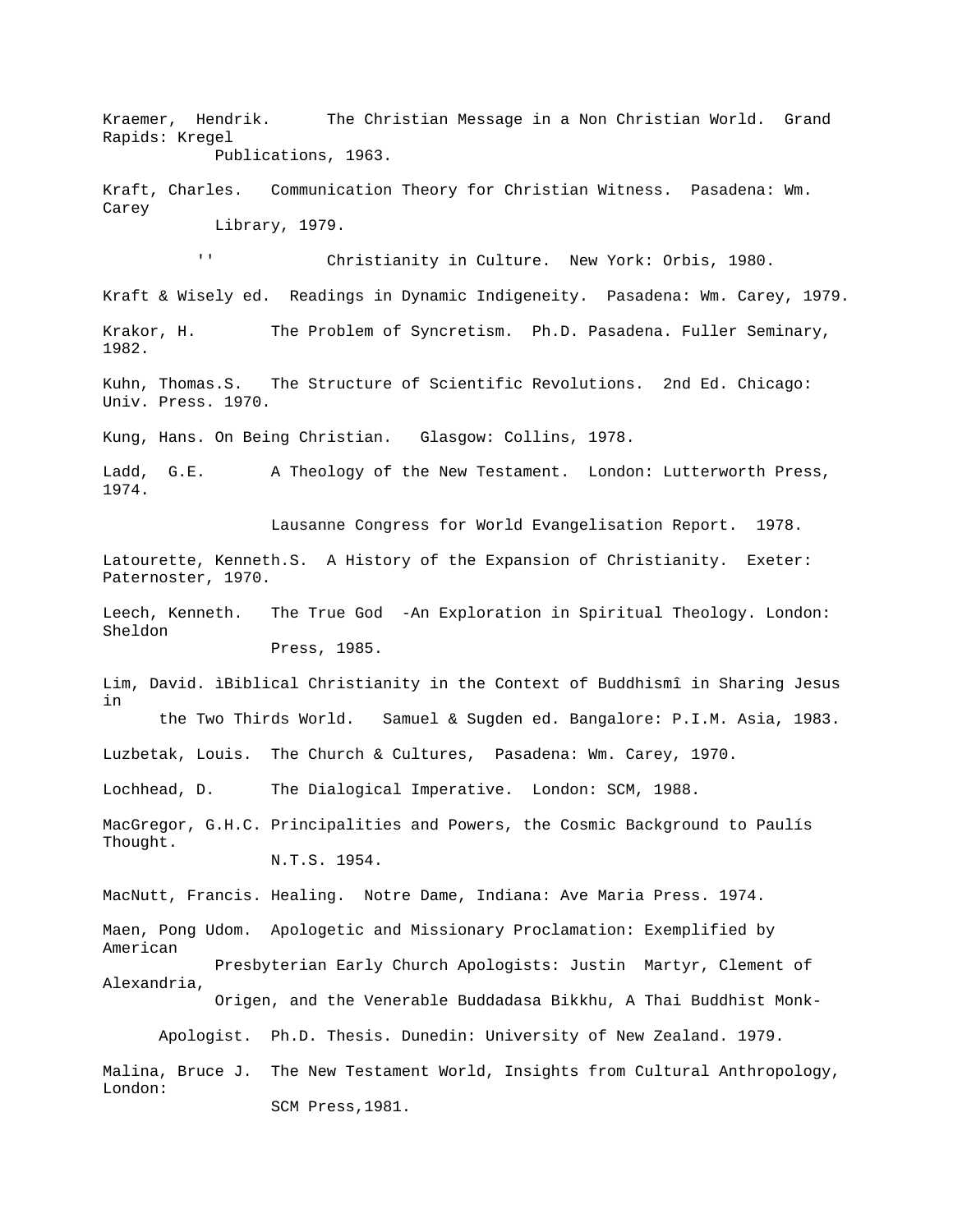Mbiti, John. iTheological Impotenceî in Mission Trends No.3. Grand Rapids: Eerdmans, 1976. McGavran, D. The Clash Between Christianity and Cultures. Washington: Canon Press, 1974. McGinn, Meyendorff & Leclercq. ed. Christian Spirituality: Origins to 12th Century. London: SCM, 1985. Merton, Thomas. On Zen . London: Sheldon Press, 1976. Montgomery, J.W.(ed).Demon Possession. A Medical, Historical, Anthropological and Theological Symposium. Minnesota: Bethany Fellowship, 1976. Morrison, C. The Powers That Be. London: SCM, 1980. Moon, H.S. A Korean MINJUNG Theology-An Old Testament Perspective. New York: Orbis, 1985. Mulder, Neil. Everyday Life in Thailand. Bangkok: Duang Kamol, 1985. Narramore, S. Bruce.No Condemnation: Rethinking Guilt Motivation in Counseling, Preaching & Parenting. Grand Rapids: Zondervan, 1984. Nevius, J.L. Demon Possession and Allied Themes: Being an Inductive Study of Phenomena of our own Times, New York: Flemming H. Revell. 1897. Newbiggin, Leslie. ìPhenomenology of Folk Religionî, Lecture Notes. Pasadena: Fuller Seminary, 1974. '' The Open Secret. Grand Rapids: Eerdmans, 1974. '' Foolishness to the Greeks. London: SPCK, 1986. Nicholls, Bruce. ìA Living Theology for Asian Culturesî Asian Theological News. Nov. 1978. '' Gospel and Culture. London: IVP, 1979. '' Contextualisation, A Theology of Gospel & Culture. llinois: Inter Varsity Press. 1979. Niebuhr, H.R. Christ And Culture. New York: Harper & Row, 1951. Niles, D.T. Buddhism And the Claims of Christ. Richmond, Va: Knox, 1967.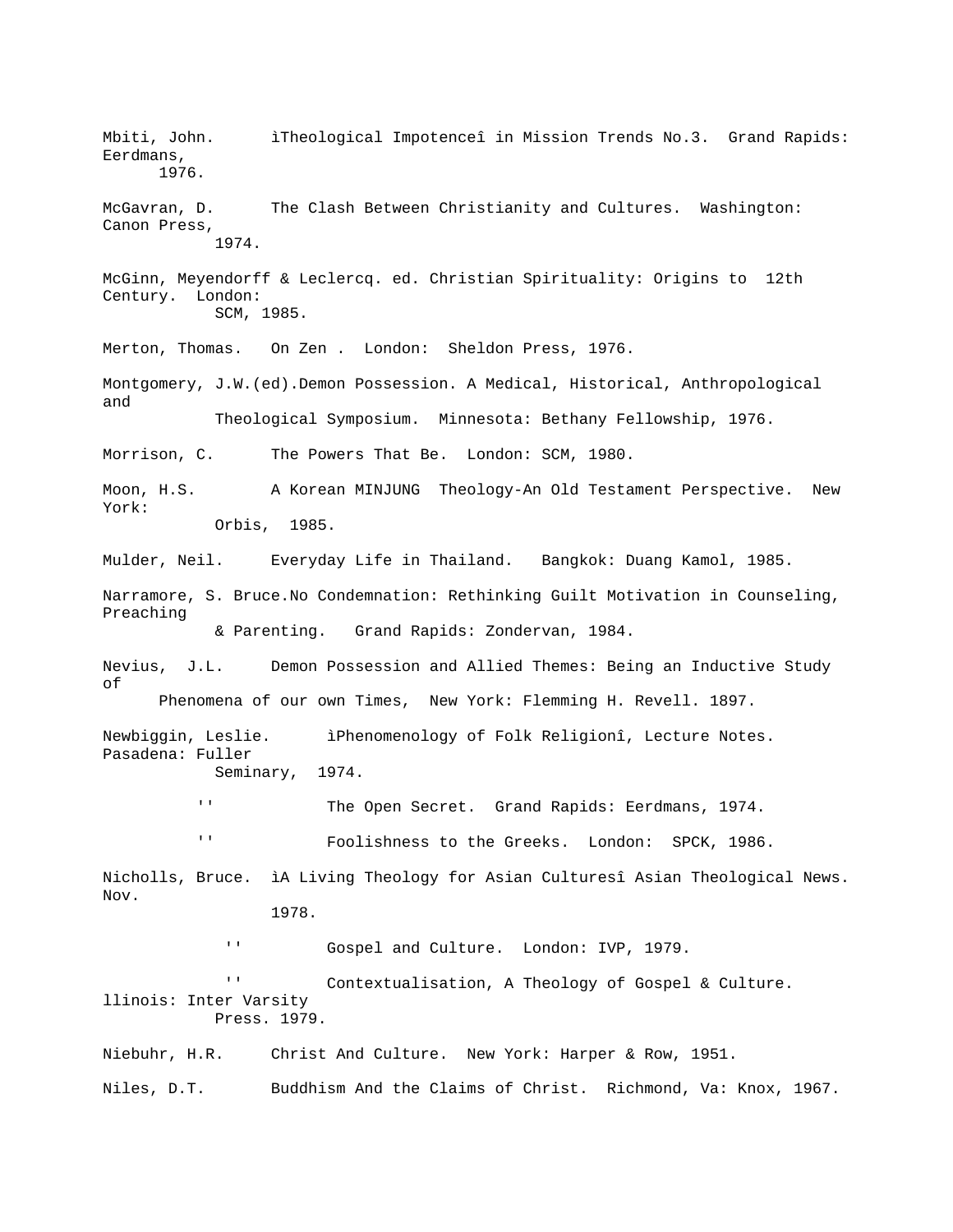Noth, Martin. The History of Israel. London. A & C Black, 1958. Oesterly & Robinson. Hebrew Religion, its Origin and Development. London. SPCK, 1930. O. Brien, P.T. ìPrinciplaities & Powers, Opponents of the Churchî in Bibliclal Interpretation and The Church ,Text and Context. Ed. D. Carson. Exeter: Paternoster, 1984. O. Grady, C. The Church in Catholic Theology: Dialogue with Karl Barth. Washington, D.C: Corpus Books, 1969. Ohm, T. Asia Looks at Western Christianity. New York: 1959. Olson, Bruce E. Bruchko, Florida: Creation House, 1978. O.M.F. Language Committee. Clues to Thai Culture. Bangkok: Kanok Banasarn. 1962. See also î Recommended Reading, Selected Bibliography on Thai Cultureî Owens, Virginia. And The Trees Clap Their Hands-Faith, Perception and the New Physics. Grand Rapids: Virginia Stemp Owens, 1983. Parshall, Phil. New Paths to Muslim Evangelism. Grand Rapids: Baker, 1980. Paton, D. Breaking Barriers, Nairobi 1975. Grand Rapids: Eerdmans, 1976. Pelto, P. Anthropological Research. New York: Harper & Row, 1970. Penalosa, J. a de. Change in Belief & Practice among Thai University Students. Ph.D. Rome: Pontificae Universitas, 1977. Petsongkhram, Wan. Talks in the Shade of the Bo Tree. Bangkok: Thai Gospel Press, 1975. Philbeck, D. Social Context and Proclamation. Pasadena: Wm. Carey, 1986. Phillips, H.F. Thai Peasant Personality -The Patterns of Interpersonal Behaviour in the village of Ban Chan. Berkley: Univ. of California. 1966 Plaek, Satian. Thai Customs and Rituals (Thai Language). Bangkok: Thai Wattanapanit, 1984. Ramm, Bernard. After Fundamentalism. The Future of Evangelical Theology. San Francisco: Harper & Row, 1983.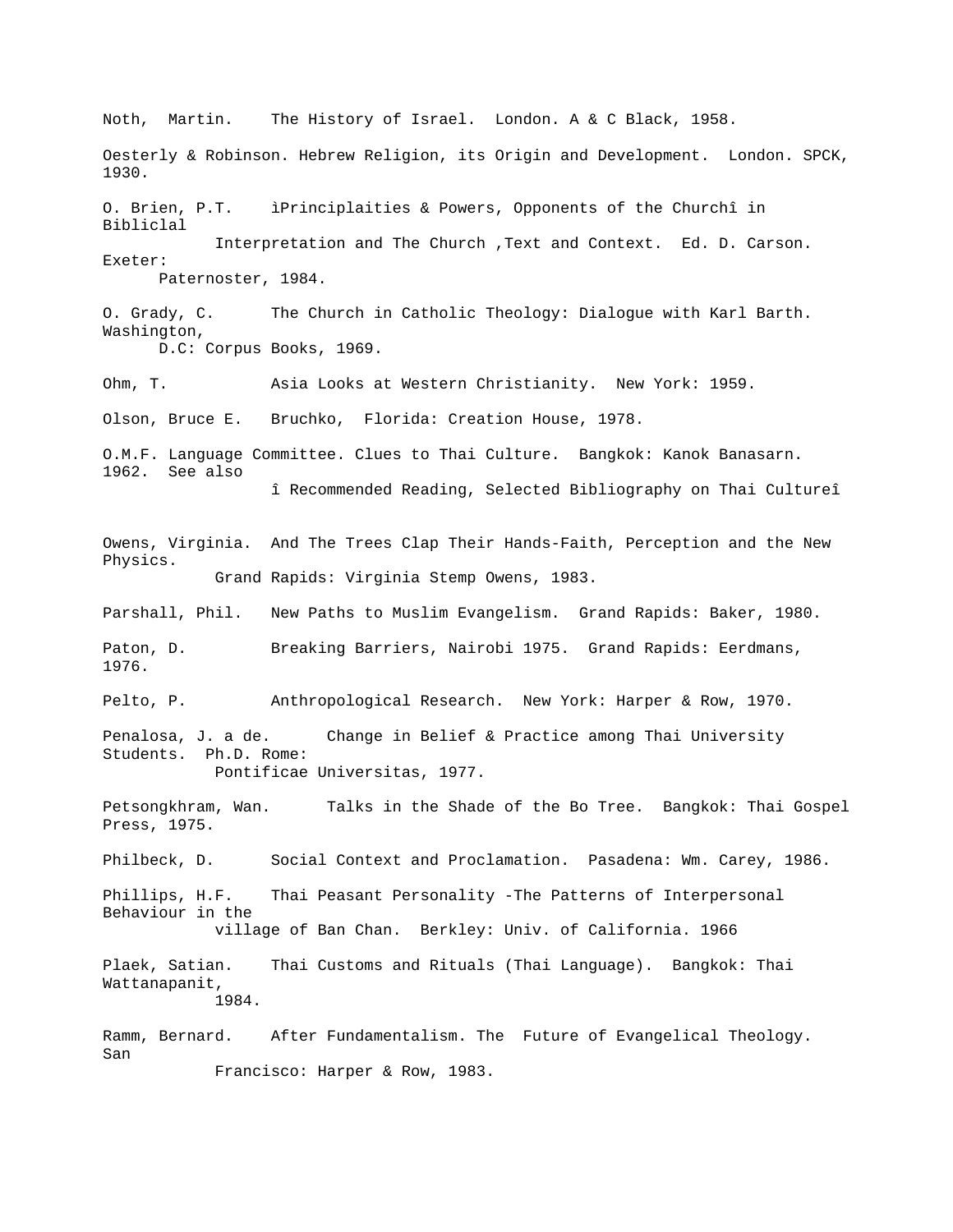Richardson, D. ìConcept Fulfilmentî from Perspectives on the World Christian Movement. Pasadena. Wm. Carey Library, 1981. Ridderbos, H. Paul: An Outline of his Theology. London: SPCK, 1977. Ringgren, H. ìThe Impact of the Ancient Near East on Israelite Traditionî in Tradition and Theology in the Old Testament. Knight, Philadelphia: Fortress Press, 1977. Ro, Bong Rin. The Bible in Asian Context. Taipei: Asia Theological Assoc. 1976. '' The Bible and God in Asian Context. Taipei. A.T.A. 1984. '' Christian Alternatives to Ancestor Practices. Taipei. A.T.A. 1986. Robinson, H. Wheeler. Religious Ideas of the Old Testament. London: Duckworth, 1964. Robinson, John. A.T. Truth is Two Eyed, London: S.C.M. 1979. Roberts, J.M. The Triumph of the West. London: BBC, 1985. Royal Anthropological Institute. Notes and Queries On Anthropology. London: Routledge & Kegan Paul, 1967. Saddhatissa, H. The Buddhaís Way. London: Allen & Unwin, 1971. Samuel, V. and Sugden C. ed. Sharing Jesus in the Two Thirds World. Bangalore: Partnership in Mission-Asia, 1983. Schreiter, Robert J. Constructing Local Theologies, London: S.C.M. 1985. Schumann, H.W. Buddhism. London: Rider & Co., 1973. Senior, D. and Stuhlmueller, C. ed. The Biblical Foundations for Mission. London. SCM, 1983. Shannon, Wm. Thomas Mertonís Dark Path. New York: Farrar, Strauss & Giroux, 1981. Sharpe, Eric, J. iChristian Attitudes to Non-Christian Religions: A Bibliographcial Surveyî Appendix in Faith Meets Faith. London: S.C.M. 1977. '' Not to Destroy, But To Fulfil. Sweden: Lund, 1965.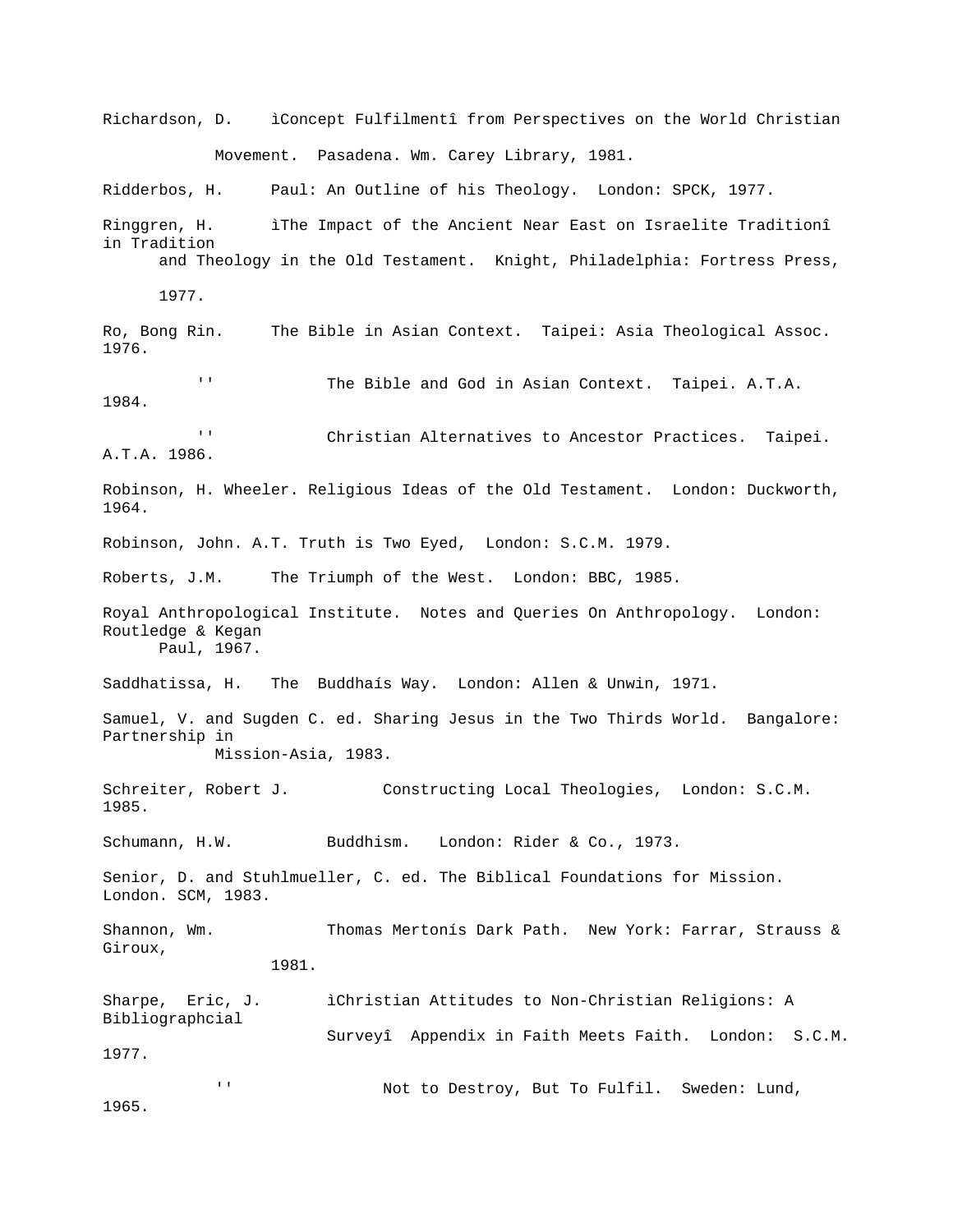Shorter, A. Towards a Theology of Inculturation. Guildford: Chapman, 1988. Sider, R.J. **i**Christ and Powerî, International Review of Mission. No 17. 1980. Sire, J.W. The Universe Next Door - A Guide to Worldviews. Leicester: IVP, 1977. Smalley, Wm. ìCultural Implications of an Indigenous Church, in Readings in Missionary Anthropology. Pasadena, Wm. Carey Library, 1974. Smart, Ninian. ìProblems of the Application of Western Terminology to Theravada Buddhism, with special Reference to the Relationship between Buddha and the godsî in A Journal of Religion and Religions. Vol 2, Spring, 1972. Smith, Alex. Siamese Gold. The Church in Thailand. Bangkok: Knok Banasarn, 1981. Snaith, N.A. The Distinctive Ideas of the Old Testament. London: Epworth, 1962. Stackhouse, Max, L. Apologia, Contextualisation, Globalisation & Mission in Theological Education. Grand Rapids: Eerdmans, 1988. Stewart, J.S. iOn a Neglected Emphasis in New Testament Theologyî in Scottish Journal of Theology. Issue No.4. 1951. Stott, John.W. Christian Mission in the Modern World. London: Falcon, 1977. Stott & Coote. ed. Down to Earth Studies in Christianity and Culture. London: Hodder & Stoughton, 1980. Streeter, B.H. The Buddha and The Christ. London: McMillan, 1932. Stringfellow, W. Free in Obedience. New York: Seabury Press, 1964. Stroup, George. W. The Promise of Narrative Theology. London: S.C.M. 1984. Swanson, H.R. Krischak Muang Nua. Bangkok: Chuan Press, 1984. Swearer, D. iA Theology of Dialogueî in Sinclair Thompson Memorial Lecture Series 8. Bangkok: Deparment of Christian Education, 1973. Tambiah, S.J. ìBuddhism and the Spirit Cults in North East Thailand.î in Cambridge Studies in Social Anthropology No.2. Cambridge: University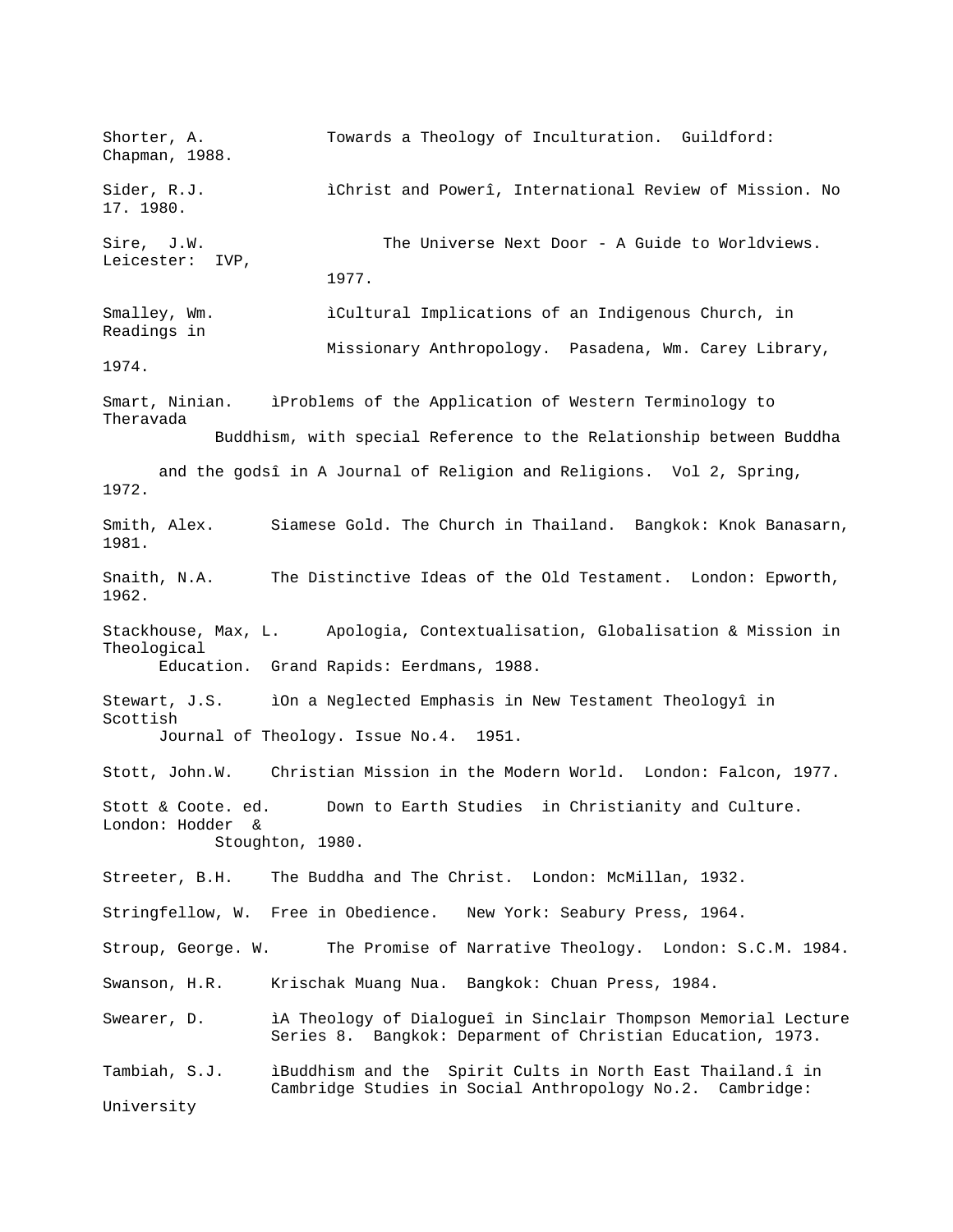Press, 1970.

Tan, Lucy. The Christian Answer to Ancestral Worship. Selangor: Asian Beacon Fellowship, 1978.

Taylor, H. A Missionary in Siam (2 Vols). San Francisco: MSS Payap College, Chiengmai. 1974.

Taylor, John, V. The Primal Vision - Christian Presence Amid African Religion. London. SCM, 1963.

Teilhard de Chardin. Christianity and Evolution, New York: Harper & Row, 1971.

Terwiel, B.J. Monks and Magic - An Analysis of Religious Ceremonies in Central Thailand.. Scandanavian Institute of Asian Studies, Monograph Series,

No.24. London: Curzon Press, 1979.

iA Model for the Study of Buddhismî. Journal of Asian Studies, 35:3. 1976.

Thiselton, A.C. The Two Horizons. Exeter: Paternoster. 1980.

Thomas, M.M. The Christian Response to the Asian Revolution. London: S.C.M. 1966.

Thompson, Sinclair. Memorial Lectures Christianity and Buddhism. Chiengmai: The Church of Christ in Thailand, 1953.

Tippett, A.R. Introduction to Missiology. Pasadena: Wm. Carey, 1987.

Titus, Prakash Daya. Fulfilment of the Vedic Quest in the Lord Jesus Christ, Lucknow, India: Lucknow Publishing House, 1982.

Tournier, Paul. Guilt and Grace. London: Harper & Row, 1962.

Tomosugi, Takashi. ìA structural Analysis of Thai Economic History -A Case Study of a Northern Chao Phraya Delta Villageî. I.D.E. Occasional Papers. No.17.

Institute of Developing Economies, 1980.

Tsering, Marku. Sharing Christ in the Tibetan Buddhist World. Tibet Press. 1988.

Visserít Hooft. ìAccommodation - True and Falseî. South East Asia Journal of Theology.

Vol. 8/3.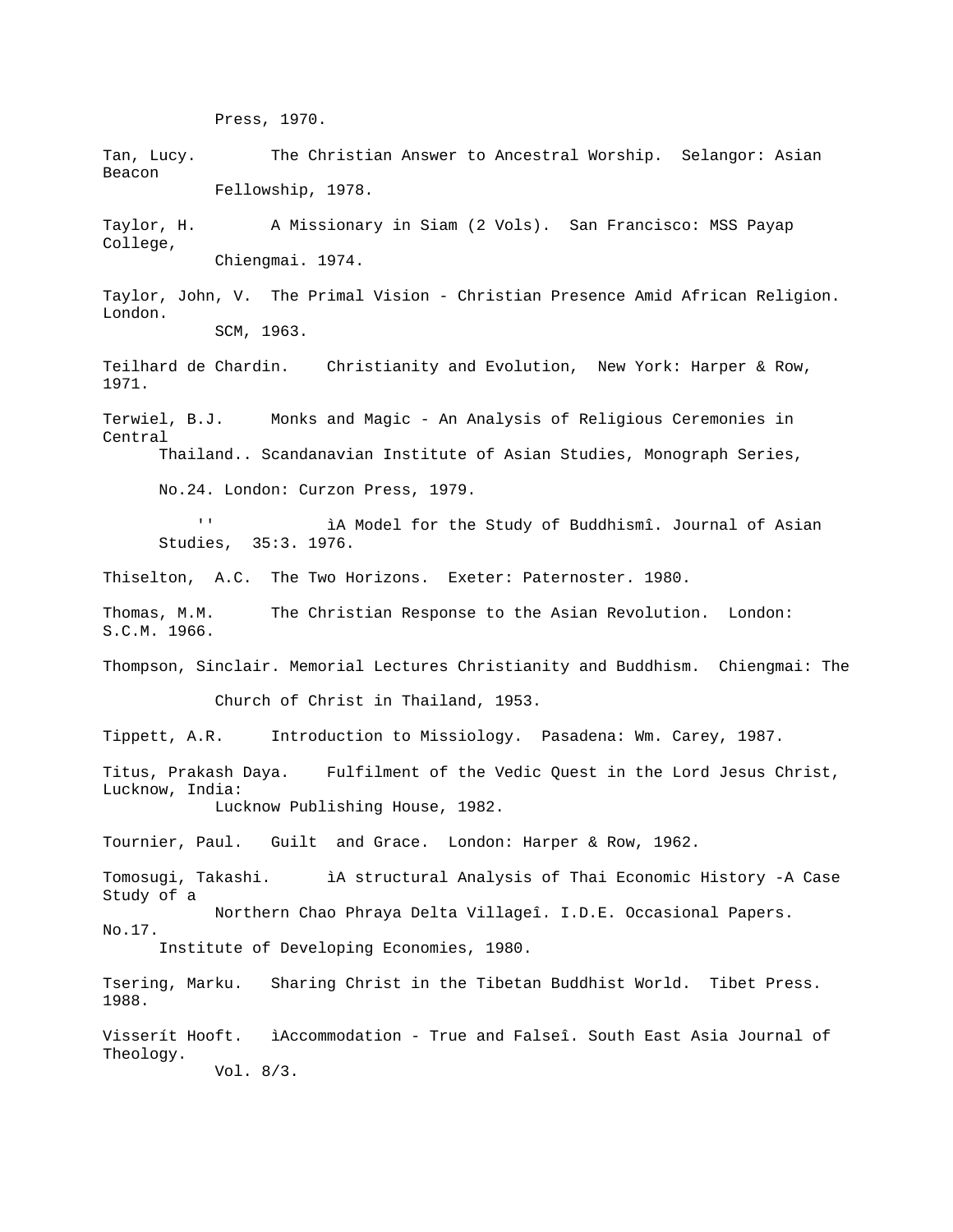Veitch, J.A. ìIs an Asian Theology Possibleî? The Scottish Journal of Theology Vol.2. Autumn 1969. Wanna Sethianpong. ìThe Buddhist Messiah and Catholic Priestsî. in Comments and Opinions on Buddhism. Nakhorn Patom: Fine Arts University 1987. (Thai). Weerasingha, Tissa. The Cross and the Bo Tree. Taiwan. A.T.A., 1989. Wells, Kenneth. The History of Protestant Work in Thailand 1825-1958. Bangkok: Church of Christ, 1958. '' Thai Buddhism, its Rites and Activities. Bangkok: Suriyaban Publishers, 1975. Weele, van de. Theo. ìEncouraging Emic and Etic Counseling in Thailandî, An unpublished M.A.Thesis. Pasadena: Fuller Seminary, 1986. Wilkinson, John. Health & Healing - Studies in New Testament Principles & Practice Edinburgh: The Handel Press, 1980. Wimber, John. Power Evangelism. London: Hodder & Stoughton, 1985. Wink, Walter. Naming the Powers - The Language of Power in the New Testament. Basingstoke: Marshall Morgan & Scott, 1988. Winter, Ralph. The 25 Unbelievable Years from 1945-1969. Pasadena: Wm. Carey Library, 1970. Winter & Hawthorne. Perspectives on the World Christian Movement. Pasadena: Wm. Carey ed. Library, 1981. Wright, C. iThe Christian and Other Religions, The Evidenceî Themelios, Vol 9, No.2. Jan. 84.

This is a quote from Koyama's "Waterbuffalo Theology". Markus Tsering "Sharing Christ in the Tibetan Buddhist World" p164. Bong Rin Ro. "The Bible and Theology in Asian Contexts" a chapter entitled

"Contextualisation of Asian Theology ". p63. The writer is not alluding to "Book Aid" an organisation in England that collects used Christian books and distributes them across the world. They are very sensitive to this issue and carefully cull those books which would present a purely Western perspective.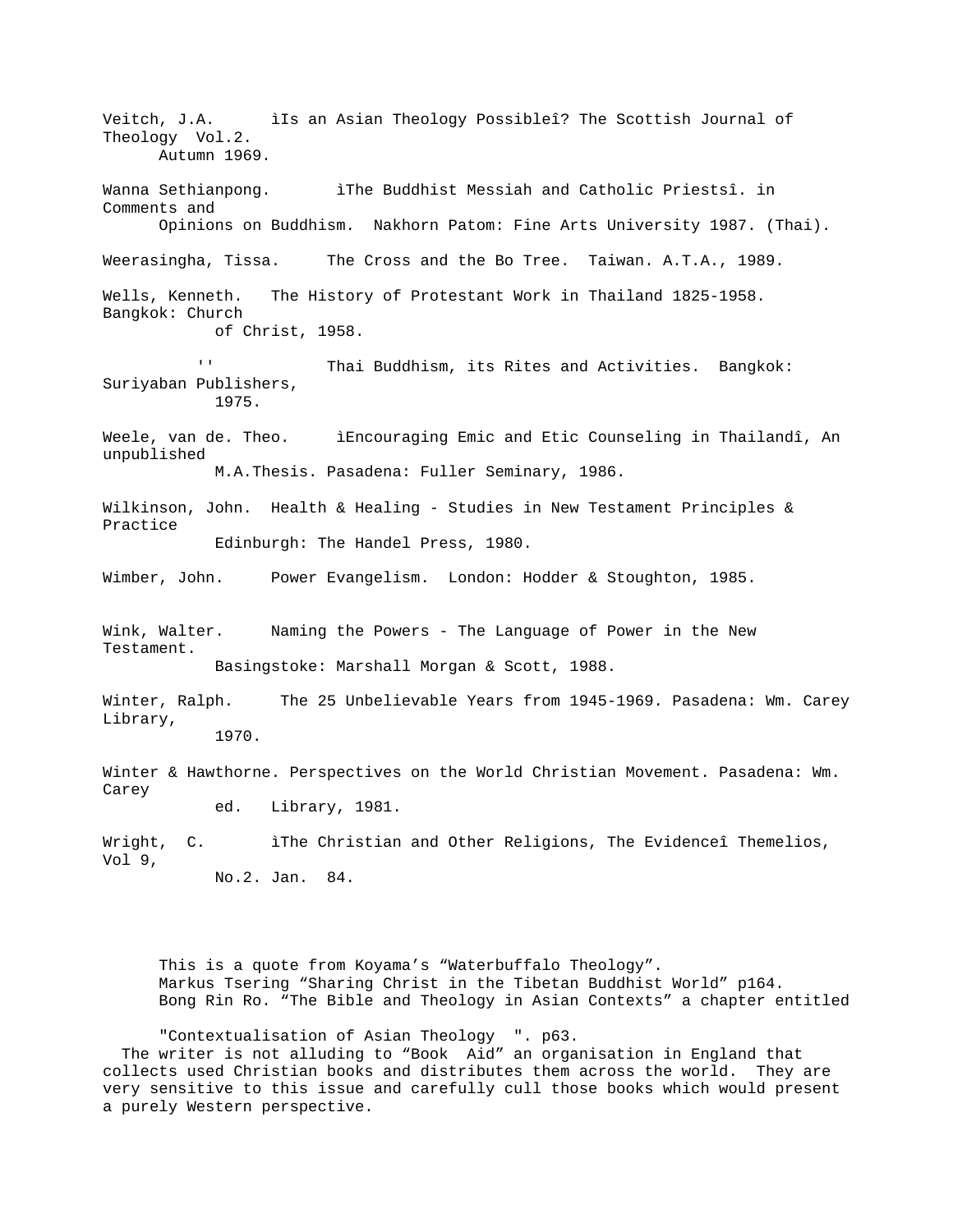It is not the place here to debate the nature of what will be conveniently termed "the supernatural". (Please see footnote 12 in Chapter 3. for further discussion ). One could just have easily used 'ordinary' vis a vis 'extra ordinary', or 'normal' vis a vis a vis 'para normal' or 'empirical' vis a vis 'trans empirical'. It does presuppose a view that perceives phenomena akin to Greek, rather than the Hebrew worldview. For an investigation into the 'naturalist versus the supernaturalist' debate, the most comprehensive book to study would be "Miracles" by C.S. Lewis, especially the first two chapters. This matter will of necessity be dealt with at length in various places in this Thesis. John Mbiti. "Mission Trends No. 3, Third World Theologies" quoting from "Lutheran World Federation" (xxi 3-1974) Geneva, Switzerland. Leslie Newbigin. "Phenomenology of Folk Religion " Lecture Notes from Fuller Theological Seminary l974. Dr.Saad Chaiwan. An important Doctoral Thesis presented to the Presbyterian College and Theological Seminary. Korea. Entitled "A Study of the Impact of Christian Missions on Thai Culture from the Historical Perspective 1662- 1985." Dr. Chaiwan, is now Dean of McGilvary Theological Seminary, Chiengmai. N.Thailand. Philip Hughes. D.Th. Thesis "Christianity and Culture;A case study in Northern Thailand". p 100. quoting from C.C. Zimmerman and Mrs. G. B. McFarland, "Report on Siam" 1931, in Maen Research Papers. MSS Div. Payap College. Byang H. Kato "The Gospel, Cultural Context and Religious Syncretism" in "Let the Earth Hear His Voice ". p 1217. "Theology and Mission". op.cit., p 91-92. Walter J. Hollenweger. Selly Oak Journal, "Mission Today " No. 4. Jan. 86.Until 1990 Hollenweger held the Chair of Mission at the University of Birmingham. He gives credit to Kraft for this quotation. J.M. Roberts states in "The Triumph of the West" : "The idea of progress sustained a secularised missionary spirit. The faith it was morally proper to spread was not just that of the Cross (though that was for a long time to continue to be part of the package), but faith in Western values - understood of course, as universal - and in the material bounty of Western civilisation. As fresh material succeeded from the manipulation of nature, the Europeans' belief that they ought to spread the Good News, of which their culture was the carrier, broadened out to sustain that Christianity and

material improvement were meant to go together, that men ought to share prosperity as well as truth and that Western man has a duty to beings unfortunate enough not to have arrived at them for themselves. This was a new kind of missionary zeal, unknown to mediaeval Christendom. The Gospel, hospitals, schools, uncorrupt administration, women's rights, protection of animals - the whole benevolent but culturally arrogant bag of goods is still with us today, sustained by a conscious sense of superiority and duty". (p 308)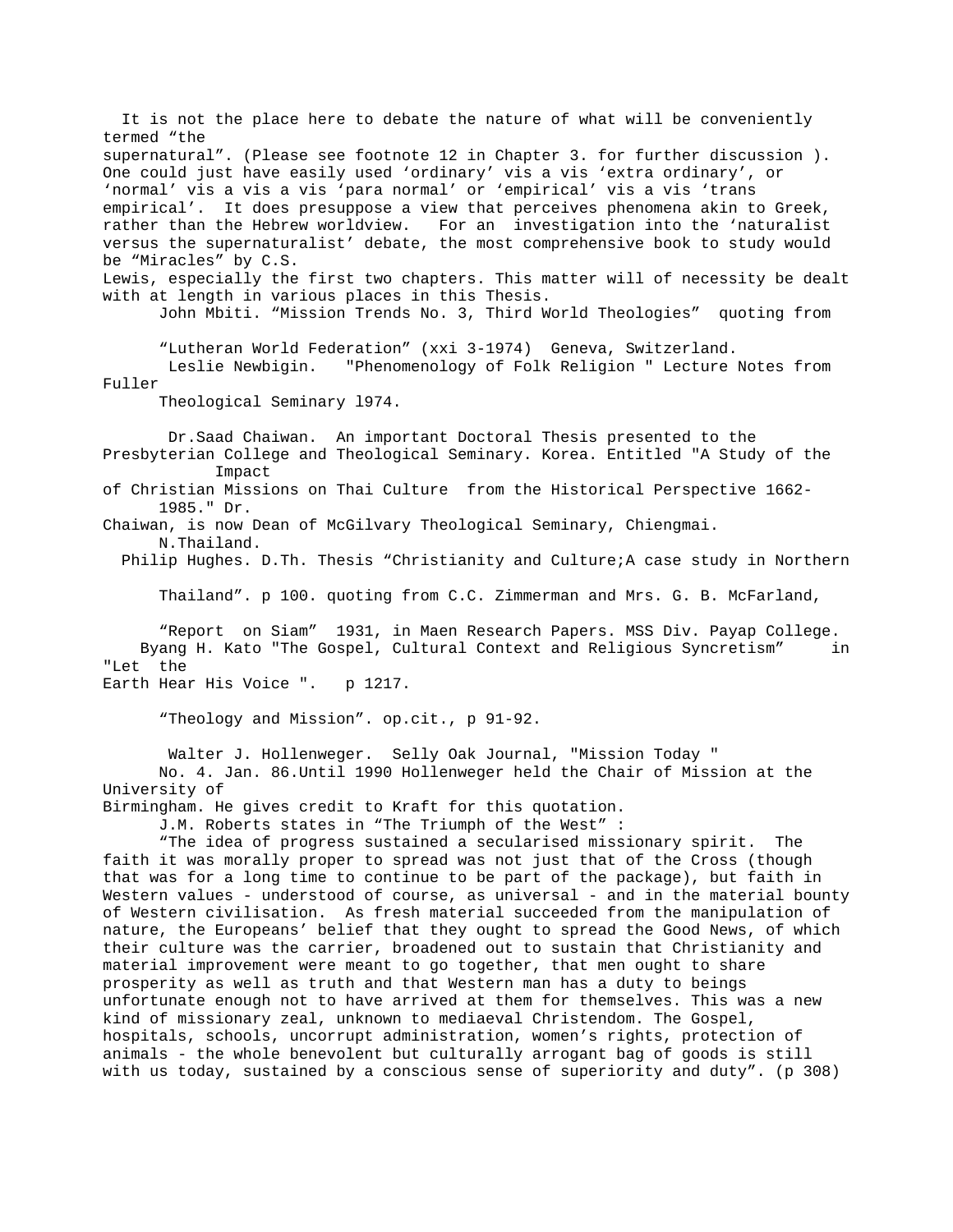Hiebert, P. "Anthropological Insights for Missionaries" p 174-192. ibid. p 217. David Barrett listed 6,000 in his book "Schism and Renewal in Africa" Harold Turner coins a new expression to distinguish between "NERMS" and "PRI-NERMS". For extensive Bibliographies on this subject, see "African Traditional Religion in Biblical Perspective", Encyclopaedia Britannica Vol. 18. p 698 under "Tribal Religious Movements, New." See Kraft, "Christianity in Culture" chapter one.And Phil Parhsall, "New Paths to Muslim Evangelism"p 43-45. "The Wheaton Declaration." 1966. John Hick, "God has 100 Names " pp 50-58. From a Paper entitled "Buddhist Christian Encounter" Feb 21. 1961. presented at a Consortium of Asian Scholars.Holy Cross College, Rangoon. part 2. p 65. Hans Kung, op.cit., p 104. ibid. pp 50-58. Byang H. Kato, quoting Stott in "The Gospel, Cultural Context and Religious Syncretism" from "Let the Earth Hear His Voice". Ed. J.D. Douglas, p 1218. Hiebert, op.cit., pp 184-186. McGavran, quoting Seely in "The Clash Between Christianity and Cultures" p 32. ibid.p 33 See Glassers' Chapter in "The Word Among Us - Contextualising Theology for Mission Today ".1989, Word Publishers. The literal transference of the prohibition regarding blood implies a continuity of form rather than meaning. It is still a major problem for some peoples who are not living in the same context as the Jews & Gentiles at this time. For further observations concerning this issue, see Footnote 33. Chapter 9. See Luzbetak, "The Church & Cultures". "Evangelisation consists in more than tenderly planting, gently watering, faithfully weeding, and carefully cultivating, for mission work actually implies a kind of "cultural surgery". If a cultural trait, complex, or institution "scandalise" (i.e. prove to be inconsistent with Christianity and therefore a stumbling block), the society must "cut if off" or "pluck it out". Compromise is impossible when 'surgery' happens to be the only means of saving the true and full meaning of the Gospel" p 183. Krikor Haleblian quoting Ericson, op cit. p 231. ibid. p 231. quoting Rene Padilla. Krikor Halbelian, op.cit., p 232. ibid. p 233.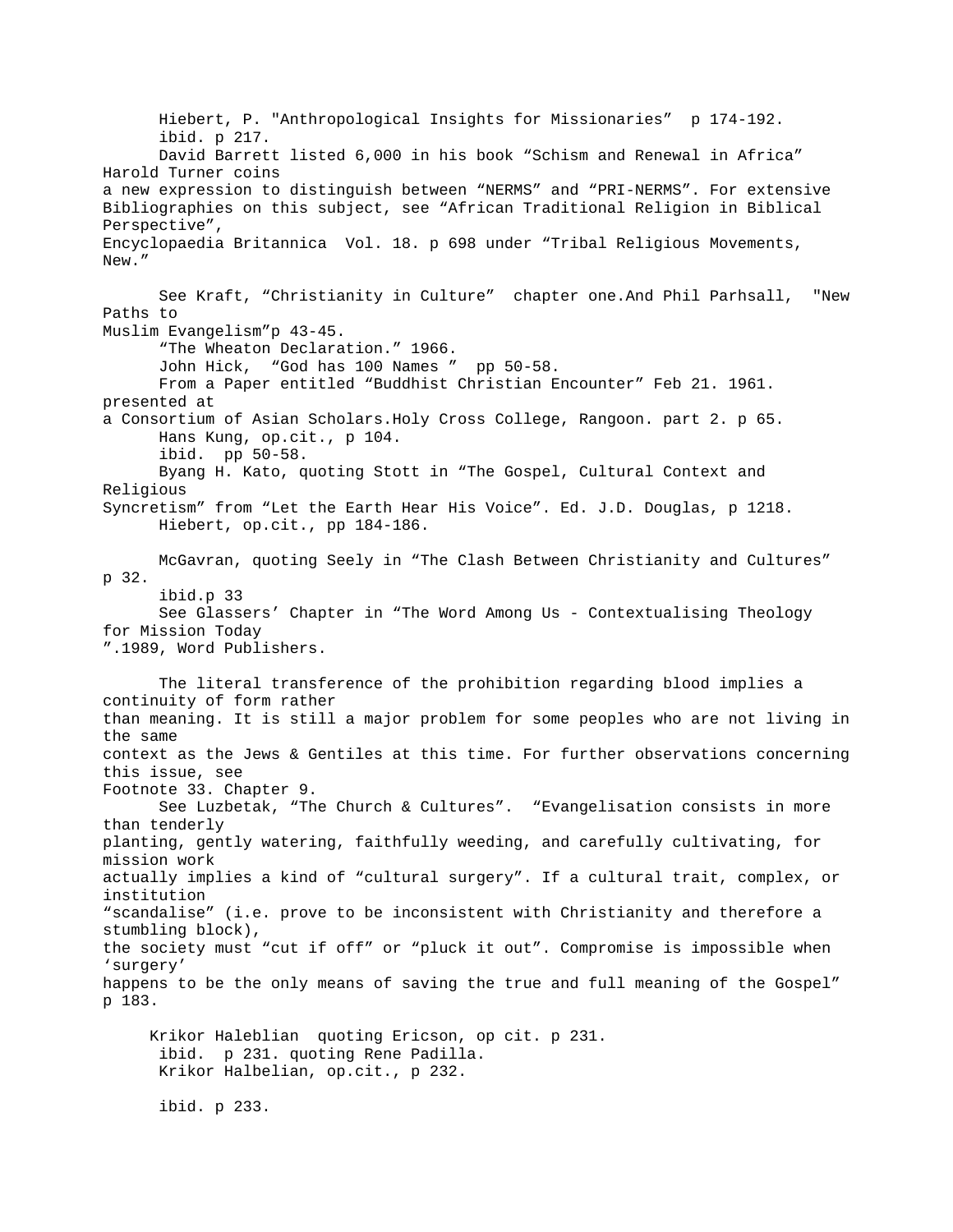Hollenweger prefers to use the term "decisiveness" of Jesus because it describes the quality of His 'otherness'. It is essentially evangelistic and calls for response and decision, whereas 'uniqueness' is static and does not. These observations result from personal conversation with Professor Hollenweger. see Hollenweger's book "Evangelism.Today-Good News or Bone of Contention" "Christ's Lordship and Religious Pluralism" .p 115. Dr. Kim in his Thesis entitled " The Unfinished Mission in Thailand, The Uncertain Christian impact on the Buddhist Heartland" from Theo van Der Weele, M.A. Fuller Degree entitled "Encouraging Emic and Etic Pastoral Counselling in Thailand. p 137 . Paul F. Knitter "No Other Name?" SCM Press Ltd., p211. Sire, J.W. "The Universe Next Door a Guide to World Views" p 16. Much of the material in this section has been the result of observation and conversation with Thai villagers. It is confirmed in a scholarly study (by S.J. Tambiah) of the subject entitled "Buddhism and Spirit Cults in North East Thailand". Cambridge Studies in Social Anthropology No 2. Details of various ceremonies are referred to extensively in this book, including the house construction ceremonies referred to here. Some of the information here comes from B. J. Terwiel in a Monograph series published by the Scandinavian Institute of Asian Studies (No 24) entitled "Monks and Magic, An analysis of Religious Ceremonies in Central Thailand". Thai Airways produce "Sawasdee-Inflight Magazine" Invariably there are some articles on popular art and folk religion. This information came from July/August 1983 issue, an article entitled "Bangkok's Multi-spirited Shrines" Wm. Warren. Niles Mulder. "Everyday Life in Thailand" A remarkable book which has evoked considerable protest by Thai critics because of its forthrightness. S.J. Tambiah "The Ideology of Merit and the Social Correlates of Buddhism in Thai Villages" . p 41. Mulder. op.cit., p 24. op cit., Kirsch. p 146. Robert Schreiter indicates that one must recognise the need for local theologies (and creeds) in our own time, otherwise one does injustice to previous creeds,by 'disincarnating' them from their historical contexts. See "Constructing Local Theologies". p 77.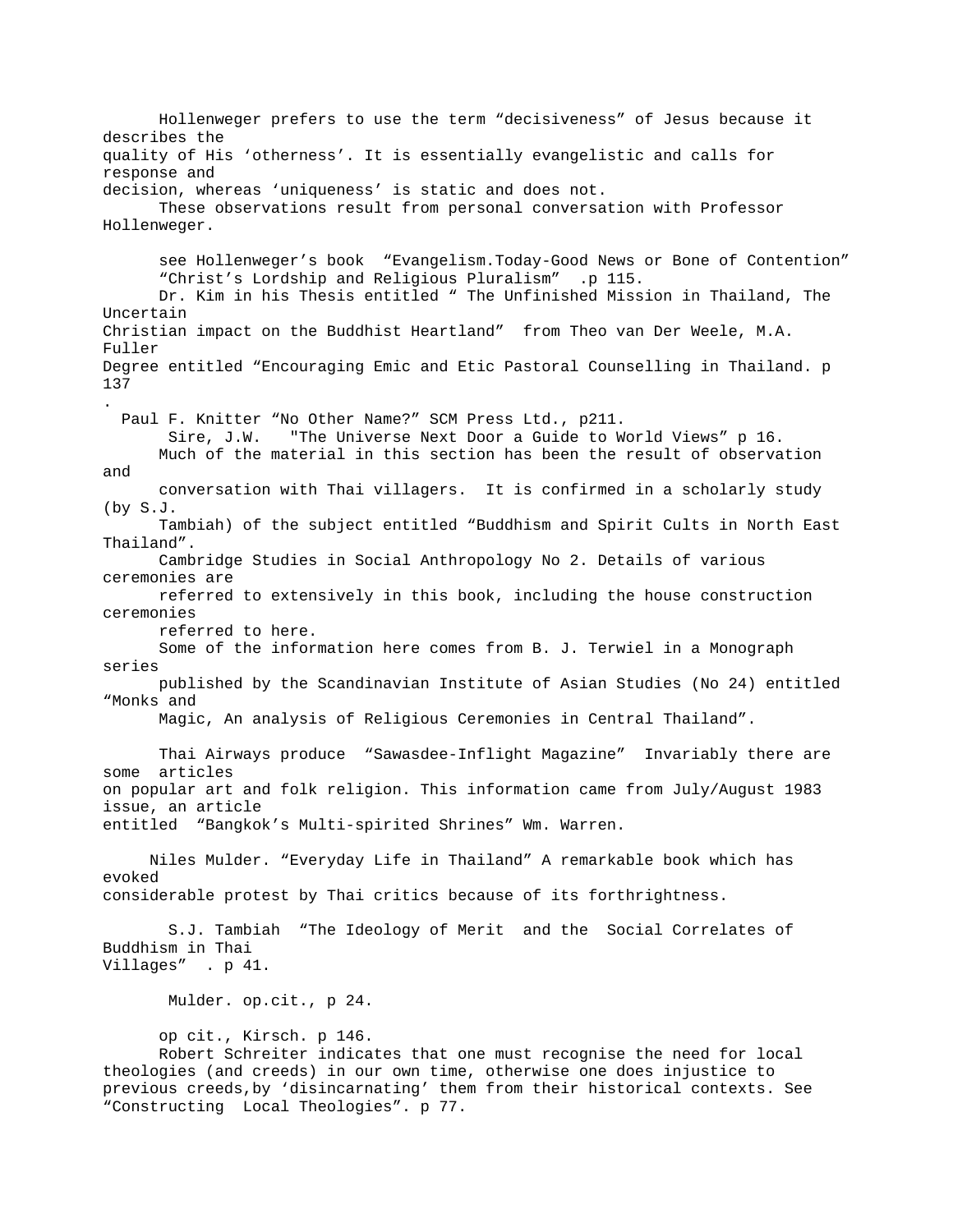Parshall "New Paths to Muslim Evangelism - Evangelical Approaches to Contextualisation" p 139. Parshall asks: "Does the Muslim designation of Jesus as 'the Word of God' help us bridge the gap which exists between the Muslim and Christian understanding of Jesus' person and His relation to God? Certainly this title is more helpful than others such as "son of God" or "Lamb of God". This designation can be a launching pad to show the Muslim that Jesus is God's eternal Word. An Article by Dr. J.A. Veitch, entitled "Is an Asian Theology Possible" in "The Scottish Journal of Theology", quoting "The South East Asian Journal of Theology", Vol.2, Autumn. 1969. p3. Bong Rin Ro. "Asia Theological News" Vol. 123:4. Oct-Dec, 1987. See also "A Korean Minjung Theology - An Old Testament Perspective". C.R.H.S. Moon. "Mission Trends No. 3. Third World Theologies" p 7. Kosuke Koyama. "Waterbuffalo Theology" preface pp viii-ix. ibid. p 27. John Stott and Robert Coote. "Down to Earth: Studies in Christianity and Culture". Stott is most helpful when he suggests that it is the believing community who must assume the ultimate responsibility for Contextualising the Gospel in its own setting p 121. Wan Petsongkhram. quoting Puttatat in"Talks in the Shade of The Bo Tree" p 52. ibid. p 59. Don Richardson. "Concept Fulfilment" from "Perspectives on the World Christian Movement" A Reader. p 414. Harvey M. Conn. "Conversion and Culture - A Theological Perspective with Reference to Korea" from "Down to Earth - Studies in Christianity and Culture" p154. Bernard Dupraz "Insights into the Religious Background of the Khmers" Cambodian Catholic Centre. p15 Koyama. op.cit., p 97. Donald Swearer Thompson Memorial Lecture "A Theology of Dialogue". p38. Van der Weele. "Encouraging Etic and Emic Pastoral Counselling" p 140. ibid. p 142. Schumann. op.cit., p 65. ibid. p 17. Wm. Hendriksen "The Gospel of John" Banner of Truth 1961.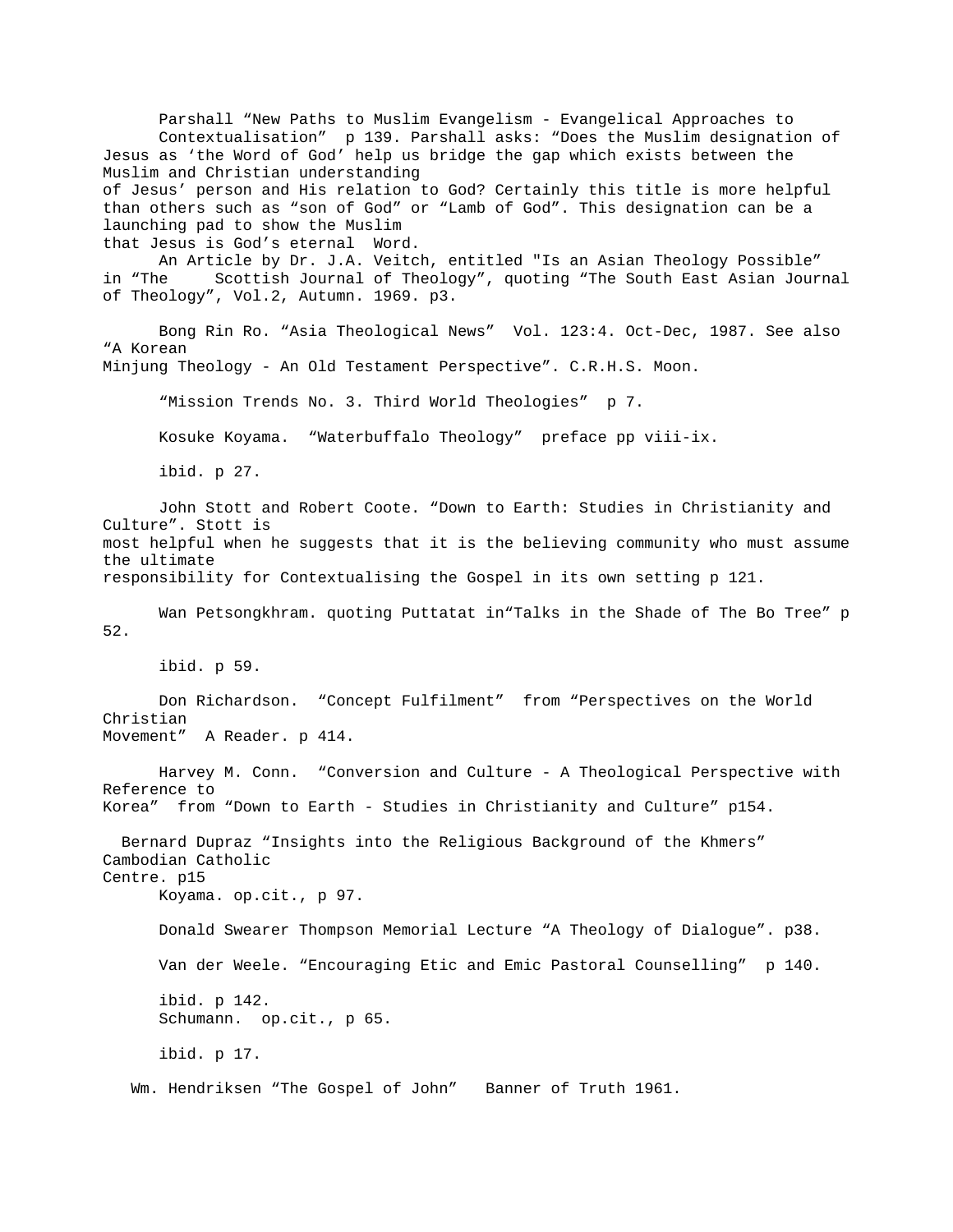see Robert J. Priest. "Missionary Elenctics; Conscience & Culture" Missiology Volume XX11 No 3. July 1944. Winston. L. King. "Buddhism and Christianity " p 110. It may be argued that the central teaching of Christ was the Kingdom of God, or love, or justice, etc. The purpose in emphasising 'moral evil' here is to attempt to contrast what was at least very high on Christ's agenda, to what was undoubtedly paramount in Gotama's thinking - not how to deal with moral evil, but how to escape the cause and effect of suffering. B.H. Streeter. "The Buddha and The Christ ".p 63. King. op.cit., p 118. King. p 115. The "Fall" as far as Buddhism is concerned does not relate to an historical event, or even a "mythological tale". Buddha refused to speculate about the beginning of individualised sentient being or whether there ever was state in the world where there was no craving and no karma existed. His assumption is that while there is life, there must be karma. Its origins are of no significance or interest whatsoever. He is more interested in extinguishing the blaze, rather than worrying about how or who caused it! Therefore 'the fall of man takes place every time a new birth occurs, or for that matter, at every successive moment of one's continued individual existence'. King. ibid. p 115. Ecclesiastes 2.17. Isaiah 40: 6-7. Ecclesiastes 12:2-6 ibid. 3:19 D. Swearer "A Theology of Dialogue " p 27. Swearer emphasises from his quote, the "fleeting reality of the world". There is of course much evidence in the New Testament concerning the transitoriness of life, especially when the people of God are experiencing intense persecution or suffering. But normally we are exhorted to "enjoy, both food and marriage which God created to be gratefully received, for everything God created is good and nothing is to be rejected if it is received with gratitude!" (l Timothy 4:4- 6.) In his endeavour to syncretise Buddhist and Christian concepts, Swearers' bias is revealed. He seems to want to pour into the same mould teachings that have an apparent similarity, but which have different purposes in view. Buddhism deprecates everything material, while Christianity can with qualification appreciate everything material. The qualifying factors relate to a right prioritisation and evaluation between what is created and who Creates.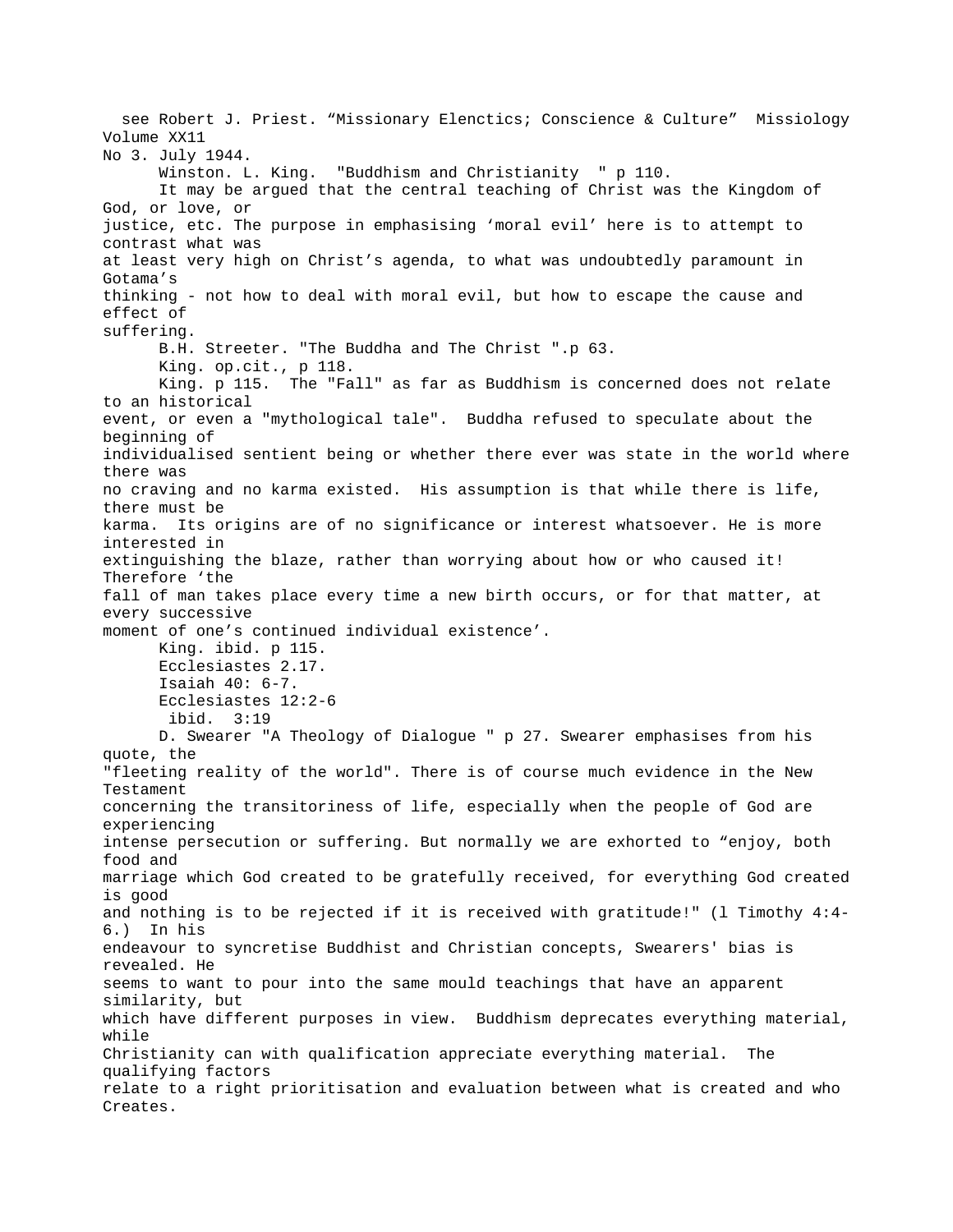Immediately the created takes precedence over the Creator, then Buddhist values of "detachment" could be applied, not with a view to eradicate the God given gift of appreciation, but so as not to restore the right balance between a right appreciation of, rather than a total dependence upon "all good gifts around us". l John 2v15 Genesis 1:31 Jung Young Lee "The Yin-Yang Way of Thinking" in Mission Trends No.3. p 29. Morris Inch "Doing Theology Across Cultures " p 50. J. Fenton. "Buddhist Meditation and Christian Practice", Anglican Theological Review 53 (Oct. 1971). p 247 David Lim. "Sharing Jesus In The Two Thirds World " An Article entitled "Biblical Christianity in the Context of Buddhism ". This paper explores the various philosophical issues raised from the Christian dialogue-in-mission in Buddhist Cultures.The paper suggests that the approach of some Christians who adopt Christian symbols and fill them with Buddhistic meaning is a non-historical and non- doctrinal model incompatible with the biblical world-view, see pp253-298. D.T. Niles. "Buddhism and the Claims of Christ" p 49. For a slightly different emphasis on the nature of dukkha see Cotterell "Mission, meaninglessness and the Good News in a World of suffering". David Lim quoting C.G. Williams in "Sharing Jesus and the Two Thirds World" p 269. King. p.128. David Lim. op.cit., p 274, points out in a footnote that Sundar Singh discusses the futility of gaining salvation by the extinction of all desire (both good and bad). Singh gives six arguments: (a). Even good desires are based upon selfish motives. When desiring to do good, consciously or unconsciously, we expect some reward we shall merit; (b). As living beings we cannot exist without emotions or desires; where there are feelings, desires surely will be produced from them; (c). The desire to kill desire, is itself a desire, like trying to extinguish fire with fire; (d). The Creator's desire is for us to use rightly his created things, and we sin by not using and by killing our desires; (e). The fact of any desire is proof of the availability of the material to satisfy that need (like water for thirst, sleep for fatigue) and proof that it will be fulfilled (not eliminated):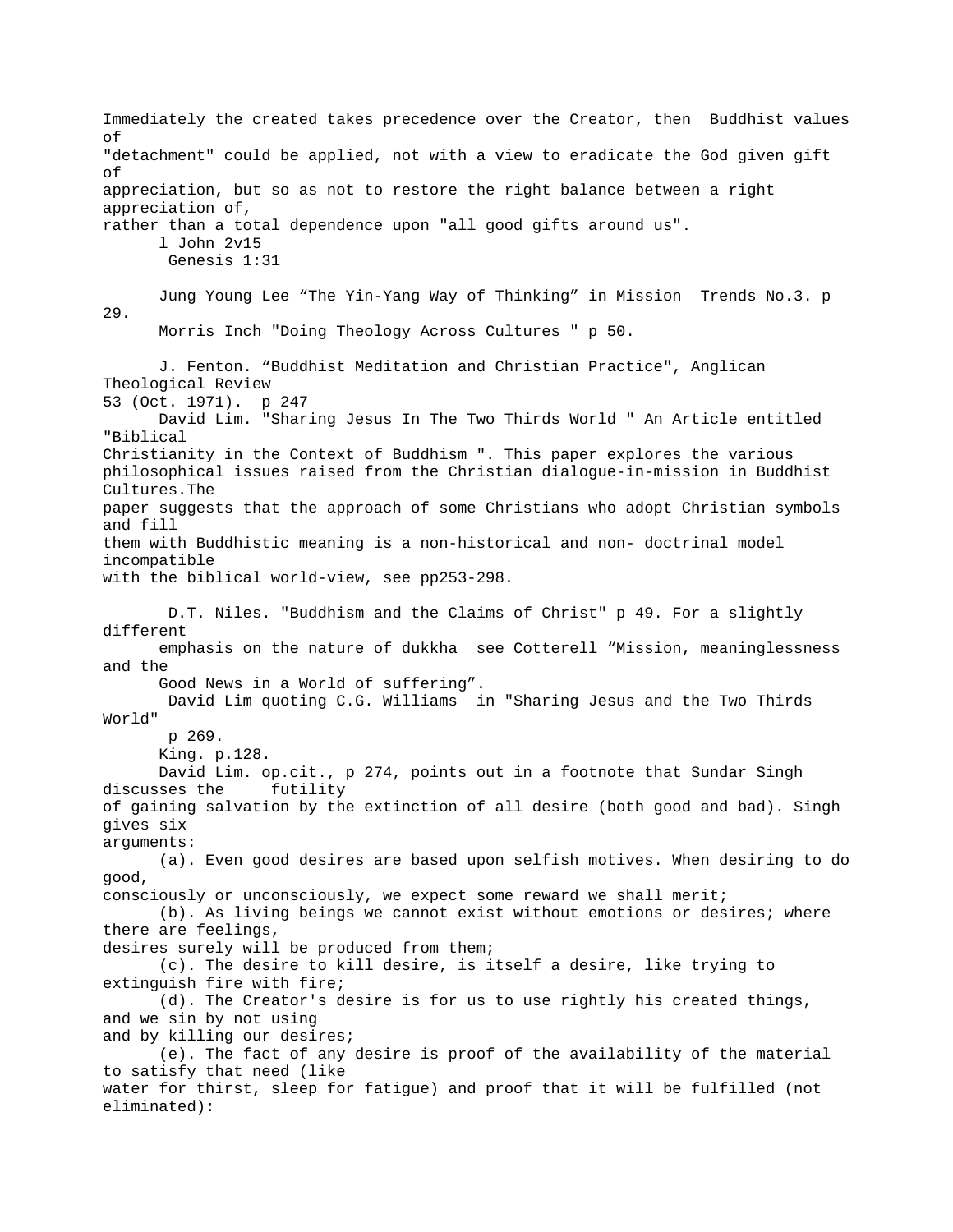(f). Restlessness increases if desire is not satisfied: but even if desire increases, that infinite Being, which is love, is sufficient and able to fully satisfy all our desires". Buddhist Scriptures. Wan. "Talks in the Shade of the Bo Tree " p110. These rules are identical with the translation by Rhys Davids and Oldenberg in Vol. 13. of the "Sacred Books of the East " p 1-69. Quote from Wells op.cit., p 154. Wan. op.cit., p 110. Wan. op.cit., p 137. David Lim. op.cit., p 271. ibid. p 275. Richard Drummond. op.cit., p 191. deSilva. "Creation, Redemption, Consummation " p 164. David Lim. op.cit., p 281. King. op.cit., p 131. ibid. p 133. Kenneth Cragg. "The Christ and The Faiths-Theology in Cross-Reference " p 263. ibid. p 265. Christmas Humphries. "The Buddhist Way of Life " p 53. Karl Barth. "Church Dogmatics" Vol. 4. Part 2. p 297. deSilva. op.cit., p 69. ibid. p 70. ibid. p 70. Marku Tsering. "Sharing Christ in The Tibetan Buddhist World " Tibet Press 1988 p 108. R. Brow. Article in "The Lion Handbook on World Religions ". Michael Banton in "Anthropological Approaches to the Study of Religion " points out that even in Theravadin Buddhism, the Pali Canon does not deny the existence of a wide range of superhuman beings who interact with humans, accept sacrifices, grant merit to them and grant them assistance in times of need. "To summarise I would argue that the belief in superhuman beings and in their power to assist or to harm man approaches universal distribution, and this belief-I would insist-is the core variable which ought to be designated by any definition of religion" p 94. Phillipians 2:6-11. Isaiah 53:4-6. King. op.cit., p 180. G. Appleton. "Christian Presence Amid Buddhism ". p 51 "Clues to Thai Culture " p 219. deSilva. op.cit., p 73. Irving Babbit "The Dhammapada " p 20. Christmas Humphries. op.cit.,p 85. In spite of the fact that orthodoxy in Theravadin Buddhism normally requires a belief in the 'non-transmigration' of a soul from a previous existence, Weber noted that the concepts of karma and of multiple rebirths are logically interrelated and form, in Webers own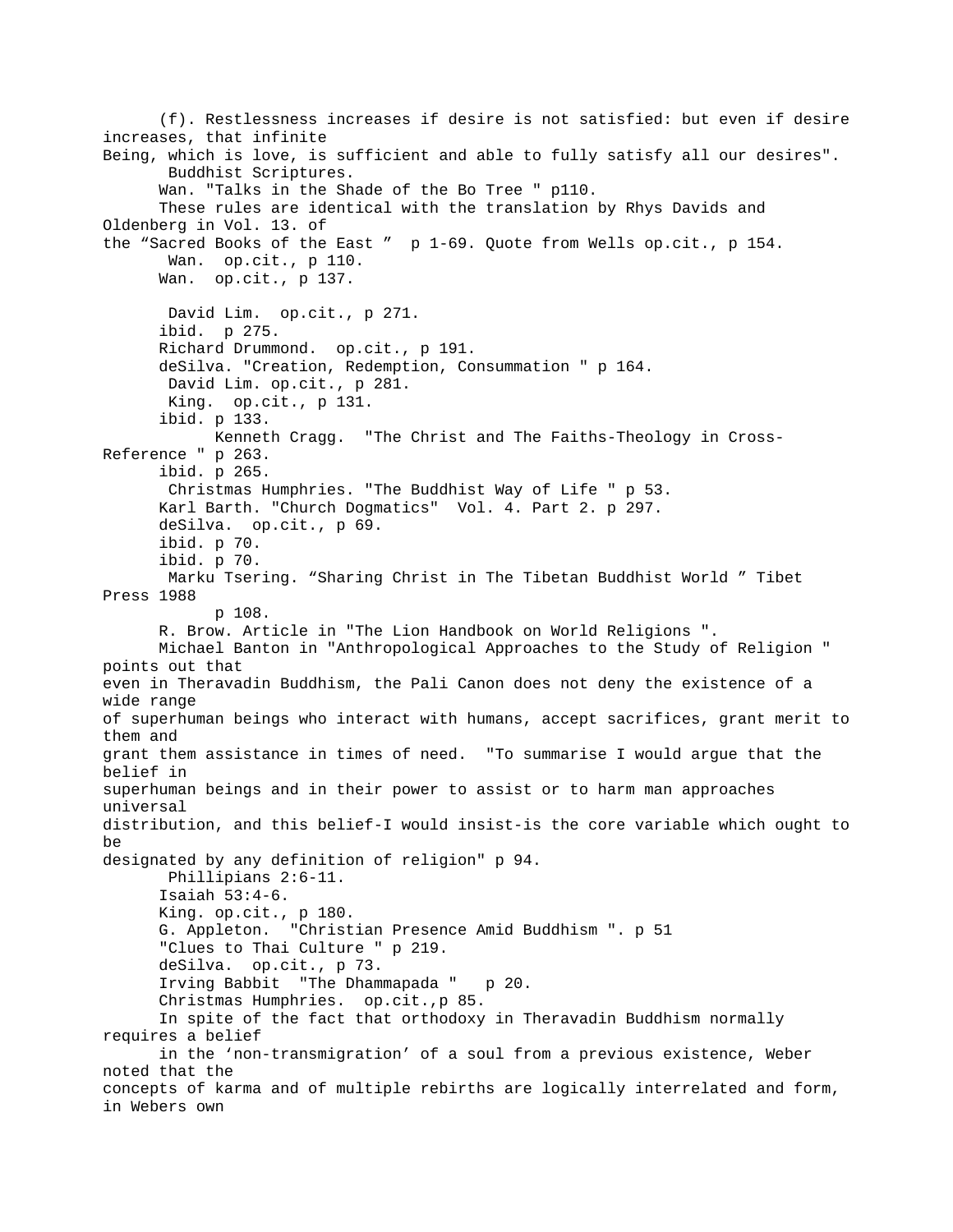words 'the most consistent theodicy ever produced in history'. (see his "The Religion of India: The Sociology of Hinduism and Buddhism" p 21. A. Thomas Kirch points out that the ordinary Thai recognise this link and that King Prajudhipok in a preface to a popular Buddhist Catechism for young people observed "the great point of Buddhism is the belief in karma, but Karma cannot be taught without an understanding of transmigration" see "Clues To Thai Culture" p 135 for further elaboration on this important subject. Herbert P. Phillips. "Thai Peasant Personality ".p 84. Christmas Humphries. op.cit., p 143. King. op.cit., p 192. Wan. op.cit., p 93. ibid. p 93. H.P. Phillips. op.cit., p 89-95. B.J. Terwiel. "Monks and Magic-An analysis of Religion Ceremonies in Central Thailand " van der Wele. op.cit. p 141. ibid. p 20. See also "Christian Presence Amid Buddhism" p85. This would be a form of 'adoptionist Christology'. for further discussion see A. Harnack. "History of Dogma". p 48-50. op.cit., Swearer (p37). Prefers to compare the Buddhist concept of "non-self" (anatta) with the Christian concept of the "new creation in Christ". This does not seem appropriate for the "new creation in Christ" has positive connotations, rather than negative, it emphasises the idea of creation, not destruction, fullness rather than emptiness. l Corinthians 2:9-13. Humphries op.cit., p 114. "Biblical Christianity in the Context of Buddhism" from "Jesus in the Two Third's World" p 288. This article by David Lim is extremely valuable and relevant to this discussion. Saddatissa. op.cit., p 42. Wells. op.cit., p 214. "Clues to Thai Culture ".p 125. An extensive study under the Editorship of Dr.Bong Rin Ro has been produced, with mainly Asians contributing to the discussion. The book is entitled "Christian Alternatives to Ancestor Practices ". Another important contribution is a Paper presented at the Congress on Evangelism for Malaysia and Singapore (COEMAS) in Singapore (1978), entitled "The Christian Answer to Ancestral Worship " by Lucy Tan. Hebrews 12:23-24. Vincent Cronin. "The Wise Man from the West ", p 261. See also an unpublished Paper by A. Ewbank on "Baptism for the Dead vis a vis Lao Song Ancestral Beliefs" Alan Ewbank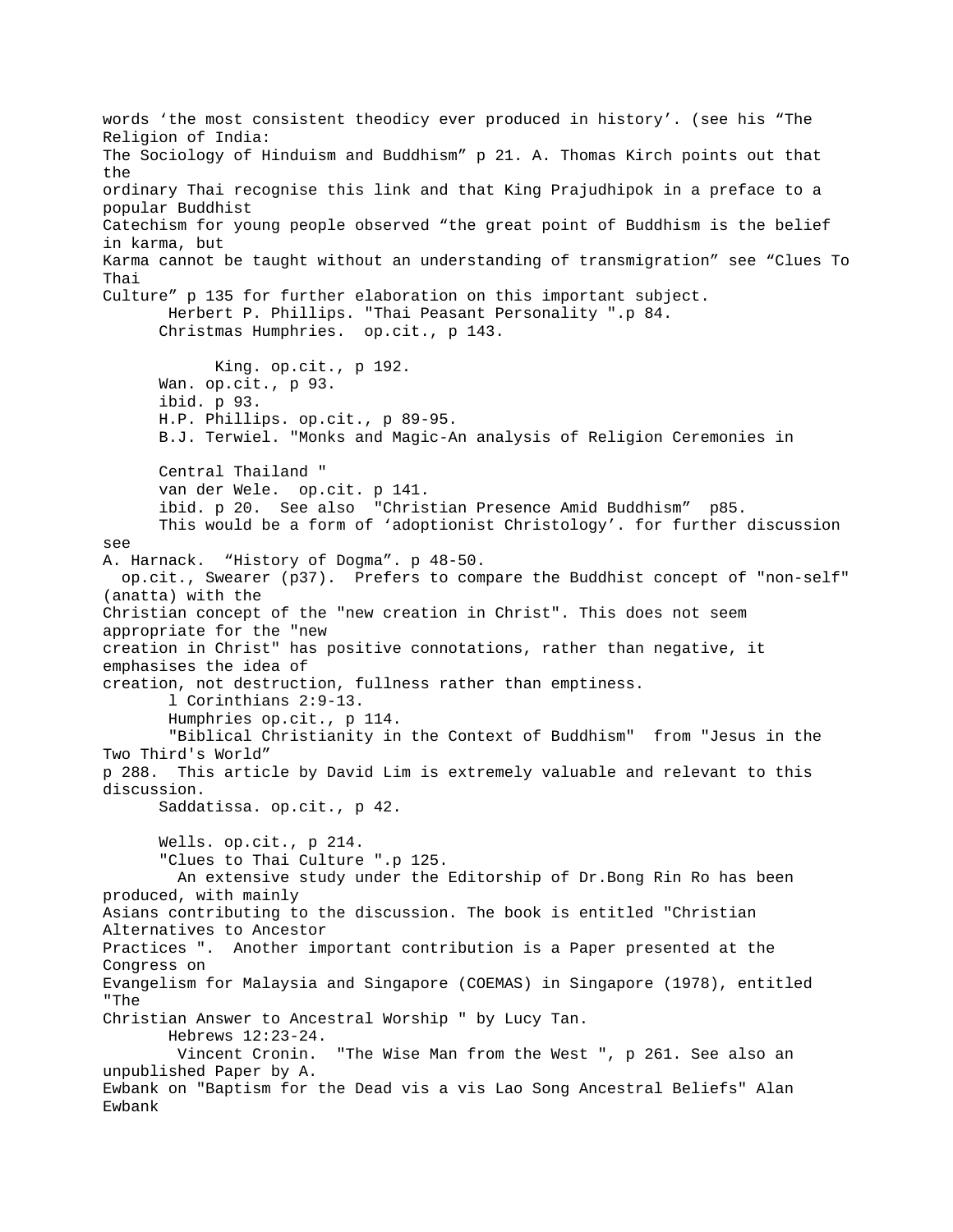makes some very interesting observations and suggestions in this paper which are the result of his wrestling with the beliefs of the Lao Song people and the apparent inadequacies of Western theological perceptions to contribute to a Christian understanding of the issue. See Also A.J. Broomhall's "Barbarians at the Gates" (Vol 1 of the Life of Hudson Taylor), where he expands upon the Rites Controversy in detail. Ricci, op.cit., p 280. ibid. p 282. ibid. p 282. ibid. p 283. "Christianity appeared to the outraged Tartar no longer a universal religion adaptable to all peoples, but a swashbuckling, narrow, prejudiced local cult". A.R. Tippet. "Introduction to Missiology " quoting Malinowski, p183. ibid. p 185. ibid. p 185. ibid p 187.Christologies can be developed that meet these needs. Anselm of Canterbury developed an understanding of the Atonement based on a Germanic idea of honour. God had been dishonoured, and now honour must be restored to God, by an innocent sacrifice. Different perceptions of the atonement, do not take away from Christology, but reveal its multi-faceted possibilities.It is only when 'Christology' has been put into cement (by Western theologians who are either afraid of error, or believe they have a monopoly on INTERPRETATION OF the truth) that it becomes insignificant to some people in some cultures. ibid. p 185. Luke 11:24-26. Any evaluation of the history of Protestant Christian Missions must incorporate observations which confirm the calamity produced when early missionaries assumed that their institutional structures and culture were the only viable vehicle for the presentation of the Gospel. Such contributors to the debate as John Mott, Henry Venn, Rufus Anderson, Rolland Allen, John Nevius, were, for their time, all innovative and revolutionary in their thinking. Kraft. op.cit., p 321. Kraft. ibid. p 323. quoting Smalley. The Manuscript Division of Payap University, Chiengmai. Records of Lampang Presbytery dated 1933. Philip Hughes. op cit., p 101. ibid. p 102. Saad Chaiwan. op cit., p 31. ibid. p 33. "The Willowbank Report " (1978), p 78. See Bernard Ramm, "After Fundamentalism ", Kraft, "Christianity & Culture ",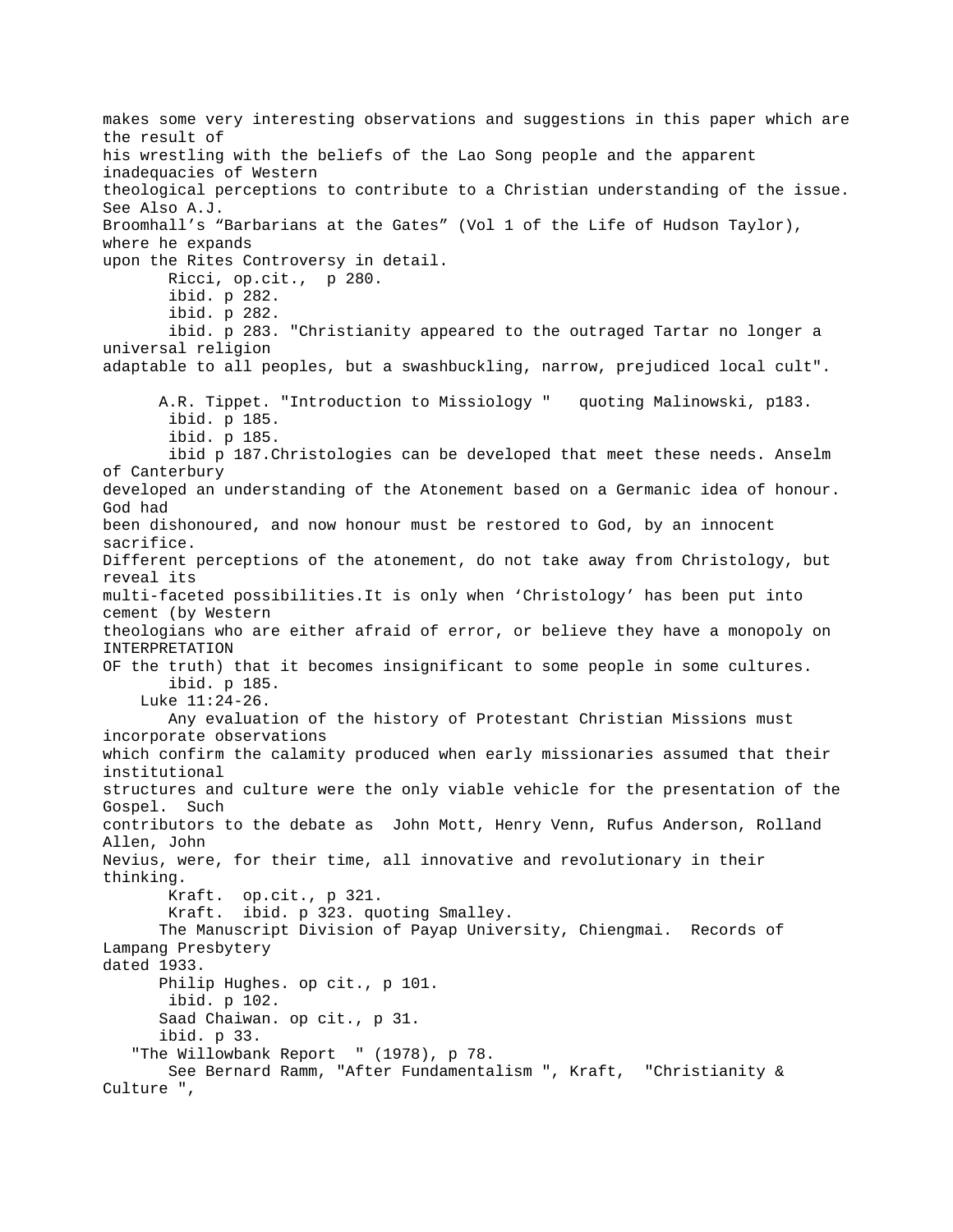Conn, "Eternal Word and Changing World " Costas, "Theology at the Crossroads in Contemporary Latin America ", plus the writings of Vinay Samuel, Chris Sugden, Arthur Glasser, Paul Hiebert, et.al. Maen Pongudom, A Ph.D. Thesis for the University of Otago, Dunedin, New Zealand,1979. entitled "Apologetic and Missionary Proclamation: Exemplified by American Presbyterian Missionaries to Thailand (1828-1978), Early Church Apologists: Justin Martyr, Clement of Alexandria and Origen, and the Venerable Buddhadasa Bhikkhu, A Thai Buddhist Monk-Apologist ". Having said that one is sympathetic with the Thesis, it must be noted with regret, that the writer has himself been predominantly influenced in his theological presuppositions, not by Eastern thinking, but by certain critical forms of Western theology, imported without question, from the USA, and which appear to have done neither him, nor the church in Thailand as a whole any good at all. Maen. ibid. p 78. Dr. Charles Taber pointed out to the writer that this was by no means the position taken by all the Church Fathers, especially Tertullian. ibid. p 80. ibid. p 79. ibid. p 79. Gustafson. A Master of Arts Degree presented to Fuller Theological Seminary, the School of World Mission, entitled "Syncretistic Rural Thai Buddhism " (1970); parts 2 and 3. Maen. op.cit., p 154. (quote from footnote). ibid. p 163. ibid. p 396. ibid. p 397. Gustafson. op.cit., p 225. "Thai Customs and Christian Belief " (Prapeni Thai kab khwam chuer khong Christian) "xitgrIuwmpdy[8;k,g=njv-v'8iblg9upoî by Seth Jansong. "Thai Customs " "phitikam lae prapeni " ìrbTudii, c]t xitgrIu" Author: Plaek Sontirak. see note 35. Mark 7:6-9. Seth Jansong. op.cit., p 12. Matthew 5:4-10. Compare Matthew 28v18-20 with Acts 19v4-7. van der Weele. op.cit., see his Appendix C. p 227-230.. ibid. p 205 para 9. P. Octavianus. "Let the Earth Hear His Voice " pp 1244-1246. ibid. p 1245. Bavinck. "An Introduction to the Science of Missions " p 170. ibid. p 180. Luzbetak op.cit., p 341.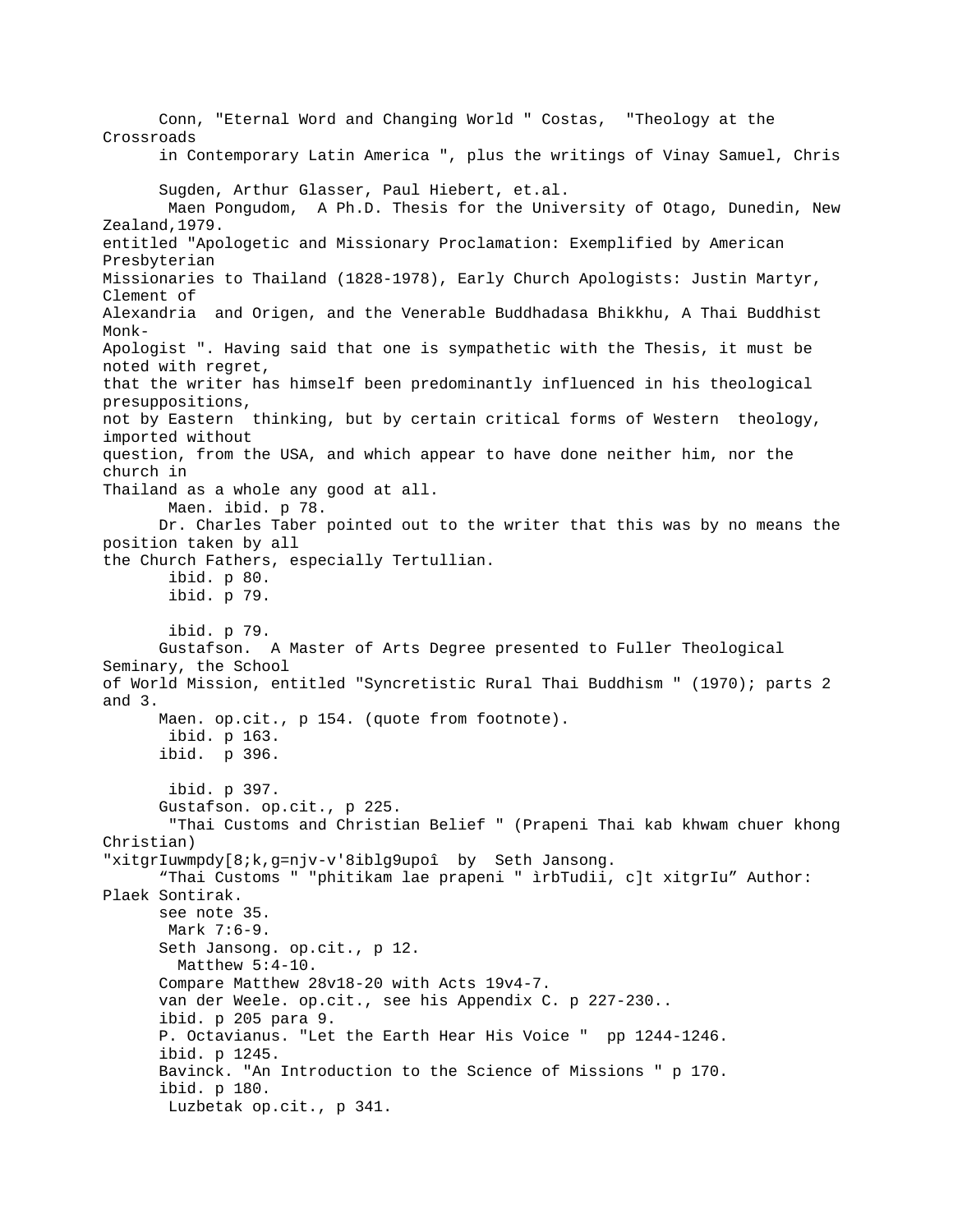ibid. p 349. ibid. p 350. Bavinck. op.cit., p 174. ibid. p 174. ibid. p 178. ibid. p 178. Paul Hiebert. "Anthropological Insights for Missionaries" Baker, 1985. p 188. W. Wink. ìNaming the Powers, The Language of Power in the New Testamentî p 89. Barth. ìChurch Dogmatics iv - The Christian Lifeî (Das Christliche Leben) Zurich: 1976 p 367. H. Berkhof. "Christ and The Powers" (Trans. J.H. Yoder). p10. Wink. op.cit., p 6. ibid. p 12. ibid. p14. Berkhof. op.cit., p 22. OíBrienís perceptive chapter on ìPrincipalities and Powersî is worthy of observation in this regard. He refers to various Commentators on the verses in Colossians, especially Eduard Schweizer who suggests that: ìthe Colossian ëphilosophyí, which Paul was seeking to correct in his letter,had been influenced by Pythagorean ideas in which cosmic speculation about the elements had been ethicized. The elements exercised power in much the same way as the law did. Purification of the soul took place by abstaining from meat, etc. To behave in accordance with these elements was a matter of life and death, but in fact led to a kind of slavery to innumerable legalistic demandsî. ìWhether Schweizerís detailed arguments with reference to a Pythagorean background convince contemporary New Testament scholars or not, he has certainly opted for an impersonal understanding of ëstoiechaí meaning ëelementsí or ëelemental principlesí and such a view lends itself more easily to being reinterpreted with reference to a structural understanding of the principalities and powers.î op. cit., p 136. However OíBrien insists that stoiecha has reference almost exclusively to personal beings rather than impersonal force. Berkhof. op cit.,. p 32. ibid. p 33. L. Newbigin. ìHonest Religion for Secular Manî. p 35. Hiebert. ìAnthropological Insights for Missionariesî p 223.

 It is interesting to note that Ronald Sider makes the following perceptive statement with regard to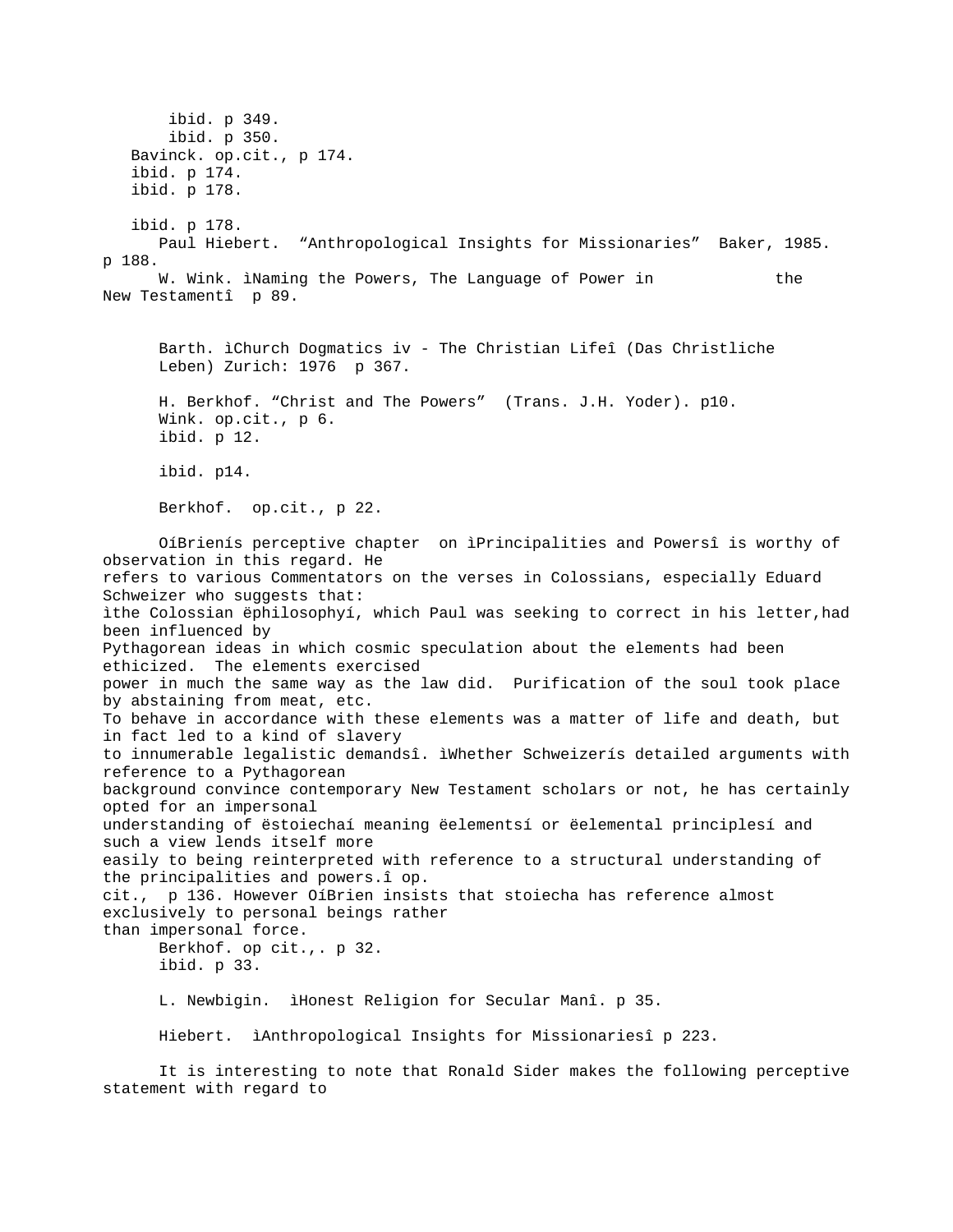Principalities and Powers: ìThe announcement of Christís Lordship to the Principalities and Powers is to tell governments that they are not sovereign....there is growing agreement that when St. Paul speaks of the principalities and powers...he refers BOTH to the sociopolitical structures of human society AND to unseen spiritual forces that undergird, lie behind and in some mysterious way help shape human sociopolitical structuresî. See Sider in ìChrist and Powerî, I.R.M. 69. (1980) p 17. Wimber. ìPower Evangelismî. p 32. Oscar Cullman. ìChrist and Timeî p 64. Ephesians 3:10-11. Colossians 2:15. Hebrews 12:23. D. Burnett. ìUnearthly Powersî p 259. The Willowbank Report. 22 23 24 ibid. p 170. E. Wagner Tearing Down Strongholds - Prayer for Buddhistsí Christian Literature Crusade, Hong Kong. 1988. See in ëLife and Times of Messiahî by Eddersheim. You will find an Appendix on Jewish belief and practice of exorcism of demons at the time of Christ - a fascinating study! The writer could relate a number of unusual and inexplicable events that happen in Thailand (everyday life to them), which will not fit into western world view categories, so they, will be immediately consigned to the nearest possible interpretation to fit the Western ërationalí world view, namely - ëwild imaginationí, ëmythí, or simply untrue. However, knowing many of the persons involved, who are just as biblically knowledgeable and devout Christians as any from the West, such happenings cannot simply be swept under a convenient theological carpet and be forgotten. How would you for instance, respond to a letter from a theologically educated evangelical Pastor who asks advice on how to deal with the following pastoral problem: ìSome of our women who have to leave the village before dawn and pass through the paddy fields and a wooded area before arriving at the market, have recently been sexually molested by a ëmale personí, who appears out of nowhere, makes lewd suggestions, attempts physical contact, and then when resisted, literally disappears into thin airî. This has been the experience of a number of the women who have witnessed and experienced similar attacks even when they have been together. I can assure you this is not some sort of early morning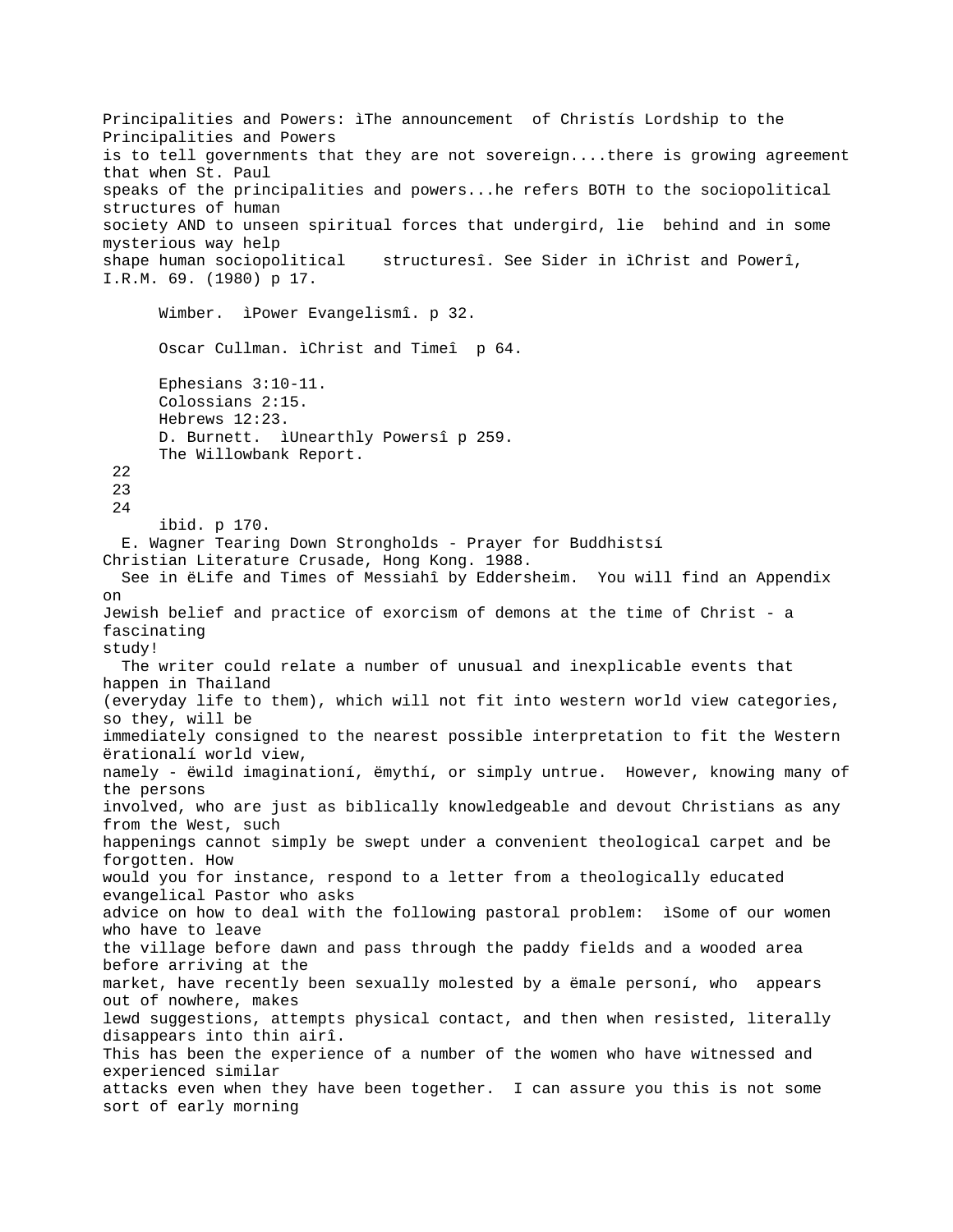mirage, wild imagination, or mass hysteria. Please could you give your advice on how to deal with the matterî! See ìTransformationî July issue 1944 Alford. ìNew Testament for English Readersîp 210 Vol 11 Part one. Rivingtons. 1881. Eliade. op.cit., Vol.4. p 152. Extract from a Publication of the Christian Communications Institute Chiengmai Thailand. (1986). Extract from a Pamphlet published by The McGilvary Theological Seminary and the C.C.I. in Thailand, 1987. Alex Smith. "Siamese Gold" p 276. D. Gilliland. "Pauline Theology and Christian Practice" p 233. D. Richardson. "Perspectives of the World Christian Movement " p 417-420. ibid. pp 420-430. Other books that illustrate the effectiveness of the use of Redemptive Analogies as far apart as South America and Africa, are "Bruchko ", (previously published as "For This Cross I'll Kill You ". A remarkable story of a young man who discovers the key to their culture. And "Christianity Rediscovered" by Donovan. A Roman Catholic missionary, who realising the irrelevance of traditional approaches, speaks to the Masai in terms of their own cultural surroundings, likening faith, for instance (p63) to the Lion hunter, who when felling the Lion pulls it to himself and thus makes it part of himself. However the debate continues and Arthur Glasser, Dean Emeritus of The School of World Mission at Fuller Theological Seminary in their latest publication: "The Word Among Us " feels Richardson to be simplistic, especially in regard to the concept of a "high god" in all primitive religions. Glasser states concerning Richardson's use of Wilhelm Schmidts "High Gods" concept, (see "Ursprung der Gottesidee"): "On close examination however it became apparent that Schmidt's "High Gods" although characterised by a sort of solitariness, were far removed from approximating biblical monotheism in any recognisable form. It is rather unfortunate that this particular application of Schimdt's thesis has been recently revived and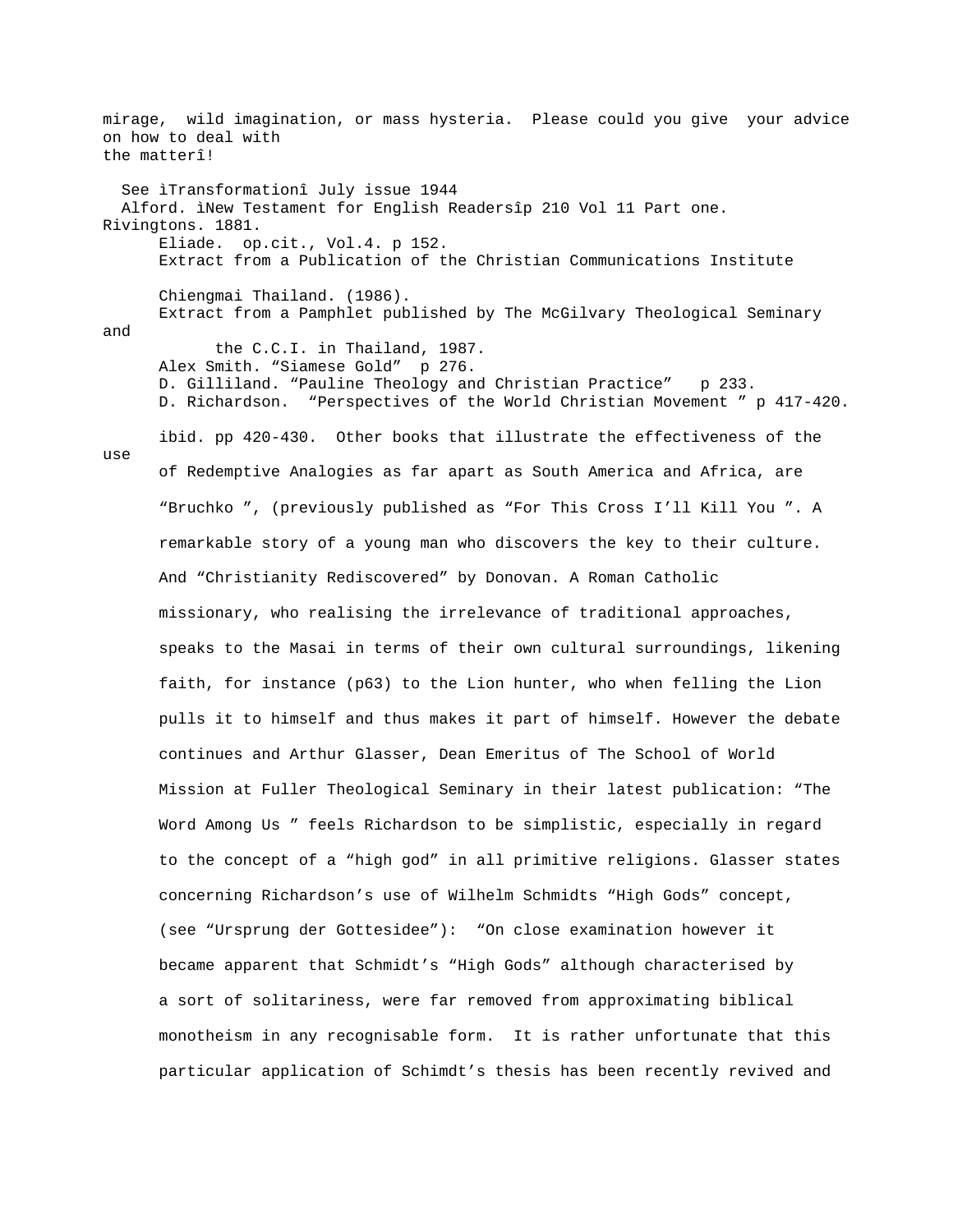promoted by Don Richardson (Eternity in Their Hearts 1981). He uses it as a springboard for the thesis that in the culture of every people one can find redemptive analogies reflecting this primordial faith. What he unfortunately overlooks is that all alleged evidence for this one Prime Cause of all, is so shrouded in mythology, so dependent on the world (rather than its Source), and so manipulatable by external forces that no common ground exists with the biblical God who is supreme over all". p 38. Also see Eliade's contribution with regard to "The High God" among primitive people in "Journal of Religion and Religions" Vol.3. Spring 73, p 18.And "Patterns in Comparative Religion " and "The Sacred and the Profane " by the same author. A sensational article from a Thai monograph entitled "The Buddhist Messiah and Roman Catholic Priests" by Dr. Sethipong Wannapok. ritr6mTLklok myLotc]t;b0kiIN Ffp gl{ur'KN ;iiIxd d6,4kryoTN 2529 This article is a strong refutation of the claim that Jesus Christ was the fulfilment of Buddhist prophecy. It accuses the Vatican of subterfuge and of having secret plans to destroy Buddhism. P. Carus. "The Gospel of Buddha " p 196. "A Dictionary of Buddhism:Chinese-Sanskrit-English-Thai " Bangkok 1976. p 511. Wm.C. Dodds. "The Tai Race, Older Brother of the Chinese " p 68. Pracha Thaiwatcharamas "God and Christ in the Context of Buddhism" an article from "Jesus and the Two Thirds World".p 313. For an excellent illustration of Contextualisation within the Hindu/Buddhist perceptions, see "Fulfilment of the Vedic Quest in the Lord Jesus Christ", by Acharya Daya Prakash Titus. Completely at home with the Vedic documents in their Sanskrit originals, the author seeks to enculturate the Gospel, and at the same time maintain an unswerving loyalty to Jesus Christ. ibid. p 314. H. Campbell. (trans) "Ariya Metteyya, The Buddhist Messiah ", from "The Siam Outlook" Vol.vi. April 1930 No.13. p 407. Bishop Salas. "Insights into the Religious Background of the Khmers" p 20. Maung Htin Aung "Folk Elements in Burmese Buddhism" Religious Affairs Dept.`Press. Yegu, Kaba-Aye, P.O. Rangoon.p 131.He states " The worship of the Future Buddha,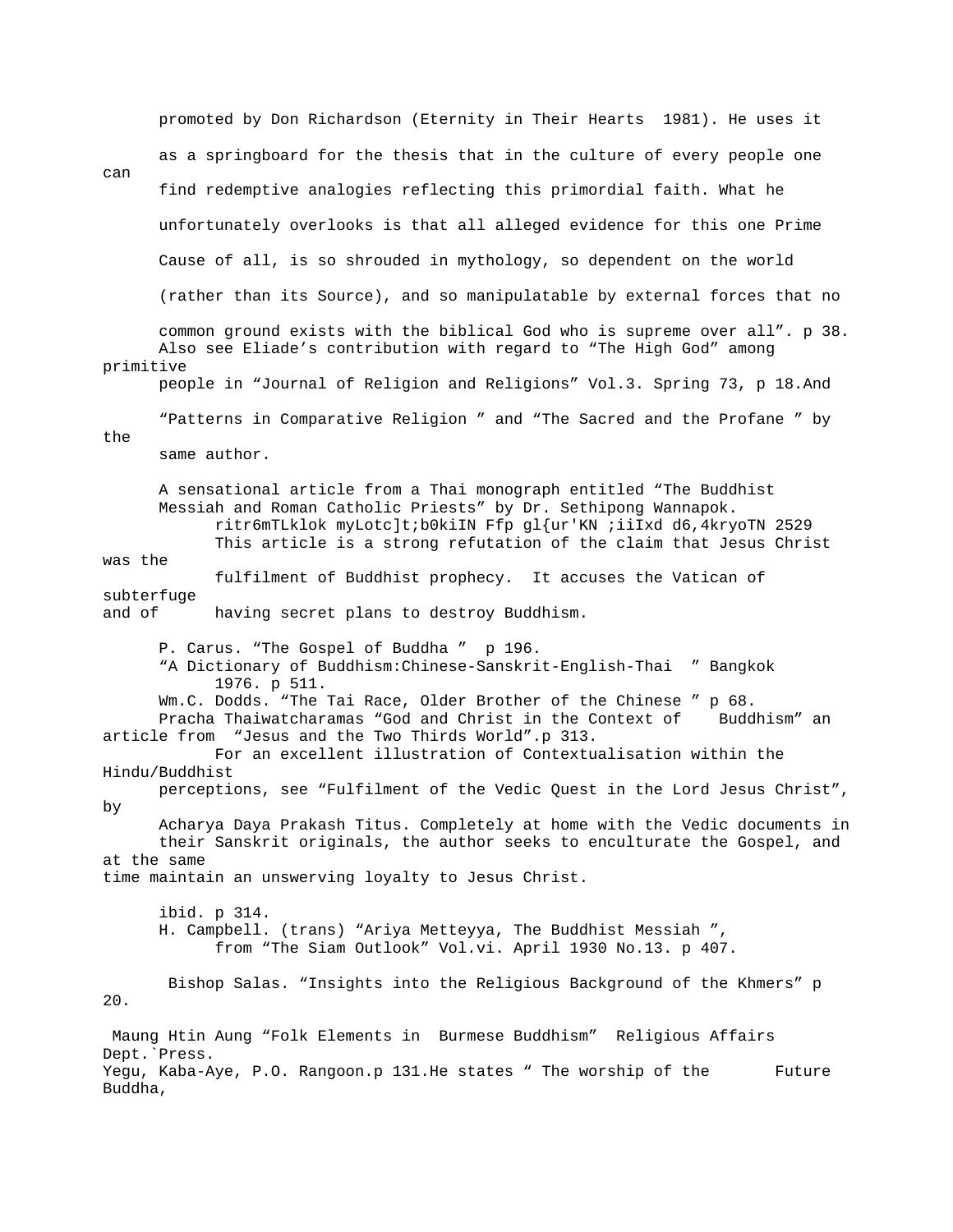Metteya, who is now living in the abode of the gods, has been prevalent in Burma for centuries. The details of his life and when he comes are so well known to the Burmese that he is known to them as Arit-Metteya. His images have been found in Pagan....even in Ceylon, where Theravada Buddhism has a more or less continuous history, kings set up for worship statues of the future Buddha and in all Theravada countries, devout Buddhists piously hope to be ab le to worship the Buddha Metteyya in person and listen to his preaching when he appears". Refer to Thai Monograph. see Note No.21. "Buddha & Christ" by Winai Siwakul.(R6mTdy[8ibl9N Ffp ;byp v Lb;td6]) ibid. p 203. ibid. p 181. See "A Dictionary of Christian Spirituality" p 4. M.Cox . "A Handbook of Christian Mysticism" .p 25. Exodus 33: 15-20. ibid. p 5. Jones, Wainwright & Yarnold. "The Study of Spirituality" p 56. 2 Corinthians 12: 13-16. The "Dictionary of Christian Spirituality " describes "affective spirituality", as "falling in love with Jesus" p 4. Cox. op.cit., p 46-47. This is a most important quotation for its clearly distinguishes the unique aspects of Christian spirituality. Certain Commentaries imply this. It would not be inconsistent with Paul's quotations from non Christians sources, (in Titus he quotes from the Cretan Poets etc.), if and when he felt that such usage would clarify the nature of the message, or make the recipient of the message familiar with his own hymnody or poetry. Such usage would not imply a muddling of the message, or that it would lead to syncretism, rather the opposite. Romans 5: 1-3. 2 Corinthians 5: 8. The reader is referred to the Index of modern authors on the subject in "A History of Christian Spirituality" Bouyer. p 539. Also a "Select Bibliography" on the subject of mysticism and related matters in "A Handbook of Christian Mysticism" p 267. See also the definitive work: "Christian Spirituality: Origins to the Twelfth Century" Vol. 16, of "World Spirituality-An Encyclopaedic History of the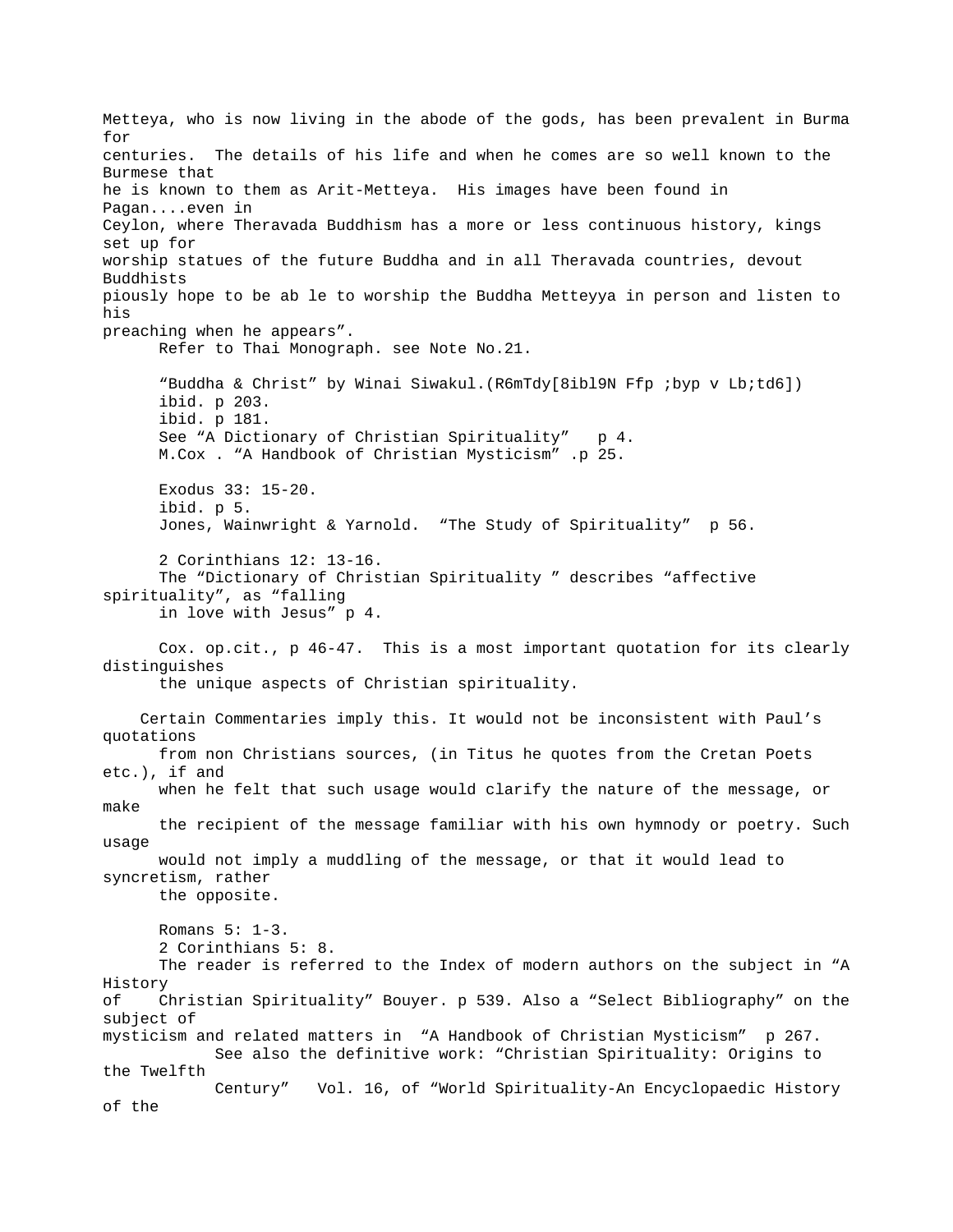Religious Quest" ed. C. McGinn. Tissa Weerasingha. "The Cross and the Bo Tree" p 103. N.A. Snaith. "The Distinctive Ideas of the Old Testament ". pp 11. Oesterly and Robinson cannot conceal their biased presuppositions when wrestling with the issue of the afterlife in Babylonian and Assyrian religions vis a vis Old Testament. They suggest that 'the religion of Babylon was little concerned with the Hereafter ' and then proceed to prove the opposite by writing ten pages on evidences for the firm belief in the afterlife! They then state concerning the numerous rites rituals and ceremonies in these religions, that "there is no indication of the things referred to in the Old Testament", but then without objective evidence proceed to posit the reason -i.e. that "The Old Testament has been edited, worked over by the priestly scribes of later times; and from their point of view much which originally stood in the text has been rightly eliminated "(see p79- 97).Goldingay also makes some valuable observations, stating that there are a variety of responses to death in the Old Testament, depending on the time and circumstances. All of the responses are to some extent historically and culturally conditioned and therefore any one of these should not be perceived as superior to others in the Canon. op.cit., p34 -35.See also Gottwald's important observations (p694) "The Tribes of Yahweh". Glasser points out that the basic word for deity per se in the ancient Semitic world of the Near East, was El. This he says: "was also the proper name for the supreme god of the Canaanite pantheon, and frequently appears as such in fourteenth century B.C. Ugarit religious literature. The Israelites appropriated it and gave it new meaning, in much the same way that the Jewish translators of the Old Testament into Greek (the Septuagint) later appropriated the word Theos from the Greek pantheon and transformed it (not as having shape and form as the pagans conceived god, but as pure spirit to conform to God's unique revelation of himself. The Israelite use of El in the plural form (Elohim ), but with singular meaning was not unique in Israel. Abraham identified Melchizedek's 'Elohim Most High' with 'The Lord' (Gen 14:18-22). This implied a plurality of powers, of attributes and of personhood, and did not imply a deity that was intrinsically monistic" from "The Word Among Us " p 36. A further valuable contributor to the debate, is Shorter, in his "Toward a Theology of Inculturation" see esp. pp 107 - 112. B. Nicholls. "Theology of Gospel and Culture ". p 46.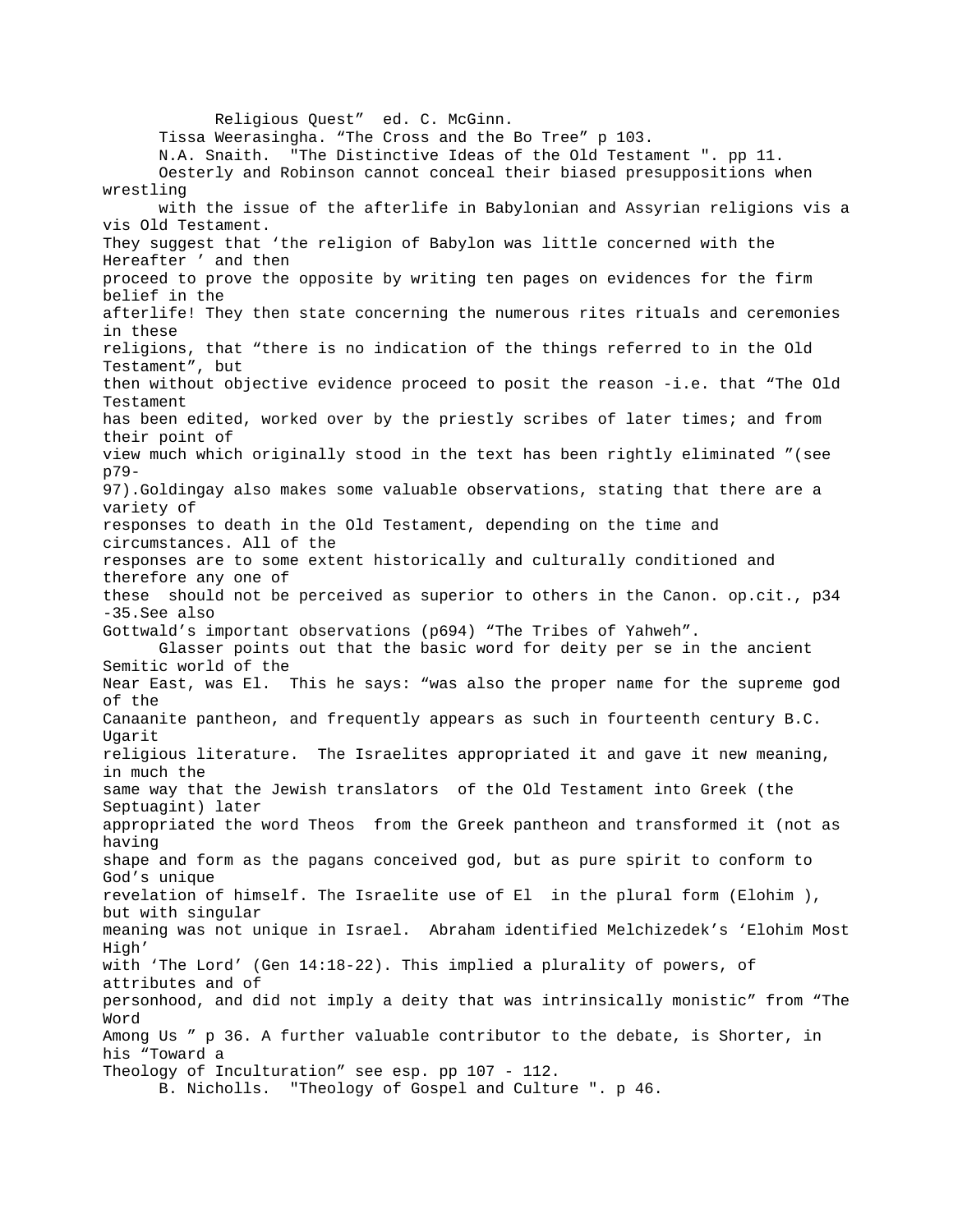ibid. p 46. ibid p 47. H. Wheeler Robinson. "Religious Ideas of the Old Testament" p 45. H.H. Rowley. "Worship in Ancient Israel ".p 30. Arthur Glasser. "Theology of Mission " Lecture Notes, Fuller Seminary. R. DeVaux. "Ancient Israelite Life and Institutions " pp 47-48. "Illustrated Bible Dictionary". I.V.P. London. 1980 pp 1137. It is also interesting to note the striking parallels in form between the Sinai Covenant (which is the heart of Israel's religion) and the international covenants of the second millennium. Kitchen illustrates this in his book "Ancient Orient and Old Testament " pp. 92. Further study concerning the sacrificial system of Israel and its parallels among surrounding cultures would be most interesting. This would be beyond the parameters of the present Thesis. Any good Theological Library would provide adequate resources for such study. See extensive Bibliography in Goldingay "Theological Diversity and the Authority of the Old Testament". Rowley."Worship In Ancient Israel ". p37. W.F. Albright also mentions nomadic Arabs having portable"Tabernacles" parallels to both the OT Tabernacle and the Ark of the Covenant. see "From the Stone Age to Christianity " .pp 266. " I.V.P. Bible Dictionary " pp 1137. Edmond.J. "Theology of the Old Testament ". pp 199-200. ibid. p 200. "I.V.P. Bible Dictionary " op.cit., p 1151 Kitchen also writes extensively on the Architectural origins of Solomon's Temple in his book "The Bible in its World " pp 54. See also Matthiae O R-44 pp 345-6 and fig 3 (p347) for the Hazor Temple cf. Y.Yadin, "Hazor, The Rediscovery of a Great Citadel of the Bible " p 96ff. R. Bauckham "Using the Bible to do Politics". ibid. Bauckham. I am indebted to Rev. Tim Marks (Moorlands College) for these insights from an unpublished article entitled "Contextualising Taoism Today". H. Ringgren, "The Impact of the Ancient Near East on Israelite Tradition" in "Tradition and Theology in the Old Testament ". D. Knight ed. p 36. For a discussion concerning the use of "redaction criticism" and the use of 'midrash' as genre and hermeneutical tool, see "The Historical Reliability of the Gospels", by Craig Blomberg. Hollenweger earths the message of Corinth into its social and cultural matrix by developing what he calls 'narrative exegesis'. He states "It is well known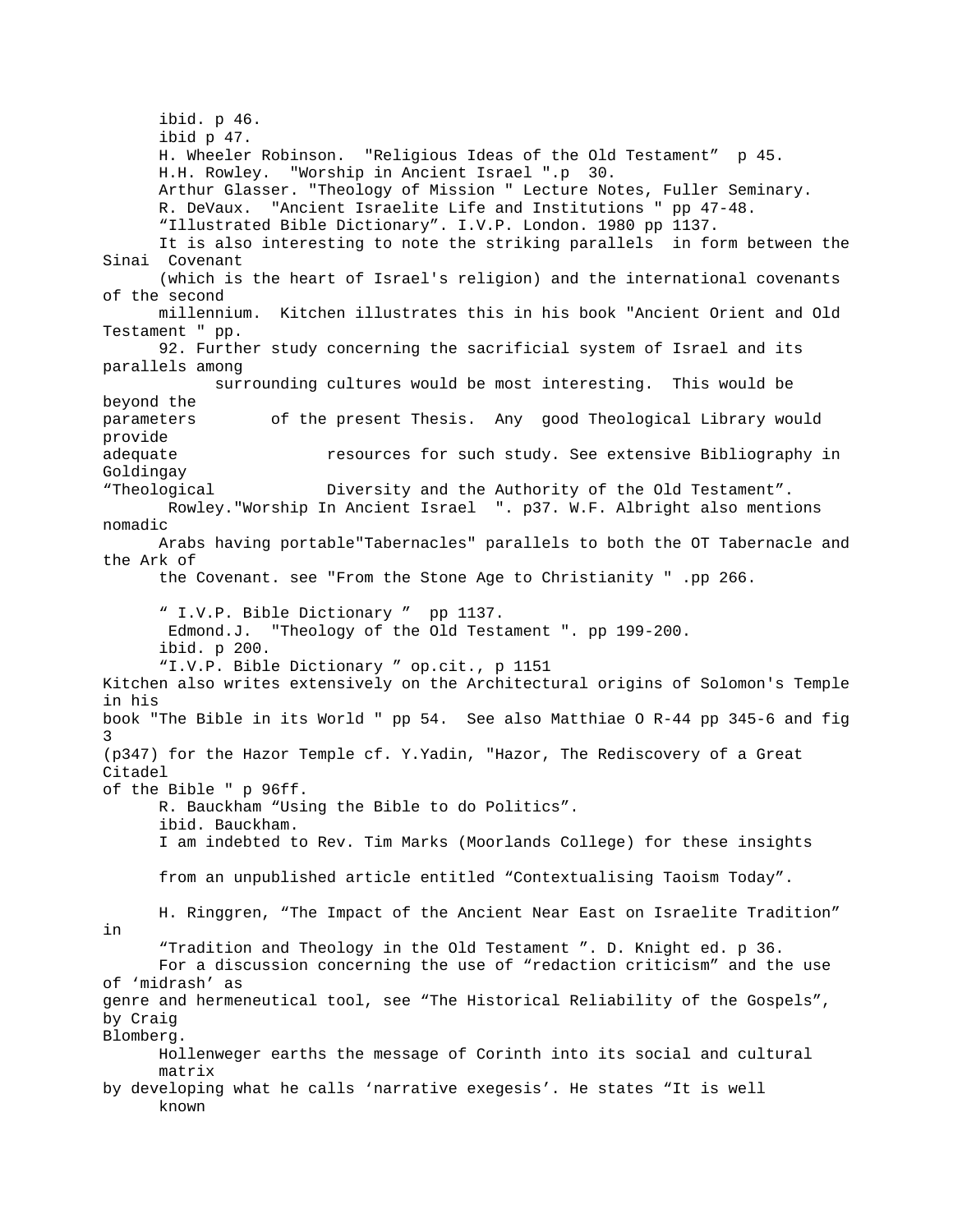that the writings of Paul are not merely theological documents, if in fact such a thing exists at all. His theological ideas are inseparable from the socalled non-theological traditions and concepts of his culture. That in fact is the case in all theological struggles from Marcion to the Reformation and Northern Ireland. They always have been at one and the same time theological, political and cultural struggles" see "Conflict in Corinth " p 66. For a discussion concerning the nature of 'holiness' (hagiotes, hagiasmos and hagiosyne) and its usage by Paul in the Corinthian epistle, see Ridderbos "Paul: An Outline of his Theology" p 263.The cultic significance has little relation to Paul's usage, where the concept carries with it more the sense of being morally clean, pure, innocent, chaste. etc. There is now debate whether or not Paul really was writing to refute Gnosticism, but this does not alter the fact, that he was writing into a context that was essentially different from the Galatian context. See H.Berkhof, "De katholiciteit der Kerk ", 1962, pp 61ff. I.J. Du Plesis, "Christus as Hoof " pp 116 ff. from Berkhof op.cit., 391. O'Brien suggests Paul was refuting a Pythagorean worldview. "the Colossian 'philosophy', which Paul was seeking to correct in his letter, had been influenced by Pythagorean ideas in which cosmic speculation about the elements had been ethicized. The elements exercised power in much the same way as the law did. Purification of the soul took place by abstaining from meat, etc. To behave in accordance with these elements was a matter of life and death, but in fact led to a kind of slavery to innumerable legalistic demands" See also Chapter 7 footnote No. 9. Erickson. "Theology and Mission." p 71. Hesselgrave observes "the four categories mentioned in Acts 15:20 correspond to regulations in the Old Testament law against the pollution of idols (Lev 19:4 cf l Cor 10:20-21) fornication (Lev 18:6-18), eating that which has been strangled, and eating blood (Lev 17:10-14). These are obviously issues of dietary or ritual cleanness and not primarily ethical matters. That omission seems to have been considered by some early interpreters. Accordingly variant readings (most in the "D" or 'western group' of texts) of the admonition in 15:20 include the prohibitions against idolatry, fornication and murder, and a negative formulation of the Golden Rule (see Didache 1:2) "Contextualisation, Meaning, Models and Methods" p 11.